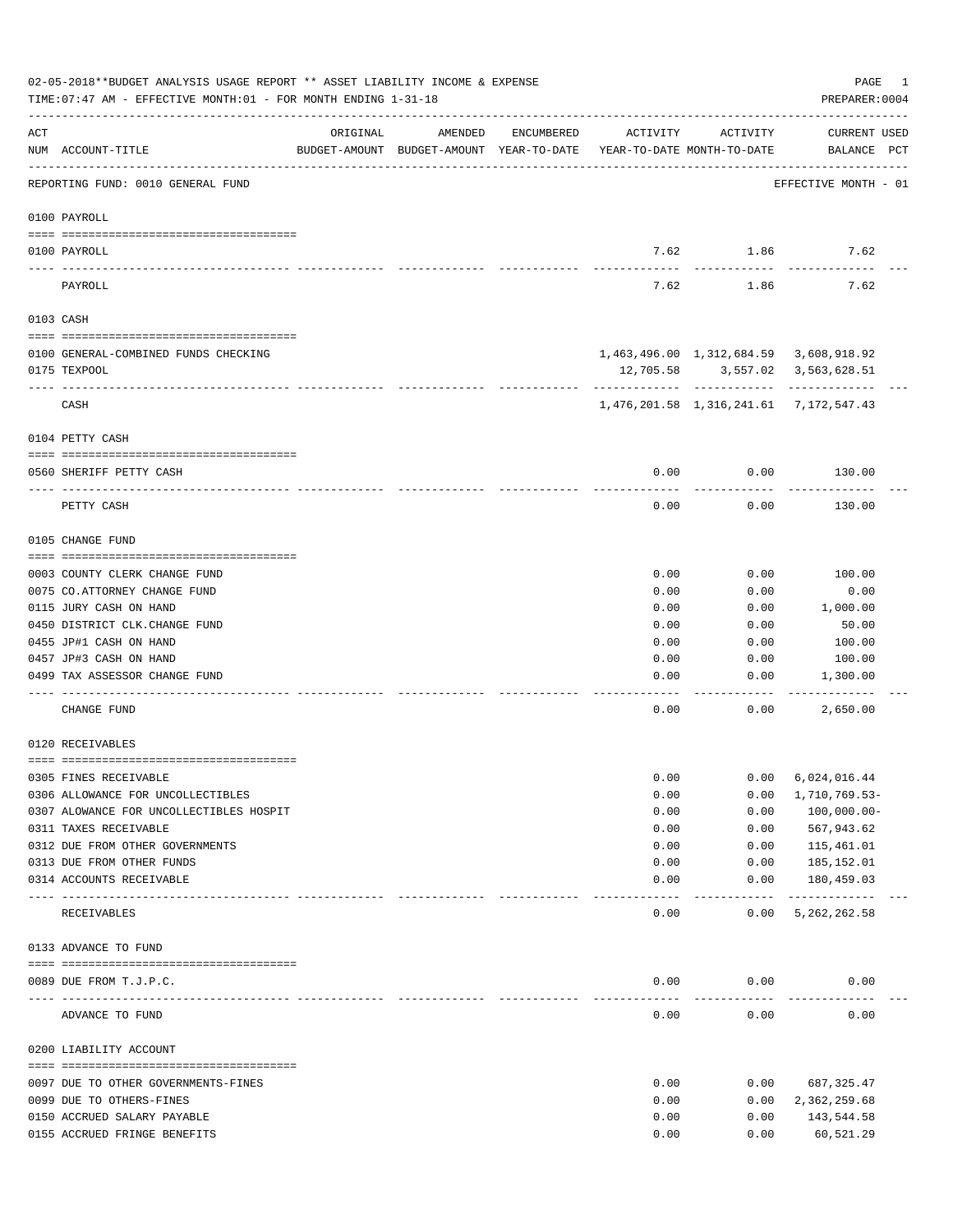|     | 02-05-2018**BUDGET ANALYSIS USAGE REPORT ** ASSET LIABILITY INCOME & EXPENSE<br>TIME: 07:47 AM - EFFECTIVE MONTH: 01 - FOR MONTH ENDING 1-31-18 |                         |                                                     |            |                                                                 |                                                        | PAGE<br>PREPARER: 0004             | 2              |
|-----|-------------------------------------------------------------------------------------------------------------------------------------------------|-------------------------|-----------------------------------------------------|------------|-----------------------------------------------------------------|--------------------------------------------------------|------------------------------------|----------------|
| ACT | NUM ACCOUNT-TITLE                                                                                                                               | ORIGINAL                | AMENDED<br>BUDGET-AMOUNT BUDGET-AMOUNT YEAR-TO-DATE | ENCUMBERED | ACTIVITY<br>YEAR-TO-DATE MONTH-TO-DATE                          | ACTIVITY                                               | <b>CURRENT USED</b><br>BALANCE PCT |                |
|     | REPORTING FUND: 0010 GENERAL FUND                                                                                                               |                         |                                                     |            |                                                                 |                                                        | EFFECTIVE MONTH - 01               |                |
|     | 0200 DEFERRED TAX REVENUE                                                                                                                       |                         |                                                     |            | 0.00                                                            | 0.00                                                   | 523,638.82                         |                |
|     | 0205 DEFERRED FINE REVENUE                                                                                                                      |                         |                                                     |            | 0.00                                                            |                                                        | $0.00 \quad 1,263,661.78$          |                |
|     | 0910 SYSTEM ADDED LIABILITY LINE-ITEM                                                                                                           |                         |                                                     |            |                                                                 | $405,835.81 - 4,605.24 - 405,835.81 -$                 |                                    |                |
|     | LIABILITY ACCOUNT                                                                                                                               |                         |                                                     |            |                                                                 | ------------<br>$405,835.81 - 4,605.24 - 4,635,115.81$ | -----------                        |                |
|     | 0207 DUE TO FUND                                                                                                                                |                         |                                                     |            |                                                                 |                                                        |                                    |                |
|     | 0070 DUE TO R.O.W.                                                                                                                              |                         |                                                     |            | 0.00                                                            | 0.00                                                   | 0.00                               |                |
|     | 0089 DUE TO T.J.P.C.                                                                                                                            |                         |                                                     |            | 0.00                                                            | 0.00                                                   | 0.00                               |                |
|     | 0090 DUE TO CJD                                                                                                                                 |                         |                                                     |            | 0.00                                                            | 0.00                                                   | 1,794.00                           |                |
|     | 0970 DUE TO OTHER GOVERNMENTS                                                                                                                   |                         |                                                     |            | 0.00                                                            | 0.00                                                   | 0.00                               |                |
|     | 0990 DUE TO OTHERS                                                                                                                              |                         |                                                     |            | 0.00                                                            | 0.00                                                   | 344.79                             |                |
|     |                                                                                                                                                 |                         |                                                     |            |                                                                 |                                                        |                                    |                |
|     | DUE TO FUND                                                                                                                                     |                         |                                                     |            | 0.00                                                            | 0.00                                                   | 2,138.79                           |                |
|     | 0225 LONG TERM LIABILITIES                                                                                                                      |                         |                                                     |            |                                                                 |                                                        |                                    |                |
|     | 0510 TIME PYMT. WARRANTS ON COMPUTERS                                                                                                           |                         |                                                     |            | 0.00                                                            | 0.00                                                   | 0.00                               |                |
|     |                                                                                                                                                 |                         |                                                     |            |                                                                 |                                                        |                                    |                |
|     | LONG TERM LIABILITIES                                                                                                                           |                         |                                                     |            | 0.00                                                            | 0.00                                                   | 0.00                               |                |
|     | 0271 EQUITY ACCOUNT                                                                                                                             |                         |                                                     |            |                                                                 |                                                        |                                    |                |
|     | 0200 EQUITY ACCOUNT                                                                                                                             |                         |                                                     |            | 0.00                                                            | 0.00                                                   | 5,918,298.02                       |                |
|     |                                                                                                                                                 |                         |                                                     |            |                                                                 |                                                        |                                    |                |
|     | EQUITY ACCOUNT                                                                                                                                  |                         |                                                     |            | 0.00                                                            |                                                        | 0.00 5,918,298.02                  |                |
|     | 0300 CASH                                                                                                                                       |                         |                                                     |            |                                                                 |                                                        |                                    |                |
|     |                                                                                                                                                 |                         |                                                     |            |                                                                 |                                                        |                                    |                |
|     | 0110 UNENCUMBERED FUND BALANCE                                                                                                                  | 2,735,791.80            | 2,735,791.80                                        |            | 0.00                                                            |                                                        | $0.00 \quad 2,735,791.80$          | 00             |
|     | CASH                                                                                                                                            | 2,735,791.80            | 2,735,791.80                                        | 0.00       | 0.00                                                            | 0.00                                                   | 2,735,791.80                       | 0 <sub>0</sub> |
|     | 0310 PROPERTY TAXES                                                                                                                             |                         |                                                     |            |                                                                 |                                                        |                                    |                |
|     | 0110 CURRENT TAXES                                                                                                                              |                         | 7,401,203.68 7,401,203.68                           |            | 4,641,624.98 1,797,915.39 2,759,578.70                          |                                                        |                                    | 63             |
|     | 0120 DELINQUENT TAXES                                                                                                                           | 80,000.00               | 80,000.00                                           |            |                                                                 | 65,530.51 17,979.11                                    | 14,469.49                          | 82             |
|     | PROPERTY TAXES                                                                                                                                  |                         | -------------<br>7,481,203.68 7,481,203.68          |            | $0.00 \quad 4,707,155.49 \quad 1,815,894.50 \quad 2,774,048.19$ |                                                        |                                    | 63             |
|     | 0318 OTHER TAXES                                                                                                                                |                         |                                                     |            |                                                                 |                                                        |                                    |                |
|     |                                                                                                                                                 |                         |                                                     |            |                                                                 |                                                        |                                    |                |
|     | 0120 PAY N LIEU TAX/GRASSLAND<br>0121 PAY N LIEU TAX/UPPER TRINITY                                                                              | 16,000.00<br>15,381.60  | 16,000.00<br>15,381.60                              |            | 0.00                                                            | 0.00                                                   | 16,000.00                          | 00             |
|     |                                                                                                                                                 |                         |                                                     |            | 14,592.80                                                       | 0.00                                                   | 788.80                             | 95<br>26       |
|     | 0130 COURT COSTS/ARREST FEES                                                                                                                    | 240,000.00              | 240,000.00                                          |            |                                                                 | 61,255.83 21,432.28 178,744.17                         |                                    |                |
|     | 0132 ATTORNEYS & DOCTORS                                                                                                                        | 11,000.00               | 11,000.00                                           |            |                                                                 | 3,070.33 3,002.77                                      | 7,929.67                           | 28             |
|     | 0140 TAX ON MIXED DRINKS                                                                                                                        | 12,000.00<br>711,760.94 | 12,000.00<br>711,760.94                             |            | 8,168.36                                                        | 4,189.63                                               | 3,831.64                           | 68<br>39       |
|     | 0160 SALES TAX REVENUES                                                                                                                         |                         |                                                     |            | 277,272.51                                                      | 77,189.12                                              | 434,488.43                         | $- - -$        |
|     | OTHER TAXES                                                                                                                                     |                         | 1,006,142.54 1,006,142.54                           | 0.00       | 364,359.83                                                      | 105,813.80                                             | 641,782.71                         | 36             |
|     | 0319 F.C. DETENTION CENTER                                                                                                                      |                         |                                                     |            |                                                                 |                                                        |                                    |                |
|     | 0420 JAIL PAY PHONE COMMISSION                                                                                                                  | 108,000.00              | 108,000.00                                          |            | 139,491.84                                                      | 130,745.20                                             | 31,491.84+ 129                     |                |
|     |                                                                                                                                                 |                         |                                                     |            |                                                                 |                                                        |                                    |                |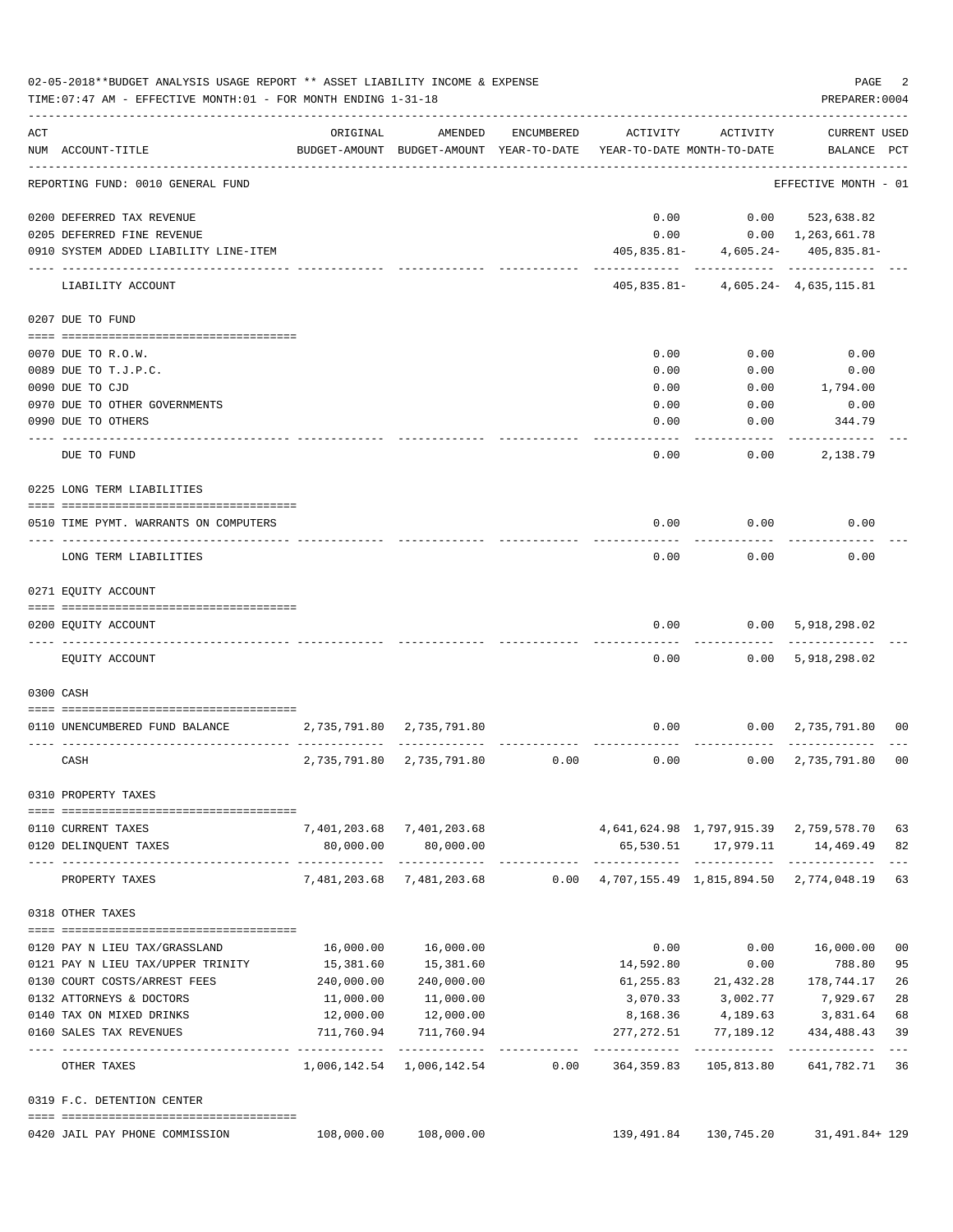TIME:07:47 AM - EFFECTIVE MONTH:01 - FOR MONTH ENDING 1-31-18 PREPARER:0004

| ACT<br>NUM ACCOUNT-TITLE                                           | ORIGINAL               | AMENDED<br>BUDGET-AMOUNT BUDGET-AMOUNT YEAR-TO-DATE YEAR-TO-DATE MONTH-TO-DATE | ENCUMBERED | ACTIVITY          | ACTIVITY                                      | <b>CURRENT USED</b><br>BALANCE PCT |                      |
|--------------------------------------------------------------------|------------------------|--------------------------------------------------------------------------------|------------|-------------------|-----------------------------------------------|------------------------------------|----------------------|
|                                                                    |                        |                                                                                |            |                   |                                               |                                    |                      |
| REPORTING FUND: 0010 GENERAL FUND                                  |                        |                                                                                |            |                   |                                               | EFFECTIVE MONTH - 01               |                      |
| 0429 SCHOLARSHIP FUNDS                                             | 10,000.00              | 10,000.00                                                                      |            | 0.00              | 0.00                                          | 10,000.00                          | 00                   |
| 0551 ANNUAL PAYMENT                                                | 0.00                   | 0.00                                                                           |            | 0.00              | 0.00                                          | 0.00                               |                      |
| 0552 MONTHLY MONITORING PAYMEN                                     | 0.00                   | 0.00                                                                           |            | 0.00              | 0.00                                          | 0.00                               |                      |
| 0553 ADMINISTRATIVE FEE                                            | 282,875.00             | 282,875.00                                                                     |            |                   | 102,447.50 26,860.00 180,427.50               |                                    | 36                   |
| 0554 REIMB.FOR CONFINEMENT EXP.                                    | 0.00                   | 0.00                                                                           |            | 0.00              | 0.00                                          | 0.00                               |                      |
| F.C. DETENTION CENTER                                              |                        | 400,875.00 400,875.00                                                          |            |                   | $0.00$ $241,939.34$ $157,605.20$ $158,935.66$ |                                    | 60                   |
| 0320 LICENSES & PERMITS                                            |                        |                                                                                |            |                   |                                               |                                    |                      |
|                                                                    |                        |                                                                                |            |                   |                                               |                                    |                      |
| 0200 ALCOHLIC BEVERAGE LICENSE                                     | 1,000.00               | 1,000.00                                                                       |            | 393.50            | 43.50                                         | 606.50                             | 39                   |
| 0300 SEWAGE PERMITS/INSPECTIONS<br>0545 FOOD SERV. PERMITS/CLASSES | 70,000.00<br>0.00      | 70,000.00<br>0.00                                                              |            | 33,125.16<br>0.00 | 5,100.04<br>0.00                              | 36,874.84<br>0.00                  | 47                   |
| 0546 \$5 COUNTY FEE/FOOD HANDLERS CLASS                            | 0.00                   | 0.00                                                                           |            | 0.00              | 0.00                                          | 0.00                               |                      |
|                                                                    |                        |                                                                                |            |                   |                                               |                                    |                      |
| LICENSES & PERMITS                                                 | 71,000.00              | 71,000.00                                                                      |            | $0.00$ 33,518.66  |                                               | 5, 143.54 37, 481.34               | 47                   |
| 0321 FEES OF TAX COLLECTOR                                         |                        |                                                                                |            |                   |                                               |                                    |                      |
|                                                                    |                        |                                                                                |            |                   |                                               |                                    |                      |
| 0200 COMMISSIONS ON CAR REGIST                                     | 110,000.00             | 110,000.00                                                                     |            |                   | 34,448.48    11,087.55    75,551.52           |                                    | 31                   |
| 0250 COMMISSION ON CAR TITLES                                      | 40,000.00              | 40,000.00                                                                      |            |                   | 14,735.00 4,950.00                            | 25,265.00                          | 37<br>0 <sub>0</sub> |
| 0251 COMM.ON SALES TAX COLLECTIONS<br>0901 TAX CERTIFICATES        | 200,000.00<br>5,800.00 | 200,000.00<br>5,800.00                                                         |            | 0.00<br>2,334.45  | 114.97                                        | 0.000000000000<br>3,465.55         | 40                   |
|                                                                    |                        |                                                                                |            |                   |                                               |                                    |                      |
| FEES OF TAX COLLECTOR                                              | 355,800.00             |                                                                                |            |                   |                                               |                                    | 14                   |
| 0330 GRANTS                                                        |                        |                                                                                |            |                   |                                               |                                    |                      |
| 0396 RIFLE RESISTANT BODY ARMOR 3439801                            |                        |                                                                                |            |                   | $0.00$ 0.00                                   | 0.00                               |                      |
| 0403 TEAM REDEVELOPMENT TRAINING                                   |                        | $0.00$ 0.00                                                                    |            |                   | $0.00$ 0.00                                   | 0.00                               |                      |
| 0437 INDIGENT DEFENSE GRANT                                        |                        | 35,000.00 35,000.00                                                            |            |                   | $17,466.00$ $17,466.00$ $17,534.00$           |                                    | 50                   |
| GRANTS                                                             |                        | $35,000.00$ $35,000.00$ $0.00$ $17,466.00$ $17,466.00$ $17,534.00$             |            |                   |                                               |                                    | 50                   |
| 0340 FEES OF OFFICE                                                |                        |                                                                                |            |                   |                                               |                                    |                      |
|                                                                    |                        |                                                                                |            |                   |                                               |                                    |                      |
| 0135 FAMILY PROTECTION FEE                                         | 0.00                   | 0.00                                                                           |            | 610.35            | 90.52                                         | $610.35+$                          |                      |
| 0400 COUNTY JUDGE FEES                                             | 200.00                 | 200.00                                                                         |            | 57.16             | 57.16                                         | 142.84                             | 29                   |
| 0403 COUNTY CLERK FEES                                             | 210,000.00             | 210,000.00                                                                     |            | 39, 393.86        | 39,393.86                                     | 170,606.14                         | 19                   |
| 0450 DISTRICT CLERK FEES                                           | 85,000.00              | 85,000.00                                                                      |            | 27,099.50         | 6,122.05                                      | 57,900.50                          | 32                   |
| 0455 J. P. #1 FEES                                                 | 20,000.00              | 20,000.00                                                                      |            | 6,332.04          | 2,780.70                                      | 13,667.96                          | 32                   |
| 0456 J. P. #2 FEES                                                 | 3,500.00               | 3,500.00                                                                       |            | 1,642.86          | 0.00                                          | 1,857.14                           | 47                   |
| 0457 J. P. #3 FEES                                                 | 10,000.00              | 10,000.00                                                                      |            | 2,685.63          | 0.00                                          | 7,314.37                           | 27                   |
| 0475 DISTRICT ATTORNEY FEES                                        | 7,000.00               | 7,000.00                                                                       |            | 1,252.86          | 1,212.77                                      | 5,747.14                           | 18                   |
| 0480 BOND APPLICATION FEE                                          | 0.00                   | 0.00                                                                           |            | 0.00              | 0.00                                          | 0.00                               |                      |
| 0484 ELECTION REIMBURSEMENTS                                       | 0.00                   | 0.00                                                                           |            | 75.00             | 75.00                                         | $75.00+$                           |                      |
| 0551 CONSTABLE PCT. 1 FEES                                         | 7,000.00               | 7,000.00                                                                       |            | 4,388.19          | 1,912.46                                      | 2,611.81                           | 63                   |
| 0552 CONSTABLE PCT. 2 FEES                                         | 3,000.00               | 3,000.00                                                                       |            | 550.00            | 0.00                                          | 2,450.00                           | 18                   |
| 0553 CONSTABLE PCT. 3 FEES                                         | 2,000.00               | 2,000.00                                                                       |            | 915.00            | 0.00                                          | 1,085.00                           | 46                   |
| 0560 SHERIFF FEES                                                  | 40,000.00              | 40,000.00                                                                      |            | 14,570.21         | 7,624.15                                      | 25,429.79                          | 36                   |
| 0573 BOND SUPERVISION FEES                                         | 50,000.00              | 50,000.00                                                                      |            | 22,186.80         | 5,953.80                                      | 27,813.20                          | 44                   |
| 0600 D.C.6TH COURT OF APPEALS FEE                                  | 1,500.00               | 1,500.00                                                                       |            | 458.45            | 75.17                                         | 1,041.55                           | 31                   |
| 0601 C.C.6TH COURT OF APPEALS FEE                                  | 800.00                 | 800.00                                                                         |            | 120.00            | 120.00                                        | 680.00                             | 15                   |
| 0652 SUBDIVISION FEES                                              | 250.00                 | 250.00                                                                         |            | 0.00              | 0.00                                          | 250.00                             | 0 <sub>0</sub>       |

0900 OTHER FEES 500.00 500.00 0.00 0.00 500.00 00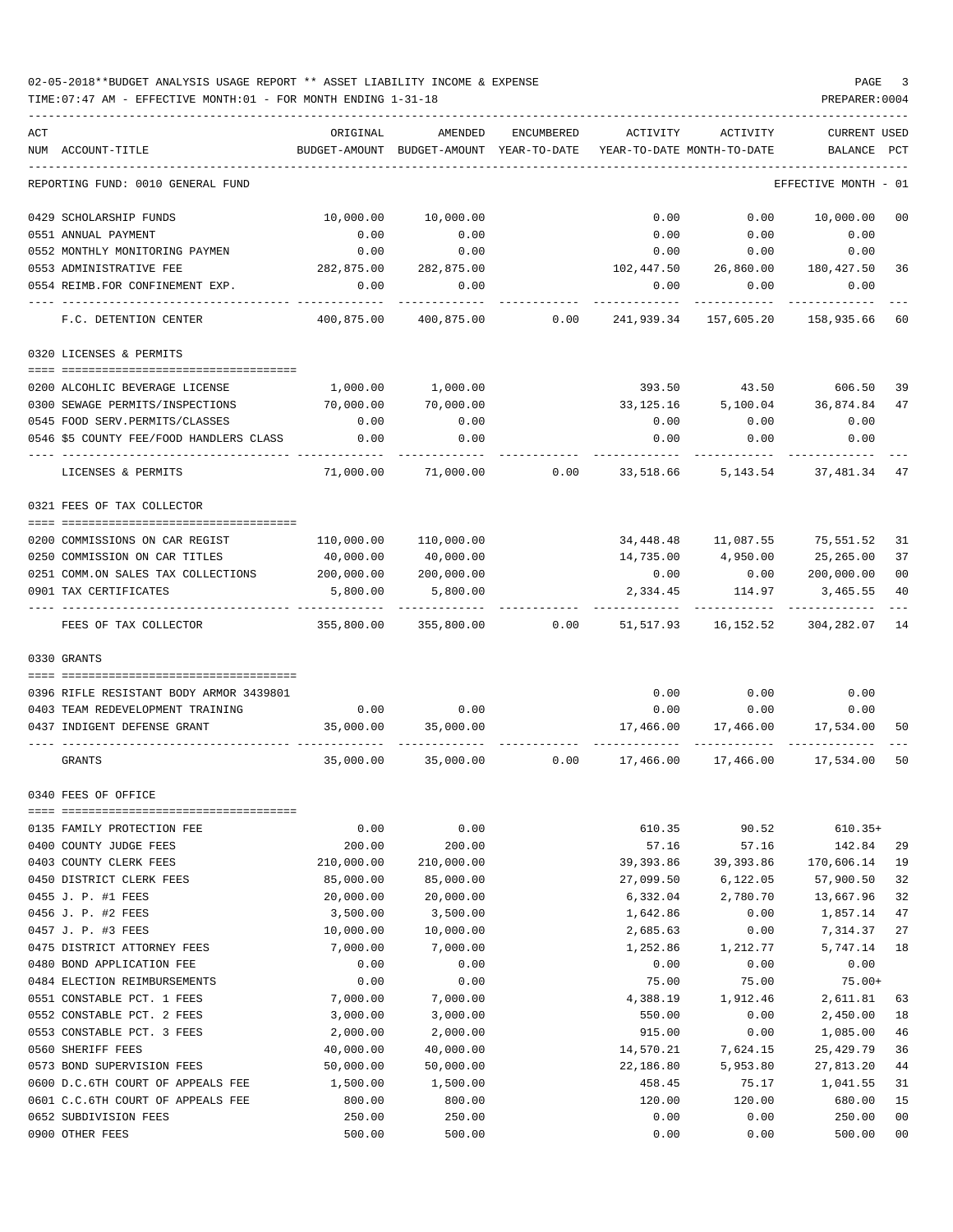| 02-05-2018**BUDGET ANALYSIS USAGE REPORT ** ASSET LIABILITY INCOME & EXPENSE |  |  |  |  | PAGE |  |
|------------------------------------------------------------------------------|--|--|--|--|------|--|
|                                                                              |  |  |  |  |      |  |

|     | TIME: 07:47 AM - EFFECTIVE MONTH: 01 - FOR MONTH ENDING 1-31-18 |                       |                                                     |                |                       |                                         | PREPARER: 0004                 |                |
|-----|-----------------------------------------------------------------|-----------------------|-----------------------------------------------------|----------------|-----------------------|-----------------------------------------|--------------------------------|----------------|
| ACT | NUM ACCOUNT-TITLE                                               | ORIGINAL              | AMENDED<br>BUDGET-AMOUNT BUDGET-AMOUNT YEAR-TO-DATE | ENCUMBERED     | ACTIVITY              | ACTIVITY<br>YEAR-TO-DATE MONTH-TO-DATE  | <b>CURRENT USED</b><br>BALANCE | $_{\rm PCT}$   |
|     | REPORTING FUND: 0010 GENERAL FUND                               |                       |                                                     |                |                       |                                         | EFFECTIVE MONTH - 01           |                |
|     | FEES OF OFFICE                                                  | 440,750.00            | 440,750.00                                          | 0.00           | 122,337.91            | 65,417.64                               | 318,412.09                     | 28             |
|     | 0350 FINES                                                      |                       |                                                     |                |                       |                                         |                                |                |
|     | 0455 J. P. #1 FINES                                             |                       | 14,000.00   14,000.00                               |                |                       | 2,182.70    1,063.50    11,817.30    16 |                                |                |
|     | 0456 J. P. #2 FINES                                             | 1,000.00              | 1,000.00                                            |                |                       | 71.10 0.00                              | 928.90                         | 07             |
|     | 0457 J. P. #3 FINES                                             | 2,500.00              | 2,500.00                                            |                | 1,391.55              | $0.00$ 1,108.45                         |                                | 56             |
|     | FINES                                                           | 17,500.00             |                                                     | 17,500.00 0.00 | 3,645.35              | 1,063.50                                | 13,854.65                      | 21             |
|     | 0352 FINES & FORFEITURES                                        |                       |                                                     |                |                       |                                         |                                |                |
|     | 0100 10% COMM.ON SURETY BAIL BOND FEE                           |                       | 1,000.00 1,000.00                                   |                |                       |                                         |                                | 40             |
|     | 0201 BOND FORFEITURES                                           | 8,000.00              | 8,000.00                                            |                | 33.00                 | 33.00                                   | 7,967.00                       | 00             |
|     | FINES & FORFEITURES                                             | 9,000.00              | 9,000.00                                            | 0.00           | 430.50                | 217.50                                  | 8,569.50                       | 05             |
|     | 0360 INTEREST EARNINGS                                          |                       |                                                     |                |                       |                                         |                                |                |
|     |                                                                 |                       |                                                     |                |                       |                                         |                                |                |
|     | 0100 INTEREST EARNINGS                                          | 6,000.00              | 6,000.00                                            |                |                       | 14,022.82 3,692.54 8,022.82+234         |                                |                |
|     | INTEREST EARNINGS                                               | 6,000.00              | 6,000.00                                            | 0.00           |                       | 14,022.82 3,692.54                      | 8,022.82+ 234                  |                |
|     | 0364 SALE OF ASSETS LAND/BUILDING                               |                       |                                                     |                |                       |                                         |                                |                |
|     | 0162 SALE OF ASSETS LAND/BUILDING                               | 0.00                  | 0.00                                                |                | 0.00                  | 0.00                                    | 0.00                           |                |
|     | 0163 SALE OF EQUIPMENT                                          | 1,000.00              | 1,000.00                                            |                | 0.00                  | 0.00                                    | 1,000.00 00                    |                |
|     | SALE OF ASSETS LAND/BUILDING                                    | 1,000.00              | 1,000.00                                            | 0.00           |                       | 0.00<br>0.00                            | 1,000.00                       | 00             |
|     | 0370 MISCELLANEOUS                                              |                       |                                                     |                |                       |                                         |                                |                |
|     |                                                                 |                       |                                                     |                |                       |                                         |                                |                |
|     | 0100 KFYN-RADIO TOWER RENT                                      |                       | 2,400.00 2,400.00                                   |                |                       | 800.00                                  | 200.00 1,600.00 33             |                |
|     | 0112 TOBACCO SETTLEMENT                                         | 21,000.00             | 21,000.00                                           |                | 0.00                  | 0.00                                    | 21,000.00                      | 00             |
|     | 0115 RENT- VERIZON TOWER                                        | 11,109.00             | 11,109.00                                           |                | 5,184.19              | 1,064.61                                | 5,924.81                       | 47             |
|     | 0120 CONTRIBUTION IHC TRUST                                     | 3,000.00              | 3,000.00                                            |                | 0.00                  | 0.00                                    | 3,000.00                       | 0 <sub>0</sub> |
|     | 0125 IHC STATE REIMBURSEMENT<br>0130 REFUNDS & MISCELLANEOUS    | 0.00<br>25,000.00     | 0.00<br>25,000.00                                   |                | 0.00<br>9,608.78      | 0.00<br>8,070.35                        | 0.00<br>15,391.22              | 38             |
|     | 0131 AUTOMOBILE INSURANCE LOSS PAYMENTS                         | 0.00                  | 0.00                                                |                | 0.00                  | 0.00                                    | 0.00                           |                |
|     | 0132 PROPERTY INSURANCE LOSS PAYMENTS                           | 0.00                  | 0.00                                                |                | 0.00                  | 0.00                                    | 0.00                           |                |
|     | 0135 HEALTH INS. SURPLUS DISTRIBUTION                           | 5,000.00              | 5,000.00                                            |                | 0.00                  | 0.00                                    | 5,000.00                       | 00             |
|     | 0139 STATE JUROR REIMB.FEE                                      | 25,000.00             | 25,000.00                                           |                | 4,488.00              | 0.00                                    | 20,512.00                      | 18             |
|     | 0143 D.A.SALARY REIMB.                                          | 27,500.00             | 27,500.00                                           |                | 9,166.66              | 9,166.66                                | 18, 333.34                     | 33             |
|     | 0144 CO. JUDGE COURT FEES SALARY REIMB.                         | 25,200.00             | 25,200.00                                           |                | 0.00                  | 0.00                                    | 25,200.00                      | 0 <sub>0</sub> |
|     | 0147 UTILITIES REIMBURSEMENT                                    | 17,500.00             | 17,500.00                                           |                | 6,600.93              | 1,769.57                                | 10,899.07                      | 38             |
|     | 0151 ASST. DA LONGEVITY PAY                                     | 4,440.00              | 4,440.00                                            |                | 1,380.00              | 0.00                                    | 3,060.00                       | 31             |
|     | 0152 HB 9 D.A. SUPPLEMENTAL FUNDS                               | 4,317.00              | 4,317.00                                            |                | 1,439.24              | 359.81                                  | 2,877.76                       | 33             |
|     | 0162 COURT REPORTER SERVICE FEE                                 | 6,000.00              | 6,000.00                                            |                | 1,541.55              | 391.72                                  | 4,458.45                       | 26             |
|     | 0163 ADM.OF COURT JUSTICE 10% SB 1417                           | 1,000.00              | 1,000.00                                            |                | 251.24                | 124.64                                  | 748.76                         | 25             |
|     | 0164 TIME PAYMENT FEE 40% SB 1417                               | 3,000.00              | 3,000.00                                            |                | 1,005.13              | 498.62                                  | 1,994.87                       | 34             |
|     | 0166 JUDICIAL SUPP.FEE(60 CENTS)                                | 1,000.00              | 1,000.00                                            |                | 224.80                | 75.02                                   | 775.20                         | 22             |
|     | 0167 JUROR REIMB.FEE                                            | 6,000.00              | 6,000.00                                            |                | 1,498.06              | 500.86                                  | 4,501.94                       | 25             |
|     | 0408 COUNTY WELLNESS PROGRAM<br>0410 CO CT AT LAW SUPPLEMENT    | 3,000.00<br>84,000.00 | 3,000.00<br>84,000.00                               |                | 1,037.04<br>21,000.00 | 1,037.04<br>0.00                        | 1,962.96<br>63,000.00          | 35<br>25       |
|     |                                                                 |                       |                                                     |                |                       |                                         |                                |                |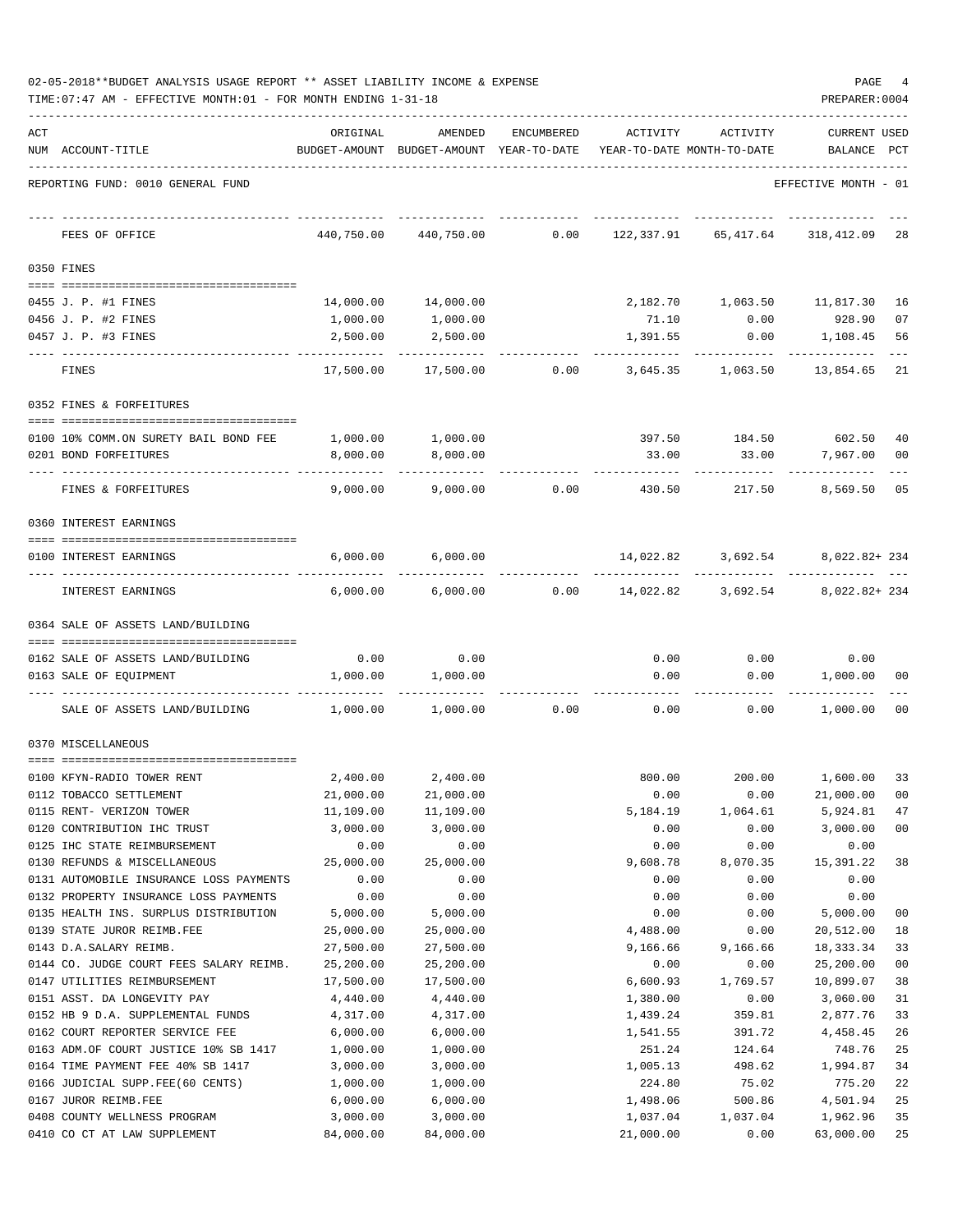TIME:07:47 AM - EFFECTIVE MONTH:01 - FOR MONTH ENDING 1-31-18 PREPARER:0004

| ACT |                                                            | ORIGINAL                | AMENDED                                  | <b>ENCUMBERED</b> | ACTIVITY                   | ACTIVITY                    | <b>CURRENT USED</b>     |                      |
|-----|------------------------------------------------------------|-------------------------|------------------------------------------|-------------------|----------------------------|-----------------------------|-------------------------|----------------------|
|     | NUM ACCOUNT-TITLE                                          |                         | BUDGET-AMOUNT BUDGET-AMOUNT YEAR-TO-DATE |                   | YEAR-TO-DATE MONTH-TO-DATE |                             | <b>BALANCE</b>          | PCT                  |
|     | REPORTING FUND: 0010 GENERAL FUND                          |                         |                                          |                   |                            |                             | EFFECTIVE MONTH - 01    |                      |
|     | 0450 DIST. CLK. PASSPORT PHOTO                             | 2,500.00                | 2,500.00                                 |                   | 0.00                       | 0.00                        | 2,500.00                | 0 <sub>0</sub>       |
|     | 0453 REIMB.CEC ODYSSEY SAAS                                | 21,593.00               | 21,593.00                                |                   | 10,796.50                  | 5,398.25                    | 10,796.50               | 50                   |
|     | 0509 CANDY MACHINE COMMISSION                              | 350.00                  | 350.00                                   |                   | 27.00                      | 0.00                        | 323.00                  | 08                   |
|     | 0510 DR. PEPPER COMMISSION                                 | 300.00                  | 300.00                                   |                   | 56.00                      | 0.00                        | 244.00                  | 19                   |
|     | 0553 DONATION CONST.3 RADIO EQUIP.                         | 0.00                    | 0.00                                     |                   | 0.00                       | 0.00                        | 0.00                    |                      |
|     | 0562 STATE REIMB.OFFENDER TRANSPORT                        | 4,000.00                | 4,000.00                                 |                   | 2,698.40                   | 0.00                        | 1,301.60                | 67                   |
|     | 0565 COCA-COLA COMMISSIONS                                 | 150.00                  | 150.00                                   |                   | 26.08                      | 0.00                        | 123.92                  | 17                   |
|     | MISCELLANEOUS                                              | 304,359.00              | 304,359.00                               | 0.00              | 78,829.60                  | 28,657.15                   | 225,529.40              | 26                   |
|     | 0400 COUNTY JUDGE                                          |                         |                                          |                   |                            |                             |                         |                      |
|     | 0101 SALARY ELECTED OFFICIAL                               | 64,716.75               | 64,716.75                                | 0.00              | 22,401.99                  | 4,978.22                    | 42, 314.76              | 35                   |
|     | 0104 STATE PROBATE SALARY SUPPLEMENT                       | 0.00                    | 0.00                                     | 0.00              | 0.00                       | 0.00                        | 0.00                    |                      |
|     | 0105 SALARY SECRETARY                                      | 33,322.66               | 33,322.66                                | 0.00              | 12,879.45                  | 2,921.70                    | 20,443.21               | 39                   |
|     | 0201 SOCIAL SECURITY TAXES                                 | 6,450.44                | 6,450.44                                 | 0.00              | 2,037.58                   | 448.56                      | 4,412.86                | 32                   |
|     | 0202 GROUP HEALTH & DENTAL INSURANCE                       | 20,989.25               | 20,989.25                                | 0.00              | 5,864.71                   | 1,749.12                    | 15,124.54               | 28                   |
|     | 0203 RETIREMENT                                            | 11,430.01               | 11,430.01                                | 0.00              | 4,020.67                   | 931.50                      | 7,409.34                | 35                   |
|     | 0204 WORKERS' COMPENSATION                                 | 436.97                  | 436.97                                   | 0.00              | 176.25                     | 0.00                        | 260.72                  | 40                   |
|     | 0205 MEDICARE TAX                                          | 1,508.57                | 1,508.57                                 | 0.00              | 476.50                     | 104.90                      | 1,032.07                | 32                   |
|     | 0225 TRAVEL ALLOWANCE                                      | 3,600.00                | 3,600.00                                 | 0.00              | 1,200.00                   | 300.00                      | 2,400.00                | 33                   |
|     | 0310 OFFICE SUPPLIES                                       | 800.00                  | 800.00                                   | 0.00              | 431.44                     | 354.52                      | 368.56                  | 54                   |
|     | 0311 POSTAL EXPENSES                                       | 400.00                  | 400.00                                   | 0.00              | 17.01                      | 13.79                       | 382.99                  | 04                   |
|     | 0427 OUT OF COUNTY TRAVEL                                  | 5,750.00                | 5,750.00                                 | 0.00              | 2,271.80                   | 698.89                      | 3,478.20                | 40                   |
|     | 0431 LOCAL TRAVEL                                          | 0.00                    | 0.00                                     | 0.00              | 0.00                       | 0.00                        | 0.00                    |                      |
|     | 0435 PRINTING                                              | 200.00                  | 200.00                                   | 0.00              | 58.50                      | 58.50                       | 141.50                  | 29                   |
|     | 0437 COURT REPORTER EXPENSE                                | 2,500.00                | 2,500.00                                 | 0.00              | 0.00                       | 0.00                        | 2,500.00                | 0 <sub>0</sub>       |
|     | 0468 JUVENILE BOARD SALARY                                 | 2,400.00                | 2,400.00                                 | 0.00              | 800.00                     | 200.00                      | 1,600.00                | 33                   |
|     | 0480 BOND                                                  | 0.00                    | 247.00                                   | 0.00              | 247.00                     | 0.00                        | 0.00                    | 100                  |
|     | 0572 OFFICE EQUIPMENT                                      | 1,000.00                | 1,000.00                                 | 37.59             | 0.00                       | 0.00                        | 962.41                  | 04                   |
|     | 0574 TECHNOLOGY                                            | 0.00                    | 0.00                                     | 0.00              | 0.00                       | 0.00                        | 0.00                    |                      |
|     | 0590 BOOKS                                                 | 300.00                  | 300.00                                   | 0.00              | 161.00                     | 161.00                      | 139.00                  | 54                   |
|     | COUNTY JUDGE                                               | 155,804.65              | 156,051.65                               | 37.59             | 53,043.90                  | 12,920.70                   | 102,970.16              | 34                   |
|     | 0401 911 COORDINATOR                                       |                         |                                          |                   |                            |                             |                         |                      |
|     |                                                            |                         |                                          |                   |                            |                             |                         |                      |
|     | 0403 TCOG RURAL ADDRESSING                                 |                         | 23,000.00 23,000.00                      | 0.00              |                            | 23,000.00 0.00              | 0.00 100                |                      |
|     | 911 COORDINATOR                                            | 23,000.00               | 23,000.00                                | 0.00              | 23,000.00                  | 0.00                        | 0.00 100                |                      |
|     | 0403 COUNTY CLERK                                          |                         |                                          |                   |                            |                             |                         |                      |
|     |                                                            | 56,541.72               |                                          |                   | 19,572.12                  | 4,349.36                    | 36,969.60               | 35                   |
|     | 0101 SALARY ELECTED OFFICIAL                               |                         | 56,541.72                                | 0.00              |                            |                             |                         |                      |
|     | 0104 SALARY DEPUTIES                                       | 174,272.43<br>16,588.00 | 174,272.43<br>16,588.00                  | 0.00<br>0.00      | 0.00                       | 58,496.56 12,982.78<br>0.00 | 115,775.87<br>16,588.00 | 34<br>0 <sub>0</sub> |
|     | 0107 REGULAR-TEMP. PART-TIME<br>0201 SOCIAL SECURITY TAXES | 15,353.81               | 15,353.81                                | 0.00              | 4,280.73                   | 925.68                      | 11,073.08               | 28                   |
|     | 0202 GROUP HEALTH & DENTAL INSURANCE                       | 73,462.20               | 73,462.20                                | 0.00              | 24,487.64                  | 6,121.92                    | 48,974.56               | 33                   |
|     | 0203 RETIREMENT                                            | 28,154.36               | 28,154.36                                | 0.00              | 8,698.43                   | 1,993.20                    | 19,455.93               | 31                   |
|     | 0204 WORKERS COMPENSATION                                  | 1,040.10                | 1,040.10                                 | 0.00              | 434.14                     | 0.00                        | 605.96                  | 42                   |
|     | 0205 MEDICARE TAX                                          | 3,590.81                | 3,590.81                                 | 0.00              | 1,001.22                   | 216.50                      | 2,589.59                | 28                   |
|     | 0310 OFFICE SUPPLIES                                       | 3,760.00                | 3,760.00                                 | 44.10             | 2,160.77                   | 840.15                      | 1,555.13                | 59                   |
|     | 0311 POSTAL EXPENSES                                       | 1,500.00                | 1,500.00                                 | 0.00              | 203.39                     | 128.18                      | 1,296.61                | 14                   |
|     | 0420 UTILITIES TELEPHONE                                   | 0.00                    | 0.00                                     | 0.00              | 0.00                       | 0.00                        | 0.00                    |                      |
|     |                                                            |                         |                                          |                   |                            |                             |                         |                      |

0427 OUT OF COUNTY TRAVEL  $4,000.00$   $4,000.00$   $4,000.00$   $0.00$   $392.93$   $34.08$   $3,607.07$   $10$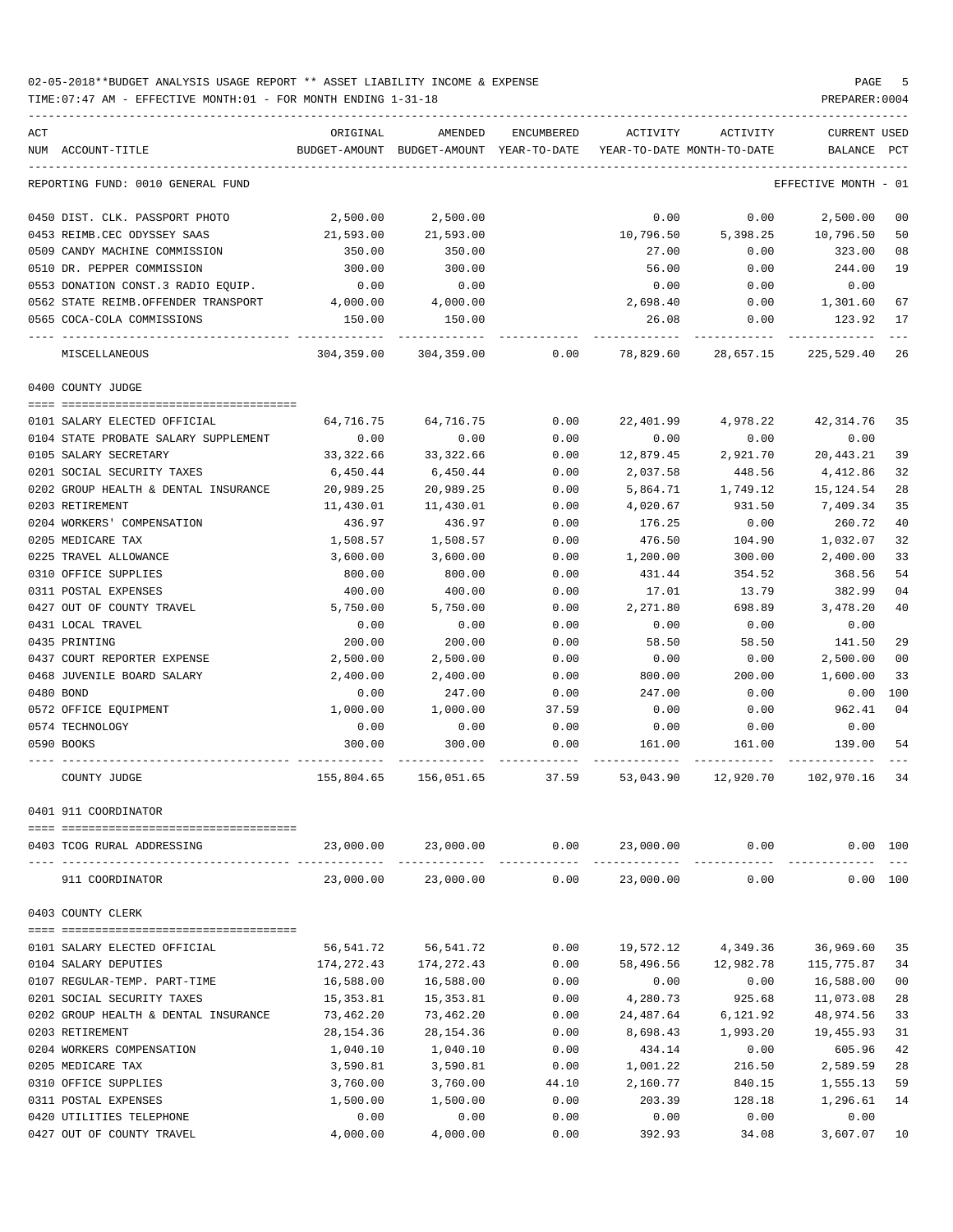### 02-05-2018\*\*BUDGET ANALYSIS USAGE REPORT \*\* ASSET LIABILITY INCOME & EXPENSE PAGE 6 TIME:07:47 AM - EFFECTIVE MONTH:01 - FOR MONTH ENDING 1-31-18 PREPARER:0004

| ACT |                                        | ORIGINAL         | AMENDED          | <b>ENCUMBERED</b>    | ACTIVITY     | ACTIVITY                   | <b>CURRENT USED</b>  |                |
|-----|----------------------------------------|------------------|------------------|----------------------|--------------|----------------------------|----------------------|----------------|
|     | NUM ACCOUNT-TITLE                      | BUDGET-AMOUNT    | BUDGET-AMOUNT    | YEAR-TO-DATE         |              | YEAR-TO-DATE MONTH-TO-DATE | <b>BALANCE</b>       | PCT            |
|     | REPORTING FUND: 0010 GENERAL FUND      |                  |                  |                      |              |                            | EFFECTIVE MONTH - 01 |                |
|     | 0431 LOCAL TRAVEL                      | 0.00             | 0.00             | 0.00                 | 0.00         | 0.00                       | 0.00                 |                |
|     | 0435 PRINTING                          | 1,400.00         | 1,400.00         | 0.00                 | 198.40       | 198.40                     | 1,201.60             | 14             |
|     | 0437 IMAGING/INDEXING                  | 14,000.00        | 14,000.00        | 0.00                 | 2,991.58     | 1,299.14                   | 11,008.42            | 21             |
|     | 0480 BOND                              | 292.50           | 292.50           | 0.00                 | 150.00       | 100.00                     | 142.50               | 51             |
|     | 0481 DUES                              | 225.00           | 225.00           | 0.00                 | 0.00         | 0.00                       | 225.00               | 00             |
|     | 0572 OFFICE EQUIPMENT                  | 3,478.83         | 3,478.83         | 0.00                 | 0.00         | 0.00                       | 3,478.83             | 00             |
|     | COUNTY CLERK                           | 397,659.76       | 397,659.76       | 44.10                | 123,067.91   | 29,189.39                  | 274,547.75           | 31             |
|     | 0404 ELECTION                          |                  |                  |                      |              |                            |                      |                |
|     | 0109 SALARY                            | 11,300.00        | 11,300.00        | 0.00                 | 6,873.80     | 0.00                       | 4,426.20             | 61             |
|     | 0201 SOCIAL SECURITY TAXES             | 0.00             | 0.00             | 0.00                 | 0.00         | 0.00                       | 0.00                 |                |
|     | 0203 RETIREMENT                        | 0.00             | 0.00             | 0.00                 | 0.00         | 0.00                       | 0.00                 |                |
|     | 0205 MEDICARE TAX                      | 0.00             | 0.00             | 0.00                 | 0.00         | 0.00                       | 0.00                 |                |
|     | 0310 ELECTION SUPPLIES                 | 4,000.00         | 4,000.00         | 1,224.90             | 1,262.80     | 101.66                     | 1,512.30             | 62             |
|     | 0311 POSTAGE                           | 8,500.00         | 8,500.00         | 0.00                 | 5,590.05     | 570.01                     | 2,909.95             | 66             |
|     | 0423 CELL PHONE                        | 240.00           | 240.00           | 0.00                 | 80.00        | 20.00                      | 160.00               | 33             |
|     | 0427 ELECTION TRAVEL                   | 2,900.00         | 2,900.00         | 0.00                 | 43.34        | 0.00                       | 2,856.66             | 01             |
|     | 0428 EMPLOYEE TRAINING                 | 0.00             | 0.00             | 0.00                 | 0.00         | 0.00                       | 0.00                 |                |
|     | 0429 DPS BACKGROUND CHECK              | 50.00            | 50.00            | 0.00                 | 0.00         | 0.00                       | 50.00                | 00             |
|     | 0430 BIDS AND NOTICES                  | 600.00           | 600.00           | 0.00                 | 360.52       | 360.52                     | 239.48               | 60             |
|     | 0442 PROFESSIONAL SERVICE/TRANSLATOR   | 200.00           | 200.00           | 0.00                 | 0.00         | 0.00                       | 200.00               | 0 <sub>0</sub> |
|     | 0483 VOTER REGISTRATION                | 2,000.00         | 2,000.00         | 0.00                 | 1,374.48     | 0.00                       | 625.52               | 69             |
|     | 0485 ELECTION MAINT. AGREEMENT         | 14,226.00        | 14,226.00        | 0.00                 | 14,231.00    | 0.00                       |                      | $5.00 - 100$   |
|     | 0573 ELECTION EQUIPMENT                | 2,402.79         | 2,402.79         | 0.00                 | 0.00         | 0.00                       | 2,402.79             | 00             |
|     | ELECTION                               | 46,418.79        |                  | 46, 418.79 1, 224.90 | 29,815.99    | 1,052.19                   | 15,377.90            | 67             |
|     | 0405 VETERANS'SERVICE                  |                  |                  |                      |              |                            |                      |                |
|     |                                        |                  |                  |                      |              |                            |                      |                |
|     | 0102 SALARY APPOINTED OFFICIAL         | 37,080.00        | 37,080.00        | 0.00                 | 12,835.44    | 2,852.32                   | 24, 244.56           | 35             |
|     | 0201 SOCIAL SECURITY TAXES             | 2,298.96         | 2,298.96         | 0.00                 | 795.78       | 176.84                     | 1,503.18             | 35             |
|     | 0202 GROUP HEALTH & DENTAL INSURANCE   | 10,494.60        | 10,494.60        | 0.00                 | 3,498.24     | 874.56                     | 6,996.36             | 33             |
|     | 0203 RETIREMENT                        | 4,219.70         | 4,219.70         | 0.00                 | 1,430.17     | 328.02                     | 2,789.53             | 34             |
|     | 0204 WORKERS' COMPENSATION             | 155.74           | 155.74           | 0.00                 | 65.07        | 0.00                       | 90.67                | 42             |
|     | 0205 MEDICARE TAX                      | 537.66           | 537.66           | 0.00                 | 186.12       | 41.36                      | 351.54               | 35             |
|     | 0310 OFFICE SUPPLIES                   | 250.00           | 250.00           | 0.00                 | 78.84        | 0.00                       | 171.16               | 32             |
|     | 0311 POSTAL EXPENSES                   | 100.00           | 100.00           | 0.00                 | 49.00        | 49.00                      | 51.00<br>750.00      | 49             |
|     | 0427 OUT OF COUNTY TRAVEL              | 750.00<br>500.00 | 750.00<br>500.00 | 0.00<br>0.00         | 0.00<br>0.00 | 0.00<br>0.00               | 500.00               | 00<br>00       |
|     | 0428 TRAINING/TUITION<br>0435 PRINTING | 100.00           | 100.00           | 0.00                 | 0.00         | 0.00                       | 100.00               | 00             |
|     | 0572 OFFICE EQUIPMENT                  | 0.00             | 0.00             | 0.00                 | 0.00         | 0.00                       | 0.00                 |                |
|     | VETERANS ' SERVICE                     | 56,486.66        | 56,486.66        | $---$<br>0.00        | 18,938.66    | 4,322.10                   | 37,548.00 34         |                |
|     | 0406 EMERGENCY MANAGEMENT              |                  |                  |                      |              |                            |                      |                |
|     |                                        |                  |                  |                      |              |                            |                      |                |
|     | 0103 SALARY                            | 40,983.57        | 40,983.57        | 0.00                 | 14,186.61    | 3,152.58                   | 26,796.96            | 35             |
|     | 0107 SALARY TEMP./EXTRA                | 0.00             | 0.00             | 0.00                 | 0.00         | 0.00                       | 0.00                 |                |
|     | 0201 SOCIAL SECURITY TAXES             | 2,570.74         | 2,570.74         | 0.00                 | 878.05       | 195.08                     | 1,692.69             | 34             |
|     | 0202 GROUP HEALTH & DENTAL INS         | 10,494.60        | 10,494.60        | 0.00                 | 3,498.24     | 874.56                     | 6,996.36             | 33             |
|     | 0203 RETIREMENT                        | 4,663.93         | 4,663.93         | 0.00                 | 1,580.68     | 362.54                     | 3,083.25             | 34             |
|     | 0204 WORKERS' COMPENSATION             | 174.15           | 174.15           | 0.00                 | 71.92        | 0.00                       | 102.23               | 41             |
|     | 0205 MEDICARE TAX                      | 601.22           | 601.22           | 0.00                 | 205.34       | 45.62                      | 395.88               | 34             |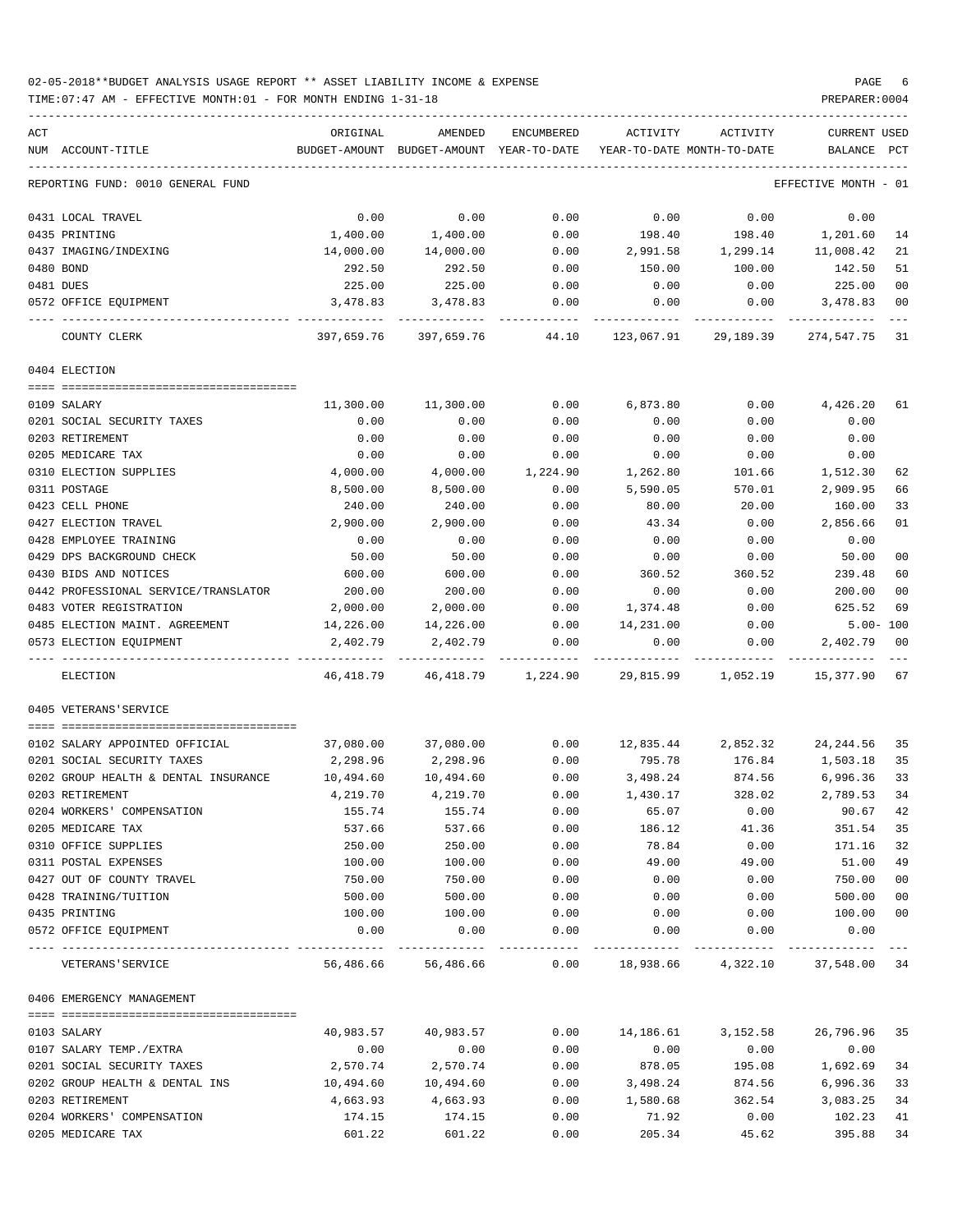TIME:07:47 AM - EFFECTIVE MONTH:01 - FOR MONTH ENDING 1-31-18 PREPARER:0004

ACT ORIGINAL AMENDED ENCUMBERED ACTIVITY ACTIVITY CURRENT USED NUM ACCOUNT-TITLE BUDGET-AMOUNT BUDGET-AMOUNT YEAR-TO-DATE YEAR-TO-DATE MONTH-TO-DATE BALANCE PCT ----------------------------------------------------------------------------------------------------------------------------------- REPORTING FUND: 0010 GENERAL FUND EFFECTIVE MONTH - 01 0225 TRAVEL ALLOWANCE 0.00 70.00 0.00 70.00 0.00 0.00 100 0310 OFFICE SUPPLIES 150.00 150.00 0.00 0.00 0.00 150.00 00 0311 POSTAL EXPENSE 50.00 50.00 0.00 0.00 0.00 50.00 00 0330 AUTO EXPENSE-GAS & OIL 1,000.00 930.00 0.00 138.81 138.81 791.19 15 0422 R&M RADIO 0.00 0.00 0.00 0.00 0.00 0.00 0423 CELL PHONE ALLOWANCE 480.00 480.00 0.00 160.00 40.00 320.00 33 0427 OUT OF COUNTY TRAVEL 400.00 400.00 0.00 13.91 0.00 386.09 03 0428 TRAINING & TUITION 0.00 0.00 0.00 0.00 0.00 0.00 0454 R&M AUTO 375.00 375.00 0.00 151.39 0.00 223.61 40 0487 TRAILER/AUTO INSURANCE 1,035.00 1,035.00 0.00 657.00 0.00 378.00 63 0489 CODE RED EARLY WARNING SYSTEM 12.768.00 12.768.00 0.00 12.768.00 0.00 0.00 0.00 100 0490 911 RADIO TOWER BUILDING 500.00 500.00 0.00 0.00 0.00 500.00 00 0573 RADIO EQUIPMENT 0.00 0.00 0.00 0.00 0.00 0.00 ---- ---------------------------------- ------------- ------------- ------------ ------------- ------------ ------------- --- EMERGENCY MANAGEMENT 76,246.21 76,246.21 0.00 34,379.95 4,809.19 41,866.26 45 0409 NON-DEPARTMENTAL ==== =================================== 0100 COMPENSATION PAY 0.00 0.00 0.00 0.00 0.00 0.00 0201 SOCIAL SECURITY TAXES 0.00 0.00 0.00 0.00 0.00 0.00 0203 RETIREMENT 0.00 0.00 0.00 0.00 0.00 0.00 0204 WORKERS' COMPENSATION 0.00 0.00 0.00 475.45 0.00 475.45- 0205 MEDICARE TAX 0.00 0.00 0.00 0.00 0.00 0.00 0206 UNEMPLOYMENT EXPENSE 0.00 0.00 0.00 0.00 0.00 0.00 0395 ERRORS AND OMISSIONS 500.00 500.00 0.00 0.00 0.00 500.00 00 0399 CLAIMS SETTLEMENTS 5,000.00 5,000.00 0.00 3,550.86 1,885.30 1,449.14 71 0400 LEGAL FEES 20,000.00 20,000.00 0.00 0.00 0.00 20,000.00 00 0401 AUDIT EXPENSE 32,000.00 32,000.00 0.00 0.00 0.00 32,000.00 00 0404 911 EMERGENCY SERVICE 8,917.00 8,917.00 0.00 2,229.25 0.00 6,687.75 25 0406 TAX APPRAISAL DISTRICT 388,429.57 388,429.57 0.00 217,147.92 0.00 171,281.65 56 0408 COUNTY WELLNESS PROGRAM 3,000.00 3,000.00 0.00 477.17 214.52 2,522.83 16 0426 PROFESSIONAL FEES 30,000.00 30,000.00 0.00 0.00 0.00 30,000.00 00 0430 BIDS & NOTICES 1,800.00 1,800.00 0.00 617.30 617.30 1,182.70 34 0444 LAWN MAINTENANCE 0.00 0.00 0.00 0.00 0.00 0.00 0481 DUES 9,500.00 9,500.00 0.00 4,735.83 1,225.00 4,764.17 50 0483 PUBLIC OFFICIALS INS. 26,000.00 26,000.00 0.00 14,942.28 0.00 11,057.72 57 0484 GENERAL LIABILITY INSURANCE 6,931.00 6,931.00 0.00 6,933.00 0.00 2.00- 100 0485 WATER SUPPLY AGENCY 1,000.00 1,000.00 0.00 0.00 0.00 1,000.00 00 0487 TCOG-REG. INTERLOCAL AGREEMENT 0.00 0.00 0.00 0.00 0.00 0.00 0488 FANNIN RURAL RAIL DIST 0.00 0.00 0.00 0.00 0.00 0.00 0489 COURT COSTS/ARREST FEES 240,000.00 240,000.00 0.00 50,937.28 52,760.95 189,062.72 21 0490 MISCELLANEOUS 312.00 312.00 0.00 100.00 0.00 212.00 32 0491 SULPHUR RIVER REGIONAL MOBILITY AU 2,500.00 2,500.00 0.00 0.00 0.00 2,500.00 00 0495 '98 JAIL BOND PAYMENT 0.00 0.00 0.00 0.00 0.00 0.00 0499 BANK SERVICE FEES 6 8,675.00 8,675.00 8,675.00 0.00 3,200.00 800.00 5,475.00 37 0500 6TH COURT OF APPEALS FEE 2,700.00 2,700.00 0.00 543.28 0.00 2,156.72 20 ---- ---------------------------------- ------------- ------------- ------------ ------------- ------------ ------------- --- NON-DEPARTMENTAL 787,264.57 787,264.57 0.00 305,889.62 57,503.07 481,374.95 39 0410 COUNTY COURT AT LAW ==== =================================== 0101 SALARY ELECTED OFFICIAL 140,000.00 140,000.00 0.00 48,461.58 10,769.24 91,538.42 35 0103 SALARY COURT COORDINATOR 30,290.37 30,290.37 0.00 10,367.88 2,330.02 19,922.49 34 0110 SALARY COURT REPORTER 64,083.59 64,083.59 0.00 18,635.93 3,759.95 45,447.66 29

0130 BAILIFF 38,163.50 38,163.50 0.00 13,210.38 2,935.64 24,953.12 35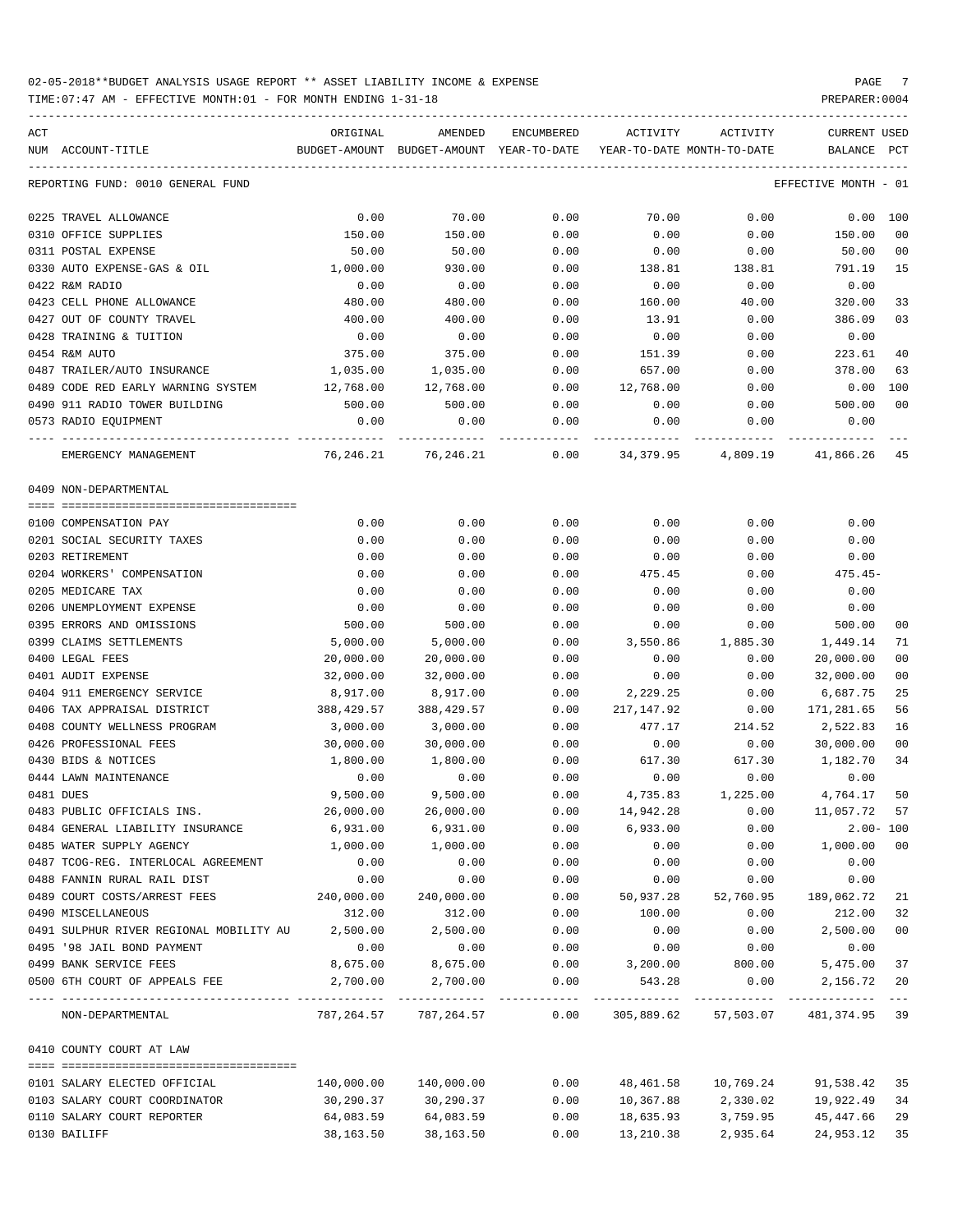TIME:07:47 AM - EFFECTIVE MONTH:01 - FOR MONTH ENDING 1-31-18 PREPARER:0004

| ACT                                                        | ORIGINAL                                     | AMENDED                                  | ENCUMBERED | ACTIVITY                   | ACTIVITY              | <b>CURRENT USED</b>                          |                |
|------------------------------------------------------------|----------------------------------------------|------------------------------------------|------------|----------------------------|-----------------------|----------------------------------------------|----------------|
| NUM ACCOUNT-TITLE                                          |                                              | BUDGET-AMOUNT BUDGET-AMOUNT YEAR-TO-DATE |            | YEAR-TO-DATE MONTH-TO-DATE |                       | BALANCE PCT                                  |                |
|                                                            |                                              |                                          |            |                            |                       |                                              |                |
| REPORTING FUND: 0010 GENERAL FUND                          |                                              |                                          |            |                            |                       | EFFECTIVE MONTH - 01                         |                |
| 0201 SOCIAL SECURITY TAXES                                 | 15,341.12                                    | 15,341.12                                | 0.00       | 5,288.21                   | 1,222.73              | 10,052.91                                    | 34             |
| 0202 GROUP HEALTH & DENTAL INS                             | 36,731.10                                    | 36,731.10                                | 0.00       | 12,392.48                  | 3,098.12              | 24,338.62                                    | 34             |
| 0203 RETIREMENT                                            | 31,287.88                                    | 31,287.88                                | 0.00       | 10,191.02                  | 2,299.43              | 21,096.86                                    | 33             |
| 0204 WORKERS COMPENSATION                                  | 1,154.74                                     | 1,154.74                                 | 0.00       | 482.45                     | 0.00                  | 672.29                                       | 42             |
| 0205 MEDICARE TAX                                          | 3,986.59                                     | 3,986.59                                 | 0.00       | 1,330.95                   | 285.95                | 2,655.64                                     | 33             |
| 0310 OFFICE SUPPLIES                                       | 1,700.00                                     | 1,700.00                                 | 0.00       | 157.48                     | 67.80                 | 1,542.52                                     | 09             |
| 0311 POSTAGE                                               | 1,800.00                                     | 1,800.00                                 | 0.00       | 346.09                     | 203.24                | 1,453.91                                     | 19             |
| 0315 COPIER RENTAL                                         | 600.00                                       | 600.00                                   | 0.00       | 123.63                     | 39.79                 | 476.37                                       | 21             |
| 0395 BAILIFF UNIFORMS                                      | 0.00                                         | 0.00                                     | 0.00       | 0.00                       | 0.00                  | 0.00                                         |                |
| 0420 TELEPHONE                                             | 2,300.00                                     | 2,300.00                                 | 0.00       | 974.50                     | 389.95                | 1,325.50                                     | 42             |
| 0421 DSL INTERNET                                          | 0.00                                         | 0.00                                     | 0.00       | 0.00                       | 0.00                  | 0.00                                         |                |
| 0424 INDIGENT ATTORNEY FEES                                | 70,000.00                                    | 70,000.00                                | 0.00       | 16,474.61                  | 2,925.00              | 53,525.39                                    | 24             |
| 0425 PROFESSIONAL SERVICES                                 | 2,250.00                                     | 2,250.00                                 | 0.00       | 200.00                     | 50.00                 | 2,050.00                                     | 09             |
| 0427 OUT OF COUNTY TRAVEL                                  | 2,000.00                                     | 2,000.00                                 | 0.00       | 0.00                       | 0.00                  | 2,000.00                                     | 0 <sub>0</sub> |
| 0435 PRINTING                                              | 250.00                                       | 250.00                                   | 0.00       | 0.00                       | 0.00                  | 250.00                                       | 0 <sub>0</sub> |
| 0437 COURT REPORTER EXPENSE                                | 3,500.00                                     | 3,500.00                                 | 0.00       | 3,225.00                   | 325.00                | 275.00                                       | 92             |
| 0439 WITNESS EXPENSE                                       | 500.00                                       | 500.00                                   | 0.00       | 0.00                       | 0.00                  | 500.00                                       | 0 <sub>0</sub> |
| 0453 R&M EQUIPMENT                                         | 400.00                                       | 400.00                                   | 0.00       | 0.00                       | 0.00                  | 400.00                                       | 0 <sub>0</sub> |
| 0467 VISITING JUDGE                                        | 500.00                                       | 500.00                                   | 0.00       | 682.28                     | 0.00                  | 182.28- 136                                  |                |
| 0468 JUVENILE BOARD SALARY                                 | 2,400.00                                     | 2,400.00                                 | 0.00       | 800.00                     | 200.00                | 1,600.00                                     | 33             |
| 0480 BONDS                                                 | 0.00                                         | 247.00                                   | 0.00       | 247.00                     | 0.00                  | 0.00                                         | 100            |
| 0481 DUES                                                  | 295.00                                       | 295.00                                   | 0.00       | 0.00                       | 0.00                  | 295.00                                       | 0 <sub>0</sub> |
| 0572 OFFICE EQUIPMENT                                      | 600.00                                       | 600.00                                   | 0.00       | 0.00                       | 0.00                  | 600.00                                       | 0 <sub>0</sub> |
| 0574 TECHNOLOGY                                            | 0.00                                         | 0.00                                     | 0.00       | 0.00                       | 0.00                  | 0.00                                         |                |
| 0590 BOOKS & PUBLICATIONS                                  | 250.00                                       | 250.00                                   | 0.00       | 0.00                       | 0.00                  | 250.00                                       | 0 <sub>0</sub> |
| 0591 LEXIS NEXIS ONLINE LEGAL                              | 621.00                                       | 621.00                                   | 0.00       | 179.00                     | 62.00                 | 442.00                                       | 29             |
| -----------------------------------<br>COUNTY COURT AT LAW | 451,004.89                                   | 451,251.89                               |            |                            |                       | $0.00$ $143,770.47$ $30,963.86$ $307,481.42$ | 32             |
| 0425 COURT ADMINISTRATION                                  |                                              |                                          |            |                            |                       |                                              |                |
|                                                            |                                              |                                          |            |                            |                       |                                              |                |
| 0201 SOCIAL SECURITY                                       | 0.00                                         | 0.00                                     | 0.00       | 38.87                      | 0.00                  | $38.87-$                                     |                |
| 0205 MEDICARE TAX                                          | 0.00                                         | 0.00                                     | 0.00       | 9.09                       | 0.00                  | $9.09 -$                                     |                |
| 0311 JURY POSTAGE                                          | 4,200.00                                     | 4,200.00                                 | 0.00       | 992.68                     | 604.44                | 3,207.32                                     | 24             |
| 0312 DISTRICT JURY SUPPLIES                                | 500.00                                       | 500.00                                   | 0.00       | 347.49                     | 36.72                 | 152.51                                       | 69             |
| 0313 GRAND JURY EXPENSE                                    | 5,000.00                                     | 5,000.00                                 | 0.00       | 1,659.00                   | 780.00                | 3,341.00                                     | 33             |
| 0314 PETIT JURY EXPENSE                                    | 46,000.00                                    | 46,000.00                                | 0.00       | 13,419.00                  | 1,690.00              | 32,581.00                                    | 29             |
| 0316 COUNTY COURT JURY EXP.                                | 0.00                                         | 0.00                                     | 0.00       | 0.00                       | 0.00                  | 0.00                                         |                |
| 0317 COURT REPORTER SUPPLIES                               | 100.00                                       | 100.00                                   | 0.00       | 0.00                       | 0.00                  | 100.00                                       | 0 <sub>0</sub> |
| 0318 J.P. JURY EXPENSE                                     | 800.00                                       | 800.00                                   | 0.00       | 140.00                     | 0.00                  | 660.00                                       | 18             |
| 0319 CO.CT.@LAW JURY EXPENSE                               | 5,000.00                                     | 5,000.00                                 | 0.00       | 130.00                     | 0.00                  | 4,870.00                                     | 03             |
| 0422 REGIONAL INDIGENT DEFENSE PROGRAM                     | 18,056.00                                    | 18,056.00                                | 0.00       | 18,056.00                  | 0.00                  | 0.00 100                                     |                |
| 0424 CO.CT. ATTORNEY FEES                                  | 8,000.00                                     | 8,000.00                                 | 0.00       | 1,600.00                   | 0.00                  | 6,400.00                                     | 20             |
| 0425 CO.CT. PROFESSIONAL SERVICES                          | 1,000.00                                     | 1,000.00                                 | 0.00       | 0.00                       | 0.00                  | 1,000.00                                     | 0 <sub>0</sub> |
| 0426 COUNTY COURT SUPPLIES                                 | 0.00                                         | 0.00                                     | 0.00       | 0.00                       | 0.00                  | 0.00                                         |                |
| 0435 PRINTING                                              | 1,500.00                                     | 1,500.00                                 | 0.00       | 0.00                       | 0.00                  | 1,500.00                                     | 0 <sub>0</sub> |
| 0465 PHYSICAL EVID. ANALYSES                               | 1,500.00                                     | 1,500.00                                 | 0.00       | 1,496.77                   | 1,312.73-             | 3.23 100                                     |                |
| 0466 AUTOPSIES                                             | 50,000.00                                    | 50,000.00                                | 0.00       | 5,811.50                   | 1,751.25              | 44,188.50                                    | 12             |
| 0467 VISITING JUDGE EXPENSE                                | 2,000.00<br>----------------- -------------- | 2,000.00                                 | 0.00       | 822.73<br>-------------    | 66.43<br>------------ | 1,177.27<br>-------------                    | 41<br>$---$    |
| COURT ADMINISTRATION                                       |                                              |                                          | 0.00       |                            | 44,523.13 3,616.11    | 99,132.87                                    | 31             |
| 0435 336TH DISTRICT COURT ADMINISTRATIO                    |                                              |                                          |            |                            |                       |                                              |                |
|                                                            |                                              |                                          |            |                            |                       |                                              |                |

0103 SALARY COURT COORDINATOR 35,352.79 35,352.79 0.00 12,149.42 2,719.44 23,203.37 34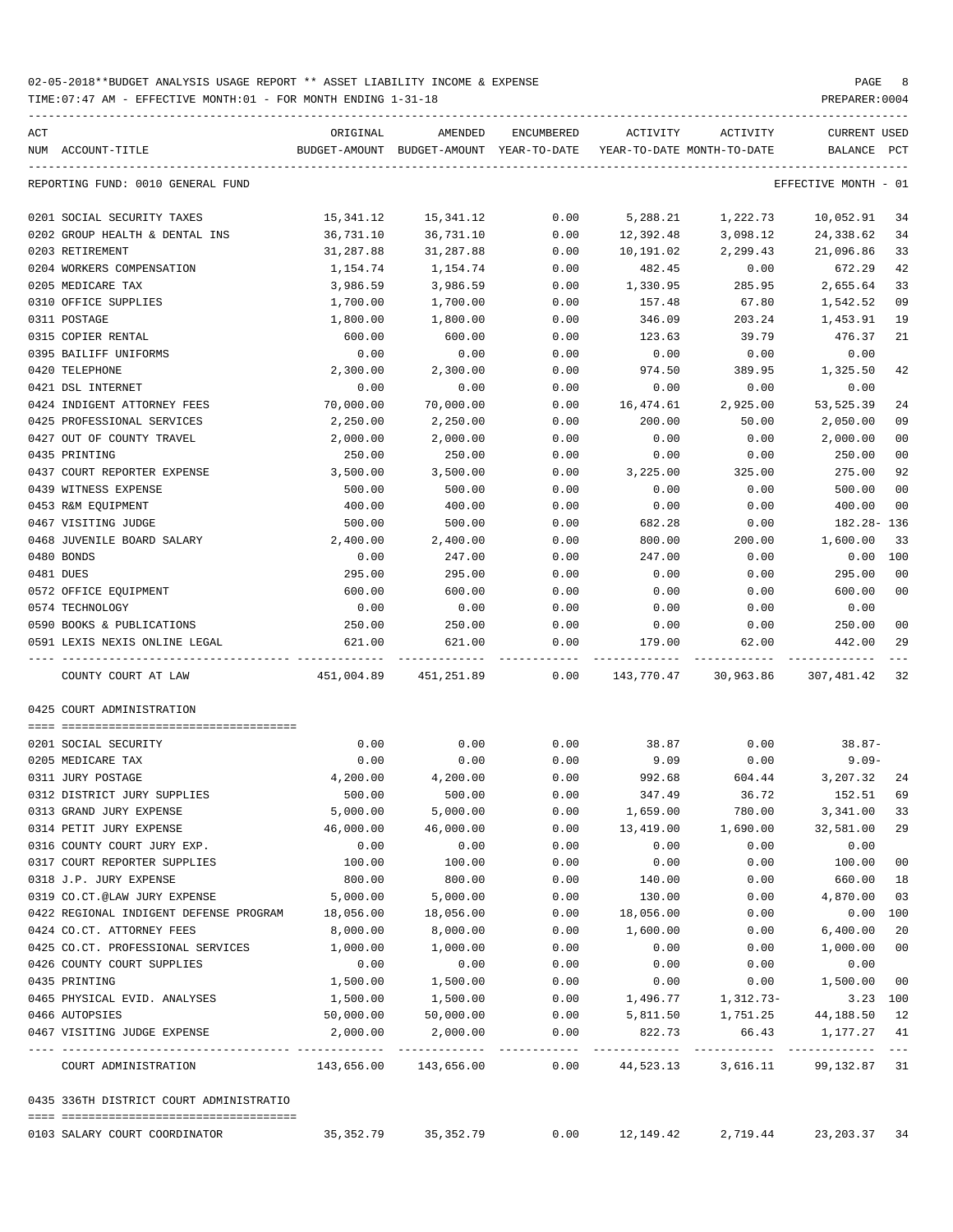TIME:07:47 AM - EFFECTIVE MONTH:01 - FOR MONTH ENDING 1-31-18 PREPARER:0004

| ACT | NUM ACCOUNT-TITLE                                                                                   | ORIGINAL   | AMENDED<br>BUDGET-AMOUNT BUDGET-AMOUNT YEAR-TO-DATE | ENCUMBERED | ACTIVITY   | ACTIVITY<br>YEAR-TO-DATE MONTH-TO-DATE | CURRENT USED<br>BALANCE PCT     |                |
|-----|-----------------------------------------------------------------------------------------------------|------------|-----------------------------------------------------|------------|------------|----------------------------------------|---------------------------------|----------------|
|     |                                                                                                     |            |                                                     |            |            |                                        |                                 |                |
|     | REPORTING FUND: 0010 GENERAL FUND                                                                   |            |                                                     |            |            |                                        | EFFECTIVE MONTH - 01            |                |
|     | 0110 SALARY COURT REPORTER                                                                          | 74,477.72  | 74,477.72                                           | 0.00       | 25,780.77  | 5,729.06                               | 48,696.95                       | 35             |
|     | 0130 BAILIFF                                                                                        | 39,065.00  | 39,065.00                                           | 0.00       | 13,522.50  | 3,005.00                               | 25,542.50                       | 35             |
|     | 0201 SOCIAL SECURITY                                                                                | 9,454.72   | 9,454.72                                            | 0.00       | 3,068.52   | 664.44                                 | 6,386.20                        | 32             |
|     | 0202 GROUP HEALTH INSURANCE                                                                         | 31,483.80  | 31,483.80                                           | 0.00       | 10,494.72  | 2,623.68                               | 20,989.08                       | 33             |
|     | 0203 RETIREMENT                                                                                     | 17,353.99  | 17,353.99                                           | 0.00       | 5,866.91   | 1,351.66                               | 11,487.08                       | 34             |
|     | 0204 WORKERS COMPENSATION                                                                           | 625.36     | 625.36                                              | 0.00       | 261.28     | 0.00                                   | 364.08                          | 42             |
|     | 0205 MEDICARE                                                                                       | 2,211.18   | 2,211.18                                            | 0.00       | 717.76     | 155.42                                 | 1,493.42                        | 32             |
|     | 0310 OFFICE SUPPLIES                                                                                | 1,800.00   | 1,800.00                                            | 249.42     | 730.13     | 357.09                                 | 820.45                          | 54             |
|     | 0311 DISTRICT JUDGE POSTAGE                                                                         | 400.00     | 400.00                                              | 0.00       | 36.96      | 23.92                                  | 363.04                          | 09             |
|     | 0352 GPS/SCRAM MONITORS                                                                             | 1,000.00   | 1,000.00                                            | 0.00       | 0.00       | 0.00                                   | 1,000.00                        | 0 <sub>0</sub> |
|     | 0395 BAILIFF UNIFORMS                                                                               | 400.00     | 400.00                                              | 0.00       | 0.00       | 0.00                                   | 400.00                          | 0 <sub>0</sub> |
|     | 0421 LEXIS NEXIS ONLINE LEGAL                                                                       | 768.00     | 768.00                                              | 0.00       | 192.00     | 64.00                                  | 576.00                          | 25             |
|     | 0427 TRAVEL                                                                                         | 3,000.00   | 3,000.00                                            | 0.00       | 378.69     | 0.00                                   | 2,621.31                        | 13             |
|     | 0428 TRAINING/TUITION                                                                               | 2,500.00   | 2,500.00                                            | 0.00       | 750.00     | 750.00                                 | 1,750.00                        | 30             |
|     | 0432 ATTORNEY FEES JUVENILE                                                                         | 20,000.00  | 20,000.00                                           | 0.00       | 2,025.50   | 0.00                                   | 17,974.50                       | 10             |
|     | 0433 ATTORNEY FEES DRUG CT                                                                          | 0.00       | 0.00                                                | 0.00       | 0.00       | 0.00                                   | 0.00                            |                |
|     | 0434 APPEAL COURT TRANSCRIPTS                                                                       | 18,000.00  | 18,000.00                                           | 0.00       | 23,452.00  | 5,863.00                               | 5,452.00- 130                   |                |
|     | 0435 ATTORNEYS FEES APPEALS CT                                                                      | 20,000.00  | 20,000.00                                           | 0.00       | 1,780.50   | 0.00                                   | 18,219.50                       | 09             |
|     | 0436 ATTORNEY FEES- CPS CASES                                                                       | 150,000.00 | 150,000.00                                          | 0.00       | 138,747.07 | 60,464.57                              | 11,252.93                       | 92             |
|     | 0437 ATTORNEY FEES                                                                                  | 275,000.00 | 275,000.00                                          | 0.00       | 44,470.55  | 23,949.31                              | 230,529.45                      | 16             |
|     | 0438 COURT REPORTER EXPENSE                                                                         | 10,000.00  | 10,000.00                                           | 0.00       | 9,037.00   | 1,039.50                               | 963.00                          | 90             |
|     | 0439 INVESTIGATOR EXPENSE                                                                           | 10,000.00  | 10,000.00                                           | 0.00       | 2,634.69   | 2,634.69                               | 7,365.31                        | 26             |
|     | 0440 PHYSICIANS EXPENSE                                                                             | 0.00       | 0.00                                                | 0.00       | 0.00       | 0.00                                   | 0.00                            |                |
|     | 0442 OTHER PROFESSIONAL SERV.                                                                       | 35,000.00  | 35,000.00                                           | 0.00       | 6,183.00   | 5,611.00                               | 28,817.00                       | 18             |
|     | 0468 JUVENILE BOARD SALARY                                                                          | 3,600.00   | 3,600.00                                            | 0.00       | 1,200.00   | 300.00                                 | 2,400.00                        | 33             |
|     | 0481 DUES                                                                                           | 771.00     | 771.00                                              | 0.00       | 110.00     | 0.00                                   | 661.00                          | 14             |
|     | 0572 OFFICE EQUIPMENT                                                                               | 2,500.00   | 2,500.00                                            | 215.99     | 229.99     | 0.00                                   | 2,054.02                        | 18             |
|     | 0574 TECHNOLOGY                                                                                     | 5,300.00   | 5,300.00                                            | 0.00       | 0.00       | 0.00                                   | 5,300.00                        | 0 <sub>0</sub> |
|     | 0590 DISTRICT JUDGE BOOKS                                                                           | 500.00     | 500.00                                              | 0.00       | 90.47      | 90.47                                  | 409.53                          | 18             |
|     |                                                                                                     |            |                                                     |            |            |                                        |                                 |                |
|     | 336TH DISTRICT COURT ADMINISTRATIO 770,563.56 770,563.56 465.41 303,910.43 117,396.25 466,187.72 40 |            |                                                     |            |            |                                        |                                 |                |
|     | 0450 DISTRICT CLERK                                                                                 |            |                                                     |            |            |                                        |                                 |                |
|     |                                                                                                     |            |                                                     |            |            |                                        |                                 |                |
|     | 0101 SALARY ELECTED OFFICIAL                                                                        | 56,541.72  | 56,541.72                                           | 0.00       |            |                                        | 19,572.12 4,349.36 36,969.60 35 |                |
|     | 0103 SALARY ASST. DIST. CLERK                                                                       | 38,375.27  | 38,375.27                                           | 0.00       | 13,283.73  | 2,951.94                               | 25,091.54 35                    |                |
|     | 0104 SALARIES DEPUTIES                                                                              | 165,915.39 | 165,915.39                                          | 0.00       | 56,408.63  | 12,120.43                              | 109,506.76                      | 34             |
|     | 0107 SALARY PART-TIME                                                                               | 23,729.54  | 23,729.54                                           | 0.00       | 7,248.15   | 1,020.60                               | 16,481.39                       | 31             |
|     | 0201 SOCIAL SECURITY TAXES                                                                          | 17,642.84  | 17,642.84                                           | 0.00       | 5,603.10   | 1,171.31                               | 12,039.74                       | 32             |
|     | 0202 GROUP HEALTH & DENTAL INSURANCE                                                                | 83,956.80  | 83,956.80                                           | 0.00       | 27,985.92  | 6,996.48                               | 55,970.88                       | 33             |
|     | 0203 RETIREMENT                                                                                     | 32,383.15  | 32, 383. 15                                         | 0.00       | 10,749.06  | 2,350.89                               | 21,634.09                       | 33             |
|     | 0204 WORKERS COMPENSATION                                                                           | 1,195.16   | 1,195.16                                            | 0.00       | 499.34     | 0.00                                   | 695.82                          | 42             |
|     | 0205 MEDICARE TAX                                                                                   | 4,126.15   | 4,126.15                                            | 0.00       | 1,310.44   | 273.95                                 | 2,815.71                        | 32             |
|     | 0310 OFFICE SUPPLIES                                                                                | 5,000.00   | 5,000.00                                            | 0.00       | 735.32     | 331.52                                 | 4,264.68                        | 15             |
|     | 0311 POSTAL EXPENSES                                                                                | 5,000.00   | 5,000.00                                            | 0.00       | 946.46     | 508.70                                 | 4,053.54                        | 19             |
|     | 0313 PASSPORT PHOTO SUPPLIES                                                                        | 1,500.00   | 1,500.00                                            | 0.00       | 0.00       | 0.00                                   | 1,500.00                        | 00             |
|     | 0315 COPIER RENTAL                                                                                  | 0.00       | 0.00                                                | 0.00       | 0.00       | 0.00                                   | 0.00                            |                |
|     | 0353 COMPUTER EXPENSE                                                                               | 1,400.00   | 1,400.00                                            | 0.00       | 1,290.50   | 1,290.50                               | 109.50                          | 92             |
|     | 0423 CELL PHONE                                                                                     | 0.00       | 0.00                                                | 0.00       | 0.00       | 0.00                                   | 0.00                            |                |
|     | 0427 OUT OF COUNTY TRAVEL                                                                           | 5,500.00   | 5,500.00                                            | 0.00       | 2,192.29   | 1,711.50                               | 3,307.71                        | 40             |
|     | 0428 EMPLOYEE TRAINING                                                                              | 0.00       | 0.00                                                | 0.00       | 0.00       | 0.00                                   | 0.00                            |                |
|     | 0431 LOCAL TRAVEL                                                                                   | 0.00       | 0.00                                                | 0.00       | 0.00       | 0.00                                   | 0.00                            |                |
|     | 0435 PRINTING                                                                                       | 3,000.00   | 3,000.00                                            | 0.00       | 21.02      | 21.02                                  | 2,978.98                        | 01             |
|     | 0480 BONDS                                                                                          | 443.00     | 443.00                                              | 0.00       | 150.00     | 150.00                                 | 293.00                          | 34             |
|     |                                                                                                     |            |                                                     |            |            |                                        |                                 |                |

0481 DUES 225.00 225.00 0.00 0.00 0.00 225.00 00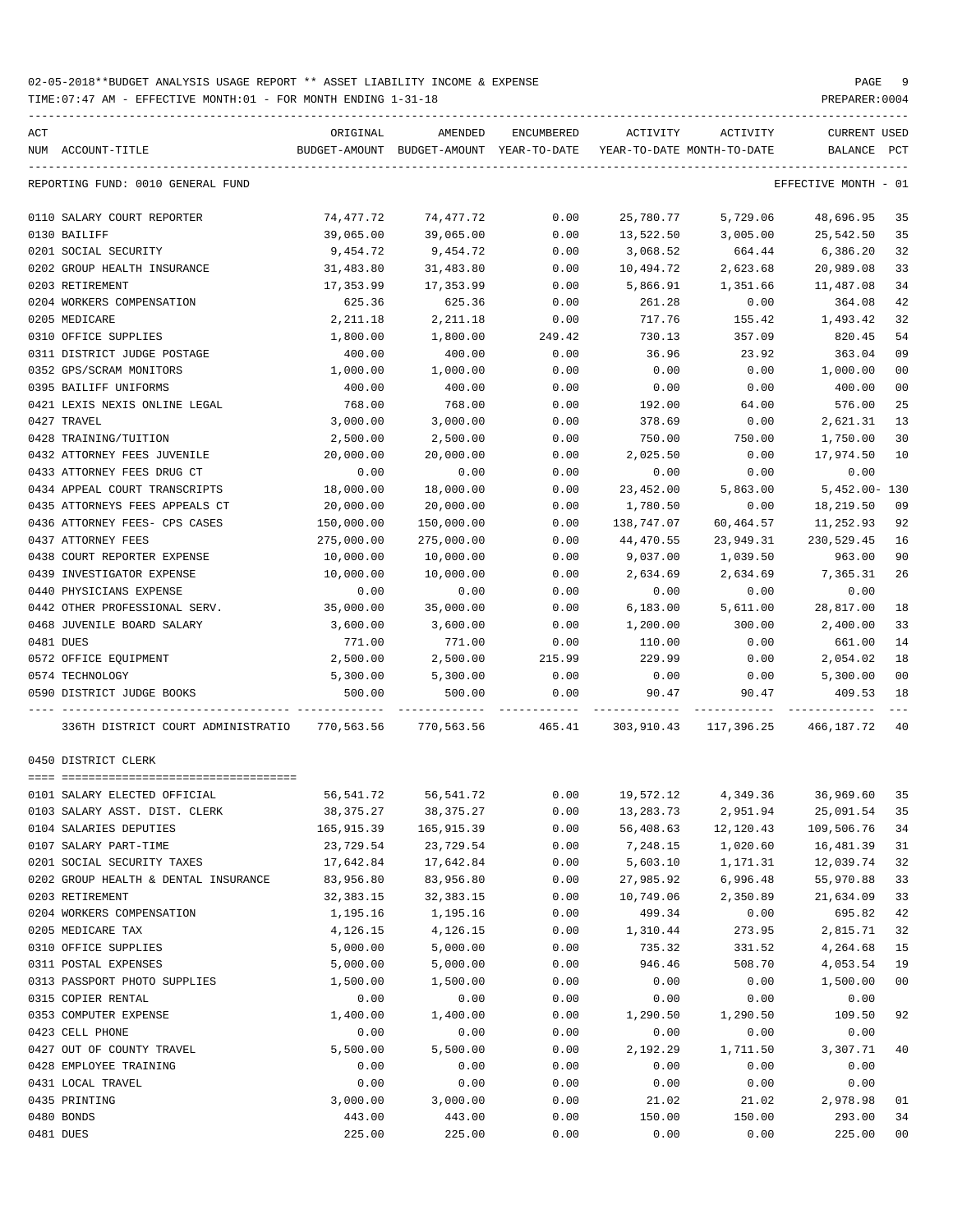| ACT | NUM ACCOUNT-TITLE                             | ORIGINAL                           | AMENDED<br>BUDGET-AMOUNT BUDGET-AMOUNT YEAR-TO-DATE YEAR-TO-DATE MONTH-TO-DATE | ENCUMBERED   | ACTIVITY         | ACTIVITY                                | CURRENT USED<br>BALANCE | $_{\rm PCT}$   |
|-----|-----------------------------------------------|------------------------------------|--------------------------------------------------------------------------------|--------------|------------------|-----------------------------------------|-------------------------|----------------|
|     | REPORTING FUND: 0010 GENERAL FUND             |                                    |                                                                                |              |                  |                                         | EFFECTIVE MONTH - 01    |                |
|     | 0572 OFFICE EQUIPMENT                         | 500.00                             | 500.00                                                                         | 0.00         | 0.00             | 0.00                                    | 500.00                  | $_{00}$        |
|     | DISTRICT CLERK                                | 446,434.02                         | 446,434.02                                                                     |              |                  | 0.00 147,996.08 35,248.20 298,437.94 33 |                         |                |
|     | 0455 JUSTICE OF PEACE PCT # 1                 |                                    |                                                                                |              |                  |                                         |                         |                |
|     |                                               |                                    |                                                                                |              |                  |                                         |                         |                |
|     | 0101 SALARY ELECTED OFFICIAL                  | 43,187.80                          | 43,187.80                                                                      | 0.00         | 14,949.63        | 3,322.14                                | 28,238.17               | -35            |
|     | 0103 SALARY ASSISTANTS                        | 63,386.52                          | 63,386.52                                                                      | 0.00         | 21,370.21        | 4,675.42                                | 42,016.31               | 34             |
|     | 0201 SOCIAL SECURITY TAXES                    | 6,756.41                           | 6,756.41                                                                       | 0.00         | 2,091.94         | 455.88                                  | 4,664.47                | 31             |
|     | 0202 GROUP HEALTH & DENTAL INSURANCE          | 31,483.80                          | 31,483.80                                                                      | 0.00         | 11,526.63        | 2,623.66                                | 19,957.17               | 37             |
|     | 0203 RETIREMENT<br>0204 WORKERS' COMPENSATION | 12,100.85                          | 12,100.85                                                                      | 0.00         | 4,046.51         | 919.72                                  | 8,054.34                | 33<br>41       |
|     | 0205 MEDICARE TAX                             | 457.69<br>1,580.13                 | 457.69                                                                         | 0.00         | 186.59           | 0.00                                    | 271.10<br>1,090.88      | 31             |
|     | 0225 TRAVEL ALLOWANCE                         | 2,400.00                           | 1,580.13<br>2,400.00                                                           | 0.00<br>0.00 | 489.25<br>800.00 | 106.62<br>200.00                        | 1,600.00                | 33             |
|     | 0310 OFFICE SUPPLIES                          | 850.00                             | 850.00                                                                         | 133.44       | 172.69           | 0.00                                    | 543.87                  | 36             |
|     | 0311 POSTAL EXPENSES                          | 1,200.00                           | 1,200.00                                                                       | 0.00         | 58.47            | 30.45                                   | 1,141.53                | 05             |
|     | 0420 UTILITIES TELEPHONE                      | 1,395.00                           | 1,395.00                                                                       | 0.00         | 462.87           | 116.18                                  | 932.13                  | 33             |
|     | 0422 R & M RADIO                              | 0.00                               | 0.00                                                                           | 0.00         | 0.00             | 0.00                                    | 0.00                    |                |
|     | 0423 CELL PHONE ALLOWANCE                     | 240.00                             | 240.00                                                                         | 0.00         | 80.00            | 20.00                                   | 160.00                  | 33             |
|     | 0427 OUT OF COUNTY TRAVEL                     | 4,680.00                           | 4,680.00                                                                       | 0.00         | 650.00           | 0.00                                    | 4,030.00                | 14             |
|     | 0435 PRINTING                                 | 400.00                             | 400.00                                                                         | 116.25       | 0.00             | 0.00                                    | 283.75                  | 29             |
|     | 0480 BOND                                     | 165.00                             | 165.00                                                                         | 0.00         | 0.00             | 0.00                                    | 165.00                  | 00             |
|     | 0481 DUES                                     | 60.00                              | 60.00                                                                          | 0.00         | 60.00            | 60.00                                   | 0.00                    | 100            |
|     | 0572 OFFICE EQUIPMENT                         | 2,500.00                           | 2,500.00                                                                       | 0.00         | 127.99           | 127.99                                  | 2,372.01                | 05             |
|     | 0573 RADIO EQUIPMENT                          | 0.00                               | 0.00                                                                           | 0.00         | 0.00             | 0.00                                    | 0.00                    |                |
|     | 0574 TECHNOLOGY                               | 0.00                               | 0.00                                                                           | 0.00         | 0.00             | 0.00                                    | 0.00                    |                |
|     | JUSTICE OF PEACE PCT # 1                      | $172,843.20$ $172,843.20$ $249.69$ |                                                                                |              |                  | 57,072.78 12,658.06                     | 115,520.73              | -33            |
|     | 0456 JUSTICE OF PEACE PCT # 2                 |                                    |                                                                                |              |                  |                                         |                         |                |
|     | 0101 SALARY ELECTED OFFICIAL                  | 43,187.80                          | 43,187.80                                                                      |              |                  | $0.00$ $0.00$ $0.00$ $43,187.80$        |                         | -00            |
|     | 0104 SALARY DEPUTY                            | 38,373.91                          | 38,373.91                                                                      |              |                  | $0.00$ 13,283.28 2,951.84 25,090.63     |                         | 35             |
|     | 0201 SOCIAL SECURITY TAXES                    | 5,220.51                           | 5,220.51                                                                       | 0.00         | 823.59           | 183.02                                  | 4,396.92                | 16             |
|     | 0202 GROUP HEALTH & DENTAL INSURANCE          | 20,989.20                          | 20,989.20                                                                      | 0.00         | 3,498.24         | 874.56                                  | 17,490.96               | 17             |
|     | 0203 RETIREMENT                               | 9,281.72                           | 9,281.72                                                                       | 0.00         | 1,480.04         | 339.46                                  | 7,801.68                | 16             |
|     | 0204 WORKERS' COMPENSATION                    | 353.65                             | 353.65                                                                         | 0.00         | 143.12           | 0.00                                    | 210.53                  | 40             |
|     | 0205 MEDICARE TAX                             | 1,220.92                           | 1,220.92                                                                       | 0.00         | 192.60           | 42.80                                   | 1,028.32                | 16             |
|     | 0225 TRAVEL ALLOWANCE                         | 2,400.00                           | 2,400.00                                                                       | 0.00         | 0.00             | 0.00                                    | 2,400.00                | 0 <sub>0</sub> |
|     | 0310 OFFICE SUPPLIES                          | 700.00                             | 700.00                                                                         | 0.00         | 91.58            | 0.54                                    | 608.42                  | 13             |
|     | 0311 POSTAL EXPENSES                          | 350.00                             | 350.00                                                                         | 0.00         | 0.00             | 0.00                                    | 350.00                  | 0 <sub>0</sub> |
|     | 0420 UTILITIES TELEPHONE                      | 1,200.00                           | 1,200.00                                                                       | 0.00         | 362.92           | 90.96                                   | 837.08                  | 30             |
|     | 0421 DSL LINE                                 | 900.00                             | 900.00                                                                         | 0.00         | 299.80           | 74.95                                   | 600.20                  | 33             |
|     | 0422 R & M RADIO                              | 0.00                               | 0.00                                                                           | 0.00         | 0.00             | 0.00                                    | 0.00                    |                |
|     | 0423 CELL PHONE ALLOWANCE                     | 240.00                             | 240.00                                                                         | 0.00         | 0.00             | 0.00                                    | 240.00                  | 00             |
|     | 0427 OUT OF COUNTY TRAVEL                     | 2,000.00                           | 2,000.00                                                                       | 0.00         | 150.00           | 0.00                                    | 1,850.00                | 08             |
|     | 0435 PRINTING                                 | 200.00                             | 200.00                                                                         | 0.00         | 0.00             | 0.00                                    | 200.00                  | 00             |
|     | 0460 OFFICE RENTAL                            | 4,200.00                           | 4,200.00                                                                       | 0.00         | 1,400.00         | 350.00                                  | 2,800.00                | 33             |
|     | 0480 BOND                                     | 171.00                             | 171.00                                                                         | 0.00         | 100.00           | 100.00                                  | 71.00                   | 58             |
|     | 0481 DUES                                     | 95.00                              | 95.00                                                                          | 0.00         | 35.00            | 35.00                                   | 60.00                   | 37             |
|     | 0572 OFFICE EQUIPMENT                         | 1,400.00                           | 1,400.00                                                                       | 0.00         | 864.50           | 0.00                                    | 535.50                  | 62             |
|     | 0573 RADIO EQUIPMENT                          | 0.00                               | 0.00                                                                           | 0.00         | 0.00             | 0.00                                    | 0.00                    |                |
|     | 0574 TECHNOLOGY                               | 0.00                               | 0.00                                                                           | 0.00         | 0.00             | 0.00                                    | 0.00                    |                |
|     | JUSTICE OF PEACE PCT # 2                      | 132,483.71                         | 132,483.71                                                                     | 0.00         | 22,724.67        | 5,043.13                                | 109,759.04              | 17             |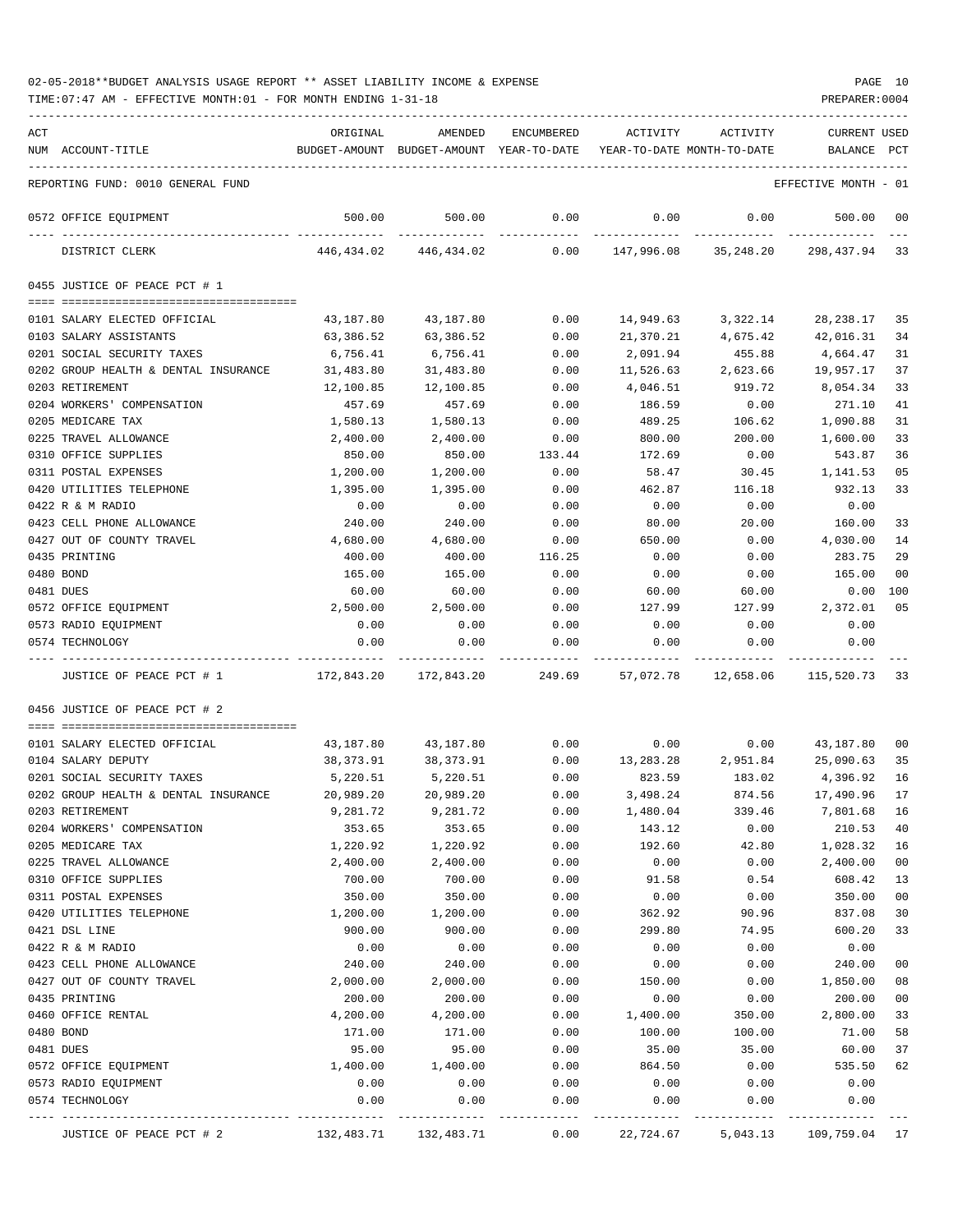|     | 02-05-2018**BUDGET ANALYSIS USAGE REPORT ** ASSET LIABILITY INCOME & EXPENSE<br>TIME: 07:47 AM - EFFECTIVE MONTH: 01 - FOR MONTH ENDING 1-31-18 |                             |                                                     |              |                       |                                                                     | PREPARER: 0004                 | PAGE 11      |
|-----|-------------------------------------------------------------------------------------------------------------------------------------------------|-----------------------------|-----------------------------------------------------|--------------|-----------------------|---------------------------------------------------------------------|--------------------------------|--------------|
| ACT | NUM ACCOUNT-TITLE                                                                                                                               | ORIGINAL                    | AMENDED<br>BUDGET-AMOUNT BUDGET-AMOUNT YEAR-TO-DATE | ENCUMBERED   | ACTIVITY              | ACTIVITY<br>YEAR-TO-DATE MONTH-TO-DATE                              | <b>CURRENT USED</b><br>BALANCE | $_{\rm PCT}$ |
|     | REPORTING FUND: 0010 GENERAL FUND                                                                                                               |                             |                                                     |              |                       |                                                                     | EFFECTIVE MONTH - 01           |              |
|     | 0457 JUSTICE OF THE PEACE # 3                                                                                                                   |                             |                                                     |              |                       |                                                                     |                                |              |
|     |                                                                                                                                                 |                             |                                                     |              |                       |                                                                     |                                |              |
|     | 0101 SALARY ELECTED OFFICIAL<br>0103 SALARY ASSISTANT                                                                                           | 43,187.80<br>26,714.23      | 43,187.80<br>26,714.23                              | 0.00<br>0.00 | 14,949.63<br>8,854.65 | 3,322.14<br>2,010.00                                                | 28,238.17<br>17,859.58         | 35<br>33     |
|     | 0201 SOCIAL SECURITY TAXES                                                                                                                      | 4,497.61                    | 4,497.61                                            | 0.00         | 1,530.46              | 344.24                                                              | 2,967.15                       | 34           |
|     | 0202 GROUP HEALTH & DENTAL INSURANCE                                                                                                            | 20,989.20                   | 20,989.20                                           | 0.00         | 6,428.02              | 1,749.12                                                            | 14,561.18                      | 31           |
|     | 0203 RETIREMENT                                                                                                                                 | 7,954.85                    | 7,954.85                                            | 0.00         | 2,652.51              | 613.20                                                              | 5,302.34                       | 33           |
|     | 0204 WORKERS' COMPENSATION                                                                                                                      | 304.68                      | 304.68                                              | 0.00         | 122.66                | 0.00                                                                | 182.02                         | 40           |
|     | 0205 MEDICARE TAX                                                                                                                               | 1,051.86                    | 1,051.86                                            | 0.00         | 357.91                | 80.50                                                               | 693.95                         | 34           |
|     | 0225 TRAVEL ALLOWANCE                                                                                                                           | 2,400.00                    | 2,400.00                                            | 0.00         | 800.00                | 200.00                                                              | 1,600.00                       | 33           |
|     | 0310 OFFICE SUPPLIES                                                                                                                            | 500.00                      | 500.00                                              | 0.00         | 37.56                 | 0.00                                                                | 462.44                         | 08           |
|     | 0311 POSTAL EXPENSES                                                                                                                            | 250.00                      | 250.00                                              | 0.00         | 49.00                 | 49.00                                                               | 201.00                         | 20           |
|     | 0420 UTILITIES TELEPHONE                                                                                                                        | 200.00                      | 200.00                                              | 0.00         | 200.00                | 0.00                                                                | 0.00                           | 100          |
|     | 0423 CELL PHONE ALLOWANCE                                                                                                                       | 240.00                      | 240.00                                              | 0.00         | 80.00                 | 20.00                                                               | 160.00                         | 33           |
|     | 0427 OUT OF COUNTY TRAVEL                                                                                                                       | 1,500.00                    | 1,500.00                                            | 0.00         | 0.00                  | 0.00                                                                | 1,500.00                       | 00           |
|     | 0435 PRINTING                                                                                                                                   | 250.00                      | 250.00                                              | 0.00         | 43.50                 | 0.00                                                                | 206.50                         | 17           |
|     | 0460 OFFICE RENTAL                                                                                                                              | 2,500.00                    | 2,500.00                                            | 0.00         | 1,041.65              | 208.33                                                              | 1,458.35                       | 42           |
|     | 0480 BOND                                                                                                                                       | 199.00                      | 199.00                                              | 0.00         | 149.00                | 0.00                                                                | 50.00                          | 75           |
|     | 0481 DUES                                                                                                                                       | 60.00                       | 60.00                                               | 0.00         | 60.00                 | 60.00                                                               | 0.00                           | 100          |
|     | 0572 OFFICE EQUIPMENT                                                                                                                           | 1,500.00                    | 1,500.00                                            | 0.00         | 0.00                  | 0.00                                                                | 1,500.00                       | 00           |
|     | 0574 TECHNOLOGY                                                                                                                                 | 0.00                        | 0.00                                                | 0.00         | 0.00                  | 0.00                                                                | 0.00                           |              |
|     | JUSTICE OF THE PEACE # 3                                                                                                                        | $114, 299.23$ $114, 299.23$ |                                                     | -----------  |                       | ----------- -------------<br>$0.00$ 37,356.55 8,656.53 76,942.68 33 | _____________                  |              |
|     | 0475 DISTRICT & CO. ATTORNEY                                                                                                                    |                             |                                                     |              |                       |                                                                     |                                |              |
|     |                                                                                                                                                 |                             |                                                     |              |                       |                                                                     |                                |              |
|     | 0101 DA. SALARY SUPPLEMENT                                                                                                                      | 5,000.00                    | 5,000.00                                            | 0.00         | 1,730.79              |                                                                     | 384.62 3,269.21                | 35           |
|     | 0102 HB 9 D.A. SUPPLEMENTAL FUNDS                                                                                                               | 3,640.00                    | 3,640.00                                            | 0.00         | 1,260.00              | 280.00                                                              | 2,380.00                       | 35           |
|     | 0103 SALARY ASSISTANT D.A.                                                                                                                      | 324,490.24                  | 324,490.24                                          | 0.00         |                       | 104,556.68 20,419.74                                                | 219,933.56                     | 32           |
|     | 0104 ASST. DA LONGEVITY PAY                                                                                                                     | 5,160.00                    | 5,160.00                                            | 0.00         | 1,640.00              | 360.00                                                              | 3,520.00                       | 32           |
|     | 0105 SALARIES SECRETARIES                                                                                                                       | 179,488.96                  | 179,488.96                                          | 0.00         | 62,130.78             | 13,806.84                                                           | 117,358.18                     | 35           |
|     | 0106 DA SALARY REIMB. GC CH 46                                                                                                                  | 27,500.00                   | 27,500.00                                           | 0.00         | 8,664.69              | 1,615.38                                                            | 18,835.31                      | 32           |
|     | 0107 SALARY TEMP./EXTRA                                                                                                                         | 0.00                        | 0.00                                                | 0.00         | 0.00                  | 0.00                                                                | 0.00                           |              |
|     | 0108 INVESTIGATOR CRIMES AGAINST WOMEN                                                                                                          | 21,432.59                   | 21,432.59                                           | 0.00         | 0.00                  | 0.00                                                                | 21,432.59                      | 00           |
|     | 0109 INVESTIGATOR                                                                                                                               | 58,644.20                   | 58,644.20                                           | 0.00         | 20,299.95             | 4,511.10                                                            | 38, 344.25                     | 35           |
|     | 0201 SOCIAL SECURITY TAXES                                                                                                                      | 38,794.39                   | 38,794.39                                           | 0.00         | 11,822.66             | 2,416.70                                                            | 26,971.73                      | 30           |
|     | 0202 GROUP HEALTH INSURANCE                                                                                                                     | 111,400.18                  | 111,400.18                                          | 0.00         | 32, 358.72            | 7,871.04                                                            | 79,041.46                      | 29           |
|     | 0203 RETIREMENT                                                                                                                                 | 71,165.50                   | 71,165.50                                           | 0.00         | 22,301.61             | 4,758.44                                                            | 48,863.89                      | 31           |
|     | 0204 WORKERS' COMPENSATION<br>0205 MEDICARE TAX                                                                                                 | 1,841.96<br>9,072.88        | 1,841.96<br>9,072.88                                | 0.00<br>0.00 | 719.68<br>2,765.04    | 0.00<br>565.20                                                      | 1,122.28<br>6,307.84           | 39<br>30     |
|     | 0310 OFFICE SUPPLIES                                                                                                                            | 8,000.00                    | 8,000.00                                            | 483.77       | 4,007.16              | 259.51                                                              | 3,509.07                       | 56           |
|     | 0311 POSTAL EXPENSES                                                                                                                            | 3,000.00                    | 3,000.00                                            | 0.00         | 614.04                | 387.10                                                              | 2,385.96                       | 20           |
|     | 0315 COPIER EXPENSE                                                                                                                             | 1,500.00                    | 1,500.00                                            | 0.00         | 323.94                | 110.08                                                              | 1,176.06                       | 22           |
|     | 0421 INTERNET/ONLINE LEGAL RE                                                                                                                   | 6,733.72                    | 6,733.72                                            | 0.00         | 2,005.98              | 668.66                                                              | 4,727.74                       | 30           |
|     | 0422 INVESTIGATOR CELL PHONE                                                                                                                    | 360.00                      | 360.00                                              | 0.00         | 120.00                | 30.00                                                               | 240.00                         | 33           |
|     | 0427 OUT OF COUNTY TRAVEL                                                                                                                       | 9,000.00                    | 9,000.00                                            | 0.00         | 1,641.66              | 396.41                                                              | 7,358.34                       | 18           |
|     | 0428 TRAINING/TUITION                                                                                                                           | 8,000.00                    | 8,000.00                                            | 0.00         | 350.00                | 0.00                                                                | 7,650.00                       | 04           |
|     | 0431 LOCAL TRAVEL                                                                                                                               | 0.00                        | 0.00                                                | 0.00         | 0.00                  | 0.00                                                                | 0.00                           |              |
|     | 0435 PRINTING                                                                                                                                   | 1,500.00                    | 1,500.00                                            | 0.00         | 0.00                  | 0.00                                                                | 1,500.00                       | 00           |
|     | 0438 CT.REPORTER-TRANSCRIPTS                                                                                                                    | 8,750.00                    | 8,750.00                                            | 0.00         | 2,044.00              | 734.00                                                              | 6,706.00                       | 23           |
|     | 0439 WITNESS EXPENSE                                                                                                                            | 5,000.00                    | 5,000.00                                            | 0.00         | 480.25                | 480.25                                                              | 4,519.75                       | 10           |
|     | 0465 PHYS. EVIDENCE ANALYSIS                                                                                                                    | 4,000.00                    | 4,000.00                                            | 0.00         | 0.00                  | 0.00                                                                | 4,000.00                       | 00           |
|     | 0469 DPS TESTING                                                                                                                                | 0.00                        | 0.00                                                | 0.00         | 0.00                  | 0.00                                                                | 0.00                           |              |
|     | 0480 BOND                                                                                                                                       | 236.00                      | 236.00                                              | 0.00         | 0.00                  | 0.00                                                                | 236.00                         | $00\,$       |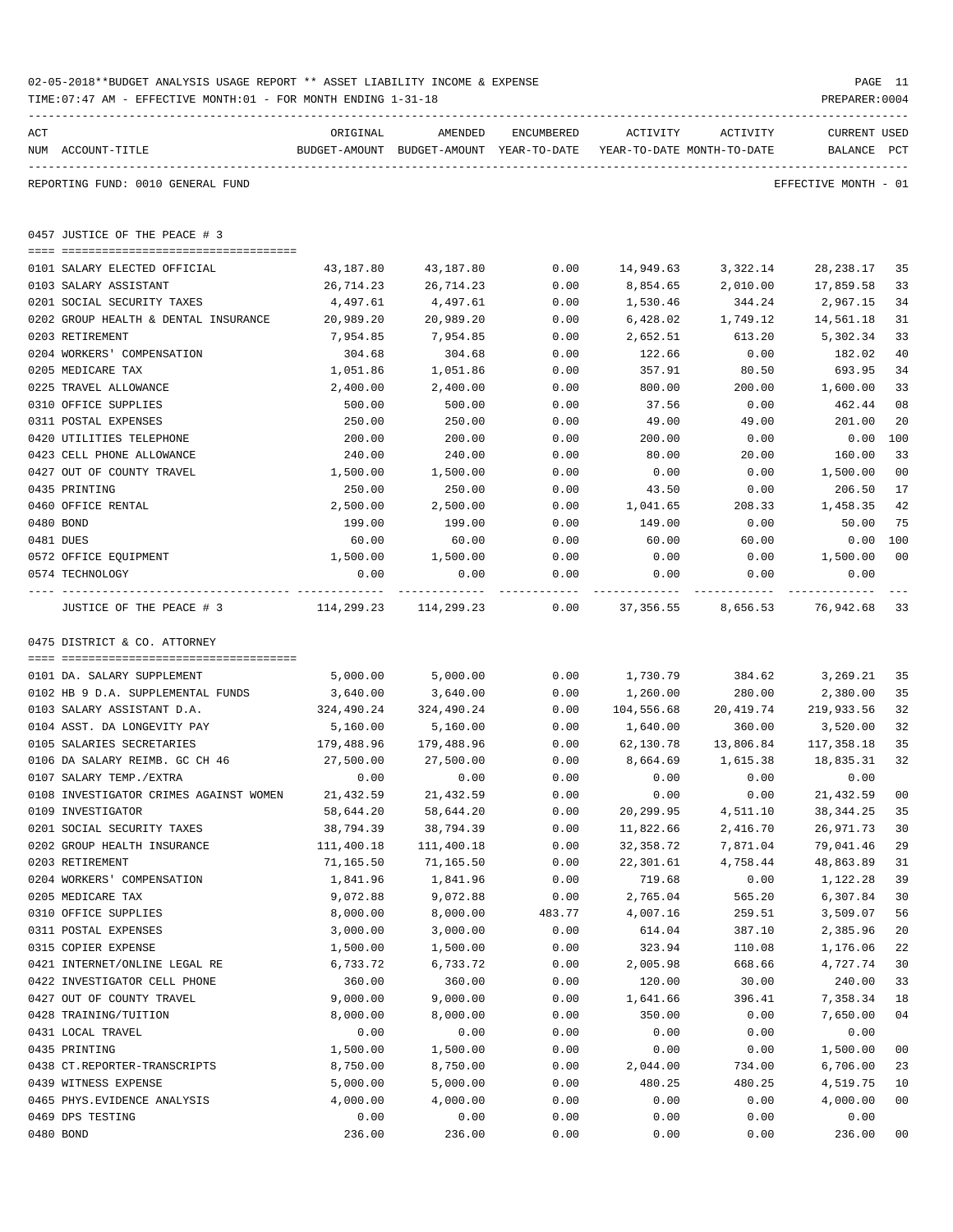| ACT |                                      | ORIGINAL      | AMENDED                    | ENCUMBERED | ACTIVITY   | ACTIVITY                   | <b>CURRENT USED</b> |             |
|-----|--------------------------------------|---------------|----------------------------|------------|------------|----------------------------|---------------------|-------------|
|     | NUM ACCOUNT-TITLE                    | BUDGET-AMOUNT | BUDGET-AMOUNT YEAR-TO-DATE |            |            | YEAR-TO-DATE MONTH-TO-DATE | BALANCE             | PCT         |
|     |                                      |               |                            |            |            |                            |                     |             |
|     | REPORTING FUND: 0010 GENERAL FUND    |               |                            |            |            |                            | EFFECTIVE MONTH     | - 01        |
|     | 0481 DUES                            | 2,500.00      | 2,500.00                   | 0.00       | 60.00      | 0.00                       | 2,440.00            | 02          |
|     | 0572 OFFICE EQUIPMENT                | 3,000.00      | 3,000.00                   | 302.49     | 0.00       | 0.00                       | 2,697.51            | 10          |
|     | 0574 TECHNOLOGY                      | 0.00          | 0.00                       | 0.00       | 0.00       | 0.00                       | 0.00                |             |
|     | 0590 BOOKS                           | 750.00        | 750.00                     | 0.00       | 0.00       | 0.00                       | 750.00              | 00          |
|     |                                      |               |                            |            |            |                            |                     |             |
|     | DISTRICT & CO. ATTORNEY              | 919,960.62    | 919,960.62                 | 786.26     | 281,897.63 | 60,055.07                  | 637, 276. 73        | -31         |
|     | 0495 COUNTY AUDITOR                  |               |                            |            |            |                            |                     |             |
|     |                                      |               |                            |            |            |                            |                     |             |
|     | 0102 SALARY APPOINTED OFFICIAL       | 70,716.75     | 70,716.75                  | 0.00       | 24,478.92  | 5,439.76                   | 46,237.83           | 35          |
|     | 0103 SALARIES ASSISTANTS             | 120,226.31    | 120,226.31                 | 0.00       | 41,616.90  | 9,248.20                   | 78,609.41           | 35          |
|     | 0201 SOCIAL SECURITY TAXES           | 11,838.47     | 11,838.47                  | 0.00       | 3,777.28   | 902.91                     | 8,061.19            | 32          |
|     | 0202 GROUP HEALTH & DENTAL INSURANCE | 41,969.40     | 41,969.40                  | 0.00       | 13,989.68  | 3,497.42                   | 27,979.72           | 33          |
|     | 0203 RETIREMENT                      | 21,729.32     | 21,729.32                  | 0.00       | 7,364.53   | 1,689.14                   | 14,364.79           | 34          |
|     | 0204 WORKERS COMPENSATION            | 801.96        | 801.96                     | 0.00       | 335.22     | 0.00                       | 466.74              | 42          |
|     | 0205 MEDICARE TAX                    | 2,768.67      | 2,768.67                   | 0.00       | 883.33     | 211.14                     | 1,885.34            | 32          |
|     | 0310 OFFICE SUPPLIES                 | 900.00        | 900.00                     | 0.00       | 65.84      | 0.00                       | 834.16              | 07          |
|     | 0353 COMPUTER SOFTWARE MAINTENANCE   | 2,810.00      | 2,810.00                   | 0.00       | 2,810.00   | 0.00                       | 0.00                | 100         |
|     | 0427 OUT OF COUNTY TRAVEL            | 3,500.00      | 3,500.00                   | 0.00       | 2,117.72   | 0.00                       | 1,382.28            | 61          |
|     | 0431 LOCAL TRAVEL                    | 0.00          | 0.00                       | 0.00       | 0.00       | 0.00                       | 0.00                |             |
|     | 0435 PRINTING                        | 50.00         | 50.00                      | 0.00       | 0.00       | 0.00                       | 50.00               | 00          |
|     | 0452 R & M EQUIPMENT                 | 500.00        | 500.00                     | 0.00       | 53.90      | 0.00                       | 446.10              | 11          |
|     | 0480 BOND                            | 100.00        | 100.00                     | 0.00       | 50.00      | 0.00                       | 50.00               | 50          |
|     | 0481 DUES                            | 590.00        | 590.00                     | 0.00       | 340.00     | 340.00                     | 250.00              | 58          |
|     | 0572 OFFICE EQUIPMENT                | 1,300.00      | 1,300.00                   | 0.00       | 0.00       | 0.00                       | 1,300.00            | 00          |
|     | COUNTY AUDITOR                       | 279,800.88    | 279,800.88                 | 0.00       | 97,883.32  | 21,328.57                  | 181,917.56          | 35          |
|     | 0496 COUNTY PURCHASING               |               |                            |            |            |                            |                     |             |
|     |                                      |               |                            |            |            |                            |                     |             |
|     | 0103 SALARY PURCHASING AGENT         | 56,866.18     | 56,866.18                  | 0.00       | 18,435.63  | 3,125.51                   | 38,430.55           | 32          |
|     | 0201 SOCIAL SECURITY TAXES           | 3,548.02      | 3,548.02                   | 0.00       | 1,148.56   | 193.78                     | 2,399.46            | 32          |
|     | 0202 GROUP HEALTH INSURANCE          | 10,494.60     | 10,494.60                  | 0.00       | 1,311.81   | 0.00                       | 9,182.79            | 12          |
|     | 0203 RETIREMENT                      | 6,471.37      | 6,471.37                   | 0.00       | 2,049.65   | 359.43                     | 4.421.72            | 32          |
|     | 0204 WORKERS' COMPENSATION           | 240.35        | 240.35                     | 0.00       | 99.79      | 0.00                       | 140.56              | 42          |
|     | 0205 MEDICARE TAX                    | 829.78        | 829.78                     | 0.00       | 268.61     | 45.32                      | 561.17              | 32          |
|     | 0310 OFFICE SUPPLIES                 | 400.00        | 400.00                     | 0.00       | 9.98       | 0.00                       | 390.02              | 02          |
|     | 0353 COMPUTER SOFTWARE MAINTENANCE   | 350.00        | 350.00                     | 0.00       | 350.00     | 0.00                       | $0.00$ 100          |             |
|     | 0421 CELL PHONE                      | 360.00        | 360.00                     | 0.00       | 90.00      | 0.00                       | 270.00              | 25          |
|     | 0427 OUT OF COUNTY TRAVEL            | 1,200.00      | 1,200.00                   | 0.00       | 44.94      | 0.00                       | 1,155.06            | 04          |
|     | 0431 LOCAL TRAVEL                    | 0.00          | 0.00                       | 0.00       | 0.00       | 0.00                       | 0.00                |             |
|     | 0435 PRINTING                        | 70.00         | 70.00                      | 0.00       | 0.00       | 0.00                       | 70.00               | 00          |
|     |                                      |               |                            |            |            |                            |                     |             |
|     | 0452 R & M EQUIPMENT                 | 0.00          | 0.00                       | 0.00       | 0.00       | 0.00                       | 0.00                |             |
|     | 0480 BOND                            | 93.00         | 93.00                      | 0.00       | 0.00       | 0.00                       | 93.00               | 00          |
|     | 0481 DUES                            | 450.00        | 450.00                     | 0.00       | 39.00      | 0.00                       | 411.00              | 09          |
|     | 0572 OFFICE EQUIPMENT                | 500.00        | 500.00                     | 0.00       | 0.00       | 0.00                       | 500.00              | 00<br>$---$ |
|     | COUNTY PURCHASING                    | 81,873.30     | 81,873.30                  | 0.00       |            | 23,847.97 3,724.04         | 58,025.33 29        |             |
|     | 0497 COUNTY TREASURER                |               |                            |            |            |                            |                     |             |
|     |                                      |               |                            |            |            |                            |                     |             |
|     | 0101 SALARY ELECTED OFFICIAL         | 56,541.72     | 56,541.72                  | 0.00       | 19,572.12  | 4,349.36                   | 36,969.60           | 35          |
|     | 0103 SALARY ASSISTANT                | 43,572.49     | 43,572.49                  | 0.00       | 15,082.83  | 3,351.74                   | 28,489.66           | 35          |
|     | 0201 SOCIAL SECURITY TAXES           | 6,207.08      | 6,207.08                   | 0.00       | 1,685.48   | 361.82                     | 4,521.60            | 27          |
|     | 0202 GROUP HEALTH & DENTAL INSURANCE | 20,989.20     | 20,989.20                  | 0.00       | 6,996.32   | 1,749.08                   | 13,992.88           | 33          |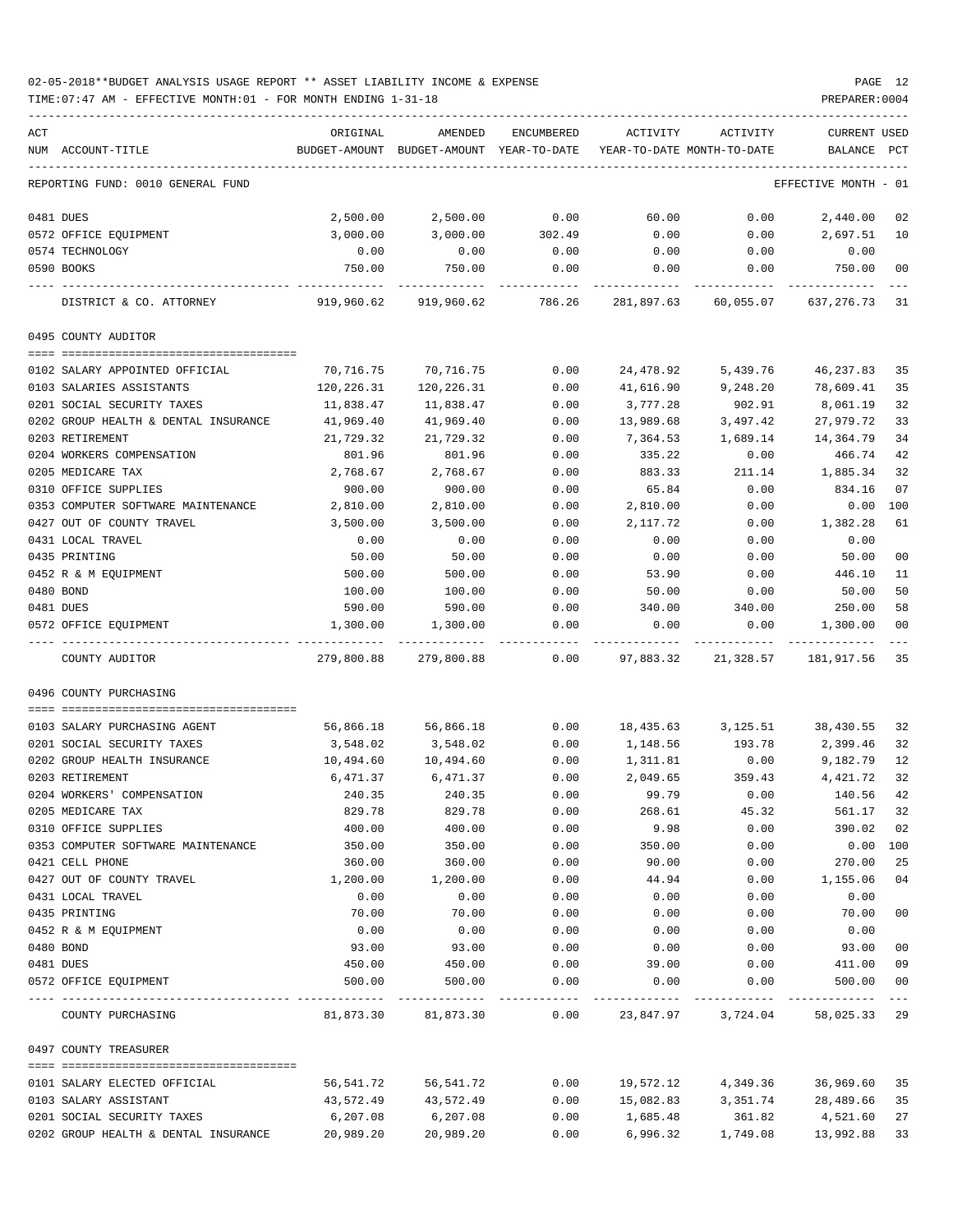| ACT<br>NUM ACCOUNT-TITLE             | ORIGINAL            | AMENDED<br>BUDGET-AMOUNT BUDGET-AMOUNT YEAR-TO-DATE | ENCUMBERED | ACTIVITY<br>YEAR-TO-DATE MONTH-TO-DATE | ACTIVITY                   | <b>CURRENT USED</b><br>BALANCE | PCT   |
|--------------------------------------|---------------------|-----------------------------------------------------|------------|----------------------------------------|----------------------------|--------------------------------|-------|
| REPORTING FUND: 0010 GENERAL FUND    |                     |                                                     |            |                                        |                            | EFFECTIVE MONTH - 01           |       |
| 0203 RETIREMENT                      |                     |                                                     | 0.00       | 3,861.34                               | 885.64                     | 7,531.66                       | 34    |
| 0204 WORKERS' COMPENSATION           | 11,393.00<br>420.48 | 11,393.00<br>420.48                                 | 0.00       | 175.68                                 | 0.00                       | 244.80                         | 42    |
| 0205 MEDICARE TAX                    | 1,451.66            | 1,451.66                                            | 0.00       | 394.18                                 | 84.62                      | 1,057.48                       | 27    |
| 0310 OFFICE SUPPLIES                 | 500.00              | 500.00                                              | 0.00       | 0.00                                   | 0.00                       | 500.00                         | 00    |
| 0427 OUT OF COUNTY TRAVEL            | 2,000.00            | 2,000.00                                            | 0.00       | 505.00                                 | 180.00                     | 1,495.00                       | 25    |
| 0431 LOCAL TRAVEL                    | 0.00                | 0.00                                                | 0.00       | 0.00                                   | 0.00                       | 0.00                           |       |
| 0435 PRINTING                        | 350.00              | 350.00                                              | 0.00       | 0.00                                   | 0.00                       | 350.00                         | 00    |
| 0452 R&M EQUIPMENT                   | 250.00              | 250.00                                              | 0.00       | 0.00                                   | 0.00                       | 250.00                         | 00    |
| 0453 COMPUTER SOFTWARE MAINTEN       | 1,300.00            | 1,300.00                                            | 0.00       | 1,300.00                               | 0.00                       | 0.00                           | 100   |
| 0480 BOND                            | 0.00                | 0.00                                                | 0.00       | 0.00                                   | 0.00                       | 0.00                           |       |
| 0481 DUES                            | 175.00              | 175.00                                              | 0.00       | 0.00                                   | 0.00                       | 175.00                         | 00    |
| 0572 OFFICE EQUIPMENT                | 300.00              | 300.00                                              | 0.00       | 0.00                                   | 0.00                       | 300.00                         | 00    |
| 0574 TECHNOLOGY                      | 0.00                | 0.00                                                | 0.00       | 0.00                                   | 0.00                       | 0.00                           |       |
| ----- --------<br>COUNTY TREASURER   |                     |                                                     |            |                                        | 10,962.26                  |                                |       |
|                                      |                     | 145,450.63 145,450.63                               | 0.00       | 49,572.95                              |                            | 95,877.68 34                   |       |
| 0499 TAX ASSESSOR-COLLECTOR          |                     |                                                     |            |                                        |                            |                                |       |
| 0101 SALARIES ELECTED OFFICIAL       | 56,541.72           | 56,541.72                                           | 0.00       | 19,572.12                              | 4,349.36                   | 36,969.60                      | 35    |
| 0103 SALARIES ASSISTANTS             | 39,526.56           | 39,526.56                                           | 0.00       | 13,682.25                              | 3,040.50                   | 25,844.31                      | 35    |
| 0104 SALARIES DEPUTIES               | 94,899.18           | 94,899.18                                           | 0.00       | 32,849.73                              | 7,299.94                   | 62,049.45                      | 35    |
| 0107 SALARY TEMP./EXTRA              | 14,243.21           | 14,243.21                                           | 0.00       | 4,932.90                               | 1,096.20                   | 9,310.31                       | 35    |
| 0201 SOCIAL SECURITY TAXES           | 12,723.06           | 12,723.06                                           | 0.00       | 4,140.69                               | 913.88                     | 8,582.37                       | 33    |
| 0202 GROUP HEALTH & DENTAL INSURANCE | 52,473.00           | 52,473.00                                           | 0.00       | 17,490.80                              | 4,372.70                   | 34,982.20                      | 33    |
| 0203 RETIREMENT                      | 23,352.97           | 23,352.97                                           | 0.00       | 7,915.13                               | 1,815.40                   | 15,437.84                      | 34    |
| 0204 WORKERS COMPENSATION            | 861.88              | 861.88                                              | 0.00       | 360.10                                 | 0.00                       | 501.78                         | 42    |
| 0205 MEDICARE TAX                    | 2,975.55            | 2,975.55                                            | 0.00       | 968.43                                 | 213.74                     | 2,007.12                       | 33    |
| 0225 LEONARD OFFICE TRAVEL           | 800.00              | 800.00                                              | 0.00       | 188.32                                 | 68.48                      | 611.68                         | 24    |
| 0310 OFFICE SUPPLIES                 | 1,300.00            | 1,300.00                                            | 17.67      | 109.11                                 | 109.11                     | 1,173.22                       | 10    |
| 0311 POSTAL EXPENSES                 | 6,500.00            | 6,500.00                                            | 0.00       | 180.12                                 | 85.90-                     | 6,319.88                       | 03    |
| 0315 COPIER EXPENSE                  | 450.00              | 450.00                                              | 0.00       | 116.85                                 | 37.74                      | 333.15                         | 26    |
| 0420 TELEPHONE LEONARD OFFICE        | 700.00              | 700.00                                              | 0.00       | 240.17                                 | 60.09                      | 459.83                         | 34    |
| 0423 CELL PHONE                      | 0.00                | 0.00                                                | 0.00       | 0.00                                   | 0.00                       | 0.00                           |       |
| 0427 OUT OF COUNTY TRAVEL            | 3,500.00            | 3,500.00                                            | 0.00       | 2,438.04                               |                            | 699.24 1,061.96                | 70    |
| 0435 PRINTING                        | 250.00              | 250.00                                              | 0.00       | 42.69                                  | 42.69                      | 207.31                         | 17    |
| 0460 LEONARD OFFICE RENT             | 1,200.00            | 1,200.00                                            | 0.00       | 400.00                                 | 100.00                     | 800.00                         | 33    |
| 0480 BOND                            | 368.00              | 368.00                                              | 0.00       | 0.00                                   | 0.00                       | 368.00                         | 00    |
| 0481 DUES                            | 125.00              | 125.00                                              | 0.00       | 125.00                                 | 125.00                     | 0.00 100                       |       |
| 0572 OFFICE EQUIPMENT                | 700.00              | 700.00                                              | 0.00       | 55.28                                  | 55.28                      | 644.72                         | 08    |
| 0574 TECHNOLOGY                      | 0.00                | 0.00                                                | 0.00       | 0.00                                   | 0.00                       | 0.00                           |       |
| TAX ASSESSOR-COLLECTOR               |                     | 313,490.13 313,490.13                               |            |                                        | 17.67 105,807.73 24,313.45 | 207,664.73 34                  | $---$ |
| 0503 COMPUTER/IT DEPT.               |                     |                                                     |            |                                        |                            |                                |       |
|                                      |                     |                                                     |            |                                        |                            |                                |       |
| 0103 SALARY-TECHNICIAN               | 40,055.36           | 40,055.36                                           | 0.00       | 13,865.31                              | 3,081.18                   | 26,190.05                      | 35    |
| 0107 PART TIME TECHNICIAN            | 18,934.00           | 18,934.00                                           | 0.00       | 6,188.51                               | 1,349.30                   | 12,745.49                      | 33    |
| 0201 SOCIAL SECURITY                 | 3,657.34            | 3,657.34                                            | 0.00       | 1,179.02                               | 258.61                     | 2,478.32                       | 32    |
| 0202 GROUP HEALTH INSURANCE          | 10,494.60           | 10,494.60                                           | 0.00       | 3,498.16                               | 874.54                     | 6,996.44                       | 33    |
| 0203 RETIREMENT                      | 6,712.99            | 6,712.99                                            | 0.00       | 2,234.33                               | 509.51                     | 4,478.66                       | 33    |
| 0204 WORKERS COMPENSATION            | 313.20              | 313.20                                              | 0.00       | 114.41                                 | 0.00                       | 198.79                         | 37    |
| 0205 MEDICARE TAX                    | 855.32              | 855.32                                              | 0.00       | 275.72                                 | 60.48                      | 579.60                         | 32    |
| 0225 TRAVEL ALLOWANCE                | 828.00              | 828.00                                              | 0.00       | 276.00                                 | 69.00                      | 552.00                         | 33    |
| 0310 OFFICE SUPPLIES                 | 200.00              | 200.00                                              | 0.00       | 0.00                                   | 0.00                       | 200.00                         | 00    |
| 0421 CELL PHONE ALLOWANCE            | 414.00              | 414.00                                              | 0.00       | 138.00                                 | 34.50                      | 276.00                         | 33    |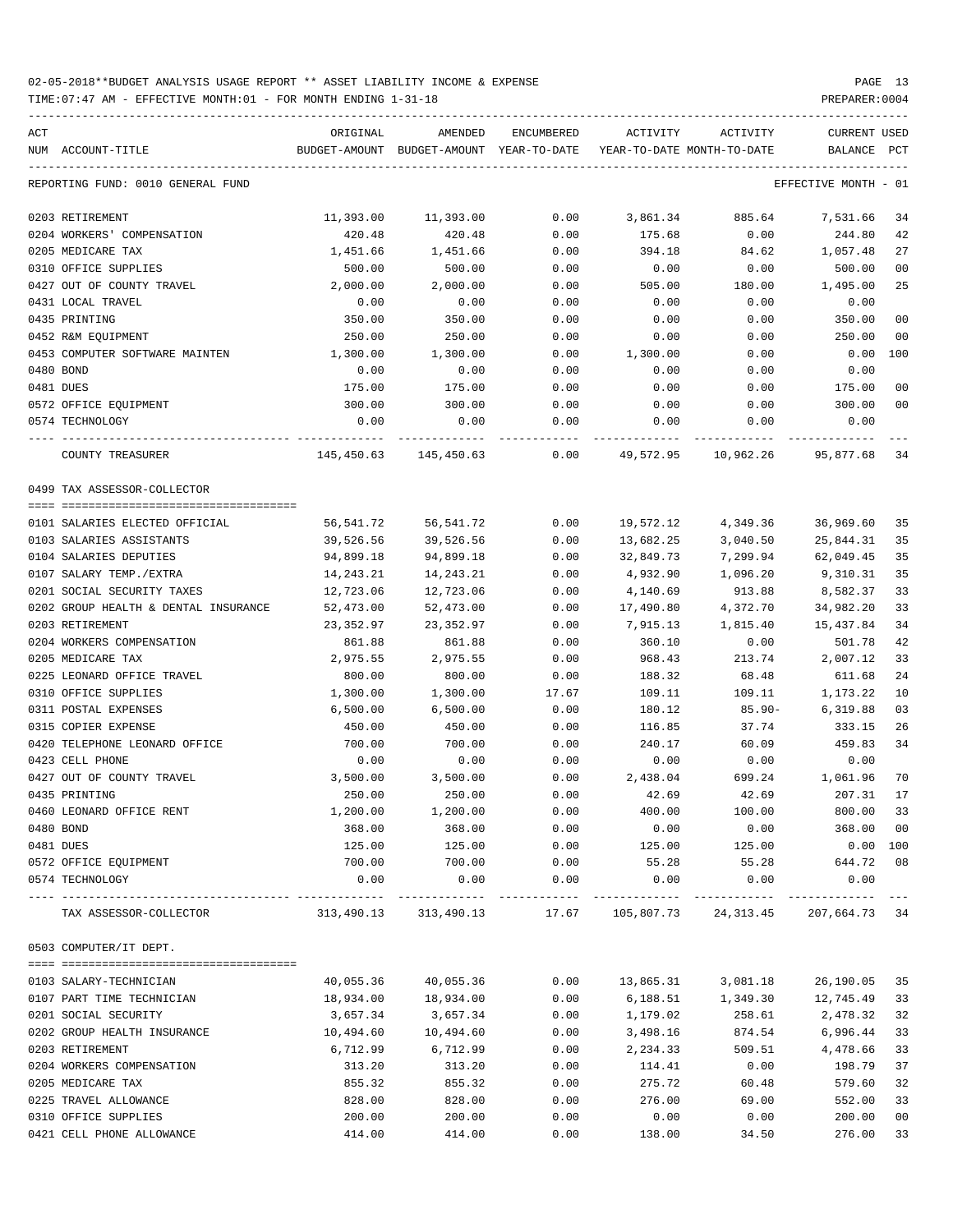TIME:07:47 AM - EFFECTIVE MONTH:01 - FOR MONTH ENDING 1-31-18 PREPARER:0004

| ACT                                                 | ORIGINAL   | AMENDED                                  | ENCUMBERED           | ACTIVITY                   | ACTIVITY             | CURRENT USED                 |                |
|-----------------------------------------------------|------------|------------------------------------------|----------------------|----------------------------|----------------------|------------------------------|----------------|
| NUM ACCOUNT-TITLE                                   |            | BUDGET-AMOUNT BUDGET-AMOUNT YEAR-TO-DATE |                      | YEAR-TO-DATE MONTH-TO-DATE |                      | BALANCE PCT                  |                |
| REPORTING FUND: 0010 GENERAL FUND                   |            |                                          |                      |                            |                      | EFFECTIVE MONTH - 01         |                |
| 0427 OUT OF COUNTY TRAVEL                           | 900.00     | 900.00                                   | 0.00                 | 0.00                       | 0.00                 | 900.00                       | 0 <sub>0</sub> |
| 0435 PRINTING                                       | 0.00       | 0.00                                     | 0.00                 | 0.00                       | 0.00                 | 0.00                         |                |
| 0453 R&M COMPUTER/TRAINING                          | 0.00       | 0.00                                     | 0.00                 | 0.00                       | 0.00                 | 0.00                         |                |
| 0572 OFFICE EQUIPMENT                               | 1,850.00   | 1,850.00                                 | 0.00                 | 1,825.15                   | 0.00                 | 24.85                        | 99             |
| 0574 COMPUTER/WEB SOFTWARE                          | 2,500.00   | 2,500.00                                 | 0.00                 | 172.39                     | 0.00                 | 2,327.61                     | 07             |
| 0576 COUNTY COMPUTER REPLACEMENT                    | 34,000.00  |                                          | 34,000.00 0.00       | 0.00                       | 0.00                 | 34,000.00                    | 00             |
| COMPUTER/IT DEPT.                                   |            |                                          |                      |                            |                      | 29,767.00 6,237.12 91,947.81 | 24             |
| 0509 CONTINGENCY                                    |            |                                          |                      |                            |                      |                              |                |
| 0475 CONTINGENCY                                    | 250,000.00 |                                          | 249,506.00 0.00      | 0.00                       |                      | 0.00<br>249,506.00           | 00             |
| ---- -------------------------------<br>CONTINGENCY |            | 250,000.00 249,506.00                    | 0.00                 | 0.00                       | 0.00                 | ------------<br>249,506.00   | 0 <sup>0</sup> |
| 0510 COURTHOUSE                                     |            |                                          |                      |                            |                      |                              |                |
|                                                     |            |                                          |                      |                            |                      |                              |                |
| 0107 REGULAR TEMP.- PART TIME                       | 0.00       | 0.00                                     | 0.00                 | 0.00                       | 0.00                 | 0.00                         |                |
| 0115 SALARY JANITOR                                 | 38,376.62  | 38,376.62                                | 0.00                 | 13,284.18                  | 2,952.04             | 25,092.44                    | 35             |
| 0201 SOCIAL SECURITY TAXES                          | 2,379.35   | 2,379.35                                 | 0.00                 | 812.15                     | 180.16               | 1,567.20                     | 34             |
| 0202 GROUP HEALTH & DENTAL INSURANCE                | 10,494.60  | 10,494.60                                | 0.00                 | 3,498.16                   | 874.54               | 6,996.44                     | 33             |
| 0203 RETIREMENT                                     | 4,367.26   | 4,367.26                                 | 0.00                 | 1,480.13                   | 339.48               | 2,887.13                     | 34             |
| 0204 WORKERS' COMPENSATION                          | 1,581.12   | 1,581.12                                 | 0.00                 | 659.25                     | 0.00                 | 921.87                       | 42             |
| 0205 MEDICARE TAX                                   | 556.46     | 556.46                                   | 0.00                 | 189.96                     | 42.14                | 366.50                       | 34             |
| 0310 OFFICE SUPPLIES                                | 5,000.00   | 5,000.00                                 | 0.00                 | 1,850.57                   | 203.67               | 3,149.43                     | 37             |
| 0311 POSTAL EXPENSE                                 | 9,000.00   | 9,000.00                                 | 0.00                 | 2,949.13-                  | 2,656.50-            | 11,949.13                    | 33             |
| 0315 COPIER RENTAL                                  | 5,000.00   | 5,000.00                                 | 0.00                 | 1,010.22                   | 329.95               | 3,989.78                     | 20             |
| 0316 EMPLOYEE AWARDS BANQUET                        | 2,500.00   | 2,500.00                                 | 0.00                 | 1,806.05                   | 0.00                 | 693.95                       | 72             |
| 0330 AUTO EXPENSE-GAS AND OIL                       | 600.00     | 600.00                                   | 0.00                 | 172.58                     | 172.58               | 427.42                       | 29             |
| 0332 JANITOR SUPPLIES                               | 0.00       | 0.00                                     | 0.00                 | 0.00                       | 0.00                 | 0.00                         |                |
| 0353 R&M COMPUTER                                   | 5,000.00   | 5,000.00                                 | 0.00                 | 0.00                       | 0.00                 | 5,000.00                     | 0 <sub>0</sub> |
| 0420 TELEPHONE                                      | 0.00       | 0.00                                     | 0.00                 | 287.93                     | 62.83                | 287.93-                      |                |
| 0421 INTERNET LINES                                 | 0.00       | 0.00                                     | 0.00                 | 419.67                     | $21.33-$             | $419.67-$                    |                |
| 0423 CELL PHONE                                     | 400.00     | 400.00                                   | 0.00                 | 104.34 26.13               |                      | 295.66                       | 26             |
| 0440 UTILITIES ELECTRICITY                          | 15,000.00  | 15,000.00                                | 0.00                 | 4,359.54                   | 1,820.28             | 10,640.46                    | 29             |
| 0441 UTILITIES GAS                                  | 1,000.00   | 1,000.00                                 | 0.00                 | 324.90                     | 115.89               | 675.10 32                    |                |
| 0442 UTILITIES WATER                                | 2,000.00   | 2,000.00                                 | 0.00                 | 6,879.40                   | 6,010.15             | 4,879.40-344                 |                |
| 0443 TRASH PICK-UP                                  | 1,000.00   | 1,000.00                                 | 0.00                 | 773.63                     | 79.79                | 226.37                       | 77             |
| 0445 AIR CONDITIONER MAINTENANCE                    | 5,500.00   | 5,500.00                                 | 0.00                 | 2,507.64                   | 626.91               | 2,992.36                     | 46             |
| 0446 ELEVATOR MAINTENANCE CONTR                     | 3,200.00   | 3,200.00                                 | 0.00                 | 1,079.68                   | 269.92               | 2,120.32                     | 34             |
| 0450 R & M BUILDINGS                                | 1,360.00   | 1,360.00                                 | 0.00                 | 2,015.17                   | 689.78               | 655.17- 148                  |                |
| 0453 COMPUTER SOFTWARE MAINTEN                      | 160,000.00 | 160,000.00                               | 0.00                 | 73,009.00                  | 0.00                 | 86,991.00                    | 46             |
| 0463 RENTAL PERSONNEL PAGER                         | 0.00       | 0.00                                     | 0.00                 | 0.00                       | 0.00                 | 0.00                         |                |
| 0482 FIRE INSURANCE                                 | 13,000.00  | 13,000.00                                | 0.00                 | 0.00                       | 0.00                 | 13,000.00                    | 0 <sub>0</sub> |
| 0500 LAND                                           | 0.00       | 0.00                                     | 0.00                 | 0.00                       | 0.00                 | 0.00                         |                |
| 0530 PERMANENT IMPROVEMENTS                         | 0.00       | 0.00                                     | 0.00                 | 0.00                       | 0.00                 | 0.00                         |                |
| 0572 OFFICE EQUIPMENT                               | 0.00       | 0.00                                     | 0.00                 | 0.00                       | 0.00                 | 0.00                         |                |
| 0573 ODYSSEY SOFTWARE/EQUIPMENT                     | 35,000.00  | 35,000.00                                | 0.00                 | 0.00                       | 0.00                 | 35,000.00                    | 0 <sub>0</sub> |
| 0574 TECHNOLOGY                                     | 1,323.00   | 1,323.00                                 | 0.00                 | 0.00                       | 0.00                 | 1,323.00                     | 0 <sub>0</sub> |
| 0575 LAND/BUILDING                                  | 0.00       | 0.00                                     | 0.00                 | 0.00                       | 0.00                 | 0.00                         |                |
| 0577 JANITOR EQUIPMENT                              | 1,000.00   | 1,000.00                                 | 0.00                 | 0.00                       | 0.00                 | 1,000.00                     | 0 <sub>0</sub> |
| COURTHOUSE                                          | 324,638.41 | 324,638.41                               | ------------<br>0.00 |                            | 113,575.02 12,118.41 | 211,063.39 35                |                |
|                                                     |            |                                          |                      |                            |                      |                              |                |

0511 COUNTY OFFICE BUILDING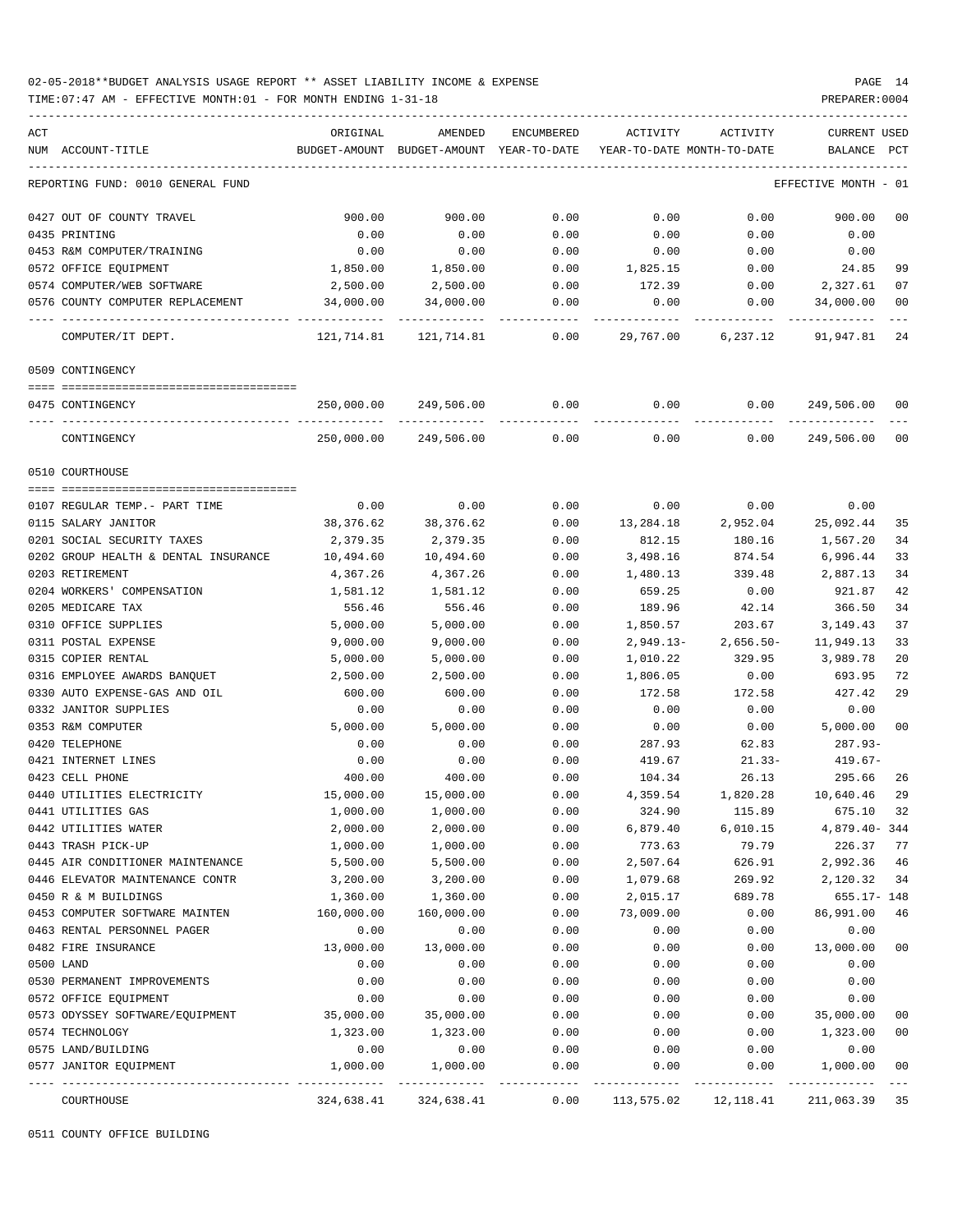| 02-05-2018**BUDGET ANALYSIS USAGE REPORT ** ASSET LIABILITY INCOME & EXPENSE |  |  |  |  | PAGE |  |
|------------------------------------------------------------------------------|--|--|--|--|------|--|
|                                                                              |  |  |  |  |      |  |

TIME:07:47 AM - EFFECTIVE MONTH:01 - FOR MONTH ENDING 1-31-18 PREPARER:0004

| ACT |                                   | ORIGINAL  | AMENDED                                                             | ENCUMBERED | ACTIVITY | ACTIVITY | <b>CURRENT USED</b>  |                |
|-----|-----------------------------------|-----------|---------------------------------------------------------------------|------------|----------|----------|----------------------|----------------|
|     | NUM ACCOUNT-TITLE                 |           | BUDGET-AMOUNT BUDGET-AMOUNT YEAR-TO-DATE YEAR-TO-DATE MONTH-TO-DATE |            |          |          | BALANCE PCT          |                |
|     | REPORTING FUND: 0010 GENERAL FUND |           |                                                                     |            |          |          | EFFECTIVE MONTH - 01 |                |
|     |                                   |           |                                                                     |            |          |          |                      |                |
|     | 0115 SALARY JANITOR               | 3,208.24  | 3,208.24                                                            | 0.00       | 1,369.74 | 259.14   | 1,838.50             | 43             |
|     | 0201 SOCIAL SECURITY TAXES        | 198.91    | 198.91                                                              | 0.00       | 84.92    | 16.07    | 113.99               | 43             |
|     | 0203 RETIREMENT                   | 365.10    | 365.10                                                              | 0.00       | 152.41   | 29.80    | 212.69               | 42             |
|     | 0204 WORKER' COMPENSATION         | 132.18    | 132.18                                                              | 0.00       | 55.11    | 0.00     | 77.07                | 42             |
|     | 0205 MEDICARE TAX                 | 46.52     | 46.52                                                               | 0.00       | 19.88    | 3.76     | 26.64                | 43             |
|     | 0225 JANITOR TRAVEL               | 100.00    | 100.00                                                              | 0.00       | 40.56    | 32.86    | 59.44                | 41             |
|     | 0332 JANITOR SUPPLIES             | 1,000.00  | 1,000.00                                                            | 0.00       | 53.55    | 0.00     | 946.45               | 05             |
|     | 0440 UTILITIES ELECTRICITY        | 5,000.00  | 5,000.00                                                            | 0.00       | 1,443.45 | 727.40   | 3,556.55             | 29             |
|     |                                   |           |                                                                     |            |          |          |                      |                |
|     | 0441 UTILITIES GAS                | 1,000.00  | 1,000.00                                                            | 0.00       | 198.71   | 90.31    | 801.29               | 20             |
|     | 0442 UTILITIES WATER              | 600.00    | 600.00                                                              | 0.00       | 154.38   | 51.46    | 445.62               | 26             |
|     | 0443 TRASH PICK-UP SERVICE        | 480.00    | 480.00                                                              | 0.00       | 119.68   | 39.90    | 360.32               | 25             |
|     | 0444 LAWN MAINTENANCE             | 0.00      | 0.00                                                                | 0.00       | 0.00     | 0.00     | 0.00                 |                |
|     | 0450 R & M BUILDING               | 5,000.00  | 5,000.00                                                            | 0.00       | 1,249.71 | 0.00     | 3,750.29             | 25             |
|     | 0482 FIRE INSURANCE               | 1,000.00  | 1,000.00                                                            | 0.00       | 0.00     | 0.00     | 1,000.00             | 0 <sub>0</sub> |
|     | 0535 BUILDINGS                    | 0.00      | 0.00                                                                | 0.00       | 0.00     | 0.00     | 0.00                 |                |
|     | COUNTY OFFICE BUILDING            | 18,130.95 | 18,130.95                                                           | 0.00       | 4,942.10 | 1,250.70 | 13,188.85            | 27             |
|     | 0512 CO-OP OFFICE BUILDING        |           |                                                                     |            |          |          |                      |                |
|     |                                   |           |                                                                     |            |          |          |                      |                |
|     | 0332 JANITOR SUPPLIES             | 500.00    | 500.00                                                              | 0.00       | 206.92   | 0.00     | 293.08               | 41             |
|     | 0440 UTILITIES ELECTRICITY        | 6,000.00  | 6,000.00                                                            | 0.00       | 2,122.52 | 1,320.50 | 3,877.48             | 35             |
|     | 0442 UTILITIES WATER              | 600.00    | 600.00                                                              | 0.00       | 171.39   | 55.88    | 428.61               | 29             |
|     | 0450 R&M BUILDING                 | 3,000.00  | 3,000.00                                                            | 0.00       | 176.00   | 0.00     | 2,824.00             | 06             |
|     | 0482 FIRE INSURANCE               | 1,000.00  | 1,000.00                                                            | 0.00       | 0.00     | 0.00     | 1,000.00             | 0 <sub>0</sub> |
|     | 0535 BUILDINGS                    | 0.00      | 0.00                                                                | 0.00       | 0.00     | 0.00     | 0.00                 |                |
|     | CO-OP OFFICE BUILDING             | 11,100.00 | 11,100.00                                                           | 0.00       | 2,676.83 | 1,376.38 | 8,423.17             | 24             |
|     | 0513 COURTHOUSE SOUTH ANNEX       |           |                                                                     |            |          |          |                      |                |
|     |                                   |           |                                                                     |            |          |          |                      |                |
|     | 0115 SALARY JANITOR               | 12,824.31 | 12,824.31                                                           | 0.00       | 4,096.88 | 913.16   | 8,727.43             | 32             |
|     | 0201 SOCIAL SECURITY TAXES        | 795.11    | 795.11                                                              | 0.00       | 254.00   | 56.61    | 541.11               | 32             |
|     | 0203 RETIREMENT                   | 1,459.41  | 1,459.41                                                            | 0.00       | 456.48   | 105.02   | 1,002.93             | 31             |
|     | 0204 WORKERS' COMPENSATION        | 528.36    | 528.36                                                              | 0.00       | 220.30   | 0.00     | 308.06               | 42             |
|     | 0205 MEDICARE TAX                 | 185.95    | 185.95                                                              | 0.00       | 59.41    | 13.24    | 126.54               | 32             |
|     | 0315 COPIER RENTAL                | 1,800.00  | 1,800.00                                                            | 0.00       | 323.43   | 106.38   | 1,476.57             | 18             |
|     | 0332 JANITOR SUPPLIES             | 2,000.00  | 2,000.00                                                            | 0.00       | 218.20   | 0.00     | 1,781.80             | 11             |
|     | 0420 TELEPHONE                    | 4,700.00  | 4,700.00                                                            | 0.00       | 1,730.35 | 445.54   | 2,969.65             | 37             |
|     | 0421 INTERNET                     | 1,200.00  | 1,200.00                                                            | 0.00       | 407.92   | 101.98   | 792.08               | 34             |
|     | 0440 UTILITIES ELECTRICITY        | 6,000.00  | 6,000.00                                                            | 0.00       | 1,576.82 | 748.94   | 4,423.18             | 26             |
|     | 0441 UTILITIES GAS                | 1,300.00  | 1,300.00                                                            | 0.00       | 588.36   | 328.53   | 711.64               | 45             |
|     | 0442 UTILITIES WATER              | 1,000.00  | 1,000.00                                                            | 0.00       | 306.53   | 89.48    | 693.47               | 31             |
|     | 0443 TRASH PICKUP SERVICE         | 1,000.00  | 1,000.00                                                            | 0.00       | 239.37   | 79.79    | 760.63               | 24             |
|     | 0444 LAWN MAINTENANCE             | 0.00      | 0.00                                                                | 0.00       | 0.00     | 0.00     | 0.00                 |                |
|     | 0450 R&M BUILDING                 | 5,000.00  | 5,000.00                                                            | 0.00       | 366.40   | 0.00     | 4,633.60             | 07             |
|     | 0455 PARKING LOT                  | 0.00      | 0.00                                                                | 0.00       | 0.00     | 0.00     | 0.00                 |                |
|     | 0482 FIRE INSURANCE               | 2,100.00  | 2,100.00                                                            | 0.00       | 0.00     | 0.00     | 2,100.00             | 0 <sub>0</sub> |
|     | 0531 ANNEX                        | 0.00      | 0.00                                                                | 0.00       | 0.00     | 0.00     | 0.00                 |                |
|     |                                   |           |                                                                     |            |          |          |                      |                |

COURTHOUSE SOUTH ANNEX 41,893.14 41,893.14 0.00 10,844.45 2,988.67 31,048.69 26

0514 CITY HALL ANNEX

==== ===================================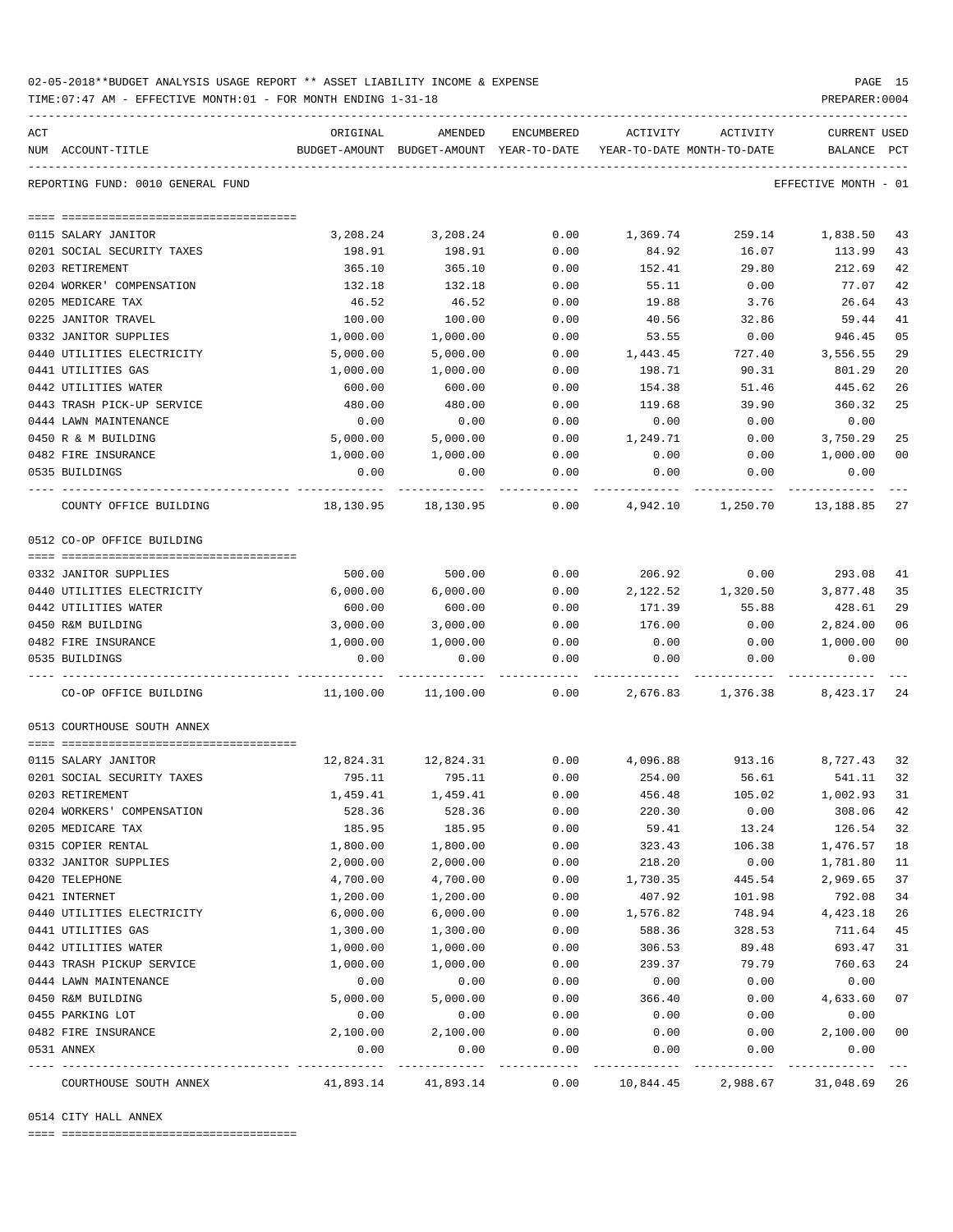TIME:07:47 AM - EFFECTIVE MONTH:01 - FOR MONTH ENDING 1-31-18 PREPARER:0004

| ACT<br>ORIGINAL<br>AMENDED<br>ENCUMBERED<br>ACTIVITY<br>ACTIVITY<br><b>CURRENT USED</b><br>NUM ACCOUNT-TITLE<br>BUDGET-AMOUNT BUDGET-AMOUNT YEAR-TO-DATE YEAR-TO-DATE MONTH-TO-DATE<br>BALANCE PCT<br>REPORTING FUND: 0010 GENERAL FUND<br>EFFECTIVE MONTH - 01<br>4,400.00<br>0.00<br>4,400.00<br>1,461.64<br>365.62<br>2,938.36<br>33<br>0421 TELEPHONE/INTERNET<br>4,400.00<br>4,400.00<br>0.00<br>1,461.64 365.62<br>2,938.36<br>33<br>CITY HALL ANNEX<br>0515 WINDOM CO.BLDG.<br>0440 UTILITIES ELECTRICITY<br>2,250.00<br>2,250.00<br>0.00<br>178.82<br>79.13<br>2,071.18<br>08<br>49.37<br>0441 UTILITIES GAS<br>700.00<br>700.00<br>0.00<br>151.37<br>548.63<br>22<br>0.00<br>0.00<br>0.00<br>0442 UTILITIES WATER<br>0.00<br>0.00<br>0.00<br>800.00<br>800.00<br>800.00<br>0 <sub>0</sub><br>0444 LAWN MAINTENANCE<br>0.00<br>0.00<br>0.00<br>775.00<br>23<br>0450 R&M BUILDING<br>1,000.00<br>1,000.00<br>0.00<br>225.00<br>225.00<br>1,000.00<br>0 <sub>0</sub><br>0482 FIRE INSURANCE<br>1,000.00<br>1,000.00<br>0.00<br>0.00<br>0.00<br>100.00<br>100.00<br>0.00<br>0.00<br>0.00<br>100.00<br>00<br>0501 PEST CONTROL<br>09<br>5,850.00<br>5,850.00<br>0.00<br>555.19<br>353.50<br>5,294.81<br>WINDOM CO.BLDG.<br>0516 AGRILIFE EXTENSION BUILDING<br>2,566.43<br>0.00<br>654.02<br>123.40<br>0115 SALARY JANITOR<br>2,566.43<br>1,912.41<br>25<br>0201 SOCIAL SECURITY TAXES<br>7.65<br>25<br>159.12<br>159.12<br>0.00<br>40.55<br>118.57<br>219.29<br>25<br>0203 RETIREMENT<br>292.06<br>292.06<br>0.00<br>72.77<br>14.18<br>0204 WORKERS' COMPENSATION<br>42<br>105.74<br>105.74<br>0.00<br>44.08<br>0.00<br>61.66<br>0205 MEDICARE TAX<br>25<br>37.21<br>37.21<br>0.00<br>9.46<br>1.79<br>27.75<br>43<br>0225 JANITOR TRAVEL<br>150.00<br>150.00<br>0.00<br>64.52<br>49.54<br>85.48<br>0332 JANITOR SUPPLIES<br>500.00<br>500.00<br>0.00<br>25.19<br>0.00<br>474.81<br>05<br>0420 TELEPHONE<br>0.00<br>0.00<br>0.00<br>0.00<br>0.00<br>0.00<br>1,209.79<br>37<br>0440 UTILITIES ELECTRICITY<br>5,000.00<br>5,000.00<br>0.00<br>1,825.80<br>3,174.20<br>0441 UTILITIES GAS<br>0.00<br>0.00<br>0.00<br>0.00<br>0.00<br>0.00<br>0442 UTILITIES WATER<br>550.00<br>550.00<br>0.00<br>154.38<br>51.46<br>395.62<br>28<br>0.00<br>0443 TRASH PICKUP SERVICE<br>0.00<br>0.00<br>0.00<br>0.00<br>0.00<br>0444 LAWN MAINTENANCE<br>0.00<br>0.00<br>0.00<br>0.00<br>0.00<br>0.00<br>40,000.00<br>39,746.00<br>0450 R&M BUILDING<br>40,000.00<br>0.00<br>254.00<br>52.00<br>01<br>0 <sub>0</sub><br>0482 FIRE INSURANCE<br>600.00<br>600.00<br>0.00<br>0.00<br>0.00<br>600.00<br>0530 BUILDING REMODEL<br>0.00<br>0.00<br>0.00<br>0.00<br>0.00<br>0.00<br>0.00<br>0535 BUILDING CONSTRUCTION<br>0.00<br>0.00<br>0.00<br>0.00<br>0.00<br>0572 OFFICE EQUIPMENT<br>0.00<br>0.00<br>0.00<br>0.00<br>0.00<br>0.00<br>49,960.56<br>49,960.56<br>0.00<br>3, 144. 77 1, 509. 81<br>46,815.79<br>06<br>AGRILIFE EXTENSION BUILDING<br>0517 COURTHOUSE EAST ANNEX<br>0.00<br>0.00<br>0.00<br>0.00<br>0.00<br>0.00<br>0535 BUILDING<br>0.00<br>0.00<br>0.00<br>0.00<br>0.00<br>0.00<br>COURTHOUSE EAST ANNEX<br>0518 COUNTY OFFICES RELOCATION<br>0311 POSTAL EXPENSES<br>344.00<br>0.00<br>344.00<br>0.00<br>0.00 100<br>344.00<br>0332 JANITOR SUPPLIES<br>4,500.00<br>4,500.00<br>0.00<br>259.01<br>3,388.47<br>25<br>1,111.53<br>0420 UTILITIES TELEPHONE<br>61<br>9,500.00<br>9,500.00<br>0.00<br>5,812.14<br>1,157.27<br>3,687.86<br>0421 INTERNET SERVICES<br>9,000.00<br>50<br>9,000.00<br>0.00<br>4,534.32<br>1,135.56<br>4,465.68<br>0440 UTILITIES ELECTRICITY<br>15,000.00<br>15,000.00<br>0.00<br>5,901.70<br>996.07<br>9,098.30<br>39<br>0441 UTILITIES GAS<br>3,000.00<br>3,000.00<br>943.88<br>31<br>0.00<br>565.47<br>2,056.12<br>0442 UTILITIES WATER<br>29<br>3,000.00<br>3,000.00<br>0.00<br>859.33<br>202.19<br>2,140.67 |  |  |  |  |  |
|-------------------------------------------------------------------------------------------------------------------------------------------------------------------------------------------------------------------------------------------------------------------------------------------------------------------------------------------------------------------------------------------------------------------------------------------------------------------------------------------------------------------------------------------------------------------------------------------------------------------------------------------------------------------------------------------------------------------------------------------------------------------------------------------------------------------------------------------------------------------------------------------------------------------------------------------------------------------------------------------------------------------------------------------------------------------------------------------------------------------------------------------------------------------------------------------------------------------------------------------------------------------------------------------------------------------------------------------------------------------------------------------------------------------------------------------------------------------------------------------------------------------------------------------------------------------------------------------------------------------------------------------------------------------------------------------------------------------------------------------------------------------------------------------------------------------------------------------------------------------------------------------------------------------------------------------------------------------------------------------------------------------------------------------------------------------------------------------------------------------------------------------------------------------------------------------------------------------------------------------------------------------------------------------------------------------------------------------------------------------------------------------------------------------------------------------------------------------------------------------------------------------------------------------------------------------------------------------------------------------------------------------------------------------------------------------------------------------------------------------------------------------------------------------------------------------------------------------------------------------------------------------------------------------------------------------------------------------------------------------------------------------------------------------------------------------------------------------------------------------------------------------------------------------------------------------------------------------------------------------------------------------------------------------------------------------------------------------------------------------------------------------------------------------------------------------------------------------------------------------------------------------------------------------------------------------------------------------------------------------------------------------------------------------------------------------------------------------------------------------------------------------------------------------------------------------------------------------|--|--|--|--|--|
|                                                                                                                                                                                                                                                                                                                                                                                                                                                                                                                                                                                                                                                                                                                                                                                                                                                                                                                                                                                                                                                                                                                                                                                                                                                                                                                                                                                                                                                                                                                                                                                                                                                                                                                                                                                                                                                                                                                                                                                                                                                                                                                                                                                                                                                                                                                                                                                                                                                                                                                                                                                                                                                                                                                                                                                                                                                                                                                                                                                                                                                                                                                                                                                                                                                                                                                                                                                                                                                                                                                                                                                                                                                                                                                                                                                                                                           |  |  |  |  |  |
|                                                                                                                                                                                                                                                                                                                                                                                                                                                                                                                                                                                                                                                                                                                                                                                                                                                                                                                                                                                                                                                                                                                                                                                                                                                                                                                                                                                                                                                                                                                                                                                                                                                                                                                                                                                                                                                                                                                                                                                                                                                                                                                                                                                                                                                                                                                                                                                                                                                                                                                                                                                                                                                                                                                                                                                                                                                                                                                                                                                                                                                                                                                                                                                                                                                                                                                                                                                                                                                                                                                                                                                                                                                                                                                                                                                                                                           |  |  |  |  |  |
|                                                                                                                                                                                                                                                                                                                                                                                                                                                                                                                                                                                                                                                                                                                                                                                                                                                                                                                                                                                                                                                                                                                                                                                                                                                                                                                                                                                                                                                                                                                                                                                                                                                                                                                                                                                                                                                                                                                                                                                                                                                                                                                                                                                                                                                                                                                                                                                                                                                                                                                                                                                                                                                                                                                                                                                                                                                                                                                                                                                                                                                                                                                                                                                                                                                                                                                                                                                                                                                                                                                                                                                                                                                                                                                                                                                                                                           |  |  |  |  |  |
|                                                                                                                                                                                                                                                                                                                                                                                                                                                                                                                                                                                                                                                                                                                                                                                                                                                                                                                                                                                                                                                                                                                                                                                                                                                                                                                                                                                                                                                                                                                                                                                                                                                                                                                                                                                                                                                                                                                                                                                                                                                                                                                                                                                                                                                                                                                                                                                                                                                                                                                                                                                                                                                                                                                                                                                                                                                                                                                                                                                                                                                                                                                                                                                                                                                                                                                                                                                                                                                                                                                                                                                                                                                                                                                                                                                                                                           |  |  |  |  |  |
|                                                                                                                                                                                                                                                                                                                                                                                                                                                                                                                                                                                                                                                                                                                                                                                                                                                                                                                                                                                                                                                                                                                                                                                                                                                                                                                                                                                                                                                                                                                                                                                                                                                                                                                                                                                                                                                                                                                                                                                                                                                                                                                                                                                                                                                                                                                                                                                                                                                                                                                                                                                                                                                                                                                                                                                                                                                                                                                                                                                                                                                                                                                                                                                                                                                                                                                                                                                                                                                                                                                                                                                                                                                                                                                                                                                                                                           |  |  |  |  |  |
|                                                                                                                                                                                                                                                                                                                                                                                                                                                                                                                                                                                                                                                                                                                                                                                                                                                                                                                                                                                                                                                                                                                                                                                                                                                                                                                                                                                                                                                                                                                                                                                                                                                                                                                                                                                                                                                                                                                                                                                                                                                                                                                                                                                                                                                                                                                                                                                                                                                                                                                                                                                                                                                                                                                                                                                                                                                                                                                                                                                                                                                                                                                                                                                                                                                                                                                                                                                                                                                                                                                                                                                                                                                                                                                                                                                                                                           |  |  |  |  |  |
|                                                                                                                                                                                                                                                                                                                                                                                                                                                                                                                                                                                                                                                                                                                                                                                                                                                                                                                                                                                                                                                                                                                                                                                                                                                                                                                                                                                                                                                                                                                                                                                                                                                                                                                                                                                                                                                                                                                                                                                                                                                                                                                                                                                                                                                                                                                                                                                                                                                                                                                                                                                                                                                                                                                                                                                                                                                                                                                                                                                                                                                                                                                                                                                                                                                                                                                                                                                                                                                                                                                                                                                                                                                                                                                                                                                                                                           |  |  |  |  |  |
|                                                                                                                                                                                                                                                                                                                                                                                                                                                                                                                                                                                                                                                                                                                                                                                                                                                                                                                                                                                                                                                                                                                                                                                                                                                                                                                                                                                                                                                                                                                                                                                                                                                                                                                                                                                                                                                                                                                                                                                                                                                                                                                                                                                                                                                                                                                                                                                                                                                                                                                                                                                                                                                                                                                                                                                                                                                                                                                                                                                                                                                                                                                                                                                                                                                                                                                                                                                                                                                                                                                                                                                                                                                                                                                                                                                                                                           |  |  |  |  |  |
|                                                                                                                                                                                                                                                                                                                                                                                                                                                                                                                                                                                                                                                                                                                                                                                                                                                                                                                                                                                                                                                                                                                                                                                                                                                                                                                                                                                                                                                                                                                                                                                                                                                                                                                                                                                                                                                                                                                                                                                                                                                                                                                                                                                                                                                                                                                                                                                                                                                                                                                                                                                                                                                                                                                                                                                                                                                                                                                                                                                                                                                                                                                                                                                                                                                                                                                                                                                                                                                                                                                                                                                                                                                                                                                                                                                                                                           |  |  |  |  |  |
|                                                                                                                                                                                                                                                                                                                                                                                                                                                                                                                                                                                                                                                                                                                                                                                                                                                                                                                                                                                                                                                                                                                                                                                                                                                                                                                                                                                                                                                                                                                                                                                                                                                                                                                                                                                                                                                                                                                                                                                                                                                                                                                                                                                                                                                                                                                                                                                                                                                                                                                                                                                                                                                                                                                                                                                                                                                                                                                                                                                                                                                                                                                                                                                                                                                                                                                                                                                                                                                                                                                                                                                                                                                                                                                                                                                                                                           |  |  |  |  |  |
|                                                                                                                                                                                                                                                                                                                                                                                                                                                                                                                                                                                                                                                                                                                                                                                                                                                                                                                                                                                                                                                                                                                                                                                                                                                                                                                                                                                                                                                                                                                                                                                                                                                                                                                                                                                                                                                                                                                                                                                                                                                                                                                                                                                                                                                                                                                                                                                                                                                                                                                                                                                                                                                                                                                                                                                                                                                                                                                                                                                                                                                                                                                                                                                                                                                                                                                                                                                                                                                                                                                                                                                                                                                                                                                                                                                                                                           |  |  |  |  |  |
|                                                                                                                                                                                                                                                                                                                                                                                                                                                                                                                                                                                                                                                                                                                                                                                                                                                                                                                                                                                                                                                                                                                                                                                                                                                                                                                                                                                                                                                                                                                                                                                                                                                                                                                                                                                                                                                                                                                                                                                                                                                                                                                                                                                                                                                                                                                                                                                                                                                                                                                                                                                                                                                                                                                                                                                                                                                                                                                                                                                                                                                                                                                                                                                                                                                                                                                                                                                                                                                                                                                                                                                                                                                                                                                                                                                                                                           |  |  |  |  |  |
|                                                                                                                                                                                                                                                                                                                                                                                                                                                                                                                                                                                                                                                                                                                                                                                                                                                                                                                                                                                                                                                                                                                                                                                                                                                                                                                                                                                                                                                                                                                                                                                                                                                                                                                                                                                                                                                                                                                                                                                                                                                                                                                                                                                                                                                                                                                                                                                                                                                                                                                                                                                                                                                                                                                                                                                                                                                                                                                                                                                                                                                                                                                                                                                                                                                                                                                                                                                                                                                                                                                                                                                                                                                                                                                                                                                                                                           |  |  |  |  |  |
|                                                                                                                                                                                                                                                                                                                                                                                                                                                                                                                                                                                                                                                                                                                                                                                                                                                                                                                                                                                                                                                                                                                                                                                                                                                                                                                                                                                                                                                                                                                                                                                                                                                                                                                                                                                                                                                                                                                                                                                                                                                                                                                                                                                                                                                                                                                                                                                                                                                                                                                                                                                                                                                                                                                                                                                                                                                                                                                                                                                                                                                                                                                                                                                                                                                                                                                                                                                                                                                                                                                                                                                                                                                                                                                                                                                                                                           |  |  |  |  |  |
|                                                                                                                                                                                                                                                                                                                                                                                                                                                                                                                                                                                                                                                                                                                                                                                                                                                                                                                                                                                                                                                                                                                                                                                                                                                                                                                                                                                                                                                                                                                                                                                                                                                                                                                                                                                                                                                                                                                                                                                                                                                                                                                                                                                                                                                                                                                                                                                                                                                                                                                                                                                                                                                                                                                                                                                                                                                                                                                                                                                                                                                                                                                                                                                                                                                                                                                                                                                                                                                                                                                                                                                                                                                                                                                                                                                                                                           |  |  |  |  |  |
|                                                                                                                                                                                                                                                                                                                                                                                                                                                                                                                                                                                                                                                                                                                                                                                                                                                                                                                                                                                                                                                                                                                                                                                                                                                                                                                                                                                                                                                                                                                                                                                                                                                                                                                                                                                                                                                                                                                                                                                                                                                                                                                                                                                                                                                                                                                                                                                                                                                                                                                                                                                                                                                                                                                                                                                                                                                                                                                                                                                                                                                                                                                                                                                                                                                                                                                                                                                                                                                                                                                                                                                                                                                                                                                                                                                                                                           |  |  |  |  |  |
|                                                                                                                                                                                                                                                                                                                                                                                                                                                                                                                                                                                                                                                                                                                                                                                                                                                                                                                                                                                                                                                                                                                                                                                                                                                                                                                                                                                                                                                                                                                                                                                                                                                                                                                                                                                                                                                                                                                                                                                                                                                                                                                                                                                                                                                                                                                                                                                                                                                                                                                                                                                                                                                                                                                                                                                                                                                                                                                                                                                                                                                                                                                                                                                                                                                                                                                                                                                                                                                                                                                                                                                                                                                                                                                                                                                                                                           |  |  |  |  |  |
|                                                                                                                                                                                                                                                                                                                                                                                                                                                                                                                                                                                                                                                                                                                                                                                                                                                                                                                                                                                                                                                                                                                                                                                                                                                                                                                                                                                                                                                                                                                                                                                                                                                                                                                                                                                                                                                                                                                                                                                                                                                                                                                                                                                                                                                                                                                                                                                                                                                                                                                                                                                                                                                                                                                                                                                                                                                                                                                                                                                                                                                                                                                                                                                                                                                                                                                                                                                                                                                                                                                                                                                                                                                                                                                                                                                                                                           |  |  |  |  |  |
|                                                                                                                                                                                                                                                                                                                                                                                                                                                                                                                                                                                                                                                                                                                                                                                                                                                                                                                                                                                                                                                                                                                                                                                                                                                                                                                                                                                                                                                                                                                                                                                                                                                                                                                                                                                                                                                                                                                                                                                                                                                                                                                                                                                                                                                                                                                                                                                                                                                                                                                                                                                                                                                                                                                                                                                                                                                                                                                                                                                                                                                                                                                                                                                                                                                                                                                                                                                                                                                                                                                                                                                                                                                                                                                                                                                                                                           |  |  |  |  |  |
|                                                                                                                                                                                                                                                                                                                                                                                                                                                                                                                                                                                                                                                                                                                                                                                                                                                                                                                                                                                                                                                                                                                                                                                                                                                                                                                                                                                                                                                                                                                                                                                                                                                                                                                                                                                                                                                                                                                                                                                                                                                                                                                                                                                                                                                                                                                                                                                                                                                                                                                                                                                                                                                                                                                                                                                                                                                                                                                                                                                                                                                                                                                                                                                                                                                                                                                                                                                                                                                                                                                                                                                                                                                                                                                                                                                                                                           |  |  |  |  |  |
|                                                                                                                                                                                                                                                                                                                                                                                                                                                                                                                                                                                                                                                                                                                                                                                                                                                                                                                                                                                                                                                                                                                                                                                                                                                                                                                                                                                                                                                                                                                                                                                                                                                                                                                                                                                                                                                                                                                                                                                                                                                                                                                                                                                                                                                                                                                                                                                                                                                                                                                                                                                                                                                                                                                                                                                                                                                                                                                                                                                                                                                                                                                                                                                                                                                                                                                                                                                                                                                                                                                                                                                                                                                                                                                                                                                                                                           |  |  |  |  |  |
|                                                                                                                                                                                                                                                                                                                                                                                                                                                                                                                                                                                                                                                                                                                                                                                                                                                                                                                                                                                                                                                                                                                                                                                                                                                                                                                                                                                                                                                                                                                                                                                                                                                                                                                                                                                                                                                                                                                                                                                                                                                                                                                                                                                                                                                                                                                                                                                                                                                                                                                                                                                                                                                                                                                                                                                                                                                                                                                                                                                                                                                                                                                                                                                                                                                                                                                                                                                                                                                                                                                                                                                                                                                                                                                                                                                                                                           |  |  |  |  |  |
|                                                                                                                                                                                                                                                                                                                                                                                                                                                                                                                                                                                                                                                                                                                                                                                                                                                                                                                                                                                                                                                                                                                                                                                                                                                                                                                                                                                                                                                                                                                                                                                                                                                                                                                                                                                                                                                                                                                                                                                                                                                                                                                                                                                                                                                                                                                                                                                                                                                                                                                                                                                                                                                                                                                                                                                                                                                                                                                                                                                                                                                                                                                                                                                                                                                                                                                                                                                                                                                                                                                                                                                                                                                                                                                                                                                                                                           |  |  |  |  |  |
|                                                                                                                                                                                                                                                                                                                                                                                                                                                                                                                                                                                                                                                                                                                                                                                                                                                                                                                                                                                                                                                                                                                                                                                                                                                                                                                                                                                                                                                                                                                                                                                                                                                                                                                                                                                                                                                                                                                                                                                                                                                                                                                                                                                                                                                                                                                                                                                                                                                                                                                                                                                                                                                                                                                                                                                                                                                                                                                                                                                                                                                                                                                                                                                                                                                                                                                                                                                                                                                                                                                                                                                                                                                                                                                                                                                                                                           |  |  |  |  |  |
|                                                                                                                                                                                                                                                                                                                                                                                                                                                                                                                                                                                                                                                                                                                                                                                                                                                                                                                                                                                                                                                                                                                                                                                                                                                                                                                                                                                                                                                                                                                                                                                                                                                                                                                                                                                                                                                                                                                                                                                                                                                                                                                                                                                                                                                                                                                                                                                                                                                                                                                                                                                                                                                                                                                                                                                                                                                                                                                                                                                                                                                                                                                                                                                                                                                                                                                                                                                                                                                                                                                                                                                                                                                                                                                                                                                                                                           |  |  |  |  |  |
|                                                                                                                                                                                                                                                                                                                                                                                                                                                                                                                                                                                                                                                                                                                                                                                                                                                                                                                                                                                                                                                                                                                                                                                                                                                                                                                                                                                                                                                                                                                                                                                                                                                                                                                                                                                                                                                                                                                                                                                                                                                                                                                                                                                                                                                                                                                                                                                                                                                                                                                                                                                                                                                                                                                                                                                                                                                                                                                                                                                                                                                                                                                                                                                                                                                                                                                                                                                                                                                                                                                                                                                                                                                                                                                                                                                                                                           |  |  |  |  |  |
|                                                                                                                                                                                                                                                                                                                                                                                                                                                                                                                                                                                                                                                                                                                                                                                                                                                                                                                                                                                                                                                                                                                                                                                                                                                                                                                                                                                                                                                                                                                                                                                                                                                                                                                                                                                                                                                                                                                                                                                                                                                                                                                                                                                                                                                                                                                                                                                                                                                                                                                                                                                                                                                                                                                                                                                                                                                                                                                                                                                                                                                                                                                                                                                                                                                                                                                                                                                                                                                                                                                                                                                                                                                                                                                                                                                                                                           |  |  |  |  |  |
|                                                                                                                                                                                                                                                                                                                                                                                                                                                                                                                                                                                                                                                                                                                                                                                                                                                                                                                                                                                                                                                                                                                                                                                                                                                                                                                                                                                                                                                                                                                                                                                                                                                                                                                                                                                                                                                                                                                                                                                                                                                                                                                                                                                                                                                                                                                                                                                                                                                                                                                                                                                                                                                                                                                                                                                                                                                                                                                                                                                                                                                                                                                                                                                                                                                                                                                                                                                                                                                                                                                                                                                                                                                                                                                                                                                                                                           |  |  |  |  |  |
|                                                                                                                                                                                                                                                                                                                                                                                                                                                                                                                                                                                                                                                                                                                                                                                                                                                                                                                                                                                                                                                                                                                                                                                                                                                                                                                                                                                                                                                                                                                                                                                                                                                                                                                                                                                                                                                                                                                                                                                                                                                                                                                                                                                                                                                                                                                                                                                                                                                                                                                                                                                                                                                                                                                                                                                                                                                                                                                                                                                                                                                                                                                                                                                                                                                                                                                                                                                                                                                                                                                                                                                                                                                                                                                                                                                                                                           |  |  |  |  |  |
|                                                                                                                                                                                                                                                                                                                                                                                                                                                                                                                                                                                                                                                                                                                                                                                                                                                                                                                                                                                                                                                                                                                                                                                                                                                                                                                                                                                                                                                                                                                                                                                                                                                                                                                                                                                                                                                                                                                                                                                                                                                                                                                                                                                                                                                                                                                                                                                                                                                                                                                                                                                                                                                                                                                                                                                                                                                                                                                                                                                                                                                                                                                                                                                                                                                                                                                                                                                                                                                                                                                                                                                                                                                                                                                                                                                                                                           |  |  |  |  |  |
|                                                                                                                                                                                                                                                                                                                                                                                                                                                                                                                                                                                                                                                                                                                                                                                                                                                                                                                                                                                                                                                                                                                                                                                                                                                                                                                                                                                                                                                                                                                                                                                                                                                                                                                                                                                                                                                                                                                                                                                                                                                                                                                                                                                                                                                                                                                                                                                                                                                                                                                                                                                                                                                                                                                                                                                                                                                                                                                                                                                                                                                                                                                                                                                                                                                                                                                                                                                                                                                                                                                                                                                                                                                                                                                                                                                                                                           |  |  |  |  |  |
|                                                                                                                                                                                                                                                                                                                                                                                                                                                                                                                                                                                                                                                                                                                                                                                                                                                                                                                                                                                                                                                                                                                                                                                                                                                                                                                                                                                                                                                                                                                                                                                                                                                                                                                                                                                                                                                                                                                                                                                                                                                                                                                                                                                                                                                                                                                                                                                                                                                                                                                                                                                                                                                                                                                                                                                                                                                                                                                                                                                                                                                                                                                                                                                                                                                                                                                                                                                                                                                                                                                                                                                                                                                                                                                                                                                                                                           |  |  |  |  |  |
|                                                                                                                                                                                                                                                                                                                                                                                                                                                                                                                                                                                                                                                                                                                                                                                                                                                                                                                                                                                                                                                                                                                                                                                                                                                                                                                                                                                                                                                                                                                                                                                                                                                                                                                                                                                                                                                                                                                                                                                                                                                                                                                                                                                                                                                                                                                                                                                                                                                                                                                                                                                                                                                                                                                                                                                                                                                                                                                                                                                                                                                                                                                                                                                                                                                                                                                                                                                                                                                                                                                                                                                                                                                                                                                                                                                                                                           |  |  |  |  |  |
|                                                                                                                                                                                                                                                                                                                                                                                                                                                                                                                                                                                                                                                                                                                                                                                                                                                                                                                                                                                                                                                                                                                                                                                                                                                                                                                                                                                                                                                                                                                                                                                                                                                                                                                                                                                                                                                                                                                                                                                                                                                                                                                                                                                                                                                                                                                                                                                                                                                                                                                                                                                                                                                                                                                                                                                                                                                                                                                                                                                                                                                                                                                                                                                                                                                                                                                                                                                                                                                                                                                                                                                                                                                                                                                                                                                                                                           |  |  |  |  |  |
|                                                                                                                                                                                                                                                                                                                                                                                                                                                                                                                                                                                                                                                                                                                                                                                                                                                                                                                                                                                                                                                                                                                                                                                                                                                                                                                                                                                                                                                                                                                                                                                                                                                                                                                                                                                                                                                                                                                                                                                                                                                                                                                                                                                                                                                                                                                                                                                                                                                                                                                                                                                                                                                                                                                                                                                                                                                                                                                                                                                                                                                                                                                                                                                                                                                                                                                                                                                                                                                                                                                                                                                                                                                                                                                                                                                                                                           |  |  |  |  |  |
|                                                                                                                                                                                                                                                                                                                                                                                                                                                                                                                                                                                                                                                                                                                                                                                                                                                                                                                                                                                                                                                                                                                                                                                                                                                                                                                                                                                                                                                                                                                                                                                                                                                                                                                                                                                                                                                                                                                                                                                                                                                                                                                                                                                                                                                                                                                                                                                                                                                                                                                                                                                                                                                                                                                                                                                                                                                                                                                                                                                                                                                                                                                                                                                                                                                                                                                                                                                                                                                                                                                                                                                                                                                                                                                                                                                                                                           |  |  |  |  |  |
|                                                                                                                                                                                                                                                                                                                                                                                                                                                                                                                                                                                                                                                                                                                                                                                                                                                                                                                                                                                                                                                                                                                                                                                                                                                                                                                                                                                                                                                                                                                                                                                                                                                                                                                                                                                                                                                                                                                                                                                                                                                                                                                                                                                                                                                                                                                                                                                                                                                                                                                                                                                                                                                                                                                                                                                                                                                                                                                                                                                                                                                                                                                                                                                                                                                                                                                                                                                                                                                                                                                                                                                                                                                                                                                                                                                                                                           |  |  |  |  |  |
|                                                                                                                                                                                                                                                                                                                                                                                                                                                                                                                                                                                                                                                                                                                                                                                                                                                                                                                                                                                                                                                                                                                                                                                                                                                                                                                                                                                                                                                                                                                                                                                                                                                                                                                                                                                                                                                                                                                                                                                                                                                                                                                                                                                                                                                                                                                                                                                                                                                                                                                                                                                                                                                                                                                                                                                                                                                                                                                                                                                                                                                                                                                                                                                                                                                                                                                                                                                                                                                                                                                                                                                                                                                                                                                                                                                                                                           |  |  |  |  |  |
|                                                                                                                                                                                                                                                                                                                                                                                                                                                                                                                                                                                                                                                                                                                                                                                                                                                                                                                                                                                                                                                                                                                                                                                                                                                                                                                                                                                                                                                                                                                                                                                                                                                                                                                                                                                                                                                                                                                                                                                                                                                                                                                                                                                                                                                                                                                                                                                                                                                                                                                                                                                                                                                                                                                                                                                                                                                                                                                                                                                                                                                                                                                                                                                                                                                                                                                                                                                                                                                                                                                                                                                                                                                                                                                                                                                                                                           |  |  |  |  |  |
|                                                                                                                                                                                                                                                                                                                                                                                                                                                                                                                                                                                                                                                                                                                                                                                                                                                                                                                                                                                                                                                                                                                                                                                                                                                                                                                                                                                                                                                                                                                                                                                                                                                                                                                                                                                                                                                                                                                                                                                                                                                                                                                                                                                                                                                                                                                                                                                                                                                                                                                                                                                                                                                                                                                                                                                                                                                                                                                                                                                                                                                                                                                                                                                                                                                                                                                                                                                                                                                                                                                                                                                                                                                                                                                                                                                                                                           |  |  |  |  |  |
|                                                                                                                                                                                                                                                                                                                                                                                                                                                                                                                                                                                                                                                                                                                                                                                                                                                                                                                                                                                                                                                                                                                                                                                                                                                                                                                                                                                                                                                                                                                                                                                                                                                                                                                                                                                                                                                                                                                                                                                                                                                                                                                                                                                                                                                                                                                                                                                                                                                                                                                                                                                                                                                                                                                                                                                                                                                                                                                                                                                                                                                                                                                                                                                                                                                                                                                                                                                                                                                                                                                                                                                                                                                                                                                                                                                                                                           |  |  |  |  |  |
|                                                                                                                                                                                                                                                                                                                                                                                                                                                                                                                                                                                                                                                                                                                                                                                                                                                                                                                                                                                                                                                                                                                                                                                                                                                                                                                                                                                                                                                                                                                                                                                                                                                                                                                                                                                                                                                                                                                                                                                                                                                                                                                                                                                                                                                                                                                                                                                                                                                                                                                                                                                                                                                                                                                                                                                                                                                                                                                                                                                                                                                                                                                                                                                                                                                                                                                                                                                                                                                                                                                                                                                                                                                                                                                                                                                                                                           |  |  |  |  |  |
|                                                                                                                                                                                                                                                                                                                                                                                                                                                                                                                                                                                                                                                                                                                                                                                                                                                                                                                                                                                                                                                                                                                                                                                                                                                                                                                                                                                                                                                                                                                                                                                                                                                                                                                                                                                                                                                                                                                                                                                                                                                                                                                                                                                                                                                                                                                                                                                                                                                                                                                                                                                                                                                                                                                                                                                                                                                                                                                                                                                                                                                                                                                                                                                                                                                                                                                                                                                                                                                                                                                                                                                                                                                                                                                                                                                                                                           |  |  |  |  |  |
|                                                                                                                                                                                                                                                                                                                                                                                                                                                                                                                                                                                                                                                                                                                                                                                                                                                                                                                                                                                                                                                                                                                                                                                                                                                                                                                                                                                                                                                                                                                                                                                                                                                                                                                                                                                                                                                                                                                                                                                                                                                                                                                                                                                                                                                                                                                                                                                                                                                                                                                                                                                                                                                                                                                                                                                                                                                                                                                                                                                                                                                                                                                                                                                                                                                                                                                                                                                                                                                                                                                                                                                                                                                                                                                                                                                                                                           |  |  |  |  |  |
|                                                                                                                                                                                                                                                                                                                                                                                                                                                                                                                                                                                                                                                                                                                                                                                                                                                                                                                                                                                                                                                                                                                                                                                                                                                                                                                                                                                                                                                                                                                                                                                                                                                                                                                                                                                                                                                                                                                                                                                                                                                                                                                                                                                                                                                                                                                                                                                                                                                                                                                                                                                                                                                                                                                                                                                                                                                                                                                                                                                                                                                                                                                                                                                                                                                                                                                                                                                                                                                                                                                                                                                                                                                                                                                                                                                                                                           |  |  |  |  |  |

0443 TRASH PICKUP SERVICE 1,600.00 1,600.00 0.00 423.96 141.32 1,176.04 26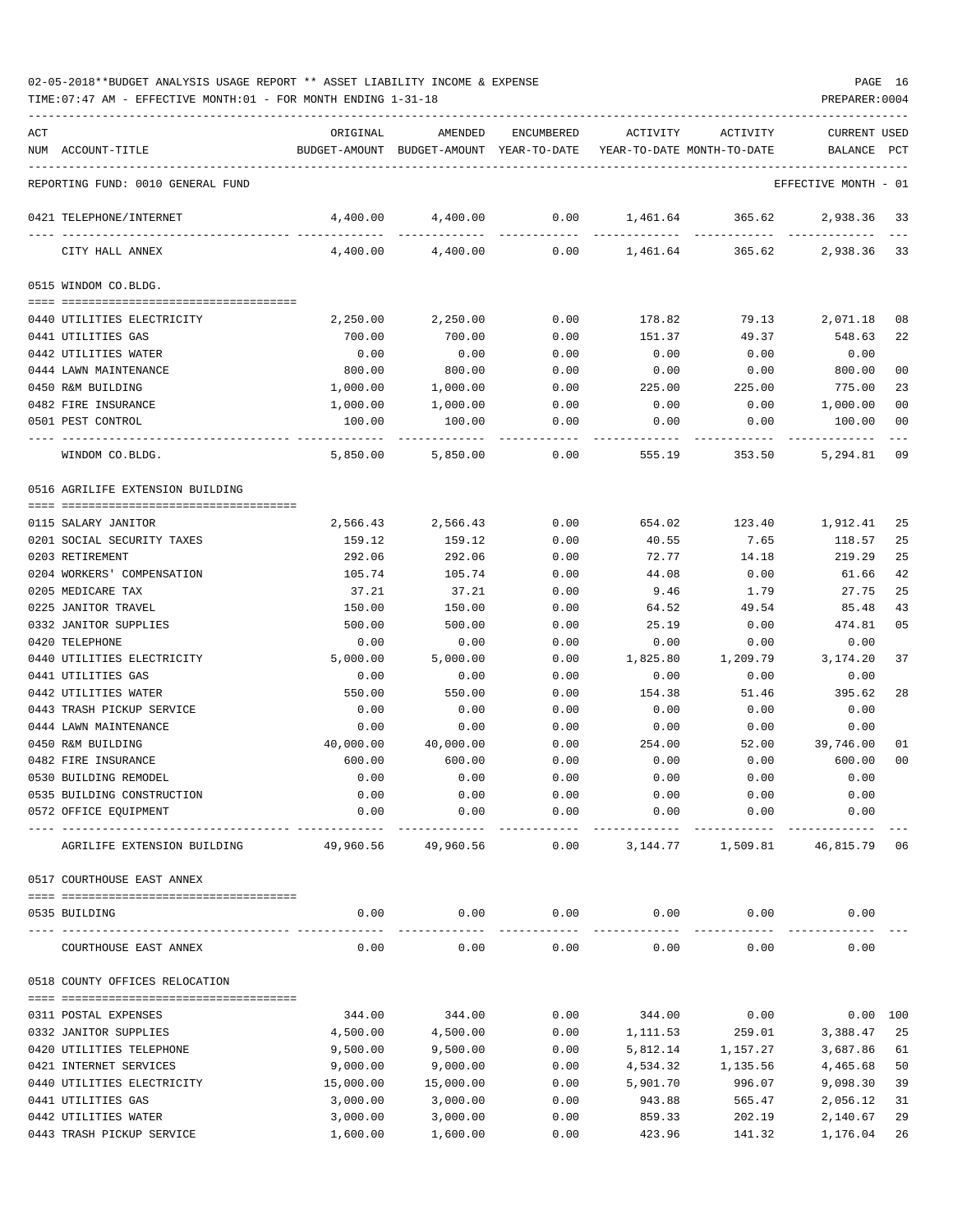### 02-05-2018\*\*BUDGET ANALYSIS USAGE REPORT \*\* ASSET LIABILITY INCOME & EXPENSE PAGE 17 TIME:07:47 AM - EFFECTIVE MONTH:01 - FOR MONTH ENDING 1-31-18 PREPARER:0004

| ACT                                  | ORIGINAL        | AMENDED                                  | ENCUMBERED   | ACTIVITY                   | ACTIVITY     | CURRENT USED             |     |
|--------------------------------------|-----------------|------------------------------------------|--------------|----------------------------|--------------|--------------------------|-----|
| NUM ACCOUNT-TITLE                    |                 | BUDGET-AMOUNT BUDGET-AMOUNT YEAR-TO-DATE |              | YEAR-TO-DATE MONTH-TO-DATE |              | BALANCE                  | PCT |
| REPORTING FUND: 0010 GENERAL FUND    |                 |                                          |              |                            |              | EFFECTIVE MONTH - 01     |     |
| 0450 R & M BUILDING                  | 10,000.00       | 10,000.00                                | 0.00         | 4,628.62                   | 1,836.51     | 5,371.38                 | 46  |
| 0460 MOVING EXPENSES                 | 0.00            | 0.00                                     | 0.00         | 0.00                       | 0.00         | 0.00                     |     |
| 0470 OFFICE SPACE LEASE              | 91,200.00       | 91,200.00                                | 0.00         | 36,825.00                  | 7,600.00     | 54,375.00                | 40  |
| 0483 ALARM MONITORING                | 2,000.00        | 2,000.00                                 | 0.00         | 885.60                     | 0.00         | 1,114.40                 | 44  |
| 0484 CLEANING SERVICES               | 11,000.00       | 11,000.00                                | 0.00         | 0.00                       | 0.00         | 11,000.00                | 00  |
| 0501 PEST CONTROL                    | 800.00          | 800.00                                   | 0.00         | 395.00                     | 170.00       | 405.00                   | 49  |
| COUNTY OFFICES RELOCATION            | 160,944.00      | 160,944.00                               | 0.00         | 62,665.08                  | 14,063.40    | 98,278.92                | 39  |
| 0519 GOVERNMENT BUILDING             |                 |                                          |              |                            |              |                          |     |
| 0165 CONSTRUCTION                    | 750,000.00      | 750,000.00                               | 0.00         | 0.00                       | 0.00         | 750,000.00               | 00  |
| GOVERNMENT BUILDING                  | .<br>750,000.00 | 750,000.00                               | 0.00         | 0.00                       | 0.00         | ----------<br>750,000.00 | 00  |
| 0540 AMBULANCE SERVICE               |                 |                                          |              |                            |              |                          |     |
|                                      |                 |                                          |              |                            |              |                          |     |
| 0417 AMBULANCE SERVICE               | 540,000.00      | 540,000.00                               | 0.00         | 180,000.00                 | 45,000.00    | 360,000.00 33            |     |
| AMBULANCE SERVICE                    | 540,000.00      | 540,000.00                               | 0.00         | 180,000.00                 | 45,000.00    | 360,000.00               | 33  |
| 0543 FIRE PROTECTION                 |                 |                                          |              |                            |              |                          |     |
|                                      |                 |                                          |              |                            |              |                          |     |
| 0416 FIRE PROTECTION SERVICE         | 84,000.00       | 84,000.00                                | 0.00         | 21,000.00                  | 0.00         | 63,000.00                | 25  |
| 0422 R&M RADIO/TOWER                 | 700.00          | 700.00                                   | 0.00         | 0.00                       | 0.00         | 700.00                   | 00  |
| 0440 UTILITIES ELECTRICITY           | 300.00          | 300.00                                   | 0.00         | 0.00                       | 0.00         | 300.00                   | 00  |
| 0447 REPEATER SERVICE CONTRACT       | 8,235.81        | 8,235.81                                 | 0.00         | 8,235.80                   | 0.00         | 0.01                     | 100 |
| 0490 FCC RADIO LICENSE               | 0.00            | 0.00                                     | 0.00         | 0.00                       | 0.00         | 0.00                     |     |
| FIRE PROTECTION                      |                 | 93, 235.81 93, 235.81                    | 0.00         | 29,235.80                  | 0.00         | 64,000.01                | 31  |
| 0551 CONSTABLE PRECINCT # 1          |                 |                                          |              |                            |              |                          |     |
| 0101 SALARY ELECTED OFFICIAL         | 32,188.90       |                                          |              |                            |              |                          |     |
| 0201 SOCIAL SECURITY TAXES           | 2,144.51        | 2,144.51                                 | 0.00         | 713.47                     | 159.18       | 1,431.04                 | 33  |
| 0202 GROUP HEALTH & DENTAL INSURANCE | 5,247.30        | 5,247.30                                 | 0.00         | 1,600.48                   | 400.12       | 3,646.82 31              |     |
| 0203 RETIREMENT                      | 3,663.10        | 3,663.10                                 | 0.00         | 1,241.41                   | 284.72       | 2,421.69                 | 34  |
| 0204 WORKERS' COMPENSATION           | 854.35          | 854.35                                   | 0.00         | 327.02                     | 0.00         | 527.33                   | 38  |
| 0205 MEDICARE TAX                    | 501.54          | 501.54                                   | 0.00         | 166.83                     | 37.22        | 334.71                   | 33  |
| 0310 OFFICE SUPPLIES                 | 100.00          | 100.00                                   | 0.00         | 0.00                       | 0.00         | 100.00                   | 00  |
| 0311 POSTAL EXPENSES                 | 600.00          | 600.00                                   | 0.00         | 31.97                      | 25.25        | 568.03                   | 05  |
| 0330 AUTO EXPENSE-GAS AND OIL        | 1,400.00        | 1,400.00                                 | 0.00         | 349.37                     | 299.38       | 1,050.63                 | 25  |
| 0421 ONLINE RESEARCH/ACCURINT        | 600.00          | 600.00                                   | 0.00         | 150.00                     | 50.00        | 450.00                   | 25  |
| 0422 R & M RADIO                     | 200.00          | 200.00                                   | 0.00         | 0.00                       | 0.00         | 200.00                   | 00  |
| 0427 TRAVEL EXPENSE                  | 2,400.00        | 2,400.00                                 | 0.00         | 800.00                     | 200.00       | 1,600.00                 | 33  |
| 0435 PRINTING                        | 100.00          | 100.00                                   | 0.00         | 0.00                       | 0.00         | 100.00                   | 00  |
| 0480 BOND                            | 0.00            | 0.00                                     | 0.00<br>0.00 | 0.00<br>482.00             | 0.00         | 0.00                     |     |
| 0488 LAW ENFORCEMENT PROF. INS       |                 |                                          |              |                            | 0.00         | $82.00 - 121$            |     |
|                                      | 400.00          | 400.00                                   |              |                            |              |                          |     |
| 0572 EQUIPMENT<br>0574 TECHNOLOGY    | 0.00<br>0.00    | 0.00<br>0.00                             | 0.00<br>0.00 | 0.00<br>0.00               | 0.00<br>0.00 | 0.00<br>0.00             |     |

0552 CONSTABLE PRECINCT #2

==== ===================================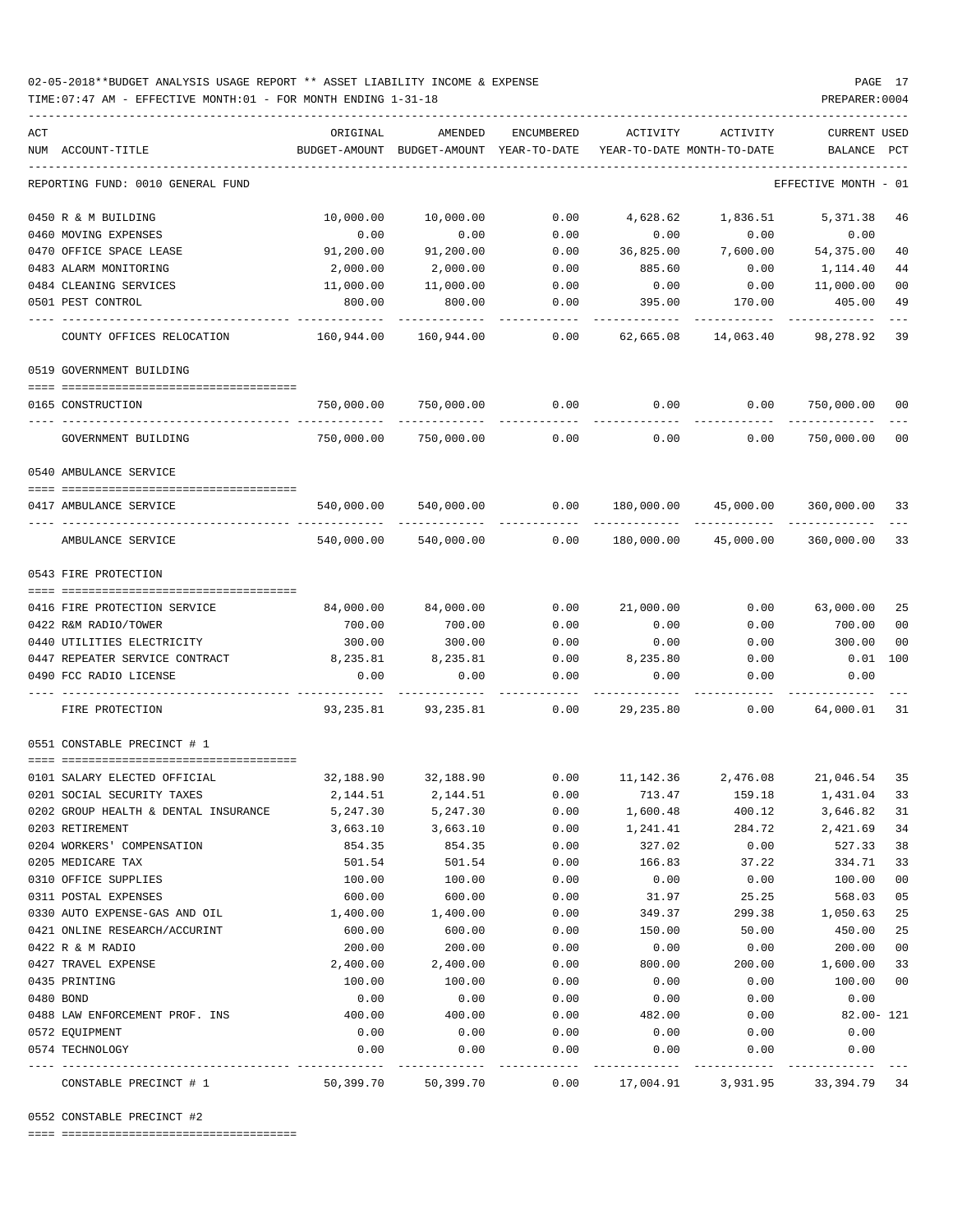| ACT | NUM ACCOUNT-TITLE                                                                             | ORIGINAL   | AMENDED<br>BUDGET-AMOUNT BUDGET-AMOUNT YEAR-TO-DATE | ENCUMBERED | ACTIVITY<br>YEAR-TO-DATE MONTH-TO-DATE | ACTIVITY                                                                  | <b>CURRENT USED</b><br>BALANCE | PCT    |
|-----|-----------------------------------------------------------------------------------------------|------------|-----------------------------------------------------|------------|----------------------------------------|---------------------------------------------------------------------------|--------------------------------|--------|
|     | REPORTING FUND: 0010 GENERAL FUND                                                             |            |                                                     |            |                                        |                                                                           | EFFECTIVE MONTH - 01           |        |
|     | 0101 SALARY ELECTED OFFICIAL                                                                  | 15,630.15  | 15,630.15                                           | 0.00       |                                        | 5,410.44 1,202.32                                                         | 10,219.71 35                   |        |
|     | 0201 SOCIAL SECURITY TAXES                                                                    | 1,117.87   | 1,117.87                                            | 0.00       | 385.03                                 | 86.94                                                                     | 732.84                         | 34     |
|     | 0202 GROUP HEALTH & DENTAL INSURANCE                                                          | 10,494.60  | 10,494.60                                           | 0.00       | 3,498.16                               | 874.54                                                                    | 6,996.44                       | 33     |
|     | 0203 RETIREMENT                                                                               | 1,778.71   | 1,778.71                                            | 0.00       | 602.85                                 | 138.26                                                                    | 1,175.86                       | 34     |
|     | 0204 WORKERS' COMPENSATION                                                                    | 445.34     | 445.34                                              | 0.00       | 158.79                                 | 0.00                                                                      | 286.55                         | 36     |
|     | 0205 MEDICARE TAX                                                                             | 261.44     | 261.44                                              | 0.00       | 90.08                                  | 20.34                                                                     | 171.36                         | 34     |
|     | 0310 OFFICE SUPPLIES                                                                          | 100.00     | 100.00                                              | 0.00       | 0.00                                   | 0.00                                                                      | 100.00                         | 00     |
|     | 0311 POSTAL EXPENSES                                                                          | 600.00     | 600.00                                              | 0.00       | 0.00                                   | 0.00                                                                      | 600.00                         | 00     |
|     | 0330 AUTO EXPENSE-GAS AND OIL                                                                 | 1,400.00   | 1,400.00                                            | 0.00       | 20.04                                  | 20.04                                                                     | 1,379.96                       | 01     |
|     | 0422 R & M RADIO                                                                              | 163.55     | 163.55                                              | 0.00       | 0.00                                   | 0.00                                                                      | 163.55                         | 00     |
|     | 0427 TRAVEL EXPENSE                                                                           | 2,400.00   | 2,400.00                                            | 0.00       | 800.00                                 | 200.00                                                                    | 1,600.00                       | 33     |
|     | 0428 TRAINING/TUITION/TRAVEL                                                                  | 228.53     | 228.53                                              | 0.00       | 0.00                                   | 0.00                                                                      | 228.53                         | 00     |
|     | 0435 PRINTING                                                                                 | 100.00     | 100.00                                              | 0.00       | 0.00                                   | 0.00                                                                      | 100.00                         | 00     |
|     | 0480 BOND                                                                                     | 0.00       | 0.00                                                | 0.00       | 0.00                                   | 0.00                                                                      | 0.00                           |        |
|     | 0488 LAW ENFOREMENT PROF. INS.                                                                | 400.00     | 400.00                                              | 0.00       | 482.00                                 | 0.00                                                                      | 82.00- 121                     |        |
|     | 0573 RADIO EQUIPMENT                                                                          | 445.00     | 445.00                                              | 0.00       | 0.00                                   | 0.00                                                                      | 445.00                         | 00     |
|     | 0574 TECHNOLOGY                                                                               | 0.00       | 0.00                                                | 0.00       | 0.00                                   | 0.00                                                                      | 0.00                           |        |
|     | CONSTABLE PRECINCT #2                                                                         |            |                                                     |            |                                        | 35,565.19   35,565.19      0.00   11,447.39    2,542.44    24,117.80   32 |                                |        |
|     | 0553 CONSTABLE PRECINCT # 3                                                                   |            |                                                     |            |                                        |                                                                           |                                |        |
|     | 0101 SALARY ELECTED OFFICIAL                                                                  | 13,893.76  | 13,893.76                                           | 0.00       |                                        | 4,809.42 1,068.76                                                         | 9,084.34                       | 35     |
|     | 0201 SOCIAL SECURITY TAXES                                                                    | 1,010.21   | 1,010.21                                            | 0.00       | 347.77                                 | 78.66                                                                     | 662.44                         | 34     |
|     | 0202 GROUP HEALTH & DENTAL INSURANCE                                                          | 10,494.60  | 10,494.60                                           | 0.00       | 3,498.16                               | 874.54                                                                    | 6,996.44                       | 33     |
|     | 0203 RETIREMENT                                                                               | 1,581.11   | 1,581.11                                            | 0.00       | 535.90                                 | 122.90                                                                    | 1,045.21                       | 34     |
|     | 0204 WORKERS' COMPENSATION                                                                    | 402.46     | 402.46                                              | 0.00       | 141.15                                 | 0.00                                                                      | 261.31                         | 35     |
|     | 0205 MEDICARE TAX                                                                             | 236.26     | 236.26                                              | 0.00       | 81.35                                  | 18.40                                                                     | 154.91                         | 34     |
|     | 0310 OFFICE SUPPLIES                                                                          | 100.00     | 100.00                                              | 0.00       | 0.00                                   | 0.00                                                                      | 100.00                         | 00     |
|     | 0311 POSTAL EXPENSES                                                                          | 600.00     | 600.00                                              | 0.00       | 0.00                                   | 0.00                                                                      | 600.00                         | 00     |
|     | 0330 AUTO EXPENSE-GAS AND OIL                                                                 | 1,400.00   | 1,400.00                                            | 0.00       | 0.00                                   | 0.00                                                                      | 1,400.00                       | 00     |
|     | 0427 TRAVEL EXPENSE                                                                           | 2,400.00   | 2,400.00                                            | 0.00       | 800.00                                 | 200.00                                                                    | 1,600.00                       | 33     |
|     | 0435 PRINTING                                                                                 | 100.00     | 100.00                                              | 0.00       | 0.00                                   | 0.00                                                                      | 100.00                         | $00\,$ |
|     | 0480 BOND                                                                                     | 0.00       | 0.00                                                | 0.00       | 0.00                                   | 0.00                                                                      | 0.00                           |        |
|     | 0488 LAW ENFORCEMENT PROF. INS                                                                | 400.00     | 400.00                                              | 0.00       | 482.00                                 | 0.00                                                                      | 82.00- 121                     |        |
|     | 0573 RADIO EQUIPMENT                                                                          | 0.00       | 0.00                                                | 0.00       | 0.00                                   | 0.00                                                                      | 0.00                           |        |
|     | CONSTABLE PRECINCT # 3                                                                        | 32,618.40  | 32,618.40                                           | 0.00       |                                        | 10,695.75 2,363.26 21,922.65 33                                           |                                |        |
|     | 0555 ANIMAL CONTROL OFFICER                                                                   |            |                                                     |            |                                        |                                                                           |                                |        |
|     | 0441 ANIMAL CONTROL OFFICER/SERVICES $4,000.00$ $4,000.00$ 0.00 1,419.90 1,419.90 2,580.10 35 |            |                                                     |            |                                        |                                                                           |                                |        |
|     | ANIMAL CONTROL OFFICER                                                                        |            |                                                     |            |                                        | $4,000.00$ $4,000.00$ $0.00$ $1,419.90$ $1,419.90$ $2,580.10$ 35          |                                |        |
|     | 0560 COUNTY SHERIFF                                                                           |            |                                                     |            |                                        |                                                                           |                                |        |
|     |                                                                                               |            |                                                     |            |                                        |                                                                           |                                |        |
|     | 0101 SALARY ELECTED OFFICIAL                                                                  | 58,246.58  | 58,246.58                                           | 0.00       | 20,162.25                              | 4,480.50                                                                  | 38,084.33                      | 35     |
|     | 0102 ADMINISTRATIVE SECRETARY                                                                 | 40,714.13  | 40,714.13                                           | 0.00       | 14,093.37                              | 3,131.86                                                                  | 26,620.76                      | 35     |
|     | 0103 CHIEF DEPUTY                                                                             | 44,945.00  | 44,945.00                                           | 0.00       | 15,557.85                              | 3,457.30                                                                  | 29,387.15                      | 35     |
|     | 0104 SALARIES DEPUTIES                                                                        | 598,904.87 | 598,904.87                                          | 0.00       | 205,488.07                             | 45,646.70                                                                 | 393,416.80                     | 34     |
|     | 0107 PT RECORDS/EVIDENCE CLERKS                                                               | 14,678.12  | 14,678.12                                           | 0.00       | 3,059.42                               | 1,020.60                                                                  | 11,618.70                      | 21     |
|     | 0108 COMPENSATION PAY                                                                         | 0.00       | 0.00                                                | 0.00       | 0.00                                   | 0.00                                                                      | 0.00                           |        |
|     | 0110 JAIL ADMINISTRATOR                                                                       | 34,779.99  | 34,779.99                                           | 0.00       | 12,039.21                              | 2,675.38                                                                  | 22,740.78                      | 35     |
|     | 0111 LIEUTENANT                                                                               | 40,859.00  | 40,859.00                                           | 0.00       | 14,143.50                              | 3,143.00                                                                  | 26,715.50                      | 35     |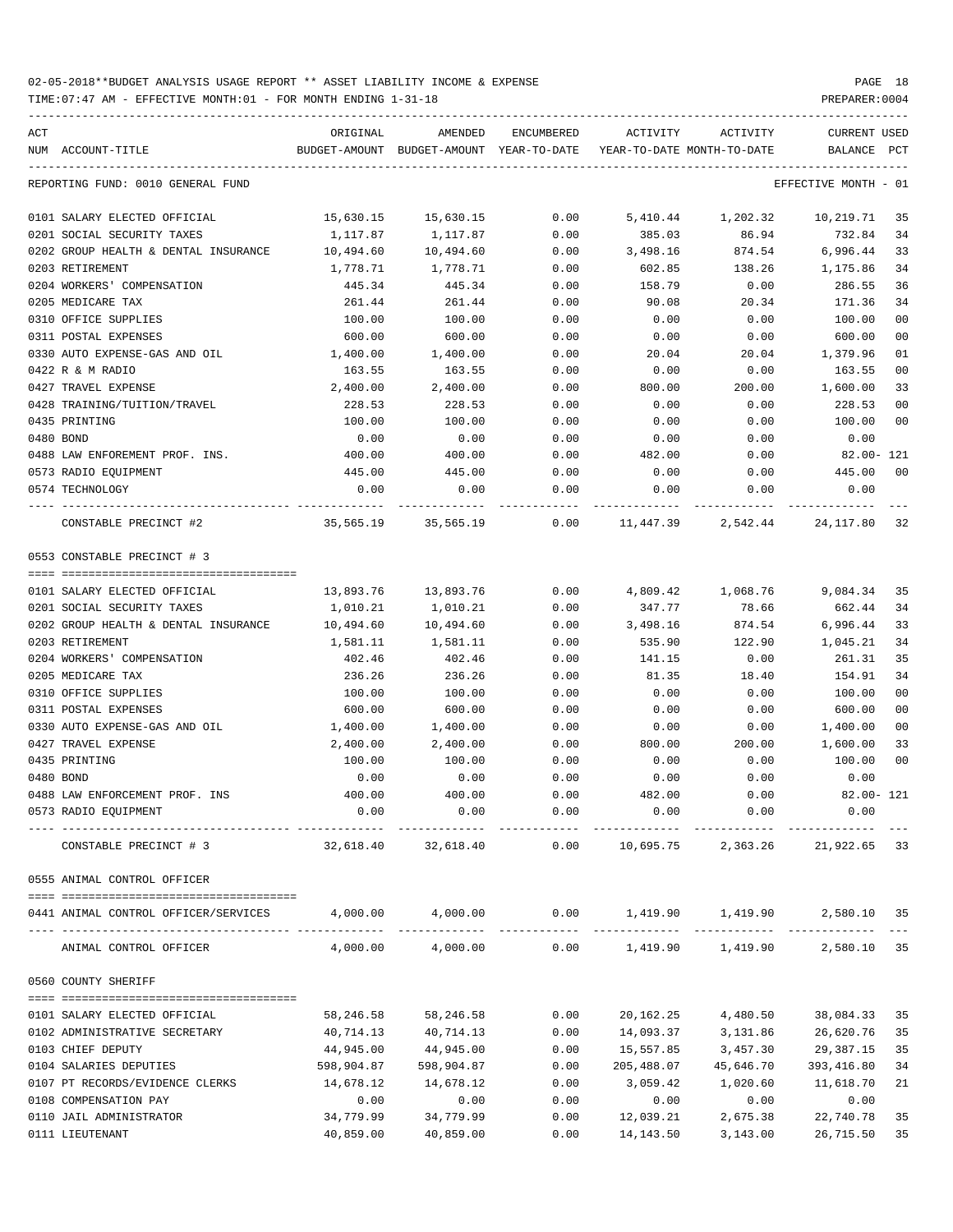TIME:07:47 AM - EFFECTIVE MONTH:01 - FOR MONTH ENDING 1-31-18 PREPARER:0004

| ACT |                                         | ORIGINAL    | AMENDED                                                                              | <b>ENCUMBERED</b> | <b>ACTIVITY</b>   | <b>ACTIVITY</b>            | <b>CURRENT USED</b>  |                |
|-----|-----------------------------------------|-------------|--------------------------------------------------------------------------------------|-------------------|-------------------|----------------------------|----------------------|----------------|
|     | NUM ACCOUNT-TITLE                       |             | BUDGET-AMOUNT BUDGET-AMOUNT YEAR-TO-DATE                                             |                   |                   | YEAR-TO-DATE MONTH-TO-DATE | BALANCE              | $_{\rm PCT}$   |
|     | REPORTING FUND: 0010 GENERAL FUND       |             |                                                                                      |                   |                   |                            | EFFECTIVE MONTH - 01 |                |
|     | 0113 TRANSPORT OFFICER                  | 34,779.99   | 34,779.99                                                                            | 0.00              | 12,039.21         | 2,675.38                   | 22,740.78            | 35             |
|     | 0114 PROF. STANDARDS OFFICER            | 0.00        | 0.00                                                                                 | 0.00              | 0.00              | 0.00                       | 0.00                 |                |
|     | 0120 SALARY DISPATCHER                  | 199,050.75  | 199,050.75                                                                           | 0.00              | 68,902.11         | 15, 311.58                 | 130,148.64           | 35             |
|     | 0201 SOCIAL SECURITY TAXES              | 66,151.92   | 66,151.92                                                                            | 0.00              | 22,123.22         | 4,917.40                   | 44,028.70            | 33             |
|     | 0202 GROUP HEALTH INSURANCE             | 304, 343.40 | 304, 343.40                                                                          | 0.00              | 104,478.37        | 25,360.92                  | 199,865.03           | 34             |
|     | 0203 RETIREMENT                         | 121,024.76  | 121,024.76                                                                           | 0.00              | 40,724.41         | 9,377.35                   | 80,300.35            | 34             |
|     | 0204 WORKERS' COMPENSATION              | 20,161.12   | 20,161.12                                                                            | 0.00              | 8,322.71          | 0.00                       | 11,838.41            | 41             |
|     | 0205 MEDICARE TAX                       | 15,471.01   | 15,471.01                                                                            | 0.00              | 5,173.98          | 1,150.04                   | 10,297.03            | 33             |
|     | 0206 UNEMPLOYMENT EXPENSE               | 3,000.00    | 3,000.00                                                                             | 0.00              | 1,855.00          | 1,855.00                   | 1,145.00             | 62             |
|     | 0250 EMPLOYEE PHYSICALS                 | 1,000.00    | 1,000.00                                                                             | 0.00              | 0.00              | 0.00                       | 1,000.00             | 0 <sub>0</sub> |
|     | 0310 OFFICE SUPPLIES                    | 8,000.00    | 8,000.00                                                                             | 1,617.09          | 3,349.32          | 1,216.76                   | 3,033.59             | 62             |
|     | 0311 POSTAL EXPENSES                    | 1,700.00    | 1,700.00                                                                             | 0.00              | 537.19            | 193.60                     | 1,162.81             | 32             |
|     | 0315 SHERIFF COPIER RENTAL              | 0.00        | 0.00                                                                                 | 0.00              | 0.00              | 0.00                       | 0.00                 |                |
|     | 0330 AUTO EXPENSE GAS & OIL             | 84,000.00   | 84,000.00                                                                            | 0.00              | 14,517.72         | 9,112.01                   | 69, 482. 28          | 17             |
|     | 0332 SHERIFF JANITOR SUPPLIES           | 1,237.38    | 1,237.38                                                                             | 0.00              | 846.82            | 512.76                     | 390.56               | 68             |
|     | 0395 UNIFORMS/OTHER                     | 4,939.46    | 4,939.46                                                                             | 0.00              | 3,869.26          | 2,330.50                   | 1,070.20             | 78             |
|     | 0419 SHERIFF CELL PHONE                 | 1,080.00    | 1,080.00                                                                             | 0.00              | 160.00            | 40.00                      | 920.00               | 15             |
|     | 0420 TELEPHONE                          | 14,400.00   | 14,400.00                                                                            | 0.00              | 4,299.59          | 1,178.57                   | 10,100.41            | 30             |
|     | 0421 CELL PHONE                         | 2,400.00    | 2,400.00                                                                             | 0.00              | 700.00            | 175.00                     | 1,700.00             | 29             |
|     | 0422 R & M RADIO                        | 1,055.00    | 1,055.00                                                                             | 0.00              | 0.00              | 0.00                       | 1,055.00             | 0 <sub>0</sub> |
|     | 0427 OUT OF COUNTY TRAVEL               | 4,000.00    | 4,000.00                                                                             | 0.00              | 32.00             | 32.00                      | 3,968.00             | 01             |
|     | 0428 PRISONER TRANSPORT                 | 4,500.00    | 4,500.00                                                                             | 0.00              | 866.49            | 110.27                     | 3,633.51             | 19             |
|     | 0430 BIDS AND NOTICES                   | 500.00      | 500.00                                                                               | 0.00              | 48.60             | 48.60                      | 451.40               | 10             |
|     | 0432 IMPOUNDMENT OF ESTRAY LIVESTOCK    | 1,500.00    | 1,500.00                                                                             | 0.00              | 0.00              | 0.00                       | 1,500.00             | 0 <sub>0</sub> |
|     | 0435 PRINTING                           | 1,000.00    | 1,000.00                                                                             | 0.00              | 273.00            | 0.00                       | 727.00               | 27             |
|     | 0440 UTILITIES ELECTRICITY              | 0.00        | 0.00                                                                                 | 0.00              | 0.00              | 0.00                       | 0.00                 |                |
|     | 0442 UTILITIES WATER                    | 3,500.00    | 3,500.00                                                                             | 0.00              | 954.88            | 271.75                     | 2,545.12             | 27             |
|     | 0443 SHERIFF TRASH PICKUP               | 1,300.00    | 1,300.00                                                                             | 0.00              | 330.36            | 110.12                     | 969.64               | 25             |
|     | 0444 INTERNET SERVICE                   | 1,200.00    | 1,200.00                                                                             | 0.00              | 599.70            | 0.00                       | 600.30               | 50             |
|     | 0445 AIR CONDITIONER MAINTENANCE        | 2,400.00    | 2,400.00                                                                             | 0.00              | 589.20            | 0.00                       | 1,810.80             | 25             |
|     | 0447 REPEATER SERVICE CONTRACT          | 0.00        | 0.00                                                                                 | 0.00              | 0.00              | 0.00                       | 0.00                 |                |
|     | 0450 SHERIFF OFF. R&M BLDG.             | 10,000.00   | 10,000.00                                                                            | 0.00              | 7,032.01          | 4,433.01                   | 2,967.99             | 70             |
|     | 0452 R & M EQUIPMENT                    | 0.00        | 0.00                                                                                 | 0.00              | 0.00              | 0.00                       | 0.00                 |                |
|     | 0454 R & M AUTOMOBILES                  | 32,000.00   | 32,000.00                                                                            | 0.00              | 16,211.86         | 7,562.47                   | 15,788.14            | 51             |
|     | 0480 BOND                               | 80.00       | 80.00                                                                                | 0.00              | 448.00            | 297.00                     | $368.00 - 560$       |                |
|     | 0482 FIRE INSURANCE                     | 400.00      | 400.00                                                                               | 0.00              | 0.00              | 0.00                       | 400.00               | 0 <sub>0</sub> |
|     | 0487 AUTOMOBILE INSURANCE               | 10,000.00   | 10,000.00                                                                            | 0.00              | 8,200.00          | 0.00                       | 1,800.00 82          |                |
|     | 0488 LAW ENFORCEMENT INSURANCE          | 11,342.51   | 11,342.51                                                                            | 0.00              | 12,503.00         | 0.00                       | 1,160.49- 110        |                |
|     | 0571 HWY. PATROL RADAR EQUIPMENT        | 0.00        | 0.00                                                                                 | 0.00              | 0.00              | 0.00                       | 0.00                 |                |
|     | 0572 OFFICE EQUIPMENT                   | 5,500.00    | 5,500.00                                                                             | 0.00              | 1,644.89          | 0.00                       | 3,855.11 30          |                |
|     | 0573 RADIO EQUIPMENT                    | 0.00        | 0.00                                                                                 | 0.00              | 0.00              | 0.00                       | 0.00                 |                |
|     | 0574 TECHNOLOGY                         | 0.00        | 0.00                                                                                 | 0.00              | 0.00              | 0.00                       | 0.00                 |                |
|     | 0575 AUTOMOBILES                        | 87,500.00   | 87,500.00                                                                            | 0.00              | 16,266.92         | 3,678.60                   | 71,233.08            | 19             |
|     | 0630 AUTO NOTE PMT-PRINCIPAL            | 0.00        | 0.00                                                                                 | 0.00              | 0.00              | 0.00                       | 0.00                 |                |
|     | 0670 AUTO NOTE PMT-INTEREST             | 0.00        | 0.00                                                                                 | 0.00              | 0.00              | 0.00                       | 0.00<br>----------   |                |
|     | COUNTY SHERIFF                          |             | $1,893,644.99$ $1,893,644.99$ $1,617.09$ $642,443.49$ $155,506.03$ $1,249,584.41$ 34 |                   |                   |                            |                      |                |
|     | 0562 RIFLE RESISTANT BODY ARMOR 3439801 |             |                                                                                      |                   |                   |                            |                      |                |
|     | 0396 BODY ARMOR                         | 0.00        | 0.00<br>----------                                                                   | 0.00<br>--------- | 0.00<br>--------- | 0.00<br>---------          | 0.00                 |                |
|     | RIFLE RESISTANT BODY ARMOR 3439801      | 0.00        | 0.00                                                                                 | 0.00              | 0.00              | 0.00                       | 0.00                 |                |

-----------------------------------------------------------------------------------------------------------------------------------

0565 JAIL OPERATIONS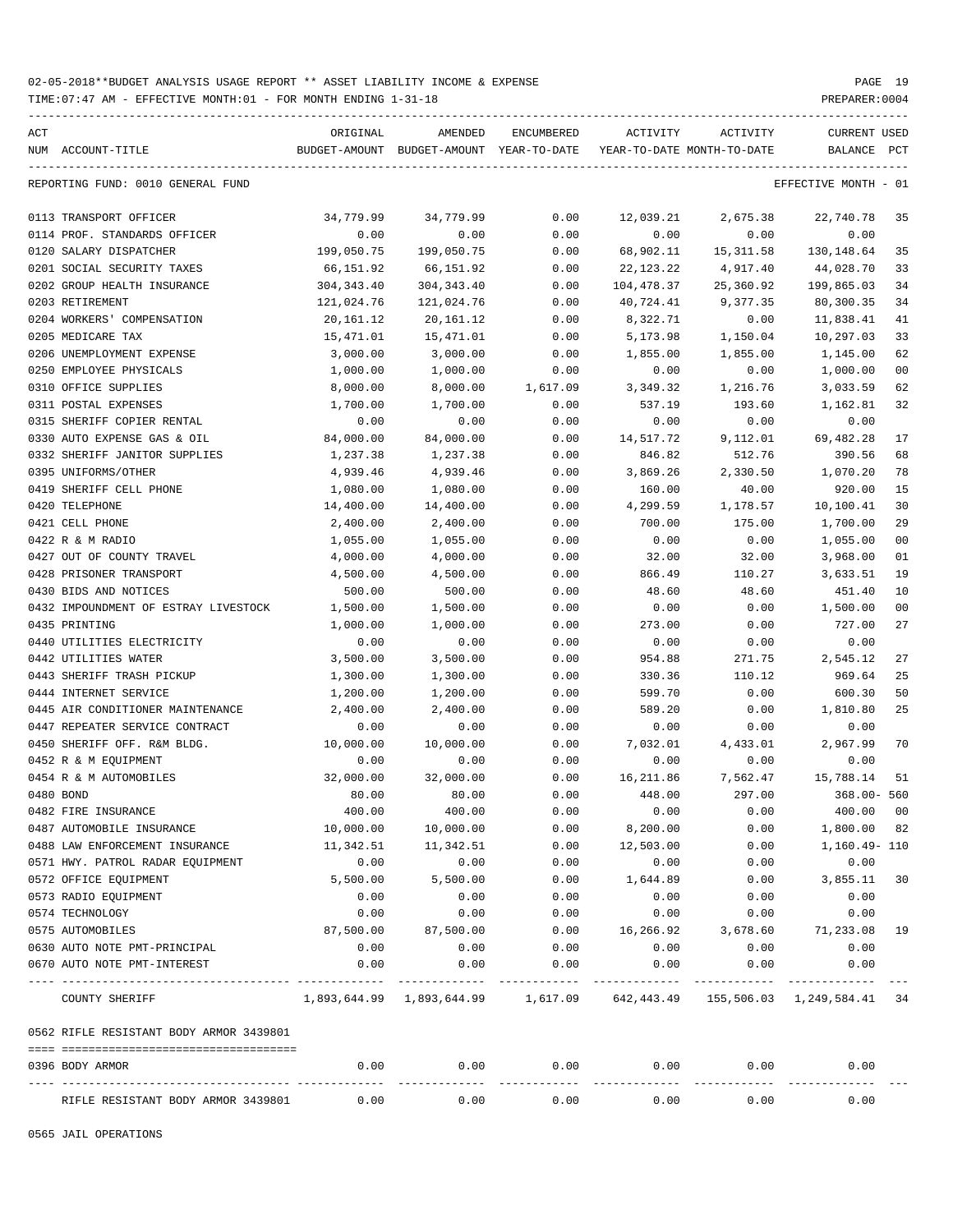| 02-05-2018**BUDGET ANALYSIS USAGE REPORT ** ASSET LIABILITY INCOME & EXPENSE | PAGE 20        |
|------------------------------------------------------------------------------|----------------|
| TIME: 07:47 AM - EFFECTIVE MONTH: 01 - FOR MONTH ENDING 1-31-18              | PREPARER: 0004 |

| ACT                                                    | ORIGINAL     | AMENDED                                                             | ENCUMBERED              | ACTIVITY                                                       | ACTIVITY                    | <b>CURRENT USED</b>       |                |
|--------------------------------------------------------|--------------|---------------------------------------------------------------------|-------------------------|----------------------------------------------------------------|-----------------------------|---------------------------|----------------|
| NUM ACCOUNT-TITLE                                      |              | BUDGET-AMOUNT BUDGET-AMOUNT YEAR-TO-DATE YEAR-TO-DATE MONTH-TO-DATE |                         |                                                                |                             | BALANCE PCT               |                |
| REPORTING FUND: 0010 GENERAL FUND                      |              |                                                                     |                         |                                                                |                             | EFFECTIVE MONTH - 01      |                |
| 0380 PRISONER HOUSING                                  | 1,797,625.00 | 1,797,625.00                                                        | 0.00                    | 402,541.25                                                     |                             | 142,573.75 1,395,083.75   | 22             |
| 0400 PRISONER TRANSPORT/GUARD                          | 20,000.00    | 20,000.00                                                           | 0.00                    | 4,251.57                                                       | 1,411.02                    | 15,748.43                 | 21             |
| 0405 PRISONER MEDICAL                                  | 125,000.00   | 125,000.00                                                          | 0.00                    | 9,075.49                                                       | 3,337.90                    | 115,924.51                | 07             |
| 0429 SCHOLARSHIP AWARDS                                | 10,000.00    | 10,000.00                                                           | 0.00                    | 0.00                                                           | 0.00                        | 10,000.00                 | 0 <sub>0</sub> |
| 0442 CR4200 UTILITY WATER                              | 0.00         | 0.00                                                                | 0.00                    | 0.00                                                           | 0.00                        | 0.00                      |                |
| 0450 R&M BUILDING                                      | 5,000.00     | 5,000.00                                                            | 0.00                    | 0.00                                                           | 0.00                        | 5,000.00                  | 0 <sup>0</sup> |
| 0482 FIRE INSURANCE                                    | 0.00         | 0.00                                                                | 0.00                    | 0.00                                                           | 0.00                        | 0.00                      |                |
| 0491 JUSTICE ASSISTANCE GRANT                          | 0.00         | 0.00                                                                | 0.00                    | 0.00                                                           | 0.00                        | 0.00                      |                |
| 0500 LAND                                              | 0.00         | 0.00                                                                | 0.00                    | 0.00                                                           | 0.00                        | 0.00                      |                |
| 0532 JAIL                                              | 0.00         | 0.00                                                                | 0.00                    | 0.00                                                           | 0.00                        | 0.00                      |                |
| JAIL OPERATIONS                                        |              | . <u>.</u>                                                          | ---------               | -----------<br>$0.00$ $415,868.31$ $147,322.67$ $1,541,756.69$ | -------------               |                           | 21             |
| 0570 ADULT PROBATION                                   |              |                                                                     |                         |                                                                |                             |                           |                |
|                                                        |              |                                                                     |                         |                                                                |                             |                           |                |
| 0420 TELEPHONE                                         |              | 2,300.00 2,300.00 0.00 803.43 404.59 1,496.57                       |                         |                                                                |                             |                           | 35             |
| 0421 TELEPHONE SYSTEM INSTALLATION                     | 0.00         | 0.00                                                                | 0.00                    | 0.00                                                           | 0.00                        | 0.00                      |                |
| ADULT PROBATION                                        |              | 2,300.00 2,300.00                                                   | 0.00                    |                                                                |                             | 803.43 404.59 1,496.57 35 |                |
| 0573 BOND SUPERVISION                                  |              |                                                                     |                         |                                                                |                             |                           |                |
|                                                        |              |                                                                     |                         |                                                                |                             |                           |                |
| 0103 SALARY-BOND SUPERVISOR                            | 39,665.99    | 39,665.99                                                           | 0.00                    |                                                                | 13,730.58 3,051.24          | 25,935.41                 | 35             |
| 0201 SOCIAL SECURITY TAXES                             | 2,459.29     | 2,459.29                                                            | 0.00                    | 851.31                                                         | 189.18                      | 1,607.98                  | 35             |
| 0202 GROUP HEALTH INSURANCE                            | 10,494.60    | 10,494.60                                                           | 0.00                    | 3,498.16                                                       | 874.54                      | 6,996.44                  | 33             |
| 0203 RETIREMENT                                        | 4,513.99     | 4,513.99                                                            | 0.00                    | 1,529.91                                                       | 350.90                      | 2,984.08                  | 34             |
| 0204 WORKERS' COMPENSATION                             | 166.60       | 166.60                                                              | 0.00                    | 69.61                                                          | 0.00                        | 96.99                     | 42             |
| 0205 MEDICARE TAX                                      | 575.16       | 575.16                                                              | 0.00                    | 199.08                                                         | 44.24                       | 376.08                    | 35             |
| 0310 OFFICE SUPPLIES                                   | 575.00       | 575.00                                                              | 0.00                    | 80.11                                                          | 0.00                        | 494.89                    | 14             |
| 0311 POSTAL EXPENSES                                   | 24.50        | 24.50                                                               | 0.00                    | 0.00                                                           | 0.00                        | 24.50                     | 0 <sub>0</sub> |
| 0313 DRUG TESTING SUPPLIES                             | 650.00       | 650.00                                                              | 0.00                    | 0.00                                                           | 0.00                        | 650.00                    | 0 <sup>0</sup> |
| 0340 EVALUATIONS                                       | 200.00       | 200.00                                                              | 0.00                    | 0.00                                                           | 0.00                        | 200.00                    | 0 <sub>0</sub> |
| 0353 COMPUTER EXPENSE                                  | 0.00         | 0.00                                                                | 0.00                    | 0.00                                                           | 0.00                        | 0.00                      |                |
| 0420 TELEPHONE                                         | 840.00       | 840.00                                                              | 0.00                    | 323.72                                                         | 127.01                      | 516.28                    | 39             |
| 0453 COMPUTER SOFTWARE                                 |              | 1,284.00 1,284.00                                                   | . _ _ _ _ _ _ _ _ _ _ _ | $0.00$ 535.00 107.00                                           |                             | 749.00 42                 |                |
| BOND SUPERVISION                                       |              | 61,449.13 61,449.13                                                 |                         | $0.00$ 20,817.48 $4,744.11$ 40,631.65 34                       |                             |                           |                |
| 0575 JUVENILE PROBATION                                |              |                                                                     |                         |                                                                |                             |                           |                |
| 0311 POSTAGE                                           |              | 0.00                                                                | 0.00                    | 0.00                                                           |                             | 0.00                      |                |
| 0408 DETENTION OPERATING COST                          | 0.00         |                                                                     |                         |                                                                | 0.00                        |                           |                |
|                                                        | 0.00         | 0.00                                                                | 0.00<br>0.00            | 0.00                                                           | 0.00                        | 0.00                      |                |
| 0415 RESIDENTIAL PLACEMENT<br>0416 COUNSELING SERVICES | 0.00<br>0.00 | 0.00<br>0.00                                                        |                         | 0.00<br>0.00                                                   | 0.00<br>0.00                | 0.00                      |                |
| 0420 TELEPHONE                                         | 0.00         | 0.00                                                                | 0.00<br>0.00            | 13.13                                                          |                             | 0.00                      |                |
| 0427 TRAVEL & TRAINING                                 | 0.00         | 0.00                                                                | 0.00                    |                                                                |                             | $0.55$ 13.13-<br>0.00     |                |
| 0995 JUVENILE PROBATION FUNDING 145,000.00             |              | 145,000.00                                                          | 0.00                    | 145,000.00                                                     | $0.00$ 0.00<br>0.00         | $0.00$ 100                |                |
|                                                        |              |                                                                     |                         |                                                                | ------------- ------------- | ----------- ---           |                |
| JUVENILE PROBATION                                     |              | $145,000.00$ $145,000.00$ $0.00$ $145,013.13$ $0.55$ $13.13-100$    |                         |                                                                |                             |                           |                |
| 0590 HEALTH INSPECTOR                                  |              |                                                                     |                         |                                                                |                             |                           |                |
| 0104 SALARIES DEPUTIES                                 |              | $15,962.41$ $15,962.41$ $0.00$ $5,525.46$ $1,227.88$ $10,436.95$ 35 |                         |                                                                |                             |                           |                |
|                                                        |              |                                                                     |                         |                                                                |                             |                           |                |

0107 SALARY TEMP/EXTRA 16,588.00 16,588.00 0.00 2,406.70 1,105.18 14,181.30 15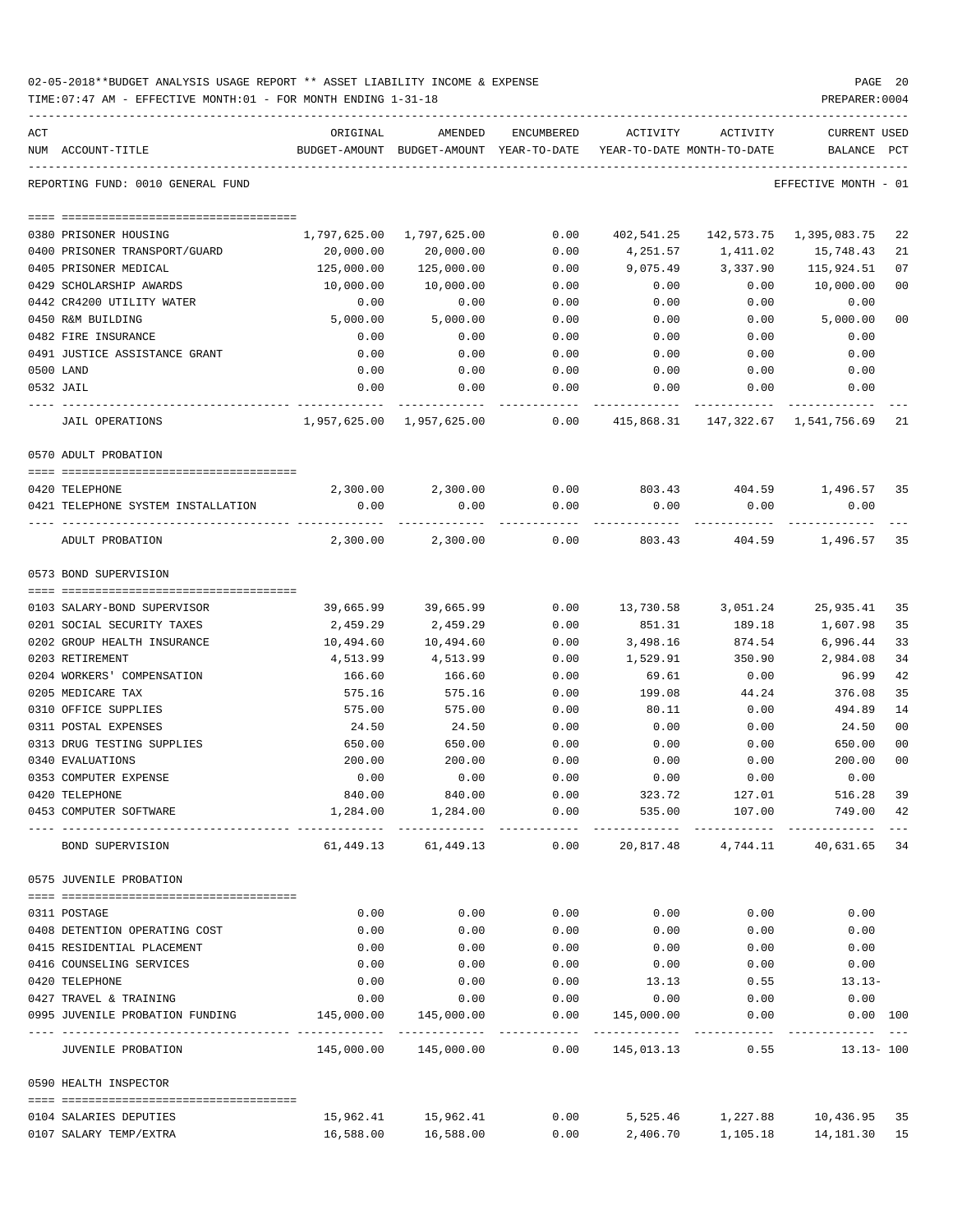| ACT | NUM ACCOUNT-TITLE                             | ORIGINAL             | AMENDED<br>BUDGET-AMOUNT BUDGET-AMOUNT YEAR-TO-DATE | ENCUMBERED   |                     | ACTIVITY ACTIVITY<br>YEAR-TO-DATE MONTH-TO-DATE | CURRENT USED<br>BALANCE PCT |                |
|-----|-----------------------------------------------|----------------------|-----------------------------------------------------|--------------|---------------------|-------------------------------------------------|-----------------------------|----------------|
|     | REPORTING FUND: 0010 GENERAL FUND             |                      |                                                     |              |                     |                                                 | EFFECTIVE MONTH - 01        |                |
|     | 0151 SALARY HEALTH INSPECTOR                  | 38,628.25            | 38,628.25                                           | 0.00         | 13,371.30           | 2,971.40                                        | 25, 256.95                  | 35             |
|     | 0201 SOCIAL SECURITY TAXES                    | 4,413.08             | 4,413.08                                            | 0.00         | 1,262.12            | 315.08                                          | 3,150.96                    | 29             |
|     | 0202 GROUP HEALTH & DENTAL INSURANCE          | 15,741.90            | 15,741.90                                           | 0.00         | 5,247.20            | 1,311.80                                        | 10,494.70                   | 33             |
|     | 0203 RETIREMENT                               | 8,100.13             | 8,100.13                                            | 0.00         | 2,376.30            | 610.02                                          | 5,723.83                    | 29             |
|     | 0204 WORKERS' COMPENSATION                    | 337.58               | 337.58                                              | 0.00         | 119.55              | 0.00                                            | 218.03                      | 35             |
|     | 0205 MEDICARE TAX                             | 1,032.09             | 1,032.09                                            | 0.00         | 295.17              | 73.69                                           | 736.92                      | 29             |
|     | 0310 OFFICE SUPPLIES                          | 700.00               | 700.00                                              | 0.00         | 45.94               | 33.51                                           | 654.06                      | 07             |
|     | 0311 POSTAL EXPENSE                           | 1,323.00             | 1,323.00                                            | 0.00         | 98.00               | 98.00                                           | 1,225.00                    | 07             |
|     | 0315 COPIER RENTAL                            | 450.00               | 450.00                                              | 0.00         | 109.95              | 37.64                                           | 340.05                      | 24             |
|     | 0330 AUTO EXPENSE GAS & OIL                   | 1,500.00             | 1,500.00                                            | 0.00         | 247.19              | 144.58                                          | 1,252.81                    | 16             |
|     | 0420 TELEPHONE                                | 750.00               | 750.00                                              | 0.00         | 275.96              | 65.76                                           | 474.04                      | 37             |
|     | 0427 OUT OF COUNTY TRAVEL                     | 600.00               | 600.00                                              | 0.00         | 239.79              | 239.79                                          | 360.21                      | 40             |
|     | 0435 PRINTING                                 | 100.00               | 100.00                                              | 0.00         | 0.00                | 0.00                                            | 100.00                      | 0 <sub>0</sub> |
|     | 0453 SOFTWARE MAINTENANCE SAFE                | 400.00               | 400.00                                              | 0.00         | 400.00              | 0.00                                            | 0.00                        | 100            |
|     | 0454 R&M AUTO                                 | 1,000.00             | 1,000.00                                            | 0.00         | 535.24              | 92.28                                           | 464.76                      | 54             |
|     | 0467 VISITING HEALTH INSPECTOR                | 300.00               | 300.00                                              | 0.00         | 102.08              | 0.00                                            | 197.92                      | 34             |
|     | 0480 BOND                                     | 71.00                | 71.00                                               | 0.00         | 0.00                | 0.00                                            | 71.00                       | 0 <sub>0</sub> |
|     | 0481 DUES                                     | 111.00               | 111.00                                              | 0.00         | 0.00                | 0.00                                            | 111.00                      | 0 <sub>0</sub> |
|     | 0487 AUTOMOBILE INSURANCE                     | 350.00               | 350.00                                              | 0.00         | 208.00              | 0.00                                            | 142.00                      | 59             |
|     | 0572 OFFICE EQUIPMENT                         | 300.00               | 300.00                                              | 0.00         | 252.70              | 0.00                                            | 47.30                       | 84             |
|     | 0574 TECHNOLOGY                               | 0.00                 | 0.00                                                | 0.00         | 0.00                | 0.00                                            | 0.00                        |                |
|     | 0575 AUTOMOBILE/PICKUP<br>----- ------------- | 0.00                 | 0.00                                                | 0.00         | 0.00<br>----------- | 0.00                                            | 0.00                        |                |
|     | HEALTH INSPECTOR                              |                      | 108,758.44 108,758.44                               |              |                     | $0.00$ 33,118.65 8,326.61 75,639.79             |                             | 30             |
|     | 0640 COUNTY SERVICES                          |                      |                                                     |              |                     |                                                 |                             |                |
|     |                                               |                      |                                                     |              |                     |                                                 |                             |                |
|     | 0410 FANNIN CO. CHILDRENS CTR                 | 7,000.00             | 7,000.00                                            | 0.00         | 7,000.00            | 0.00                                            | $0.00$ 100                  |                |
|     | 0411 FANNIN CO. WELFARE BOARD                 | 6,000.00             | 6,000.00                                            | 0.00         | 6,000.00            | 0.00                                            | 0.00 100                    |                |
|     | 0412 FANNIN CO. HISTORICAL SOC                | 4,500.00             | 4,500.00                                            | 0.00         | 0.00                | 0.00                                            | 4,500.00                    | 0 <sub>0</sub> |
|     | 0413 TEXOMA COMMUNITY CENTER (M.H.M.R.)       | 22,500.00            | 22,500.00                                           | 0.00         | 22,500.00           | 22,500.00                                       | 0.00 100                    |                |
|     | 0414 FANNIN COUNTY CRISIS CENTER              | 5,000.00             | 5,000.00                                            | 0.00         | 0.00                | 0.00                                            | 5,000.00                    | 0 <sub>0</sub> |
|     | 0415 TAPS PUBLIC TRANSIT                      | 5,000.00             | 5,000.00                                            | 0.00         | 5,000.00            | 0.00                                            | 0.00 100                    |                |
|     | 0416 TRI-COUNTY SNAP                          | 2,103.00<br>9,000.00 | 2,103.00                                            | 0.00         | 0.00                | 0.00                                            | 2,103.00                    | 0 <sub>0</sub> |
|     | 0440 UTILITIES ELECTRICITY                    | 1,700.00             | 9,000.00                                            | 0.00         | 2,539.08<br>453.13  | 1,140.75                                        | 6,460.92<br>1,246.87        | 28<br>27       |
|     | 0441 UTILITIES GAS<br>0442 UTILITIES WATER    | 3,200.00             | 1,700.00<br>3,200.00                                | 0.00<br>0.00 | 847.28              | 222.90<br>272.85                                | 2,352.72                    | 26             |
|     | 0443 TRASH PICK-UP                            | 500.00               | 500.00                                              | 0.00         | 119.69              | 39.89                                           | 380.31                      | 24             |
|     | 0450 R & M BUILDINGS (TDHS)                   | 0.00                 | 0.00                                                | 0.00         | 0.00                | 0.00                                            | 0.00                        |                |
|     | 0482 FIRE INSURANCE                           | 1,800.00             | 1,800.00                                            | 0.00         | 0.00                | 0.00                                            | 1,800.00                    | 0 <sub>0</sub> |
|     | 0493 DHS PARKING LOT                          | 0.00                 | 0.00                                                | 0.00         | 0.00                | 0.00                                            | 0.00                        |                |
|     | 0575 LAKE FANNIN                              | 200,000.00           | 200,000.00                                          | 0.00         | 0.00                | 0.00                                            | 200,000.00                  | 0 <sub>0</sub> |
|     | COUNTY SERVICES                               |                      | 268,303.00 268,303.00                               |              |                     | $0.00$ 44,459.18 24,176.39 223,843.82 17        |                             |                |
|     | 0641 HEALTH OFFICER                           |                      |                                                     |              |                     |                                                 |                             |                |
|     | 0102 SALARY APPOINTED OFFICIAL                |                      | $2,400.00$ $2,400.00$ $0.00$ $800.00$               |              |                     |                                                 | 200.00 1,600.00 33          |                |
|     | HEALTH OFFICER                                |                      | 2,400.00 2,400.00                                   |              | 0.00<br>800.00      |                                                 | 200.00 1,600.00             | 33             |
|     | 0645 INDIGENT CARE                            |                      |                                                     |              |                     |                                                 |                             |                |
|     |                                               |                      |                                                     |              |                     |                                                 |                             |                |
|     | 0102 SALARY IHC DIRECTOR                      |                      | 39,789.00 39,789.00                                 |              |                     | $0.00$ 13,773.15 3,060.70 26,015.85             |                             | 35             |
|     | 0107 SALARY ASSISTANT                         |                      | 15,962.41 15,962.41                                 |              |                     | $0.00$ 5,525.46 1,227.88 10,436.95              |                             | 35             |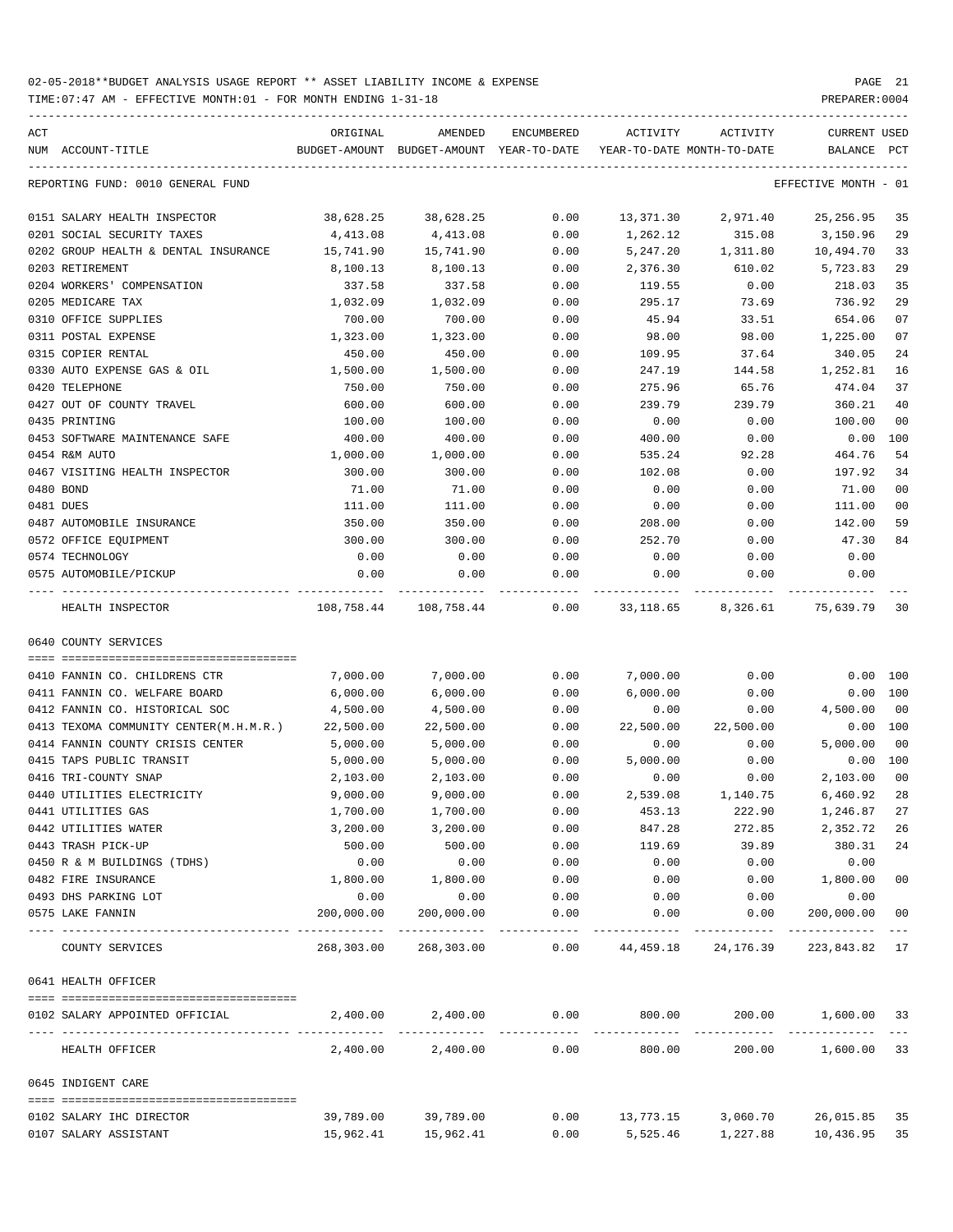TIME:07:47 AM - EFFECTIVE MONTH:01 - FOR MONTH ENDING 1-31-18 PREPARER:0004

| ACT |                                   | ORIGINAL   | AMENDED                                  | ENCUMBERED           | ACTIVITY              | ACTIVITY                   | <b>CURRENT USED</b>                                         |                |
|-----|-----------------------------------|------------|------------------------------------------|----------------------|-----------------------|----------------------------|-------------------------------------------------------------|----------------|
|     | NUM ACCOUNT-TITLE                 |            | BUDGET-AMOUNT BUDGET-AMOUNT YEAR-TO-DATE |                      |                       | YEAR-TO-DATE MONTH-TO-DATE | BALANCE PCT                                                 |                |
|     | REPORTING FUND: 0010 GENERAL FUND |            |                                          |                      |                       |                            | EFFECTIVE MONTH - 01                                        |                |
|     | 0201 SOCIAL SECURITY TAX          | 3,456.59   | 3,456.59                                 | 0.00                 | 1,160.87              | 257.22                     | 2,295.72                                                    | 34             |
|     | 0202 GROUP HEALTH INSURANCE       | 15,741.90  | 15,741.90                                | 0.00                 | 5,247.28              | 1,311.82                   | 10,494.62                                                   | 33             |
|     | 0203 RETIREMENT                   | 6,344.51   | 6,344.51                                 | 0.00                 | 2,150.31              | 493.20                     | 4,194.20                                                    | 34             |
|     | 0204 WORKER'S COMP                | 234.16     | 234.16                                   | 0.00                 | 97.83                 | 0.00                       | 136.33                                                      | 42             |
|     | 0205 MEDICARE TAX                 | 808.40     | 808.40                                   | 0.00                 | 271.51                | 60.16                      | 536.89                                                      | 34             |
|     | 0210 TOTAL SALARY & BENEFITS      | 82,336.97  | 82,336.97                                | 0.00                 | 28,226.41             | 6,410.98                   | 54,110.56                                                   | 34             |
|     | 0310 OFFICE SUPPLIES              | 650.00     | 650.00                                   | 0.00                 | 0.71                  | 0.71                       | 649.29                                                      | 00             |
|     | 0311 POSTAL EXPENSE               | 275.00     | 275.00                                   | 0.00                 | 0.00                  | 0.00                       | 275.00                                                      | 0 <sub>0</sub> |
|     | 0330 BIDS & NOTICES               | 125.00     | 125.00                                   | 0.00                 | 0.00                  | 0.00                       | 125.00                                                      | 0 <sub>0</sub> |
|     | 0353 COMPUTER EXPENSE             | 12,708.00  | 12,708.00                                | 0.00                 | 5,295.00              | 1,059.00                   | 7,413.00                                                    | 42             |
|     | 0390 SUBSCRIPTIONS                | 0.00       | 0.00                                     | 0.00                 | 0.00                  | 0.00                       | 0.00                                                        |                |
|     | 0399 SUBTOTAL OFFICE EXPENSE      | 13,758.00  | 13,758.00                                | 0.00                 | 5,295.71              | 1,059.71                   | 8,462.29                                                    | 38             |
|     | 0404 COBRA/INSURANCE              | 0.00       | 0.00                                     | 0.00                 | 0.00                  | 0.00                       | 0.00                                                        |                |
|     | 0407 INELIGIBLE IHC EXPENSE       | 0.00       | 0.00                                     | 0.00                 | 0.00                  | 0.00                       | 0.00                                                        |                |
|     | 0409 DIABETIC SUPPLIES            | 4,000.00   | 4,000.00                                 | 0.00                 | 628.84                | 487.32                     | 3,371.16                                                    | 16             |
|     | 0410 CERT. REG. NURSE ANES.       | 1,000.00   | 1,000.00                                 | 0.00                 | 0.00                  | 0.00                       | 1,000.00                                                    | 00             |
|     | 0411 PHYSICIAN, NON-EMERGENCY     | 20,000.00  | 20,000.00                                | 0.00                 | 0.00                  | 0.00                       | 20,000.00                                                   | 0 <sub>0</sub> |
|     | 0412 PRESCRIPTIONS, DRUGS         | 25,000.00  | 25,000.00                                | 0.00                 | 2,733.99              | 1,532.95                   | 22,266.01                                                   | 11             |
|     | 0413 HOSPITAL, INPATIENT          | 50,000.00  | 50,000.00                                | 0.00                 | 0.00                  | 0.00                       | 50,000.00                                                   | 0 <sub>0</sub> |
|     | 0414 HOSPITAL, OUTPATIENT         | 85,000.00  | 85,000.00                                | 0.00                 | 0.00                  | 0.00                       | 85,000.00                                                   | 0 <sub>0</sub> |
|     | 0415 LABORATORY/ X-RAY            | 6,000.00   | 6,000.00                                 | 0.00                 | 0.00                  | 0.00                       | 6,000.00                                                    | 0 <sub>0</sub> |
|     | 0416 SKILLED NURSING FACILITY     | 0.00       | 0.00                                     | 0.00                 | 0.00                  | 0.00                       | 0.00                                                        |                |
|     | 0417 FAMILY PLANNING              | 0.00       | 0.00                                     | 0.00                 | 0.00                  | 0.00                       | 0.00                                                        |                |
|     | 0418 FED. QUALIFIED HEALTH CENTER | 10,000.00  | 10,000.00                                | 0.00                 | 0.00                  | 0.00                       | 10,000.00                                                   | 0 <sub>0</sub> |
|     | 0419 COUNSELING SERVICE           | 0.00       | 0.00                                     | 0.00                 | 0.00                  | 0.00                       | 0.00                                                        |                |
|     | 0420 RURAL HEALTH CLINIC          | 0.00       | 0.00                                     | 0.00                 | 0.00                  | 0.00                       | 0.00                                                        |                |
|     | 0421 STATE HOSPITAL CONTRACTS     | 0.00       | 0.00                                     | 0.00                 | 0.00                  | 0.00                       | 0.00                                                        |                |
|     | 0422 AMBULATORY SURGICAL CENTE    | 1,000.00   | 1,000.00                                 | 0.00                 | 0.00                  | 0.00                       | 1,000.00                                                    | 00             |
|     | 0423 MEDICAL EQUIP. PURCHASE      | 1,000.00   | 1,000.00                                 | 0.00                 | 0.00                  | 0.00                       | 1,000.00                                                    | 0 <sub>0</sub> |
|     | 0425 TOTAL MEDICAL/IHC            | 203,000.00 | 203,000.00                               | 0.00                 | 3,362.83              | 2,020.27                   | 199,637.17                                                  | 02             |
|     | 0427 OUT OF COUNTY TRAVEL         | 365.00     | 365.00                                   | 0.00                 | 0.00                  | 0.00                       | 365.00                                                      | 00             |
|     | 0435 PRINTING                     | 0.00       | 0.00                                     | 0.00                 | 0.00                  | 0.00                       | 0.00                                                        |                |
|     | 0440 TELEPHONE                    | 1,400.00   | 1,400.00                                 | 0.00                 | 491.83                | 115.40                     | 908.17                                                      | 35             |
|     | 0441 DSL LINE                     | 600.00     | 600.00                                   | 0.00                 | 235.98                | 60.00                      | 364.02                                                      | 39             |
|     | 0499 SERVICES & OTHER CHARGES     | 2,365.00   | -----------<br>2,365.00                  | -----------<br>0.00  | --------<br>727.81    | ------------<br>175.40     | --------------<br>1,637.19                                  | $---$<br>31    |
|     | 0574 TECHNOLOGY                   | 0.00       | 0.00<br>-------------                    | 0.00<br>------------ | 0.00<br>------------- | 0.00<br>------------       | 0.00                                                        |                |
|     | 0599 CAPITAL OUTLAY               | 0.00       | 0.00                                     | 0.00                 | 0.00                  | 0.00                       | 0.00                                                        |                |
|     | INDIGENT CARE                     |            |                                          |                      |                       |                            | 301,459.97 301,459.97 0.00 37,612.76 9,666.36 263,847.21 12 |                |
|     | 0665 COUNTY AGENTS                |            |                                          |                      |                       |                            |                                                             |                |
|     |                                   |            |                                          |                      |                       |                            |                                                             |                |
|     | 0105 SALARY SECRETARY             | 25,958.16  | 25,958.16                                | 0.00                 | 8,985.51              | 1,996.78                   | 16,972.65                                                   | 35             |
|     | 0107 REGULAR-TEMP. PART-TIME      | 0.00       | 0.00                                     | 0.00                 | 0.00                  | 0.00                       | 0.00                                                        |                |
|     | 0150 CO. AGENTS SALARIES          | 46,969.25  | 46,969.25                                | 0.00                 | 9,615.60              | 2,136.80                   | 37, 353.65                                                  | 20             |
|     | 0201 SOCIAL SECURITY TAXES        | 4,646.06   | 4,646.06                                 | 0.00                 | 975.10                | 211.74                     | 3,670.96                                                    | 21             |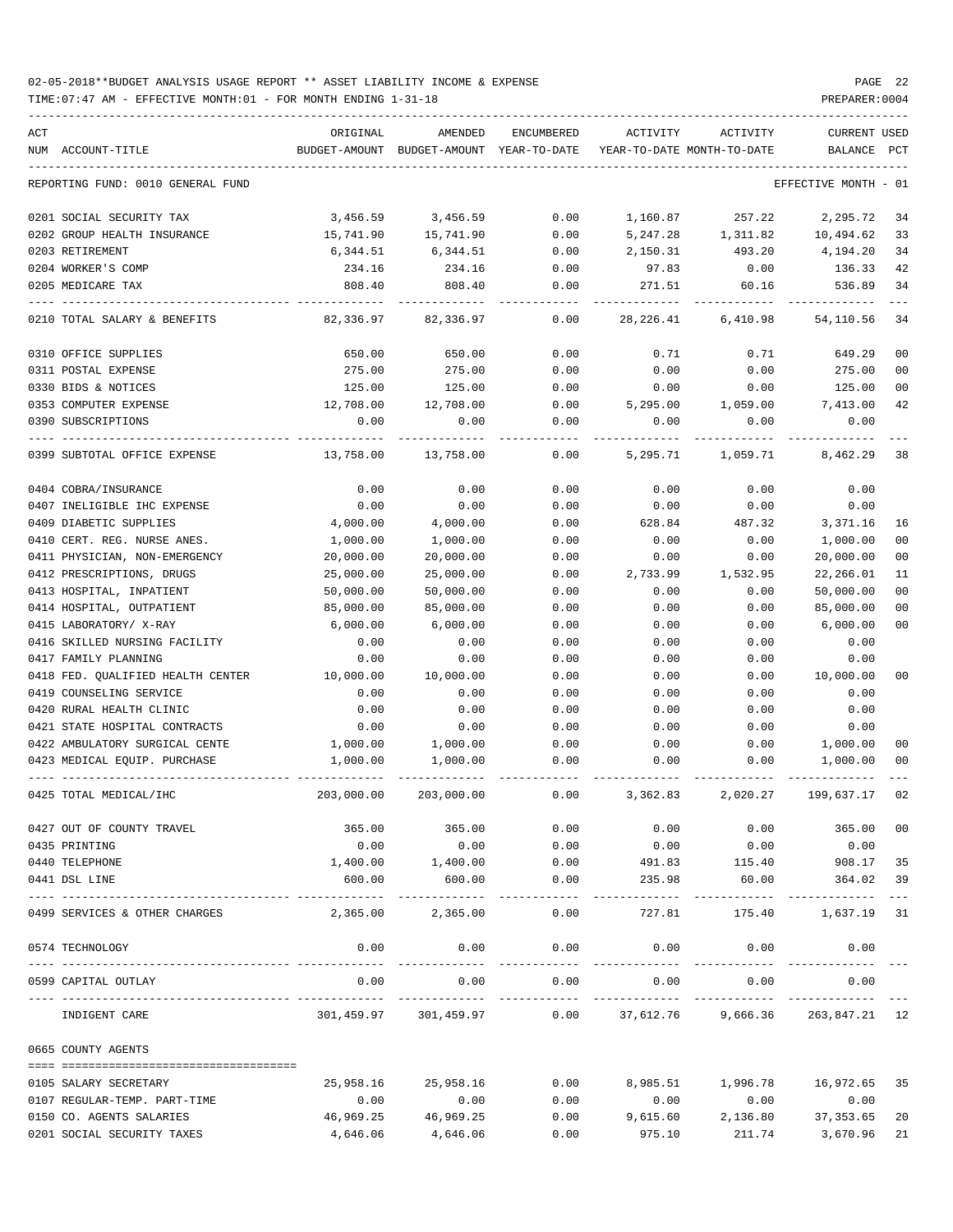| ACT |                                      | ORIGINAL      | AMENDED                     | ENCUMBERED | ACTIVITY              | ACTIVITY                               | <b>CURRENT USED</b>        |     |
|-----|--------------------------------------|---------------|-----------------------------|------------|-----------------------|----------------------------------------|----------------------------|-----|
|     | NUM ACCOUNT-TITLE                    | BUDGET-AMOUNT | BUDGET-AMOUNT YEAR-TO-DATE  |            |                       | YEAR-TO-DATE MONTH-TO-DATE             | BALANCE                    | PCT |
|     | REPORTING FUND: 0010 GENERAL FUND    |               |                             |            |                       |                                        | EFFECTIVE MONTH - 01       |     |
|     | 0202 GROUP HEALTH & DENTAL INSURANCE | 10,494.60     | 10,494.60                   | 0.00       | 3,498.16              | 874.54                                 | 6,996.44                   | 33  |
|     | 0203 RETIREMENT                      | 2,954.04      | 2,954.04                    | 0.00       | 1,001.16              | 229.62                                 | 1,952.88                   | 34  |
|     | 0204 WORKERS' COMPENSATION           | 109.02        | 109.02                      | 0.00       | 45.55                 | 0.00                                   | 63.47                      | 42  |
|     | 0205 MEDICARE TAX                    | 1,086.58      | 1,086.58                    | 0.00       | 228.05                | 49.52                                  | 858.53                     | 21  |
|     | 0310 OFFICE SUPPLIES                 | 1,100.00      | 1,100.00                    | 0.00       | 207.73                | 182.73                                 | 892.27                     | 19  |
|     | 0311 POSTAL EXPENSE                  | 300.00        | 300.00                      | 0.00       | 49.00                 | 49.00                                  | 251.00                     | 16  |
|     | 0315 COPIER RENTAL                   | 1,500.00      | 1,500.00                    | 0.00       | 352.65                | 108.24                                 | 1,147.35                   | 24  |
|     | 0335 PROGRAM SUPPLIES                | 500.00        | 500.00                      | 0.00       | 0.00                  | 0.00                                   | 500.00                     | 00  |
|     | 0420 TELEPHONE                       | 1,800.00      | 1,800.00                    | 0.00       | 571.10                | 149.57                                 | 1,228.90                   | 32  |
|     | 0421 CELL PHONE ALLOWANCE            | 1,200.00      | 1,200.00                    | 0.00       | 400.00                | 100.00                                 | 800.00                     | 33  |
|     | 0422 CABLE INTERNET                  | 672.00        | 672.00                      | 0.00       | 224.00                | 56.00                                  | 448.00                     | 33  |
|     | 0427 IN/OUT CO.TRAVEL-AG.            | 4,000.00      | 4,000.00                    | 0.00       | 527.67                | 0.00                                   | 3,472.33                   | 13  |
|     | 0428 IN/OUT CO.TRAVEL-F.C.S.         | 4,000.00      | 4,000.00                    | 0.00       | 1,125.14              | 0.00                                   | 2,874.86                   | 28  |
|     | 0429 IN/OUT CO.TRAVEL-4-H            | 4,000.00      | 4,000.00                    | 0.00       | 0.00                  | 0.00                                   | 4,000.00                   | 00  |
|     | 0572 OFFICE EQUIPMENT                | 0.00          | 0.00                        | 0.00       | 0.00                  | 0.00                                   | 0.00                       |     |
|     | 0574 TECHNOLOGY                      | 0.00          | 0.00                        | 0.00       | 0.00                  | 0.00                                   | 0.00                       |     |
|     | COUNTY AGENTS                        | 111,289.71    | 111,289.71                  | 0.00       | 27,806.42             | 6,144.54                               | 83,483.29                  | 25  |
|     | 0696 DONATIONS & ALLOCATIONS         |               |                             |            |                       |                                        |                            |     |
|     |                                      |               |                             |            |                       |                                        |                            |     |
|     | 0491 SOIL & WATER CONSERVATION       | 1,000.00      | 1,000.00                    | 0.00       | 0.00                  | 0.00                                   | 1,000.00                   | 00  |
|     | 0492 INDIGENT BURIAL                 | 2,000.00      | 2,000.00                    | 0.00       | 500.00                | 500.00                                 | 1,500.00                   | 25  |
|     | 0494 FLOOD CONTROL SITE MAINTENANCE  | 0.00          | 0.00                        | 0.00       | 0.00                  | 0.00                                   | 0.00                       |     |
|     | DONATIONS & ALLOCATIONS              | 3,000.00      | 3,000.00                    | 0.00       | 500.00                | 500.00                                 | 2,500.00 17                |     |
|     | 0999 ACCOUNTS PAYABLE                |               |                             |            |                       |                                        |                            |     |
|     | 0100 A/P CLEARING ACCOUNT            |               |                             |            | 0.00                  | 0.00                                   | 0.00                       |     |
|     |                                      |               |                             |            |                       |                                        |                            |     |
|     | ACCOUNTS PAYABLE                     |               |                             |            | 0.00                  | 0.00                                   | 0.00                       |     |
|     | GENERAL FUND                         |               |                             |            |                       |                                        |                            |     |
|     | INCOME TOTALS                        |               | 12,864,422.02 12,864,422.02 |            |                       | 5,635,223.43 2,217,123.89 7,229,198.59 |                            | 44  |
|     | <b>EXPENSE TOTALS</b>                |               | 12,864,422.02 12,864,422.02 |            | 4,442.71 3,753,178.42 |                                        | 896, 275.18 9, 106, 800.89 | 29  |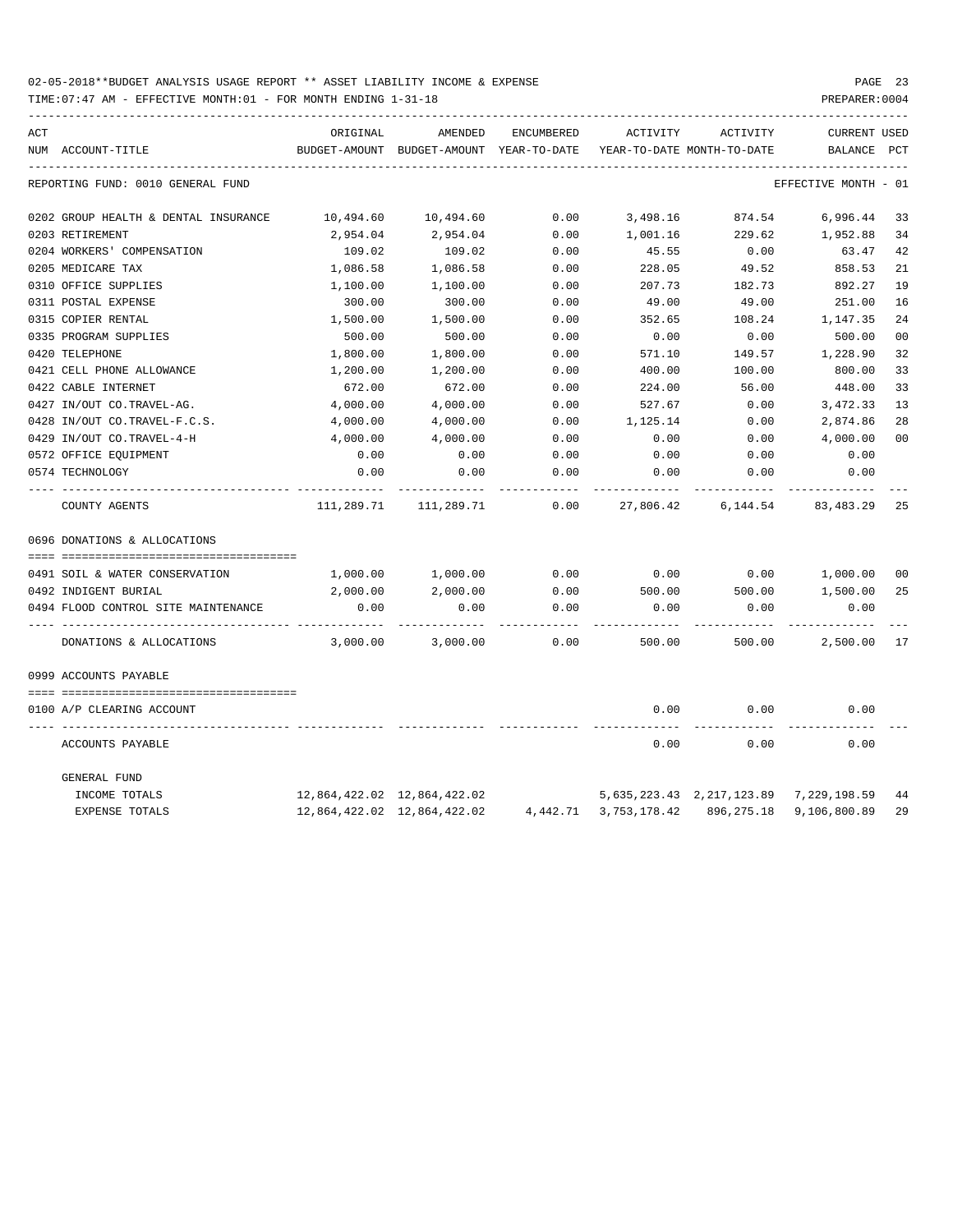|     | 02-05-2018**BUDGET ANALYSIS USAGE REPORT ** ASSET LIABILITY INCOME & EXPENSE<br>PAGE 24<br>TIME: 07:47 AM - EFFECTIVE MONTH: 01 - FOR MONTH ENDING 1-31-18<br>PREPARER: 0004 |           |                                                           |            |                                        |                     |                                    |    |  |
|-----|------------------------------------------------------------------------------------------------------------------------------------------------------------------------------|-----------|-----------------------------------------------------------|------------|----------------------------------------|---------------------|------------------------------------|----|--|
| ACT | NUM ACCOUNT-TITLE                                                                                                                                                            | ORIGINAL  | AMENDED<br>BUDGET-AMOUNT BUDGET-AMOUNT YEAR-TO-DATE       | ENCUMBERED | ACTIVITY<br>YEAR-TO-DATE MONTH-TO-DATE | ACTIVITY            | <b>CURRENT USED</b><br>BALANCE PCT |    |  |
|     | REPORTING FUND: 0011 COURTHOUSE SECURITY                                                                                                                                     |           |                                                           |            |                                        |                     | EFFECTIVE MONTH - 01               |    |  |
|     | 0100 PAYROLL                                                                                                                                                                 |           |                                                           |            |                                        |                     |                                    |    |  |
|     | 0100 PAYROLL                                                                                                                                                                 |           |                                                           |            | 0.00                                   | 0.00                | 0.00                               |    |  |
|     | ---- ----<br>PAYROLL                                                                                                                                                         |           |                                                           |            | 0.00                                   | -------<br>0.00     | 0.00                               |    |  |
|     | 0102 A/P CLEARING                                                                                                                                                            |           |                                                           |            |                                        |                     |                                    |    |  |
|     | 0100 A/P CLEARING                                                                                                                                                            |           |                                                           |            | 0.00                                   | 0.00                | 0.00                               |    |  |
|     | A/P CLEARING                                                                                                                                                                 |           |                                                           |            | 0.00                                   | 0.00                | 0.00                               |    |  |
|     | 0103 CASH                                                                                                                                                                    |           |                                                           |            |                                        |                     |                                    |    |  |
|     | 0100 C.H. SECURITY-COMBINED FUNDS CKING                                                                                                                                      |           |                                                           |            |                                        |                     | 943.23 1,991.71 118,145.96         |    |  |
|     | CASH                                                                                                                                                                         |           |                                                           |            | 943.23                                 | ----------          | ----------<br>1,991.71 118,145.96  |    |  |
|     | 0120 RECEIVABLES                                                                                                                                                             |           |                                                           |            |                                        |                     |                                    |    |  |
|     | 0313 DUE FROM OTHER FUNDS                                                                                                                                                    |           |                                                           |            | 0.00                                   |                     | $0.00$ 4, 119.57                   |    |  |
|     | RECEIVABLES                                                                                                                                                                  |           |                                                           |            | 0.00                                   | ---------<br>0.00   | 4,119.57                           |    |  |
|     | 0200 SYSTEM ADDED LIABILITY DEPARTMENT                                                                                                                                       |           |                                                           |            |                                        |                     |                                    |    |  |
|     | 0910 SYSTEM ADDED LIABILITY LINE-ITEM                                                                                                                                        |           |                                                           |            | 0.00                                   | 0.00                | 0.00                               |    |  |
|     | SYSTEM ADDED LIABILITY DEPARTMENT                                                                                                                                            |           |                                                           |            | 0.00                                   | 0.00                | 0.00                               |    |  |
|     | 0271 EQUITY ACCOUNT                                                                                                                                                          |           |                                                           |            |                                        |                     |                                    |    |  |
|     | 0200 EQUITY ACCOUNT                                                                                                                                                          |           |                                                           |            |                                        |                     | $0.00$ $0.00$ $121,322.30$         |    |  |
|     | EQUITY ACCOUNT                                                                                                                                                               |           |                                                           |            | 0.00                                   |                     | $0.00$ 121,322.30                  |    |  |
|     | 0300 CASH                                                                                                                                                                    |           |                                                           |            |                                        |                     |                                    |    |  |
|     | 0111 BEGINNING CASH BALANCE                                                                                                                                                  |           | 28, 151. 10 28, 151. 10                                   |            |                                        |                     | $0.00$ $0.00$ $28,151.10$ 00       |    |  |
|     | CASH                                                                                                                                                                         | 28,151.10 | 28,151.10                                                 | 0.00       | -------------<br>0.00                  | -----------<br>0.00 | ----------------<br>28,151.10 00   |    |  |
|     | 0340 FEES OF OFFICE                                                                                                                                                          |           |                                                           |            |                                        |                     |                                    |    |  |
|     | 0600 COUNTY CLERK FEES                                                                                                                                                       | 8,450.00  | 8,450.00                                                  |            |                                        | 1,603.30 1,603.30   | 6,846.70 19                        |    |  |
|     | 0650 DISTRICT CLERK FEES                                                                                                                                                     | 4,000.00  | 4,000.00                                                  |            | 860.18                                 |                     | 172.03 3,139.82                    | 22 |  |
|     | 0651 JUSTICE OF PEACE FEES                                                                                                                                                   | 4,000.00  | 4,000.00<br>-------------                                 |            | 835.51<br>--------------               | 211.66              | 3,164.49                           | 21 |  |
|     | FEES OF OFFICE                                                                                                                                                               |           | 16,450.00  16,450.00  0.00  3,298.99  1,986.99  13,151.01 |            |                                        |                     |                                    | 20 |  |
|     | 0360 INTEREST EARNINGS                                                                                                                                                       |           |                                                           |            |                                        |                     |                                    |    |  |
|     | 0100 INTEREST EARNINGS                                                                                                                                                       | 50.00     | 50.00                                                     |            | -------------                          | ------------        | 30.24 4.72 19.76                   | 60 |  |
|     | INTEREST EARNINGS                                                                                                                                                            | 50.00     | 50.00                                                     | 0.00       | 30.24                                  | 4.72                | 19.76                              | 60 |  |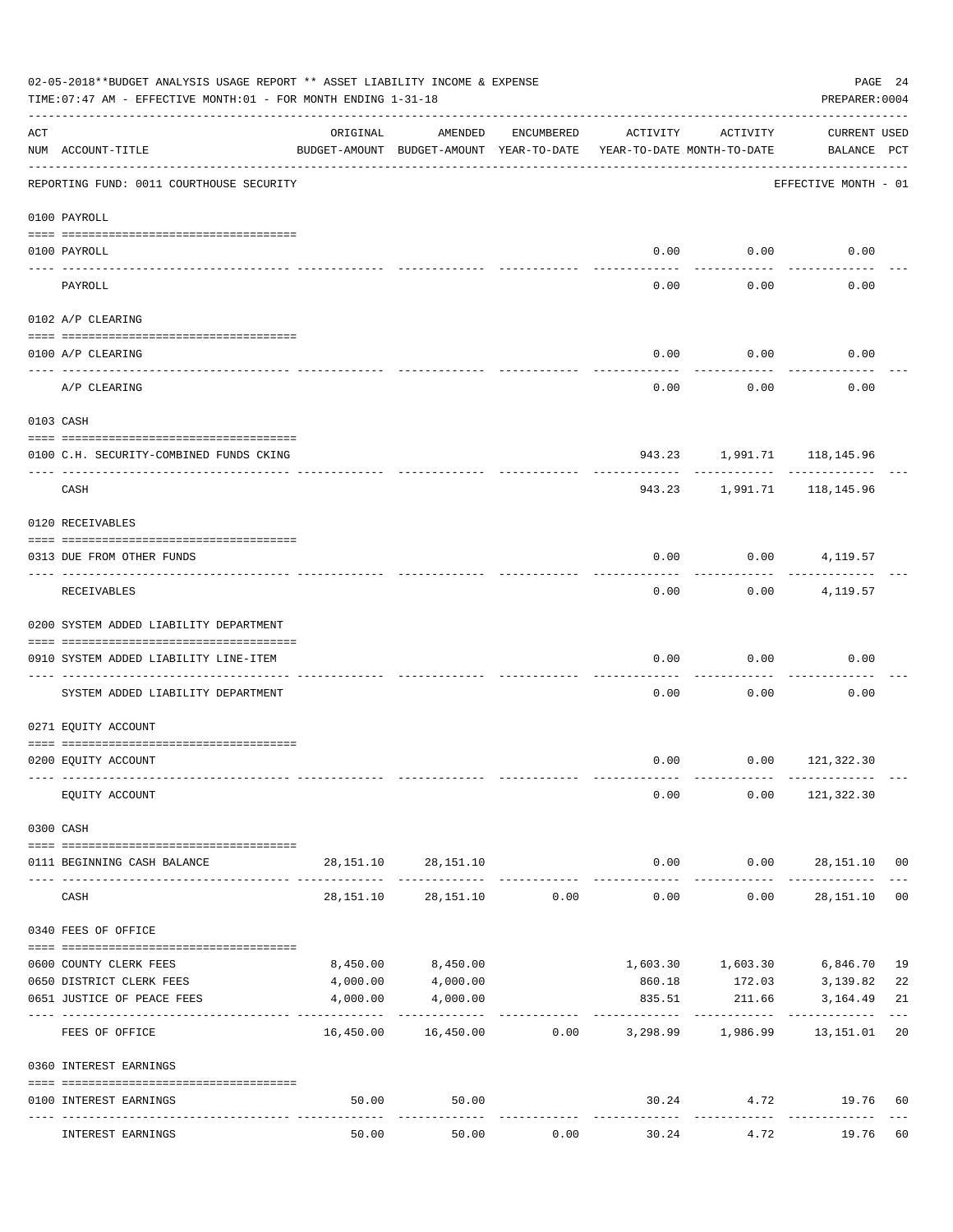|     | 02-05-2018**BUDGET ANALYSIS USAGE REPORT ** ASSET LIABILITY INCOME & EXPENSE<br>TIME: 07:47 AM - EFFECTIVE MONTH: 01 - FOR MONTH ENDING 1-31-18 |                     |                                                                   |                   |                                        |              | PREPARER: 0004                   | PAGE 25        |
|-----|-------------------------------------------------------------------------------------------------------------------------------------------------|---------------------|-------------------------------------------------------------------|-------------------|----------------------------------------|--------------|----------------------------------|----------------|
| ACT | NUM ACCOUNT-TITLE                                                                                                                               | ORIGINAL            | AMENDED<br>BUDGET-AMOUNT BUDGET-AMOUNT YEAR-TO-DATE               | ENCUMBERED        | ACTIVITY<br>YEAR-TO-DATE MONTH-TO-DATE | ACTIVITY     | CURRENT USED<br>BALANCE PCT      |                |
|     | REPORTING FUND: 0011 COURTHOUSE SECURITY                                                                                                        |                     |                                                                   |                   |                                        |              | EFFECTIVE MONTH - 01             |                |
|     | 0435 COURTHOUSE SECURITY PART TIME                                                                                                              |                     |                                                                   |                   |                                        |              |                                  |                |
|     | 0107 PART TIME                                                                                                                                  |                     | $25,000.00$ $25,000.00$ $0.00$ $0.00$ $0.00$ $25,000.00$ $00$     |                   |                                        |              |                                  |                |
|     | COURTHOUSE SECURITY PART TIME $25,000.00$ $25,000.00$ 0.00                                                                                      |                     |                                                                   | -------------     |                                        | 0.00         | --------------<br>0.00 25,000.00 | 0 <sup>0</sup> |
|     | 0510 COURTHOUSE SECURITY EQUIP                                                                                                                  |                     |                                                                   |                   |                                        |              |                                  |                |
|     | --------------------------------------<br>0571 EQUIPMENT                                                                                        |                     | $19,651.10$ $19,651.10$ $0.00$ $2,386.00$ $0.00$ $17,265.10$ $12$ |                   |                                        |              |                                  |                |
|     | COURTHOUSE SECURITY EQUIP 19,651.10 19,651.10 0.00 2,386.00 0.00 17,265.10 12                                                                   |                     |                                                                   |                   |                                        | -----------  |                                  |                |
|     | 0560 BAILIFF                                                                                                                                    |                     |                                                                   |                   |                                        |              |                                  |                |
|     |                                                                                                                                                 |                     |                                                                   |                   |                                        |              |                                  |                |
|     | 0130 SALARY/BAILIFF                                                                                                                             | 0.00                | 0.00                                                              | 0.00              | 0.00                                   | 0.00         | 0.00                             |                |
|     | 0201 SOCIAL SECURITY                                                                                                                            | 0.00                | 0.00                                                              | 0.00              | 0.00                                   | 0.00         | 0.00                             |                |
|     | 0203 RETIREMENT                                                                                                                                 | 0.00                | 0.00                                                              | 0.00              | 0.00                                   | 0.00         | 0.00                             |                |
|     | 0204 WORKER'S COMPENSATION                                                                                                                      | 0.00                | 0.00                                                              | 0.00              | 0.00                                   | 0.00         | 0.00                             |                |
|     | 0205 MEDICARE                                                                                                                                   | 0.00                | 0.00                                                              | 0.00              | 0.00                                   | 0.00         | 0.00                             |                |
|     | 0427 BAILIFF CONT.ED./OUT OF COUNTY                                                                                                             | 0.00<br>$- - - - -$ | 0.00<br>----------                                                | 0.00<br>--------- | 0.00                                   | 0.00         | 0.00                             |                |
|     | BAILIFF                                                                                                                                         | 0.00                | 0.00                                                              | 0.00              |                                        | 0.00<br>0.00 | 0.00                             |                |
|     | COURTHOUSE SECURITY                                                                                                                             |                     |                                                                   |                   |                                        |              |                                  |                |
|     | INCOME TOTALS                                                                                                                                   |                     | 44,651.10 44,651.10                                               |                   |                                        |              | 3,329.23 1,991.71 41,321.87      | 07             |
|     | <b>EXPENSE TOTALS</b>                                                                                                                           | 44,651.10           | 44,651.10                                                         | 0.00              | 2,386.00                               | 0.00         | 42,265.10                        | 0.5            |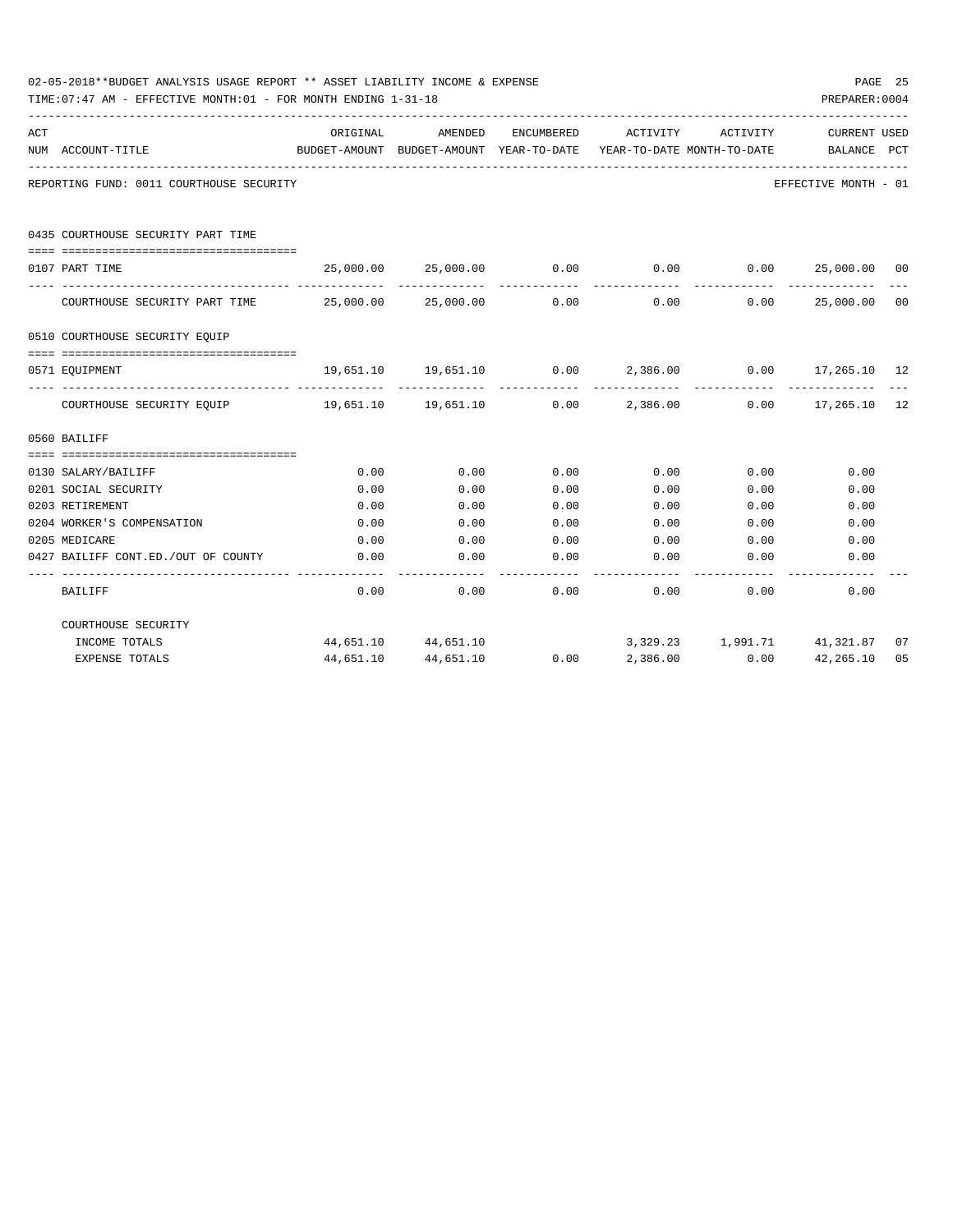|     | 02-05-2018**BUDGET ANALYSIS USAGE REPORT ** ASSET LIABILITY INCOME & EXPENSE<br>TIME: 07:47 AM - EFFECTIVE MONTH: 01 - FOR MONTH ENDING 1-31-18 |                     |                                                     |               |                                        |                                                  | PAGE 26<br>PREPARER: 0004          |                |
|-----|-------------------------------------------------------------------------------------------------------------------------------------------------|---------------------|-----------------------------------------------------|---------------|----------------------------------------|--------------------------------------------------|------------------------------------|----------------|
| ACT | NUM ACCOUNT-TITLE                                                                                                                               | ORIGINAL            | AMENDED<br>BUDGET-AMOUNT BUDGET-AMOUNT YEAR-TO-DATE | ENCUMBERED    | ACTIVITY<br>YEAR-TO-DATE MONTH-TO-DATE | ACTIVITY                                         | <b>CURRENT USED</b><br>BALANCE PCT |                |
|     | REPORTING FUND: 0012 CO.CLK.VITAL STAT.FEE                                                                                                      |                     |                                                     |               |                                        |                                                  | EFFECTIVE MONTH - 01               |                |
|     | 0102 A/P CLEARING                                                                                                                               |                     |                                                     |               |                                        |                                                  |                                    |                |
|     | 0100 A/P CLEARING                                                                                                                               |                     |                                                     |               | 0.00                                   | 0.00                                             | 0.00                               |                |
|     | ---- ---------<br>A/P CLEARING                                                                                                                  |                     |                                                     |               | 0.00                                   | 0.00                                             | 0.00                               |                |
|     | 0103 CASH                                                                                                                                       |                     |                                                     |               |                                        |                                                  |                                    |                |
|     | 0100 CO.CLK.VITAL STAT.-COMB.FUNDS CKIN                                                                                                         |                     |                                                     |               |                                        | $1,762.10 - 1,763.70 - 5,538.18$                 |                                    |                |
|     | CASH                                                                                                                                            |                     |                                                     |               |                                        | . <u>.</u> .<br>$1,762.10 - 1,763.70 - 5,538.18$ |                                    |                |
|     | 0120 RECEIVABLES                                                                                                                                |                     |                                                     |               |                                        |                                                  |                                    |                |
|     | 0313 DUE FROM OTHER FUNDS                                                                                                                       |                     |                                                     |               | 0.00                                   | 0.00                                             | 319.00                             |                |
|     | RECEIVABLES                                                                                                                                     |                     |                                                     |               | 0.00                                   | 0.00                                             | 319.00                             |                |
|     | 0200 SYSTEM ADDED LIABILITY DEPARTMENT                                                                                                          |                     |                                                     |               |                                        |                                                  |                                    |                |
|     | 0910 SYSTEM ADDED LIABILITY LINE-ITEM                                                                                                           |                     |                                                     |               | 0.00                                   | 0.00                                             | 0.00                               |                |
|     | SYSTEM ADDED LIABILITY DEPARTMENT                                                                                                               |                     |                                                     |               | 0.00                                   | 0.00                                             | 0.00                               |                |
|     | 0271 EQUITY ACCOUNT                                                                                                                             |                     |                                                     |               |                                        |                                                  |                                    |                |
|     | 0200 EQUITY ACCOUNT                                                                                                                             |                     |                                                     |               | 0.00                                   | 0.00                                             | 7,619.28                           |                |
|     | EQUITY ACCOUNT                                                                                                                                  |                     |                                                     |               | 0.00                                   | 0.00                                             | 7,619.28                           |                |
|     | 0300 CASH                                                                                                                                       |                     |                                                     |               |                                        |                                                  |                                    |                |
|     | 0112 BEGINNING CASH BALANCE                                                                                                                     |                     | 2,000.00 2,000.00                                   |               |                                        | $0.00$ $0.00$ $2,000.00$                         |                                    | 0 <sup>0</sup> |
|     | CASH                                                                                                                                            |                     | $2,000.00$ $2,000.00$ $0.00$                        |               | 0.00                                   | 0.00                                             | 2,000.00 00                        |                |
|     | 0360 INTEREST EARNINGS                                                                                                                          |                     |                                                     |               |                                        |                                                  |                                    |                |
|     | 0100 INTEREST EARNINGS                                                                                                                          | 5.00                | 5.00                                                |               | 1.90                                   | 0.30                                             | 3.10 38                            |                |
|     | INTEREST EARNINGS                                                                                                                               | -----------<br>5.00 | . <u>.</u> .<br>5.00                                | 0.00          | ------------<br>1.90                   | ----------<br>0.30                               | 3.10                               | 38             |
|     | 0370 MISCELLANEOUS INCOME                                                                                                                       |                     |                                                     |               |                                        |                                                  |                                    |                |
|     | 0134 CO.CLK.VITAL STAT.FEE                                                                                                                      | 1,005.00            | 1,005.00                                            |               |                                        | 155.00   155.00   850.00   15                    |                                    |                |
|     | MISCELLANEOUS INCOME                                                                                                                            |                     | $1,005.00$ $1,005.00$ $0.00$                        |               | 155.00                                 |                                                  | 155.00 850.00 15                   |                |
|     | 0403 CO.CLK. VITAL STATS.                                                                                                                       |                     |                                                     |               |                                        |                                                  |                                    |                |
|     | 0310 OFFICE SUPPLIES                                                                                                                            |                     | 2,010.00 2,010.00                                   |               | $0.00$ 1,919.00 1,919.00 91.00         |                                                  |                                    | 95             |
|     | 0427 OUT OF COUNTY TRAVEL                                                                                                                       | 1,000.00            |                                                     | 1,000.00 0.00 | 0.00                                   | 0.00 1,000.00                                    |                                    | 0 <sub>0</sub> |
|     | 0574 COMPUTER EQUIPMENT                                                                                                                         | 0.00                | 0.00                                                | 0.00          | 0.00                                   | 0.00                                             | 0.00                               |                |
|     | CO.CLK. VITAL STATS.                                                                                                                            | 3,010.00            | 3,010.00                                            | 0.00          | 1,919.00                               | ----------<br>1,919.00                           | ----------<br>1,091.00 64          |                |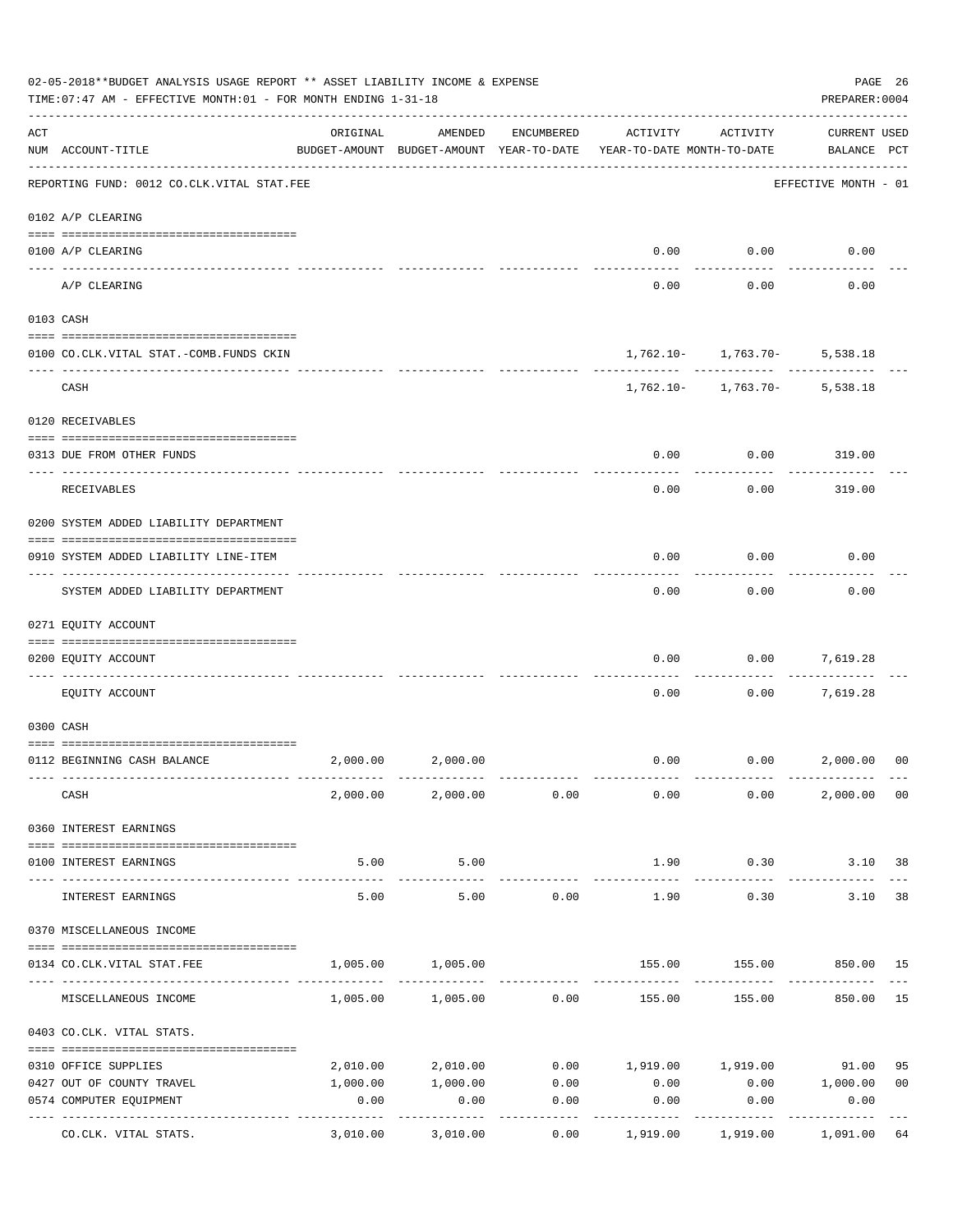| 02-05-2018**BUDGET ANALYSIS USAGE REPORT ** ASSET LIABILITY INCOME & EXPENSE<br>PAGE 27<br>TIME: 07:47 AM - EFFECTIVE MONTH: 01 - FOR MONTH ENDING 1-31-18<br>PREPARER: 0004 |                           |                          |                            |                    |                                        |                                              |  |  |  |
|------------------------------------------------------------------------------------------------------------------------------------------------------------------------------|---------------------------|--------------------------|----------------------------|--------------------|----------------------------------------|----------------------------------------------|--|--|--|
| ACT<br>NUM<br>ACCOUNT-TITLE                                                                                                                                                  | ORIGINAL<br>BUDGET-AMOUNT | AMENDED<br>BUDGET-AMOUNT | ENCUMBERED<br>YEAR-TO-DATE | ACTIVITY           | ACTIVITY<br>YEAR-TO-DATE MONTH-TO-DATE | <b>CURRENT USED</b><br><b>PCT</b><br>BALANCE |  |  |  |
| REPORTING FUND: 0012 CO.CLK.VITAL STAT.FEE                                                                                                                                   |                           |                          |                            |                    |                                        | EFFECTIVE MONTH - 01                         |  |  |  |
| CO. CLK. VITAL STAT. FEE<br>INCOME TOTALS<br><b>EXPENSE TOTALS</b>                                                                                                           | 3.010.00<br>3.010.00      | 3,010.00<br>3,010.00     | 0.00                       | 156.90<br>1,919.00 | 155.30<br>1,919.00                     | 2,853.10<br>- 05<br>1,091.00<br>64           |  |  |  |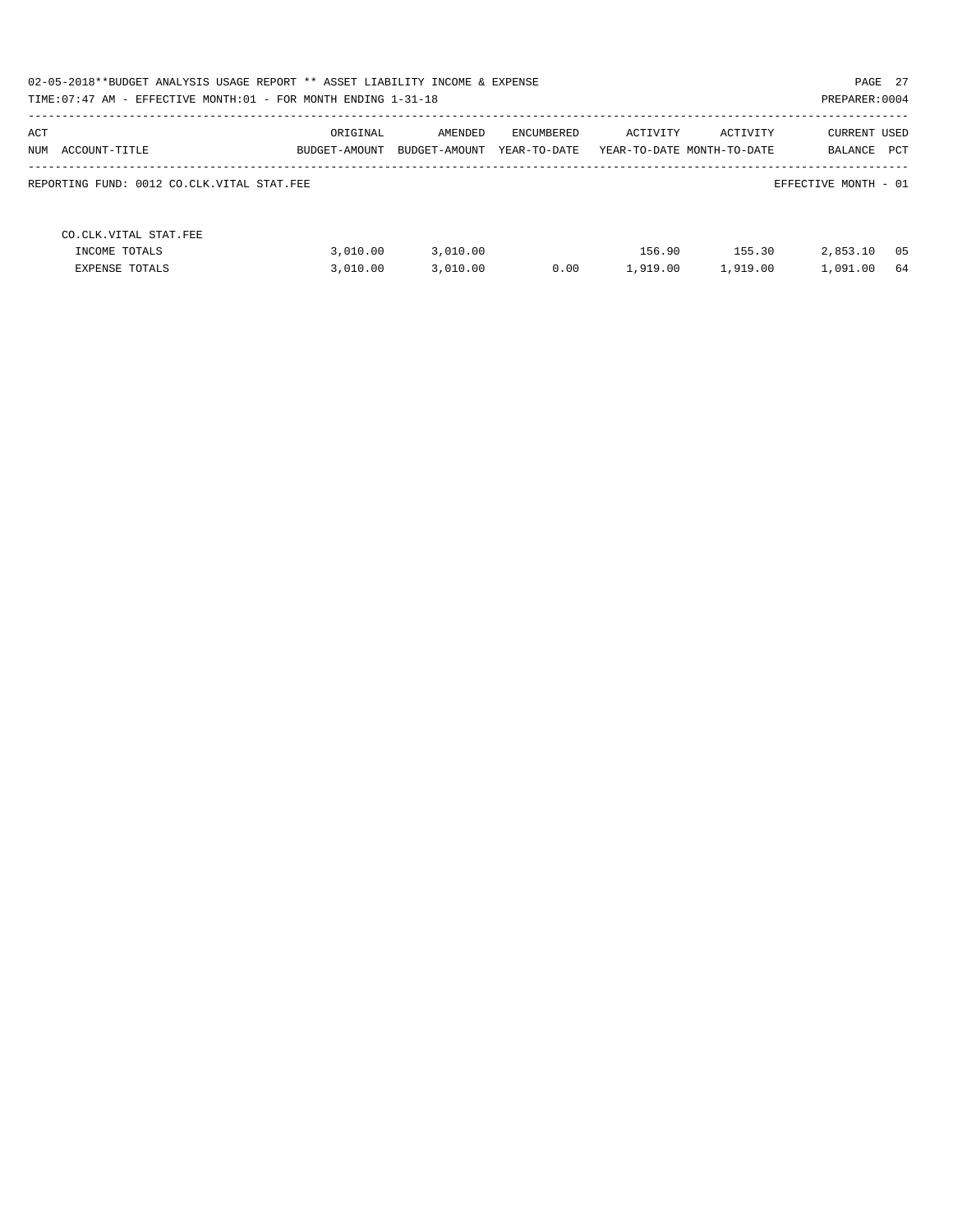| <b>CURRENT USED</b><br>ORIGINAL<br>AMENDED<br>ENCUMBERED<br>ACTIVITY<br>ACTIVITY<br>NUM ACCOUNT-TITLE<br>BUDGET-AMOUNT BUDGET-AMOUNT YEAR-TO-DATE<br>YEAR-TO-DATE MONTH-TO-DATE<br>BALANCE PCT<br>REPORTING FUND: 0013 BAIL BONDS TRUST FUND<br>EFFECTIVE MONTH - 01<br>0102 A/P CLEARING<br>0.00<br>0.00<br>0.00<br>0100 A/P CLEARING<br>----- ------<br>A/P CLEARING<br>0.00<br>0.00<br>0.00<br>0103 CASH<br>$1,710.00 - 1,425.00 - 3,600.00$<br>0113 SURETY BAIL BOND FEE<br>CASH<br>$1,710.00 - 1,425.00 - 3,600.00$<br>0207 DUE TO FUND<br>0.00<br>0.00<br>5,100.00<br>0097 DUE TO OTHER GOVERNMENTS<br>0.00<br>0.00<br>DUE TO FUND<br>5,100.00<br>0271 EQUITY ACCOUNT<br>0.00<br>0.00<br>210.00<br>0200 EQUITY ACCOUNT<br>0.00<br>EQUITY ACCOUNT<br>0.00<br>210.00<br>0300 CASH<br>0.00<br>0.00<br>0.00<br>0.00<br>0.00<br>0113 BEGINNING CASH BALANCE<br>CASH<br>0.00<br>0.00<br>0.00<br>0.00<br>0.00<br>0.00<br>0345 BONDS<br>9,555.00<br>2,265.00 420.00 7,290.00<br>0113 SURETY BAIL BOND FEE<br>9,555.00<br><b>BONDS</b><br>9,555.00 9,555.00 0.00<br>2,265.00<br>420.00<br>7,290.00<br>0370 MISCELLANEOUS<br>0.00<br>0.00<br>0.00<br>0.00<br>0.00<br>0130 REFUNDS & MISCELLANEOUS<br>0.00<br>0.00<br>0132 TEMPORARY BOND SECURITY<br>0.00<br>0.00<br>0.00<br>----------<br>0.00<br>0.00<br>0.00<br>0.00<br>MISCELLANEOUS<br>0.00<br>0.00<br>0498 BAIL BOND FEE EXPENSE<br>9,555.00 9,555.00 0.00 3,975.00 1,845.00 5,580.00<br>0489 10% TO STATE COMPTROLLER<br>5,580.00 42<br>9,555.00<br>9,555.00<br>0.00<br>3,975.00 1,845.00<br>BAIL BOND FEE EXPENSE<br>BAIL BONDS TRUST FUND<br>9,555.00<br>9,555.00<br>2,265.00 420.00<br>7,290.00<br>INCOME TOTALS<br>5,580.00<br>3,975.00 1,845.00 | 02-05-2018**BUDGET ANALYSIS USAGE REPORT ** ASSET LIABILITY INCOME & EXPENSE<br>TIME: 07:47 AM - EFFECTIVE MONTH: 01 - FOR MONTH ENDING 1-31-18 |                |          |          |      |  |  |  |          |  |
|---------------------------------------------------------------------------------------------------------------------------------------------------------------------------------------------------------------------------------------------------------------------------------------------------------------------------------------------------------------------------------------------------------------------------------------------------------------------------------------------------------------------------------------------------------------------------------------------------------------------------------------------------------------------------------------------------------------------------------------------------------------------------------------------------------------------------------------------------------------------------------------------------------------------------------------------------------------------------------------------------------------------------------------------------------------------------------------------------------------------------------------------------------------------------------------------------------------------------------------------------------------------------------------------------------------------------------------------------------------------------------------------------------------------------------------------------------------------------------------------------------------------------------------------------------------------------------------------------------------------------------------------------------------------------------------------------------|-------------------------------------------------------------------------------------------------------------------------------------------------|----------------|----------|----------|------|--|--|--|----------|--|
|                                                                                                                                                                                                                                                                                                                                                                                                                                                                                                                                                                                                                                                                                                                                                                                                                                                                                                                                                                                                                                                                                                                                                                                                                                                                                                                                                                                                                                                                                                                                                                                                                                                                                                         | ACT                                                                                                                                             |                |          |          |      |  |  |  |          |  |
|                                                                                                                                                                                                                                                                                                                                                                                                                                                                                                                                                                                                                                                                                                                                                                                                                                                                                                                                                                                                                                                                                                                                                                                                                                                                                                                                                                                                                                                                                                                                                                                                                                                                                                         |                                                                                                                                                 |                |          |          |      |  |  |  |          |  |
|                                                                                                                                                                                                                                                                                                                                                                                                                                                                                                                                                                                                                                                                                                                                                                                                                                                                                                                                                                                                                                                                                                                                                                                                                                                                                                                                                                                                                                                                                                                                                                                                                                                                                                         |                                                                                                                                                 |                |          |          |      |  |  |  |          |  |
|                                                                                                                                                                                                                                                                                                                                                                                                                                                                                                                                                                                                                                                                                                                                                                                                                                                                                                                                                                                                                                                                                                                                                                                                                                                                                                                                                                                                                                                                                                                                                                                                                                                                                                         |                                                                                                                                                 |                |          |          |      |  |  |  |          |  |
|                                                                                                                                                                                                                                                                                                                                                                                                                                                                                                                                                                                                                                                                                                                                                                                                                                                                                                                                                                                                                                                                                                                                                                                                                                                                                                                                                                                                                                                                                                                                                                                                                                                                                                         |                                                                                                                                                 |                |          |          |      |  |  |  |          |  |
|                                                                                                                                                                                                                                                                                                                                                                                                                                                                                                                                                                                                                                                                                                                                                                                                                                                                                                                                                                                                                                                                                                                                                                                                                                                                                                                                                                                                                                                                                                                                                                                                                                                                                                         |                                                                                                                                                 |                |          |          |      |  |  |  |          |  |
|                                                                                                                                                                                                                                                                                                                                                                                                                                                                                                                                                                                                                                                                                                                                                                                                                                                                                                                                                                                                                                                                                                                                                                                                                                                                                                                                                                                                                                                                                                                                                                                                                                                                                                         |                                                                                                                                                 |                |          |          |      |  |  |  |          |  |
|                                                                                                                                                                                                                                                                                                                                                                                                                                                                                                                                                                                                                                                                                                                                                                                                                                                                                                                                                                                                                                                                                                                                                                                                                                                                                                                                                                                                                                                                                                                                                                                                                                                                                                         |                                                                                                                                                 |                |          |          |      |  |  |  |          |  |
|                                                                                                                                                                                                                                                                                                                                                                                                                                                                                                                                                                                                                                                                                                                                                                                                                                                                                                                                                                                                                                                                                                                                                                                                                                                                                                                                                                                                                                                                                                                                                                                                                                                                                                         |                                                                                                                                                 |                |          |          |      |  |  |  |          |  |
|                                                                                                                                                                                                                                                                                                                                                                                                                                                                                                                                                                                                                                                                                                                                                                                                                                                                                                                                                                                                                                                                                                                                                                                                                                                                                                                                                                                                                                                                                                                                                                                                                                                                                                         |                                                                                                                                                 |                |          |          |      |  |  |  |          |  |
|                                                                                                                                                                                                                                                                                                                                                                                                                                                                                                                                                                                                                                                                                                                                                                                                                                                                                                                                                                                                                                                                                                                                                                                                                                                                                                                                                                                                                                                                                                                                                                                                                                                                                                         |                                                                                                                                                 |                |          |          |      |  |  |  |          |  |
|                                                                                                                                                                                                                                                                                                                                                                                                                                                                                                                                                                                                                                                                                                                                                                                                                                                                                                                                                                                                                                                                                                                                                                                                                                                                                                                                                                                                                                                                                                                                                                                                                                                                                                         |                                                                                                                                                 |                |          |          |      |  |  |  |          |  |
|                                                                                                                                                                                                                                                                                                                                                                                                                                                                                                                                                                                                                                                                                                                                                                                                                                                                                                                                                                                                                                                                                                                                                                                                                                                                                                                                                                                                                                                                                                                                                                                                                                                                                                         |                                                                                                                                                 |                |          |          |      |  |  |  |          |  |
|                                                                                                                                                                                                                                                                                                                                                                                                                                                                                                                                                                                                                                                                                                                                                                                                                                                                                                                                                                                                                                                                                                                                                                                                                                                                                                                                                                                                                                                                                                                                                                                                                                                                                                         |                                                                                                                                                 |                |          |          |      |  |  |  |          |  |
|                                                                                                                                                                                                                                                                                                                                                                                                                                                                                                                                                                                                                                                                                                                                                                                                                                                                                                                                                                                                                                                                                                                                                                                                                                                                                                                                                                                                                                                                                                                                                                                                                                                                                                         |                                                                                                                                                 |                |          |          |      |  |  |  |          |  |
|                                                                                                                                                                                                                                                                                                                                                                                                                                                                                                                                                                                                                                                                                                                                                                                                                                                                                                                                                                                                                                                                                                                                                                                                                                                                                                                                                                                                                                                                                                                                                                                                                                                                                                         |                                                                                                                                                 |                |          |          |      |  |  |  |          |  |
|                                                                                                                                                                                                                                                                                                                                                                                                                                                                                                                                                                                                                                                                                                                                                                                                                                                                                                                                                                                                                                                                                                                                                                                                                                                                                                                                                                                                                                                                                                                                                                                                                                                                                                         |                                                                                                                                                 |                |          |          |      |  |  |  |          |  |
|                                                                                                                                                                                                                                                                                                                                                                                                                                                                                                                                                                                                                                                                                                                                                                                                                                                                                                                                                                                                                                                                                                                                                                                                                                                                                                                                                                                                                                                                                                                                                                                                                                                                                                         |                                                                                                                                                 |                |          |          |      |  |  |  |          |  |
|                                                                                                                                                                                                                                                                                                                                                                                                                                                                                                                                                                                                                                                                                                                                                                                                                                                                                                                                                                                                                                                                                                                                                                                                                                                                                                                                                                                                                                                                                                                                                                                                                                                                                                         |                                                                                                                                                 |                |          |          |      |  |  |  | 24       |  |
|                                                                                                                                                                                                                                                                                                                                                                                                                                                                                                                                                                                                                                                                                                                                                                                                                                                                                                                                                                                                                                                                                                                                                                                                                                                                                                                                                                                                                                                                                                                                                                                                                                                                                                         |                                                                                                                                                 |                |          |          |      |  |  |  | 24       |  |
|                                                                                                                                                                                                                                                                                                                                                                                                                                                                                                                                                                                                                                                                                                                                                                                                                                                                                                                                                                                                                                                                                                                                                                                                                                                                                                                                                                                                                                                                                                                                                                                                                                                                                                         |                                                                                                                                                 |                |          |          |      |  |  |  |          |  |
|                                                                                                                                                                                                                                                                                                                                                                                                                                                                                                                                                                                                                                                                                                                                                                                                                                                                                                                                                                                                                                                                                                                                                                                                                                                                                                                                                                                                                                                                                                                                                                                                                                                                                                         |                                                                                                                                                 |                |          |          |      |  |  |  |          |  |
|                                                                                                                                                                                                                                                                                                                                                                                                                                                                                                                                                                                                                                                                                                                                                                                                                                                                                                                                                                                                                                                                                                                                                                                                                                                                                                                                                                                                                                                                                                                                                                                                                                                                                                         |                                                                                                                                                 |                |          |          |      |  |  |  |          |  |
|                                                                                                                                                                                                                                                                                                                                                                                                                                                                                                                                                                                                                                                                                                                                                                                                                                                                                                                                                                                                                                                                                                                                                                                                                                                                                                                                                                                                                                                                                                                                                                                                                                                                                                         |                                                                                                                                                 |                |          |          |      |  |  |  |          |  |
|                                                                                                                                                                                                                                                                                                                                                                                                                                                                                                                                                                                                                                                                                                                                                                                                                                                                                                                                                                                                                                                                                                                                                                                                                                                                                                                                                                                                                                                                                                                                                                                                                                                                                                         |                                                                                                                                                 |                |          |          |      |  |  |  |          |  |
|                                                                                                                                                                                                                                                                                                                                                                                                                                                                                                                                                                                                                                                                                                                                                                                                                                                                                                                                                                                                                                                                                                                                                                                                                                                                                                                                                                                                                                                                                                                                                                                                                                                                                                         |                                                                                                                                                 |                |          |          |      |  |  |  | 42       |  |
|                                                                                                                                                                                                                                                                                                                                                                                                                                                                                                                                                                                                                                                                                                                                                                                                                                                                                                                                                                                                                                                                                                                                                                                                                                                                                                                                                                                                                                                                                                                                                                                                                                                                                                         |                                                                                                                                                 |                |          |          |      |  |  |  |          |  |
|                                                                                                                                                                                                                                                                                                                                                                                                                                                                                                                                                                                                                                                                                                                                                                                                                                                                                                                                                                                                                                                                                                                                                                                                                                                                                                                                                                                                                                                                                                                                                                                                                                                                                                         |                                                                                                                                                 |                |          |          |      |  |  |  |          |  |
|                                                                                                                                                                                                                                                                                                                                                                                                                                                                                                                                                                                                                                                                                                                                                                                                                                                                                                                                                                                                                                                                                                                                                                                                                                                                                                                                                                                                                                                                                                                                                                                                                                                                                                         |                                                                                                                                                 | EXPENSE TOTALS | 9,555.00 | 9,555.00 | 0.00 |  |  |  | 24<br>42 |  |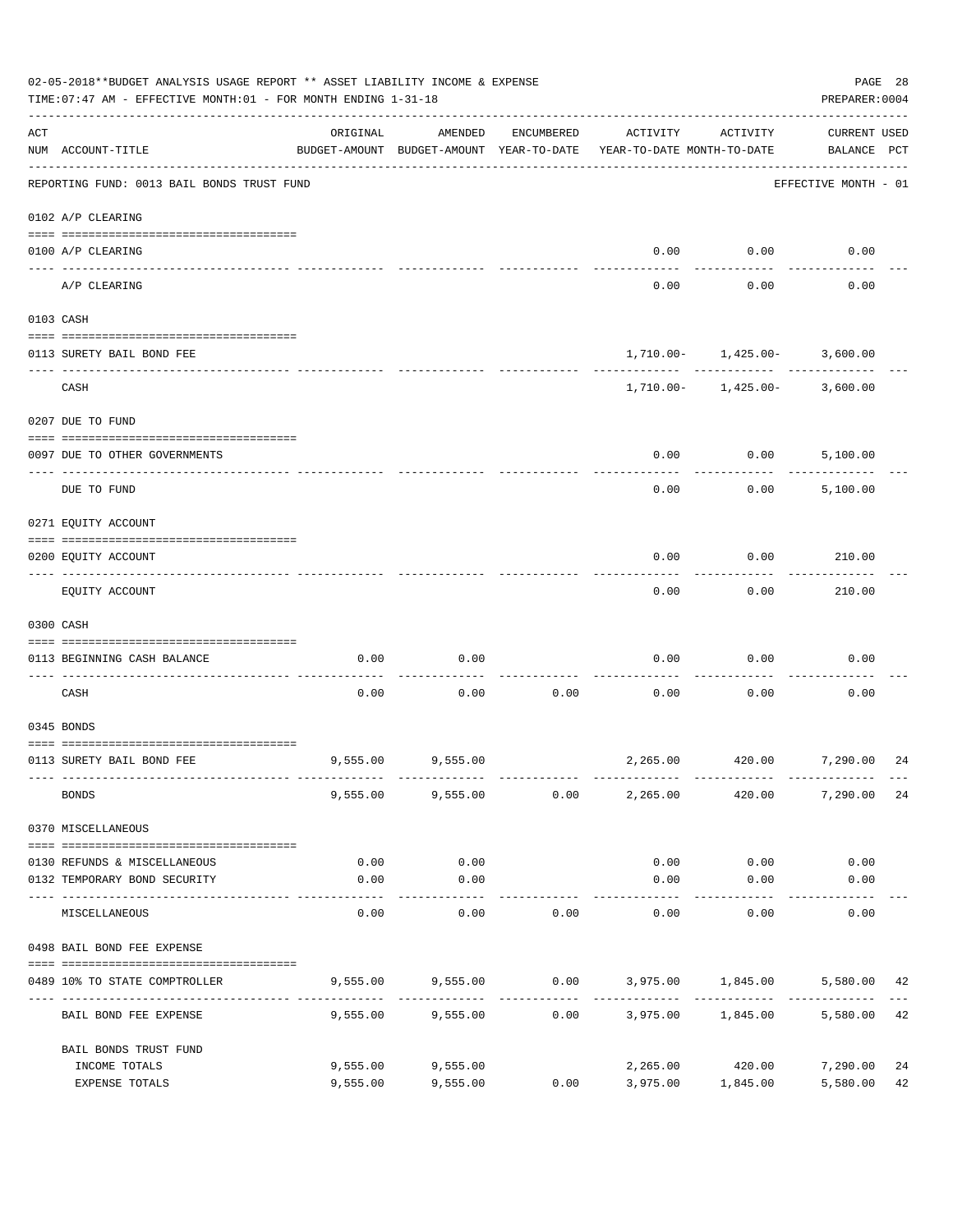|     | 02-05-2018**BUDGET ANALYSIS USAGE REPORT ** ASSET LIABILITY INCOME & EXPENSE<br>TIME: 07:47 AM - EFFECTIVE MONTH: 01 - FOR MONTH ENDING 1-31-18 |          |                                                                                |                    |             |                  |                                    |                |  |
|-----|-------------------------------------------------------------------------------------------------------------------------------------------------|----------|--------------------------------------------------------------------------------|--------------------|-------------|------------------|------------------------------------|----------------|--|
| ACT | NUM ACCOUNT-TITLE                                                                                                                               | ORIGINAL | AMENDED<br>BUDGET-AMOUNT BUDGET-AMOUNT YEAR-TO-DATE YEAR-TO-DATE MONTH-TO-DATE | ENCUMBERED         | ACTIVITY    | ACTIVITY         | <b>CURRENT USED</b><br>BALANCE PCT |                |  |
|     | REPORTING FUND: 0014 JUSTICE CT. BLDG. SECURITY                                                                                                 |          |                                                                                |                    |             |                  | EFFECTIVE MONTH - 01               |                |  |
|     | 0102 A/P CLEARING                                                                                                                               |          |                                                                                |                    |             |                  |                                    |                |  |
|     | 0100 A/P CLEARING                                                                                                                               |          |                                                                                |                    | 0.00        | 0.00             | 0.00                               |                |  |
|     | A/P CLEARING                                                                                                                                    |          |                                                                                |                    | 0.00        | 0.00             | 0.00                               |                |  |
|     | 0103 CASH                                                                                                                                       |          |                                                                                |                    |             |                  |                                    |                |  |
|     | 0100 JUST.CT.BLDG.SEC.-COMB.FUNDS CKING<br>---------------------------------                                                                    |          |                                                                                |                    |             | ----------       | 274.52 68.53 16,390.94             |                |  |
|     | CASH                                                                                                                                            |          |                                                                                |                    |             |                  | 274.52 68.53 16,390.94             |                |  |
|     | 0120 RECEIVABLES                                                                                                                                |          |                                                                                |                    |             |                  |                                    |                |  |
|     | 0313 DUE FROM OTHER FUNDS                                                                                                                       |          |                                                                                |                    | 0.00        | 0.00             | 180.10                             |                |  |
|     | RECEIVABLES                                                                                                                                     |          |                                                                                |                    | 0.00        | 0.00             | 180.10                             |                |  |
|     | 0200 SYSTEM ADDED LIABILITY DEPT.                                                                                                               |          |                                                                                |                    |             |                  |                                    |                |  |
|     | 0910 SYSTEM ADDED LIABILITY LINE-ITEM                                                                                                           |          |                                                                                |                    | 0.00        | 0.00             | 0.00                               |                |  |
|     | SYSTEM ADDED LIABILITY DEPT.                                                                                                                    |          |                                                                                |                    | 0.00        | 0.00             | 0.00                               |                |  |
|     | 0271 EQUITY ACCOUNT                                                                                                                             |          |                                                                                |                    |             |                  |                                    |                |  |
|     | 0200 EQUITY ACCOUNT                                                                                                                             |          |                                                                                |                    | 0.00        | 0.00             | 16,296.52<br>. <u>.</u> .          |                |  |
|     | EOUITY ACCOUNT                                                                                                                                  |          |                                                                                |                    | 0.00        | 0.00             | 16,296.52                          |                |  |
|     | 0300 CASH                                                                                                                                       |          |                                                                                |                    |             |                  |                                    |                |  |
|     |                                                                                                                                                 |          |                                                                                |                    |             |                  |                                    |                |  |
|     | 0114 BEGINNING CASH                                                                                                                             | 2,300.00 | 2,300.00                                                                       |                    | 0.00        |                  | $0.00$ 2,300.00                    | 00             |  |
|     | CASH                                                                                                                                            | 2,300.00 | 2,300.00                                                                       | 0.00               | 0.00        | 0.00             | 2,300.00                           | 0 <sub>0</sub> |  |
|     | 0370 MISCELLANEOUS INCOME                                                                                                                       |          |                                                                                |                    |             |                  |                                    |                |  |
|     | 0455 JP1 SECURITY FEE                                                                                                                           | 600.00   | 600.00                                                                         |                    | 156.88      | 68.53            | 443.12                             | 26             |  |
|     | 0456 JP2 SECURITY FEE                                                                                                                           | 300.00   | 300.00                                                                         |                    | 36.10       | 0.00             | 263.90                             | 12             |  |
|     | 0457 JP3 SECURITY FEE<br>---- ---------------                                                                                                   | 300.00   | 300.00                                                                         |                    | 81.54       | 0.00             | 218.46                             | 27             |  |
|     | MISCELLANEOUS INCOME                                                                                                                            | 1,200.00 | 1,200.00                                                                       | 0.00               | 274.52      | 68.53            | 925.48                             | 23             |  |
|     | 0435 JUSTICE CT.BLDG.EXP.                                                                                                                       |          |                                                                                |                    |             |                  |                                    |                |  |
|     | 0320 JP1 SECURITY EXPENSE                                                                                                                       |          | 2,000.00 2,000.00                                                              |                    | $0.00$ 0.00 |                  | $0.00$ 2,000.00                    | 0 <sub>0</sub> |  |
|     | 0321 JP2 SECURITY EXPENSE                                                                                                                       | 0.00     | 0.00                                                                           | 0.00               | 0.00        | 0.00             | 0.00                               |                |  |
|     | 0322 JP3 SECURITY EXPENSE                                                                                                                       | 1,500.00 | 1,500.00<br>----------                                                         | 0.00<br>. <u>.</u> | 0.00        | 0.00<br>-------- | 1,500.00                           | 0 <sub>0</sub> |  |
|     | JUSTICE CT.BLDG.EXP.                                                                                                                            | 3,500.00 | 3,500.00                                                                       | 0.00               | 0.00        | 0.00             | 3,500.00                           | 0 <sub>0</sub> |  |
|     | JUSTICE CT.BLDG.SECURITY<br>INCOME TOTALS                                                                                                       |          |                                                                                |                    | 274.52      | 68.53            |                                    | 08             |  |
|     | EXPENSE TOTALS                                                                                                                                  | 3,500.00 | 3,500.00 3,500.00<br>3,500.00                                                  | 0.00               | 0.00        | 0.00             | 3,225.48<br>3,500.00               | 0 <sub>0</sub> |  |
|     |                                                                                                                                                 |          |                                                                                |                    |             |                  |                                    |                |  |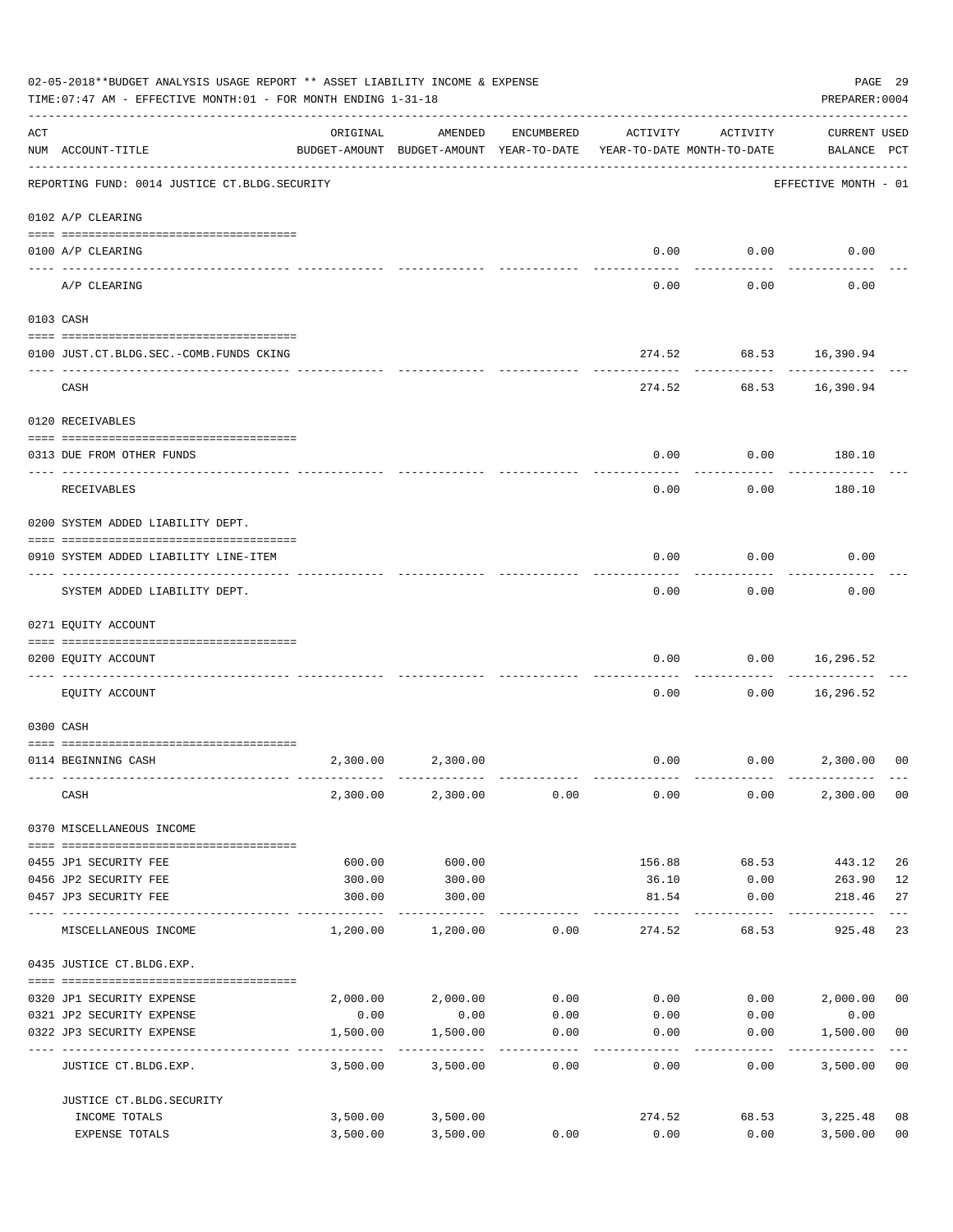|     |                                                                                      | 02-05-2018**BUDGET ANALYSIS USAGE REPORT ** ASSET LIABILITY INCOME & EXPENSE<br>PAGE 30<br>PREPARER: 0004<br>TIME: 07:47 AM - EFFECTIVE MONTH: 01 - FOR MONTH ENDING 1-31-18 |                                                     |            |                                        |          |                                    |                |  |  |  |
|-----|--------------------------------------------------------------------------------------|------------------------------------------------------------------------------------------------------------------------------------------------------------------------------|-----------------------------------------------------|------------|----------------------------------------|----------|------------------------------------|----------------|--|--|--|
| ACT | NUM ACCOUNT-TITLE                                                                    | ORIGINAL                                                                                                                                                                     | AMENDED<br>BUDGET-AMOUNT BUDGET-AMOUNT YEAR-TO-DATE | ENCUMBERED | ACTIVITY<br>YEAR-TO-DATE MONTH-TO-DATE | ACTIVITY | <b>CURRENT USED</b><br>BALANCE PCT |                |  |  |  |
|     | --------------------------------------<br>REPORTING FUND: 0016 CO.JUDGE EXCESS SUPP. |                                                                                                                                                                              |                                                     |            |                                        |          | EFFECTIVE MONTH - 01               |                |  |  |  |
|     | 0102 A/P CLEARING                                                                    |                                                                                                                                                                              |                                                     |            |                                        |          |                                    |                |  |  |  |
|     | 0100 A/P CLEARING                                                                    |                                                                                                                                                                              |                                                     |            | 0.00                                   | 0.00     | 0.00                               |                |  |  |  |
|     | ---- -------------<br>A/P CLEARING                                                   |                                                                                                                                                                              |                                                     |            | 0.00                                   | 0.00     | 0.00                               |                |  |  |  |
|     | 0103 CASH                                                                            |                                                                                                                                                                              |                                                     |            |                                        |          |                                    |                |  |  |  |
|     | 0100 CO.JUDGE EXCESS SUPP.-COMB.FUND CK                                              |                                                                                                                                                                              |                                                     |            |                                        |          | 133.29 0.00 17,624.67              |                |  |  |  |
|     | CASH                                                                                 |                                                                                                                                                                              |                                                     |            | 133.29                                 |          | $0.00$ 17,624.67                   |                |  |  |  |
|     | 0200 SYSTEM ADDED LIABILITY DEPARTMENT                                               |                                                                                                                                                                              |                                                     |            |                                        |          |                                    |                |  |  |  |
|     | 0910 SYSTEM ADDED LIABILITY LINE-ITEM                                                |                                                                                                                                                                              |                                                     |            | 0.00                                   | 0.00     | 0.00                               |                |  |  |  |
|     | SYSTEM ADDED LIABILITY DEPARTMENT                                                    |                                                                                                                                                                              |                                                     |            | 0.00                                   | 0.00     | 0.00                               |                |  |  |  |
|     | 0271 EQUITY ACCOUNT                                                                  |                                                                                                                                                                              |                                                     |            |                                        |          |                                    |                |  |  |  |
|     | 0200 EQUITY ACCOUNT                                                                  |                                                                                                                                                                              |                                                     |            | 0.00                                   |          | $0.00$ 17,491.38<br>-----------    |                |  |  |  |
|     | EQUITY ACCOUNT                                                                       |                                                                                                                                                                              |                                                     |            | 0.00                                   |          | 0.00 17,491.38                     |                |  |  |  |
|     | 0300 CASH                                                                            |                                                                                                                                                                              |                                                     |            |                                        |          |                                    |                |  |  |  |
|     | 0116 BEGINNING CASH BALANCE                                                          | 1,000.00                                                                                                                                                                     | 1,000.00                                            |            | 0.00                                   |          | 0.00 1,000.00                      | 00             |  |  |  |
|     | ----------------------------- -----<br>CASH                                          |                                                                                                                                                                              | 1,000.00 1,000.00                                   | 0.00       | 0.00                                   | 0.00     | 1,000.00                           | 0 <sub>0</sub> |  |  |  |
|     | 0370 MISCELLANEOUS INCOME                                                            |                                                                                                                                                                              |                                                     |            |                                        |          |                                    |                |  |  |  |
|     | 0149 CO. JUDGE EXCESS SUPP.                                                          | 500.00                                                                                                                                                                       | 500.00                                              |            |                                        |          | 246.29 0.00 253.71 49              |                |  |  |  |
|     | MISCELLANEOUS INCOME                                                                 | 500.00                                                                                                                                                                       | 500.00                                              | 0.00       | 246.29                                 | 0.00     | 253.71 49                          |                |  |  |  |
|     | 0400 CO. JUDGE EXCESS SUPP.                                                          |                                                                                                                                                                              |                                                     |            |                                        |          |                                    |                |  |  |  |
|     | 0310 OFFICE SUPPLIES                                                                 | 300.00                                                                                                                                                                       | 300.00                                              | 0.00       | 0.00                                   | 0.00     | 300.00                             | 0 <sub>0</sub> |  |  |  |
|     | 0427 OUT OF COUNTY TRAVEL                                                            | 500.00                                                                                                                                                                       | 500.00                                              | 0.00       | 0.00                                   | 0.00     | 500.00                             | 0 <sub>0</sub> |  |  |  |
|     | 0572 OFFICE EQUIPMENT                                                                | 400.00                                                                                                                                                                       | 400.00                                              | 0.00       | 0.00                                   | 0.00     | 400.00                             | 0 <sub>0</sub> |  |  |  |
|     | 0590 COUNTY JUDGE BOOKS                                                              | 300.00                                                                                                                                                                       | 300.00                                              | 0.00       | 113.00                                 | 0.00     | 187.00                             | 38             |  |  |  |
|     | CO. JUDGE EXCESS SUPP.                                                               | 1,500.00                                                                                                                                                                     | 1,500.00                                            | 0.00       | 113.00                                 | 0.00     | 1,387.00                           | 08             |  |  |  |
|     | CO.JUDGE EXCESS SUPP.                                                                |                                                                                                                                                                              |                                                     |            |                                        |          |                                    |                |  |  |  |
|     | INCOME TOTALS                                                                        | 1,500.00                                                                                                                                                                     | 1,500.00                                            |            | 246.29                                 | 0.00     | 1,253.71                           | 16             |  |  |  |
|     | EXPENSE TOTALS                                                                       | 1,500.00                                                                                                                                                                     | 1,500.00                                            | 0.00       | 113.00                                 | 0.00     | 1,387.00                           | 08             |  |  |  |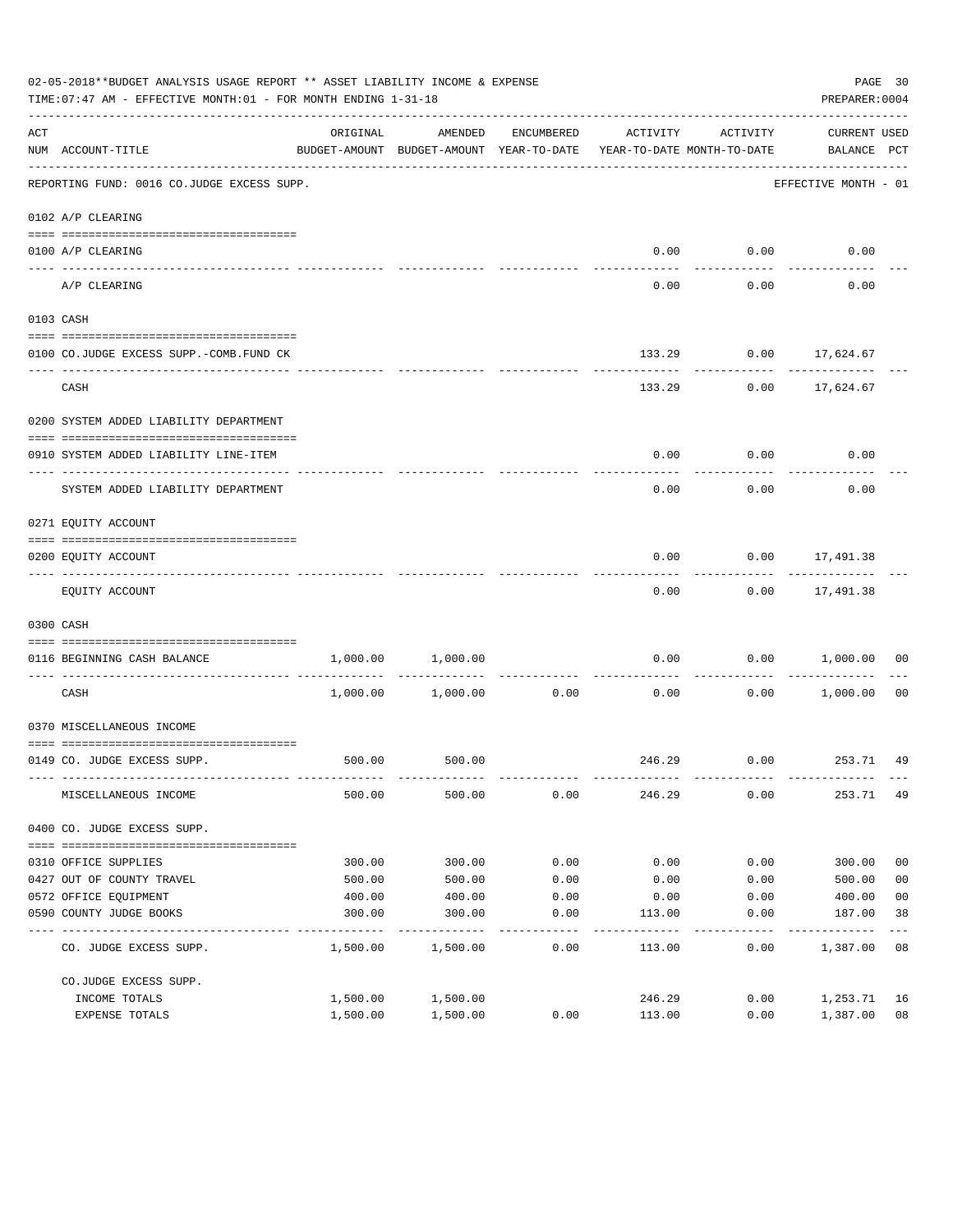|     | 02-05-2018**BUDGET ANALYSIS USAGE REPORT ** ASSET LIABILITY INCOME & EXPENSE<br>TIME: 07:47 AM - EFFECTIVE MONTH: 01 - FOR MONTH ENDING 1-31-18 |                                                                                 |                              |                                 |                       |                     |                             |                |  |
|-----|-------------------------------------------------------------------------------------------------------------------------------------------------|---------------------------------------------------------------------------------|------------------------------|---------------------------------|-----------------------|---------------------|-----------------------------|----------------|--|
| ACT | NUM ACCOUNT-TITLE                                                                                                                               | ORIGINAL<br>BUDGET-AMOUNT BUDGET-AMOUNT YEAR-TO-DATE YEAR-TO-DATE MONTH-TO-DATE | AMENDED                      | ENCUMBERED                      | ACTIVITY              | ACTIVITY            | CURRENT USED<br>BALANCE PCT |                |  |
|     | REPORTING FUND: 0017 PROBATE JUDGES EDUCATION                                                                                                   |                                                                                 |                              |                                 |                       |                     | EFFECTIVE MONTH - 01        |                |  |
|     | 0102 A/P CLEARING                                                                                                                               |                                                                                 |                              |                                 |                       |                     |                             |                |  |
|     | 0100 A/P CLEARING                                                                                                                               |                                                                                 |                              |                                 | 0.00                  | 0.00                | 0.00                        |                |  |
|     | A/P CLEARING                                                                                                                                    |                                                                                 |                              |                                 | 0.00                  | 0.00                | 0.00                        |                |  |
|     | 0103 CASH                                                                                                                                       |                                                                                 |                              |                                 |                       |                     |                             |                |  |
|     | 0100 PROB.JUDGES ED. - COMB. FUNDS CKING                                                                                                        |                                                                                 |                              |                                 |                       |                     | 65.24   65.24   4,807.38    |                |  |
|     | CASH                                                                                                                                            |                                                                                 |                              |                                 |                       | ----------          | 65.24 65.24 4,807.38        |                |  |
|     | 0120 RECEIVABLES                                                                                                                                |                                                                                 |                              |                                 |                       |                     |                             |                |  |
|     | 0313 DUE FROM OTHER FUNDS                                                                                                                       |                                                                                 |                              |                                 | 0.00                  |                     | $0.00$ 310.26               |                |  |
|     | RECEIVABLES                                                                                                                                     |                                                                                 |                              |                                 | 0.00                  | 0.00                | 310.26                      |                |  |
|     | 0271 EQUITY ACCOUNT                                                                                                                             |                                                                                 |                              |                                 |                       |                     |                             |                |  |
|     | 0200 EQUITY ACCOUNT                                                                                                                             |                                                                                 |                              |                                 | 0.00                  | 0.00                | 5,052.40                    |                |  |
|     | EQUITY ACCOUNT                                                                                                                                  |                                                                                 |                              |                                 | 0.00                  | 0.00                | 5,052.40                    |                |  |
|     | 0300 CASH                                                                                                                                       |                                                                                 |                              |                                 |                       |                     |                             |                |  |
|     | 0117 BEGINNING CASH BALANCE                                                                                                                     | 1,000.00                                                                        | 1,000.00                     |                                 | 0.00                  |                     | 0.00 1,000.00               | 00             |  |
|     | CASH                                                                                                                                            |                                                                                 | $1,000.00$ $1,000.00$ $0.00$ | ------------------------------- | 0.00                  | ----------          | $0.00$ 1,000.00             | 00             |  |
|     | 0340 FEES OF OFFICE                                                                                                                             |                                                                                 |                              |                                 |                       |                     |                             |                |  |
|     | 0131 PROBATE JUDGES EDUCATION                                                                                                                   |                                                                                 | 600.00 600.00                |                                 |                       |                     | 65.24 65.24 534.76 11       |                |  |
|     | FEES OF OFFICE                                                                                                                                  | 600.00                                                                          | 600.00                       | 0.00                            | 65.24                 | 65.24               | 534.76                      | 11             |  |
|     | 0370 MISCELLANEOUS                                                                                                                              |                                                                                 |                              |                                 |                       |                     |                             |                |  |
|     | 0130 REFUNDS & MISCELLANEOUS                                                                                                                    | 0.00                                                                            | 0.00                         |                                 | 0.00                  | 0.00                | 0.00                        |                |  |
|     | MISCELLANEOUS                                                                                                                                   | 0.00                                                                            | -----------<br>0.00          | 0.00                            | _____________<br>0.00 | -----------<br>0.00 | 0.00                        |                |  |
|     | 0400 PROBATE JUDGES EDUCATION                                                                                                                   |                                                                                 |                              |                                 |                       |                     |                             |                |  |
|     | 0427 OUT OF COUNTY TRAVEL                                                                                                                       | 1,600.00                                                                        | 1,600.00                     | 0.00                            | 0.00                  | 0.00                | 1,600.00                    | 00             |  |
|     | PROBATE JUDGES EDUCATION                                                                                                                        |                                                                                 | 1,600.00 1,600.00            | 0.00                            | 0.00                  | 0.00                | 1,600.00                    | 0 <sub>0</sub> |  |
|     | PROBATE JUDGES EDUCATION                                                                                                                        |                                                                                 |                              |                                 |                       |                     |                             |                |  |
|     | INCOME TOTALS                                                                                                                                   | 1,600.00                                                                        | 1,600.00                     |                                 | 65.24                 | 65.24               | 1,534.76                    | 04             |  |
|     | EXPENSE TOTALS                                                                                                                                  | 1,600.00                                                                        | 1,600.00                     | 0.00                            | 0.00                  | 0.00                | 1,600.00                    | 0 <sub>0</sub> |  |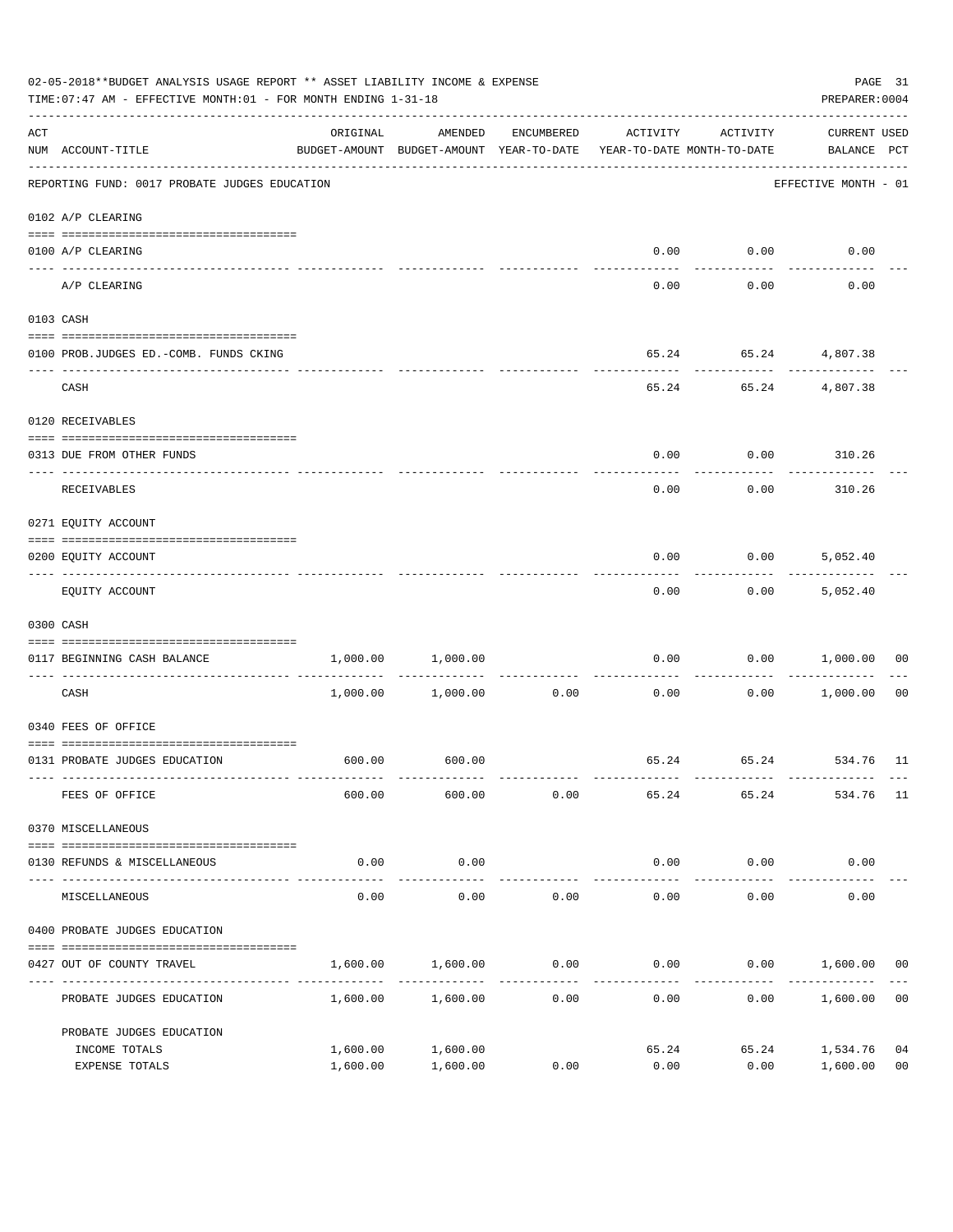|     | 02-05-2018**BUDGET ANALYSIS USAGE REPORT ** ASSET LIABILITY INCOME & EXPENSE<br>PAGE 32<br>TIME: 07:47 AM - EFFECTIVE MONTH: 01 - FOR MONTH ENDING 1-31-18<br>PREPARER: 0004 |           |                                                     |               |                                        |                                             |                             |    |  |
|-----|------------------------------------------------------------------------------------------------------------------------------------------------------------------------------|-----------|-----------------------------------------------------|---------------|----------------------------------------|---------------------------------------------|-----------------------------|----|--|
| ACT | NUM ACCOUNT-TITLE                                                                                                                                                            | ORIGINAL  | AMENDED<br>BUDGET-AMOUNT BUDGET-AMOUNT YEAR-TO-DATE | ENCUMBERED    | ACTIVITY<br>YEAR-TO-DATE MONTH-TO-DATE | ACTIVITY                                    | CURRENT USED<br>BALANCE PCT |    |  |
|     | REPORTING FUND: 0018 CO.CLERK RECORD MNGMT.                                                                                                                                  |           |                                                     |               |                                        |                                             | EFFECTIVE MONTH - 01        |    |  |
|     | 0100 PAYROLL                                                                                                                                                                 |           |                                                     |               |                                        |                                             |                             |    |  |
|     | 0100 PAYROLL                                                                                                                                                                 |           |                                                     |               |                                        | $0.00$ $0.00$                               | 0.00                        |    |  |
|     | PAYROLL                                                                                                                                                                      |           |                                                     |               | 0.00                                   | 0.00                                        | 0.00                        |    |  |
|     | 0102 A/P CLEARING                                                                                                                                                            |           |                                                     |               |                                        |                                             |                             |    |  |
|     | 0100 A/P CLEARING                                                                                                                                                            |           |                                                     |               | 0.00                                   | 0.00                                        | 0.00                        |    |  |
|     | A/P CLEARING                                                                                                                                                                 |           |                                                     |               | 0.00                                   | 0.00                                        | 0.00                        |    |  |
|     | 0103 CASH                                                                                                                                                                    |           |                                                     |               |                                        |                                             |                             |    |  |
|     | 0100 CO.CLK.REC.MNGMT.-COMB.FUNDS CKING                                                                                                                                      |           |                                                     |               |                                        | 9,720.69 6,514.64 45,756.46                 |                             |    |  |
|     | _____________________________<br>CASH                                                                                                                                        |           |                                                     |               |                                        | .<br>$9,720.69 - 6,514.64$                  | --------<br>45,756.46       |    |  |
|     | 0120 RECEIVABLES                                                                                                                                                             |           |                                                     |               |                                        |                                             |                             |    |  |
|     | 0313 DUE FROM OTHER FUNDS                                                                                                                                                    |           |                                                     |               | 0.00                                   | $0.00$ 23,815.17                            |                             |    |  |
|     | RECEIVABLES                                                                                                                                                                  |           |                                                     |               | 0.00                                   |                                             | $0.00$ 23,815.17            |    |  |
|     | 0200 SYSTEM ADDED LIABILITY DEPARTMENT                                                                                                                                       |           |                                                     |               |                                        |                                             |                             |    |  |
|     | 0150 ACCRUED SALARY PAYABLE                                                                                                                                                  |           |                                                     |               | 0.00                                   | 0.00                                        | 1,090.97                    |    |  |
|     | 0155 ACCRUED FRINGE BENEFITS                                                                                                                                                 |           |                                                     |               | 0.00                                   | 0.00                                        | 584.39                      |    |  |
|     | 0910 SYSTEM ADDED LIABILITY LINE-ITEM                                                                                                                                        |           |                                                     |               | 1,867.20-                              | 0.00                                        | 1,867.20-                   |    |  |
|     | SYSTEM ADDED LIABILITY DEPARTMENT                                                                                                                                            |           |                                                     |               | $1,867.20-$                            | 0.00                                        | 191.84-                     |    |  |
|     | 0271 EQUITY ACCOUNT                                                                                                                                                          |           |                                                     |               |                                        |                                             |                             |    |  |
|     | 0200 EQUITY ACCOUNT                                                                                                                                                          |           |                                                     |               | 0.00                                   |                                             | $0.00$ 77,616.96            |    |  |
|     | EQUITY ACCOUNT                                                                                                                                                               |           |                                                     |               | 0.00                                   | 0.00                                        | 77,616.96                   |    |  |
|     | 0300 CASH                                                                                                                                                                    |           |                                                     |               |                                        |                                             |                             |    |  |
|     | 0118 BEGINNING CASH BALANCE                                                                                                                                                  |           | 14,974.64 14,974.64                                 | ------------- | $- - - - - -$                          | $0.00$ $0.00$ $14,974.64$ 00<br>----------- | ------------                |    |  |
|     | CASH                                                                                                                                                                         |           | 14,974.64    14,974.64    0.00                      |               | 0.00                                   |                                             | $0.00$ 14,974.64 00         |    |  |
|     | 0360 INTEREST EARNINGS                                                                                                                                                       |           |                                                     |               |                                        |                                             |                             |    |  |
|     | 0100 INTEREST EARNINGS                                                                                                                                                       | 50.00     | 50.00                                               |               |                                        | 12.12 1.59 37.88 24                         |                             |    |  |
|     | INTEREST EARNINGS                                                                                                                                                            | 50.00     | 50.00                                               | 0.00          | -------------<br>12.12                 | 1.59                                        | 37.88 24                    |    |  |
|     | 0370 MISCELLANEOUS INCOME                                                                                                                                                    |           |                                                     |               |                                        |                                             |                             |    |  |
|     | 0130 REFUNDS & MISCELLANEOUS                                                                                                                                                 | 0.00      | 0.00                                                |               |                                        | $0.00$ $0.00$                               | 0.00                        |    |  |
|     | 0133 CO.CLERK PRESERVE REC FEE                                                                                                                                               | 55,500.00 | 55,500.00                                           |               |                                        | 12,990.11   12,990.11   42,509.89           |                             | 23 |  |
|     |                                                                                                                                                                              |           |                                                     |               |                                        |                                             |                             |    |  |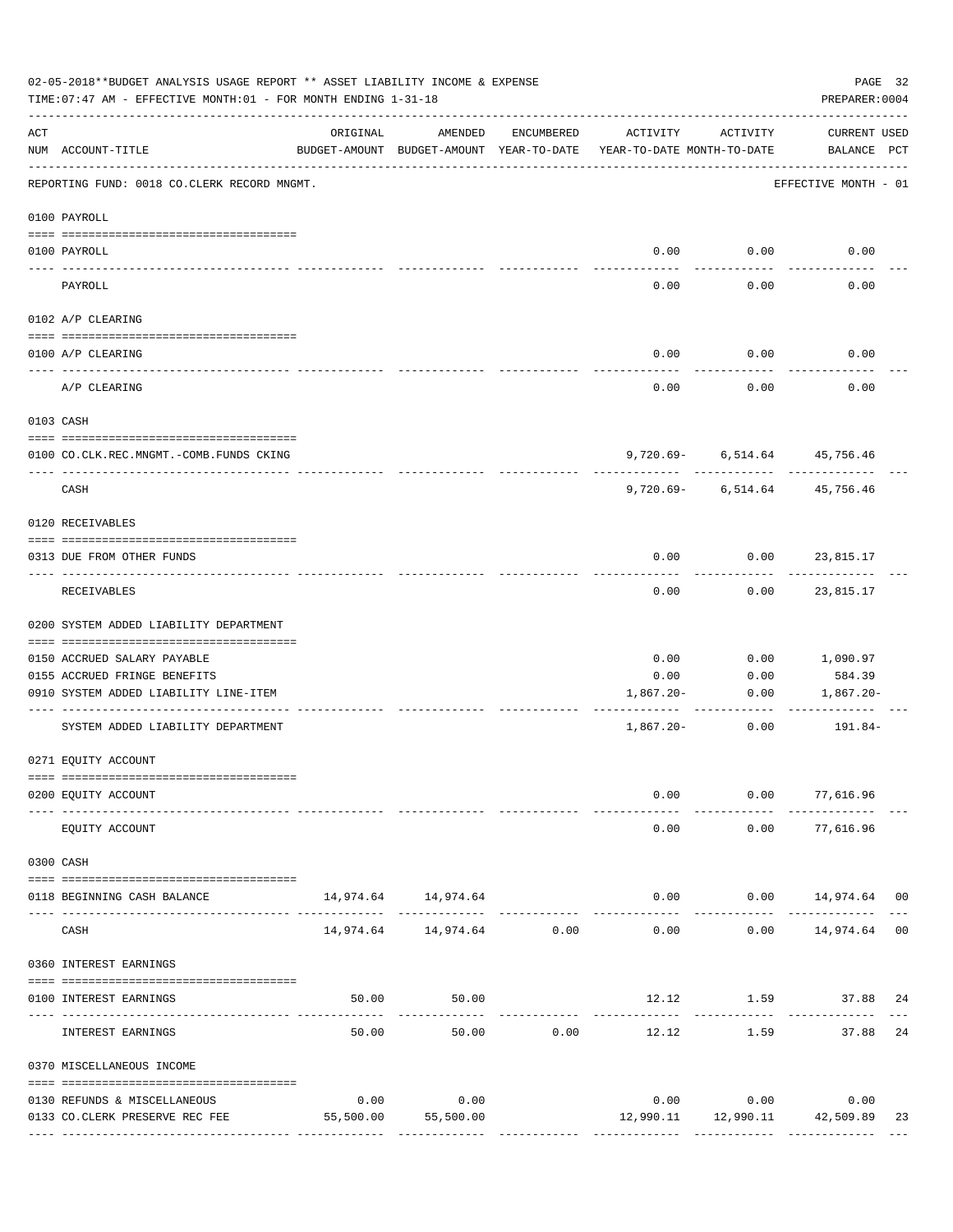| ACT |                                             | ORIGINAL                                 | AMENDED                  |                           | ENCUMBERED ACTIVITY ACTIVITY |        | <b>CURRENT USED</b>                 |                |
|-----|---------------------------------------------|------------------------------------------|--------------------------|---------------------------|------------------------------|--------|-------------------------------------|----------------|
|     | NUM ACCOUNT-TITLE                           | BUDGET-AMOUNT BUDGET-AMOUNT YEAR-TO-DATE |                          |                           | YEAR-TO-DATE MONTH-TO-DATE   |        | BALANCE                             | PCT            |
|     | REPORTING FUND: 0018 CO.CLERK RECORD MNGMT. |                                          |                          |                           |                              |        | EFFECTIVE MONTH - 01                |                |
|     | MISCELLANEOUS INCOME                        | 55,500.00                                |                          |                           |                              |        |                                     |                |
|     | 0402 CO.CLERK RECORD MNGMT.                 |                                          |                          |                           |                              |        |                                     |                |
|     | 0103 SALARY ASSISTANT                       | 29,216.44                                | 29,216.44                | 0.00                      |                              |        | 7,883.55 1,809.54 21,332.89         | 27             |
|     | 0107 SALARY TEMP/EXTRA                      | 0.00                                     | 0.00                     | 0.00                      | 0.00                         | 0.00   | 0.00                                |                |
|     | 0201 SOCIAL SECURITY TAXES                  | 1,811.42                                 | 1,811.42                 | 0.00                      | 415.11                       |        | 109.32 1,396.31                     | 23             |
|     | 0202 GROUP HEALTH INSURANCE                 | 10,494.60                                | 10,494.60                | 0.00                      | 4,630.01                     | 874.54 | 5,864.59                            | 44             |
|     | 0203 RETIREMENT                             | 3,324.83                                 | 3,324.83                 | 0.00                      | 878.69                       | 208.10 | 2,446.14                            | 26             |
|     | 0204 WORKERS COMPENSATION                   | 122.71                                   | 122.71                   | 0.00                      | 51.27                        | 0.00   | 71.44                               | 42             |
|     | 0205 MEDICARE TAX                           | 423.64                                   | 423.64                   | 0.00                      | 97.09                        | 25.56  | 326.55                              | 23             |
|     | 0310 OFFICE SUPPLIES                        | 800.00                                   | 800.00                   | 0.00                      | 0.00                         | 0.00   | 800.00                              | 0 <sup>0</sup> |
|     | 0312 IMAGING SYSTEM                         | 21,000.00                                | 21,000.00                | 0.00                      |                              |        | 6,900.00 3,450.00 14,100.00         | 33             |
|     | 0315 COPIER MAINTENANCE                     | 250.00                                   | 250.00                   | 0.00                      | 0.00                         | 0.00   | 250.00                              | 0 <sup>0</sup> |
|     | 0420 TELEPHONE                              | 700.00                                   | 700.00                   | 0.00                      | 0.00                         | 0.00   | 700.00                              | 00             |
|     | 0437 DIGITAL IMAGING OF MICROFILM           | 0.00                                     | 0.00                     | 0.00                      | 0.00                         | 0.00   | 0.00                                |                |
|     | 0453 COMPUTER SOFTWARE                      | 0.00                                     | 0.00                     | 0.00                      | 0.00                         | 0.00   | 0.00                                |                |
|     | 0490 CO.CLERK MISCELLANEOUS                 | 881.00                                   | 881.00                   | 0.00                      |                              |        | $0.00$ $0.00$ $881.00$              | 00             |
|     | 0574 COMPUTER EOUIPMENT                     | 1,500.00                                 | 1,500.00                 | 0.00<br>------------      | 0.00                         |        | $0.00$ 1,500.00                     | 00             |
|     | CO.CLERK RECORD MNGMT.                      |                                          | 70,524.64 70,524.64 0.00 |                           |                              |        | 20,855.72 6,477.06 49,668.92        | 30             |
|     | CO.CLERK RECORD MNGMT.                      |                                          |                          |                           |                              |        |                                     |                |
|     | INCOME TOTALS                               |                                          | 70,524.64 70,524.64      |                           |                              |        | 13,002.23  12,991.70  57,522.41  18 |                |
|     | <b>EXPENSE TOTALS</b>                       | 70,524.64                                | 70,524.64                | $0.00$ 20,855.72 6,477.06 |                              |        | 49,668.92                           | 30             |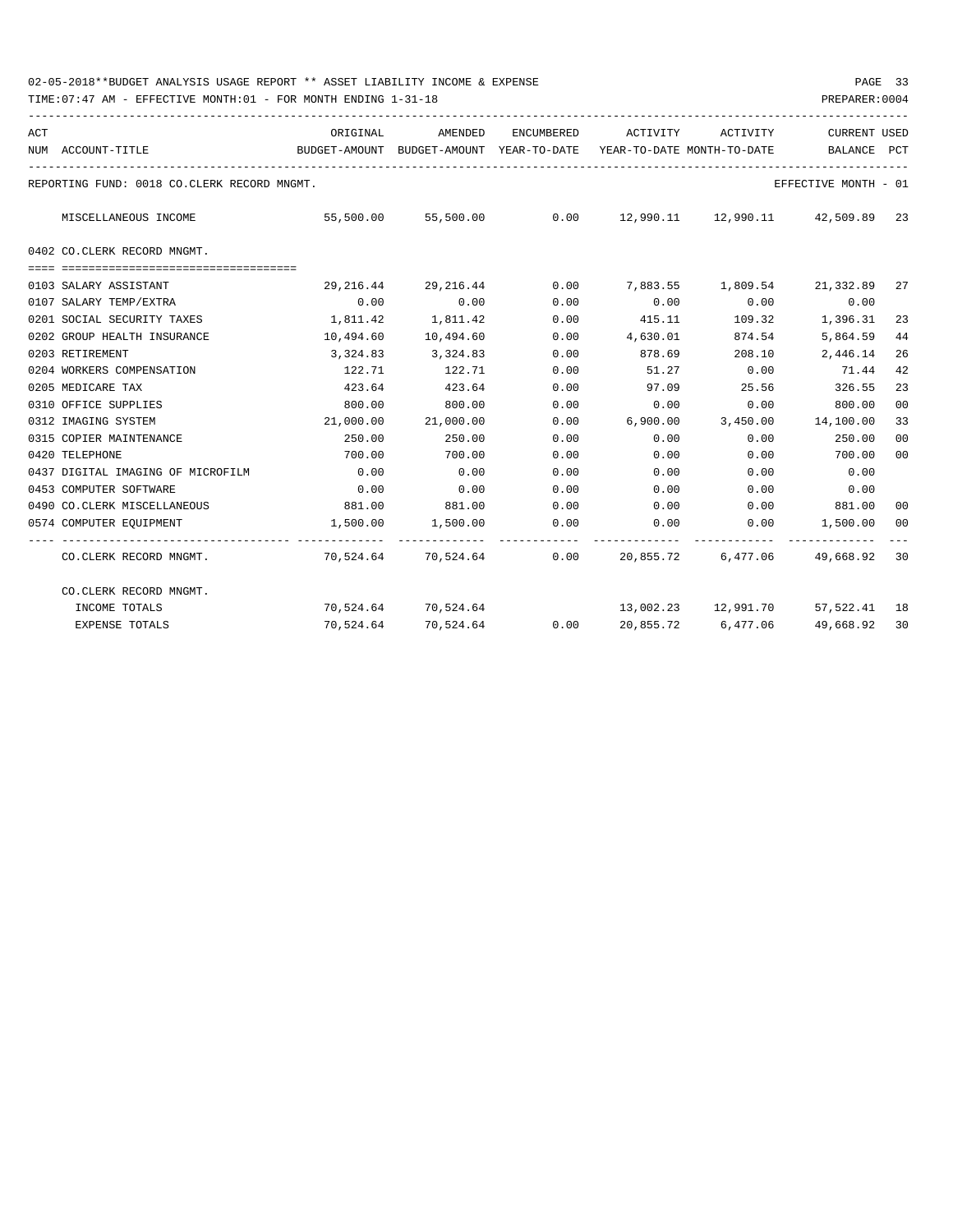|     | 02-05-2018**BUDGET ANALYSIS USAGE REPORT ** ASSET LIABILITY INCOME & EXPENSE<br>PAGE 34<br>TIME: 07:47 AM - EFFECTIVE MONTH: 01 - FOR MONTH ENDING 1-31-18<br>PREPARER: 0004 |                                         |                                                     |            |                                        |                         |                                          |  |  |
|-----|------------------------------------------------------------------------------------------------------------------------------------------------------------------------------|-----------------------------------------|-----------------------------------------------------|------------|----------------------------------------|-------------------------|------------------------------------------|--|--|
| ACT | NUM ACCOUNT-TITLE                                                                                                                                                            | ORIGINAL                                | AMENDED<br>BUDGET-AMOUNT BUDGET-AMOUNT YEAR-TO-DATE | ENCUMBERED | ACTIVITY<br>YEAR-TO-DATE MONTH-TO-DATE | ACTIVITY                | <b>CURRENT USED</b><br>BALANCE PCT       |  |  |
|     | REPORTING FUND: 0019 DIST.CLK.RECORDS MNGMT.                                                                                                                                 |                                         |                                                     |            |                                        |                         | EFFECTIVE MONTH - 01                     |  |  |
|     | 0100 PAYROLL                                                                                                                                                                 |                                         |                                                     |            |                                        |                         |                                          |  |  |
|     | 0100 PAYROLL                                                                                                                                                                 |                                         |                                                     |            | 0.00                                   | 0.00                    | 0.00                                     |  |  |
|     | PAYROLL                                                                                                                                                                      |                                         |                                                     |            | 0.00                                   | 0.00                    | 0.00                                     |  |  |
|     | 0102 A/P CLEARING                                                                                                                                                            |                                         |                                                     |            |                                        |                         |                                          |  |  |
|     | 0100 A/P CLEARING                                                                                                                                                            |                                         |                                                     |            | 0.00                                   | 0.00                    | 0.00                                     |  |  |
|     | A/P CLEARING                                                                                                                                                                 |                                         |                                                     |            | 0.00                                   | 0.00                    | 0.00                                     |  |  |
|     | 0103 CASH                                                                                                                                                                    |                                         |                                                     |            |                                        |                         |                                          |  |  |
|     | 0100 DIST.CLK.REC.MNGMT-COMB.FUNDS CKIN                                                                                                                                      |                                         |                                                     |            |                                        | 870.13 169.17           | 9,326.53                                 |  |  |
|     | _____________________________<br>CASH                                                                                                                                        |                                         |                                                     |            | 870.13                                 | 169.17                  | 9,326.53                                 |  |  |
|     | 0120 RECEIVABLES                                                                                                                                                             |                                         |                                                     |            |                                        |                         |                                          |  |  |
|     | 0313 DUE FROM OTHER FUNDS                                                                                                                                                    |                                         |                                                     |            | 0.00                                   | 0.00                    | 436.56                                   |  |  |
|     | RECEIVABLES                                                                                                                                                                  |                                         |                                                     |            | 0.00                                   | 0.00                    | 436.56                                   |  |  |
|     | 0200 LIABILITY ACCOUNT                                                                                                                                                       |                                         |                                                     |            |                                        |                         |                                          |  |  |
|     | 0150 ACCRUED SALARY PAYABLE                                                                                                                                                  |                                         |                                                     |            | 0.00                                   | 0.00                    | 0.01                                     |  |  |
|     | 0155 ACCRUED FRINGE BENEFITS                                                                                                                                                 |                                         |                                                     |            | 0.00                                   | 0.00                    | 0.00                                     |  |  |
|     | 0910 SYSTEM ADDED LIABILITY LINE-ITEM                                                                                                                                        |                                         |                                                     |            | 0.00                                   | 0.00                    | 0.00                                     |  |  |
|     | LIABILITY ACCOUNT                                                                                                                                                            |                                         |                                                     |            | 0.00                                   | 0.00                    | 0.01                                     |  |  |
|     | 0271 EQUITY ACCOUNT                                                                                                                                                          |                                         |                                                     |            |                                        |                         |                                          |  |  |
|     | 0200 EQUITY ACCOUNT                                                                                                                                                          |                                         |                                                     |            | 0.00                                   | 0.00                    | 8,892.95                                 |  |  |
|     | EQUITY ACCOUNT                                                                                                                                                               |                                         |                                                     |            | 0.00                                   |                         | $0.00$ $8,892.95$                        |  |  |
|     | 0300 CASH                                                                                                                                                                    |                                         |                                                     |            |                                        |                         |                                          |  |  |
|     | 0119 BEGINNING CASH BALANCE                                                                                                                                                  |                                         | 1,030.00 1,030.00                                   |            |                                        | 0.00                    | $0.00$ 1,030.00 00                       |  |  |
|     | CASH                                                                                                                                                                         |                                         | -------------<br>1,030.00 1,030.00 0.00             |            | 0.00                                   | 0.00                    | . <u>.</u><br>1,030.00<br>0 <sub>0</sub> |  |  |
|     | 0360 INTEREST EARNINGS                                                                                                                                                       |                                         |                                                     |            |                                        |                         |                                          |  |  |
|     | 0100 INTEREST EARNINGS                                                                                                                                                       | 5.00                                    | 5.00                                                |            |                                        | 2.22                    | 0.37<br>2.78<br>44                       |  |  |
|     | INTEREST EARNINGS                                                                                                                                                            | --------<br>5.00                        | 5.00                                                | 0.00       | ----------- -------------<br>2.22      | ---------<br>0.37       | 2.78<br>44                               |  |  |
|     | 0370 MISCELLEANEOUS INCOME                                                                                                                                                   |                                         |                                                     |            |                                        |                         |                                          |  |  |
|     | 0136 DIST.CLK.PRES.REC.FEE                                                                                                                                                   |                                         | 3,000.00 3,000.00                                   |            |                                        | 867.91                  | 168.80 2,132.09<br>29                    |  |  |
|     | MISCELLEANEOUS INCOME                                                                                                                                                        | ------------- -------------<br>3,000.00 | 3,000.00                                            | .<br>0.00  | ------------<br>867.91                 | -------------<br>168.80 | ---------<br>29<br>2,132.09              |  |  |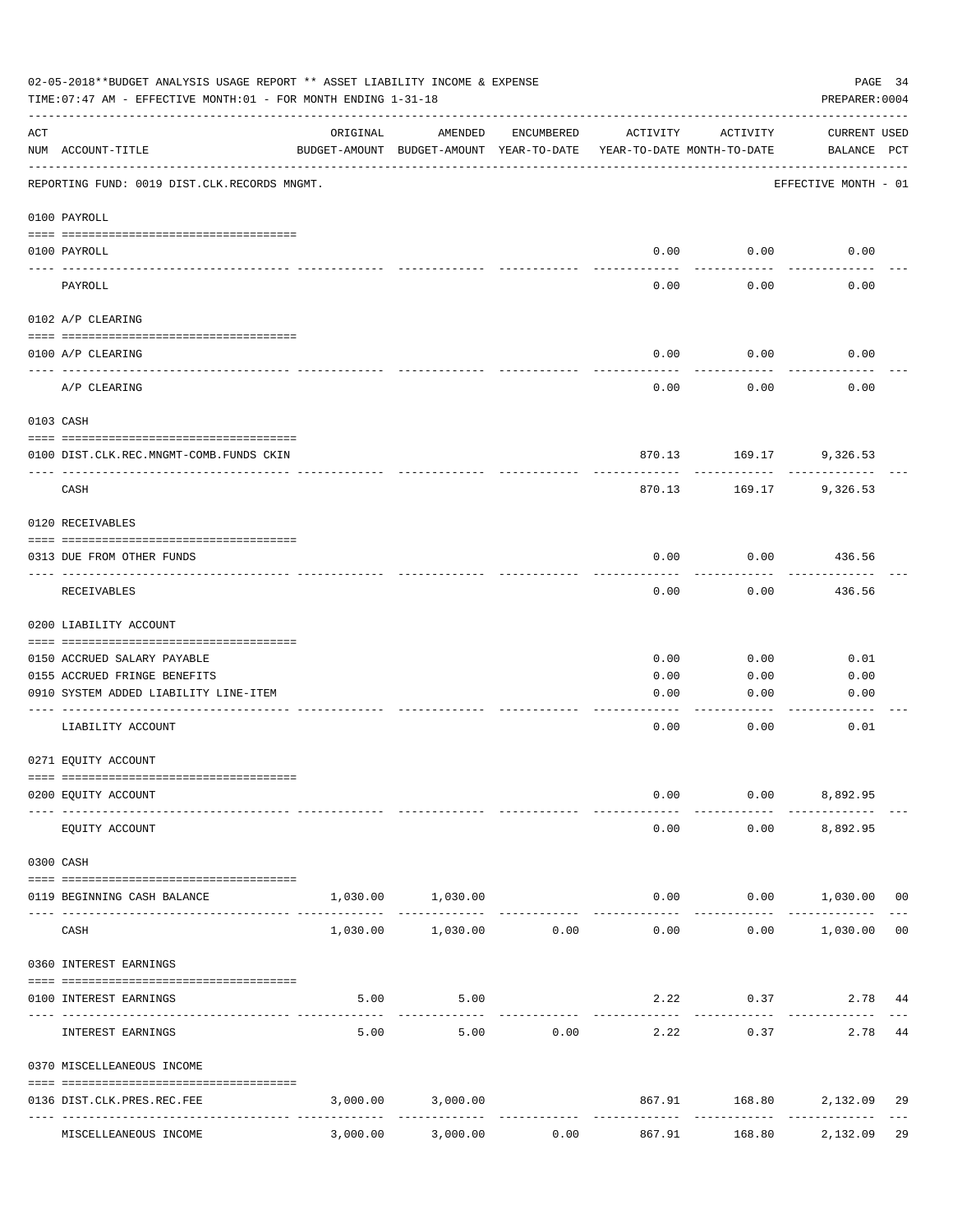| 02-05-2018**BUDGET ANALYSIS USAGE REPORT ** ASSET LIABILITY INCOME & EXPENSE | PAGE 35        |  |
|------------------------------------------------------------------------------|----------------|--|
| TIME: 07:47 AM - EFFECTIVE MONTH: 01 - FOR MONTH ENDING 1-31-18              | PREPARER: 0004 |  |

| ACT |                                                                                          | ORIGINAL | AMENDED                                           | ENCUMBERED | ACTIVITY             | ACTIVITY                                                                                                                                                                                                                            | <b>CURRENT USED</b>       |      |
|-----|------------------------------------------------------------------------------------------|----------|---------------------------------------------------|------------|----------------------|-------------------------------------------------------------------------------------------------------------------------------------------------------------------------------------------------------------------------------------|---------------------------|------|
|     | NUM ACCOUNT-TITLE<br>BUDGET-AMOUNT BUDGET-AMOUNT YEAR-TO-DATE YEAR-TO-DATE_MONTH-TO-DATE |          |                                                   |            |                      |                                                                                                                                                                                                                                     | BALANCE PCT               |      |
|     |                                                                                          |          |                                                   |            |                      |                                                                                                                                                                                                                                     |                           |      |
|     | REPORTING FUND: 0019 DIST.CLK.RECORDS MNGMT.                                             |          |                                                   |            |                      |                                                                                                                                                                                                                                     | EFFECTIVE MONTH - 01      |      |
|     |                                                                                          |          |                                                   |            |                      |                                                                                                                                                                                                                                     |                           |      |
|     |                                                                                          |          |                                                   |            |                      |                                                                                                                                                                                                                                     |                           |      |
|     | 0450 DIST.CLERK REC. MNGMT.                                                              |          |                                                   |            |                      |                                                                                                                                                                                                                                     |                           |      |
|     | =================================                                                        |          |                                                   |            |                      |                                                                                                                                                                                                                                     |                           |      |
|     | 0107 SALARY TEMP/EXTRA                                                                   | 0.00     | 0.00                                              | 0.00       |                      | $0.00$ and $0.00$ and $0.00$ and $0.00$ and $0.00$ and $0.00$ and $0.00$ and $0.00$ and $0.00$ and $0.00$ and $0.00$ and $0.00$ and $0.00$ and $0.00$ and $0.00$ and $0.00$ and $0.00$ and $0.00$ and $0.00$ and $0.00$ and<br>0.00 | 0.00                      |      |
|     | 0201 SOCIAL SECURITY TAXES                                                               | 0.00     | 0.00                                              | 0.00       | 0.00                 | 0.00                                                                                                                                                                                                                                | 0.00                      |      |
|     | 0203 RETIREMENT                                                                          | 0.00     | 0.00                                              | 0.00       | 0.00                 | 0.00                                                                                                                                                                                                                                | 0.00                      |      |
|     | 0204 WORKERS COMPENSATION                                                                | 0.00     | 0.00                                              | 0.00       | 0.00                 | 0.00                                                                                                                                                                                                                                | 0.00                      |      |
|     | 0205 MEDICARE TAX                                                                        | 0.00     | 0.00                                              | 0.00       | 0.00                 | 0.00                                                                                                                                                                                                                                | 0.00                      |      |
|     | 0310 OFFICE SUPPLIES                                                                     | 4,035.00 | 4,035.00                                          | 0.00       | 0.00                 |                                                                                                                                                                                                                                     | $0.00$ 4,035.00           | 00   |
|     | 0400 RECORDS STORAGE SHELVING                                                            | 0.00     | 0.00                                              | 0.00       | 0.00                 |                                                                                                                                                                                                                                     | $0.00$ and $0.00$<br>0.00 |      |
|     | 0435 PRINTING                                                                            | 0.00     | 0.00                                              | 0.00       |                      | 0.00<br>0.00                                                                                                                                                                                                                        | 0.00                      |      |
|     | 0572 OFFICE EQUIPMENT                                                                    | 0.00     | 0.00                                              | 0.00       |                      | $0.00$ and $0.00$                                                                                                                                                                                                                   | 0.00<br>0.00              |      |
|     |                                                                                          |          |                                                   |            |                      |                                                                                                                                                                                                                                     |                           |      |
|     | DIST.CLERK REC. MNGMT.                                                                   |          | $4,035.00$ $4,035.00$ $0.00$ $0.00$ $0.00$ $0.00$ |            |                      |                                                                                                                                                                                                                                     | 4,035.00                  | - 00 |
|     | DIST.CLK.RECORDS MNGMT.                                                                  |          |                                                   |            |                      |                                                                                                                                                                                                                                     |                           |      |
|     | INCOME TOTALS                                                                            |          | 4,035,00 4,035,00                                 |            |                      |                                                                                                                                                                                                                                     | 870.13 169.17 3.164.87 22 |      |
|     | <b>EXPENSE TOTALS</b>                                                                    |          |                                                   |            | $0.00$ $0.00$ $0.00$ |                                                                                                                                                                                                                                     |                           | 00   |
|     |                                                                                          | 4,035.00 | 4,035.00                                          |            |                      |                                                                                                                                                                                                                                     | 4,035.00                  |      |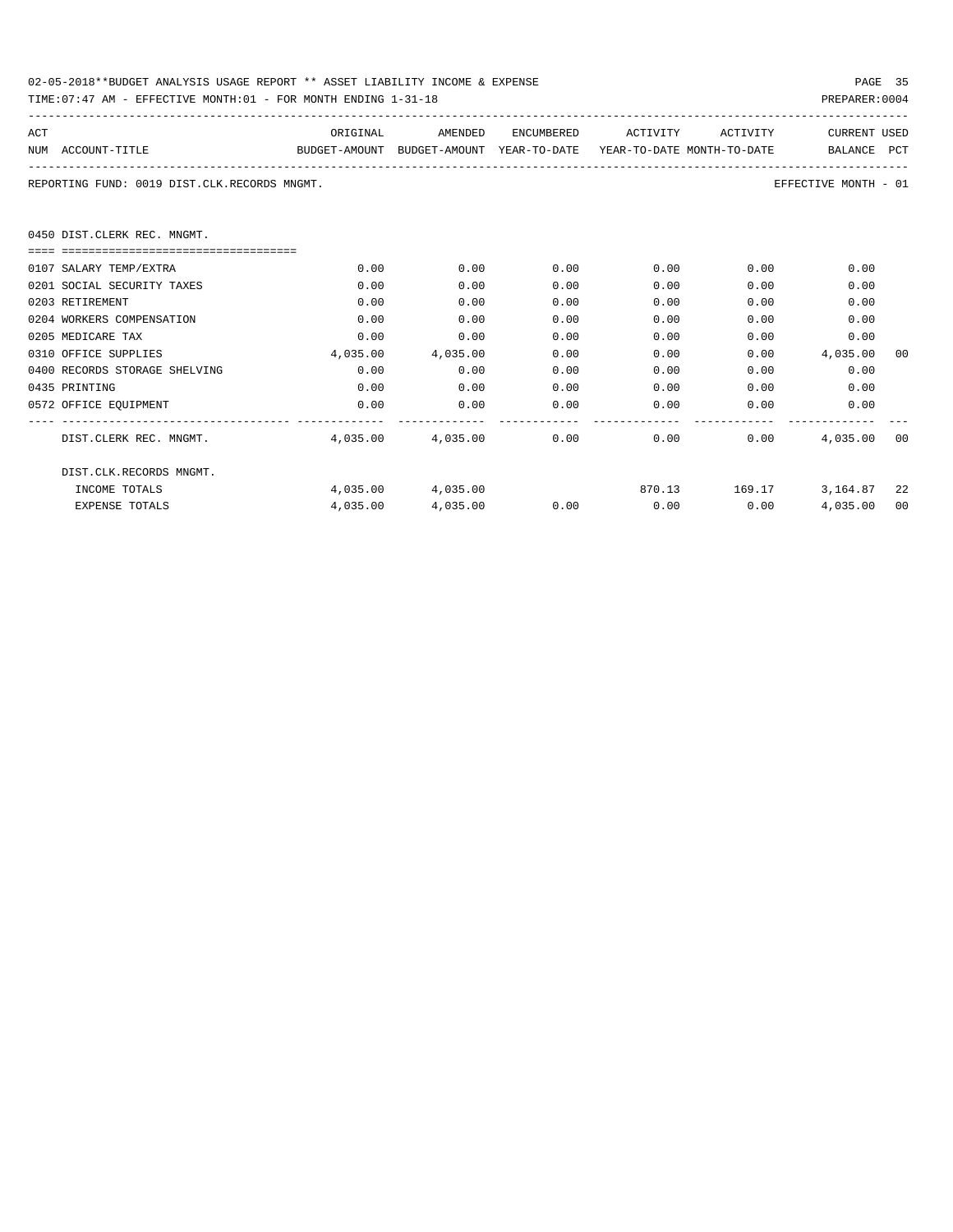|                    | 02-05-2018**BUDGET ANALYSIS USAGE REPORT ** ASSET LIABILITY INCOME & EXPENSE<br>TIME: 07:47 AM - EFFECTIVE MONTH: 01 - FOR MONTH ENDING 1-31-18 |           |                                                     |            |                                        |                                | PAGE 36<br>PREPARER: 0004    |  |
|--------------------|-------------------------------------------------------------------------------------------------------------------------------------------------|-----------|-----------------------------------------------------|------------|----------------------------------------|--------------------------------|------------------------------|--|
| $\mathop{\rm ACT}$ | NUM ACCOUNT-TITLE                                                                                                                               | ORIGINAL  | AMENDED<br>BUDGET-AMOUNT BUDGET-AMOUNT YEAR-TO-DATE | ENCUMBERED | ACTIVITY<br>YEAR-TO-DATE MONTH-TO-DATE | ACTIVITY                       | CURRENT USED<br>BALANCE PCT  |  |
|                    | REPORTING FUND: 0020 COUNTY OFFICES REC.MNGMT.                                                                                                  |           |                                                     |            |                                        |                                | EFFECTIVE MONTH - 01         |  |
|                    | 0100 PAYROLL                                                                                                                                    |           |                                                     |            |                                        |                                |                              |  |
|                    | 0100 PAYROLL                                                                                                                                    |           |                                                     |            |                                        | $0.00$ 0.00                    | 0.00                         |  |
|                    | PAYROLL                                                                                                                                         |           |                                                     |            | 0.00                                   | 0.00                           | 0.00                         |  |
|                    | 0102 A/P CLEARING                                                                                                                               |           |                                                     |            |                                        |                                |                              |  |
|                    | 0100 A/P CLEARING                                                                                                                               |           |                                                     |            | 0.00                                   | 0.00                           | 0.00                         |  |
|                    | A/P CLEARING                                                                                                                                    |           |                                                     |            | 0.00                                   | 0.00                           | 0.00                         |  |
|                    | 0103 CASH                                                                                                                                       |           |                                                     |            |                                        |                                |                              |  |
|                    | 0100 CO.OFF.REC.MNGMT-COMB. FUNDS CKING                                                                                                         |           |                                                     |            |                                        | 2,060.94- 910.91 40,701.68     |                              |  |
|                    | _______________________________<br>CASH                                                                                                         |           |                                                     |            | 2,060.94-                              | ----------<br>910.91           | $- - - - - - -$<br>40,701.68 |  |
|                    | 0120 RECEIVABLES                                                                                                                                |           |                                                     |            |                                        |                                |                              |  |
|                    | 0313 DUE FROM OTHER FUNDS                                                                                                                       |           |                                                     |            | 0.00                                   |                                | $0.00$ 3,668.45              |  |
|                    | RECEIVABLES                                                                                                                                     |           |                                                     |            | 0.00                                   | 0.00                           | 3,668.45                     |  |
|                    | 0200 SYSTEM ADDED LIABILITY DEPARTMENT                                                                                                          |           |                                                     |            |                                        |                                |                              |  |
|                    | 0150 ACCRUED SALARY PAYABLE                                                                                                                     |           |                                                     |            | 0.00                                   | 0.00                           | 283.09                       |  |
|                    | 0155 ACCRUED FRINGE BENEFITS                                                                                                                    |           |                                                     |            | 0.00                                   | 0.00                           | 52.13                        |  |
|                    | 0910 SYSTEM ADDED LIABILITY LINE-ITEM                                                                                                           |           |                                                     |            | 0.00                                   | 0.00                           | 0.00                         |  |
|                    | SYSTEM ADDED LIABILITY DEPARTMENT                                                                                                               |           |                                                     |            | 0.00                                   | 0.00                           | 335.22                       |  |
|                    | 0271 EQUITY ACCOUNT                                                                                                                             |           |                                                     |            |                                        |                                |                              |  |
|                    | 0200 EQUITY ACCOUNT                                                                                                                             |           |                                                     |            | 0.00                                   |                                | 0.00 46,095.85               |  |
|                    | EQUITY ACCOUNT                                                                                                                                  |           |                                                     |            | 0.00                                   |                                | $0.00$ 46,095.85             |  |
|                    | 0300 CASH                                                                                                                                       |           |                                                     |            |                                        |                                |                              |  |
|                    | 0120 BEGINNING CASH BALANCE                                                                                                                     | 0.00      | 0.00                                                |            |                                        | $0.00$ 0.00                    | 0.00                         |  |
| $- - - - -$        | CASH                                                                                                                                            | 0.00      | . <u>.</u> .<br>0.00                                | 0.00       | $- - - - - -$<br>0.00                  | . <u>.</u> .<br>0.00           | 0.00                         |  |
|                    | 0360 INTEREST EARNINGS                                                                                                                          |           |                                                     |            |                                        |                                |                              |  |
|                    | 0100 INTEREST EARNINGS                                                                                                                          | 40.00     | 40.00                                               |            | --------------                         | 10.46    1.61    29.54    26   |                              |  |
|                    | INTEREST EARNINGS                                                                                                                               | 40.00     | 40.00                                               | 0.00       | 10.46                                  | 1.61                           | 29.54 26                     |  |
|                    | 0370 MISCELLENEOUS INCOME                                                                                                                       |           |                                                     |            |                                        |                                |                              |  |
|                    | 0135 CO.OFFICE REC.MNGMT.FEE                                                                                                                    |           | 18,000.00 18,000.00                                 |            |                                        | 3,295.30 1,829.72 14,704.70 18 |                              |  |
|                    | MISCELLENEOUS INCOME                                                                                                                            | 18,000.00 | 18,000.00                                           | 0.00       | 3,295.30                               |                                |                              |  |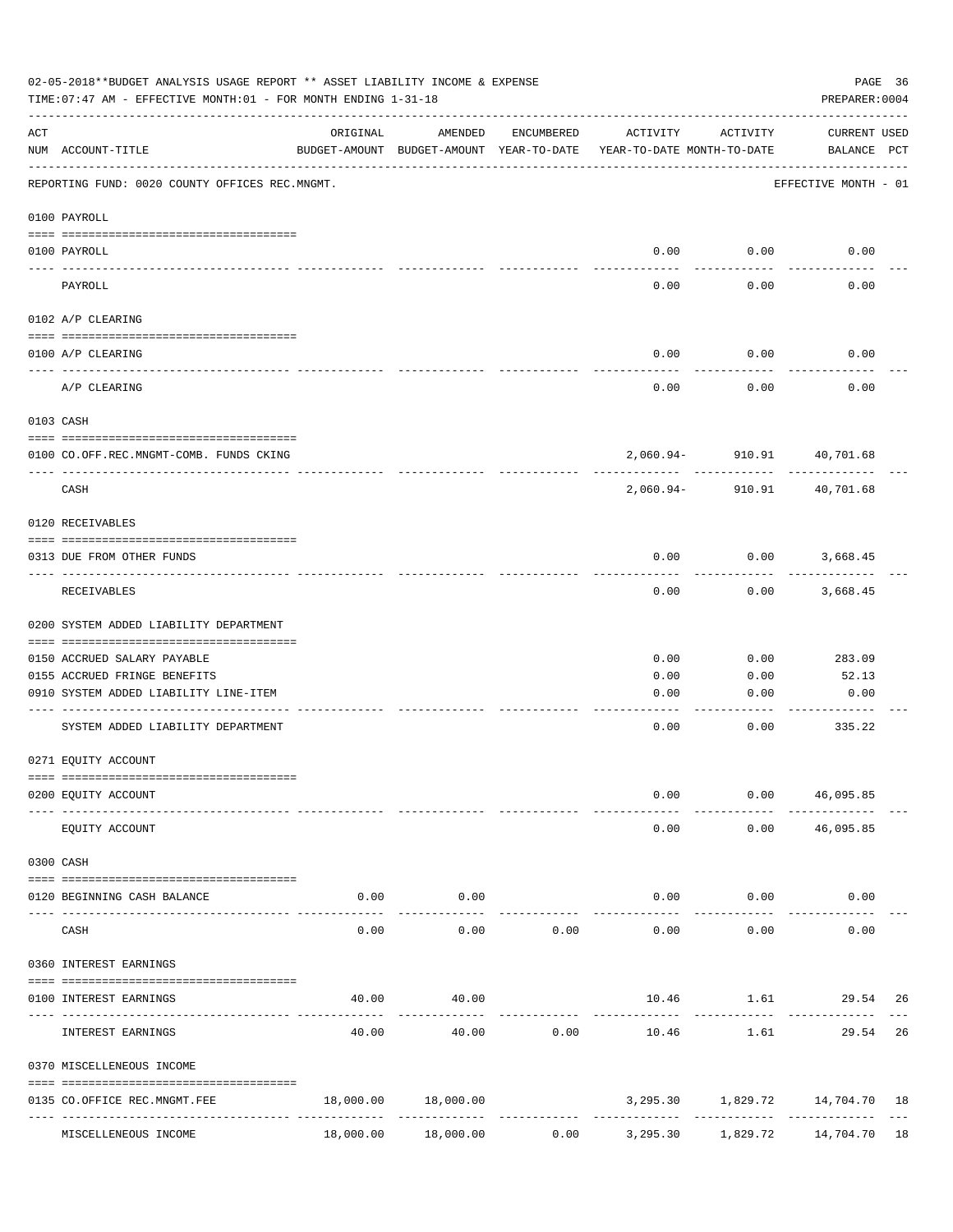| 02-05-2018**BUDGET ANALYSIS USAGE REPORT ** ASSET LIABILITY INCOME & EXPENSE | PAGE 37        |
|------------------------------------------------------------------------------|----------------|
| TIME: 07:47 AM - EFFECTIVE MONTH: 01 - FOR MONTH ENDING 1-31-18              | PREPARER: 0004 |

| ACT |                                                             | ORIGINAL                                                            | AMENDED              | ENCUMBERED | ACTIVITY ACTIVITY |                 | CURRENT USED                   |    |
|-----|-------------------------------------------------------------|---------------------------------------------------------------------|----------------------|------------|-------------------|-----------------|--------------------------------|----|
|     | NUM ACCOUNT-TITLE                                           | BUDGET-AMOUNT BUDGET-AMOUNT YEAR-TO-DATE YEAR-TO-DATE MONTH-TO-DATE |                      |            |                   |                 | BALANCE PCT                    |    |
|     | REPORTING FUND: 0020 COUNTY OFFICES REC.MNGMT.              |                                                                     |                      |            |                   |                 | EFFECTIVE MONTH - 01           |    |
|     | 0449 COUNTY OFFICES REC.MNGMT.                              |                                                                     |                      |            |                   |                 |                                |    |
|     | 0103 SALARY ASSISTANT                                       | 0.00                                                                | 0.00                 | 0.00       | $0.00$ 0.00       |                 | 0.00                           |    |
|     | 0107 SALARY TEMP./EXTRA                                     | 8,053.83                                                            | 8,053.83             | 0.00       | 2,778.31          | 604.80          | 5,275.52                       | 34 |
|     | 0201 SOCIAL SECURITY TAXES                                  | 499.34                                                              | 499.34               | 0.00       | 172.25            | 37.50           | 327.09                         | 34 |
|     | 0202 GROUP HEALTH INSURANCE                                 | 0.00                                                                | 0.00                 | 0.00       | 0.00              | 0.00            | 0.00                           |    |
|     | 0203 RETIREMENT                                             | 916.53                                                              | 916.53               | 0.00       | 309.50            | 69.56           | 607.03                         | 34 |
|     | 0204 WORKERS COMPENSATION                                   | 33.83                                                               | 33.83                | 0.00       | 14.13             | 0.00            | 19.70                          | 42 |
|     | 0205 MEDICARE TAX                                           | 116.78                                                              | 116.78               | 0.00       | 40.26             | 8.76            | 76.52                          | 34 |
|     | 0310 OFFICE SUPPLIES                                        | 4,863.25                                                            | 4,863.25             | 0.00       | 0.00              | 0.00            | 4,863.25                       | 00 |
|     | 0350 RECORDS DISPOSAL                                       | 2,006.44                                                            | 2,006.44             | 0.00       | 502.25            |                 | 199.80 1,504.19                | 25 |
|     | 0400 RECORDS STORAGE SHELVING                               | 0.00                                                                | 0.00                 | 0.00       | 0.00              | 0.00            | 0.00                           |    |
|     | 0453 COMPUTER SOFTWARE MAINTENANCE                          |                                                                     | 1,550.00 1,550.00    | 0.00       | 1,550.00          | 0.00            | 0.00 100                       |    |
|     | 0460 EQUIPMENT RENTAL                                       | 0.00                                                                | 0.00                 | 0.00       | $0.00$ 0.00       |                 | 0.00                           |    |
|     | 0574 COMPUTER EQUIPMENT                                     | 0.00                                                                | 0.00                 | 0.00       | 0.00              | 0.00            | 0.00                           |    |
|     | COUNTY OFFICES REC.MNGMT. 48,040.00 18,040.00 0.00 5,366.70 |                                                                     |                      |            |                   |                 | 920.42 12.673.30               | 30 |
|     | COUNTY OFFICES REC.MNGMT.                                   |                                                                     |                      |            |                   |                 |                                |    |
|     | INCOME TOTALS                                               |                                                                     | 18,040.00  18,040.00 |            |                   |                 | 3,305.76 1,831.33 14,734.24 18 |    |
|     | <b>EXPENSE TOTALS</b>                                       |                                                                     | 18,040.00 18,040.00  | 0.00       |                   | 5,366.70 920.42 | 12,673.30                      | 30 |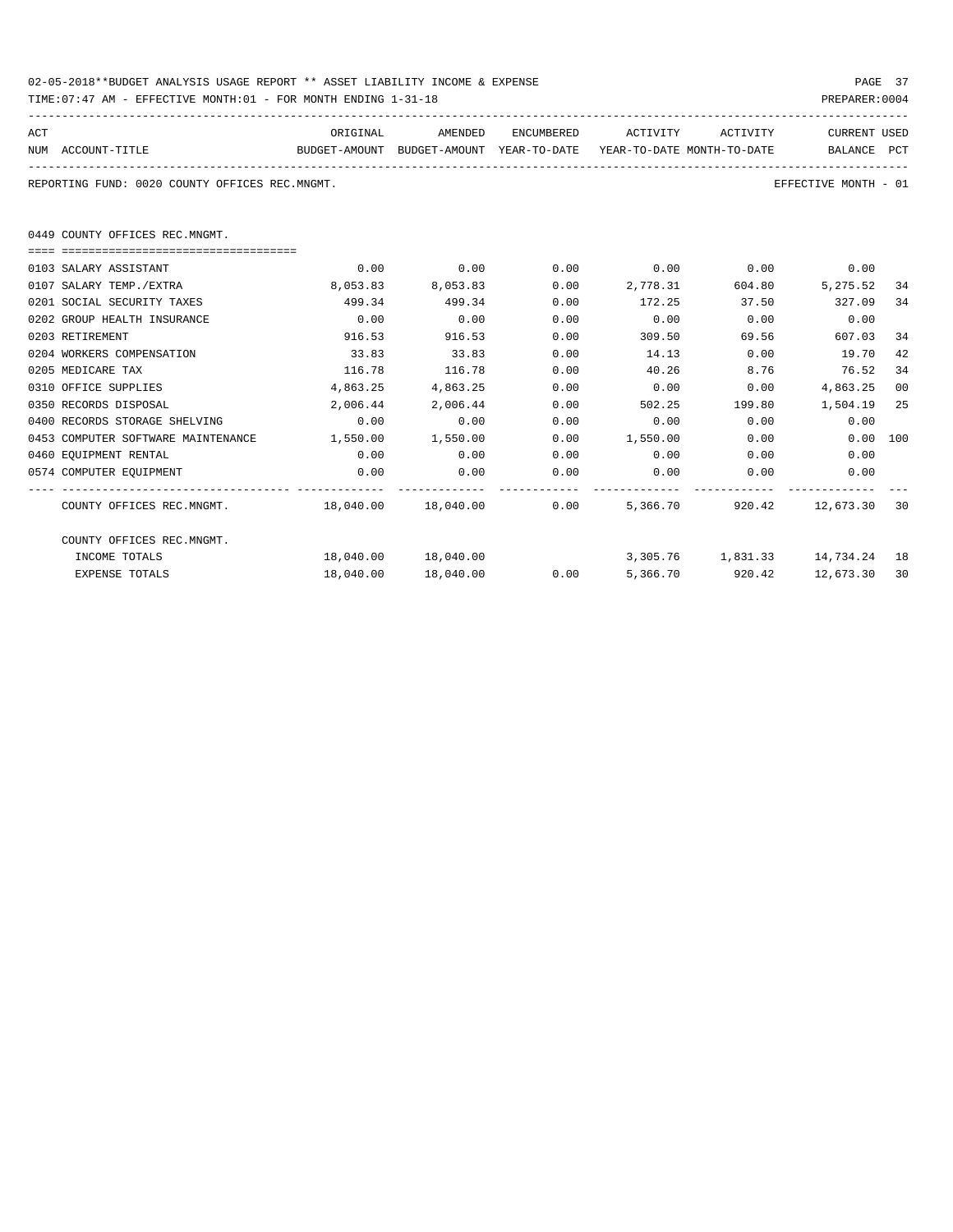|               | 02-05-2018**BUDGET ANALYSIS USAGE REPORT ** ASSET LIABILITY INCOME & EXPENSE<br>TIME: 07:47 AM - EFFECTIVE MONTH: 01 - FOR MONTH ENDING 1-31-18 |                            |                                                     |            |                                        |                     | PREPARER: 0004                     | PAGE 38 |
|---------------|-------------------------------------------------------------------------------------------------------------------------------------------------|----------------------------|-----------------------------------------------------|------------|----------------------------------------|---------------------|------------------------------------|---------|
| ACT           | NUM ACCOUNT-TITLE                                                                                                                               | ORIGINAL                   | AMENDED<br>BUDGET-AMOUNT BUDGET-AMOUNT YEAR-TO-DATE | ENCUMBERED | ACTIVITY<br>YEAR-TO-DATE MONTH-TO-DATE | ACTIVITY            | <b>CURRENT USED</b><br>BALANCE PCT |         |
|               | REPORTING FUND: 0021 FANNIN CO. R & B #1 FUND                                                                                                   |                            |                                                     |            |                                        |                     | EFFECTIVE MONTH - 01               |         |
|               | 0100 PAYROLL                                                                                                                                    |                            |                                                     |            |                                        |                     |                                    |         |
|               | 0100 PAYROLL                                                                                                                                    |                            |                                                     |            | 0.00                                   | 0.00                | 0.00                               |         |
| $\frac{1}{2}$ | PAYROLL                                                                                                                                         |                            |                                                     |            | 0.00                                   | 0.00                | 0.00                               |         |
|               | 0102 A/P CLEARING                                                                                                                               |                            |                                                     |            |                                        |                     |                                    |         |
|               | 0100 A/P CLEARING                                                                                                                               |                            |                                                     |            | 0.00                                   | 0.00                | 0.00                               |         |
|               | A/P CLEARING                                                                                                                                    |                            |                                                     |            | 0.00                                   | 0.00                | 0.00                               |         |
|               | 0103 CASH                                                                                                                                       |                            |                                                     |            |                                        |                     |                                    |         |
|               | 0100 R&B#1-COMBINED FUNDS CHECKING                                                                                                              |                            |                                                     |            |                                        |                     | 53,496.32 17,064.70 218,310.90     |         |
|               | 0175 TEXPOOL                                                                                                                                    |                            |                                                     |            | 62.48                                  | 17.48<br>---------- | 17,528.46                          |         |
|               | CASH                                                                                                                                            |                            |                                                     |            |                                        |                     | 53,558.80 17,082.18 235,839.36     |         |
|               | 0120 RECEIVABLES                                                                                                                                |                            |                                                     |            |                                        |                     |                                    |         |
|               | 0311 TAXES RECEIVABLE                                                                                                                           |                            |                                                     |            | 0.00                                   | 0.00                | 29,558.47                          |         |
|               | 0312 DUE FROM OTHER GOVERNMENTS                                                                                                                 |                            |                                                     |            | 0.00                                   | 0.00                | 6,633.14                           |         |
|               | 0313 DUE FROM OTHER FUNDS                                                                                                                       |                            |                                                     |            | 0.00                                   | 0.00                | 8,927.99                           |         |
|               | 0315 INVENTORY ASSET                                                                                                                            |                            |                                                     |            | 0.00                                   | 0.00                | 3,473.88<br>----------             |         |
|               | RECEIVABLES                                                                                                                                     |                            |                                                     |            | 0.00                                   | 0.00                | 48,593.48                          |         |
|               | 0200 LIABILITY ACCOUNT                                                                                                                          |                            |                                                     |            |                                        |                     |                                    |         |
|               | 0150 ACCRUED SALARY PAYABLE                                                                                                                     |                            |                                                     |            | 0.00                                   | 0.00                | 11,068.97                          |         |
|               | 0155 ACCRUED FRINGE BENEFITS                                                                                                                    |                            |                                                     |            | 0.00                                   | 0.00                | 4,896.71                           |         |
|               | 0200 DEFERRED TAX REVENUE                                                                                                                       |                            |                                                     |            | 0.00                                   | 0.00                | 27, 352.33                         |         |
|               | 0910 SYSTEM ADDED LIABILITY LINE-ITEM                                                                                                           |                            |                                                     |            | 12,796.59-                             | 0.00                | $12,796.59-$                       |         |
|               | LIABILITY ACCOUNT                                                                                                                               |                            |                                                     |            | 12,796.59-                             | 0.00                | 30,521.42                          |         |
|               | 0207 DUE TO FUND                                                                                                                                |                            |                                                     |            |                                        |                     |                                    |         |
|               | 0070 DUE TO RIGHT OF WAY                                                                                                                        |                            |                                                     |            | 0.00                                   | 0.00                | 0.00                               |         |
|               | 0131 DUE TO RD. DIST. 17A                                                                                                                       |                            |                                                     |            | 0.00                                   | 0.00                | 0.00                               |         |
|               | DUE TO FUND                                                                                                                                     | ------------ ------------- |                                                     |            | 0.00                                   | 0.00                | 0.00                               |         |
|               | 0231 LOANS                                                                                                                                      |                            |                                                     |            |                                        |                     |                                    |         |
|               |                                                                                                                                                 |                            |                                                     |            |                                        |                     |                                    |         |
|               | 0100 LOAN BSB EQUIPMENT                                                                                                                         |                            |                                                     |            | 0.00                                   | 0.00                | 0.00                               |         |
|               | LOANS                                                                                                                                           |                            |                                                     |            | 0.00                                   | 0.00                | 0.00                               |         |
|               | 0271 EQUITY ACCOUNT                                                                                                                             |                            |                                                     |            |                                        |                     |                                    |         |
|               | 0200 EQUITY ACCOUNTY                                                                                                                            | ------ -------------       |                                                     |            | 0.00                                   | 0.00                | 187,556.03<br>---------            |         |
|               | EQUITY ACCOUNT                                                                                                                                  |                            |                                                     |            | 0.00                                   | 0.00                | 187,556.03                         |         |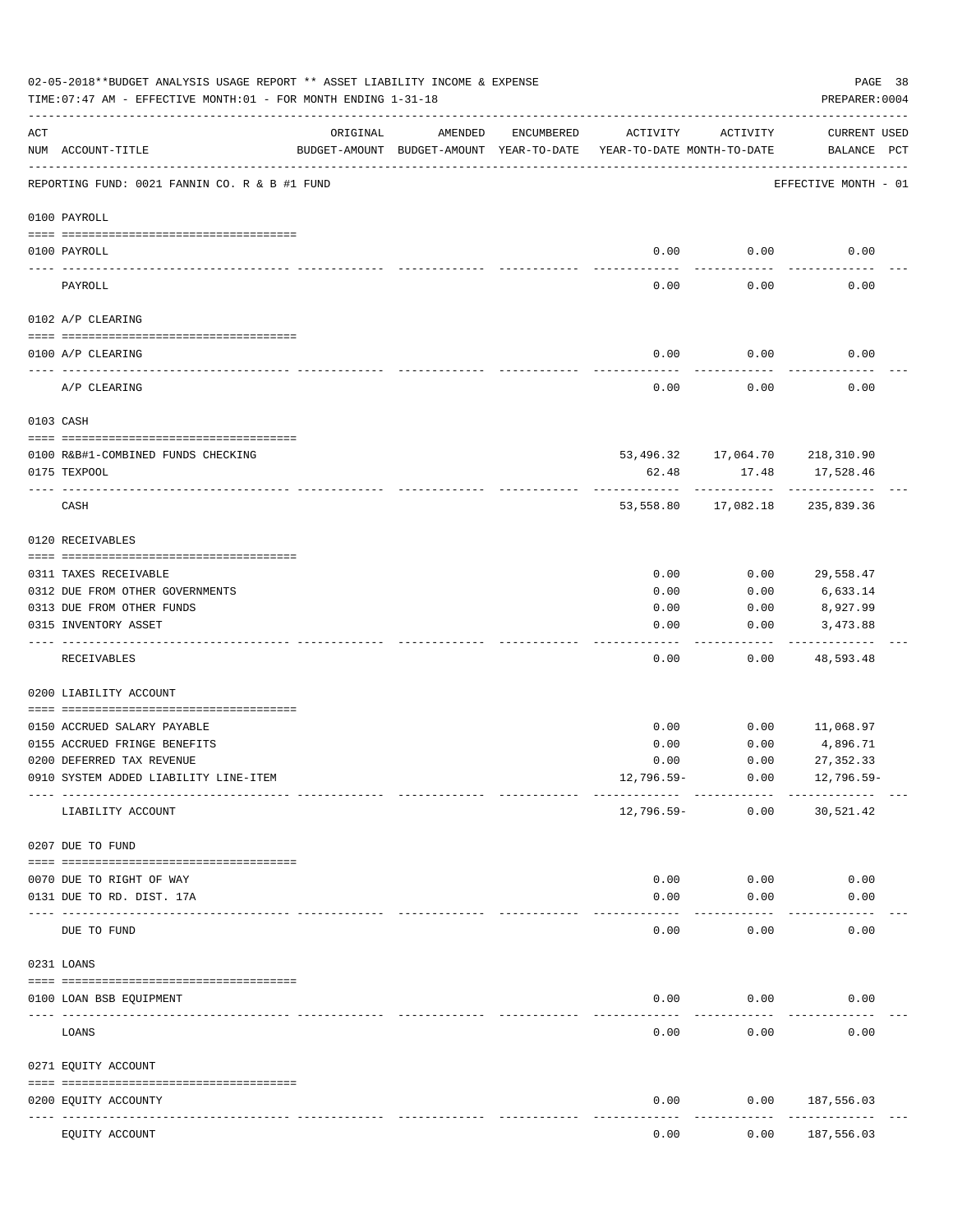|     | 02-05-2018**BUDGET ANALYSIS USAGE REPORT ** ASSET LIABILITY INCOME & EXPENSE                                                             |                                                                     |                                                                  |                |                        |                                                | PAGE 39              |             |
|-----|------------------------------------------------------------------------------------------------------------------------------------------|---------------------------------------------------------------------|------------------------------------------------------------------|----------------|------------------------|------------------------------------------------|----------------------|-------------|
|     | TIME: 07:47 AM - EFFECTIVE MONTH: 01 - FOR MONTH ENDING 1-31-18                                                                          |                                                                     |                                                                  |                |                        |                                                | PREPARER: 0004       |             |
| ACT |                                                                                                                                          | ORIGINAL                                                            | AMENDED                                                          | ENCUMBERED     |                        | ACTIVITY ACTIVITY                              | <b>CURRENT USED</b>  |             |
|     | NUM ACCOUNT-TITLE                                                                                                                        | BUDGET-AMOUNT BUDGET-AMOUNT YEAR-TO-DATE YEAR-TO-DATE MONTH-TO-DATE |                                                                  |                |                        |                                                | BALANCE PCT          |             |
|     | REPORTING FUND: 0021 FANNIN CO. R & B #1 FUND                                                                                            |                                                                     |                                                                  |                |                        |                                                | EFFECTIVE MONTH - 01 |             |
|     | 0300 TOTAL REV/TRANSFERS                                                                                                                 |                                                                     |                                                                  |                |                        |                                                |                      |             |
|     | 0121 BEGINNING CASH BALANCE                                                                                                              | 136, 267.36 136, 267.36                                             |                                                                  |                |                        | $0.00$ $0.00$ $136,267.36$                     |                      | 00          |
|     | TOTAL REV/TRANSFERS                                                                                                                      |                                                                     | $136,267.36$ $136,267.36$ $0.00$ $0.00$ $0.00$ $136,267.36$      |                |                        |                                                |                      | 00          |
|     | 0310 PROPERTY TAXES                                                                                                                      |                                                                     |                                                                  |                |                        |                                                |                      |             |
|     | 0110 CURRENT TAXES                                                                                                                       |                                                                     | 449,085.92 449,085.92                                            |                |                        | 266,811.07  103,348.82  182,274.85             |                      | 59          |
|     | 0120 DELINQUENT TAXES                                                                                                                    |                                                                     | $9,000.00$ $9,000.00$                                            |                |                        | 3,765.51 1,033.48 5,234.49                     |                      | 42          |
|     | PROPERTY TAXES                                                                                                                           |                                                                     | 458,085.92  458,085.92  0.00  270,576.58  104,382.30  187,509.34 |                |                        |                                                | ------------         | $---$<br>59 |
|     | 0318 OTHER TAXES                                                                                                                         |                                                                     |                                                                  |                |                        |                                                |                      |             |
|     | 0120 PAY N LIEU TAX/GRASSLAND                                                                                                            |                                                                     | $1,000.00$ $1,000.00$                                            |                |                        | $0.00$ $0.00$ $1,000.00$ $00$                  |                      |             |
|     | 0121 PAY N LIEU TAX/UPPER TRINITY                                                                                                        | 0.00                                                                | 0.00                                                             |                | 884.17                 | 0.00                                           | $884.17+$            |             |
|     | 0160 SALES TAX REVENUES                                                                                                                  | 40,913.00<br>------------                                           | 40,913.00                                                        |                |                        | 15,434.00 3,932.79                             | 25,479.00            | 38          |
|     | OTHER TAXES                                                                                                                              |                                                                     | $41,913.00$ $41,913.00$ $0.00$ $16,318.17$ $3,932.79$            |                |                        |                                                | 25,594.83            | 39          |
|     | 0321 FEES OF TAX COLLECTOR                                                                                                               |                                                                     |                                                                  |                |                        |                                                |                      |             |
|     | 0200 CAR REGISTRATION/SALES TAX                                                                                                          | 85,392.00 85,392.00                                                 |                                                                  |                |                        | 29, 269.67 29, 269.67 56, 122.33               |                      | 34          |
|     | 0300 COUNTY'S ADDITIONAL \$10                                                                                                            |                                                                     | 64,000.00 64,000.00                                              |                |                        | 21, 138.18 7, 022.97 42, 861.82<br>----------- | -------------        | 33          |
|     | FEES OF TAX COLLECTOR                             149,392.00       149,392.00           0.00     50,407.85     36,292.64       98,984.15 |                                                                     |                                                                  |                |                        |                                                |                      | 34          |
|     | 0330 GRANTS                                                                                                                              |                                                                     |                                                                  |                |                        |                                                |                      |             |
|     | 0200 FEMA GRANT                                                                                                                          | 0.00                                                                | 0.00                                                             |                |                        | $0.00$ $0.00$                                  | 0.00                 |             |
|     | GRANTS                                                                                                                                   | 0.00                                                                | 0.00                                                             | 0.00           | 0.00                   | 0.00                                           | 0.00                 |             |
|     | 0350 FINES                                                                                                                               |                                                                     |                                                                  |                |                        |                                                |                      |             |
|     | 0403 COUNTY CLERK FINES                                                                                                                  |                                                                     | 12,024.00 12,024.00                                              |                |                        | 1,469.42 1,469.42 10,554.58                    |                      | 12          |
|     | 0450 DISTRICT CLERK FINES                                                                                                                | 11,311.00                                                           | 11,311.00                                                        |                | 2,462.95               | 491.95                                         | 8,848.05             | 22          |
|     | 0455 J. P. #1 FINES                                                                                                                      | 7,686.00                                                            | 7,686.00<br>1,800.00                                             |                | 1,650.41               | 733.02                                         | 6,035.59             | 21          |
|     | 0456 J. P. #2 FINES                                                                                                                      | 1,800.00                                                            |                                                                  |                | 627.40                 | 0.00                                           | 1,172.60             | 35          |
|     | 0457 J. P. #3 FINES                                                                                                                      | 2,500.00                                                            | 2,500.00                                                         |                | 679.54<br>------------ | 0.00<br>------------                           | 1,820.46             | 27<br>$---$ |
|     | FINES                                                                                                                                    | 35,321.00                                                           |                                                                  | 35,321.00 0.00 |                        | 6,889.72 2,694.39                              | 28,431.28            | 20          |
|     | 0360 INTEREST EARNINGS                                                                                                                   |                                                                     |                                                                  |                |                        |                                                |                      |             |
|     | 0100 INTEREST EARNINGS                                                                                                                   |                                                                     | 175.00 175.00                                                    |                |                        | 99.92 25.67                                    | 75.08                | 57          |
|     | INTEREST EARNINGS                                                                                                                        | 175.00                                                              | 175.00                                                           |                | $0.00$ 99.92           | ----------<br>25.67                            | 75.08                | 57          |
|     | 0364 SALE OF EQUIPMENT                                                                                                                   |                                                                     |                                                                  |                |                        |                                                |                      |             |
|     | 0162 LAND/BUILDING                                                                                                                       | 0.00                                                                | 0.00                                                             |                | 0.00                   |                                                | 0.00<br>0.00         |             |
|     | 0163 SALE OF EQUIPMENT                                                                                                                   |                                                                     | 10,000.00 10,000.00                                              |                | 0.00                   | 0.00                                           | 10,000.00            | 00          |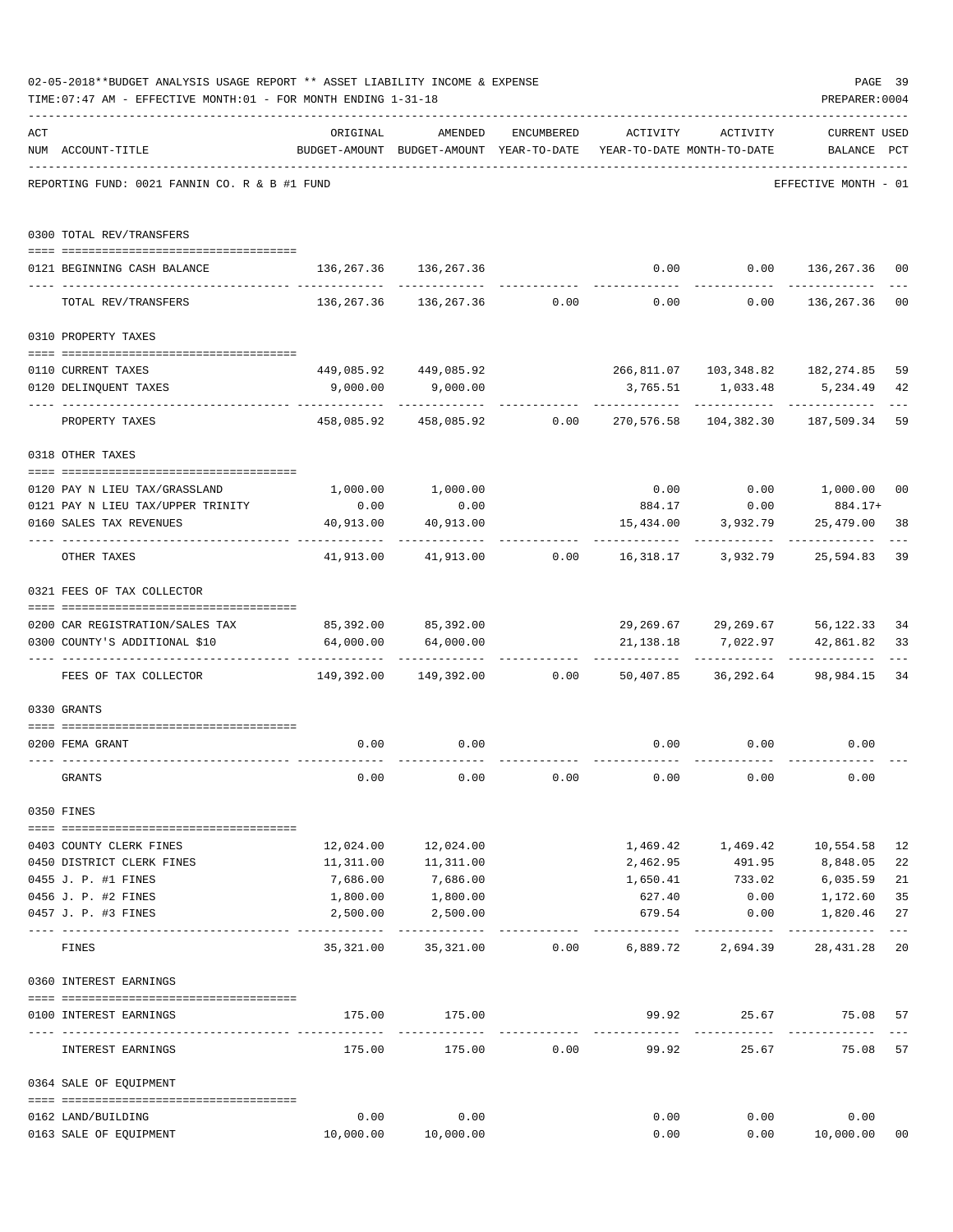| 02-05-2018**BUDGET ANALYSIS USAGE REPORT ** ASSET LIABILITY INCOME & EXPENSE |  |  |  |  |  | PAGE | -40 |
|------------------------------------------------------------------------------|--|--|--|--|--|------|-----|
|                                                                              |  |  |  |  |  |      |     |

| ACT |                                               | ORIGINAL                                                            | AMENDED                 | ENCUMBERED     | ACTIVITY                   | ACTIVITY        | <b>CURRENT USED</b>                     |     |
|-----|-----------------------------------------------|---------------------------------------------------------------------|-------------------------|----------------|----------------------------|-----------------|-----------------------------------------|-----|
|     | NUM ACCOUNT-TITLE                             | BUDGET-AMOUNT BUDGET-AMOUNT YEAR-TO-DATE YEAR-TO-DATE MONTH-TO-DATE |                         |                |                            |                 | BALANCE                                 | PCT |
|     | REPORTING FUND: 0021 FANNIN CO. R & B #1 FUND |                                                                     |                         |                |                            |                 | EFFECTIVE MONTH - 01                    |     |
|     |                                               |                                                                     |                         |                |                            |                 |                                         |     |
|     | SALE OF EQUIPMENT                             | 10,000.00                                                           | 10,000.00               | 0.00           | 0.00                       | 0.00            | 10,000.00                               | 00  |
|     | 0370 MISCELLANEOUS REVENUES                   |                                                                     |                         |                |                            |                 |                                         |     |
|     | 0100 PROPERTY LEASE                           | 0.00                                                                | 0.00                    |                | 0.00                       | 0.00            | 0.00                                    |     |
|     | 0120 STATE LATERAL ROAD                       | 9,500.00                                                            | 9,500.00                |                | 8,484.17                   | 0.00            | 1,015.83                                | 89  |
|     | 0125 TDT. WEIGHT FEES                         | 20,000.00                                                           | 20,000.00               |                | 11,254.66                  | 0.00            | 8,745.34                                | 56  |
|     | 0130 REFUNDS & MISCELLANEOUS                  | 100.00                                                              | 100.00                  |                | 853.20                     | 0.00            | 753.20+ 853                             |     |
|     | 0140 PROCEEDS OF LOAN                         | 0.00                                                                | 0.00                    |                | 0.00                       | 0.00            | 0.00                                    |     |
|     | 0145 REIMBURSEMENT OF MATERIALS               | 10,000.00                                                           | 10,000.00               |                | 4,656.54                   | 869.46          | 5,343.46                                | 47  |
|     | MISCELLANEOUS REVENUES                        | 39,600.00                                                           | 39,600.00               | 0.00           | 25,248.57                  | 869.46          | 14,351.43                               | 64  |
|     | 0509 CONTINGENCY                              |                                                                     |                         |                |                            |                 |                                         |     |
|     | 0475 CONTINGENCY                              | 20,652.99                                                           |                         | 20,652.99 0.00 | $0.00$ 0.00                |                 | 20,652.99                               | 00  |
|     | CONTINGENCY                                   | 20,652.99                                                           | 20,652.99               | 0.00           | 0.00                       | 0.00            | 20,652.99                               | 00  |
|     | 0621 ROAD & BRIDGE 1                          |                                                                     |                         |                |                            |                 |                                         |     |
|     | 0100 COMPENSATION PAY                         | 0.00                                                                | 0.00                    | 0.00           | 0.00                       | 0.00            | 0.00                                    |     |
|     | 0101 SALARY ELECTED OFFICIAL                  | 60,894.15                                                           | 60,894.15               | 0.00           | 21,078.81                  | 4,684.18        | 39,815.34                               | 35  |
|     | 0105 SALARY SECRETARY                         | 0.00                                                                | 0.00                    | 0.00           | 0.00                       | 0.00            | 0.00                                    |     |
|     | 0106 SALARY PRECINCT EMPLOYEES                | 181,789.20                                                          | 181,789.20              | 0.00           | 62,140.19                  | 13,983.82       | 119,649.01                              | 34  |
|     | 0107 REGULAR-TEMP. PART-TIME                  | 0.00                                                                | 0.00                    | 0.00           | 0.00                       | 0.00            | 0.00                                    |     |
|     | 0108 SALARY-FOREMAN                           | 43,479.62                                                           | 43,479.62               | 0.00           | 15,050.70                  | 3,344.60        | 28,428.92                               | 35  |
|     | 0199 TOTAL SALARIES                           | 286,162.97                                                          | 286,162.97              | 0.00           | 98,269.70                  | 22,012.60       | 187,893.27                              | 34  |
|     | 0201 SOCIAL SECURITY TAXES                    | 17,779.30                                                           | 17,779.30               | 0.00           | 5,955.88                   | 1,331.58        | 11,823.42                               | 33  |
|     | 0202 GROUP HEALTH INSURANCE                   | 73,462.20                                                           | 73,462.20               | 0.00           | 24,363.05                  | 6,097.10        | 49,099.15                               | 33  |
|     | 0203 RETIREMENT                               | 32,565.34                                                           | 32,565.34               | 0.00           | 10,950.17                  | 2,531.42        | 21,615.17                               | 34  |
|     | 0204 WORKERS' COMPENSATION                    | 9,447.06                                                            | 9,447.06                | 0.00           | 3,825.07                   | 0.00            | 5,621.99                                | 40  |
|     | 0205 MEDICARE TAX                             |                                                                     | 4, 158.06 4, 158.06     |                |                            |                 | $0.00$ 1,392.84 311.40 2,765.22 33      |     |
|     | 0206 UNEMPLOYMENT EXPENSE                     | 0.00                                                                | 0.00                    | 0.00           | 0.00                       | 0.00            | 0.00                                    |     |
|     | 0299 TOTAL EMPLOYEE BENEFITS                  |                                                                     | 137, 411.96 137, 411.96 |                |                            |                 | $0.00$ 46,487.01 10,271.50 90,924.95 34 |     |
|     | 0314 EMPLOYEE PHYSICALS/DOT TESTING           | 450.00                                                              | 450.00                  | 0.00           | 40.00                      |                 | $0.00$ 410.00 09                        |     |
|     | 0340 SHOP SUPPLIES                            | 3,000.00                                                            | 3,000.00                | 0.00           |                            | 251.22 130.00   | 2,748.78                                | 08  |
|     | 0341 R & B MAT. ROCK & GRAVEL 120,000.00      |                                                                     | 120,000.00              |                | $0.00$ 38,808.19 20,979.76 |                 | 81,191.81                               | 32  |
|     | 0342 R & B MAT. CULVERTS                      | 25,000.00                                                           | 25,000.00               | 0.00           | 8,965.18                   | 0.00            | 16,034.82                               | 36  |
|     | 0343 R & B MAT. HARDWRE & LUMB                | 2,042.14                                                            | 2,042.14                | 0.00           | 0.00                       | 0.00            | 2,042.14                                | 00  |
|     | 0344 R & B MAT ASPHALT /RD OIL                | 60,000.00                                                           | 60,000.00               | 0.00           | 7,195.61                   | 1,762.22        | 52,804.39                               | 12  |
|     | 0345 CHEMICALS                                | 0.00                                                                | 0.00                    | 0.00           | 0.00                       | 0.00            | 0.00                                    |     |
|     | 0346 CETRZ EXPENDITURES                       | 0.00                                                                | 0.00                    | 0.00           | 0.00                       | 0.00            | 0.00                                    |     |
|     | 0350 DEBRIS REMOVAL                           | 0.00                                                                | 0.00                    | 0.00           | 0.00                       | 0.00            | 0.00                                    |     |
|     | 0399 TOTAL R&B MATERIAL                       |                                                                     | 210,492.14 210,492.14   |                |                            |                 | 0.00 55,260.20 22,871.98 155,231.94 26  |     |
|     | 0400 LEGAL FEES                               | 0.00                                                                | 0.00                    | 0.00           |                            | $0.00$ 0.00     | 0.00                                    |     |
|     | 0420 UTILITY TELEPHONE                        | 675.00                                                              | 675.00                  | 0.00           |                            |                 | 233.77 58.49 441.23                     | 35  |
|     | 0421 CELL PHONE ALLOWANCE                     | 600.00                                                              | 600.00                  | 0.00           |                            | 200.00<br>50.00 | 400.00 33                               |     |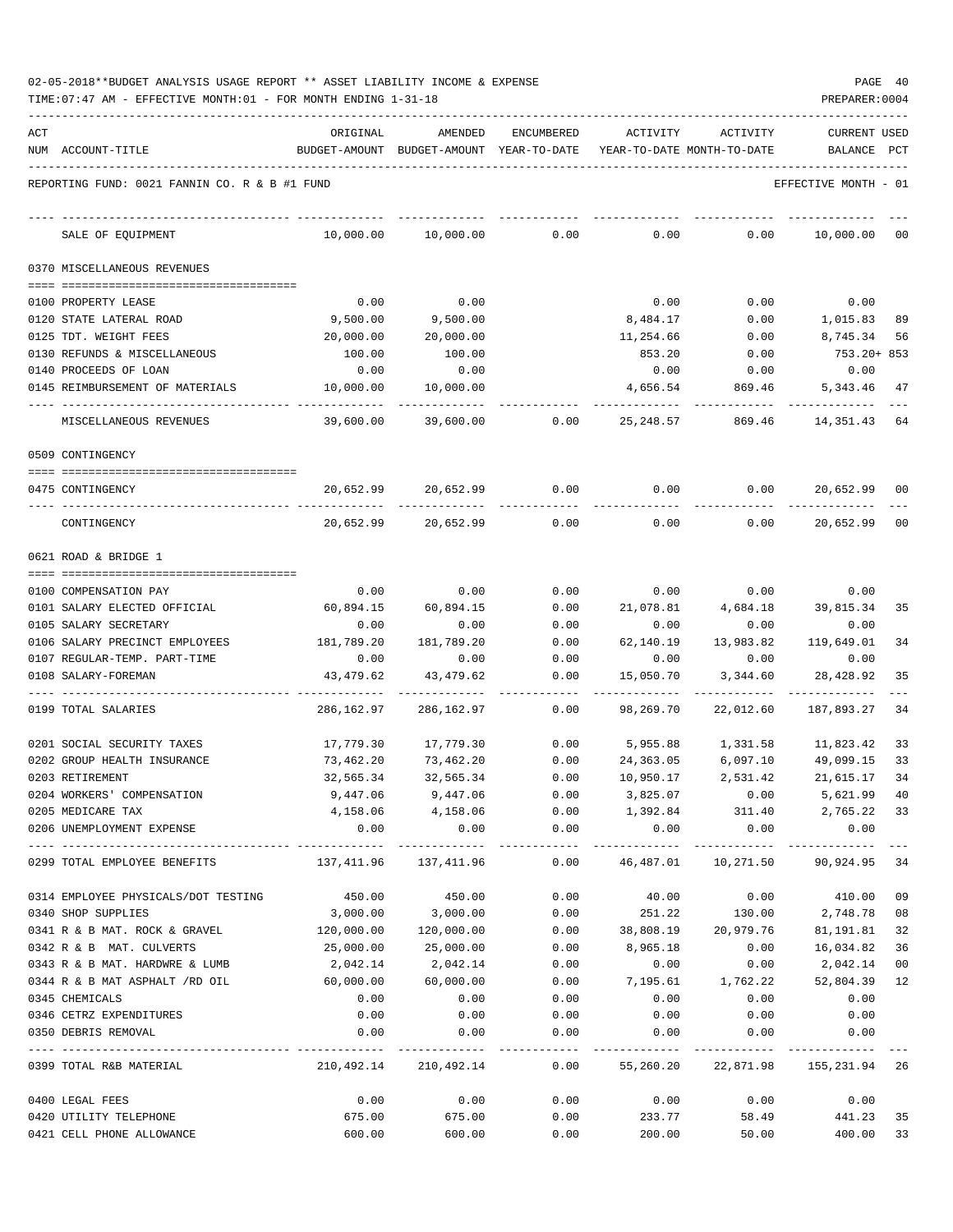TIME:07:47 AM - EFFECTIVE MONTH:01 - FOR MONTH ENDING 1-31-18 PREPARER:0004

-----------------------------------------------------------------------------------------------------------------------------------

| ACT |                                               | ORIGINAL                                 | AMENDED                    | ENCUMBERED           | ACTIVITY                   | ACTIVITY                               | <b>CURRENT USED</b>  |                |
|-----|-----------------------------------------------|------------------------------------------|----------------------------|----------------------|----------------------------|----------------------------------------|----------------------|----------------|
|     | NUM ACCOUNT-TITLE                             | BUDGET-AMOUNT BUDGET-AMOUNT YEAR-TO-DATE |                            |                      | YEAR-TO-DATE MONTH-TO-DATE |                                        | BALANCE PCT          |                |
|     | REPORTING FUND: 0021 FANNIN CO. R & B #1 FUND |                                          |                            |                      |                            |                                        | EFFECTIVE MONTH - 01 |                |
|     | 0423 INTERNET SERVICE                         | 0.00                                     | 0.00                       | 0.00                 | 0.00                       | 0.00                                   | 0.00                 |                |
|     | 0427 OUT OF COUNTY TRAVEL                     | 1,435.58                                 | 1,435.58                   | 0.00                 | 40.00                      | 40.00                                  | 1,395.58             | 03             |
|     | 0430 BIDS, NOTICES & PERMITS                  | 800.00                                   | 800.00                     | 0.00                 | 94.50                      | 94.50                                  | 705.50               | 12             |
|     | 0435 PRINTING                                 | 100.00                                   | 100.00                     | 0.00                 | 0.00                       | 0.00                                   | 100.00               | 0 <sub>0</sub> |
|     | 0440 UTILITY ELECTRICITY                      | 1,600.00                                 | 1,600.00                   | 0.00                 | 451.99                     | 298.88                                 | 1,148.01             | 28             |
|     | 0442 UTILITY WATER                            | 250.00                                   | 250.00                     | 0.00                 | 50.30                      | 16.58                                  | 199.70               | 20             |
|     | 0443 TRASH DUMPSTER PICKUP                    | 1,000.00                                 | 1,000.00                   | 0.00                 | 292.74                     | 149.94                                 | 707.26               | 29             |
|     | 0447 REPEATER SERVICE CONTRACT                | 682.32                                   | 682.32                     | 0.00                 | 686.32                     | 0.00                                   | $4.00 - 101$         |                |
|     | 0450 R & M BUILDING                           | 300.00                                   | 300.00                     | 0.00                 | 0.00                       | 0.00                                   | 300.00               | 0 <sub>0</sub> |
|     | 0453 COMPUTER SOFTWARE                        | 912.50                                   | 912.50                     | 0.00                 | 0.00                       | 0.00                                   | 912.50               | 0 <sub>0</sub> |
|     | 0457 R & M MACHINERY GAS & OIL                | 51,000.00                                | 51,000.00                  | 0.00                 | 9,257.42                   | 4,962.15                               | 41,742.58            | 18             |
|     | 0458 R & M MACHINERY PARTS                    | 30,000.00                                | 30,000.00                  | 0.00                 | 15,951.36                  | 1,506.85                               | 14,048.64            | 53             |
|     | 0459 R & M MACH. TIRES & TUBES                | 20,000.00                                | 20,000.00                  | 0.00                 | 860.00                     | 700.00                                 | 19,140.00            | 0 <sub>4</sub> |
|     | 0460 EQUIPMENT RENTAL/LEASE                   | 0.00                                     | 0.00                       | 0.00                 | 0.00                       | 0.00                                   | 0.00                 |                |
|     | 0480 BOND                                     | 178.00                                   | 178.00                     | 0.00                 | 0.00                       | 0.00                                   | 178.00               | 0 <sub>0</sub> |
|     | 0482 INSURANCE                                | 4,500.00                                 | 4,500.00                   | 0.00                 | 3,234.93                   | 0.00                                   | 1,265.07             | 72             |
|     | 0485 PRISONER SUPPLIES                        | 0.00                                     | 0.00                       | 0.00                 | 0.00                       | 0.00                                   | 0.00                 |                |
|     | 0488 FANNIN RURAL RAIL DISTRICT               | 0.00                                     | 0.00                       | 0.00                 | 0.00                       | 0.00                                   | 0.00                 |                |
|     | 0490 MISCELLANEOUS                            | 1,000.00                                 | 1,000.00                   | 0.00                 | 0.00                       | 0.00                                   | 1,000.00             | 00             |
|     | 0491 SOIL & WATER CONSERVATION                | 250.00                                   | 250.00                     | 0.00                 | 0.00                       | 0.00                                   | 250.00               | 0 <sub>0</sub> |
|     | 0492 TDRA FLOOD CASH MATCH                    | 0.00                                     | 0.00                       | 0.00                 | 0.00                       | 0.00                                   | 0.00                 |                |
|     | 0494 FLOOD CONTROL SITE MAINTENANCE 5,500.00  |                                          | 5,500.00                   | 0.00                 | 0.00                       | 0.00                                   | 5,500.00             | 0 <sub>0</sub> |
|     | 0495 PIPELINE SALES TAX REIMBURSEMENT         | 0.00                                     | 0.00                       | 0.00                 | 0.00                       | 0.00                                   | 0.00                 |                |
|     | 0496 TCOG HAZARDOUS WASTEMATCH                | 1,250.00                                 | 1,250.00                   | 0.00                 | 0.00                       | 0.00                                   | 1,250.00             | 0 <sub>0</sub> |
|     | 0499 TOTAL SER.& OTHER CHARGES                | 122,033.40                               | . <u>.</u> .<br>122,033.40 | 0.00                 | 31,353.33                  | 7,877.39                               | 90,680.07            | 26             |
|     |                                               |                                          |                            |                      |                            |                                        |                      |                |
|     | 0500 LAND                                     |                                          |                            |                      | 0.00                       | 0.00                                   | 0.00                 |                |
|     | 0535 BUILDING                                 |                                          |                            |                      | 0.00                       | 0.00                                   | 0.00                 |                |
|     | 0570 COMPUTER EQUIPMENT                       | 300.00                                   | 300.00                     | 0.00                 | 0.00                       | 0.00                                   | 300.00               | 00             |
|     | 0571 PURCHASE OF MACH./EQUIP.                 | 79,000.00                                | 79,000.00                  | 0.00                 | 67,000.00                  | 67,000.00                              | 12,000.00            | 85             |
|     | 0573 RADIO EQUIPMENT                          | 0.00                                     | 0.00                       | 0.00                 | 0.00                       | 0.00                                   | 0.00                 |                |
|     | 0575 LAND AND BUILDING                        | 0.00                                     | 0.00                       | 0.00                 | 0.00                       | 0.00                                   | 0.00                 |                |
|     | 0599 CAPITAL OUTLAY                           | 79,300.00                                | 79,300.00                  | 0.00                 | 67,000.00                  | 67,000.00                              | 12,300.00            | -84            |
|     | 0630 NOTE PAYMENT                             | 0.00                                     | 0.00                       | 0.00                 | 0.00                       | 0.00                                   | 0.00                 |                |
|     | 0670 NOTE PAYMENT-INTEREST                    | 0.00                                     | 0.00                       | 0.00                 | 0.00                       | 0.00                                   | 0.00                 |                |
|     | 0695 SURVEYING                                | 0.00                                     | 0.00                       | 0.00                 | 0.00                       | 0.00                                   | 0.00                 |                |
|     | ROAD & BRIDGE 1                               |                                          | 835,400.47 835,400.47      | ------------<br>0.00 |                            | -------------<br>298,370.24 130,033.47 | 537,030.23           | 36             |
|     | 0625 ADMINISTRATIVE OFFICE R&B #1             |                                          |                            |                      |                            |                                        |                      |                |
|     |                                               |                                          |                            |                      |                            |                                        |                      |                |
|     | 0105 SALARY SECRETARY                         | 9,593.48                                 | 9,593.48                   | 0.00                 | 3,320.82                   | 737.96                                 | 6,272.66             | 35             |
|     | 0201 SOCIAL SECURITY TAXES                    | 594.80                                   | 594.80                     | 0.00                 | 152.43                     | 32.54                                  | 442.37               | 26             |
|     | 0202 GROUP HEALTH INSURANCE                   | 2,623.65                                 | 2,623.65                   | 0.00                 | 874.48                     | 218.62                                 | 1,749.17             | 33             |
|     | 0203 RETIREMENT                               | 1,091.74                                 | 1,091.74                   | 0.00                 | 369.92                     | 84.88                                  | 721.82               | 34             |
|     | 0204 WORKERS' COMPENSATION                    | 40.29                                    | 40.29                      | 0.00                 | 16.83                      | 0.00                                   | 23.46                | 42             |
|     | 0205 MEDICARE TAX                             | 139.11                                   | 139.11                     | 0.00                 | 35.60                      | 7.60                                   | 103.51               | 26             |
|     | 0310 OFFICE SUPPLIES                          | 100.00                                   | 100.00                     | 0.00                 | 20.35                      | 0.00                                   | 79.65                | 20             |
|     | 0311 POSTAL EXPENSES                          | 0.00                                     | 0.00                       | 0.00                 | 0.00                       | 0.00                                   | 0.00                 |                |
|     | 0353 COMPUTER EXPENSE                         | 500.00                                   | 500.00                     | 0.00                 | 0.00                       | 0.00                                   | 500.00               | 0 <sub>0</sub> |
|     | 0427 OUT OF COUNTY TRAVEL                     | 0.00                                     | 0.00                       | 0.00                 | 0.00                       | 0.00                                   | 0.00                 |                |

0480 BOND 17.75 17.75 0.00 24.75 0.00 7.00- 139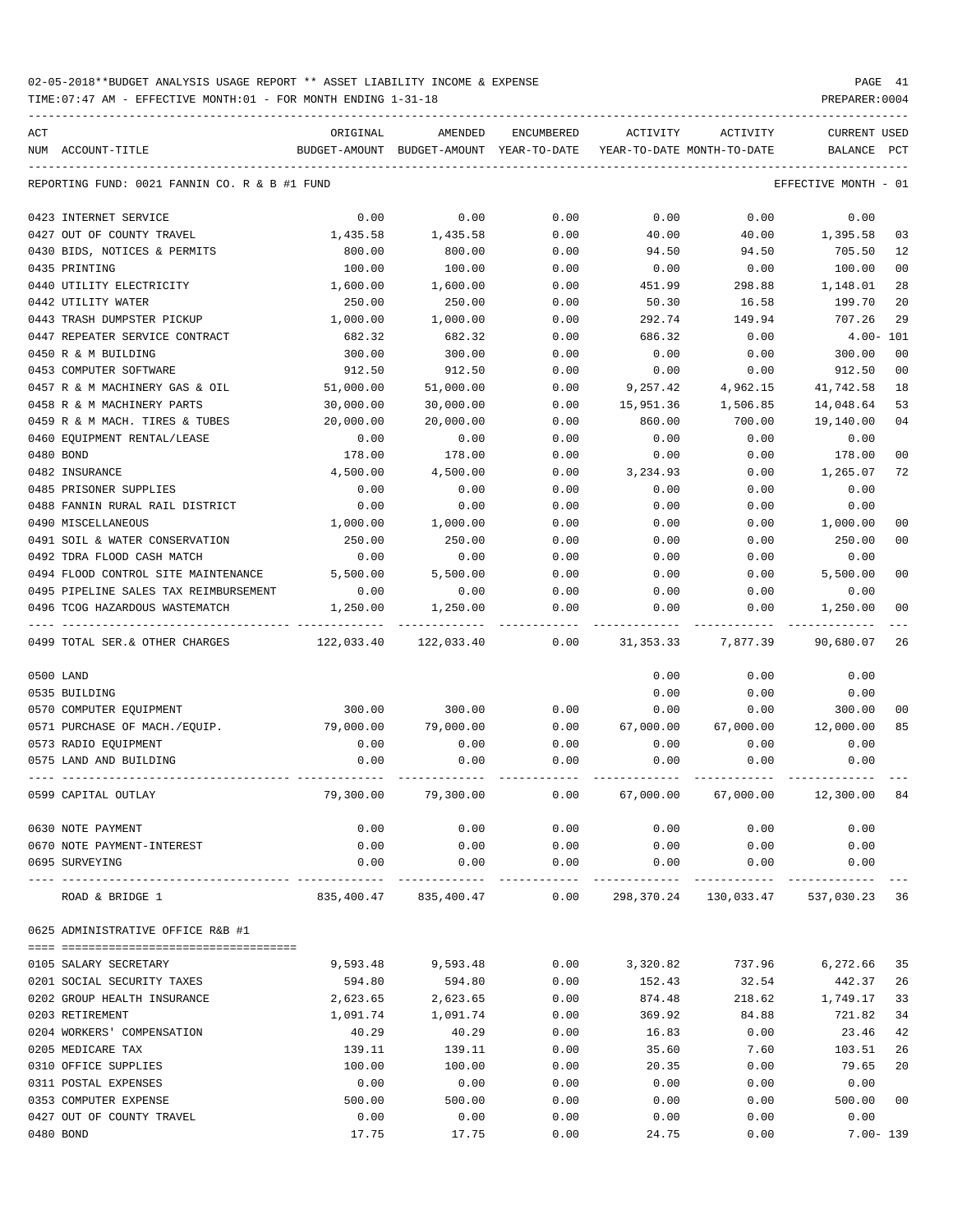02-05-2018\*\*BUDGET ANALYSIS USAGE REPORT \*\* ASSET LIABILITY INCOME & EXPENSE PAGE 42 TIME:07:47 AM - EFFECTIVE MONTH:01 - FOR MONTH ENDING 1-31-18 PREPARER:0004

| ACT |                                               | ORIGINAL      | AMENDED       | ENCUMBERED   | ACTIVITY                   | ACTIVITY   | <b>CURRENT USED</b>  |     |
|-----|-----------------------------------------------|---------------|---------------|--------------|----------------------------|------------|----------------------|-----|
| NUM | ACCOUNT-TITLE                                 | BUDGET-AMOUNT | BUDGET-AMOUNT | YEAR-TO-DATE | YEAR-TO-DATE MONTH-TO-DATE |            | BALANCE              | PCT |
|     |                                               |               |               |              |                            |            |                      |     |
|     | REPORTING FUND: 0021 FANNIN CO. R & B #1 FUND |               |               |              |                            |            | EFFECTIVE MONTH - 01 |     |
|     | 0572 OFFICE EQUIPMENT                         | 0.00          | 0.00          | 0.00         | 0.00                       | 0.00       | 0.00                 |     |
|     | 0574 COMPUTER EQUIPMENT                       | 0.00          | 0.00          | 0.00         | 0.00                       | 0.00       | 0.00                 |     |
|     |                                               |               |               |              |                            |            |                      |     |
|     | ADMINISTRATIVE OFFICE R&B #1                  | 14,700.82     | 14,700.82     | 0.00         | 4,815.18                   | 1,081.60   | 9,885.64             | 33  |
|     |                                               |               |               |              |                            |            |                      |     |
|     | FANNIN CO. R & B #1 FUND                      |               |               |              |                            |            |                      |     |
|     |                                               |               |               |              |                            |            |                      |     |
|     | INCOME TOTALS                                 | 870,754.28    | 870,754.28    |              | 369,540.81                 | 148,197.25 | 501, 213.47          | 42  |
|     | <b>EXPENSE TOTALS</b>                         | 870,754.28    | 870,754.28    | 0.00         | 303,185.42                 | 131,115.07 | 567,568.86           | 35  |
|     |                                               |               |               |              |                            |            |                      |     |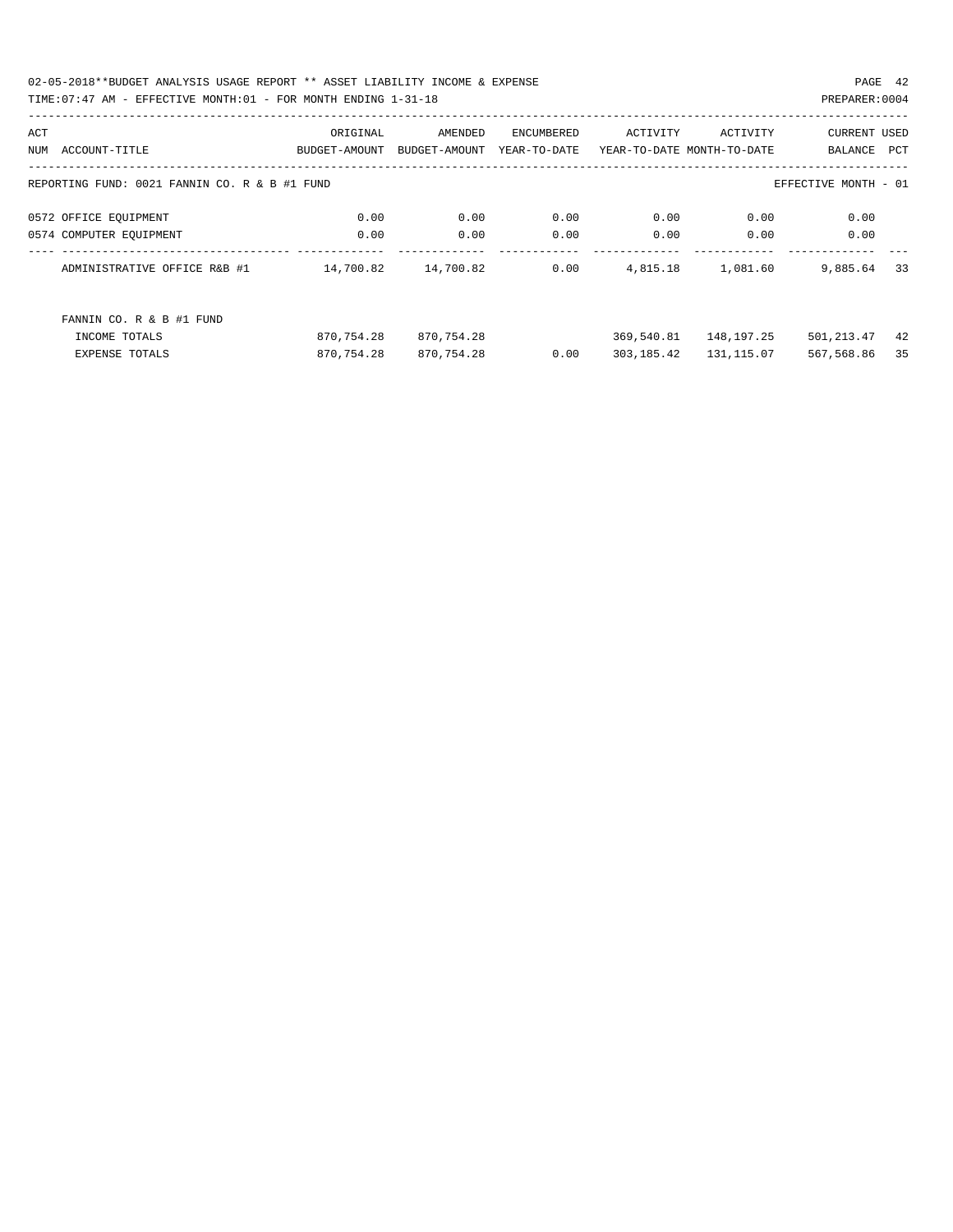|                   | 02-05-2018**BUDGET ANALYSIS USAGE REPORT ** ASSET LIABILITY INCOME & EXPENSE<br>TIME: 07:47 AM - EFFECTIVE MONTH: 01 - FOR MONTH ENDING 1-31-18 |           |                                                     |            |                                        |                                        | PAGE 43<br>PREPARER: 0004        |                |
|-------------------|-------------------------------------------------------------------------------------------------------------------------------------------------|-----------|-----------------------------------------------------|------------|----------------------------------------|----------------------------------------|----------------------------------|----------------|
| ACT               | NUM ACCOUNT-TITLE                                                                                                                               | ORIGINAL  | AMENDED<br>BUDGET-AMOUNT BUDGET-AMOUNT YEAR-TO-DATE | ENCUMBERED | ACTIVITY<br>YEAR-TO-DATE MONTH-TO-DATE | ACTIVITY                               | CURRENT USED<br>BALANCE PCT      |                |
|                   | REPORTING FUND: 0022 FANNIN CO. R & B #2 FUND                                                                                                   |           |                                                     |            |                                        |                                        | EFFECTIVE MONTH - 01             |                |
|                   | 0100 PAYROLL                                                                                                                                    |           |                                                     |            |                                        |                                        |                                  |                |
|                   | 0100 PAYROLL                                                                                                                                    |           |                                                     |            | 0.00                                   | 0.00                                   | 0.00                             |                |
| $- - - - - - - -$ | PAYROLL                                                                                                                                         |           |                                                     |            | 0.00                                   | 0.00                                   | 0.00                             |                |
|                   | 0102 A/P CLEARING                                                                                                                               |           |                                                     |            |                                        |                                        |                                  |                |
|                   | 0100 A/P CLEARING                                                                                                                               |           |                                                     |            | 0.00                                   | 0.00                                   | 0.00                             |                |
|                   | A/P CLEARING                                                                                                                                    |           |                                                     |            | 0.00                                   | 0.00                                   | 0.00                             |                |
|                   | 0103 CASH                                                                                                                                       |           |                                                     |            |                                        |                                        |                                  |                |
|                   |                                                                                                                                                 |           |                                                     |            |                                        |                                        | 222,628.83 122,214.68 400,490.98 |                |
|                   | 0100 R&B#2- COMBINED FUNDS CHECKING<br>0175 TEXPOOL                                                                                             |           |                                                     |            | 1,361.18                               | 381.08                                 | 381,781.55                       |                |
|                   | CASH                                                                                                                                            |           |                                                     |            |                                        | -------------<br>223,990.01 122,595.76 | 782,272.53                       |                |
|                   | 0120 RECEIVABLES                                                                                                                                |           |                                                     |            |                                        |                                        |                                  |                |
|                   | 0311 TAXES RECEIVABLE                                                                                                                           |           |                                                     |            | 0.00                                   | 0.00                                   | 32,900.60                        |                |
|                   | 0312 DUE FROM OTHER GOVERNMENT                                                                                                                  |           |                                                     |            | 0.00                                   | 0.00                                   | 7,258.43                         |                |
|                   | 0313 DUE FROM OTHER FUNDS                                                                                                                       |           |                                                     |            | 0.00                                   | 0.00                                   | 10,399.94                        |                |
|                   | 0315 INVENTORY ASSET                                                                                                                            |           |                                                     |            | 0.00                                   | 0.00                                   | 41,975.72<br>----------          |                |
|                   | RECEIVABLES                                                                                                                                     |           |                                                     |            | 0.00                                   | 0.00                                   | 92,534.69                        |                |
|                   | 0200 LIABILITY ACCOUNT                                                                                                                          |           |                                                     |            |                                        |                                        |                                  |                |
|                   | 0150 ACCRUED SALARY PAYABLE                                                                                                                     |           |                                                     |            | 0.00                                   | 0.00                                   | 10,638.97                        |                |
|                   | 0155 ACCRUED FRINGE BENEFITS                                                                                                                    |           |                                                     |            | 0.00                                   | 0.00                                   | 5,217.20                         |                |
|                   | 0200 DEFERRED TAX REVENUE                                                                                                                       |           |                                                     |            | 0.00                                   | 0.00                                   | 29,990.98                        |                |
|                   | 0910 SYSTEM ADDED LIABILITY LINE-ITEM                                                                                                           |           |                                                     |            | $9,878.53-$                            | 0.00                                   | $9,878.53-$                      |                |
|                   | LIABILITY ACCOUNT                                                                                                                               |           |                                                     |            | $9,878.53-$                            | 0.00                                   | 35,968.62                        |                |
|                   | 0207 DUE TO FUND                                                                                                                                |           |                                                     |            |                                        |                                        |                                  |                |
|                   | 0070 DUE TO RIGHT OF WAY                                                                                                                        |           |                                                     |            | 0.00                                   | 0.00                                   | 0.00                             |                |
| $---$             | DUE TO FUND                                                                                                                                     |           |                                                     |            | 0.00                                   | 0.00                                   | 0.00                             |                |
|                   | 0271 EQUITY ACCOUNT                                                                                                                             |           |                                                     |            |                                        |                                        |                                  |                |
|                   | 0200 EQUITY ACCOUNT                                                                                                                             |           |                                                     |            | 0.00                                   |                                        | 0.00 604,970.06                  |                |
|                   | EQUITY ACCOUNT                                                                                                                                  |           |                                                     |            | 0.00                                   | 0.00                                   | 604,970.06                       |                |
|                   | 0300 TOTAL REV/TRANSFERS                                                                                                                        |           |                                                     |            |                                        |                                        |                                  |                |
|                   | 0122 BEGINNING CASH BALANCE                                                                                                                     | 72,428.09 | 72,428.09                                           |            | 0.00                                   | 0.00                                   | 72,428.09                        | 00             |
|                   | TOTAL REV/TRANSFERS                                                                                                                             | 72,428.09 | 72,428.09                                           | 0.00       | 0.00                                   | 0.00                                   | 72,428.09                        | 0 <sub>0</sub> |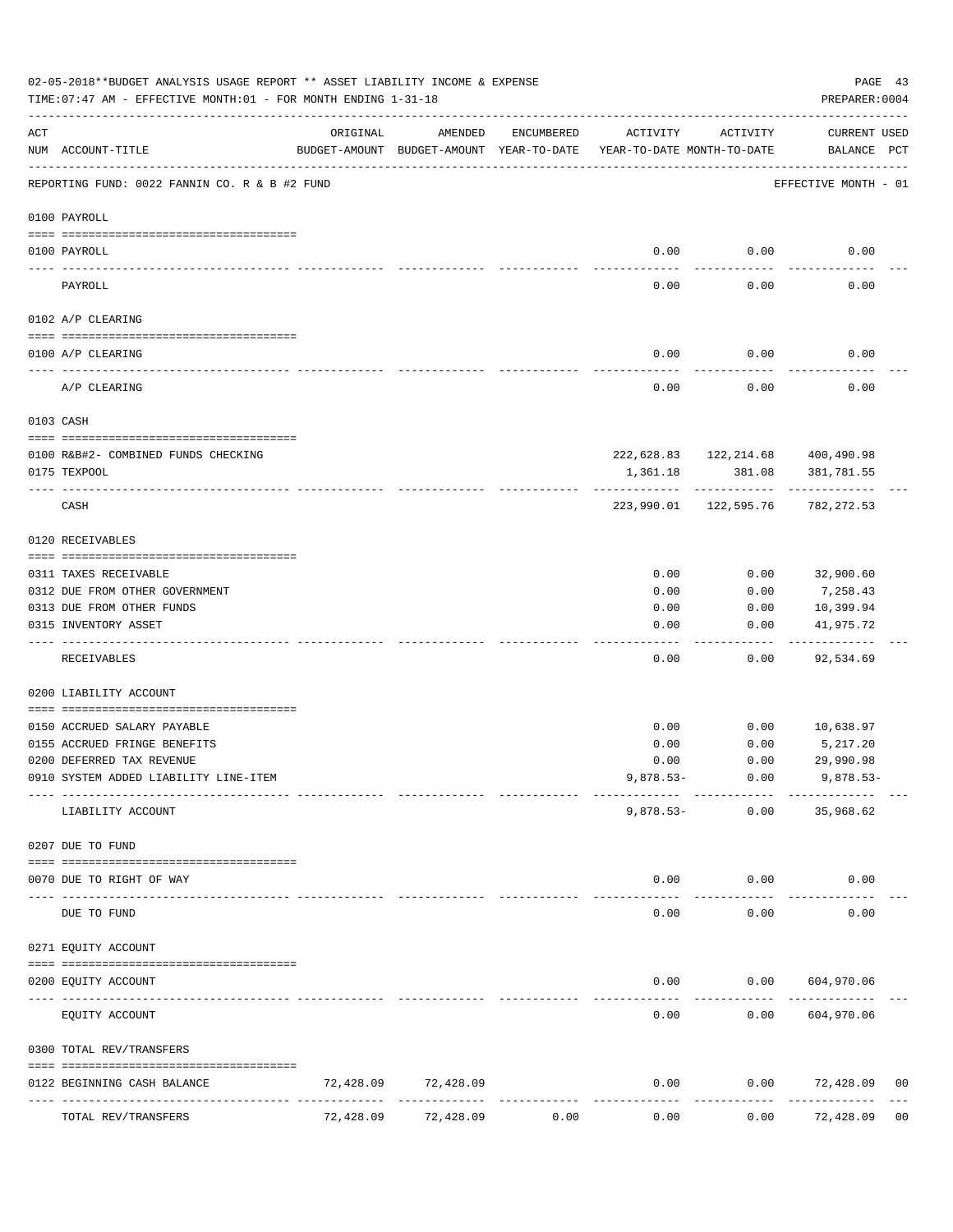|     | 02-05-2018**BUDGET ANALYSIS USAGE REPORT ** ASSET LIABILITY INCOME & EXPENSE<br>TIME: 07:47 AM - EFFECTIVE MONTH: 01 - FOR MONTH ENDING 1-31-18 |                        |                                                     |            |                         |                                                       | PAGE 44<br>PREPARER: 0004           |              |
|-----|-------------------------------------------------------------------------------------------------------------------------------------------------|------------------------|-----------------------------------------------------|------------|-------------------------|-------------------------------------------------------|-------------------------------------|--------------|
| ACT | NUM ACCOUNT-TITLE                                                                                                                               | ORIGINAL               | AMENDED<br>BUDGET-AMOUNT BUDGET-AMOUNT YEAR-TO-DATE | ENCUMBERED | ACTIVITY                | ACTIVITY<br>YEAR-TO-DATE MONTH-TO-DATE                | CURRENT USED<br>BALANCE             | $_{\rm PCT}$ |
|     | REPORTING FUND: 0022 FANNIN CO. R & B #2 FUND                                                                                                   |                        |                                                     |            |                         |                                                       | EFFECTIVE MONTH - 01                |              |
|     | 0310 PROPERTY TAXES                                                                                                                             |                        |                                                     |            |                         |                                                       |                                     |              |
|     |                                                                                                                                                 |                        |                                                     |            |                         |                                                       |                                     |              |
|     | 0110 CURRENT TAXES<br>0120 DELINQUENT TAXES                                                                                                     | 8,068.00               | 523, 125.60 523, 125.60<br>8,068.00                 |            |                         | 310,799.56 120,387.69 212,326.04<br>4,386.30 1,203.85 | 3,681.70                            | 59<br>54     |
|     |                                                                                                                                                 |                        |                                                     |            |                         |                                                       |                                     |              |
|     | PROPERTY TAXES                                                                                                                                  | 531,193.60             | 531,193.60                                          | 0.00       | 315,185.86              | 121,591.54                                            | 216,007.74 59                       |              |
|     | 0318 OTHER TAXES                                                                                                                                |                        |                                                     |            |                         |                                                       |                                     |              |
|     | 0120 PAY N LIEU TAX/GRASSLAND                                                                                                                   | 1,500.00               | 1,500.00                                            |            | 0.00                    | 0.00                                                  | 1,500.00 00                         |              |
|     | 0121 PAY N LIEU TAX/UPPER TRINITY                                                                                                               | 0.00                   | 0.00                                                |            | 1,029.94                | 0.00                                                  | 1,029.94+                           |              |
|     | 0160 SALES TAX REVENUES                                                                                                                         | 47,659.00              | 47,659.00                                           |            | 17,978.55<br>---------- | 4,581.17                                              | 29,680.45<br>.                      | 38           |
|     | OTHER TAXES                                                                                                                                     | 49,159.00              | 49,159.00                                           | 0.00       | 19,008.49               | 4,581.17                                              | 30,150.51                           | 39           |
|     | 0321 FEES OF TAX COLLECTOR                                                                                                                      |                        |                                                     |            |                         |                                                       |                                     |              |
|     | 0200 CAR REGISTRATION/SALES TAX                                                                                                                 |                        |                                                     |            |                         |                                                       |                                     | 34           |
|     | 0300 COUNTY'S ADDITIONAL \$10                                                                                                                   | 99,470.00<br>65,285.00 | 99,470.00<br>65,285.00                              |            | 24,623.10               | 34,095.29 34,095.29 65,374.71<br>8,180.80             | 40,661.90                           | 38           |
|     | FEES OF TAX COLLECTOR                                                                                                                           | 164,755.00             | 164,755.00                                          | 0.00       | 58,718.39               | 42,276.09                                             | 106,036.61                          | 36           |
|     | 0330 GRANTS                                                                                                                                     |                        |                                                     |            |                         |                                                       |                                     |              |
|     | 0200 FEMA GRANT                                                                                                                                 | 0.00                   | 0.00                                                |            | 0.00                    | 0.00                                                  | 0.00                                |              |
|     | GRANTS                                                                                                                                          | 0.00                   | 0.00                                                | 0.00       | 0.00                    | 0.00                                                  | 0.00                                |              |
|     | 0350 FINES                                                                                                                                      |                        |                                                     |            |                         |                                                       |                                     |              |
|     | 0403 COUNTY CLERK FINES                                                                                                                         | 14,007.00              | 14,007.00                                           |            |                         | 1,711.67 1,711.67                                     | 12,295.33 12                        |              |
|     | 0450 DISTRICT CLERK FINES                                                                                                                       | 13,176.00              | 13,176.00                                           |            | 2,869.01                | 573.06                                                | 10,306.99                           | 22           |
|     | 0455 J. P. #1 FINES                                                                                                                             | 9,133.00               | 9,133.00                                            |            | 1,922.51                | 853.87                                                | 7,210.49                            | 21           |
|     | 0456 J. P. #2 FINES                                                                                                                             |                        | 2,000.00 2,000.00                                   |            | 730.84                  |                                                       | $0.00$ 1,269.16 37                  |              |
|     | 0457 J. P. #3 FINES                                                                                                                             | 2,500.00               | 2,500.00<br>-----------                             |            | 791.57                  |                                                       | $0.00$ 1,708.43 32<br>------------- |              |
|     | FINES                                                                                                                                           | 40,816.00              | 40,816.00                                           | 0.00       |                         | 8,025.60 3,138.60 32,790.40 20                        |                                     |              |
|     | 0360 INTEREST EARNINGS                                                                                                                          |                        |                                                     |            |                         |                                                       |                                     |              |
|     | 0100 INTEREST EARNINGS                                                                                                                          |                        | 225.00 225.00                                       |            |                         | $1,412.38$ $392.42$ $1,187.38+628$                    |                                     |              |
|     | INTEREST EARNINGS                                                                                                                               |                        | 225.00 225.00 0.00 1,412.38                         |            |                         |                                                       | 392.42 1,187.38+ 628                |              |
|     | 0364 SALE OF EQUIPMENT                                                                                                                          |                        |                                                     |            |                         |                                                       |                                     |              |
|     | 0163 SALE OF EQUIPMENT                                                                                                                          |                        | 5,000.00 5,000.00                                   |            |                         | $0.00$ 0.00                                           | 5,000.00 00                         |              |
|     | SALE OF EQUIPMENT                                                                                                                               |                        | 5,000.00 5,000.00 0.00                              |            | ------------<br>0.00    | 0.00                                                  | 5,000.00 00                         |              |
|     | 0370 MISCELLANEOUS REVENUES                                                                                                                     |                        |                                                     |            |                         |                                                       |                                     |              |
|     |                                                                                                                                                 |                        |                                                     |            |                         |                                                       |                                     |              |
|     | 0120 STATE LATERAL ROAD                                                                                                                         | 18,000.00              | 10,000.00 10,000.00<br>18,000.00                    |            | 9,882.94                | 0.00                                                  | 117.06 99                           |              |
|     | 0125 TDT WEIGHT FEES<br>0130 REFUNDS & MISCELLANEOUS                                                                                            | 0.00                   | 0.00                                                |            | 13,110.19<br>0.00       | 0.00<br>0.00                                          | 4,889.81 73<br>0.00                 |              |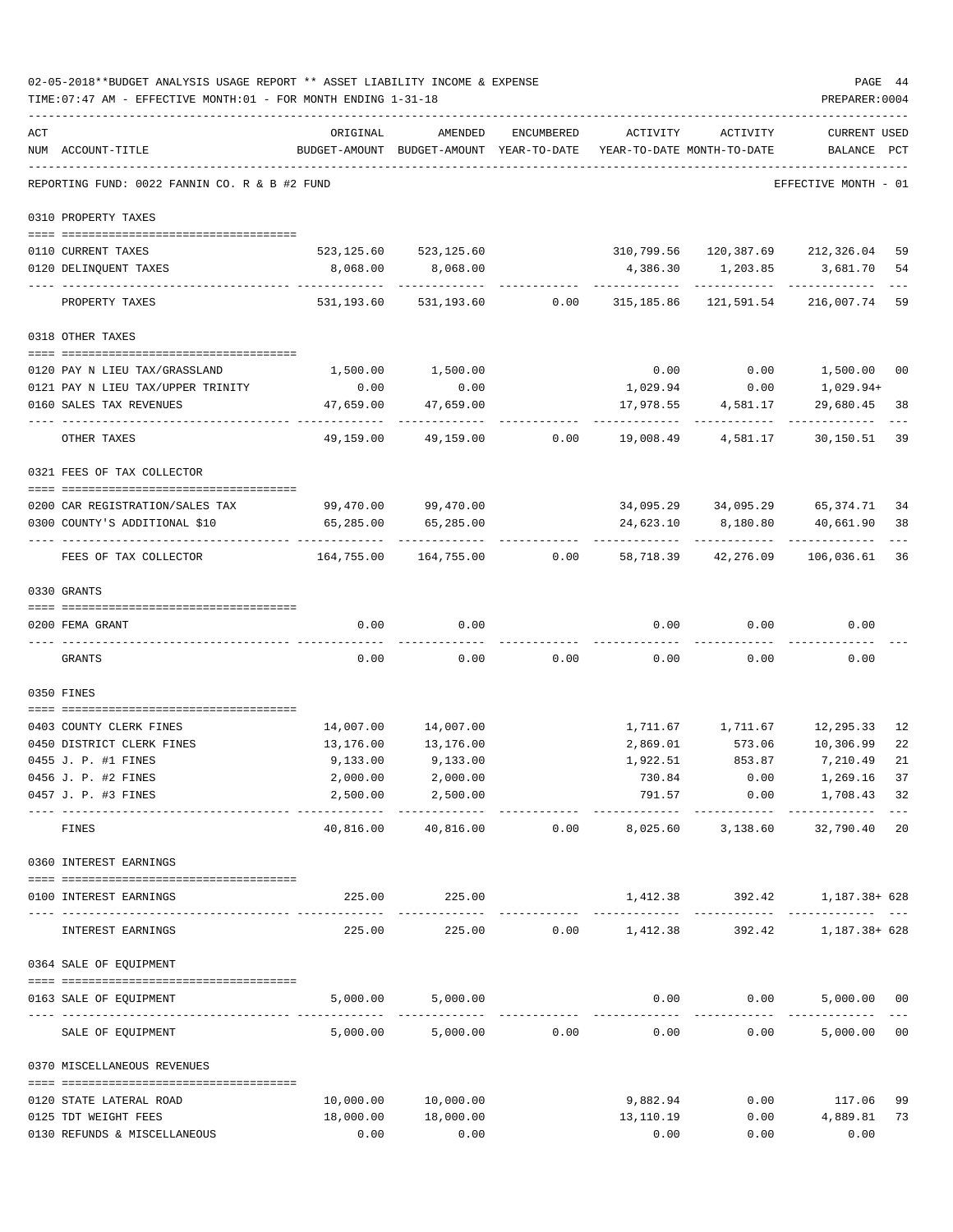| ACT | NUM ACCOUNT-TITLE                             | ORIGINAL<br>BUDGET-AMOUNT | AMENDED<br>BUDGET-AMOUNT YEAR-TO-DATE | <b>ENCUMBERED</b> | ACTIVITY<br>YEAR-TO-DATE MONTH-TO-DATE                        | ACTIVITY  | <b>CURRENT USED</b><br>BALANCE | PCT    |
|-----|-----------------------------------------------|---------------------------|---------------------------------------|-------------------|---------------------------------------------------------------|-----------|--------------------------------|--------|
|     |                                               |                           |                                       |                   |                                                               |           |                                |        |
|     | REPORTING FUND: 0022 FANNIN CO. R & B #2 FUND |                           |                                       |                   |                                                               |           | EFFECTIVE MONTH - 01           |        |
|     | 0131 AUTOMOBILE INSURANCE LOSS PAYMENT        | 0.00                      | 29,871.00                             |                   | 29,871.00                                                     | 0.00      | 0.00 100                       |        |
|     | 0140 PROCEEDS OF LOAN                         | 0.00                      | 0.00                                  |                   | 0.00                                                          | 0.00      | 0.00                           |        |
|     | 0145 REIMBURSEMENT OF MATERIALS               | 5,000.00                  | 5,000.00                              |                   | 2,713.88                                                      | 805.00    | 2,286.12                       | -54    |
|     | 0150 TRENTON HIGH MEADOWS SUBDIVISION         | 4,000.00                  | 4,000.00                              |                   | 4,200.00                                                      | 0.00      | 200.00+ 105                    |        |
|     | MISCELLANEOUS REVENUES                        | 37,000.00                 | 66,871.00                             | 0.00              | 59,778.01                                                     | 805.00    | 7,092.99 89                    |        |
|     | 0509 CONTINGENCY                              |                           |                                       |                   |                                                               |           |                                |        |
|     | 0475 CONTINGENCY                              | 10,760.65                 | 10,760.65                             | 0.00              | 0.00                                                          | 0.00      | 10,760.65 00                   |        |
|     | CONTINGENCY                                   | 10,760.65                 | 10,760.65                             | 0.00              | 0.00                                                          | 0.00      | 10,760.65                      | 00     |
|     | 0622 ROAD & BRIDGE 2                          |                           |                                       |                   |                                                               |           |                                |        |
|     |                                               |                           |                                       |                   |                                                               |           |                                |        |
|     | 0100 COMPENSATION PAY                         | 0.00                      | 0.00                                  | 0.00              | 0.00                                                          | 0.00      | 0.00                           |        |
|     | 0101 SALARY ELECTED OFFICIAL                  | 60,894.15                 | 60,894.15                             | 0.00              | 21,078.81                                                     |           | 4,684.18 39,815.34             | 35     |
|     | 0105 SALARY SECRETARY                         | 0.00                      | 0.00                                  | 0.00              | 0.00                                                          | 0.00      | 0.00                           |        |
|     | 0106 SALARY PRECINCT EMPLOYEES                | 213,754.97                | 213,754.97                            | 0.00              | 73,992.06                                                     | 16,442.68 | 139,762.91                     | 35     |
|     | 0107 REGULAR-TEMP. PART-TIME                  | 0.00                      | 0.00                                  | 0.00              | 0.00                                                          | 0.00      | 0.00                           |        |
|     | 0199 TOTAL SALARIES                           | 274,649.12                | 274,649.12                            | 0.00              | 95,070.87                                                     | 21,126.86 | 179,578.25                     | 35     |
|     | 0201 SOCIAL SECURITY TAXES                    | 17,065.44                 | 17,065.44                             | 0.00              | 5,674.73                                                      | 1,255.44  | 11,390.71                      | 33     |
|     | 0202 GROUP HEALTH INSURANCE                   | 83,956.80                 | 83,956.80                             | 0.00              | 27,985.28                                                     | 6,996.32  | 55,971.52                      | 33     |
|     | 0203 RETIREMENT                               | 31,255.07                 | 31,255.07                             | 0.00              | 10,592.93                                                     | 2,429.60  | 20,662.14                      | 34     |
|     | 0204 WORKERS' COMPENSATION                    | 8,965.36                  | 8,965.36                              | 0.00              | 3,636.32                                                      | 0.00      | 5,329.04                       | 41     |
|     | 0205 MEDICARE TAX                             | 3,991.11                  | 3,991.11                              | 0.00              | 1,327.10                                                      | 293.60    | 2,664.01                       | 33     |
|     | 0206 UNEMPLOYMENT EXPENSE                     | 0.00                      | 0.00                                  | 0.00              | 0.00                                                          | 0.00      | 0.00                           |        |
|     | 0299 TOTAL EMPLOYEE BENEFITS                  | 145,233.78                | 145,233.78                            | 0.00              | 49,216.36                                                     | 10,974.96 | 96,017.42                      | 34     |
|     | 0312 CONTRACT LABOR                           | 0.00                      | 0.00                                  | 0.00              | 0.00                                                          | 0.00      | 0.00                           |        |
|     | 0314 EMPLOYEE PHYSICALS/DOT TESTING           | 400.00                    | 400.00                                | 0.00              | 60.00                                                         | 0.00      | 340.00                         | 15     |
|     | 0340 SHOP SUPPLIES                            | 4,000.00                  | 4,000.00                              | 125.58            | 253.17                                                        | 30.15     | 3,621.25                       | 09     |
|     | 0341 R & B MAT. ROCK & GRAVEL                 | 145,000.00                | 145,000.00                            | 0.00              | 32,075.32                                                     | 9,424.70  | 112,924.68                     | 22     |
|     | 0342 R & B MAT. CULVERTS                      | 15,000.00                 | 15,000.00                             | 0.00              | 8,147.00                                                      | 0.00      | 6,853.00                       | 54     |
|     | 0343 R & B MAT. HARDWRE & LUMB                | 6,000.00                  | 6,000.00                              | 0.00              | 0.00                                                          | 0.00      | 6,000.00                       | 00     |
|     | 0344 R & B MAT. ASPHALT/RD OIL                | 42,000.00                 | 42,000.00                             | 0.00              | 1,811.20                                                      | 0.00      | 40,188.80                      | 04     |
|     | 0345 CHEMICALS                                | 1,000.00                  | 1,000.00                              | 0.00              | 0.00                                                          | 0.00      | 1,000.00                       | $00\,$ |
|     | 0346 CETRZ EXPENDITURES                       | 0.00                      | 0.00                                  | 0.00              | 0.00                                                          | 0.00      | 0.00                           |        |
|     | 0350 DEBRIS REMOVAL                           | 0.00                      | 0.00                                  | 0.00              | 0.00                                                          | 0.00      | 0.00                           |        |
|     | 0395 UNIFORMS                                 | 2,800.00                  | 2,800.00                              | 0.00              | 736.35                                                        | 227.05    | 2,063.65                       | 26     |
|     | 0399 TOTAL R&B MATERIALS                      |                           |                                       |                   | 216,200.00 216,200.00 125.58 43,083.04 9,681.90 172,991.38 20 |           |                                |        |
|     | 0400 LEGAL FEES                               | 0.00                      | 0.00                                  | 0.00              | 0.00                                                          | 0.00      | 0.00                           |        |
|     | 0420 UTILITY TELEPHONE                        | 1,250.00                  | 1,250.00                              | 0.00              | 558.84                                                        | 139.94    | 691.16                         | 45     |
|     | 0421 CELL PHONE ALLOWANCE                     | 600.00                    | 600.00                                | 0.00              | 200.00                                                        | 50.00     | 400.00                         | 33     |
|     | 0427 OUT OF COUNTY TRAVEL                     | 800.00                    | 800.00                                | 0.00              | 40.00                                                         | 40.00     | 760.00                         | 05     |
|     | 0430 BIDS, NOTICES & PERMITS                  | 1,000.00                  | 1,000.00                              | 0.00              | 0.00                                                          | 0.00      | 1,000.00                       | 00     |
|     | 0435 PRINTING                                 | 100.00                    | 100.00                                | 0.00              | 0.00                                                          | 0.00      | 100.00                         | 00     |
|     | 0440 UTILITY ELECTRICITY                      | 2,000.00                  | 2,000.00                              | 0.00              | 505.89                                                        | 235.82    | 1,494.11                       | 25     |
|     | 0441 UTILITY GAS                              | 750.00                    | 750.00                                | 0.00              | 216.77                                                        | 77.29     | 533.23                         | 29     |
|     | 0442 UTILITY WATER                            | 800.00                    | 800.00                                | 0.00              | 230.49                                                        | 76.83     | 569.51                         | 29     |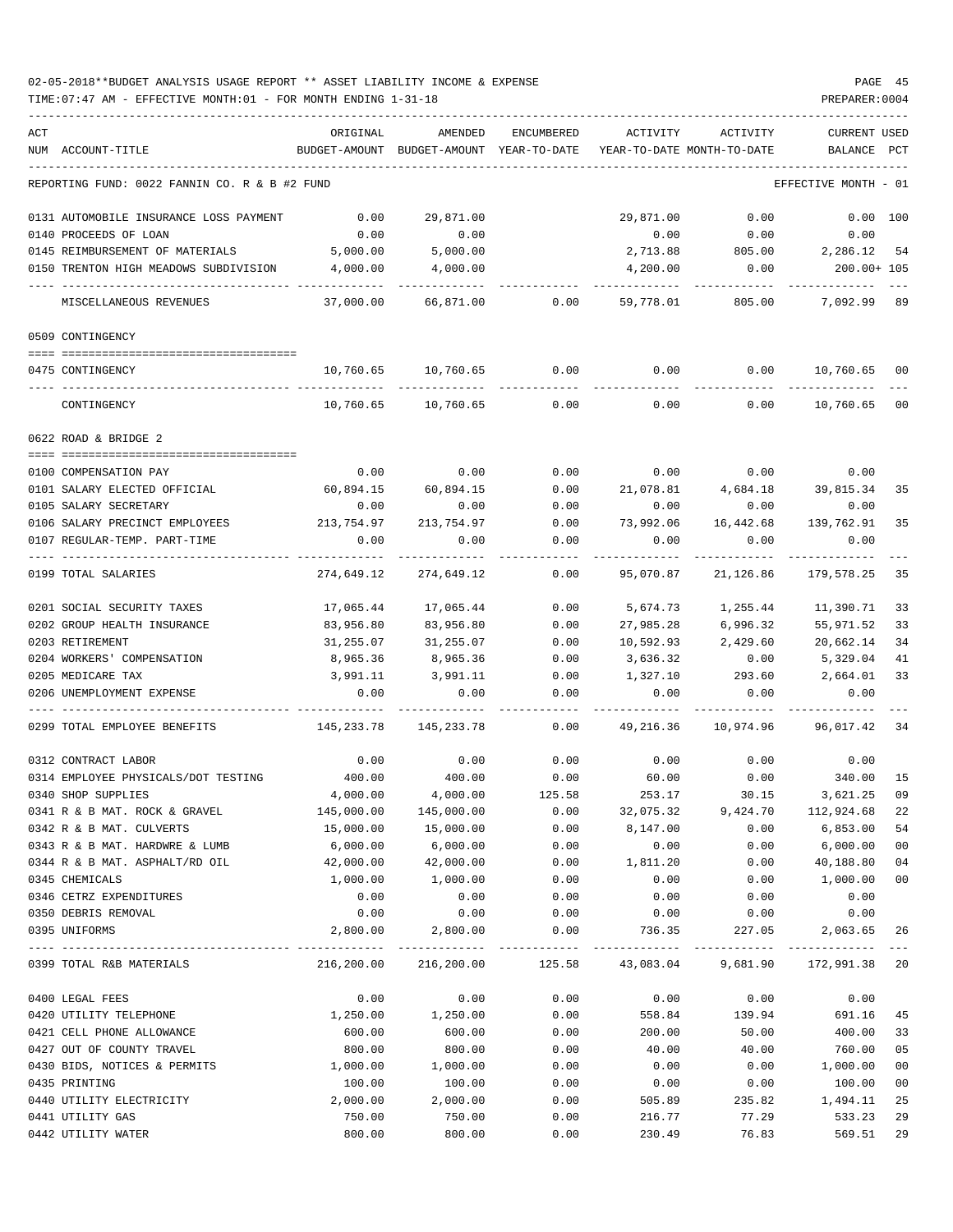| ACT |                                               | ORIGINAL   | AMENDED                                  | ENCUMBERED        | ACTIVITY                   | ACTIVITY             | <b>CURRENT USED</b>  |                |
|-----|-----------------------------------------------|------------|------------------------------------------|-------------------|----------------------------|----------------------|----------------------|----------------|
|     | NUM ACCOUNT-TITLE                             |            | BUDGET-AMOUNT BUDGET-AMOUNT YEAR-TO-DATE |                   | YEAR-TO-DATE MONTH-TO-DATE |                      | BALANCE              | PCT            |
|     | REPORTING FUND: 0022 FANNIN CO. R & B #2 FUND |            |                                          |                   |                            |                      | EFFECTIVE MONTH - 01 |                |
|     | 0443 TRASH PICKUP                             | 1,300.00   | 1,300.00                                 | 0.00              | 315.00                     | 0.00                 | 985.00               | 24             |
|     | 0447 REPEATER SERVICE CONTRACT                | 682.32     | 682.32                                   | 0.00              | 686.32                     | 0.00                 | $4.00 - 101$         |                |
|     | 0450 R&M BUILDING                             | 2,000.00   | 2,000.00                                 | 0.00              | 0.00                       | 0.00                 | 2,000.00             | 0 <sup>0</sup> |
|     | 0453 COMPUTER SOFTWARE                        | 0.00       | 0.00                                     | 0.00              | 0.00                       | 0.00                 | 0.00                 |                |
|     | 0457 R & M MACHINERY GAS & OIL                | 70,000.00  | 70,000.00                                | 0.00              | 12,153.96                  | 7,452.13             | 57,846.04            | 17             |
|     | 0458 R & M MACHINERY PARTS                    | 25,000.00  | 25,000.00                                | 0.00              | 13,963.60                  | 1,382.97-            | 11,036.40            | 56             |
|     | 0459 R & M MACH. TIRES & TUBES                | 15,000.00  | 15,000.00                                | 0.00              | 1,831.84                   | 534.64               | 13,168.16            | 12             |
|     | 0460 EQUIPMENT RENTAL/LEASE                   | 0.00       | 0.00                                     | 0.00              | 0.00                       | 0.00                 | 0.00                 |                |
|     | 0480 BOND                                     | 0.00       | 0.00                                     | 0.00              | 0.00                       | 0.00                 | 0.00                 |                |
|     | 0482 INSURANCE                                | 8,500.00   | 8,500.00                                 | 0.00              | 5,291.93                   | 0.00                 | 3,208.07             | 62             |
|     | 0485 PRISONER SUPPLIES                        | 0.00       | 0.00                                     | 0.00              | 0.00                       | 0.00                 | 0.00                 |                |
|     | 0488 FANNIN RURAL RAIL DISTRICT               | 0.00       | 0.00                                     | 0.00              | 0.00                       | 0.00                 | 0.00                 |                |
|     | 0490 MISCELLANEOUS                            | 1,000.00   | 1,000.00                                 | 0.00              | 0.00                       | 0.00                 | 1,000.00             | 00             |
|     | 0491 SOIL & WATER CONSERVATION                | 250.00     | 250.00                                   | 0.00              | 0.00                       | 0.00                 | 250.00               | 00             |
|     | 0492 TDRA FLOOD CASH MATCH                    | 0.00       | 0.00                                     | 0.00              | 0.00                       | 0.00                 | 0.00                 |                |
|     | 0493 TRENTON HIGH MEADOWS SUBDIVISION         | 4,000.00   | 4,000.00                                 | 0.00              | 0.00                       | 0.00                 | 4,000.00             | 00             |
|     | 0494 FLOOD CONTROL SITE MAINTENANCE           | 4,000.00   | 4,000.00                                 | 0.00              | 0.00                       | 0.00                 | 4,000.00             | 00             |
|     | 0495 PIPELINE SALES TAX REIMBURSEMENT         | 0.00       | 0.00                                     | 0.00              | 0.00                       | 0.00                 | 0.00                 |                |
|     | 0496 TCOG HAZARDOUS WASTEMATCH                | 0.00       | 0.00                                     | 0.00              | 0.00                       | 0.00                 | 0.00                 |                |
|     | 0499 TOTAL SER. & OTHER CHARGES               | 139,032.32 | 139,032.32                               | 0.00              | 35,994.64                  | 7,223.68             | 103,037.68           | 26             |
|     | 0500 LAND                                     |            |                                          |                   | 0.00                       | 0.00                 | 0.00                 |                |
|     | 0535 BUILDING                                 |            |                                          |                   | 0.00                       | 0.00                 | 0.00                 |                |
|     | 0562 LAND/BUILDING                            | 0.00       | 0.00                                     | 0.00              | 0.00                       | 0.00                 | 0.00                 |                |
|     | 0570 COMPUTER EQUIPMENT                       | 0.00       | 0.00                                     | 0.00              | 0.00                       | 0.00                 | 0.00                 |                |
|     | 0571 PURCHASE OF MACH./EQUIP.                 | 100,000.00 | 129,871.00                               | 0.00              | 0.00                       | 0.00                 | 129,871.00           | 00             |
|     | 0573 RADIO EQUIPMENT                          | 0.00       | 0.00                                     | 0.00              | 0.00                       | 0.00                 | 0.00                 |                |
|     | 0575 LAND/BUILDING                            |            |                                          |                   | 0.00                       | 0.00                 | 0.00                 |                |
|     | 0580 PRECINCT BRIDGE                          | 0.00       | 0.00                                     | 0.00              | 0.00                       | 0.00                 | 0.00                 |                |
|     |                                               |            |                                          |                   |                            |                      |                      |                |
|     | 0599 CAPITAL OUTLAY                           | 100,000.00 | 129,871.00                               | 0.00              | 0.00                       | 0.00                 | 129,871.00           | 00             |
|     | ROAD & BRIDGE 2                               |            | 875,115.22 904,986.22 125.58             |                   |                            | 223,364.91 49,007.40 | 681,495.73           | 25             |
|     | 0625 ADMINISTRATIVE OFFICE R&B #2             |            |                                          |                   |                            |                      |                      |                |
|     | 0105 SALARY SECRETARY                         | 9,593.48   | 9,593.48                                 | 0.00              | 3,320.82                   | 737.96               | 6,272.66             | 35             |
|     | 0201 SOCIAL SECURITY TAXES                    | 594.80     | 594.80                                   | 0.00              | 152.59                     | 32.58                | 442.21               | 26             |
|     | 0202 GROUP HEALTH INSURANCE                   | 2,623.65   | 2,623.65                                 | 0.00              | 874.56                     | 218.64               | 1,749.09             | 33             |
|     | 0203 RETIREMENT                               | 1,091.74   | 1,091.74                                 | 0.00              | 370.04                     | 84.86                | 721.70               | 34             |
|     | 0204 WORKERS' COMPENSATION                    | 40.29      | 40.29                                    | 0.00              | 16.83                      | 0.00                 | 23.46                | 42             |
|     | 0205 MEDICARE TAX                             | 139.11     | 139.11                                   | 0.00              | 35.69                      | 7.62                 | 103.42               | 26             |
|     | 0310 OFFICE SUPPLIES                          | 100.00     | 100.00                                   | 0.00              | 100.00                     | 100.00               | 0.00                 | 100            |
|     | 0311 POSTAL EXPENSES                          | 0.00       | 0.00                                     | 0.00              | 0.00                       | 0.00                 | 0.00                 |                |
|     | 0353 COMPUTER EXPENSE                         | 500.00     | 500.00                                   | 0.00              | 0.00                       | 0.00                 | 500.00               | 00             |
|     | 0427 OUT OF COUNTY TRAVEL                     | 0.00       | 0.00                                     | 0.00              | 0.00                       | 0.00                 | 0.00                 |                |
|     | 0480 BOND                                     | 17.75      | 17.75                                    | 0.00              | 24.75                      | 0.00                 |                      | $7.00 - 139$   |
|     | 0572 OFFICE EQUIPMENT                         | 0.00       | 0.00                                     | 0.00              | 0.00                       | 0.00                 | 0.00                 |                |
|     | 0574 COMPUTER EQUIPMENT                       | 0.00       | 0.00                                     | 0.00              | 0.00                       | 0.00                 | 0.00                 |                |
|     | ADMINISTRATIVE OFFICE R&B #2                  | 14,700.82  | 14,700.82                                | $- - - -$<br>0.00 | 4,895.28                   | 1,181.66             | 9,805.54 33          |                |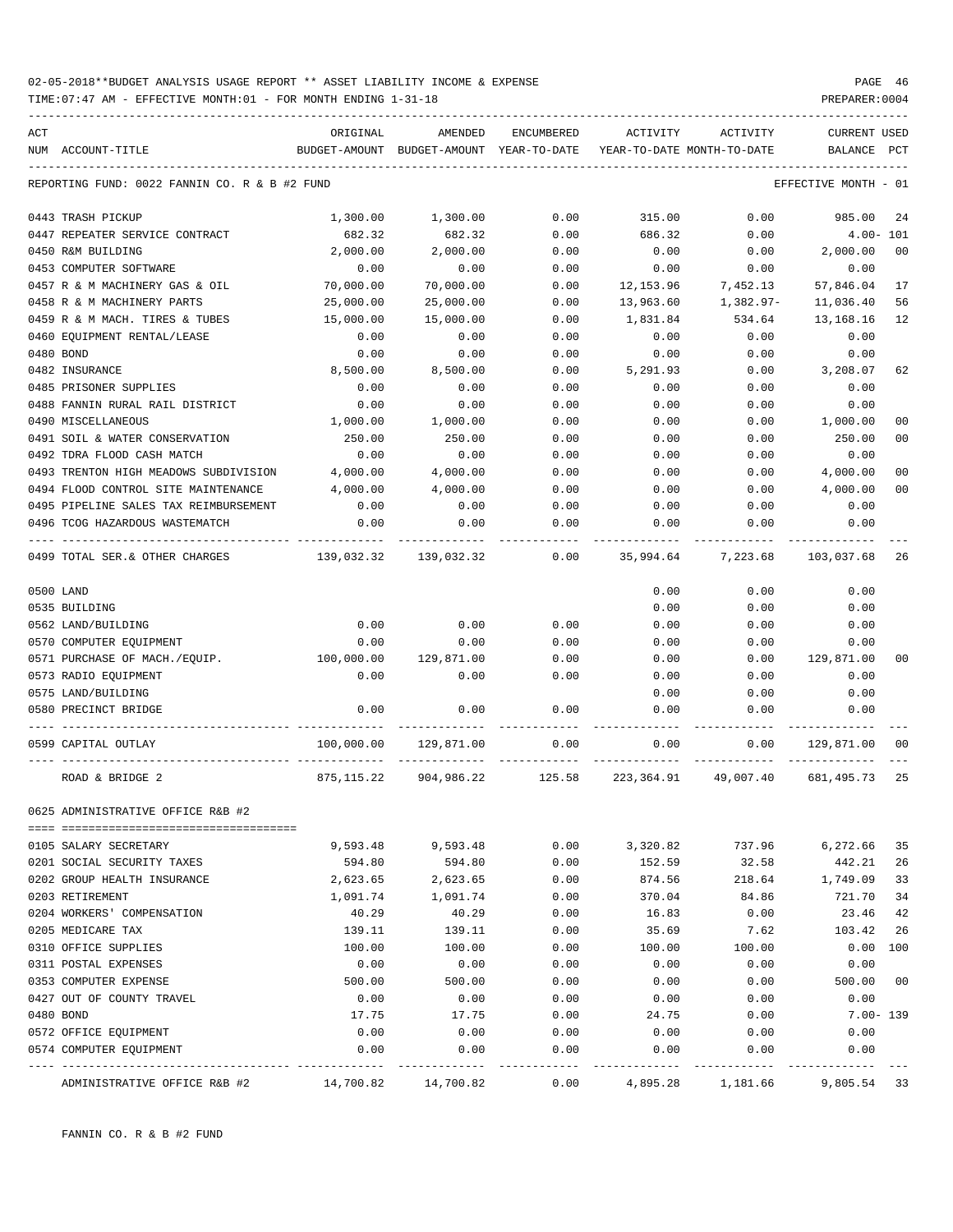| 02-05-2018**BUDGET ANALYSIS USAGE REPORT ** ASSET LIABILITY INCOME & EXPENSE | PAGE 47        |  |
|------------------------------------------------------------------------------|----------------|--|
| TIME: 07:47 AM - EFFECTIVE MONTH: 01 - FOR MONTH ENDING 1-31-18              | PREPARER: 0004 |  |

| ACT |                                               | ORIGINAL      | AMENDED       | ENCUMBERED   | ACTIVITY   | ACTIVITY                   | CURRENT USED         |     |
|-----|-----------------------------------------------|---------------|---------------|--------------|------------|----------------------------|----------------------|-----|
| NUM | ACCOUNT-TITLE                                 | BUDGET-AMOUNT | BUDGET-AMOUNT | YEAR-TO-DATE |            | YEAR-TO-DATE MONTH-TO-DATE | BALANCE              | PCT |
|     |                                               |               |               |              |            |                            |                      |     |
|     | REPORTING FUND: 0022 FANNIN CO. R & B #2 FUND |               |               |              |            |                            | EFFECTIVE MONTH - 01 |     |
|     |                                               |               |               |              |            |                            |                      |     |
|     | INCOME TOTALS                                 | 900,576.69    | 930,447.69    |              | 462,128.73 | 172,784.82                 | 468,318.96           | 50  |
|     | EXPENSE TOTALS                                | 900,576.69    | 930, 447.69   | 125.58       | 228,260.19 | 50,189.06                  | 702,061.92           | 25  |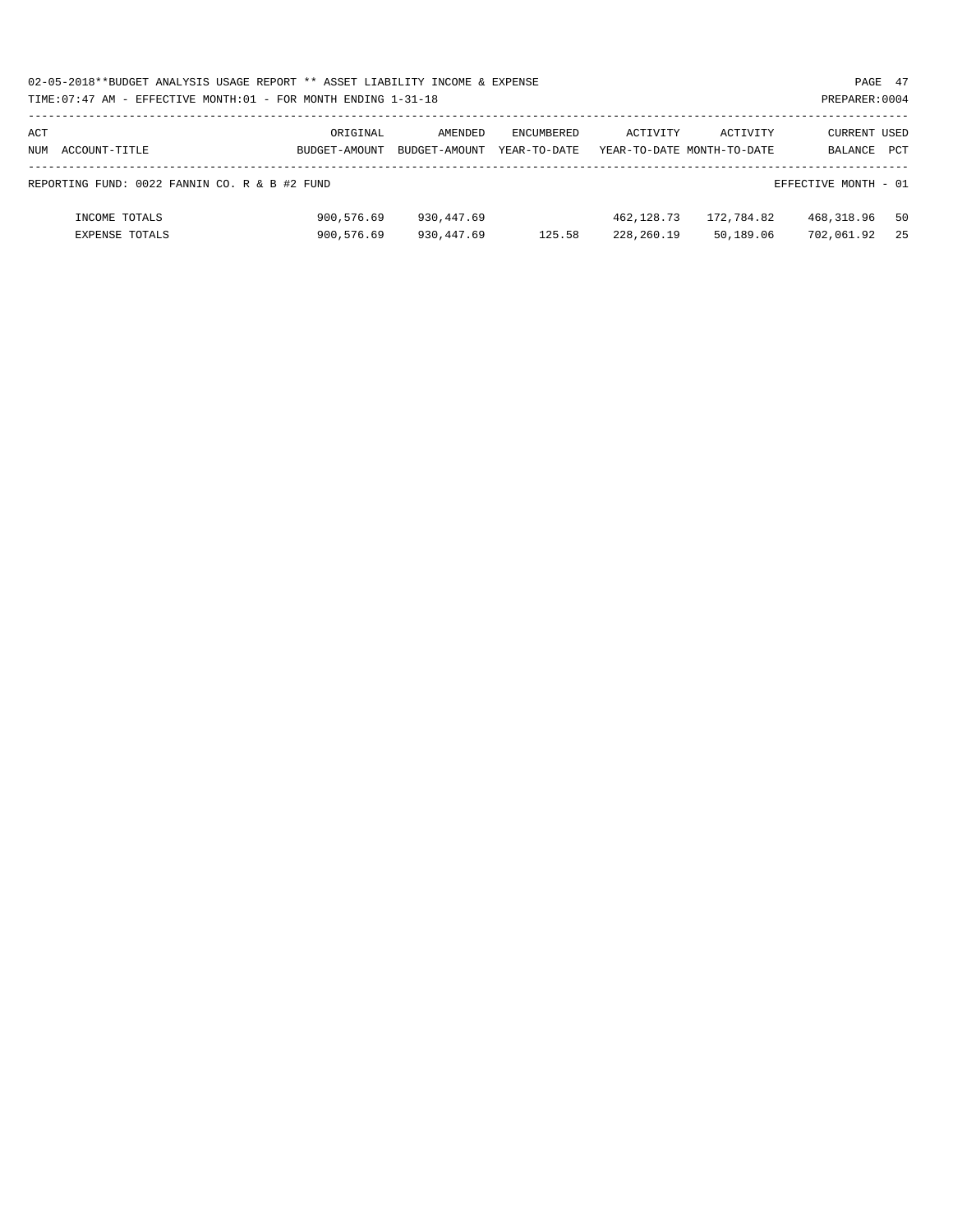|     | 02-05-2018**BUDGET ANALYSIS USAGE REPORT ** ASSET LIABILITY INCOME & EXPENSE<br>TIME: 07:47 AM - EFFECTIVE MONTH: 01 - FOR MONTH ENDING 1-31-18 |                                                                                 |         |            |              |                                 | PAGE 48<br>PREPARER: 0004          |
|-----|-------------------------------------------------------------------------------------------------------------------------------------------------|---------------------------------------------------------------------------------|---------|------------|--------------|---------------------------------|------------------------------------|
| ACT | NUM ACCOUNT-TITLE                                                                                                                               | ORIGINAL<br>BUDGET-AMOUNT BUDGET-AMOUNT YEAR-TO-DATE YEAR-TO-DATE MONTH-TO-DATE | AMENDED | ENCUMBERED | ACTIVITY     | ACTIVITY                        | <b>CURRENT USED</b><br>BALANCE PCT |
|     | REPORTING FUND: 0023 FANNIN CO. R & B #3 FUND                                                                                                   |                                                                                 |         |            |              |                                 | EFFECTIVE MONTH - 01               |
|     | 0100 PAYROLL                                                                                                                                    |                                                                                 |         |            |              |                                 |                                    |
|     | 0100 PAYROLL                                                                                                                                    |                                                                                 |         |            | 0.00         | 0.00                            | 0.00                               |
|     | PAYROLL                                                                                                                                         |                                                                                 |         |            | 0.00         | 0.00                            | 0.00                               |
|     | 0102 A/P CLEARING                                                                                                                               |                                                                                 |         |            |              |                                 |                                    |
|     | 0100 A/P CLEARING                                                                                                                               |                                                                                 |         |            | 0.00         | 0.00                            | 0.00                               |
|     | A/P CLEARING                                                                                                                                    |                                                                                 |         |            | 0.00         | 0.00                            | 0.00                               |
|     | 0103 CASH                                                                                                                                       |                                                                                 |         |            |              |                                 |                                    |
|     | 0100 R&B#3-COMBINED FUNDS CHECKING                                                                                                              |                                                                                 |         |            |              | 191,099.96 24,124.00 683,546.58 |                                    |
|     | 0175 TEXPOOL                                                                                                                                    |                                                                                 |         |            | 819.28       | 229.37                          | 229,789.80                         |
|     | CASH                                                                                                                                            |                                                                                 |         |            |              | ------------                    | 191,919.24 24,353.37 913,336.38    |
|     | 0120 RECEIVABLES                                                                                                                                |                                                                                 |         |            |              |                                 |                                    |
|     | 0311 TAXES RECEIVABLE                                                                                                                           |                                                                                 |         |            | 0.00         | 0.00                            | 49,363.23                          |
|     | 0312 DUE FROM OTHER GOVERNMENTS                                                                                                                 |                                                                                 |         |            | 0.00         | 0.00                            | 11,590.67                          |
|     | 0313 DUE FROM OTHER FUNDS                                                                                                                       |                                                                                 |         |            | 0.00         | 0.00                            | 15,599.90                          |
|     | 0315 INVENTORY                                                                                                                                  |                                                                                 |         |            | 0.00         | 0.00                            | 33,404.57<br>. <u>.</u>            |
|     | RECEIVABLES                                                                                                                                     |                                                                                 |         |            | 0.00         | 0.00                            | 109,958.37                         |
|     | 0200 LIABILITY ACCOUNT                                                                                                                          |                                                                                 |         |            |              |                                 |                                    |
|     | 0150 ACCRUED SALARY PAYABLE                                                                                                                     |                                                                                 |         |            | 0.00         | 0.00                            | 12,205.75                          |
|     | 0155 ACCRUED FRINGE BENEFITS                                                                                                                    |                                                                                 |         |            | 0.00         | 0.00                            | 5,919.66                           |
|     | 0200 DEFERRED TAX REVENUE                                                                                                                       |                                                                                 |         |            | 0.00         | 0.00                            | 44,999.39                          |
|     | 0910 SYSTEM ADDED LIABILITY LINE-ITEM                                                                                                           |                                                                                 |         |            | $21,436.11-$ | 0.00                            | $21,436.11-$                       |
|     | LIABILITY ACCOUNT                                                                                                                               |                                                                                 |         |            | 21,436.11-   | 0.00                            | 41,688.69                          |
|     | 0205 SHORT-TERM LOAN                                                                                                                            |                                                                                 |         |            |              |                                 |                                    |
|     | 0571 SHORT-TERM LOAN/EQUIPMENT                                                                                                                  | 0.00                                                                            | 0.00    | 0.00       | 0.00         | 0.00                            | 0.00                               |
|     | SHORT-TERM LOAN                                                                                                                                 | 0.00                                                                            | 0.00    | 0.00       | 0.00         | 0.00                            | 0.00                               |
|     | 0231 LOANS                                                                                                                                      |                                                                                 |         |            |              |                                 |                                    |
|     | 0571 LOAN OF CAPITAL EQUIP. PURCHASE                                                                                                            |                                                                                 |         |            | 0.00         | 0.00                            | 0.00                               |
|     | LOANS                                                                                                                                           |                                                                                 |         |            | 0.00         | 0.00                            | 0.00                               |
|     | 0271 EQUITY ACCOUNT                                                                                                                             |                                                                                 |         |            |              |                                 |                                    |
|     | 0200 EQUITY ACCOUNT                                                                                                                             |                                                                                 |         |            | 0.00         | 0.00                            | 768,250.71                         |
|     | ---- ------------                                                                                                                               | ---------------- -------------                                                  |         |            |              |                                 | ----------                         |
|     | EQUITY ACCOUNT                                                                                                                                  |                                                                                 |         |            | 0.00         | 0.00                            | 768,250.71                         |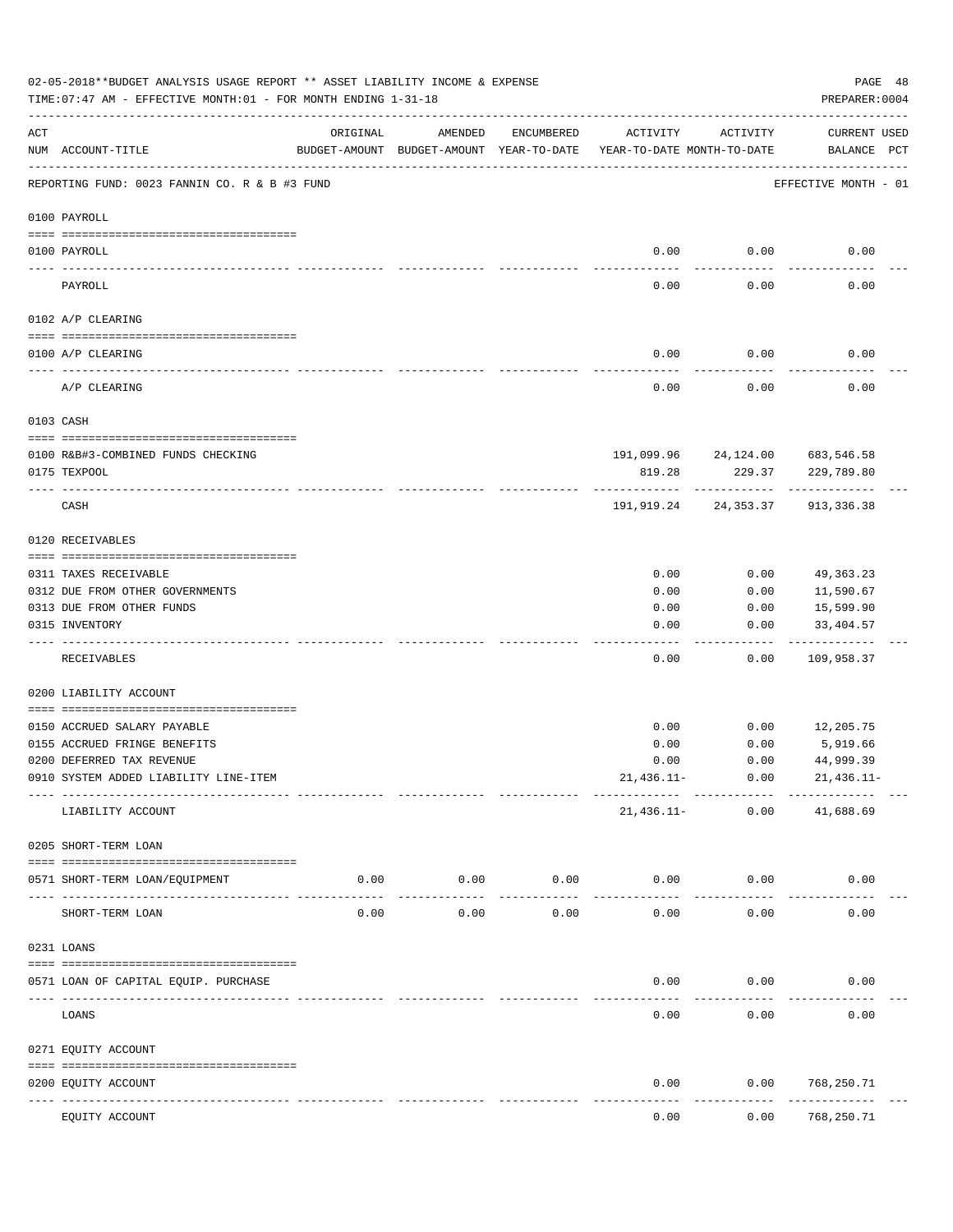|     | TIME: 07:47 AM - EFFECTIVE MONTH: 01 - FOR MONTH ENDING 1-31-18 |                                             |                                                                                |                 |                         |                     | PREPARER: 0004                                                 |                |
|-----|-----------------------------------------------------------------|---------------------------------------------|--------------------------------------------------------------------------------|-----------------|-------------------------|---------------------|----------------------------------------------------------------|----------------|
| ACT | NUM ACCOUNT-TITLE                                               | ORIGINAL                                    | AMENDED<br>BUDGET-AMOUNT BUDGET-AMOUNT YEAR-TO-DATE YEAR-TO-DATE MONTH-TO-DATE | ENCUMBERED      | ACTIVITY                | ACTIVITY            | <b>CURRENT USED</b><br>BALANCE PCT                             |                |
|     | REPORTING FUND: 0023 FANNIN CO. R & B #3 FUND                   |                                             |                                                                                |                 |                         |                     | EFFECTIVE MONTH - 01                                           |                |
|     | 0300 CASH                                                       |                                             |                                                                                |                 |                         |                     |                                                                |                |
|     | 0123 BEGINNING CASH BALANCE                                     |                                             | 41,773.98 41,773.98                                                            |                 | 0.00                    |                     | $0.00$ $41,773.98$                                             | 0 <sub>0</sub> |
|     | CASH                                                            |                                             | 41,773.98 41,773.98                                                            | $0.00$ 0.00     |                         |                     | $0.00$ $41,773.98$                                             | 0 <sub>0</sub> |
|     | 0310 PROPERTY TAXES                                             |                                             |                                                                                |                 |                         |                     |                                                                |                |
|     |                                                                 |                                             |                                                                                |                 |                         |                     |                                                                |                |
|     | 0110 CURRENT TAXES                                              |                                             | 784,688.39 784,688.39                                                          |                 |                         |                     | 466, 199.31 180, 581.52 318, 489.08                            | 59             |
|     | 0120 DELINQUENT TAXES<br>-------------------                    | 11,080.00                                   | 11,080.00                                                                      |                 |                         |                     | 6,579.49 1,805.79 4,500.51                                     | 59             |
|     | PROPERTY TAXES                                                  | 795,768.39                                  | 795,768.39                                                                     | 0.00            | 472,778.80              | 182,387.31          | 322,989.59                                                     | 59             |
|     | 0318 OTHER TAXES                                                |                                             |                                                                                |                 |                         |                     |                                                                |                |
|     | 0120 PAY N LIEU TAX/GRASSLAND                                   |                                             | 2,200.00 2,200.00                                                              |                 | 0.00                    |                     | $0.00$ 2,200.00                                                | 0 <sub>0</sub> |
|     | 0121 PAY N LIEU TAX/UPPER TRINITY                               | 0.00                                        | 0.00                                                                           |                 | 1,544.90                | 0.00                | 1,544.90+                                                      |                |
|     | 0160 SALES TAX REVENUES                                         | 71,488.00                                   | 71,488.00                                                                      |                 | 26,967.84               | 6,871.76            | 44,520.16                                                      | 38             |
|     | OTHER TAXES                                                     | 73,688.00                                   |                                                                                | 73,688.00 0.00  | 28,512.74               | 6,871.76            | 45,175.26                                                      | 39             |
|     | 0321 FEES OF TAX COLLECTOR                                      |                                             |                                                                                |                 |                         |                     |                                                                |                |
|     |                                                                 |                                             |                                                                                |                 |                         |                     |                                                                |                |
|     | 0200 CAR REGISTRATION/SALES TAX                                 |                                             | 149,206.00 149,206.00                                                          |                 |                         |                     | 51, 142.92 51, 142.92 98, 063.08                               | 34             |
|     | 0300 COUNTY'S ADDITIONAL \$10                                   |                                             | 104,000.00   104,000.00                                                        |                 |                         | ------------        | 36,934.70    12,271.20    67,065.30<br>. _ _ _ _ _ _ _ _ _ _ _ | 36             |
|     | FEES OF TAX COLLECTOR                                           | 253,206.00                                  |                                                                                | 253,206.00 0.00 | 88,077.62               | 63,414.12           | 165,128.38                                                     | 35             |
|     | 0330 GRANTS                                                     |                                             |                                                                                |                 |                         |                     |                                                                |                |
|     |                                                                 |                                             | 0.00                                                                           |                 |                         |                     | 0.00                                                           |                |
|     | 0200 FEMA GRANT                                                 | 0.00                                        |                                                                                |                 | 0.00                    | 0.00                |                                                                |                |
|     | GRANTS                                                          | 0.00                                        | 0.00                                                                           | 0.00            | 0.00                    | 0.00                | 0.00                                                           |                |
|     | 0350 FINES                                                      |                                             |                                                                                |                 |                         |                     |                                                                |                |
|     | 0403 COUNTY CLERK FINES                                         | 21,010.00                                   | 21,010.00                                                                      |                 |                         |                     | 2,567.51 2,567.51 18,442.49                                    | 12             |
|     | 0450 DISTRICT CLERK FINES                                       | 19,764.00                                   | 19,764.00                                                                      |                 |                         |                     | 4,303.51 859.59 15,460.49                                      | 22             |
|     | 0455 J. P. #1 FINES                                             | 14,449.00                                   | 14,449.00                                                                      |                 |                         | 2,883.72 1,280.79   | 11,565.28                                                      | 20             |
|     | 0456 J. P. #2 FINES                                             | 2,500.00                                    | 2,500.00                                                                       |                 | 1,096.24                | 0.00                | 1,403.76                                                       | 44             |
|     | 0457 J. P. #3 FINES                                             | 3,500.00                                    | 3,500.00                                                                       |                 | 1,187.35                | 0.00<br>----------- | 2,312.65                                                       | 34<br>$---$    |
|     | FINES                                                           | 61,223.00                                   |                                                                                |                 |                         |                     | 49,184.67                                                      | 20             |
|     | 0360 INTEREST EARNINGS                                          |                                             |                                                                                |                 |                         |                     |                                                                |                |
|     | 0100 INTEREST EARNINGS                                          |                                             | 325.00 325.00                                                                  |                 |                         |                     | 954.11 256.24 629.11+294                                       |                |
|     | ---- --------------<br>INTEREST EARNINGS                        | ------------------- -------------<br>325.00 | -----------<br>325.00                                                          | 0.00            | -------------<br>954.11 | ------------        | . <u>.</u> .<br>256.24 629.11+294                              |                |
|     | 0364 SALE OF ASSETS                                             |                                             |                                                                                |                 |                         |                     |                                                                |                |
|     | 0162 LAND/BUILDING                                              | 0.00                                        | 0.00                                                                           |                 |                         | $0.00$ 0.00         | 0.00                                                           |                |
|     | 0163 SALE OF EQUIPMENT                                          |                                             | 5,000.00 5,000.00                                                              |                 | 0.00                    | 0.00                | 5,000.00                                                       | 00             |
|     |                                                                 |                                             |                                                                                |                 |                         |                     |                                                                |                |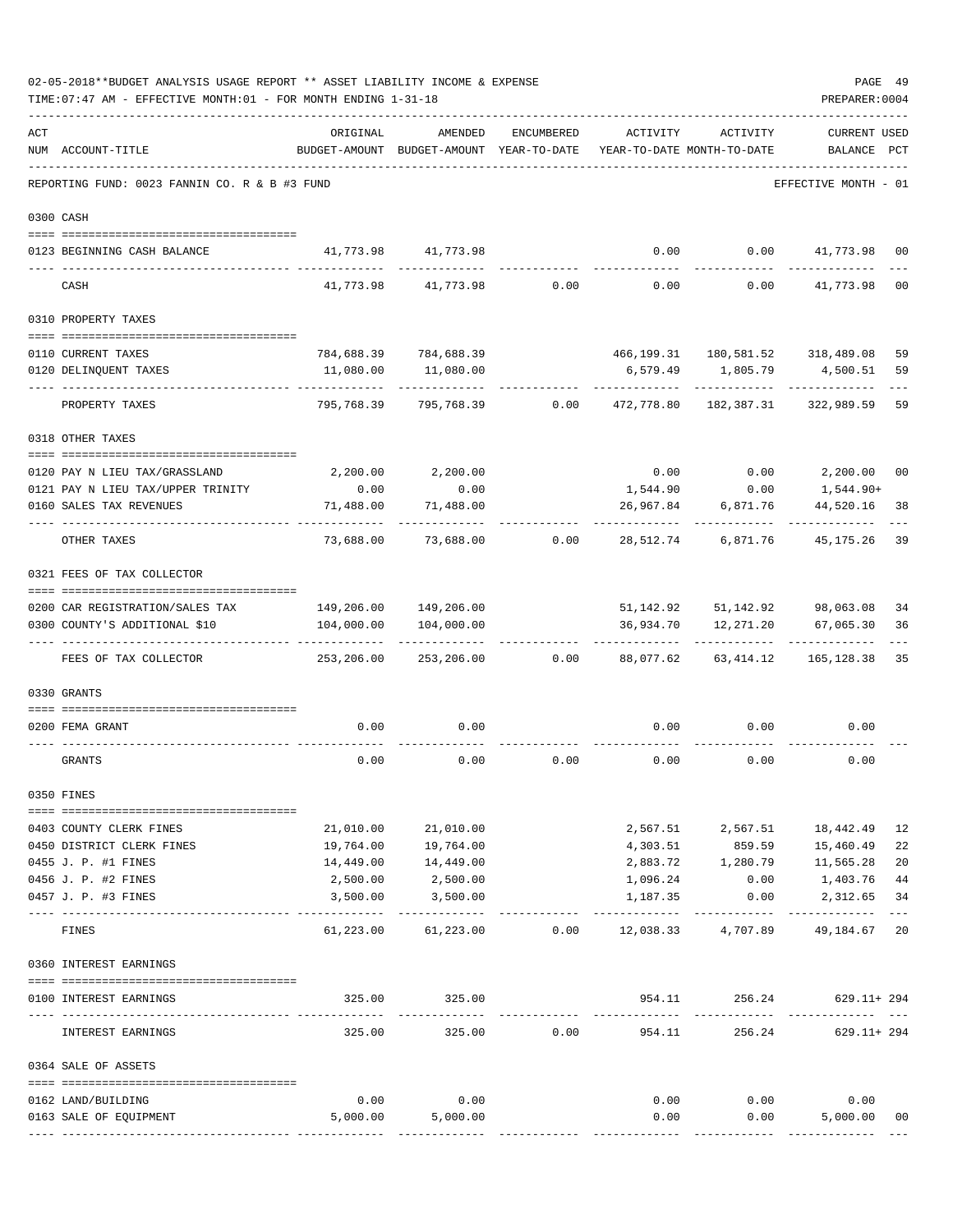TIME:07:47 AM - EFFECTIVE MONTH:01 - FOR MONTH ENDING 1-31-18 PREPARER:0004

| ACT | NUM ACCOUNT-TITLE                                     | ORIGINAL          | AMENDED<br>BUDGET-AMOUNT BUDGET-AMOUNT YEAR-TO-DATE | <b>ENCUMBERED</b> | ACTIVITY<br>YEAR-TO-DATE MONTH-TO-DATE   | ACTIVITY                             | CURRENT USED<br>BALANCE PCT |                |
|-----|-------------------------------------------------------|-------------------|-----------------------------------------------------|-------------------|------------------------------------------|--------------------------------------|-----------------------------|----------------|
|     |                                                       |                   |                                                     |                   |                                          |                                      |                             |                |
|     | REPORTING FUND: 0023 FANNIN CO. R & B #3 FUND         |                   |                                                     |                   |                                          |                                      | EFFECTIVE MONTH - 01        |                |
|     | SALE OF ASSETS                                        | 5,000.00          | 5,000.00                                            | 0.00              | 0.00                                     | 0.00                                 | 5,000.00                    | 0 <sub>0</sub> |
|     | 0370 MISCELLANEOUS REVENUES                           |                   |                                                     |                   |                                          |                                      |                             |                |
|     | 0120 STATE LATERAL ROAD                               | 16,000.00         | 16,000.00                                           |                   | 14,824.40                                | 0.00                                 | 1,175.60                    | 93             |
|     | 0125 TDT WEIGHT FEES                                  | 27,740.00         | 27,740.00                                           |                   | 19,665.28                                | 0.00                                 | 8,074.72                    | 71             |
|     | 0130 REFUNDS & MISCELLANEOUS                          | 10,000.00         | 10,000.00                                           |                   | 258.00                                   | 258.00                               | 9,742.00                    | 03             |
|     | 0139 RESTITUTION                                      | 0.00              | 0.00                                                |                   | 0.00                                     | 0.00                                 | 0.00                        |                |
|     | 0140 PROCEEDS OF LOANS                                | 0.00              | 0.00                                                |                   | 0.00                                     | 0.00                                 | 0.00                        |                |
|     | 0145 REIMBURSEMENT OF MATERIALS                       | 10,000.00         | 10,000.00                                           |                   | 6,773.30                                 | 2,022.70                             | 3,226.70                    | 68             |
|     | MISCELLANEOUS REVENUES                                | 63,740.00         | 63,740.00                                           | 0.00              | 41,520.98                                | 2,280.70                             | 22,219.02                   | 65             |
|     | 0509 CONTINGENCY                                      |                   |                                                     |                   |                                          |                                      |                             |                |
|     |                                                       |                   |                                                     |                   |                                          |                                      |                             |                |
|     | 0475 CONTINGENCY                                      |                   | 21, 140.96 21, 140.96                               | 0.00              | 0.00                                     |                                      | $0.00$ 21,140.96            | 00             |
|     | CONTINGENCY                                           | 21,140.96         | 21,140.96                                           | 0.00              | 0.00                                     | 0.00                                 | 21,140.96                   | 00             |
|     | 0623 ROAD & BRIDGE 3                                  |                   |                                                     |                   |                                          |                                      |                             |                |
|     |                                                       |                   |                                                     |                   |                                          |                                      |                             |                |
|     | 0100 COMPENSATION PAY<br>0101 SALARY ELECTED OFFICIAL | 0.00<br>60,894.15 | 0.00<br>60,894.15                                   | 0.00<br>0.00      | 0.00<br>21,078.81                        | 0.00<br>4,684.18                     | 0.00<br>39,815.34           | 35             |
|     | 0105 SALARY SECRETARY                                 | 9,338.20          | 9,338.20                                            | 0.00              | 2,978.93                                 | 541.63                               | 6,359.27                    | 32             |
|     | 0106 SALARY PRECINCT EMPLOYEES                        | 262,555.20        | 262,555.20                                          | 0.00              | 78,373.77                                | 17,713.52                            | 184,181.43                  | 30             |
|     | 0107 REGULAR-TEMP. PART-TIME                          | 13,602.81         | 13,602.81                                           | 0.00              | 0.00                                     | 0.00                                 | 13,602.81                   | 0 <sub>0</sub> |
|     | 0199 TOTAL SALARIES                                   | 346,390.36        | 346,390.36                                          | -----<br>0.00     | 102,431.51                               | 22,939.33                            | 243,958.85                  | 30             |
|     |                                                       |                   |                                                     |                   |                                          |                                      |                             |                |
|     | 0201 SOCIAL SECURITY TAXES                            | 21,513.40         | 21,513.40                                           | 0.00              | 6,320.38                                 | 1,415.82                             | 15,193.02                   | 29             |
|     | 0202 GROUP HEALTH INSURANCE                           | 104,946.00        | 104,946.00                                          | 0.00              | 36,292.79                                | 10,493.84                            | 68,653.21                   | 35             |
|     | 0203 RETIREMENT                                       | 39,419.22         | 39,419.22                                           | 0.00              | 11,413.95                                | 2,638.01                             | 28,005.27                   | 29             |
|     | 0204 WORKERS' COMPENSATION                            | 11,526.90         | 11,526.90                                           | 0.00              | 4,675.70                                 | 0.00                                 | 6,851.20                    | 41             |
|     | 0205 MEDICARE TAX                                     | 5,031.36          | 5,031.36                                            | 0.00              | 1,478.15                                 | 331.11                               | 3,553.21                    | 29             |
|     | 0206 UNEMPLOYMENT EXPENSE                             | 900.00            | 900.00                                              | 0.00              | 0.00                                     | 0.00                                 | 900.00                      | 0 <sub>0</sub> |
|     | 0299 TOTAL EMPLOYEE BENEFITS 183,336.88 183,336.88    |                   |                                                     |                   | $0.00$ 60,180.97 14,878.78 123,155.91 33 |                                      |                             |                |
|     | 0310 OFFICE SUPPLIES                                  | 500.00            | 500.00                                              | 0.00              | 128.79                                   | 71.44                                | 371.21                      | 26             |
|     | 0314 EMPLOYEE PHYSICALS/DOT TESTING                   | 250.00            | 250.00                                              | 0.00              | 60.00                                    | 0.00                                 | 190.00                      | 24             |
|     | 0315 COPIER EXPENSE                                   | 0.00              | 0.00                                                | 0.00              | 0.00                                     | 0.00                                 | 0.00                        |                |
|     | 0340 SHOP SUPPLIES                                    | 6,500.00          | 6,500.00                                            | 0.00              | 1,298.00                                 | 883.25                               | 5,202.00                    | 20             |
|     | 0341 R & B MAT. ROCK & GRAVEL                         | 155,000.00        | 155,000.00                                          | 0.00              |                                          | 42,815.07  18,498.35  112,184.93     |                             | 28             |
|     | 0342 R & B MAT. CULVERTS                              | 35,000.00         | 35,000.00                                           | 0.00              | 4,088.80                                 | 4,088.80                             | 30,911.20                   | 12             |
|     | 0343 R & B MAT. HARDWRE & LUMB                        | 5,000.00          | 5,000.00                                            | 0.00              | 43.50                                    | 14.50                                | 4,956.50                    | 01             |
|     | 0344 R & B MAT. ASPHALT/RD OIL                        | 85,000.00         | 85,000.00                                           | 0.00              |                                          | 6,081.92 3,047.68                    | 78,918.08                   | 07             |
|     | 0345 CHEMICALS                                        | 3,000.00          | 3,000.00                                            | 0.00              | 0.00                                     | 0.00                                 | 3,000.00                    | 0 <sub>0</sub> |
|     | 0346 CETRZ EXPENDITURES                               | 0.00              | 0.00                                                | 0.00              | 0.00                                     | 0.00                                 | 0.00                        |                |
|     | 0350 DEBRIS REMOVAL                                   | 4,000.00          | 4,000.00                                            | 0.00              | 738.00                                   |                                      | 369.00 3,262.00             | 18             |
|     | 0395 UNIFORMS                                         | 1,000.00          | 1,000.00                                            | 0.00              | 509.05                                   | 158.68                               | 490.95                      | 51             |
|     | 0399 TOTAL R&B MATERIALS                              | 295,250.00        | 295,250.00                                          | 0.00              |                                          | 55, 763.13 27, 131.70 239, 486.87 19 |                             | $- - -$        |
|     | 0400 LEGAL FEES                                       | 0.00              | 0.00                                                | 0.00              | 0.00                                     | 0.00                                 | 0.00                        |                |

0420 UTILITY TELEPHONE 400.00 0.00 146.04 36.74 253.96 37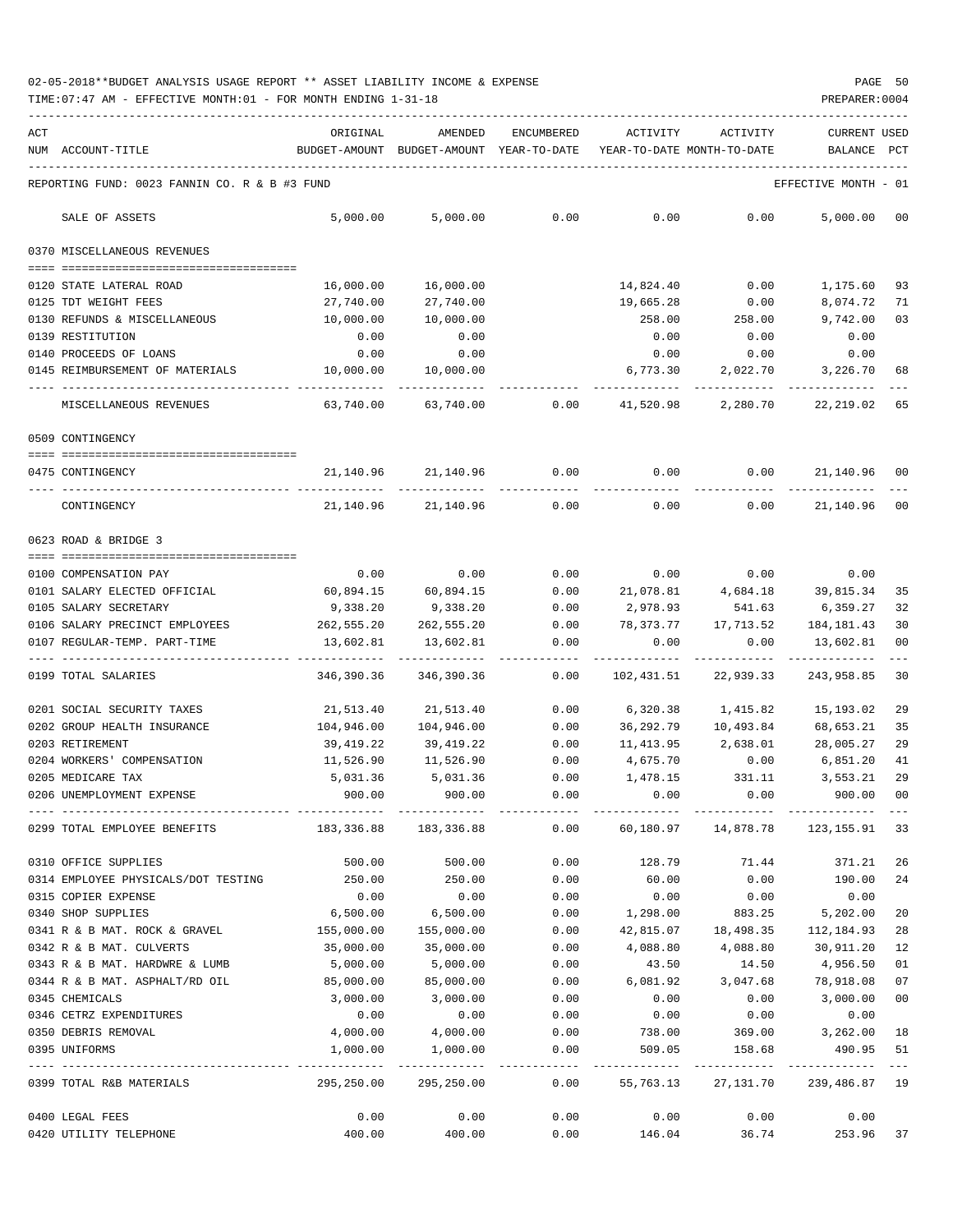| ACT |                                               | ORIGINAL         | AMENDED                                                                  | <b>ENCUMBERED</b> | ACTIVITY       | ACTIVITY                   | <b>CURRENT USED</b>  |                |
|-----|-----------------------------------------------|------------------|--------------------------------------------------------------------------|-------------------|----------------|----------------------------|----------------------|----------------|
|     | NUM ACCOUNT-TITLE                             |                  | BUDGET-AMOUNT BUDGET-AMOUNT YEAR-TO-DATE                                 |                   |                | YEAR-TO-DATE MONTH-TO-DATE | BALANCE              | $_{\rm PCT}$   |
|     |                                               |                  |                                                                          |                   |                |                            |                      |                |
|     | REPORTING FUND: 0023 FANNIN CO. R & B #3 FUND |                  |                                                                          |                   |                |                            | EFFECTIVE MONTH - 01 |                |
|     | 0421 INTERNET SERVICE                         | 825.00           | 825.00                                                                   | 0.00              | 299.80         | 74.95                      | 525.20               | 36             |
|     | 0423 CELL PHONE ALLOWANCE                     | 600.00           | 600.00                                                                   | 0.00              | 200.00         | 50.00                      | 400.00               | 33             |
|     | 0427 OUT OF COUNTY TRAVEL                     | 3,500.00         | 3,500.00                                                                 | 0.00              | 1,117.54       | 225.00                     | 2,382.46             | 32             |
|     | 0430 BIDS, NOTICES & PERMITS                  | 1,200.00         | 1,200.00                                                                 | 0.00              | 850.50         | 40.50                      | 349.50               | 71             |
|     | 0435 PRINTING                                 | 100.00           | 100.00                                                                   | 0.00              | 0.00           | 0.00                       | 100.00               | 0 <sub>0</sub> |
|     | 0440 UTILITY ELECTRICITY                      | 2,700.00         | 2,700.00                                                                 | 0.00              | 896.94         | 241.90                     | 1,803.06             | 33             |
|     | 0441 UTILITY GAS                              | 500.00           | 500.00                                                                   | 0.00              | 0.00           | 0.00                       | 500.00               | 0 <sub>0</sub> |
|     | 0442 UTILITY WATER                            | 700.00           | 700.00                                                                   | 0.00              | 96.64          | 32.22                      | 603.36               | 14             |
|     | 0443 TRASH DUMPSTER PICKUP                    | 1,000.00         | 1,000.00                                                                 | 0.00              | 292.74         | 149.94                     | 707.26               | 29             |
|     | 0447 REPEATER SERVICE CONTRACT                | 682.32           | 682.32                                                                   | 0.00              | 686.32         | 0.00                       | $4.00 - 101$         |                |
|     | 0450 R&M BUILDING                             | 1,500.00         | 1,500.00                                                                 | 0.00              | 0.00           | 0.00                       | 1,500.00             | 00             |
|     | 0453 COMPUTER SOFTWARE                        | 1,000.00         | 1,000.00                                                                 | 0.00              | 0.00           | 0.00                       | 1,000.00             | 0 <sub>0</sub> |
|     | 0457 R & M MACHINERY GAS & OIL                | 150,000.00       | 150,000.00                                                               | 0.00              | 21,138.10      | 14,349.91                  | 128,861.90           | 14             |
|     | 0458 R & M MACHINERY PARTS                    | 76,454.03        | 76,454.03                                                                | 0.00              | 30,376.07      | 14,565.80                  | 46,077.96            | 40             |
|     | 0459 R & M MACH. TIRES & TUBES                | 25,000.00        | 25,000.00                                                                | 0.00              | 6,971.50       | 429.00                     | 18,028.50            | 28             |
|     | 0460 EOUIPMENT RENTAL/LEASE                   | 5,000.00         | 5,000.00                                                                 | 0.00              | 0.00           | 0.00                       | 5,000.00             | 00             |
|     | 0480 BOND                                     | 150.00           | 150.00                                                                   | 0.00              | 0.00           | 0.00                       | 150.00               | 00             |
|     | 0482 INSURANCE                                | 6,000.00         | 6,000.00                                                                 | 0.00              | 4,946.93       | 0.00                       | 1,053.07             | 82             |
|     | 0485 PRISONER SUPPLIES                        | 2,000.00         | 2,000.00                                                                 | 0.00              | 0.00           | 0.00                       | 2,000.00             | 0 <sub>0</sub> |
|     | 0488 FANNIN RURAL RAIL DISTRICT               | 0.00             | 0.00                                                                     | 0.00              | 0.00           | 0.00                       | 0.00                 |                |
|     | 0490 MISCELLANEOUS                            | 1,500.00         | 1,500.00                                                                 | 0.00              | 0.00           | 0.00                       | 1,500.00             | 0 <sub>0</sub> |
|     | 0491 SOIL & WATER CONSERVATION                | 250.00           | 250.00                                                                   | 0.00              | 0.00           | 0.00                       | 250.00               | 0 <sup>0</sup> |
|     | 0492 TDRA FLOOD CASH MATCH                    | 0.00             | 0.00                                                                     | 0.00              | 0.00           | 0.00                       | 0.00                 |                |
|     | 0494 FLOOD CONTROL SITE MAINTENANCE           | 0.00             | 0.00                                                                     | 0.00              | 0.00           | 0.00                       | 0.00                 |                |
|     | 0495 PIPELINE SALES TAX REIMBURSEMENT         | 0.00             | 0.00                                                                     | 0.00              | 0.00           | 0.00                       | 0.00                 |                |
|     | 0496 TCOG HAZARDOUS WASTEMATCH                | 1,250.00         | 1,250.00                                                                 | 0.00              | 0.00           | 0.00                       | 1,250.00             | 00             |
|     |                                               |                  |                                                                          |                   |                |                            |                      |                |
|     | 0499 TOTAL SER. & OTHER CHARGES               | 282,311.35       | 282, 311.35                                                              | 0.00              | 68,019.12      | 30,195.96                  | 214, 292. 23         | -24            |
|     | 0500 LAND                                     |                  |                                                                          |                   | 0.00           | 0.00                       | 0.00                 |                |
|     | 0535 BUILDING                                 |                  |                                                                          |                   | 0.00           | 0.00                       | 0.00                 |                |
|     | 0562 LAND/BUILDING                            | 0.00             | 0.00                                                                     | 0.00              | 0.00           | 0.00                       | 0.00                 |                |
|     | 0570 COMPUTER EQUIPMENT                       | 0.00             | 0.00                                                                     | 0.00              | 0.00           | 0.00                       | 0.00                 |                |
|     | 0571 PURCHASE OF MACH./EQUIP.                 | 150,000.00       | 150,000.00                                                               | 0.00              | 139,265.62     | 139,265.62                 | 10,734.38            | 93             |
|     | 0572 OFFICE EQUIPMENT                         | 0.00             | 0.00                                                                     | 0.00              | 0.00           | 0.00                       | 0.00                 |                |
|     | 0573 RADIO EQUIPMENT                          | 594.00           | 594.00                                                                   | 0.00              | 0.00           | 0.00                       | 594.00 00            |                |
|     | 0575 LAND/BUILDING                            | 1,000.00         | 1,000.00                                                                 | 0.00              | 0.00           |                            | $0.00$ 1,000.00      | $00\,$         |
|     | 0580 PRECINCT BRIDGE                          | 0.00             | 0.00                                                                     | 0.00              | 0.00           | 0.00                       | 0.00                 |                |
|     | --------------------- ---------------         |                  | -----------                                                              | ---------         | -----------    |                            | ----------           |                |
|     | 0599 CAPITAL OUTLAY                           | 151,594.00       | 151,594.00                                                               | 0.00              | 139,265.62     | 139,265.62                 | 12,328.38 92         |                |
|     | 0630 NOTE PAYMENT-PRINCIPAL                   | 0.00             | 0.00                                                                     | 0.00              | 0.00           | 0.00                       | 0.00                 |                |
|     | 0670 NOTE PAYMENT-INTEREST                    | 0.00             | 0.00                                                                     | 0.00              | 0.00           | 0.00                       | 0.00                 |                |
|     |                                               |                  |                                                                          |                   |                |                            | -------------        |                |
|     | ROAD & BRIDGE 3                               |                  | $1,258,882.59$ $1,258,882.59$ 0.00 $425,660.35$ 234,411.39 833,222.24 34 |                   |                |                            |                      |                |
|     | 0625 ADMINISTRATIVE OFFICE R&B #3             |                  |                                                                          |                   |                |                            |                      |                |
|     |                                               |                  |                                                                          |                   |                |                            |                      |                |
|     | 0105 SALARY SECRETARY                         | 9,593.48         | 9,593.48                                                                 | 0.00              | 3,320.82       | 737.96                     | 6,272.66             | 35             |
|     | 0201 SOCIAL SECURITY TAXES                    | 594.80           | 594.80                                                                   | 0.00              | 152.59         | 32.58                      | 442.21               | 26             |
|     | 0202 GROUP HEALTH INSURANCE                   | 2,623.65         | 2,623.65                                                                 | 0.00              | 874.56         | 218.64                     | 1,749.09             | 33             |
|     | 0203 RETIREMENT                               | 1,091.74         | 1,091.74<br>40.29                                                        | 0.00              | 370.04         | 84.86                      | 721.70               | 34             |
|     | 0204 WORKERS' COMPENSATION                    | 40.29            |                                                                          | 0.00              | 16.83          | 0.00                       | 23.46                | 42             |
|     | 0205 MEDICARE TAX<br>0310 OFFICE SUPPLIES     | 139.11<br>100.00 | 139.11<br>100.00                                                         | 0.00<br>0.00      | 35.69<br>71.60 | 7.62<br>71.60              | 103.42<br>28.40      | 26<br>72       |
|     |                                               |                  |                                                                          |                   |                |                            |                      |                |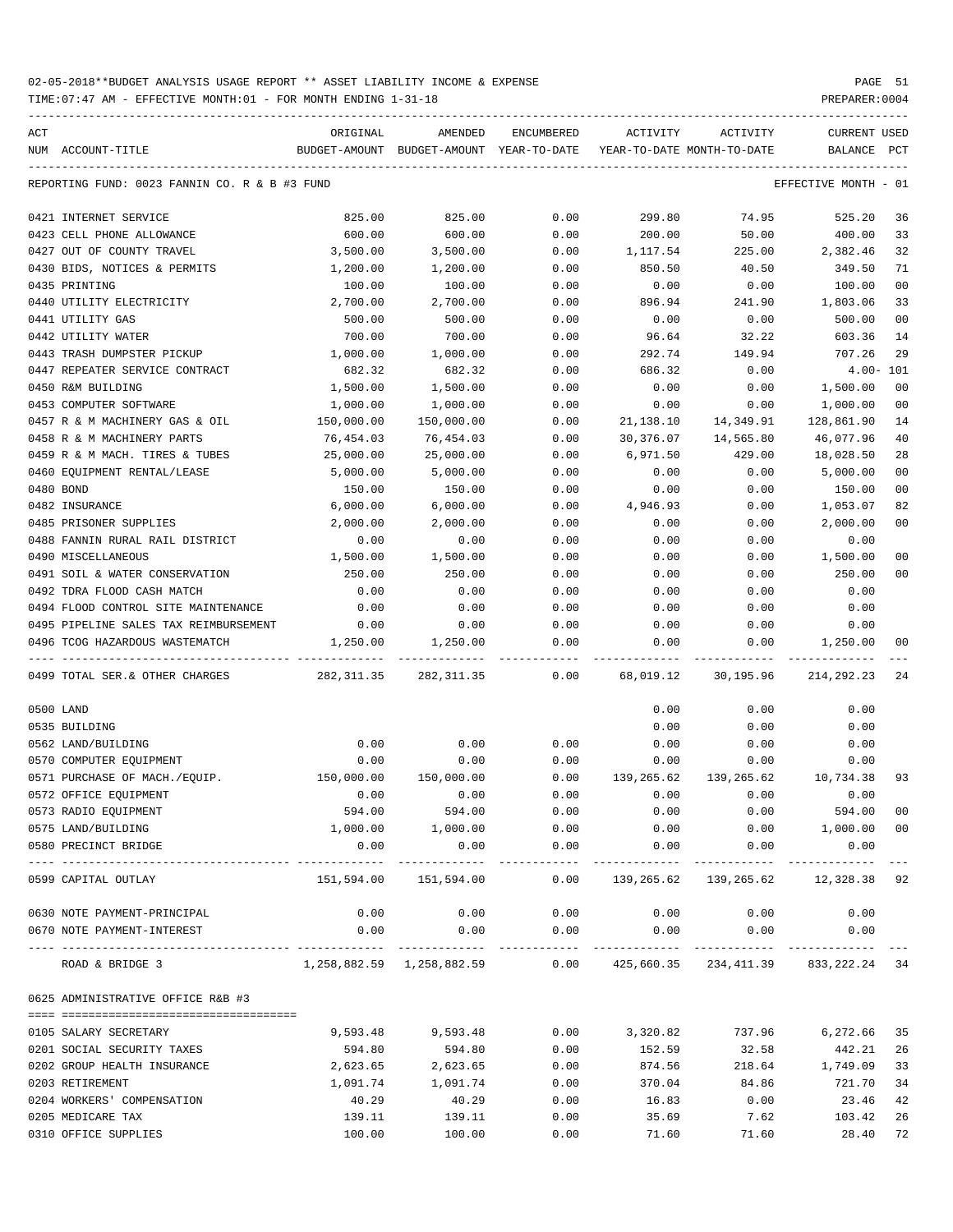02-05-2018\*\*BUDGET ANALYSIS USAGE REPORT \*\* ASSET LIABILITY INCOME & EXPENSE PAGE 52 TIME:07:47 AM - EFFECTIVE MONTH:01 - FOR MONTH ENDING 1-31-18 PREPARER:0004

| ACT |                                               | ORIGINAL      | AMENDED       | ENCUMBERED   | ACTIVITY                   | ACTIVITY   | <b>CURRENT USED</b>  |              |
|-----|-----------------------------------------------|---------------|---------------|--------------|----------------------------|------------|----------------------|--------------|
|     | NUM ACCOUNT-TITLE                             | BUDGET-AMOUNT | BUDGET-AMOUNT | YEAR-TO-DATE | YEAR-TO-DATE MONTH-TO-DATE |            | BALANCE              | <b>PCT</b>   |
|     | REPORTING FUND: 0023 FANNIN CO. R & B #3 FUND |               |               |              |                            |            | EFFECTIVE MONTH - 01 |              |
|     | 0311 POSTAL EXPENSES                          | 0.00          | 0.00          | 0.00         | 0.00                       | 0.00       | 0.00                 |              |
|     | 0353 COMPUTER EXPENSE                         | 500.00        | 500.00        | 0.00         | 0.00                       | 0.00       | 500.00               | 00           |
|     | 0427 OUT OF COUNTY TRAVEL                     | 0.00          | 0.00          | 0.00         | 0.00                       | 0.00       | 0.00                 |              |
|     | 0480 BOND                                     | 17.75         | 17.75         | 0.00         | 24.75                      | 0.00       |                      | $7.00 - 139$ |
|     | 0572 OFFICE EQUIPMENT                         | 0.00          | 0.00          | 0.00         | 0.00                       | 0.00       | 0.00                 |              |
|     | 0574 COMPUTER EQUIPMENT                       | 0.00          | 0.00          | 0.00         | 0.00                       | 0.00       | 0.00                 |              |
|     | ADMINISTRATIVE OFFICE R&B #3                  | 14,700.82     | 14,700.82     | 0.00         | 4,866.88                   | 1,153.26   | 9,833.94             | 33           |
|     | FANNIN CO. R & B #3 FUND                      |               |               |              |                            |            |                      |              |
|     | INCOME TOTALS                                 | 1,294,724.37  | 1,294,724.37  |              | 643,882.58                 | 259,918.02 | 650,841.79           | 50           |
|     | <b>EXPENSE TOTALS</b>                         | 1,294,724.37  | 1,294,724.37  | 0.00         | 430,527.23                 | 235,564.65 | 864,197.14           | 33           |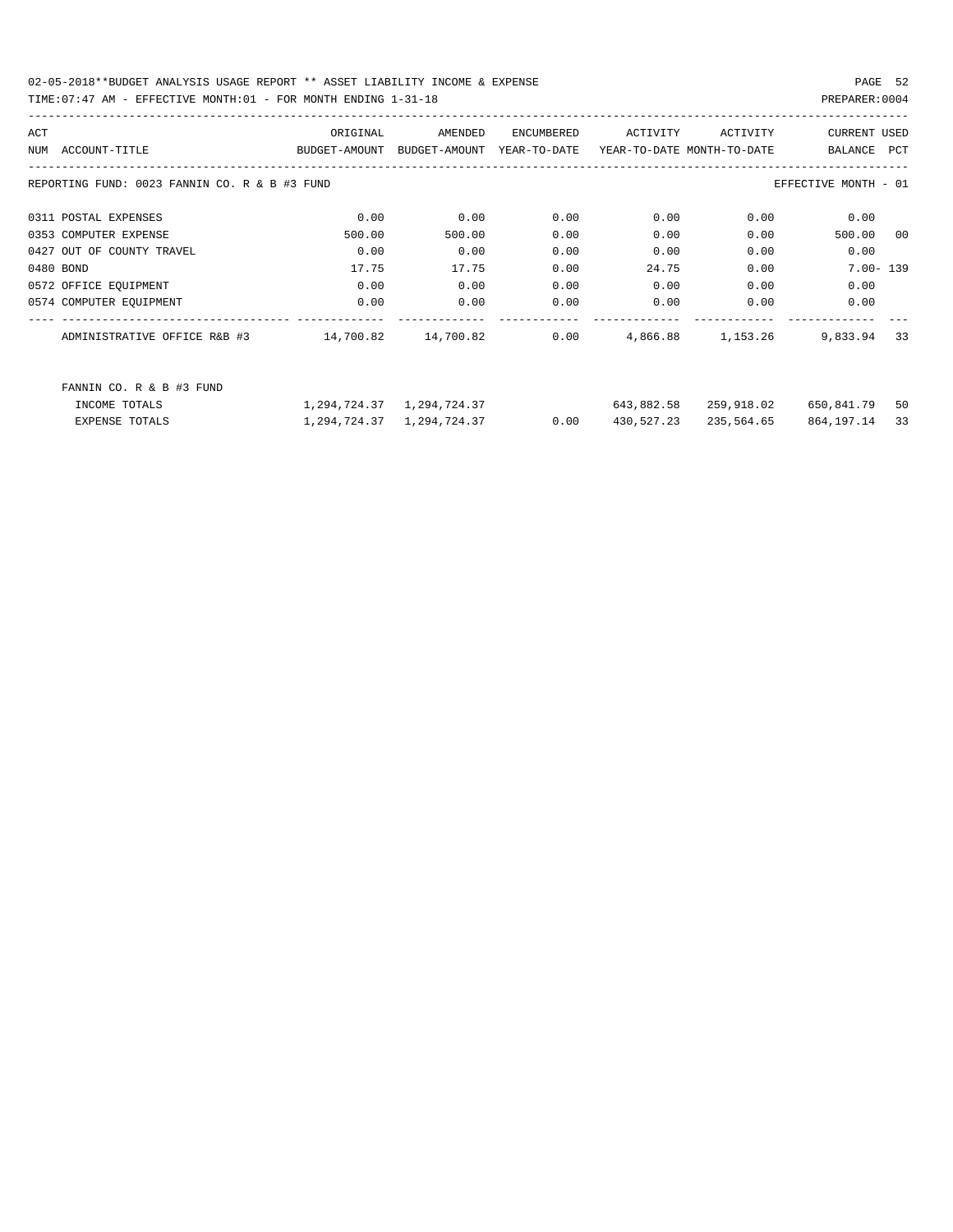|     | 02-05-2018**BUDGET ANALYSIS USAGE REPORT ** ASSET LIABILITY INCOME & EXPENSE<br>TIME: 07:47 AM - EFFECTIVE MONTH: 01 - FOR MONTH ENDING 1-31-18 |                                                      |                       |            |                                        |           | PREPARER: 0004                                           | PAGE 53 |
|-----|-------------------------------------------------------------------------------------------------------------------------------------------------|------------------------------------------------------|-----------------------|------------|----------------------------------------|-----------|----------------------------------------------------------|---------|
| ACT | NUM ACCOUNT-TITLE                                                                                                                               | ORIGINAL<br>BUDGET-AMOUNT BUDGET-AMOUNT YEAR-TO-DATE | AMENDED               | ENCUMBERED | ACTIVITY<br>YEAR-TO-DATE MONTH-TO-DATE | ACTIVITY  | CURRENT USED<br>BALANCE PCT                              |         |
|     | REPORTING FUND: 0024 FANNIN CO. R & B #4 FUND                                                                                                   |                                                      |                       |            |                                        |           | EFFECTIVE MONTH - 01                                     |         |
|     | 0100 PAYROLL                                                                                                                                    |                                                      |                       |            |                                        |           |                                                          |         |
|     |                                                                                                                                                 |                                                      |                       |            | 0.00                                   | 0.00      | 0.00                                                     |         |
|     | 0100 PAYROLL                                                                                                                                    |                                                      |                       |            |                                        |           |                                                          |         |
|     | PAYROLL                                                                                                                                         |                                                      |                       |            | 0.00                                   | 0.00      | 0.00                                                     |         |
|     | 0102 A/P CLEARING                                                                                                                               |                                                      |                       |            |                                        |           |                                                          |         |
|     | 0100 A/P CLEARING                                                                                                                               |                                                      |                       |            | 0.00                                   | 0.00      | 0.00                                                     |         |
|     | A/P CLEARING                                                                                                                                    |                                                      |                       |            | 0.00                                   | 0.00      | 0.00                                                     |         |
|     | 0103 CASH                                                                                                                                       |                                                      |                       |            |                                        |           |                                                          |         |
|     |                                                                                                                                                 |                                                      |                       |            |                                        |           |                                                          |         |
|     | 0100 R&B#4- COMBINED FUNDS CHECKING<br>0175 TEXPOOL                                                                                             |                                                      |                       |            | 99,429.04-                             | 101.68    | 107,665.61 76,019.91 230,279.06<br>101,880.86            |         |
|     | CASH                                                                                                                                            |                                                      |                       |            | 8,236.57                               | 76,121.59 | 332,159.92                                               |         |
|     | 0120 RECEIVABLES                                                                                                                                |                                                      |                       |            |                                        |           |                                                          |         |
|     | 0311 TAXES RECEIVABLE                                                                                                                           |                                                      |                       |            | 0.00                                   | 0.00      | 27,083.12                                                |         |
|     | 0312 DUE FROM OTHER GOVERNMENTS                                                                                                                 |                                                      |                       |            | 0.00                                   | 0.00      | 6,597.33                                                 |         |
|     | 0313 DUE FROM OTHER FUNDS                                                                                                                       |                                                      |                       |            | 0.00                                   | 0.00      | 8,879.84                                                 |         |
|     | 0315 INVENTORY                                                                                                                                  |                                                      |                       |            | 0.00                                   | 0.00      | 6,291.25                                                 |         |
|     | RECEIVABLES                                                                                                                                     |                                                      |                       |            | 0.00                                   | 0.00      | 48,851.54                                                |         |
|     | 0200 LIABILITY ACCOUNT                                                                                                                          |                                                      |                       |            |                                        |           |                                                          |         |
|     | 0150 ACCRUED SALARY PAYABLE                                                                                                                     |                                                      |                       |            | 0.00                                   | 0.00      |                                                          |         |
|     | 0155 ACCRUED FRINGE BENEFITS                                                                                                                    |                                                      |                       |            | 0.00                                   | 0.00      | 10,235.35<br>5,173.21                                    |         |
|     | 0200 DEFERRED TAX REVENUE                                                                                                                       |                                                      |                       |            | 0.00                                   | 0.00      | 24,598.77                                                |         |
|     | 0910 SYSTEM ADDED LIABILITY LINE-ITEM                                                                                                           |                                                      |                       |            |                                        |           | $10,901.61 - 802.64 - 10,901.61 -$                       |         |
|     | LIABILITY ACCOUNT                                                                                                                               | ---------- --------------                            |                       |            |                                        |           | 10,901.61- 802.64- 29,105.72                             |         |
|     |                                                                                                                                                 |                                                      |                       |            |                                        |           |                                                          |         |
|     | 0271 EQUITY ACCOUNT<br>--------------------------------------                                                                                   |                                                      |                       |            |                                        |           |                                                          |         |
|     | 0200 EQUITY ACCOUNT                                                                                                                             |                                                      |                       |            | -------------                          |           | $0.00$ $0.00$ $332,767.56$                               |         |
|     | EQUITY ACCOUNT                                                                                                                                  |                                                      |                       |            | 0.00                                   | 0.00      | 332,767.56                                               |         |
|     | 0300 TOTAL REV/TRANSFERS                                                                                                                        |                                                      |                       |            |                                        |           |                                                          |         |
|     | 0124 BEGINNING CASH BALANCE                                                                                                                     |                                                      |                       |            |                                        |           | $0.00$ $0.00$ $171,134.18$ 00                            |         |
|     | TOTAL REV/TRANSFERS                                                                                                                             |                                                      |                       |            |                                        |           | $171, 134.18$ $171, 134.18$ 0.00 0.00 0.00 171,134.18 00 |         |
|     | 0310 PROPERTY TAXES                                                                                                                             |                                                      |                       |            |                                        |           |                                                          |         |
|     | 0110 CURRENT TAXES                                                                                                                              |                                                      | 446,662.00 446,662.00 |            |                                        |           |                                                          | 59      |
|     | 0120 DELINQUENT TAXES                                                                                                                           | 8,000.00                                             | 8,000.00              |            |                                        |           | 3,745.18 1,027.89 4,254.82                               | 47      |
|     | PROPERTY TAXES                                                                                                                                  |                                                      | 454,662.00 454,662.00 |            |                                        |           | $0.00$ $269,116.15$ $103,818.90$ $185,545.85$            | 59      |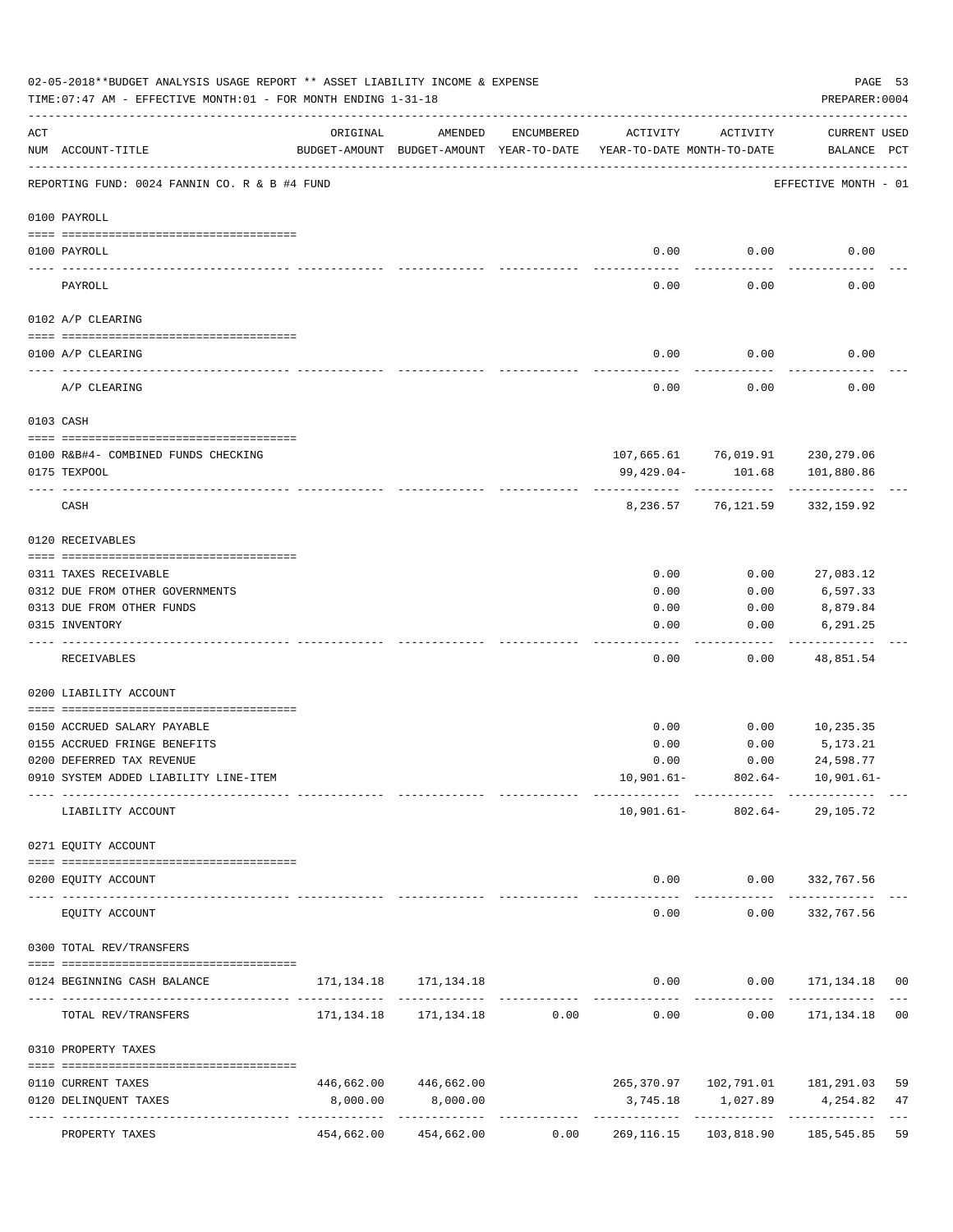|     | 02-05-2018**BUDGET ANALYSIS USAGE REPORT ** ASSET LIABILITY INCOME & EXPENSE<br>TIME: 07:47 AM - EFFECTIVE MONTH: 01 - FOR MONTH ENDING 1-31-18                                                                                                                                                                                                                                                                                                  |                          |                                                                                |            |               |                     | PAGE 54<br>PREPARER: 0004            |                |
|-----|--------------------------------------------------------------------------------------------------------------------------------------------------------------------------------------------------------------------------------------------------------------------------------------------------------------------------------------------------------------------------------------------------------------------------------------------------|--------------------------|--------------------------------------------------------------------------------|------------|---------------|---------------------|--------------------------------------|----------------|
| ACT | NUM ACCOUNT-TITLE                                                                                                                                                                                                                                                                                                                                                                                                                                | ORIGINAL                 | AMENDED<br>BUDGET-AMOUNT BUDGET-AMOUNT YEAR-TO-DATE YEAR-TO-DATE MONTH-TO-DATE | ENCUMBERED | ACTIVITY      | ACTIVITY            | <b>CURRENT USED</b><br>BALANCE PCT   |                |
|     | REPORTING FUND: 0024 FANNIN CO. R & B #4 FUND                                                                                                                                                                                                                                                                                                                                                                                                    |                          |                                                                                |            |               |                     | EFFECTIVE MONTH - 01                 |                |
|     | 0318 OTHER TAXES                                                                                                                                                                                                                                                                                                                                                                                                                                 |                          |                                                                                |            |               |                     |                                      |                |
|     | 0120 PAY N LIEU TAX/GRASSLAND                                                                                                                                                                                                                                                                                                                                                                                                                    |                          | 1,200.00 1,200.00                                                              |            |               |                     | $0.00$ $0.00$ $1,200.00$             | 00             |
|     | 0121 PAY N LIEU TAX/UPPER TRINITY                                                                                                                                                                                                                                                                                                                                                                                                                | 0.00                     | 0.00                                                                           |            |               | 879.39 0.00         | 879.39+                              |                |
|     | 0160 SALES TAX REVENUES                                                                                                                                                                                                                                                                                                                                                                                                                          | 40,693.00                | 40,693.00                                                                      |            | 15,350.68     | 3,911.56            | 25,342.32                            | 38             |
|     | OTHER TAXES                                                                                                                                                                                                                                                                                                                                                                                                                                      | -----------<br>41,893.00 | 41,893.00                                                                      | 0.00       | 16,230.07     | 3,911.56            | 25,662.93                            | 39             |
|     | 0321 FEES OF TAX COLLECTOR                                                                                                                                                                                                                                                                                                                                                                                                                       |                          |                                                                                |            |               |                     |                                      |                |
|     |                                                                                                                                                                                                                                                                                                                                                                                                                                                  |                          |                                                                                |            |               |                     |                                      |                |
|     | 0200 CAR REGISTRATION/SALES TAX                                                                                                                                                                                                                                                                                                                                                                                                                  |                          | 84,931.00 84,931.00                                                            |            |               | 29,111.68 29,111.68 | 55,819.32                            | 34             |
|     | 0300 COUNTY'S ADDITIONAL \$10                                                                                                                                                                                                                                                                                                                                                                                                                    | 63,000.00                | 63,000.00                                                                      |            | 21,024.02     | 6,985.03            | 41,975.98                            | 33             |
|     | FEES OF TAX COLLECTOR                                                                                                                                                                                                                                                                                                                                                                                                                            |                          |                                                                                |            |               |                     | 97,795.30                            | 34             |
|     | 0330 GRANTS                                                                                                                                                                                                                                                                                                                                                                                                                                      |                          |                                                                                |            |               |                     |                                      |                |
|     |                                                                                                                                                                                                                                                                                                                                                                                                                                                  |                          |                                                                                |            |               |                     |                                      |                |
|     | 0200 FEMA GRANT                                                                                                                                                                                                                                                                                                                                                                                                                                  | 0.00                     | 0.00                                                                           |            | 0.00          | 0.00                | 0.00                                 |                |
|     | GRANTS                                                                                                                                                                                                                                                                                                                                                                                                                                           | 0.00                     | 0.00                                                                           | 0.00       | 0.00          | 0.00                | 0.00                                 |                |
|     | 0350 FINES                                                                                                                                                                                                                                                                                                                                                                                                                                       |                          |                                                                                |            |               |                     |                                      |                |
|     | 0403 COUNTY CLERK FINES                                                                                                                                                                                                                                                                                                                                                                                                                          |                          | 11,959.00 11,959.00                                                            |            |               |                     | 1,461.48    1,461.48    10,497.52    | 12             |
|     | 0450 DISTRICT CLERK FINES                                                                                                                                                                                                                                                                                                                                                                                                                        | 12,052.00                | 12,052.00                                                                      |            |               |                     | 2,449.66 489.31 9,602.34             | 20             |
|     | 0455 J. P. #1 FINES                                                                                                                                                                                                                                                                                                                                                                                                                              | 8,232.00                 | 8,232.00                                                                       |            | 1,641.48      |                     | 729.04 6,590.52                      | 20             |
|     | 0456 J. P. #2 FINES                                                                                                                                                                                                                                                                                                                                                                                                                              | 1,500.00                 | 1,500.00                                                                       |            | 624.02        | 0.00                | 875.98                               | 42             |
|     | 0457 J. P. #3 FINES                                                                                                                                                                                                                                                                                                                                                                                                                              | 2,200.00                 | 2,200.00                                                                       |            | 675.88        | 0.00                | 1,524.12                             | 31             |
|     | FINES                                                                                                                                                                                                                                                                                                                                                                                                                                            |                          | 35,943.00 35,943.00 0.00 6,852.52 2,679.83                                     |            |               |                     | .<br>29,090.48                       | 19             |
|     | 0360 INTEREST EARNINGS                                                                                                                                                                                                                                                                                                                                                                                                                           |                          |                                                                                |            |               |                     |                                      |                |
|     |                                                                                                                                                                                                                                                                                                                                                                                                                                                  |                          |                                                                                |            |               |                     |                                      |                |
|     | 0100 INTEREST EARNING                                                                                                                                                                                                                                                                                                                                                                                                                            |                          | 157.85 157.85                                                                  |            | ------------- |                     | 590.05 107.96 432.20+374             |                |
|     | INTEREST EARNINGS                                                                                                                                                                                                                                                                                                                                                                                                                                |                          | 157.85 157.85 0.00                                                             |            | 590.05        |                     | 107.96 432.20+374                    |                |
|     | 0364 SALE OF ASSETS                                                                                                                                                                                                                                                                                                                                                                                                                              |                          |                                                                                |            |               |                     |                                      |                |
|     | 0162 LAND/BUILDING                                                                                                                                                                                                                                                                                                                                                                                                                               |                          | $0.00$ 0.00                                                                    |            |               |                     | $0.00$ $0.00$ $0.00$ $0.00$          |                |
|     | 0163 SALE OF EQUIPMENT                                                                                                                                                                                                                                                                                                                                                                                                                           |                          | 10,000.00  10,000.00                                                           |            |               |                     | $0.00$ $0.00$ $10,000.00$            | 0 <sub>0</sub> |
|     | SALE OF ASSETS                                                                                                                                                                                                                                                                                                                                                                                                                                   |                          | 10,000.00  10,000.00  0.00                                                     |            | 0.00          | ------------        | -------------<br>$0.00$ 10,000.00 00 |                |
|     | 0370 MISCELLANEOUS REVENUES                                                                                                                                                                                                                                                                                                                                                                                                                      |                          |                                                                                |            |               |                     |                                      |                |
|     | $\verb c  = \verb c  = \verb c  = \verb c  = \verb c  = \verb c  = \verb c  = \verb c  = \verb c  = \verb c  = \verb c  = \verb c  = \verb c  = \verb c  = \verb c  = \verb c  = \verb c  = \verb c  = \verb c  = \verb c  = \verb c  = \verb c  = \verb c  = \verb c  = \verb c  = \verb c  = \verb c  = \verb c  = \verb c  = \verb c  = \verb c  = \verb c  = \verb c  = \verb c  = \verb c  = \verb c  = \verb c$<br>0120 STATE LATERAL ROAD | 8,600.00                 | 8,600.00                                                                       |            | 8,438.38      |                     | $0.00$ 161.62                        | 98             |
|     | 0125 TDT WEIGHT FEES                                                                                                                                                                                                                                                                                                                                                                                                                             | 16,000.00                | 16,000.00                                                                      |            | 11,193.91     | 0.00                | 4,806.09                             | 70             |
|     | 0130 REFUNDS & MISCELLANEOUS                                                                                                                                                                                                                                                                                                                                                                                                                     | 3,500.00                 | 3,500.00                                                                       |            | 0.00          | 0.00                | 3,500.00                             | 0 <sub>0</sub> |
|     | 0138 SALE OF SCRAP IRON                                                                                                                                                                                                                                                                                                                                                                                                                          | 0.00                     | 0.00                                                                           |            | 0.00          | 0.00                | 0.00                                 |                |
|     | 0140 PROCEEDS OF LOAN                                                                                                                                                                                                                                                                                                                                                                                                                            | 0.00                     | 0.00                                                                           |            | 0.00          | 0.00                | 0.00                                 |                |
|     | 0145 REIMBURSEMENT OF MATERIALS 10,000.00                                                                                                                                                                                                                                                                                                                                                                                                        |                          | 10,000.00                                                                      |            | 10,738.36     | 4,800.00            | 738.36+ 107                          |                |
|     | 0146 SALE OF RECYCLED MATERIALS                                                                                                                                                                                                                                                                                                                                                                                                                  | 500.00                   | 500.00                                                                         |            | 0.00          | 0.00                | 500.00                               | 0 <sub>0</sub> |
|     | 0147 OFFICE RENTAL                                                                                                                                                                                                                                                                                                                                                                                                                               | 0.00                     | 0.00                                                                           |            | 0.00          | 0.00                | 0.00                                 |                |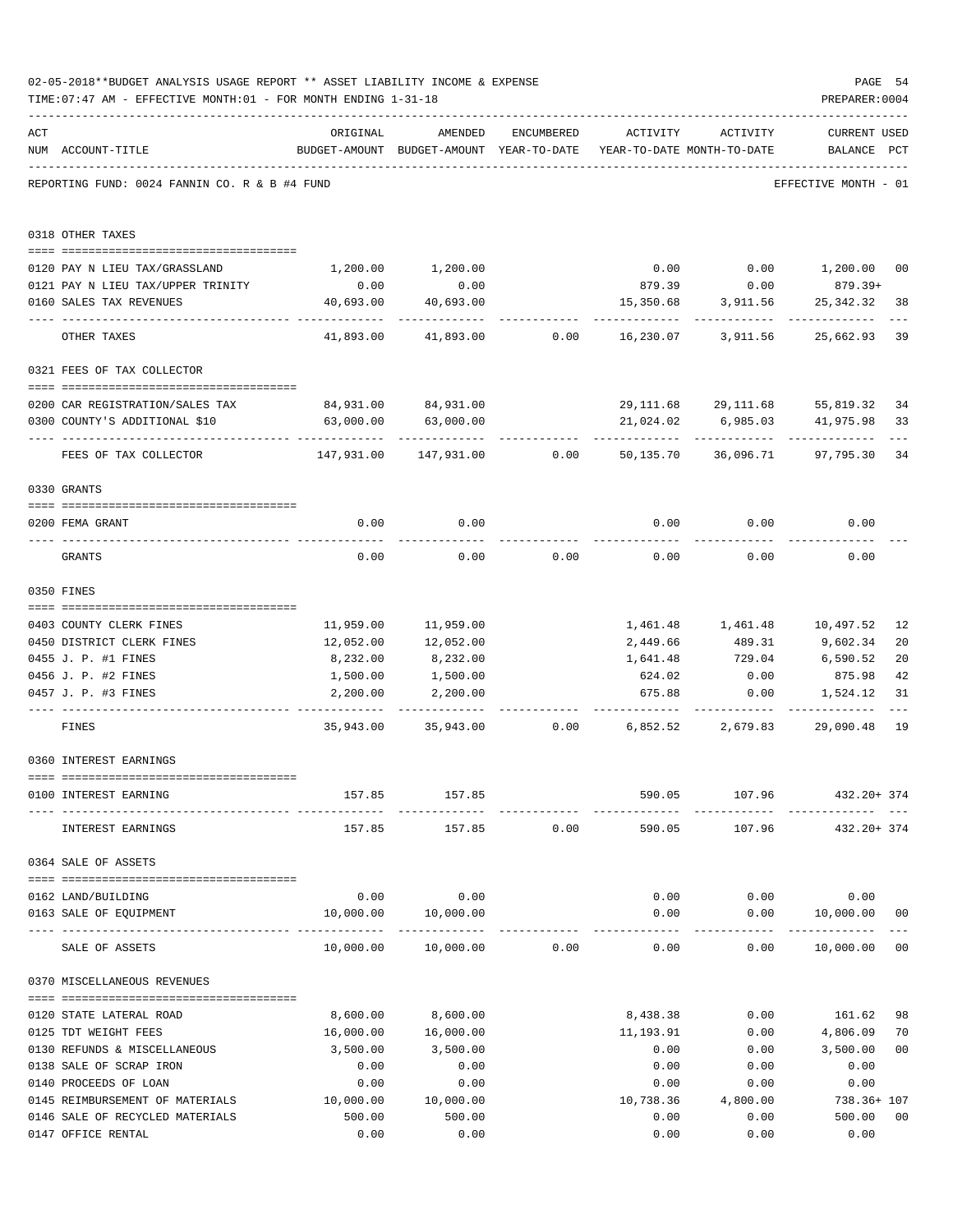| 02-05-2018**BUDGET ANALYSIS USAGE REPORT ** ASSET LIABILITY INCOME & EXPENSE |  |  |  |  | PAGE |  |
|------------------------------------------------------------------------------|--|--|--|--|------|--|
|                                                                              |  |  |  |  |      |  |

|     | TIME: 07:47 AM - EFFECTIVE MONTH: 01 - FOR MONTH ENDING 1-31-18 |            |                                                                     |               |           |                                  | PREPARER: 0004       |              |
|-----|-----------------------------------------------------------------|------------|---------------------------------------------------------------------|---------------|-----------|----------------------------------|----------------------|--------------|
| ACT |                                                                 | ORIGINAL   | AMENDED                                                             | ENCUMBERED    | ACTIVITY  | ACTIVITY                         | <b>CURRENT USED</b>  |              |
|     | NUM ACCOUNT-TITLE                                               |            | BUDGET-AMOUNT BUDGET-AMOUNT YEAR-TO-DATE YEAR-TO-DATE MONTH-TO-DATE |               |           |                                  | BALANCE PCT          |              |
|     | REPORTING FUND: 0024 FANNIN CO. R & B #4 FUND                   |            |                                                                     |               |           |                                  | EFFECTIVE MONTH - 01 |              |
|     | MISCELLANEOUS REVENUES                                          | 38,600.00  | 38,600.00                                                           | 0.00          | 30,370.65 | 4,800.00                         | 8,229.35             | 79           |
|     | 0509 CONTINGENCY                                                |            |                                                                     |               |           |                                  |                      |              |
|     | 0475 CONTINGENCY                                                |            | 10,649.46 10,649.46                                                 |               |           | $0.00$ $0.00$ $0.00$ $10,649.46$ |                      | 00           |
|     | CONTINGENCY                                                     | 10,649.46  | 10,649.46                                                           | 0.00          | 0.00      | 0.00                             | 10,649.46 00         |              |
|     | 0624 ROAD & BRIDGE 4                                            |            |                                                                     |               |           |                                  |                      |              |
|     |                                                                 |            |                                                                     |               |           |                                  |                      |              |
|     | 0100 COMPENSATION PAY                                           | 0.00       | 0.00                                                                | 0.00          | 0.00      | 0.00                             | 0.00                 |              |
|     | 0101 SALARY ELECTED OFFICIAL                                    | 60,894.15  | 60,894.15                                                           | 0.00          | 21,078.81 | 4,684.18                         | 39,815.34            | 35           |
|     | 0105 SALARY SECRETARY                                           | 26,735.86  | 26,735.86                                                           | 0.00          | 9,254.70  | 2,056.60                         | 17,481.16            | 35           |
|     | 0106 SALARY PRECINCT EMPLOYEES                                  | 180,513.40 | 180,513.40                                                          | 0.00          | 45,446.34 | 11,426.16                        | 135,067.06           | 25           |
|     | 0107 REGULAR-TEMP. PART-TIME                                    | 0.00       | 0.00                                                                | 0.00          | 4,739.84  | 1,058.00                         | 4,739.84-            |              |
|     | 0108 LABOR REIMBURSEMENT                                        | 0.00       | 0.00                                                                | 0.00          | 0.00      | 0.00                             | 0.00                 |              |
|     | 0199 TOTAL SALARIES                                             | 268,143.41 | 268,143.41                                                          | 0.00          | 80,519.69 | 19,224.94                        | 187,623.72           | 30           |
|     | 0201 SOCIAL SECURITY TAXES                                      | 16,624.89  | 16,624.89                                                           | 0.00          | 4,972.32  | 1,187.20                         | 11,652.57            | 30           |
|     | 0202 GROUP HEALTH INSURANCE                                     | 83,956.80  | 83,956.80                                                           | 0.00          | 23,612.60 | 6,121.78                         | 60,344.20            | 28           |
|     | 0203 RETIREMENT                                                 | 30,514.72  | 30,514.72                                                           | 0.00          | 8,977.81  | 2,210.87                         | 21,536.91            | 29           |
|     | 0204 WORKERS' COMPENSATION                                      | 7,740.60   | 7,740.60                                                            | 0.00          | 3,138.29  | 0.00                             | 4,602.31             | 41           |
|     | 0205 MEDICARE TAX                                               | 3,888.08   | 3,888.08                                                            | 0.00          | 1,162.82  | 277.64                           | 2,725.26             | 30           |
|     | 0206 UNEMPLOYMENT EXPENSE                                       | 0.00       | 0.00                                                                | 0.00          | 1,133.65  | 1,133.65                         | 1,133.65-            |              |
|     | 0299 TOTAL EMPLOYEE BENEFITS                                    | 142,725.09 | 142,725.09                                                          | -----<br>0.00 | 42,997.49 | 10,931.14                        | 99,727.60            | 30           |
|     | 0310 OFFICE SUPPLIES                                            | 250.00     | 250.00                                                              | 0.00          | 49.00     | 49.00                            | 201.00               | 20           |
|     | 0314 EMPLOYEE PHYSICALS/DOT TESTING                             | 275.00     | 275.00                                                              | 0.00          | 60.00     | 60.00                            | 215.00               | 22           |
|     | 0340 SHOP SUPPLIES                                              | 2,250.00   | 2,250.00                                                            | 0.00          | 904.40    | 705.88                           | 1,345.60             | 40           |
|     | 0341 R & B MAT. ROCK & GRAVEL                                   | 100,500.00 | 100,500.00                                                          | 0.00          | 34,079.56 |                                  | 14,969.96 66,420.44  | 34           |
|     | 0342 R & B MAT. CULVERTS                                        | 7,000.00   | 7,000.00                                                            | 0.00          | 4,037.66  | 4,037.66                         | 2,962.34             | 58           |
|     | 0343 R & B MAT. HARDWRE & LUMB                                  | 2,500.00   | 2,500.00                                                            | 0.00          | 20.99     | 0.00                             | 2,479.01             | 01           |
|     | 0344 R & B MAT. ASPHALT/RD OIL                                  | 60,000.00  | 60,000.00                                                           | 0.00          | 4,218.42  | 1,624.80                         | 55,781.58            | 07           |
|     | 0345 CHEMICALS                                                  | 1,500.00   | 1,500.00                                                            | 0.00          | 0.00      | 0.00                             | 1,500.00             | 00           |
|     | 0346 CETRZ EXPENDITURES                                         | 0.00       | 0.00                                                                | 0.00          | 0.00      | 0.00                             | 0.00                 |              |
|     | 0350 DEBRIS REMOVAL                                             | 0.00       | 0.00                                                                | 0.00          | 0.00      | 0.00                             | 0.00                 |              |
|     | 0395 EMPLOYEE UNIFORMS                                          | 2,500.00   | 2,500.00                                                            | 0.00          | 571.72    | 256.72                           | 1,928.28             | 23           |
|     | 0399 TOTAL R&B MATERIALS                                        | 176,775.00 | -----------------------------<br>176,775.00                         | 0.00          | 43,941.75 | 21,704.02                        | 132,833.25 25        |              |
|     | 0400 LEGAL FEES                                                 | 0.00       | 0.00                                                                | 0.00          | 0.00      | 0.00                             | 0.00                 |              |
|     | 0420 UTILITY TELEPHONE                                          | 1,700.00   | 1,700.00                                                            | 0.00          | 732.24    | 326.17                           | 967.76               | 43           |
|     | 0421 DSL INTERNET                                               | 600.00     | 600.00                                                              | 0.00          | 255.58    | 117.61                           | 344.42               | 43           |
|     | 0423 CELL PHONE ALLOWANCE                                       | 0.00       | 0.00                                                                | 0.00          | 0.00      | 0.00                             | 0.00                 |              |
|     | 0427 OUT OF COUNTY TRAVEL                                       | 4,600.00   | 4,600.00                                                            | 0.00          | 867.04    | 40.00                            | 3,732.96             | 19           |
|     | 0430 BIDS, NOTICES & PERMITS                                    | 200.00     | 200.00                                                              | 0.00          | 0.00      | 0.00                             | 200.00               | 00           |
|     | 0435 PRINTING                                                   | 100.00     | 100.00                                                              | 0.00          | 0.00      | 0.00                             | 100.00               | $00\,$       |
|     | 0440 UTILITY ELECTRICITY                                        | 4,000.00   | 4,000.00                                                            | 0.00          | 1,099.24  | 630.55                           | 2,900.76             | 27           |
|     | 0441 UTILITY GAS                                                | 750.00     | 750.00                                                              | 0.00          | 198.44    | 77.88                            | 551.56               | 26           |
|     | 0442 UTILITY WATER                                              | 2,500.00   | 2,500.00                                                            | 0.00          | 451.57    | 257.93                           | 2,048.43             | 18           |
|     | 0443 TRASH PICKUP                                               | 2,500.00   | 2,500.00                                                            | 0.00          | 658.86    | 329.43                           | 1,841.14             | 26           |
|     | 0447 REPEATER SERVICE CONTRACT                                  | 682.32     | 682.32                                                              | 0.00          | 686.32    | 0.00                             |                      | $4.00 - 101$ |
|     |                                                                 |            |                                                                     |               |           |                                  |                      |              |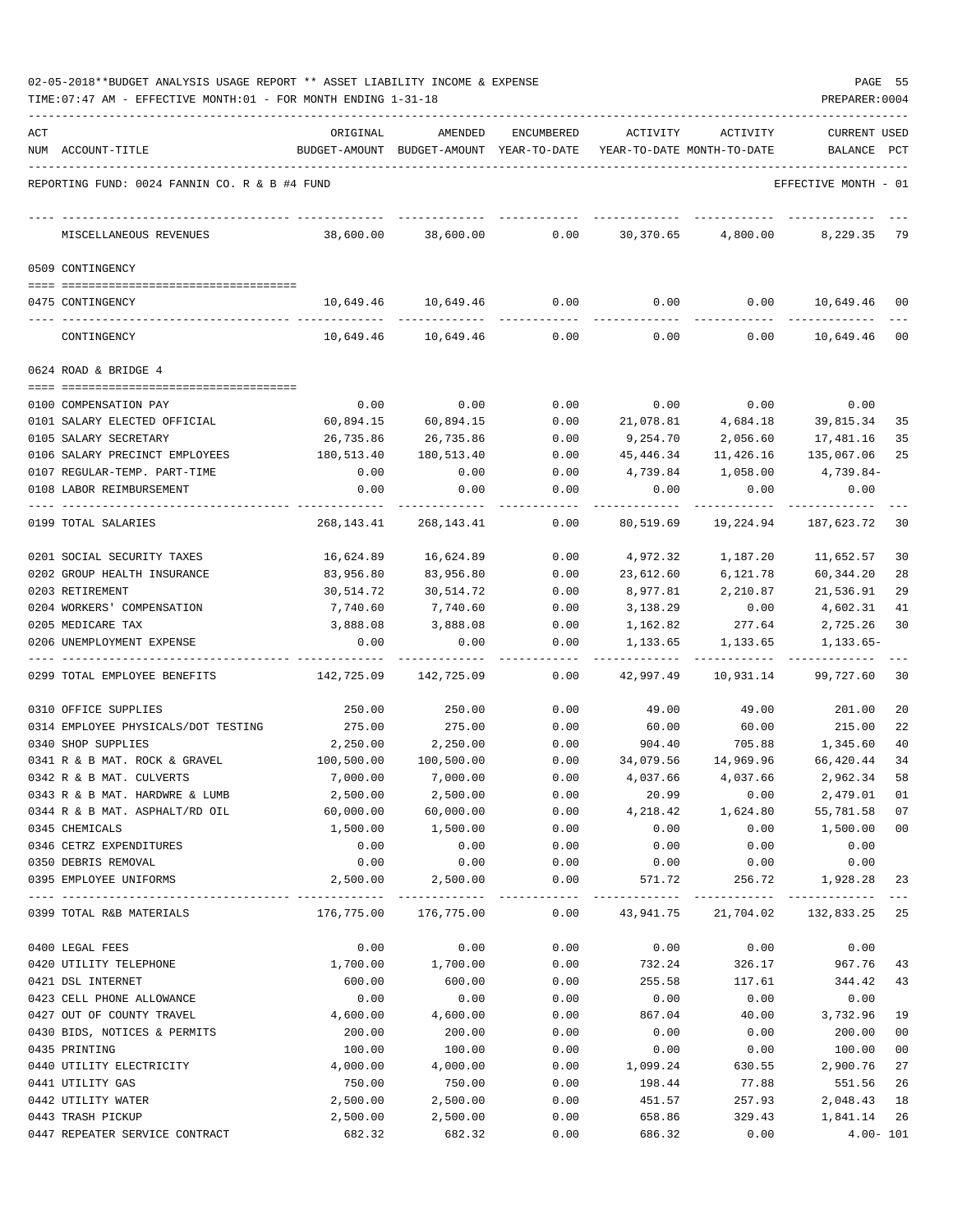| ACT | NUM ACCOUNT-TITLE                                                   | ORIGINAL                                                 | AMENDED<br>BUDGET-AMOUNT BUDGET-AMOUNT YEAR-TO-DATE | ENCUMBERED   | ACTIVITY          | ACTIVITY<br>YEAR-TO-DATE MONTH-TO-DATE             | <b>CURRENT USED</b><br>BALANCE | $_{\rm PCT}$ |
|-----|---------------------------------------------------------------------|----------------------------------------------------------|-----------------------------------------------------|--------------|-------------------|----------------------------------------------------|--------------------------------|--------------|
|     |                                                                     |                                                          |                                                     |              |                   |                                                    |                                |              |
|     | REPORTING FUND: 0024 FANNIN CO. R & B #4 FUND                       |                                                          |                                                     |              |                   |                                                    | EFFECTIVE MONTH - 01           |              |
|     | 0450 R&M BUILDING                                                   | 2,000.00                                                 | 2,000.00                                            | 0.00         | 187.50            | 187.50                                             | 1,812.50                       | 09           |
|     | 0453 COMPUTER SOFTWARE                                              | 1,044.00                                                 | 1,044.00                                            | 0.00         | 0.00              | 0.00                                               | 1,044.00                       | 00           |
|     | 0457 R & M MACHINERY GAS & OIL                                      | 44,500.00                                                | 44,500.00                                           | 0.00         | 13,831.61         | 10,824.34                                          | 30,668.39                      | 31           |
|     | 0458 R & M MACHINERY PARTS                                          | 20,000.00                                                | 20,000.00                                           | 0.00         | 13,043.42         | 8,675.56                                           | 6,956.58                       | 65           |
|     | 0459 R & M MACH. TIRES & TUBES                                      | 9,000.00                                                 | 9,000.00                                            | 0.00         | 1,092.00          | 82.00                                              | 7,908.00                       | 12           |
|     | 0460 EQUIPMENT RENTAL/LEASE                                         | 17,103.42                                                | 17,103.42                                           | 0.00         | 0.00              | 0.00                                               | 17,103.42                      | 00           |
|     | 0480 BOND                                                           | 0.00                                                     | 0.00                                                | 0.00         | 0.00              | 0.00                                               | 0.00                           |              |
|     | 0482 INSURANCE                                                      | 6,000.00                                                 | 6,000.00                                            | 0.00         | 2,853.93          | 0.00                                               | 3,146.07                       | 48           |
|     | 0485 PRISONER'S SUPPLIES                                            | 800.00                                                   | 800.00                                              | 0.00         | 0.00              | 0.00                                               | 800.00                         | 00           |
|     | 0488 FANNIN RURAL RAIL DISTRICT                                     | 0.00                                                     | 0.00                                                | 0.00         | 0.00              | 0.00                                               | 0.00                           |              |
|     | 0490 MISCELLANEOUS                                                  | 500.00                                                   | 500.00                                              | 0.00         | 0.00              | 0.00                                               | 500.00                         | 00           |
|     | 0491 SOIL & WATER CONSERVATION                                      | 250.00                                                   | 250.00                                              | 0.00         | 0.00              | 0.00                                               | 250.00                         | 00           |
|     | 0492 TDRA FLOOD CASH MATCH                                          | 0.00                                                     | 0.00                                                | 0.00         | 0.00              | 0.00                                               | 0.00                           |              |
|     | 0494 FLOOD CONTROL SITE MAINTENANCE                                 | 0.00                                                     | 0.00                                                | 0.00         | 0.00              | 0.00                                               | 0.00                           |              |
|     | 0495 PIPELINE SALES TAX REIMBURSEMENT                               | 0.00                                                     | 0.00                                                | 0.00         | 0.00              | 0.00                                               | 0.00                           |              |
|     | 0496 TCOG HAZARDOUS WASTEMATCH                                      | 1,250.00                                                 | 1,250.00                                            | 0.00         | 0.00              | 0.00                                               | 1,250.00                       | 00           |
|     | ---------------------------------<br>0499 TOTAL SER.& OTHER CHARGES | $120,079.74$ $120,079.74$ $0.00$ $35,957.75$ $21,548.97$ |                                                     |              |                   |                                                    | 84,121.99                      | 30           |
|     | 0500 LAND                                                           |                                                          |                                                     |              | 0.00              | 0.00                                               | 0.00                           |              |
|     | 0535 BUILDING                                                       |                                                          |                                                     |              | 0.00              | 0.00                                               | 0.00                           |              |
|     | 0570 COMPUTER EQUIPMENT                                             |                                                          | 1,247.51 1,247.51                                   | 0.00         | 0.00              | 0.00                                               | 1,247.51                       | 00           |
|     | 0571 PURCHASE OF MACH./EQUIP. 166,000.00                            |                                                          | 166,000.00                                          |              | 0.00 145,945.00   | 0.00                                               | 20,055.00                      | 88           |
|     | 0573 RADIO EQUIPMENT                                                | 0.00                                                     | 0.00                                                | 0.00         | 0.00              | 0.00                                               | 0.00                           |              |
|     | 0575 BUILDING                                                       | 0.00                                                     | 0.00                                                | 0.00         | 0.00              | 0.00                                               | 0.00                           |              |
|     | 0599 CAPITAL OUTLAY                                                 |                                                          | 167,247.51 167,247.51                               |              | $0.00$ 145,945.00 | 0.00                                               | 21,302.51 87                   |              |
|     | ROAD & BRIDGE 4                                                     |                                                          | 874,970.75 874,970.75 0.00                          |              |                   | 349,361.68 73,409.07                               | 525,609.07                     | 40           |
|     | 0625 ADMINISTRATIVE OFFICE R&B #4                                   |                                                          |                                                     |              |                   |                                                    |                                |              |
|     |                                                                     |                                                          |                                                     |              |                   |                                                    |                                |              |
|     | 0105 SALARY SECRETARY                                               |                                                          |                                                     |              |                   | 9,593.48 9,593.48 0.00 3,320.82 737.96 6,272.66 35 |                                |              |
|     | 0201 SOCIAL SECURITY TAXES                                          | 594.80                                                   | 594.80                                              | 0.00         | 152.59            | 32.58                                              | 442.21                         | 26           |
|     | 0202 GROUP HEALTH INSURANCE                                         | 2,623.65                                                 | 2,623.65                                            | 0.00         | 874.56            | 218.64<br>84.86                                    | 1,749.09<br>721.70 34          | 33           |
|     | 0203 RETIREMENT                                                     | 1,091.74                                                 | 1,091.74                                            | 0.00         | 370.04            |                                                    |                                |              |
|     | 0204 WORKERS' COMPENSATION                                          | 40.29                                                    | 40.29                                               | 0.00         | 16.83             | 0.00                                               | 23.46                          | 42           |
|     | 0205 MEDICARE TAX                                                   | 139.11                                                   | 139.11                                              | 0.00         | 35.69             | 7.62                                               | 103.42                         | 26           |
|     | 0310 OFFICE SUPPLIES                                                | 100.00                                                   | 100.00                                              | 0.00         | 0.00              | 0.00                                               | 100.00                         | 00           |
|     | 0311 POSTAL EXPENSES<br>0353 COMPUTER EXPENSE                       | 0.00                                                     | 0.00                                                | 0.00         | 0.00              | 0.00                                               | 0.00                           |              |
|     |                                                                     | 500.00                                                   | 500.00                                              | 0.00         | 0.00              | 0.00                                               | 500.00                         | 00           |
|     | 0427 OUT OF COUNTY TRAVEL                                           | 0.00                                                     | 0.00                                                | 0.00         | 0.00              | 0.00                                               | 0.00                           |              |
|     | 0480 BOND                                                           | 17.75                                                    | 17.75                                               | 0.00         | 24.75             | 0.00                                               | $7.00 - 139$                   |              |
|     | 0572 OFFICE EQUIPMENT<br>0574 COMPUTER EQUIPMENT                    | 0.00<br>0.00                                             | 0.00<br>0.00                                        | 0.00<br>0.00 | 0.00<br>0.00      | 0.00<br>0.00                                       | 0.00<br>0.00                   |              |
|     |                                                                     |                                                          |                                                     |              |                   |                                                    |                                |              |
|     | ADMINISTRATIVE OFFICE R&B #4 14,700.82 14,700.82                    |                                                          |                                                     | 0.00         |                   | 4,795.28 1,081.66                                  | 9,905.54 33                    |              |
|     | FANNIN CO. R & B #4 FUND                                            |                                                          |                                                     |              |                   |                                                    |                                |              |
|     | INCOME TOTALS                                                       | 900,321.03                                               | 900,321.03                                          |              |                   | 373, 295.14 151, 414.96                            | 527,025.89 41                  |              |
|     | EXPENSE TOTALS                                                      | 900,321.03                                               | 900,321.03                                          | 0.00         |                   | 354, 156.96 74, 490.73                             | 546, 164.07 39                 |              |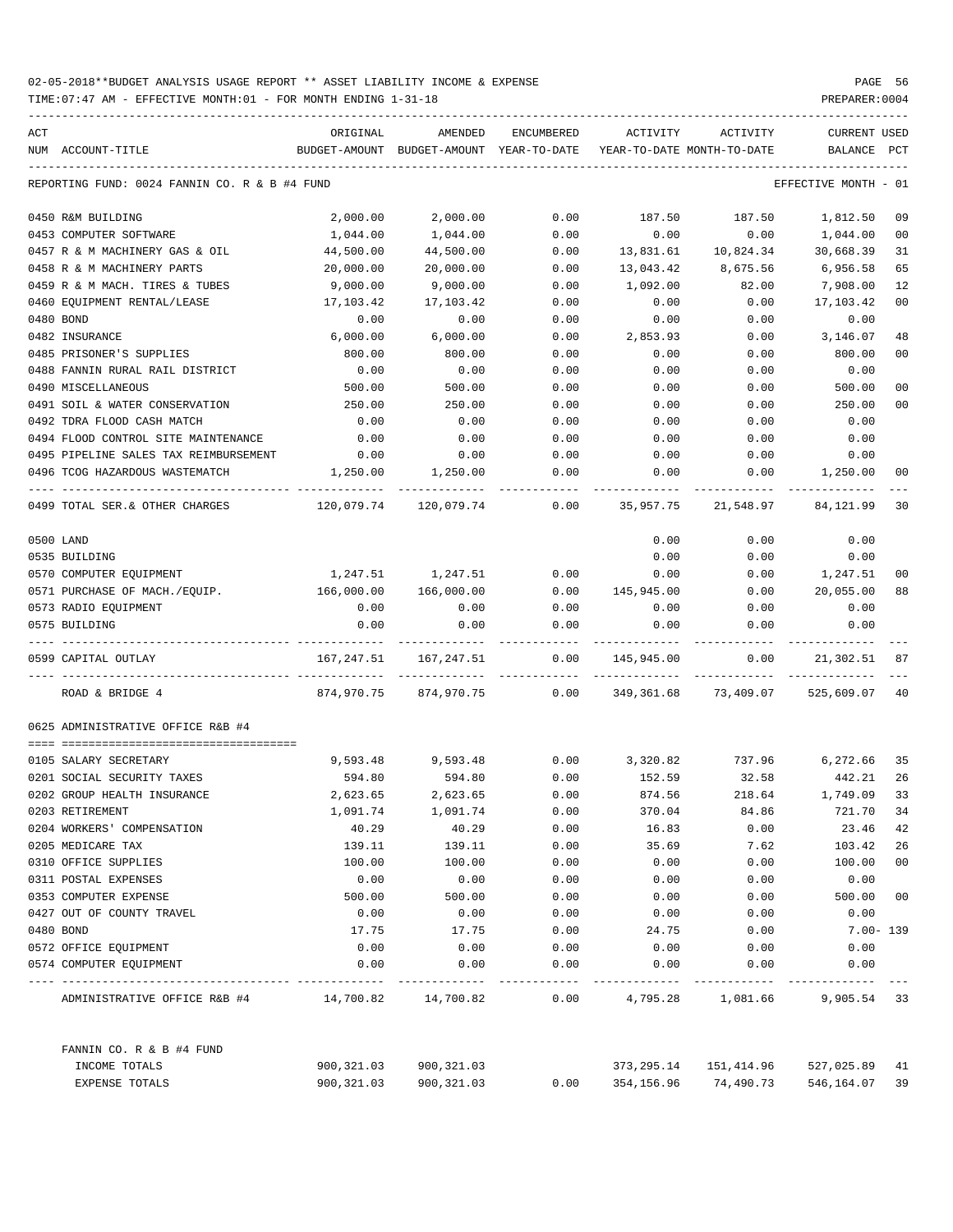|     | 02-05-2018**BUDGET ANALYSIS USAGE REPORT ** ASSET LIABILITY INCOME & EXPENSE<br>TIME: 07:47 AM - EFFECTIVE MONTH: 01 - FOR MONTH ENDING 1-31-18 |               |               |              |                            |          | PREPARER: 0004       | PAGE 57        |
|-----|-------------------------------------------------------------------------------------------------------------------------------------------------|---------------|---------------|--------------|----------------------------|----------|----------------------|----------------|
| ACT |                                                                                                                                                 | ORIGINAL      | AMENDED       | ENCUMBERED   | <b>ACTIVITY</b>            | ACTIVITY | <b>CURRENT USED</b>  |                |
|     | NUM ACCOUNT-TITLE                                                                                                                               | BUDGET-AMOUNT | BUDGET-AMOUNT | YEAR-TO-DATE | YEAR-TO-DATE MONTH-TO-DATE |          | BALANCE              | $_{\rm PCT}$   |
|     | REPORTING FUND: 0025 FANNIN COUNTY BEES                                                                                                         |               |               |              |                            |          | EFFECTIVE MONTH - 01 |                |
|     | 0103 CASH                                                                                                                                       |               |               |              |                            |          |                      |                |
|     |                                                                                                                                                 |               |               |              |                            |          |                      |                |
|     | 0100 BEES-COMBINED FUNDS CHECKING                                                                                                               |               |               |              | 0.00                       | 0.00     | 2,177.67             |                |
|     | CASH                                                                                                                                            |               |               |              | 0.00                       | 0.00     | 2,177.67             |                |
|     | 0271 EQUITY ACCOUNT                                                                                                                             |               |               |              |                            |          |                      |                |
|     |                                                                                                                                                 |               |               |              |                            |          |                      |                |
|     | 0200 EQUITY ACCOUNT                                                                                                                             |               |               |              | 0.00                       | 0.00     | 2,177.67             |                |
|     | EQUITY ACCOUNT                                                                                                                                  |               |               |              | 0.00                       | 0.00     | 2,177.67             |                |
|     | 0300 CASH                                                                                                                                       |               |               |              |                            |          |                      |                |
|     | 0125 BEGINNING CASH BALANCE                                                                                                                     | 1,000.00      | 1,000.00      |              | 0.00                       | 0.00     | 1,000.00             | 00             |
|     | CASH                                                                                                                                            | 1,000.00      | 1,000.00      | 0.00         | 0.00                       | 0.00     | 1,000.00             | 0 <sub>0</sub> |
|     | 0370 MISC. INCOME                                                                                                                               |               |               |              |                            |          |                      |                |
|     |                                                                                                                                                 |               |               |              |                            |          |                      |                |
|     | 0138 SALE OF SCRAP IRON                                                                                                                         | 0.00          | 0.00          |              | 0.00                       | 0.00     | 0.00                 |                |
|     | 0625 DONATIONS                                                                                                                                  | 0.00          | 0.00          |              | 0.00                       | 0.00     | 0.00                 |                |
|     | MISC. INCOME                                                                                                                                    | 0.00          | 0.00          | 0.00         | 0.00                       | 0.00     | 0.00                 |                |
|     | 0625 FANNIN COUNTY BEES                                                                                                                         |               |               |              |                            |          |                      |                |
|     |                                                                                                                                                 |               |               |              |                            |          |                      |                |
|     | 0310 OFFICE SUPPLIES                                                                                                                            | 0.00          | 0.00          | 0.00         | 0.00                       | 0.00     | 0.00                 |                |
|     | 0343 ROAD SIGNS                                                                                                                                 | 0.00          | 0.00          | 0.00         | 0.00                       | 0.00     | 0.00                 |                |
|     | 0353 COMPUTER EXPENSE                                                                                                                           | 0.00          | 0.00          | 0.00         | 0.00                       | 0.00     | 0.00                 |                |
|     | 0427 TRAVEL EXPENSE                                                                                                                             | 1,000.00      | 1,000.00      | 0.00         | 0.00                       | 0.00     | 1,000.00             | 0 <sub>0</sub> |
|     | 0572 OFFICE EQUIPMENT                                                                                                                           | 0.00          | 0.00          | 0.00         | 0.00                       | 0.00     | 0.00                 |                |
|     | FANNIN COUNTY BEES                                                                                                                              | 1,000.00      | 1,000.00      | 0.00         | 0.00                       | 0.00     | 1,000.00             | 0 <sub>0</sub> |
|     | FANNIN COUNTY BEES                                                                                                                              |               |               |              |                            |          |                      |                |
|     | INCOME TOTALS                                                                                                                                   | 1,000.00      | 1,000.00      |              | 0.00                       | 0.00     | 1,000.00             | 0 <sub>0</sub> |
|     | <b>EXPENSE TOTALS</b>                                                                                                                           | 1,000.00      | 1,000.00      | 0.00         | 0.00                       | 0.00     | 1,000.00             | 0 <sub>0</sub> |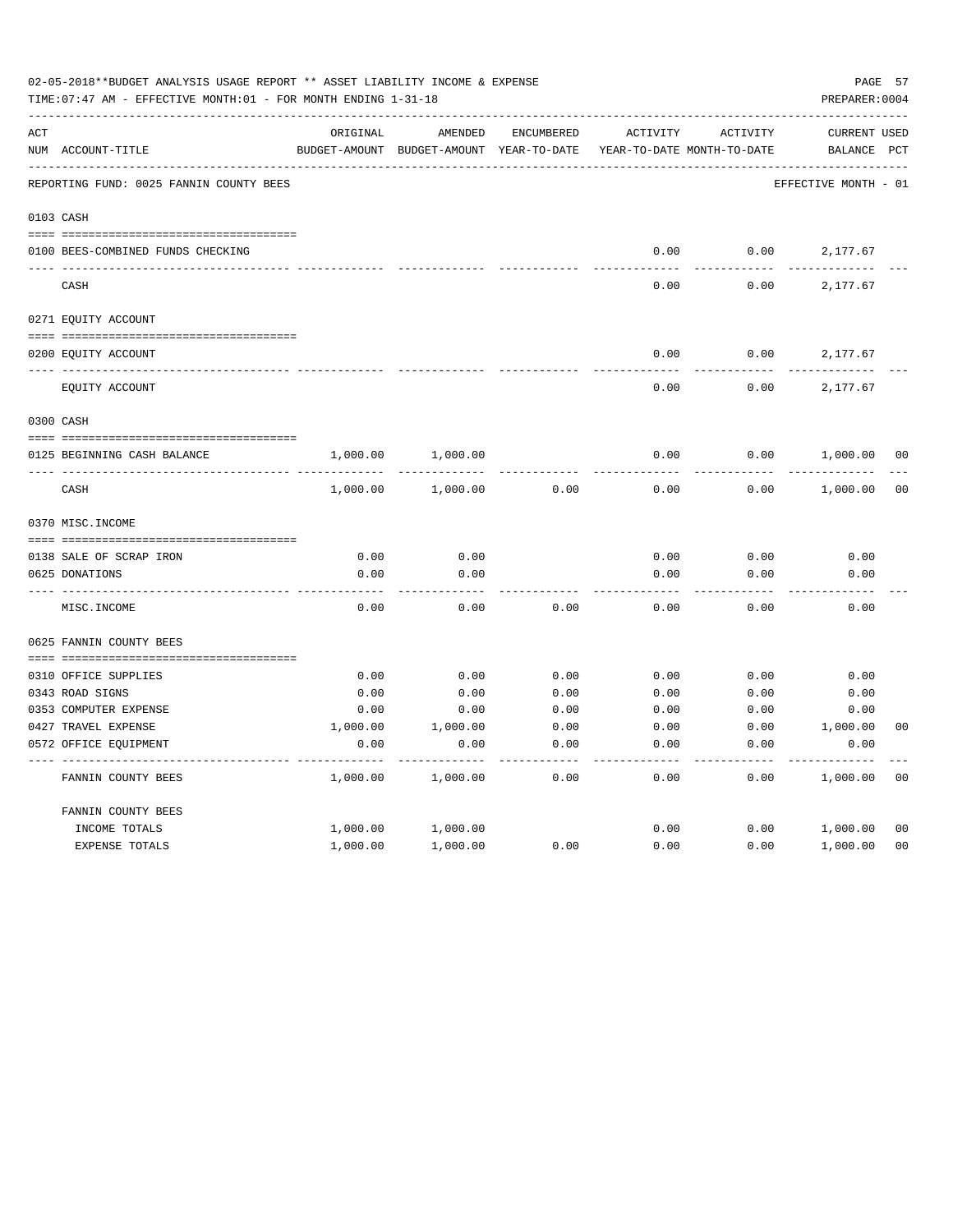|     | 02-05-2018**BUDGET ANALYSIS USAGE REPORT ** ASSET LIABILITY INCOME & EXPENSE<br>TIME: 07:47 AM - EFFECTIVE MONTH: 01 - FOR MONTH ENDING 1-31-18 |          |                                                     |              |                                        |                        | PAGE 58<br>PREPARER: 0004          |                     |
|-----|-------------------------------------------------------------------------------------------------------------------------------------------------|----------|-----------------------------------------------------|--------------|----------------------------------------|------------------------|------------------------------------|---------------------|
| ACT | NUM ACCOUNT-TITLE                                                                                                                               | ORIGINAL | AMENDED<br>BUDGET-AMOUNT BUDGET-AMOUNT YEAR-TO-DATE | ENCUMBERED   | ACTIVITY<br>YEAR-TO-DATE MONTH-TO-DATE | ACTIVITY               | <b>CURRENT USED</b><br>BALANCE PCT |                     |
|     | REPORTING FUND: 0026 J.P.#1 JUST.CT.TECHNOLOGY                                                                                                  |          |                                                     |              |                                        |                        | EFFECTIVE MONTH - 01               |                     |
|     | 0102 A/P CLEARING                                                                                                                               |          |                                                     |              |                                        |                        |                                    |                     |
|     | 0100 A/P CLEARING                                                                                                                               |          |                                                     |              | 0.00                                   | 0.00                   | 0.00                               |                     |
|     | ---- ---------<br>A/P CLEARING                                                                                                                  |          |                                                     |              | 0.00                                   | 0.00                   | 0.00                               |                     |
|     | 0103 CASH                                                                                                                                       |          |                                                     |              |                                        |                        |                                    |                     |
|     | 0100 J.P.#1 JUST.CT.TECH-COMB.FUND CKIN                                                                                                         |          |                                                     |              |                                        | 740.92- 284.08<br>.    | 45,708.31                          |                     |
|     | CASH                                                                                                                                            |          |                                                     |              | 740.92-                                | 284.08                 | 45,708.31                          |                     |
|     | 0120 RECEIVABLES                                                                                                                                |          |                                                     |              |                                        |                        |                                    |                     |
|     | 0313 DUE FROM OTHER FUNDS                                                                                                                       |          |                                                     |              | 0.00                                   | 0.00                   | 487.74                             |                     |
|     | RECEIVABLES                                                                                                                                     |          |                                                     |              | 0.00                                   | 0.00                   | 487.74                             |                     |
|     | 0200 SYSTEM ADDED LIABILITY DEPARTMENT                                                                                                          |          |                                                     |              |                                        |                        |                                    |                     |
|     | 0910 SYSTEM ADDED LIABILITY LINE-ITEM                                                                                                           |          |                                                     |              | 0.00                                   | 0.00                   | 0.00                               |                     |
|     | SYSTEM ADDED LIABILITY DEPARTMENT                                                                                                               |          |                                                     |              | 0.00                                   | 0.00                   | 0.00                               |                     |
|     | 0271 EQUITY ACCOUNT                                                                                                                             |          |                                                     |              |                                        |                        |                                    |                     |
|     | 0200 EQUITY ACCOUNT                                                                                                                             |          |                                                     |              | 0.00                                   | 0.00                   | 46,936.97                          |                     |
|     | EQUITY ACCOUNT                                                                                                                                  |          |                                                     |              | 0.00                                   | 0.00                   | 46,936.97                          |                     |
|     | 0300 CASH                                                                                                                                       |          |                                                     |              |                                        |                        |                                    |                     |
|     | 0126 BEGINNING CASH BALANCE                                                                                                                     | 1,000.00 | 1,000.00                                            |              | 0.00                                   |                        | 0.00 1,000.00                      | 00                  |
|     | CASH                                                                                                                                            |          | $1,000.00$ $1,000.00$ $0.00$                        |              |                                        | $0.00$ 0.00            | 1,000.00 00                        |                     |
|     | 0360 INTEREST EARNINGS                                                                                                                          |          |                                                     |              |                                        |                        |                                    |                     |
|     | 0100 INTEREST EARNINGS                                                                                                                          | 20.00    | 20.00                                               |              | 11.78                                  | 1.89                   | 8.22 59                            |                     |
|     | INTEREST EARNINGS                                                                                                                               | 20.00    | 20.00                                               | 0.00         | 11.78                                  | 1.89                   | -------------<br>8.22              | 59                  |
|     | 0370 MISCELLANEOUS INCOME                                                                                                                       |          |                                                     |              |                                        |                        |                                    |                     |
|     | 0455 J.P.#1 TECHNOLOGY FEES                                                                                                                     |          | 4,000.00 4,000.00                                   |              |                                        |                        | 643.52 282.19 3,356.48 16          |                     |
|     | ------------------ -------<br>MISCELLANEOUS INCOME                                                                                              |          |                                                     | ------------ | $4,000.00$ $4,000.00$ $0.00$ $643.52$  | ------------<br>282.19 | 3,356.48                           | $\frac{1}{2}$<br>16 |
|     | 0455 J.P.#1 TECHNOLOGY EQUIP.                                                                                                                   |          |                                                     |              |                                        |                        |                                    |                     |
|     | 0420 OMNIBASE TELEPHONE LINE                                                                                                                    | 0.00     |                                                     |              | $0.00$ $0.00$ $0.00$ $0.00$ $0.00$     |                        | 0.00                               |                     |
|     | 0572 OFFICE EQUIPMENT                                                                                                                           | 5,020.00 | 5,020.00<br>-------------                           | -----------  | $0.00$ 1,396.22<br>-------------       | 0.00<br>------------   | 3,623.78<br>_____________          | 28                  |
|     | J.P.#1 TECHNOLOGY EQUIP.                                                                                                                        | 5,020.00 | 5,020.00                                            | 0.00         | 1,396.22                               | 0.00                   | 3,623.78                           | 28                  |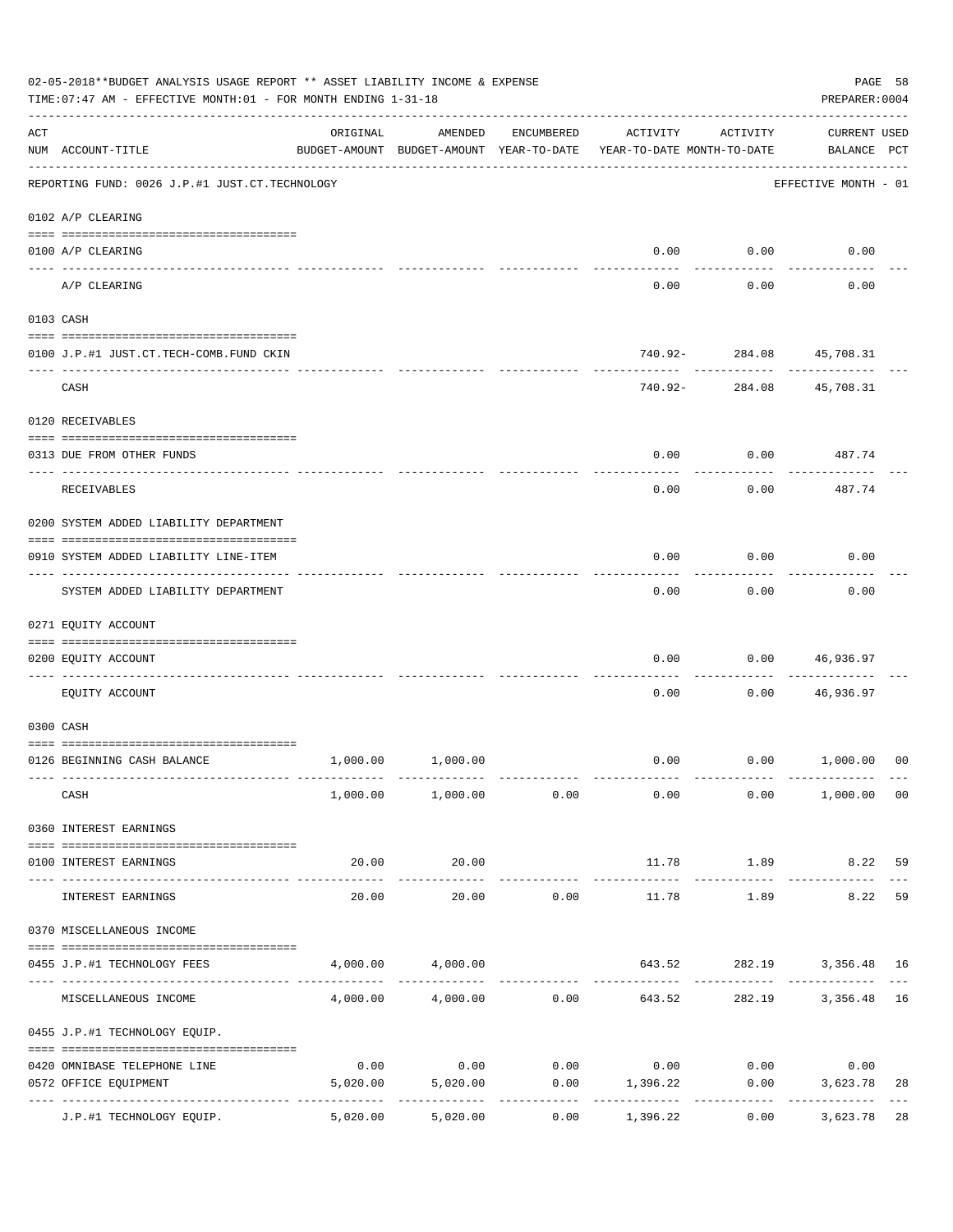| 02-05-2018**BUDGET ANALYSIS USAGE REPORT ** ASSET LIABILITY INCOME & EXPENSE |               |               |              |                            |          | PAGE 59              |     |
|------------------------------------------------------------------------------|---------------|---------------|--------------|----------------------------|----------|----------------------|-----|
| TIME: $07:47$ AM - EFFECTIVE MONTH: $01$ - FOR MONTH ENDING $1-31-18$        |               |               |              |                            |          | PREPARER: 0004       |     |
| ACT                                                                          | ORIGINAL      | AMENDED       | ENCUMBERED   | ACTIVITY                   | ACTIVITY | CURRENT USED         |     |
| NUM ACCOUNT-TITLE                                                            | BUDGET-AMOUNT | BUDGET-AMOUNT | YEAR-TO-DATE | YEAR-TO-DATE MONTH-TO-DATE |          | BALANCE              | PCT |
| REPORTING FUND: 0026 J.P.#1 JUST.CT.TECHNOLOGY                               |               |               |              |                            |          | EFFECTIVE MONTH - 01 |     |
| J.P.#1 JUST.CT.TECHNOLOGY                                                    |               |               |              |                            |          |                      |     |
| INCOME TOTALS                                                                | 5.020.00      | 5.020.00      |              | 655.30                     | 284.08   | 4,364.70             | 13  |
| <b>EXPENSE TOTALS</b>                                                        | 5.020.00      | 5.020.00      | 0.00         | 1,396.22                   | 0.00     | 3,623.78             | -28 |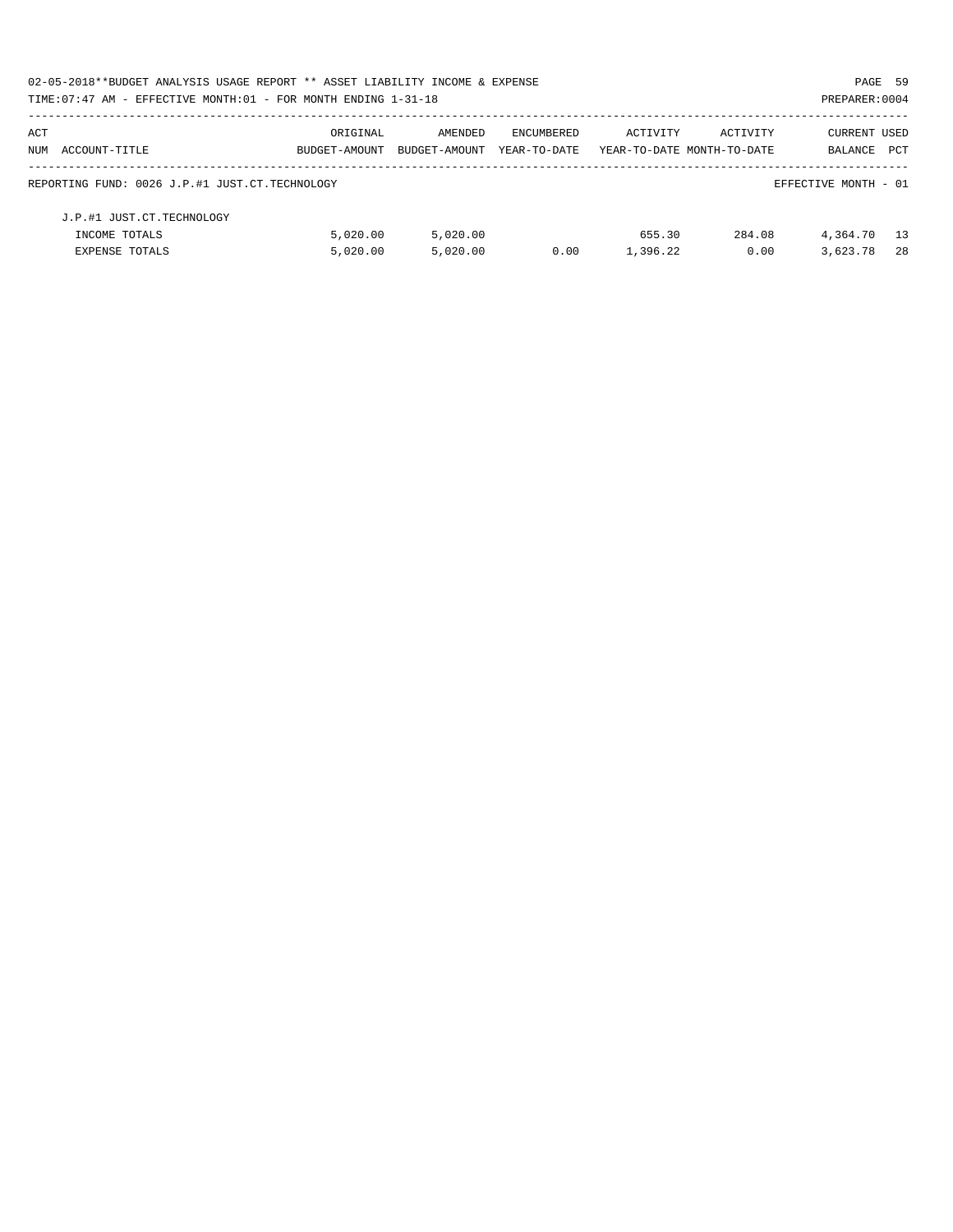|                    | 02-05-2018**BUDGET ANALYSIS USAGE REPORT ** ASSET LIABILITY INCOME & EXPENSE<br>TIME: 07:47 AM - EFFECTIVE MONTH: 01 - FOR MONTH ENDING 1-31-18                                                                                                                                                                                                                                                                                                      |                      |                        |            |                                                                                 |               | PREPARER: 0004                     | PAGE 60        |
|--------------------|------------------------------------------------------------------------------------------------------------------------------------------------------------------------------------------------------------------------------------------------------------------------------------------------------------------------------------------------------------------------------------------------------------------------------------------------------|----------------------|------------------------|------------|---------------------------------------------------------------------------------|---------------|------------------------------------|----------------|
| $\mathop{\rm ACT}$ | NUM ACCOUNT-TITLE                                                                                                                                                                                                                                                                                                                                                                                                                                    | ORIGINAL             | AMENDED                | ENCUMBERED | ACTIVITY<br>BUDGET-AMOUNT BUDGET-AMOUNT YEAR-TO-DATE YEAR-TO-DATE MONTH-TO-DATE | ACTIVITY      | <b>CURRENT USED</b><br>BALANCE PCT |                |
|                    | -------------------------------------<br>REPORTING FUND: 0027 J.P.#2 JUST.CT.TECHNOLOGY                                                                                                                                                                                                                                                                                                                                                              |                      |                        |            |                                                                                 |               | EFFECTIVE MONTH - 01               |                |
|                    | 0102 A/P CLEARING                                                                                                                                                                                                                                                                                                                                                                                                                                    |                      |                        |            |                                                                                 |               |                                    |                |
|                    | 0100 A/P CLEARING                                                                                                                                                                                                                                                                                                                                                                                                                                    |                      |                        |            | 0.00                                                                            | 0.00          | 0.00                               |                |
|                    | ---- -------<br>A/P CLEARING                                                                                                                                                                                                                                                                                                                                                                                                                         |                      |                        |            | 0.00                                                                            | 0.00          | 0.00                               |                |
|                    | 0103 CASH                                                                                                                                                                                                                                                                                                                                                                                                                                            |                      |                        |            |                                                                                 |               |                                    |                |
|                    | 0100 J.P.#2 JUST.CT.TECH-COMB.FUND CKIN                                                                                                                                                                                                                                                                                                                                                                                                              |                      |                        |            | 1,215.87- 0.39 9,808.37                                                         |               |                                    |                |
|                    | CASH                                                                                                                                                                                                                                                                                                                                                                                                                                                 |                      |                        |            | $1,215.87 - 0.39$                                                               | ------------- | 9,808.37                           |                |
|                    | 0120 RECEIVABLES                                                                                                                                                                                                                                                                                                                                                                                                                                     |                      |                        |            |                                                                                 |               |                                    |                |
|                    | 0313 DUE FROM OTHER FUNDS                                                                                                                                                                                                                                                                                                                                                                                                                            |                      |                        |            | 0.00                                                                            |               | $0.00$ 84.20                       |                |
|                    | RECEIVABLES                                                                                                                                                                                                                                                                                                                                                                                                                                          |                      |                        |            | 0.00                                                                            | 0.00          | 84.20                              |                |
|                    | 0271 EQUITY ACCOUNT                                                                                                                                                                                                                                                                                                                                                                                                                                  |                      |                        |            |                                                                                 |               |                                    |                |
|                    | 0200 EQUITY ACCOUNT                                                                                                                                                                                                                                                                                                                                                                                                                                  |                      |                        |            | 0.00                                                                            |               | $0.00$ 11,108.44                   |                |
|                    | EQUITY ACCOUNT                                                                                                                                                                                                                                                                                                                                                                                                                                       |                      |                        |            | 0.00                                                                            |               | $0.00$ 11,108.44                   |                |
|                    | 0300 CASH                                                                                                                                                                                                                                                                                                                                                                                                                                            |                      |                        |            |                                                                                 |               |                                    |                |
|                    | 0127 BEGINNING CASH BALANCE                                                                                                                                                                                                                                                                                                                                                                                                                          | 2,000.00             | 2,000.00               |            | 0.00                                                                            |               | 0.00 2,000.00                      | 00             |
|                    | CASH                                                                                                                                                                                                                                                                                                                                                                                                                                                 |                      | 2,000.00 2,000.00 0.00 |            | 0.00                                                                            |               | $0.00$ 2,000.00                    | 0 <sub>0</sub> |
|                    | 0360 INTEREST EARNINGS                                                                                                                                                                                                                                                                                                                                                                                                                               |                      |                        |            |                                                                                 |               |                                    |                |
|                    | 0100 INTEREST EARNINGS                                                                                                                                                                                                                                                                                                                                                                                                                               | 7.00                 | 7.00                   |            |                                                                                 |               | 2.69 0.39 4.31 38                  |                |
|                    | INTEREST EARNINGS                                                                                                                                                                                                                                                                                                                                                                                                                                    | 7.00                 | 7.00                   | 0.00       | 2.69                                                                            | 0.39          | 4.31 38                            |                |
|                    | 0370 MISCELLANEOUS INCOME                                                                                                                                                                                                                                                                                                                                                                                                                            |                      |                        |            |                                                                                 |               |                                    |                |
|                    | $\verb c  = \verb c  = \verb c  = \verb c  = \verb c  = \verb c  = \verb c  = \verb c  = \verb c  = \verb c  = \verb c  = \verb c  = \verb c  = \verb c  = \verb c  = \verb c  = \verb c  = \verb c  = \verb c  = \verb c  = \verb c  = \verb c  = \verb c  = \verb c  = \verb c  = \verb c  = \verb c  = \verb c  = \verb c  = \verb c  = \verb c  = \verb c  = \verb c  = \verb c  = \verb c  = \verb c  = \verb c$<br>0456 J.P.#2 TECHNOLOGY FEES | 400.00               | 400.00                 |            |                                                                                 |               | 144.34 0.00 255.66 36              |                |
|                    | MISCELLANEOUS INCOME                                                                                                                                                                                                                                                                                                                                                                                                                                 | 400.00               | 400.00                 | 0.00       | 144.34                                                                          | 0.00          | -------------<br>255.66            | 36             |
|                    | 0456 TECHNOLOGY EQUIPMENT                                                                                                                                                                                                                                                                                                                                                                                                                            |                      |                        |            |                                                                                 |               |                                    |                |
|                    | 0572 OFFICE EQUIPMENT                                                                                                                                                                                                                                                                                                                                                                                                                                |                      |                        |            | $2,407.00$ $2,407.00$ $0.00$ $1,362.90$ $0.00$ $1,044.10$                       |               |                                    | 57             |
|                    | ------------------<br>TECHNOLOGY EQUIPMENT                                                                                                                                                                                                                                                                                                                                                                                                           |                      | 2,407.00 2,407.00      | 0.00       | 1,362.90                                                                        | 0.00          | 1,044.10                           | 57             |
|                    | J.P.#2 JUST.CT.TECHNOLOGY                                                                                                                                                                                                                                                                                                                                                                                                                            |                      |                        |            |                                                                                 |               |                                    |                |
|                    | INCOME TOTALS<br>EXPENSE TOTALS                                                                                                                                                                                                                                                                                                                                                                                                                      | 2,407.00<br>2,407.00 | 2,407.00<br>2,407.00   |            | 147.03<br>$0.00$ 1,362.90                                                       | 0.39<br>0.00  | 2,259.97<br>1,044.10               | 06<br>57       |
|                    |                                                                                                                                                                                                                                                                                                                                                                                                                                                      |                      |                        |            |                                                                                 |               |                                    |                |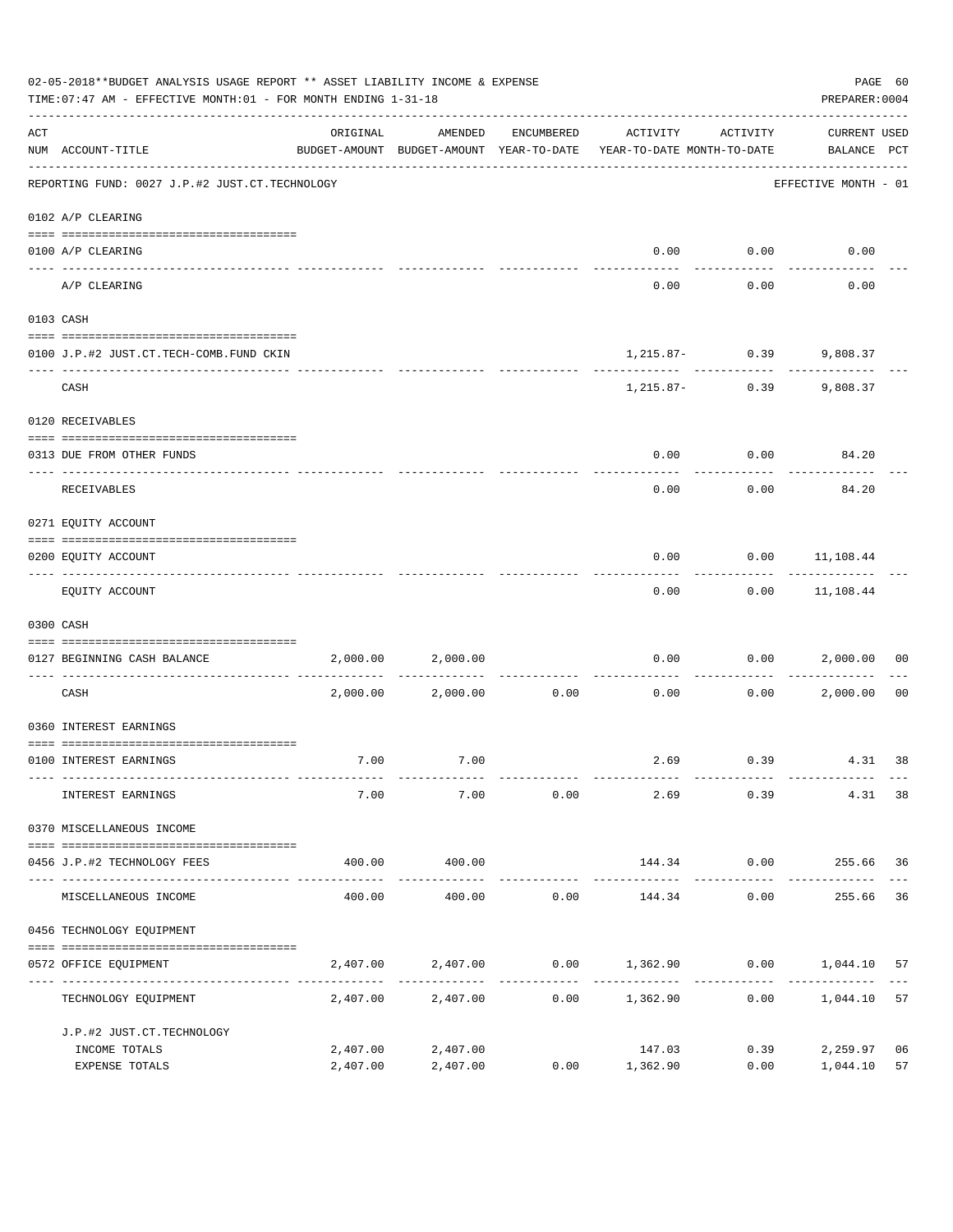|     | 02-05-2018**BUDGET ANALYSIS USAGE REPORT ** ASSET LIABILITY INCOME & EXPENSE<br>TIME: 07:47 AM - EFFECTIVE MONTH: 01 - FOR MONTH ENDING 1-31-18 |                     |                                                                                |                       |                      |                    | PREPARER: 0004                        | PAGE 61        |
|-----|-------------------------------------------------------------------------------------------------------------------------------------------------|---------------------|--------------------------------------------------------------------------------|-----------------------|----------------------|--------------------|---------------------------------------|----------------|
| ACT | NUM ACCOUNT-TITLE                                                                                                                               | ORIGINAL            | AMENDED<br>BUDGET-AMOUNT BUDGET-AMOUNT YEAR-TO-DATE YEAR-TO-DATE MONTH-TO-DATE | ENCUMBERED            | ACTIVITY             | ACTIVITY           | <b>CURRENT USED</b><br>BALANCE PCT    |                |
|     | REPORTING FUND: 0028 J.P.#3 JUST.CT.TECHNOLOGY                                                                                                  |                     |                                                                                |                       |                      |                    | EFFECTIVE MONTH - 01                  |                |
|     | 0102 A/P CLEARING                                                                                                                               |                     |                                                                                |                       |                      |                    |                                       |                |
|     | 0100 A/P CLEARING                                                                                                                               |                     |                                                                                |                       | 0.00                 | 0.00               | 0.00                                  |                |
|     | A/P CLEARING                                                                                                                                    |                     |                                                                                |                       | 0.00                 | 0.00               | 0.00                                  |                |
|     | 0103 CASH                                                                                                                                       |                     |                                                                                |                       |                      |                    |                                       |                |
|     | 0100 J.P.#3 JUST.CT.TECH-COMB.FUND CKIN                                                                                                         |                     |                                                                                |                       | 327.22               |                    | $0.18$ 4,889.86                       |                |
|     | -----------------------------------<br>CASH                                                                                                     |                     |                                                                                |                       | 327.22               | ---------<br>0.18  | 4,889.86                              |                |
|     | 0120 RECEIVABLES                                                                                                                                |                     |                                                                                |                       |                      |                    |                                       |                |
|     | 0313 DUE FROM OTHER FUNDS                                                                                                                       |                     |                                                                                |                       | 0.00                 | 0.00               | 156.60                                |                |
|     | RECEIVABLES                                                                                                                                     |                     |                                                                                |                       | 0.00                 | 0.00               | 156.60                                |                |
|     | 0200 SYSTEM ADDED LIABILITY DEPARTMENT                                                                                                          |                     |                                                                                |                       |                      |                    |                                       |                |
|     | 0910 SYSTEM ADDED LIABILITY LINE-ITEM                                                                                                           |                     |                                                                                |                       | 0.00                 | 0.00               | 0.00                                  |                |
|     | SYSTEM ADDED LIABILITY DEPARTMENT                                                                                                               |                     |                                                                                |                       | 0.00                 | 0.00               | 0.00                                  |                |
|     | 0271 EQUITY ACCOUNT                                                                                                                             |                     |                                                                                |                       |                      |                    |                                       |                |
|     | 0200 EQUITY ACCOUNT                                                                                                                             |                     |                                                                                |                       | 0.00                 | 0.00               | 4,719.24                              |                |
|     | ----- ----------<br>EQUITY ACCOUNT                                                                                                              |                     |                                                                                |                       | 0.00                 | 0.00               | 4,719.24                              |                |
|     | 0300 CASH                                                                                                                                       |                     |                                                                                |                       |                      |                    |                                       |                |
|     | 0128 BEGINNING CASH                                                                                                                             | 3,100.00            | 3,100.00                                                                       |                       | 0.00                 |                    | $0.00$ 3,100.00                       | 00             |
|     | CASH                                                                                                                                            |                     | $3,100.00$ $3,100.00$ $0.00$ $0.00$ $0.00$ $0.00$                              |                       |                      |                    | 3,100.00 00                           |                |
|     | 0360 INTEREST EARNINGS                                                                                                                          |                     |                                                                                |                       |                      |                    |                                       |                |
|     | 0100 INTEREST EARNINGS                                                                                                                          | 0.00                | 0.00                                                                           |                       |                      | 1.15 0.18          | $1.15+$                               |                |
|     | INTEREST EARNINGS                                                                                                                               | -----------<br>0.00 | ----------<br>0.00                                                             | 0.00                  | ------------<br>1.15 | ----------<br>0.18 | $1.15+$                               |                |
|     | 0370 MISCELLANEOUS INCOME                                                                                                                       |                     |                                                                                |                       |                      |                    |                                       |                |
|     |                                                                                                                                                 |                     |                                                                                |                       |                      |                    |                                       |                |
|     | 0456 J.P.#3 TECHNOLOGY FEES                                                                                                                     | 400.00              | 400.00                                                                         |                       |                      |                    | 326.07 0.00 73.93 82                  |                |
|     | MISCELLANEOUS INCOME                                                                                                                            |                     | $400.00$ $400.00$ $0.00$ $326.07$ $0.00$ $73.93$                               |                       |                      |                    |                                       | 82             |
|     | 0457 TECHNOLOGY EQUIPMENT                                                                                                                       |                     |                                                                                |                       |                      |                    |                                       |                |
|     | 0572 OFFICE EQUIPMENT                                                                                                                           | 3,500.00            | 3,500.00                                                                       | 0.00<br>------------- | 0.00<br>------------ | -----------        | 0.00<br>3,500.00 00<br>-------------- |                |
|     | TECHNOLOGY EQUIPMENT                                                                                                                            |                     | 3,500.00 3,500.00                                                              | 0.00                  | 0.00                 |                    | 0.00<br>3,500.00                      | 0 <sub>0</sub> |

J.P.#3 JUST.CT.TECHNOLOGY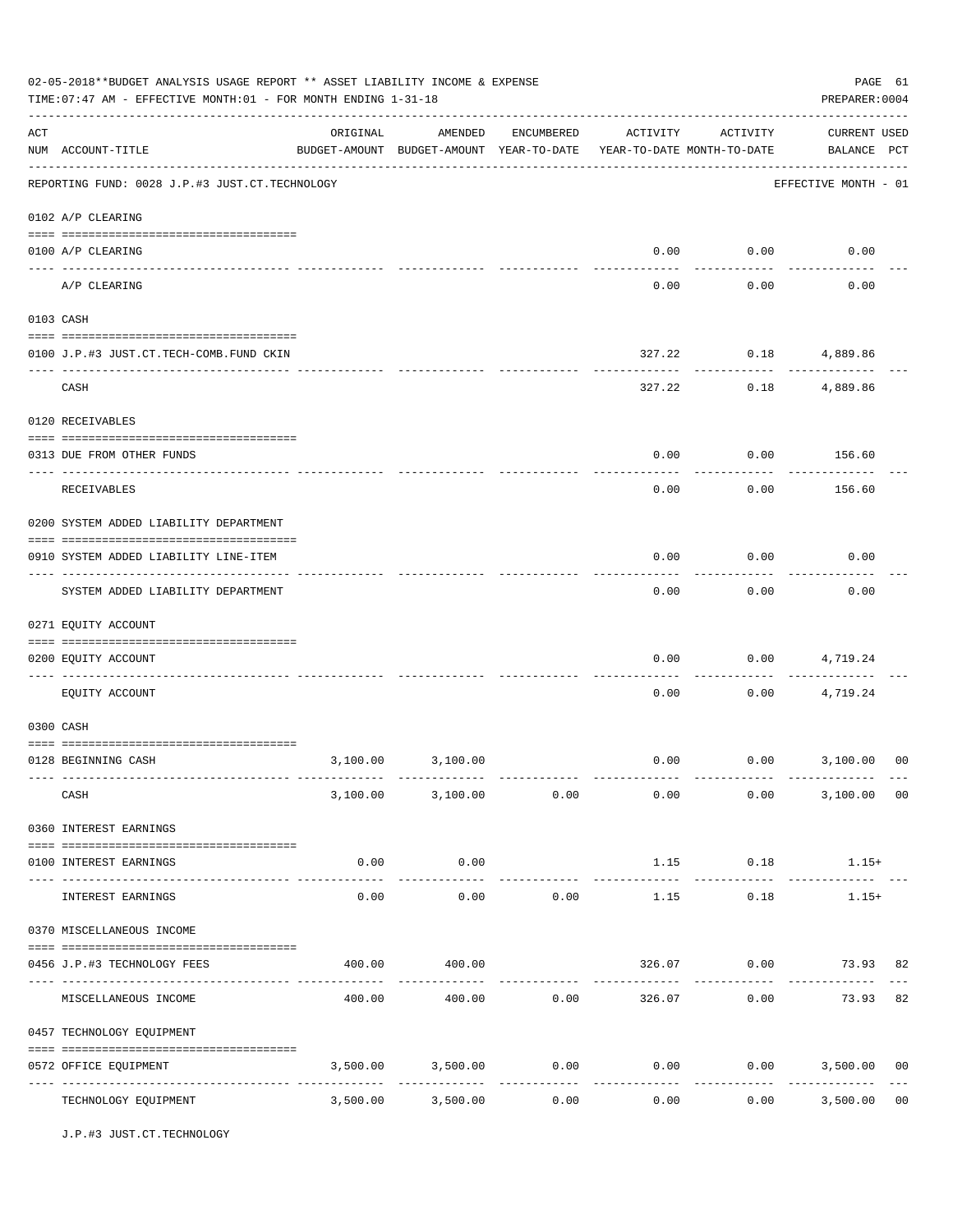|     | 02-05-2018**BUDGET ANALYSIS USAGE REPORT ** ASSET LIABILITY INCOME & EXPENSE<br>PAGE 62 |               |               |                   |          |                            |                      |                |  |  |  |
|-----|-----------------------------------------------------------------------------------------|---------------|---------------|-------------------|----------|----------------------------|----------------------|----------------|--|--|--|
|     | TIME:07:47 AM - EFFECTIVE MONTH:01 - FOR MONTH ENDING 1-31-18                           |               |               |                   |          |                            | PREPARER: 0004       |                |  |  |  |
|     |                                                                                         |               |               |                   |          |                            |                      |                |  |  |  |
| ACT |                                                                                         | ORIGINAL      | AMENDED       | <b>ENCUMBERED</b> | ACTIVITY | ACTIVITY                   | CURRENT USED         |                |  |  |  |
|     | NUM ACCOUNT-TITLE                                                                       | BUDGET-AMOUNT | BUDGET-AMOUNT | YEAR-TO-DATE      |          | YEAR-TO-DATE MONTH-TO-DATE | BALANCE              | <b>PCT</b>     |  |  |  |
|     |                                                                                         |               |               |                   |          |                            |                      |                |  |  |  |
|     | REPORTING FUND: 0028 J.P.#3 JUST.CT.TECHNOLOGY                                          |               |               |                   |          |                            | EFFECTIVE MONTH - 01 |                |  |  |  |
|     |                                                                                         |               |               |                   |          |                            |                      |                |  |  |  |
|     | INCOME TOTALS                                                                           | 3,500.00      | 3,500.00      |                   | 327.22   | 0.18                       | 3, 172, 78           | 09             |  |  |  |
|     | <b>EXPENSE TOTALS</b>                                                                   | 3,500.00      | 3.500.00      | 0.00              | 0.00     | 0.00                       | 3,500.00             | 0 <sub>0</sub> |  |  |  |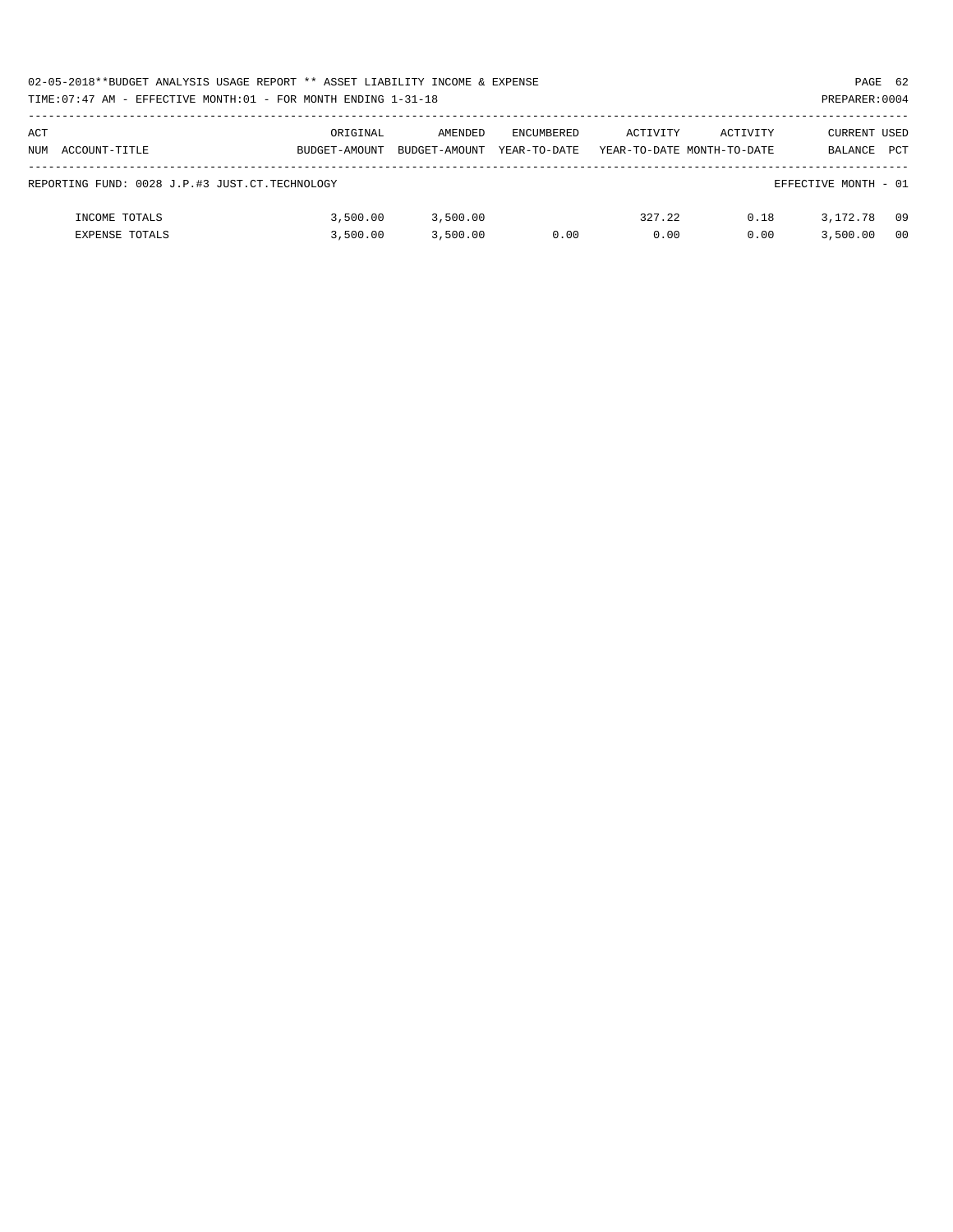|     | 02-05-2018**BUDGET ANALYSIS USAGE REPORT ** ASSET LIABILITY INCOME & EXPENSE<br>TIME: 07:47 AM - EFFECTIVE MONTH: 01 - FOR MONTH ENDING 1-31-18 |          |                                                     |            |          |                                        | PAGE 63<br>PREPARER: 0004          |
|-----|-------------------------------------------------------------------------------------------------------------------------------------------------|----------|-----------------------------------------------------|------------|----------|----------------------------------------|------------------------------------|
| ACT | NUM ACCOUNT-TITLE                                                                                                                               | ORIGINAL | AMENDED<br>BUDGET-AMOUNT BUDGET-AMOUNT YEAR-TO-DATE | ENCUMBERED | ACTIVITY | ACTIVITY<br>YEAR-TO-DATE MONTH-TO-DATE | <b>CURRENT USED</b><br>BALANCE PCT |
|     | REPORTING FUND: 0030 SHERIFF WORK RELEASE                                                                                                       |          |                                                     |            |          |                                        | EFFECTIVE MONTH - 01               |
|     | 0103 CASH                                                                                                                                       |          |                                                     |            |          |                                        |                                    |
|     | 0100 SHERIFF WORK RELEASE-COMB FUND CKI                                                                                                         |          |                                                     |            | 0.00     | 0.00                                   | 983.14                             |
|     | CASH                                                                                                                                            |          |                                                     |            | 0.00     | 0.00                                   | 983.14                             |
|     | 0271 EQUITY ACCOUNT                                                                                                                             |          |                                                     |            |          |                                        |                                    |
|     | 0200 EQUITY ACCOUNT                                                                                                                             |          |                                                     |            | 0.00     | 0.00                                   | 983.14                             |
|     | EQUITY ACCOUNT                                                                                                                                  |          |                                                     |            | 0.00     | 0.00                                   | 983.14                             |
|     | 0360 INTEREST EARNINGS                                                                                                                          |          |                                                     |            |          |                                        |                                    |
|     | 0100 INTEREST EARNINGS                                                                                                                          | 0.00     | 0.00                                                |            | 0.00     | 0.00                                   | 0.00                               |
|     | INTEREST EARNINGS                                                                                                                               | 0.00     | 0.00                                                | 0.00       | 0.00     | 0.00                                   | 0.00                               |
|     | 0370 MISCELLANEOUS INCOME                                                                                                                       |          |                                                     |            |          |                                        |                                    |
|     | 0569 SHERIFF WORK RELEASE                                                                                                                       | 0.00     | 0.00                                                |            | 0.00     | 0.00                                   | 0.00                               |
|     | MISCELLANEOUS INCOME                                                                                                                            | 0.00     | 0.00                                                | 0.00       | 0.00     | 0.00                                   | 0.00                               |
|     | 0569 WORK RELEASE                                                                                                                               |          |                                                     |            |          |                                        |                                    |
|     |                                                                                                                                                 |          |                                                     |            |          |                                        |                                    |
|     | 0310 OFFICE SUPPLIES                                                                                                                            | 0.00     | 0.00                                                | 0.00       | 0.00     | 0.00                                   | 0.00                               |
|     | 0421 ONLINE RESEARCH                                                                                                                            | 0.00     | 0.00                                                | 0.00       | 0.00     | 0.00                                   | 0.00                               |
|     | 0571 EQUIPMENT                                                                                                                                  | 0.00     | 0.00                                                | 0.00       | 0.00     | 0.00                                   | 0.00                               |
|     | <b>WORK RELEASE</b>                                                                                                                             | 0.00     | 0.00                                                | 0.00       | 0.00     | 0.00                                   | 0.00                               |
|     | SHERIFF WORK RELEASE                                                                                                                            |          |                                                     |            |          |                                        |                                    |
|     | INCOME TOTALS                                                                                                                                   | 0.00     | 0.00                                                |            | 0.00     | 0.00                                   | 0.00                               |
|     | <b>EXPENSE TOTALS</b>                                                                                                                           | 0.00     | 0.00                                                | 0.00       | 0.00     | 0.00                                   | 0.00                               |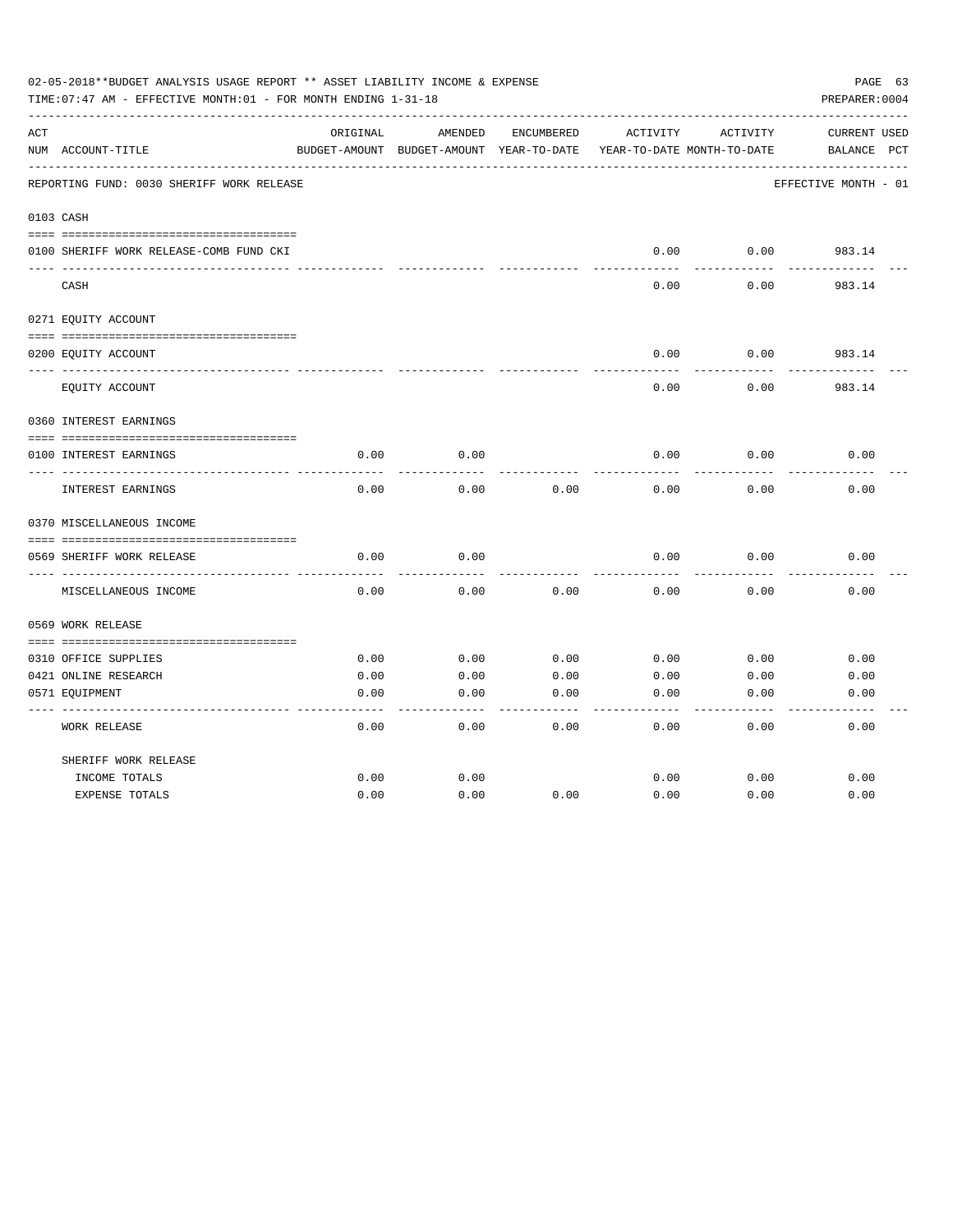|     | 02-05-2018**BUDGET ANALYSIS USAGE REPORT ** ASSET LIABILITY INCOME & EXPENSE<br>TIME: 07:47 AM - EFFECTIVE MONTH: 01 - FOR MONTH ENDING 1-31-18 |          |                                                     |               |              |                                        | PAGE 64<br>PREPARER: 0004          |  |
|-----|-------------------------------------------------------------------------------------------------------------------------------------------------|----------|-----------------------------------------------------|---------------|--------------|----------------------------------------|------------------------------------|--|
| ACT | NUM ACCOUNT-TITLE                                                                                                                               | ORIGINAL | AMENDED<br>BUDGET-AMOUNT BUDGET-AMOUNT YEAR-TO-DATE | ENCUMBERED    | ACTIVITY     | ACTIVITY<br>YEAR-TO-DATE MONTH-TO-DATE | <b>CURRENT USED</b><br>BALANCE PCT |  |
|     | REPORTING FUND: 0031 COURTHOUSE RESTORATION FUND                                                                                                |          |                                                     |               |              |                                        | EFFECTIVE MONTH - 01               |  |
|     | 0103 CASH                                                                                                                                       |          |                                                     |               |              |                                        |                                    |  |
|     | 0100 COURTHOUSE RESTORATION-COMB.FUND<br>0175 TEXPOOL                                                                                           |          |                                                     |               | 0.00<br>0.00 | 0.00<br>0.00                           | 115.00<br>0.00                     |  |
|     | CASH                                                                                                                                            |          |                                                     |               | 0.00         | 0.00                                   | 115.00                             |  |
|     | 0271 EQUITY ACCOUNT                                                                                                                             |          |                                                     |               |              |                                        |                                    |  |
|     | 0200 EQUITY ACCOUNT                                                                                                                             |          |                                                     |               | 0.00         | 0.00                                   | 115.00                             |  |
|     | EQUITY ACCOUNT                                                                                                                                  |          |                                                     |               | 0.00         | 0.00                                   | 115.00                             |  |
|     | 0300 CASH                                                                                                                                       |          |                                                     |               |              |                                        |                                    |  |
|     | 0131 BEGINNING CASH BALANCE                                                                                                                     | 0.00     | 0.00                                                |               | 0.00         | 0.00                                   | 0.00                               |  |
|     | CASH                                                                                                                                            | 0.00     | 0.00                                                | 0.00          | 0.00         | 0.00                                   | 0.00                               |  |
|     | 0330 GRANT INCOME                                                                                                                               |          |                                                     |               |              |                                        |                                    |  |
|     | 0510 COURTHOUSE RESTORATION                                                                                                                     | 0.00     | 0.00                                                |               | 0.00         | 0.00                                   | 0.00                               |  |
|     |                                                                                                                                                 |          |                                                     |               |              |                                        |                                    |  |
|     | GRANT INCOME                                                                                                                                    | 0.00     | 0.00                                                | 0.00          | 0.00         | 0.00                                   | 0.00                               |  |
|     | 0360 INTEREST INCOME                                                                                                                            |          |                                                     |               |              |                                        |                                    |  |
|     | 0100 INTEREST INCOME                                                                                                                            | 0.00     | 0.00                                                |               | 0.00         | 0.00                                   | 0.00                               |  |
|     |                                                                                                                                                 |          |                                                     |               |              |                                        |                                    |  |
|     | INTEREST INCOME                                                                                                                                 | 0.00     | 0.00                                                | 0.00          | 0.00         | 0.00                                   | 0.00                               |  |
|     | 0370 MISCELLANEOUS INCOME                                                                                                                       |          |                                                     |               |              |                                        |                                    |  |
|     | 0131 RESTORATION DONATIONS                                                                                                                      | 0.00     | 0.00                                                |               | 0.00         | 0.00                                   | 0.00                               |  |
|     | MISCELLANEOUS INCOME                                                                                                                            | 0.00     | 0.00                                                | 0.00          | 0.00         | 0.00                                   | 0.00                               |  |
|     | 0510 COURTHOUSE RESTORATION                                                                                                                     |          |                                                     |               |              |                                        |                                    |  |
|     | 0490 MISCELLANEOUS                                                                                                                              | 0.00     | 0.00                                                | 0.00          | 0.00         | 0.00                                   | 0.00                               |  |
|     | ------------------------------------<br>COURTHOUSE RESTORATION                                                                                  | 0.00     | $- - - - -$<br>0.00                                 | -----<br>0.00 | 0.00         | 0.00                                   | 0.00                               |  |
|     | COURTHOUSE RESTORATION FUND                                                                                                                     |          |                                                     |               |              |                                        |                                    |  |
|     | INCOME TOTALS                                                                                                                                   | 0.00     | 0.00                                                |               | 0.00         | 0.00                                   | 0.00                               |  |
|     | EXPENSE TOTALS                                                                                                                                  | 0.00     | 0.00                                                | 0.00          | 0.00         | 0.00                                   | 0.00                               |  |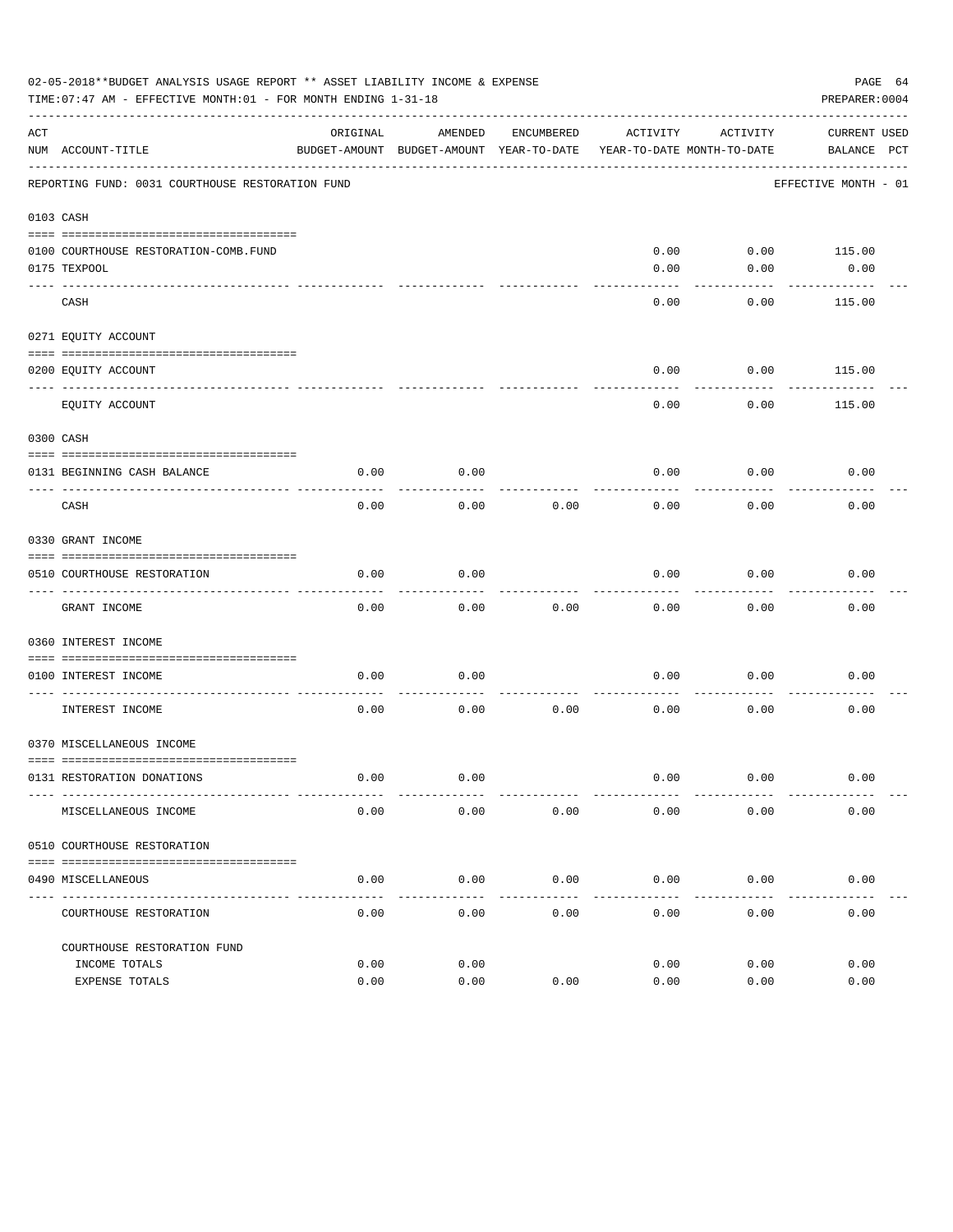|     | 02-05-2018**BUDGET ANALYSIS USAGE REPORT ** ASSET LIABILITY INCOME & EXPENSE<br>TIME: 07:47 AM - EFFECTIVE MONTH: 01 - FOR MONTH ENDING 1-31-18 |          |                                                     |            |                                        |          | PAGE 65<br>PREPARER: 0004   |                |
|-----|-------------------------------------------------------------------------------------------------------------------------------------------------|----------|-----------------------------------------------------|------------|----------------------------------------|----------|-----------------------------|----------------|
| ACT | NUM ACCOUNT-TITLE                                                                                                                               | ORIGINAL | AMENDED<br>BUDGET-AMOUNT BUDGET-AMOUNT YEAR-TO-DATE | ENCUMBERED | ACTIVITY<br>YEAR-TO-DATE MONTH-TO-DATE | ACTIVITY | CURRENT USED<br>BALANCE PCT |                |
|     | REPORTING FUND: 0033 BAIL BONDSMAN APP. FEES                                                                                                    |          |                                                     |            |                                        |          | EFFECTIVE MONTH - 01        |                |
|     | 0102 A/P CLEARING                                                                                                                               |          |                                                     |            |                                        |          |                             |                |
|     | 0100 A/P CLEARING                                                                                                                               |          |                                                     |            | 0.00                                   | 0.00     | 0.00                        |                |
|     | ---- --------<br>A/P CLEARING                                                                                                                   |          |                                                     |            | 0.00                                   | 0.00     | 0.00                        |                |
|     | 0103 BAIL BONDSMAN AP.FEE CASH                                                                                                                  |          |                                                     |            |                                        |          |                             |                |
|     | 0100 BAIL BONDSMAN APP.-COMB FUND CKING                                                                                                         |          |                                                     |            | 0.00                                   | 0.00     | 8,596.74                    |                |
|     | BAIL BONDSMAN AP.FEE CASH                                                                                                                       |          |                                                     |            | 0.00                                   | 0.00     | 8,596.74                    |                |
|     | 0271 EQUITY ACCOUNT                                                                                                                             |          |                                                     |            |                                        |          |                             |                |
|     | 0200 EQUITY ACCOUNT                                                                                                                             |          |                                                     |            | 0.00                                   |          | $0.00$ 8,596.74             |                |
|     | EQUITY ACCOUNT                                                                                                                                  |          |                                                     |            | 0.00                                   | 0.00     | 8,596.74                    |                |
|     | 0300 CASH                                                                                                                                       |          |                                                     |            |                                        |          |                             |                |
|     | 0133 BEGINNING CASH BALANCE                                                                                                                     | 2,000.00 | 2,000.00                                            |            | 0.00                                   | 0.00     | 2,000.00 00                 |                |
|     | CASH                                                                                                                                            | 2,000.00 | 2,000.00                                            | 0.00       | 0.00                                   | 0.00     | 2,000.00                    | 00             |
|     | 0340 BAIL BOND APPLICATION FEE                                                                                                                  |          |                                                     |            |                                        |          |                             |                |
|     | 0480 APPLICATION FEE                                                                                                                            | 500.00   | 500.00                                              |            | 0.00                                   | 0.00     | 500.00                      | 00             |
|     | BAIL BOND APPLICATION FEE                                                                                                                       | 500.00   | 500.00                                              | 0.00       | 0.00                                   | 0.00     | 500.00                      | 0 <sub>0</sub> |
|     | 0498 BAIL BONDSMAN EXP.                                                                                                                         |          |                                                     |            |                                        |          |                             |                |
|     | 0310 OFFICE SUPPLIES                                                                                                                            |          | 200.00 200.00 0.00                                  |            | $0.00$ $0.00$ $200.00$ $00$            |          |                             |                |
|     | 0427 OUT OF COUNTY TRAVEL                                                                                                                       | 2,300.00 | 2,300.00                                            | 0.00       | 0.00                                   | 0.00     | 2,300.00 00                 |                |
|     | BAIL BONDSMAN EXP.                                                                                                                              | 2,500.00 | 2,500.00                                            | 0.00       | 0.00                                   | 0.00     | 2,500.00                    | 0 <sub>0</sub> |
|     | BAIL BONDSMAN APP. FEES                                                                                                                         |          |                                                     |            |                                        |          |                             |                |
|     | INCOME TOTALS                                                                                                                                   | 2,500.00 | 2,500.00                                            |            | 0.00                                   | 0.00     | 2,500.00                    | 0 <sub>0</sub> |
|     | EXPENSE TOTALS                                                                                                                                  | 2,500.00 | 2,500.00                                            | 0.00       | 0.00                                   | 0.00     | 2,500.00                    | 0 <sub>0</sub> |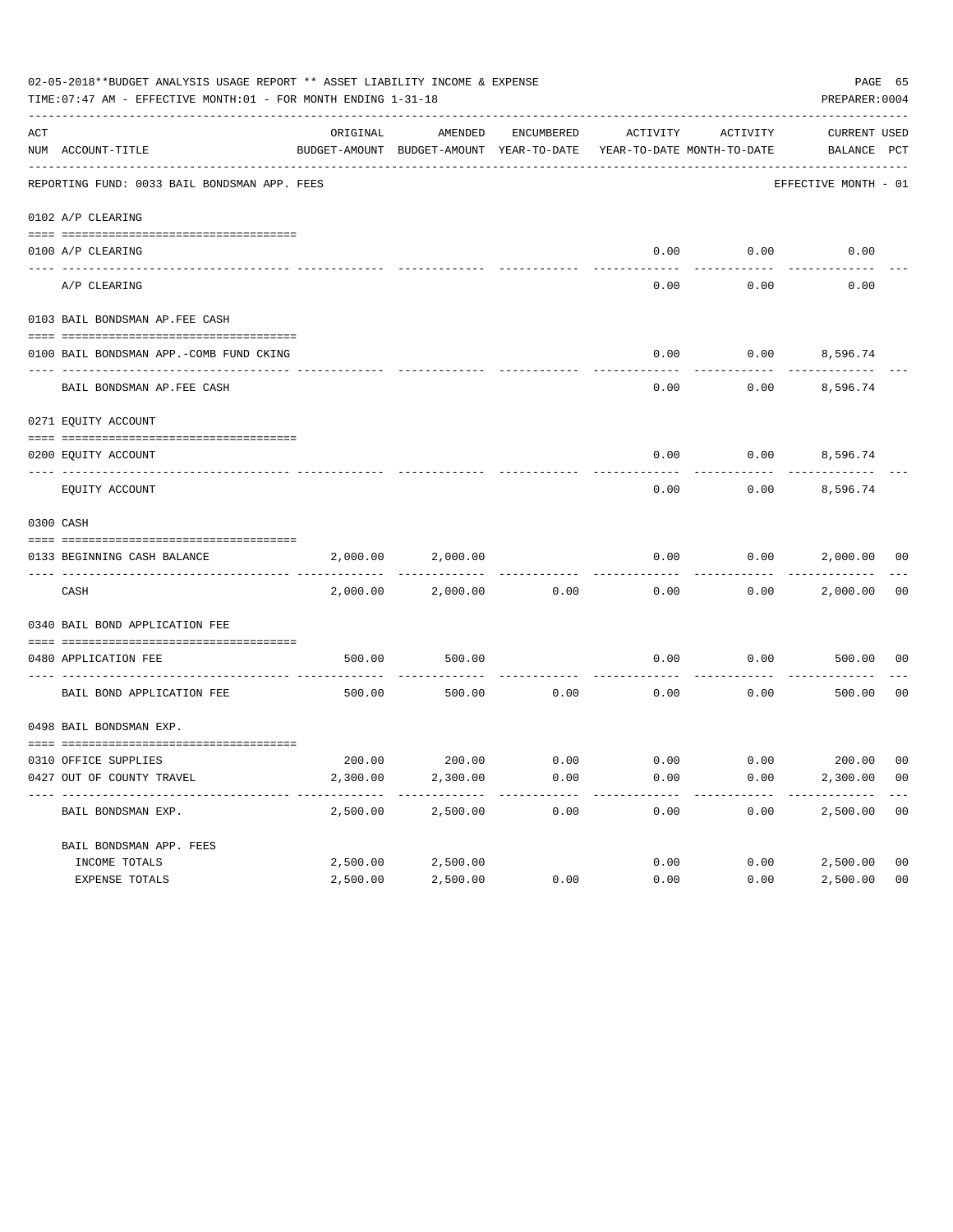|     | 02-05-2018**BUDGET ANALYSIS USAGE REPORT ** ASSET LIABILITY INCOME & EXPENSE<br>TIME: 07:47 AM - EFFECTIVE MONTH: 01 - FOR MONTH ENDING 1-31-18 |          |                                                                                |                  |                 |                                           | PAGE 66<br>PREPARER: 0004          |                |
|-----|-------------------------------------------------------------------------------------------------------------------------------------------------|----------|--------------------------------------------------------------------------------|------------------|-----------------|-------------------------------------------|------------------------------------|----------------|
| ACT | NUM ACCOUNT-TITLE                                                                                                                               | ORIGINAL | AMENDED<br>BUDGET-AMOUNT BUDGET-AMOUNT YEAR-TO-DATE YEAR-TO-DATE MONTH-TO-DATE | ENCUMBERED       | ACTIVITY        | ACTIVITY                                  | <b>CURRENT USED</b><br>BALANCE PCT |                |
|     | REPORTING FUND: 0034 DISTRICT CT.RECORDS ARCHIVE                                                                                                |          |                                                                                |                  |                 |                                           | EFFECTIVE MONTH - 01               |                |
|     | 0100 PAYROLL                                                                                                                                    |          |                                                                                |                  |                 |                                           |                                    |                |
|     | 0100 PAYROLL                                                                                                                                    |          |                                                                                |                  | 0.00            | 0.00                                      | 0.00                               |                |
|     | ---- -------<br>PAYROLL                                                                                                                         |          |                                                                                |                  | 0.00            | .<br>0.00                                 | 0.00                               |                |
|     | 0103 CASH                                                                                                                                       |          |                                                                                |                  |                 |                                           |                                    |                |
|     | 0100 DISTRICT CT.REC.ARCHIVE COMB.FUND                                                                                                          |          |                                                                                |                  |                 | 1,506.87 284.53 24,313.14                 |                                    |                |
|     | CASH                                                                                                                                            |          |                                                                                |                  |                 | ------------<br>1,506.87 284.53 24,313.14 |                                    |                |
|     | 0120 RECEIVABLES                                                                                                                                |          |                                                                                |                  |                 |                                           |                                    |                |
|     |                                                                                                                                                 |          |                                                                                |                  |                 |                                           |                                    |                |
|     | 0313 DUE FROM OTHER FUNDS                                                                                                                       |          |                                                                                |                  | 0.00            | 0.00                                      | 817.02                             |                |
|     | RECEIVABLES                                                                                                                                     |          |                                                                                |                  | 0.00            | 0.00                                      | 817.02                             |                |
|     | 0271 EQUITY ACCOUNT                                                                                                                             |          |                                                                                |                  |                 |                                           |                                    |                |
|     | 0200 EQUITY ACCOUNT                                                                                                                             |          |                                                                                |                  | 0.00            | 0.00                                      | 23,623.29                          |                |
|     | EQUITY ACCOUNT                                                                                                                                  |          |                                                                                |                  | 0.00            |                                           | $0.00$ 23,623.29                   |                |
|     | 0300 CASH                                                                                                                                       |          |                                                                                |                  |                 |                                           |                                    |                |
|     | 0134 BEGINNING CASH BALANCE                                                                                                                     | 1,000.00 | 1,000.00                                                                       |                  | 0.00            | 0.00                                      | 1,000.00                           | 00             |
|     | ------------------------------ ----                                                                                                             |          |                                                                                |                  |                 |                                           |                                    |                |
|     | CASH                                                                                                                                            | 1,000.00 | 1,000.00                                                                       | 0.00             | 0.00            | 0.00                                      | 1,000.00                           | 0 <sub>0</sub> |
|     | 0360 INTEREST INCOME                                                                                                                            |          |                                                                                |                  |                 |                                           |                                    |                |
|     | 0100 INTEREST INCOME                                                                                                                            | 0.00     | 0.00                                                                           |                  |                 | $6.05$ 0.98                               | $6.05+$                            |                |
|     | INTEREST INCOME                                                                                                                                 | 0.00     | 0.00                                                                           | 0.00             | 6.05            | 0.98                                      | $6.05+$                            |                |
|     | 0370 MISCELLANEOUS INCOME                                                                                                                       |          |                                                                                |                  |                 |                                           |                                    |                |
|     | 0450 DISTRICT CT.RECORDS ARCHIVE FEE                                                                                                            |          | 2,000.00 2,000.00                                                              |                  | 1,500.82        | 283.55                                    | 499.18 75                          |                |
|     | MISCELLANEOUS INCOME                                                                                                                            | 2,000.00 | 2,000.00                                                                       |                  | $0.00$ 1,500.82 | ------------<br>283.55                    | 499.18                             | 75             |
|     | 0450 DISTRICT CT.RECORDS ARCHIVE EQUIPM                                                                                                         |          |                                                                                |                  |                 |                                           |                                    |                |
|     | 0107 SALARYTEMP/EXTRA                                                                                                                           | 0.00     | 0.00                                                                           | 0.00             | 0.00            | 0.00                                      | 0.00                               |                |
|     | 0201 SOCIAL SECURITY TAXES                                                                                                                      | 0.00     | 0.00                                                                           | 0.00             | 0.00            | 0.00                                      | 0.00                               |                |
|     | 0203 RETIREMENT                                                                                                                                 | 0.00     | 0.00                                                                           | 0.00             | 0.00            | 0.00                                      | 0.00                               |                |
|     | 0204 WORKERS COMPENSATION                                                                                                                       | 0.00     | 0.00                                                                           | 0.00             | 0.00            | 0.00                                      | 0.00                               |                |
|     | 0205 MEDICARE TAX                                                                                                                               | 0.00     | 0.00                                                                           | 0.00             | 0.00            | 0.00                                      | 0.00                               |                |
|     | 0572 OFFICE EQUIPMENT<br>-------------------- -------------                                                                                     | 3,000.00 | 3,000.00<br>-----------                                                        | 0.00<br>-------- | 0.00            | 0.00<br>--------                          | 3,000.00<br>-----------            | 00             |
|     | DISTRICT CT.RECORDS ARCHIVE EQUIPM                                                                                                              | 3,000.00 | 3,000.00                                                                       | 0.00             | 0.00            | 0.00                                      | 3,000.00                           | 0 <sub>0</sub> |
|     | DISTRICT CT.RECORDS ARCHIVE<br>INCOME TOTALS                                                                                                    | 3,000.00 | 3,000.00                                                                       |                  | 1,506.87        | 284.53                                    | 1,493.13                           | 50             |
|     |                                                                                                                                                 |          |                                                                                |                  |                 |                                           |                                    |                |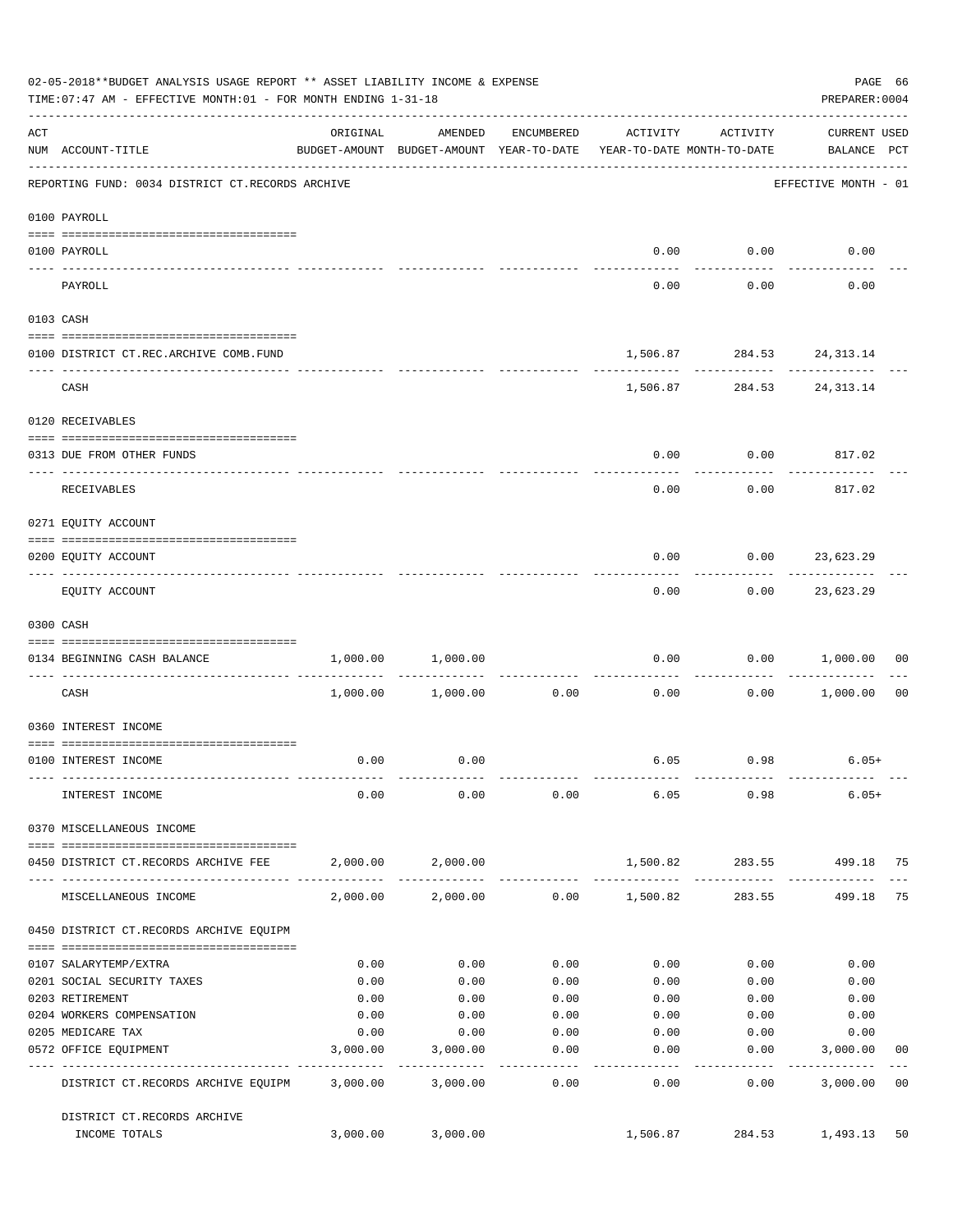| 02-05-2018**BUDGET ANALYSIS USAGE REPORT ** ASSET LIABILITY INCOME & EXPENSE<br>TIME: 07:47 AM - EFFECTIVE MONTH: 01 - FOR MONTH ENDING 1-31-18 |                           |                          |                                   |          |                                        |                                       |            |
|-------------------------------------------------------------------------------------------------------------------------------------------------|---------------------------|--------------------------|-----------------------------------|----------|----------------------------------------|---------------------------------------|------------|
| ACT<br>ACCOUNT-TITLE<br>NUM                                                                                                                     | ORIGINAL<br>BUDGET-AMOUNT | AMENDED<br>BUDGET-AMOUNT | <b>ENCUMBERED</b><br>YEAR-TO-DATE | ACTIVITY | ACTIVITY<br>YEAR-TO-DATE MONTH-TO-DATE | <b>CURRENT USED</b><br><b>BALANCE</b> | <b>PCT</b> |
| REPORTING FUND: 0034 DISTRICT CT.RECORDS ARCHIVE                                                                                                |                           |                          |                                   |          |                                        | EFFECTIVE MONTH - 01                  |            |
| <b>EXPENSE TOTALS</b>                                                                                                                           | 3,000,00                  | 3,000.00                 | 0.00                              | 0.00     | 0.00                                   | 3,000,00                              | 00         |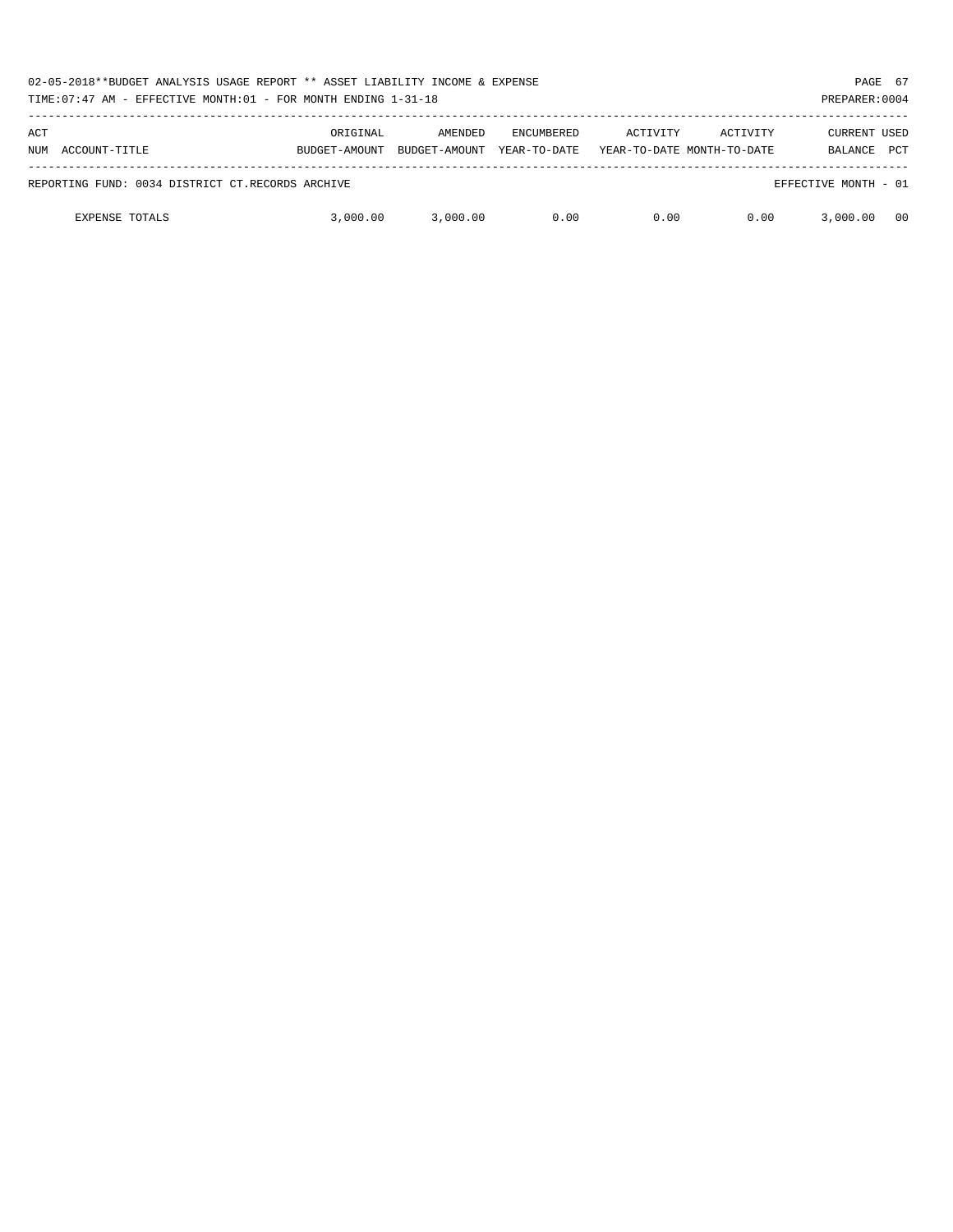|     | 02-05-2018**BUDGET ANALYSIS USAGE REPORT ** ASSET LIABILITY INCOME & EXPENSE<br>TIME: 07:47 AM - EFFECTIVE MONTH: 01 - FOR MONTH ENDING 1-31-18 |           |                                                                                |            |          |                                    | PREPARER: 0004                     | PAGE 68        |
|-----|-------------------------------------------------------------------------------------------------------------------------------------------------|-----------|--------------------------------------------------------------------------------|------------|----------|------------------------------------|------------------------------------|----------------|
| ACT | NUM ACCOUNT-TITLE                                                                                                                               | ORIGINAL  | AMENDED<br>BUDGET-AMOUNT BUDGET-AMOUNT YEAR-TO-DATE YEAR-TO-DATE MONTH-TO-DATE | ENCUMBERED | ACTIVITY | ACTIVITY                           | <b>CURRENT USED</b><br>BALANCE PCT |                |
|     | -----------------------------------<br>REPORTING FUND: 0035 LAW LIBRARY FUND                                                                    |           |                                                                                |            |          |                                    | EFFECTIVE MONTH - 01               |                |
|     | 0103 CASH                                                                                                                                       |           |                                                                                |            |          |                                    |                                    |                |
|     | 0100 LAW LIBRARY-COMBINED FUND CHECKING                                                                                                         |           |                                                                                |            |          | 3, 189. 36 1, 074. 95 146, 819. 85 |                                    |                |
|     | CASH                                                                                                                                            |           |                                                                                |            |          | 3,189.36 1,074.95                  | 146,819.85                         |                |
|     | 0120 RECEIVABLES                                                                                                                                |           |                                                                                |            |          |                                    |                                    |                |
|     | 0313 DUE FROM OTHER FUNDS                                                                                                                       |           |                                                                                |            | 0.00     |                                    | $0.00$ $4,553.07$                  |                |
|     | RECEIVABLES                                                                                                                                     |           |                                                                                |            | 0.00     | 0.00                               | 4,553.07                           |                |
|     | 0200 LIABILITY ACCOUNT                                                                                                                          |           |                                                                                |            |          |                                    |                                    |                |
|     | 0910 SYSTEM ADDED LIABILITY LI                                                                                                                  |           |                                                                                |            | 0.00     | 0.00                               | 0.00                               |                |
|     | LIABILITY ACCOUNT                                                                                                                               |           |                                                                                |            | 0.00     | 0.00                               | 0.00                               |                |
|     | 0271 EQUITY ACCOUNT                                                                                                                             |           |                                                                                |            |          |                                    |                                    |                |
|     | 0200 EQUITY ACCOUNT                                                                                                                             |           |                                                                                |            | 0.00     |                                    | $0.00$ 148,183.56                  |                |
|     | EQUITY ACCOUNT                                                                                                                                  |           |                                                                                |            | 0.00     | 0.00                               | 148,183.56                         |                |
|     | 0340 FEES OF OFFICE                                                                                                                             |           |                                                                                |            |          |                                    |                                    |                |
|     |                                                                                                                                                 |           |                                                                                |            |          |                                    |                                    | 17             |
|     | 0403 COUNTY CLERK FEES<br>0450 DISTRICT CLERK FEES                                                                                              | 10,000.00 | 5,000.00 5,000.00<br>10,000.00                                                 |            | 3,209.16 | 842.80 842.80 4,157.20<br>526.22   | 6,790.84                           | 32             |
|     |                                                                                                                                                 |           |                                                                                |            |          |                                    |                                    |                |
|     | FEES OF OFFICE                                                                                                                                  |           | 15,000.00 15,000.00                                                            |            |          | $0.00$ 4,051.96 1,369.02 10,948.04 |                                    | 27             |
|     | 0360 INTEREST EARNINGS                                                                                                                          |           |                                                                                |            |          |                                    |                                    |                |
|     | 0100 INTEREST EARNINGS                                                                                                                          | 30.00     | 30.00                                                                          |            | 37.40    | 5.93                               | $7.40 + 125$                       |                |
|     | INTEREST EARNINGS                                                                                                                               | 30.00     | 30.00                                                                          | 0.00       | 37.40    | 5.93                               | $7.40 + 125$                       |                |
|     | 0475 LAW LIBRARY                                                                                                                                |           |                                                                                |            |          |                                    |                                    |                |
|     | 0310 OFFICE SUPPLIES                                                                                                                            | 2,000.00  | 2,000.00                                                                       | 0.00       | 0.00     | 0.00                               | 2,000.00                           | 0 <sub>0</sub> |
|     | 0421 LEXIS NEXIS ONLINE LEGAL RESEARCH                                                                                                          | 3,600.00  | 3,600.00                                                                       | 0.00       | 900.00   | 300.00                             | 2,700.00                           | 25             |
|     | 0453 R&M COMPUTER                                                                                                                               | 3,000.00  | 3,000.00                                                                       | 0.00       | 0.00     | 0.00                               | 3,000.00                           | 0 <sub>0</sub> |
|     | 0574 TECHNOLOGY                                                                                                                                 | 0.00      | 0.00                                                                           | 0.00       | 0.00     | 0.00                               | 0.00                               |                |
|     | 0590 LAW BOOKS                                                                                                                                  | 6,430.00  | 6,430.00                                                                       | 0.00       | 0.00     | 0.00                               | 6,430.00                           | 0 <sub>0</sub> |
|     | LAW LIBRARY                                                                                                                                     |           | 15,030.00 15,030.00                                                            | 0.00       | 900.00   | 300.00                             | 14,130.00 06                       |                |
|     | LAW LIBRARY FUND                                                                                                                                |           |                                                                                |            |          |                                    |                                    |                |
|     | INCOME TOTALS                                                                                                                                   | 15,030.00 | 15,030.00                                                                      |            | 4,089.36 | 1,374.95                           | 10,940.64                          | 27             |
|     | EXPENSE TOTALS                                                                                                                                  | 15,030.00 | 15,030.00                                                                      | 0.00       | 900.00   | 300.00                             | 14,130.00                          | 06             |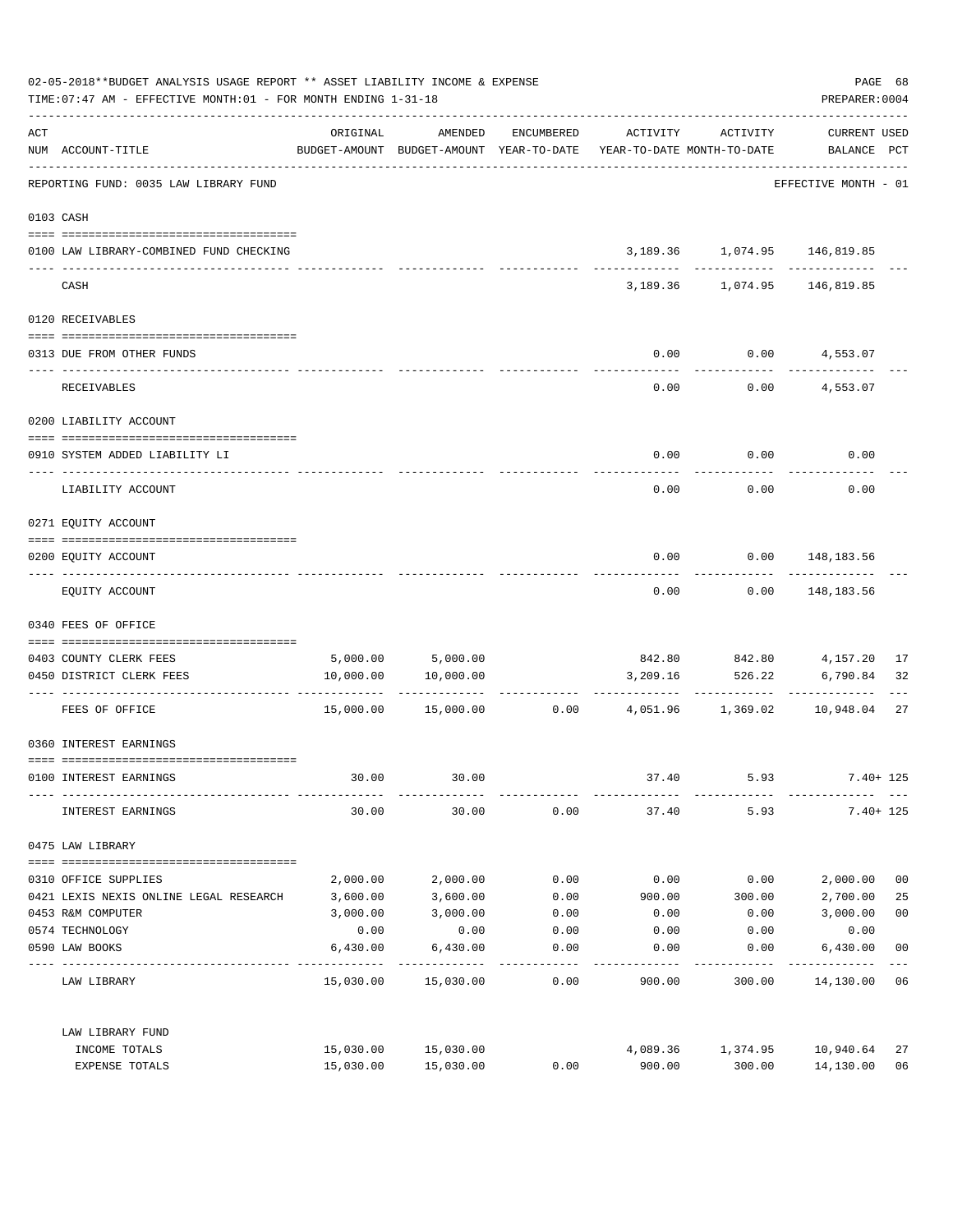|                                                                    | 02-05-2018**BUDGET ANALYSIS USAGE REPORT ** ASSET LIABILITY INCOME & EXPENSE<br>PAGE 69<br>TIME: 07:47 AM - EFFECTIVE MONTH: 01 - FOR MONTH ENDING 1-31-18<br>PREPARER: 0004 |                                                      |                    |            |                       |                                        |                                    |                |  |  |  |  |
|--------------------------------------------------------------------|------------------------------------------------------------------------------------------------------------------------------------------------------------------------------|------------------------------------------------------|--------------------|------------|-----------------------|----------------------------------------|------------------------------------|----------------|--|--|--|--|
| $\mathop{\rm ACT}$                                                 | NUM ACCOUNT-TITLE                                                                                                                                                            | ORIGINAL<br>BUDGET-AMOUNT BUDGET-AMOUNT YEAR-TO-DATE | AMENDED            | ENCUMBERED | ACTIVITY              | ACTIVITY<br>YEAR-TO-DATE MONTH-TO-DATE | <b>CURRENT USED</b><br>BALANCE PCT |                |  |  |  |  |
| REPORTING FUND: 0036 D.A. FEE ACCOUNT FUND<br>EFFECTIVE MONTH - 01 |                                                                                                                                                                              |                                                      |                    |            |                       |                                        |                                    |                |  |  |  |  |
|                                                                    | 0100 PAYROLL                                                                                                                                                                 |                                                      |                    |            |                       |                                        |                                    |                |  |  |  |  |
|                                                                    | 0100 PAYROLL                                                                                                                                                                 |                                                      |                    |            |                       | $0.00$ 0.00                            | 0.00                               |                |  |  |  |  |
| ---- ---                                                           | PAYROLL                                                                                                                                                                      |                                                      |                    |            | 0.00                  | 0.00                                   | 0.00                               |                |  |  |  |  |
|                                                                    | 0102 A/P CLEARING                                                                                                                                                            |                                                      |                    |            |                       |                                        |                                    |                |  |  |  |  |
|                                                                    | 0100 A/P CLEARING                                                                                                                                                            |                                                      |                    |            | 0.00                  | 0.00                                   | 0.00                               |                |  |  |  |  |
|                                                                    |                                                                                                                                                                              |                                                      |                    |            |                       |                                        |                                    |                |  |  |  |  |
|                                                                    | A/P CLEARING                                                                                                                                                                 |                                                      |                    |            | 0.00                  | 0.00                                   | 0.00                               |                |  |  |  |  |
|                                                                    | 0103 CASH                                                                                                                                                                    |                                                      |                    |            |                       |                                        |                                    |                |  |  |  |  |
|                                                                    | 0136 D. A. FEE CASH ACCT.                                                                                                                                                    |                                                      |                    |            |                       | 1,026.44 292.55 8,626.85               |                                    |                |  |  |  |  |
|                                                                    | 0236 D.A. FEE SEIZURE FUND                                                                                                                                                   |                                                      |                    |            | 633.26-               | 554.87-                                | 14,606.68                          |                |  |  |  |  |
|                                                                    | CASH                                                                                                                                                                         |                                                      |                    |            | 393.18                |                                        | 262.32-23,233.53                   |                |  |  |  |  |
|                                                                    | 0200 LIABILITY ACCOUNT                                                                                                                                                       |                                                      |                    |            |                       |                                        |                                    |                |  |  |  |  |
|                                                                    | 0150 ACCRUED SALARY PAYABLE                                                                                                                                                  |                                                      |                    |            | 0.00                  | 0.00                                   | 0.00                               |                |  |  |  |  |
|                                                                    | 0155 ACCRUED FRINGE BENEFITS                                                                                                                                                 |                                                      |                    |            | 0.00                  | 0.00                                   | 0.01                               |                |  |  |  |  |
|                                                                    | 0910 SYSTEM ADDED LIABILITY LINE-ITEM                                                                                                                                        |                                                      |                    |            | 0.00                  | 0.00                                   | 0.00                               |                |  |  |  |  |
|                                                                    | LIABILITY ACCOUNT                                                                                                                                                            |                                                      |                    |            | 0.00                  | 0.00                                   | 0.01                               |                |  |  |  |  |
|                                                                    | 0271 EQUITY ACCOUNT                                                                                                                                                          |                                                      |                    |            |                       |                                        |                                    |                |  |  |  |  |
|                                                                    | 0200 EQUITY ACCOUNT                                                                                                                                                          |                                                      |                    |            | 0.00                  | 0.00                                   | 22,840.34                          |                |  |  |  |  |
|                                                                    | EQUITY ACCOUNT                                                                                                                                                               |                                                      |                    |            | 0.00                  | 0.00                                   | 22,840.34                          |                |  |  |  |  |
|                                                                    | 0300 CASH                                                                                                                                                                    |                                                      |                    |            |                       |                                        |                                    |                |  |  |  |  |
|                                                                    | 0136 BEGINNING CASH BALANCE-D.A.FEE                                                                                                                                          | $6,000.00$ $6,000.00$                                |                    |            |                       | 0.00                                   | $0.00$ 6,000.00                    | 0 <sub>0</sub> |  |  |  |  |
|                                                                    | 0236 BEGINNING CASH BALANCE-SEIZURE                                                                                                                                          | 5,610.00                                             | 5,610.00           |            | 0.00                  |                                        | $0.00$ 5,610.00                    | 0 <sub>0</sub> |  |  |  |  |
|                                                                    | CASH                                                                                                                                                                         | 11,610.00                                            | 11,610.00          | 0.00       | -------------<br>0.00 | ----------<br>0.00                     | .<br>11,610.00 00                  |                |  |  |  |  |
|                                                                    | 0340 FEES OF OFFICE                                                                                                                                                          |                                                      |                    |            |                       |                                        |                                    |                |  |  |  |  |
|                                                                    | 0475 DISTRICT ATTORNEY FEES                                                                                                                                                  |                                                      | 3,100.00 3,100.00  |            |                       |                                        | 600.99 137.80 2,499.01 19          |                |  |  |  |  |
|                                                                    | FEES OF OFFICE                                                                                                                                                               |                                                      | 3,100.00 3,100.00  | 0.00       | 600.99                |                                        | 137.80 2,499.01 19                 |                |  |  |  |  |
|                                                                    | 0352 OTHER FORFEITURES                                                                                                                                                       |                                                      |                    |            |                       |                                        |                                    |                |  |  |  |  |
|                                                                    | 0200 CONTRABAND FORFEITURE                                                                                                                                                   | 0.00                                                 | 0.00               |            | 221.24                |                                        | $0.00$ 221.24+                     |                |  |  |  |  |
|                                                                    | 0300 D.A. SEIZURE FUND                                                                                                                                                       | 0.00                                                 | 0.00               |            | 0.00                  | 0.00                                   | 0.00                               |                |  |  |  |  |
|                                                                    | OTHER FORFEITURES                                                                                                                                                            | 0.00                                                 | ----------<br>0.00 | 0.00       | 221.24                | 0.00                                   | -----------<br>$221.24+$           |                |  |  |  |  |

0360 INTEREST EARNINGS

==== ===================================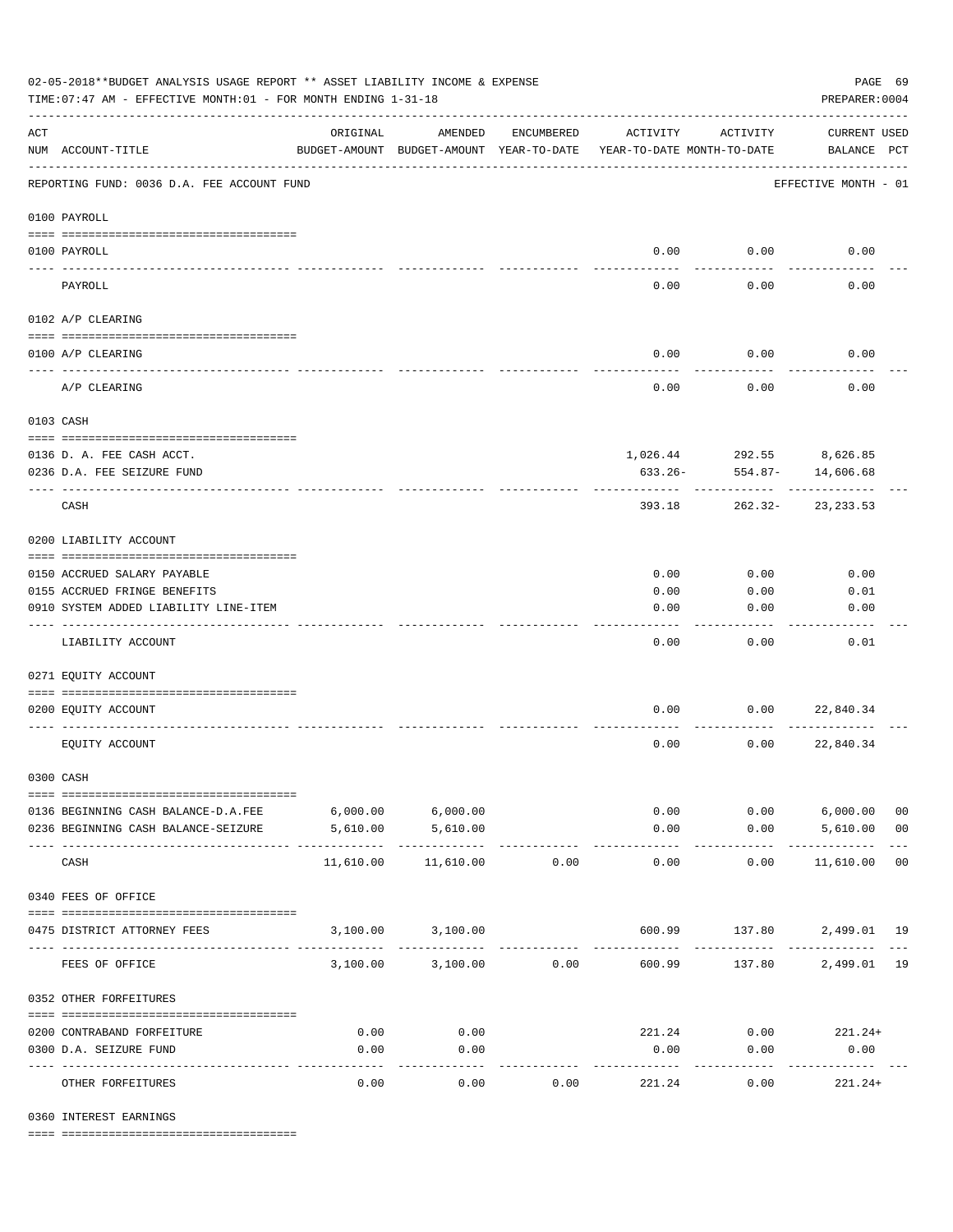TIME:07:47 AM - EFFECTIVE MONTH:01 - FOR MONTH ENDING 1-31-18 PREPARER:0004

| ACT |                                            | ORIGINAL  | AMENDED                                  | <b>ENCUMBERED</b> | ACTIVITY | ACTIVITY                   | CURRENT USED         |                |
|-----|--------------------------------------------|-----------|------------------------------------------|-------------------|----------|----------------------------|----------------------|----------------|
|     | NUM ACCOUNT-TITLE                          |           | BUDGET-AMOUNT BUDGET-AMOUNT YEAR-TO-DATE |                   |          | YEAR-TO-DATE MONTH-TO-DATE | BALANCE              | PCT            |
|     |                                            |           |                                          |                   |          |                            |                      |                |
|     | REPORTING FUND: 0036 D.A. FEE ACCOUNT FUND |           |                                          |                   |          |                            | EFFECTIVE MONTH - 01 |                |
|     | 0100 INTEREST EARNINGS                     | 0.00      | 0.00                                     |                   | 0.26     | 0.06                       | $0.26+$              |                |
|     | 0236 INTEREST EARNINGS-SEIZURE FUND        | 0.00      | 0.00                                     |                   | 0.50     | 0.13                       | $0.50+$              |                |
|     |                                            |           |                                          |                   |          |                            |                      |                |
|     | INTEREST EARNINGS                          | 0.00      | 0.00                                     | 0.00              | 0.76     | 0.19                       | $0.76+$              |                |
|     | 0370 MISCELLANEOUS                         |           |                                          |                   |          |                            |                      |                |
|     |                                            |           |                                          |                   |          |                            |                      |                |
|     | 0130 REFUNDS & MISCELLANEOUS               | 0.00      | 0.00                                     |                   | 425.19   | 154.69                     | $425.19+$            |                |
|     | 0319 RESTITUTION                           | 0.00      | 0.00                                     |                   | 0.00     | 0.00                       | 0.00                 |                |
|     | MISCELLANEOUS                              | 0.00      | 0.00                                     | 0.00              | 425.19   | 154.69                     | $425.19+$            |                |
|     | 0475 DISTRICT ATTORNEY DEPT                |           |                                          |                   |          |                            |                      |                |
|     |                                            |           |                                          |                   |          |                            |                      |                |
|     | 0107 SALARY SUPPLEMENT                     | 6,490.00  | 6,490.00                                 | 0.00              | 0.00     | 0.00                       | 6,490.00             | 0 <sup>0</sup> |
|     | 0201 SOCIAL SECURITY TAXES                 | 0.00      | 0.00                                     | 0.00              | 0.00     | 0.00                       | 0.00                 |                |
|     | 0203 RETIREMENT                            | 0.00      | 0.00                                     | 0.00              | 0.00     | 0.00                       | 0.00                 |                |
|     | 0204 WORKERS COMPENSATION                  | 0.00      | 0.00                                     | 0.00              | 0.00     | 0.00                       | 0.00                 |                |
|     | 0205 MEDICARE TAX                          | 0.00      | 0.00                                     | 0.00              | 0.00     | 0.00                       | 0.00                 |                |
|     | 0310 OFFICE SUPPLIES                       | 800.00    | 800.00                                   | 0.00              | 0.00     | 0.00                       | 800.00               | 00             |
|     | 0321 CONTINUING EDUCATION                  | 2,810.00  | 2,810.00                                 | 0.00              | 0.00     | 0.00                       | 2,810.00             | 0 <sub>0</sub> |
|     | 0353 COMPUTER EXPENSE                      | 0.00      | 0.00                                     | 0.00              | 0.00     | 0.00                       | 0.00                 |                |
|     | 0421 INVESTIGATOR/HOT CK. ONLINE           | 0.00      | 0.00                                     | 0.00              | 0.00     | 0.00                       | 0.00                 |                |
|     | 0490 MISCELLANEOUS                         | 954.00    | 954.00                                   | 0.00              | 0.00     | 0.00                       | 954.00               | 0 <sub>0</sub> |
|     | 0499 BANK SERVICE FEES                     | 90.00     | 90.00                                    | 0.00              | 0.00     | 0.00                       | 90.00                | 0 <sub>0</sub> |
|     | 0572 OFFICE EQUIPMENT                      | 0.00      | 0.00                                     | 0.00              | 0.00     | 0.00                       | 0.00                 |                |
|     | 0574 COMPUTER EQUIPMENT                    | 0.00      | 0.00                                     | 0.00              | 0.00     | 0.00                       | 0.00                 |                |
|     |                                            |           |                                          |                   |          |                            |                      |                |
|     | DISTRICT ATTORNEY DEPT                     | 11,144.00 | 11,144.00                                | 0.00              | 0.00     | 0.00                       | 11,144.00            | 00             |
|     | 0477 D.A. SEIZURE                          |           |                                          |                   |          |                            |                      |                |
|     |                                            |           |                                          |                   |          |                            |                      |                |
|     | 0107 SALARY SUPPLEMENT                     | 860.00    | 860.00                                   | 0.00              | 0.00     | 0.00                       | 860.00               | 0 <sup>0</sup> |
|     | 0201 SOCIAL SECURITY TAXES                 | 0.00      | 0.00                                     | 0.00              | 0.00     | 0.00                       | 0.00                 |                |
|     | 0203 RETIREMENT                            | 0.00      | 0.00                                     | 0.00              | 0.00     | 0.00                       | 0.00                 |                |
|     | 0204 WORKERS COMPENSATION                  | 0.00      | 0.00                                     | 0.00              | 0.00     | 0.00                       | 0.00                 |                |
|     | 0205 MEDICARE TAX                          | 0.00      | 0.00                                     | 0.00              | 0.00     | 0.00                       | 0.00                 |                |
|     | 0310 OFFICE SUPPLIES                       | 0.00      | 0.00                                     | 0.00              | 0.00     | 0.00                       | 0.00                 |                |
|     | 0321 TRAINING                              | 1,577.00  | 1,577.00                                 | 0.00              | 0.00     | 0.00                       | 1,577.00             | 00             |
|     | 0470 CIVIL PROCESS                         | 0.00      | 0.00                                     | 0.00              | 0.00     | 0.00                       | 0.00                 |                |
|     | 0480 TOWING                                | 0.00      | 0.00                                     | 0.00              | 0.00     | 0.00                       | 0.00                 |                |
|     | 0490 MISCELLANEOUS                         | 954.00    | 954.00                                   | 0.00              | 855.00   | 555.00                     | 99.00                | 90             |
|     | 0499 BANK SERVICE FEES                     | 175.00    | 175.00                                   | 0.00              | 0.00     | 0.00                       | 175.00               | 00             |
|     | 0572 OFFICE EQUIPMENT                      | 0.00      | 0.00                                     | 0.00              | 0.00     | 0.00                       | 0.00                 |                |
|     | 0574 COMPUTER EQUIPMENT                    | 0.00      | 0.00                                     | 0.00              | 0.00     | 0.00                       | 0.00                 |                |
|     | D.A. SEIZURE                               | 3,566.00  | 3,566.00                                 | 0.00              | 855.00   | 555.00                     | 2,711.00 24          |                |
|     | 0999 ACCOUNTS PAYABLE                      |           |                                          |                   |          |                            |                      |                |
|     | 0100 A/P CLEARING ACCOUNT                  |           |                                          |                   | 0.00     | 0.00                       | 0.00                 |                |
|     |                                            |           |                                          |                   |          |                            |                      |                |
|     | ACCOUNTS PAYABLE                           |           |                                          |                   | 0.00     | 0.00                       | 0.00                 |                |

D.A. FEE ACCOUNT FUND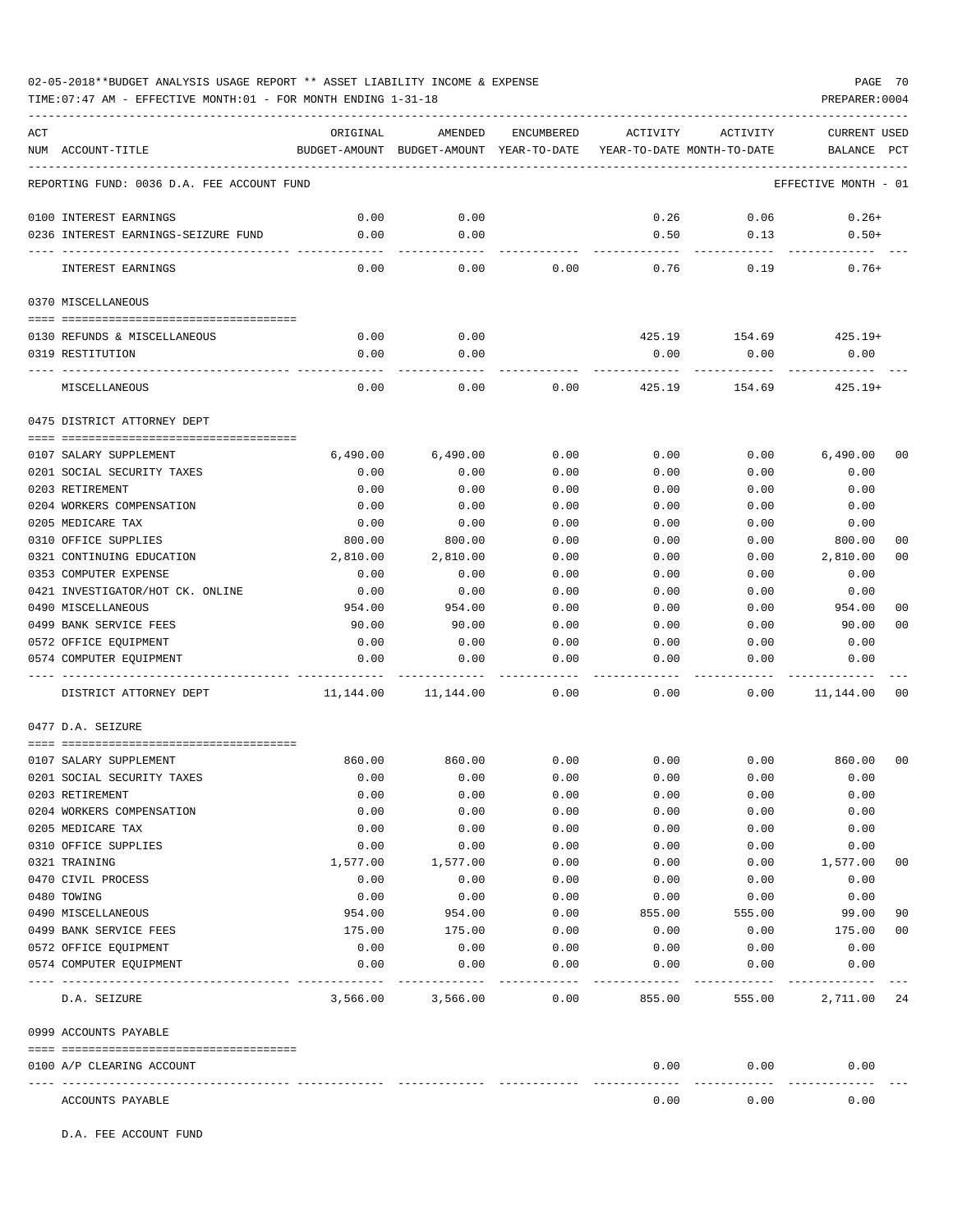| 02-05-2018**BUDGET ANALYSIS USAGE REPORT ** ASSET LIABILITY INCOME & EXPENSE |  |  |  | PAGE 71        |  |
|------------------------------------------------------------------------------|--|--|--|----------------|--|
| TIME: 07:47 AM - EFFECTIVE MONTH: 01 - FOR MONTH ENDING 1-31-18              |  |  |  | PREPARER: 0004 |  |

# PREPARER:0004

| ACT<br>NUM | ACCOUNT-TITLE                              | ORIGINAL<br>BUDGET-AMOUNT | AMENDED<br>BUDGET-AMOUNT | ENCUMBERED<br>YEAR-TO-DATE | ACTIVITY | ACTIVITY<br>YEAR-TO-DATE MONTH-TO-DATE | CURRENT USED<br>BALANCE | PCT |
|------------|--------------------------------------------|---------------------------|--------------------------|----------------------------|----------|----------------------------------------|-------------------------|-----|
|            |                                            |                           |                          |                            |          |                                        |                         |     |
|            | REPORTING FUND: 0036 D.A. FEE ACCOUNT FUND |                           |                          |                            |          |                                        | EFFECTIVE MONTH - 01    |     |
|            | INCOME TOTALS                              | 14,710.00                 | 14,710.00                |                            | 1,248.18 | 292.68                                 | 13,461.82               | 08  |
|            | <b>EXPENSE TOTALS</b>                      | 14,710.00                 | 14,710.00                | 0.00                       | 855.00   | 555.00                                 | 13,855.00               | 06  |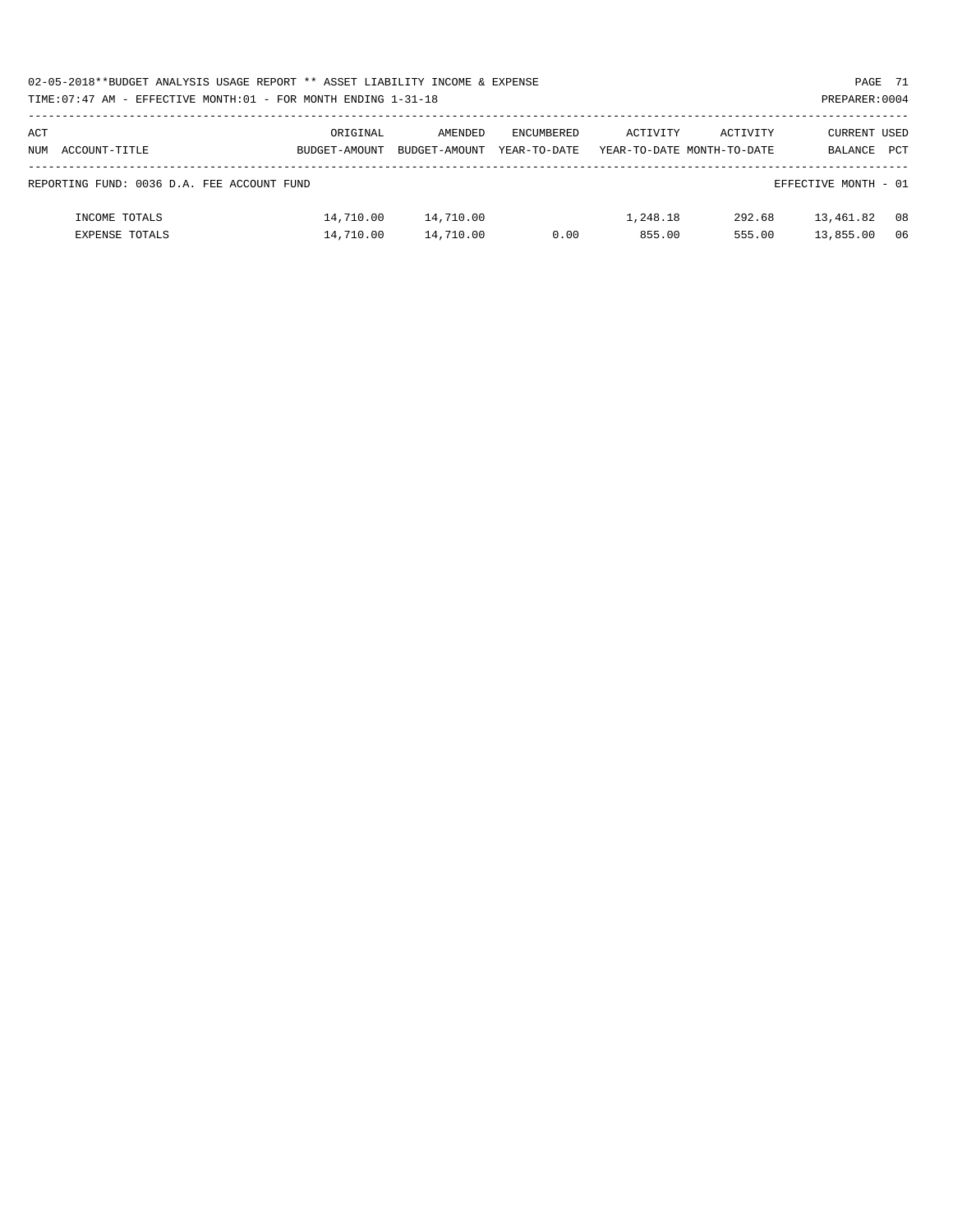| 02-05-2018**BUDGET ANALYSIS USAGE REPORT ** ASSET LIABILITY INCOME & EXPENSE<br>TIME: 07:47 AM - EFFECTIVE MONTH: 01 - FOR MONTH ENDING 1-31-18<br>PREPARER: 0004 |                                         |              |                                          |                   |              |                            |                      |  |
|-------------------------------------------------------------------------------------------------------------------------------------------------------------------|-----------------------------------------|--------------|------------------------------------------|-------------------|--------------|----------------------------|----------------------|--|
| ACT                                                                                                                                                               |                                         | ORIGINAL     | AMENDED                                  | <b>ENCUMBERED</b> | ACTIVITY     | ACTIVITY                   | CURRENT USED         |  |
|                                                                                                                                                                   | NUM ACCOUNT-TITLE                       |              | BUDGET-AMOUNT BUDGET-AMOUNT YEAR-TO-DATE |                   |              | YEAR-TO-DATE MONTH-TO-DATE | BALANCE PCT          |  |
|                                                                                                                                                                   | REPORTING FUND: 0037 CONTRABAND SEIZURE |              |                                          |                   |              |                            | EFFECTIVE MONTH - 01 |  |
|                                                                                                                                                                   | 0103 CONTRABAND SEIZURE                 |              |                                          |                   |              |                            |                      |  |
|                                                                                                                                                                   | 0137 CASH-CONTRABAND SEIZURE            |              |                                          |                   | 0.18         | 0.04                       | 5,610.64             |  |
|                                                                                                                                                                   | CONTRABAND SEIZURE                      |              |                                          |                   | 0.18         | 0.04                       | 5,610.64             |  |
|                                                                                                                                                                   | 0200 LIABILITY ACCOUNT                  |              |                                          |                   |              |                            |                      |  |
|                                                                                                                                                                   | 0910 SYSTEM ADDED LIABILITY LINE-ITEM   |              |                                          |                   | 0.00         | 0.00                       | 0.00                 |  |
|                                                                                                                                                                   | LIABILITY ACCOUNT                       |              |                                          |                   | 0.00         | 0.00                       | 0.00                 |  |
|                                                                                                                                                                   | 0207 DUE TO                             |              |                                          |                   |              |                            |                      |  |
|                                                                                                                                                                   | 0099 HELD IN TRUST                      |              |                                          |                   | 0.00         | 0.00                       | 3,209.46             |  |
| $- - - - - - -$                                                                                                                                                   | DUE TO                                  |              |                                          |                   | 0.00         | 0.00                       | 3,209.46             |  |
|                                                                                                                                                                   | 0271 EQUITY ACCOUNT                     |              |                                          |                   |              |                            |                      |  |
|                                                                                                                                                                   | 0200 EQUITY ACCOUNT                     |              |                                          |                   | 0.00         | 0.00                       | 2,401.00             |  |
|                                                                                                                                                                   | EQUITY ACCOUNT                          |              |                                          |                   | 0.00         | 0.00                       | 2,401.00             |  |
|                                                                                                                                                                   | 0360 INTEREST EARNINGS                  |              |                                          |                   |              |                            |                      |  |
|                                                                                                                                                                   | 0100 INTEREST EARNINGS                  | 0.00         | 0.00                                     |                   | 0.18         | 0.04                       | $0.18+$              |  |
|                                                                                                                                                                   | INTEREST EARNINGS                       | 0.00         | 0.00                                     | 0.00              | 0.18         | 0.04                       | $0.18+$              |  |
|                                                                                                                                                                   | 0370 MISCELLANEOUS                      |              |                                          |                   |              |                            |                      |  |
|                                                                                                                                                                   | 0130 REFUNDS & MISCELLANEOUS            | 0.00         | 0.00                                     |                   | 0.00         | 0.00                       | 0.00                 |  |
|                                                                                                                                                                   | MISCELLANEOUS                           | 0.00         | 0.00                                     | 0.00              | 0.00         | 0.00                       | 0.00                 |  |
|                                                                                                                                                                   | CONTRABAND SEIZURE                      |              |                                          |                   |              |                            |                      |  |
|                                                                                                                                                                   | INCOME TOTALS<br>EXPENSE TOTALS         | 0.00<br>0.00 | 0.00<br>0.00                             | 0.00              | 0.18<br>0.00 | 0.04<br>0.00               | $0.18+$<br>0.00      |  |
|                                                                                                                                                                   |                                         |              |                                          |                   |              |                            |                      |  |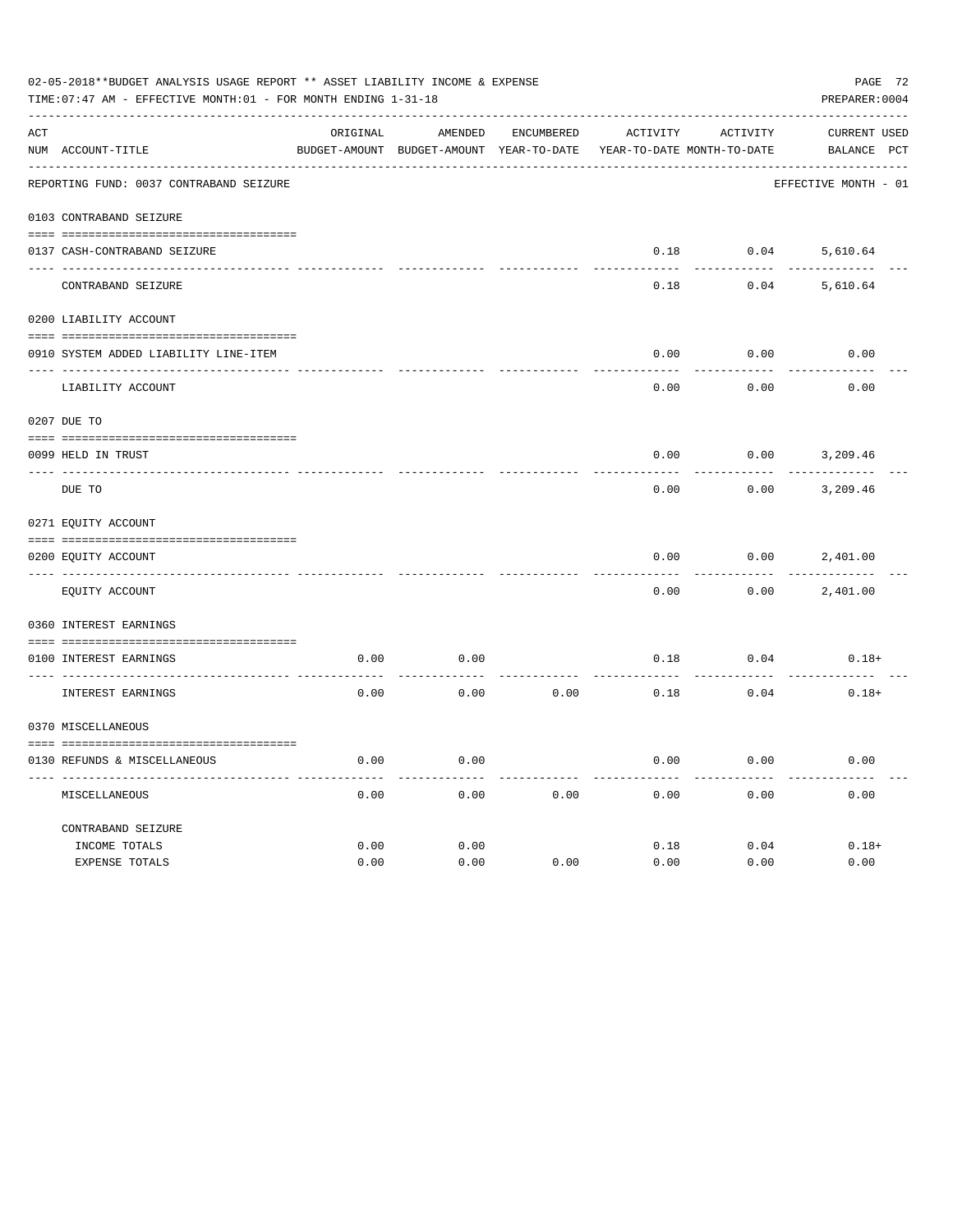|     | 02-05-2018**BUDGET ANALYSIS USAGE REPORT ** ASSET LIABILITY INCOME & EXPENSE<br>TIME: 07:47 AM - EFFECTIVE MONTH: 01 - FOR MONTH ENDING 1-31-18 |          |                                          |            |                            |          | PAGE 73<br>PREPARER: 0004 |  |
|-----|-------------------------------------------------------------------------------------------------------------------------------------------------|----------|------------------------------------------|------------|----------------------------|----------|---------------------------|--|
| ACT |                                                                                                                                                 | ORIGINAL | AMENDED                                  | ENCUMBERED | ACTIVITY                   | ACTIVITY | <b>CURRENT USED</b>       |  |
|     | NUM ACCOUNT-TITLE                                                                                                                               |          | BUDGET-AMOUNT BUDGET-AMOUNT YEAR-TO-DATE |            | YEAR-TO-DATE MONTH-TO-DATE |          | BALANCE PCT               |  |
|     | REPORTING FUND: 0038 IHC CO-OP GIN                                                                                                              |          |                                          |            |                            |          | EFFECTIVE MONTH - 01      |  |
|     | 0102 A/P CLEARING                                                                                                                               |          |                                          |            |                            |          |                           |  |
|     | 0100 A/P CLEARING                                                                                                                               |          |                                          |            | 0.00                       | 0.00     | 0.00                      |  |
|     |                                                                                                                                                 |          |                                          |            |                            |          |                           |  |
|     | A/P CLEARING                                                                                                                                    |          |                                          |            | 0.00                       | 0.00     | 0.00                      |  |
|     | 0103 IHC CO-OP GIN CASH                                                                                                                         |          |                                          |            |                            |          |                           |  |
|     |                                                                                                                                                 |          |                                          |            |                            |          |                           |  |
|     | 0100 IHC CO-OP GIN-COMBINED FUND CKING                                                                                                          |          |                                          |            | 0.18                       |          | $0.01$ 518.77             |  |
|     | 0175 IHC CO-OP GIN TEXPOOL                                                                                                                      |          |                                          |            | 65.53                      | 18.35    | 18,372.53                 |  |
|     | IHC CO-OP GIN CASH                                                                                                                              |          |                                          |            | 65.71                      | 18.36    | 18,891.30                 |  |
|     | 0271 EQUITY ACCOUNT                                                                                                                             |          |                                          |            |                            |          |                           |  |
|     | 0200 EQUITY ACCOUNT                                                                                                                             |          |                                          |            | 0.00                       | 0.00     | 18,825.59                 |  |
|     | EQUITY ACCOUNT                                                                                                                                  |          |                                          |            | 0.00                       | 0.00     | 18,825.59                 |  |
|     | 0360 INTEREST EARNINGS                                                                                                                          |          |                                          |            |                            |          |                           |  |
|     |                                                                                                                                                 |          |                                          |            |                            |          |                           |  |
|     | 0100 INTEREST EARNINGS                                                                                                                          | 0.00     | 0.00                                     |            | 65.71                      | 18.36    | $65.71+$                  |  |
|     | INTEREST EARNINGS                                                                                                                               | 0.00     | 0.00                                     | 0.00       | 65.71                      | 18.36    | $65.71+$                  |  |
|     | 0645 CO-OP FUND                                                                                                                                 |          |                                          |            |                            |          |                           |  |
|     |                                                                                                                                                 |          |                                          |            |                            |          |                           |  |
|     | 0412 PRESCRIPTIONS                                                                                                                              | 0.00     | 0.00                                     | 0.00       | 0.00                       | 0.00     | 0.00                      |  |
|     | CO-OP FUND                                                                                                                                      | 0.00     | 0.00                                     | 0.00       | 0.00                       | 0.00     | 0.00                      |  |
|     | IHC CO-OP GIN                                                                                                                                   |          |                                          |            |                            |          |                           |  |
|     | INCOME TOTALS                                                                                                                                   | 0.00     | 0.00                                     |            | 65.71                      | 18.36    | $65.71+$                  |  |
|     | <b>EXPENSE TOTALS</b>                                                                                                                           | 0.00     | 0.00                                     | 0.00       | 0.00                       | 0.00     | 0.00                      |  |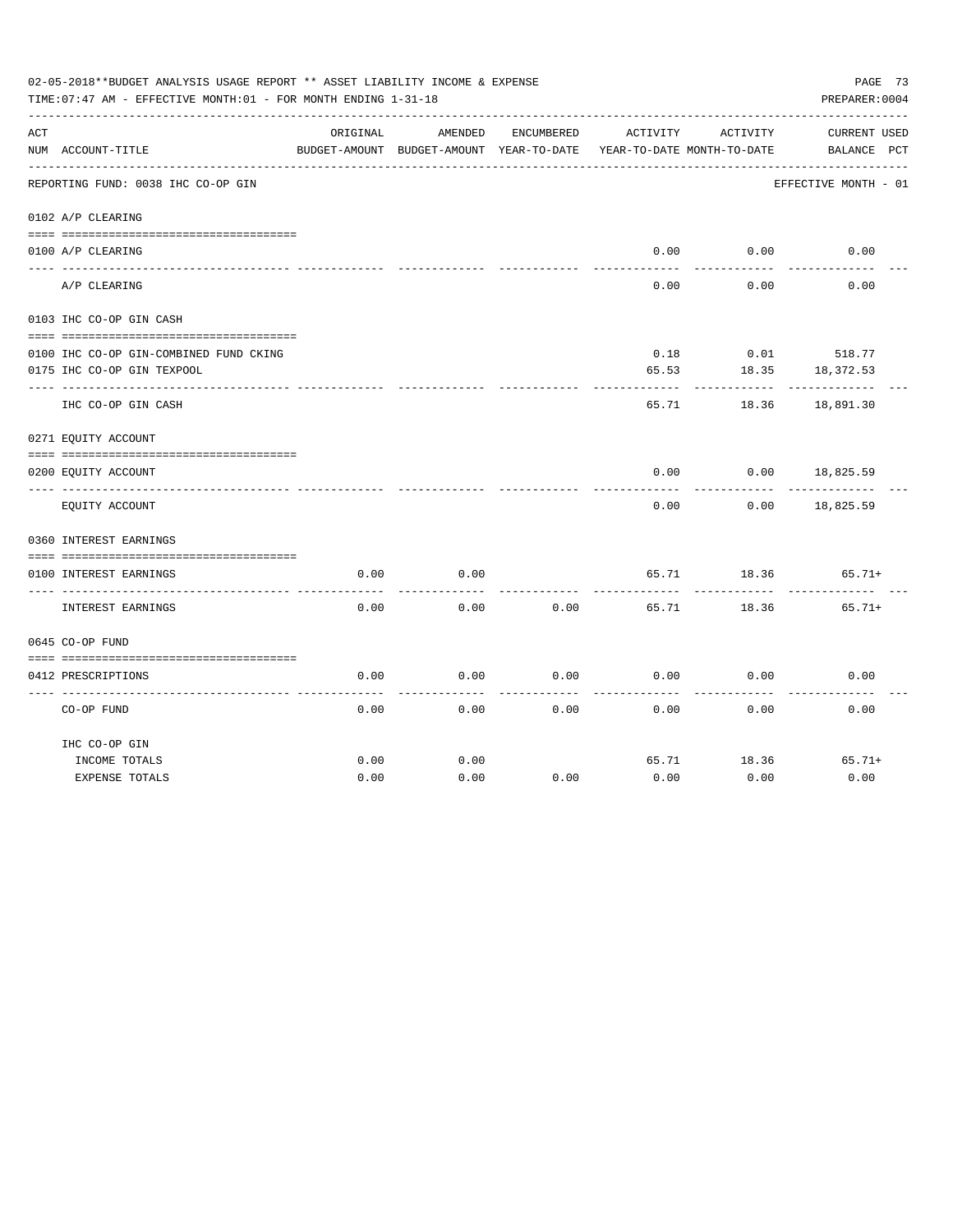|     | 02-05-2018**BUDGET ANALYSIS USAGE REPORT ** ASSET LIABILITY INCOME & EXPENSE<br>PAGE 74<br>TIME: 07:47 AM - EFFECTIVE MONTH: 01 - FOR MONTH ENDING 1-31-18<br>PREPARER: 0004 |          |                                                     |            |                                        |          |                             |  |  |  |
|-----|------------------------------------------------------------------------------------------------------------------------------------------------------------------------------|----------|-----------------------------------------------------|------------|----------------------------------------|----------|-----------------------------|--|--|--|
| ACT | NUM ACCOUNT-TITLE                                                                                                                                                            | ORIGINAL | AMENDED<br>BUDGET-AMOUNT BUDGET-AMOUNT YEAR-TO-DATE | ENCUMBERED | ACTIVITY<br>YEAR-TO-DATE MONTH-TO-DATE | ACTIVITY | CURRENT USED<br>BALANCE PCT |  |  |  |
|     | REPORTING FUND: 0039 IHC B.R. COOPER                                                                                                                                         |          |                                                     |            |                                        |          | EFFECTIVE MONTH - 01        |  |  |  |
|     | 0102 A/P CLEARING                                                                                                                                                            |          |                                                     |            |                                        |          |                             |  |  |  |
|     |                                                                                                                                                                              |          |                                                     |            |                                        |          |                             |  |  |  |
|     | 0100 A/P CLEARING                                                                                                                                                            |          |                                                     |            | 0.00                                   | 0.00     | 0.00                        |  |  |  |
|     | A/P CLEARING                                                                                                                                                                 |          |                                                     |            | 0.00                                   | 0.00     | 0.00                        |  |  |  |
|     | 0103 IHC B.R. COOPER CASH                                                                                                                                                    |          |                                                     |            |                                        |          |                             |  |  |  |
|     | 0100 IHC B.R. COOPER-COMB. FUND CHECKING                                                                                                                                     |          |                                                     |            | 2.41                                   |          | $0.49$ 11,966.88            |  |  |  |
|     | 0175 B.R. COOPER-TEXPOOL                                                                                                                                                     |          |                                                     |            | 21.75                                  | 6.10     | 6,124.62                    |  |  |  |
|     | IHC B.R. COOPER CASH                                                                                                                                                         |          |                                                     |            | 24.16                                  | 6.59     | 18,091.50                   |  |  |  |
|     | 0271 EQUITY ACCOUNT                                                                                                                                                          |          |                                                     |            |                                        |          |                             |  |  |  |
|     | 0200 EQUITY ACCOUNT                                                                                                                                                          |          |                                                     |            | 0.00                                   |          | $0.00$ 18,067.34            |  |  |  |
|     | EQUITY ACCOUNT                                                                                                                                                               |          |                                                     |            | 0.00                                   | 0.00     | 18,067.34                   |  |  |  |
|     | 0360 INTEREST EARNINGS                                                                                                                                                       |          |                                                     |            |                                        |          |                             |  |  |  |
|     | 0100 INTEREST EARNINGS                                                                                                                                                       | 0.00     | 0.00                                                |            | 24.16                                  | 6.59     | $24.16+$                    |  |  |  |
|     | INTEREST EARNINGS                                                                                                                                                            | 0.00     | 0.00                                                | 0.00       | 24.16                                  | 6.59     | $24.16+$                    |  |  |  |
|     | 0370 MISCELLANEOUS INCOME                                                                                                                                                    |          |                                                     |            |                                        |          |                             |  |  |  |
|     | 0150 BONNIE RUTH COOPER TRUST                                                                                                                                                | 0.00     | 0.00                                                |            | 0.00                                   | 0.00     | 0.00                        |  |  |  |
|     | MISCELLANEOUS INCOME                                                                                                                                                         | 0.00     | 0.00                                                | 0.00       | 0.00                                   | 0.00     | 0.00                        |  |  |  |
|     | 0645 BONNIE RUTH COOPER                                                                                                                                                      |          |                                                     |            |                                        |          |                             |  |  |  |
|     | 0404 COBRA/INSURANCE                                                                                                                                                         | 0.00     | 0.00                                                | 0.00       | 0.00                                   | 0.00     | 0.00                        |  |  |  |
|     | 0410 CERT. REG. NURSE ANES.                                                                                                                                                  | 0.00     | 0.00                                                | 0.00       | 0.00                                   | 0.00     | 0.00                        |  |  |  |
|     | 0411 PHYSICIAN, NON-EMERGENCY                                                                                                                                                | 0.00     | 0.00                                                | 0.00       | 0.00                                   | 0.00     | 0.00                        |  |  |  |
|     | 0412 PRESCRIPTIONS, DRUGS                                                                                                                                                    | 0.00     | 0.00                                                | 0.00       | 0.00                                   | 0.00     | 0.00                        |  |  |  |
|     | 0413 HOSPITAL-INPATIENT                                                                                                                                                      | 0.00     | 0.00                                                | 0.00       | 0.00                                   | 0.00     | 0.00                        |  |  |  |
|     | 0414 HOSPITAL, OUTPATIENT                                                                                                                                                    | 0.00     | 0.00                                                | 0.00       | 0.00                                   | 0.00     | 0.00                        |  |  |  |
|     | 0415 LABORATORY/X-RAY                                                                                                                                                        | 0.00     | 0.00                                                | 0.00       | 0.00                                   | 0.00     | 0.00                        |  |  |  |
|     | 0418 FED.QUALIFIED HEALTH CENTER                                                                                                                                             | 0.00     | 0.00                                                | 0.00       | 0.00                                   | 0.00     | 0.00                        |  |  |  |
|     | 0422 AMBULATORY SURGICAL CENTER                                                                                                                                              | 0.00     | 0.00                                                | 0.00       | 0.00                                   | 0.00     | 0.00                        |  |  |  |
|     |                                                                                                                                                                              |          |                                                     |            |                                        |          |                             |  |  |  |
|     | BONNIE RUTH COOPER                                                                                                                                                           | 0.00     | 0.00                                                | 0.00       | 0.00                                   | 0.00     | 0.00                        |  |  |  |
|     | IHC B.R. COOPER                                                                                                                                                              |          |                                                     |            |                                        |          |                             |  |  |  |
|     | INCOME TOTALS                                                                                                                                                                | 0.00     | 0.00                                                |            | 24.16                                  | 6.59     | $24.16+$                    |  |  |  |
|     | EXPENSE TOTALS                                                                                                                                                               | 0.00     | 0.00                                                | 0.00       | 0.00                                   | 0.00     | 0.00                        |  |  |  |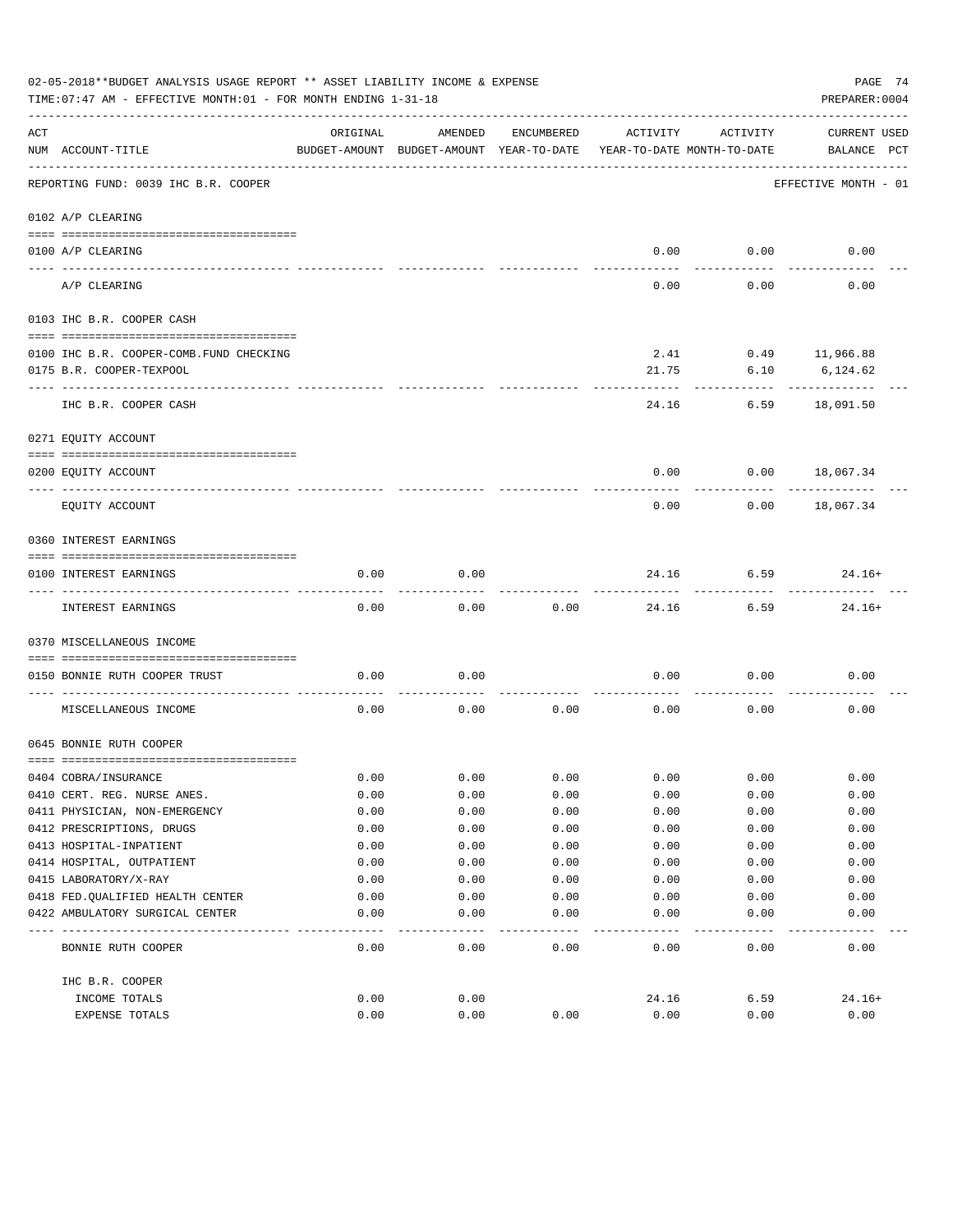|     | 02-05-2018**BUDGET ANALYSIS USAGE REPORT ** ASSET LIABILITY INCOME & EXPENSE<br>TIME: 07:47 AM - EFFECTIVE MONTH: 01 - FOR MONTH ENDING 1-31-18 |          |          |            |                                                                                 |                                                 | PREPARER: 0004              | PAGE 75        |
|-----|-------------------------------------------------------------------------------------------------------------------------------------------------|----------|----------|------------|---------------------------------------------------------------------------------|-------------------------------------------------|-----------------------------|----------------|
| ACT | NUM ACCOUNT-TITLE                                                                                                                               | ORIGINAL | AMENDED  | ENCUMBERED | ACTIVITY<br>BUDGET-AMOUNT BUDGET-AMOUNT YEAR-TO-DATE YEAR-TO-DATE MONTH-TO-DATE | ACTIVITY                                        | CURRENT USED<br>BALANCE PCT |                |
|     | ----------------------------------<br>REPORTING FUND: 0040 NAACHO                                                                               |          |          |            |                                                                                 |                                                 | EFFECTIVE MONTH - 01        |                |
|     | 0103 CASH                                                                                                                                       |          |          |            |                                                                                 |                                                 |                             |                |
|     | 0100 NAACHO-COMBINED FUND CKING                                                                                                                 |          |          |            |                                                                                 | 151.96- 37.99- 4,520.77                         |                             |                |
|     | CASH                                                                                                                                            |          |          |            |                                                                                 | ---------- ---------<br>151.96- 37.99- 4,520.77 |                             |                |
|     | 0200 SYSTEM ADDED LIABILITY DEPARTMENT                                                                                                          |          |          |            |                                                                                 |                                                 |                             |                |
|     | 0910 SYSTEM ADDED LIABILITY LINE-ITEM                                                                                                           |          |          |            | 0.00                                                                            | 0.00                                            | 0.00                        |                |
|     | SYSTEM ADDED LIABILITY DEPARTMENT                                                                                                               |          |          |            | 0.00                                                                            | 0.00                                            | 0.00                        |                |
|     | 0271 EQUITY ACCOUNT                                                                                                                             |          |          |            |                                                                                 |                                                 |                             |                |
|     | 0200 EQUITY ACCOUNT                                                                                                                             |          |          |            | 0.00                                                                            | $0.00$ 4,672.73                                 |                             |                |
|     | EQUITY ACCOUNT                                                                                                                                  |          |          |            | 0.00                                                                            | 0.00                                            | 4,672.73                    |                |
|     | 0300 CASH                                                                                                                                       |          |          |            |                                                                                 |                                                 |                             |                |
|     | 0110 UNENCUMBERED FUND BALANCE                                                                                                                  | 4,000.00 | 4,000.00 |            | 0.00                                                                            |                                                 | $0.00$ $4,000.00$ 00        |                |
|     | CASH                                                                                                                                            | 4,000.00 | 4,000.00 | 0.00       | 0.00                                                                            |                                                 | $0.00$ $4,000.00$ 00        |                |
|     | 0330 GRANT INCOME                                                                                                                               |          |          |            |                                                                                 |                                                 |                             |                |
|     | 0410 NAACHO GRANT INCOME                                                                                                                        | 0.00     | 0.00     |            | 0.00                                                                            | 0.00                                            | 0.00                        |                |
|     | GRANT INCOME                                                                                                                                    | 0.00     | 0.00     | 0.00       | 0.00                                                                            | 0.00                                            | 0.00                        |                |
|     | 0411 NACCHO                                                                                                                                     |          |          |            |                                                                                 |                                                 |                             |                |
|     | 0310 OFFICE SUPPLIES                                                                                                                            |          |          |            | $1,000.00$ $1,000.00$ $0.00$ $151.96$ $37.99$ $848.04$ $15$                     |                                                 |                             |                |
|     | 0427 OUT OF COUNTY TRAVEL                                                                                                                       | 3,000.00 | 3,000.00 | 0.00       | 0.00                                                                            | 0.00                                            | 3,000.00 00                 |                |
|     | 0574 COMPUTER EQUIPMENT                                                                                                                         | 0.00     | 0.00     | 0.00       | 0.00                                                                            | 0.00                                            | 0.00                        |                |
|     | NACCHO                                                                                                                                          | 4,000.00 | 4,000.00 | 0.00       | 151.96                                                                          | 37.99                                           | 3,848.04                    | 04             |
|     | NAACHO                                                                                                                                          |          |          |            |                                                                                 |                                                 |                             |                |
|     | INCOME TOTALS                                                                                                                                   | 4,000.00 | 4,000.00 |            | 0.00                                                                            | 0.00                                            | 4,000.00                    | 0 <sub>0</sub> |
|     | EXPENSE TOTALS                                                                                                                                  | 4,000.00 | 4,000.00 | 0.00       | 151.96                                                                          | 37.99                                           | 3,848.04                    | 04             |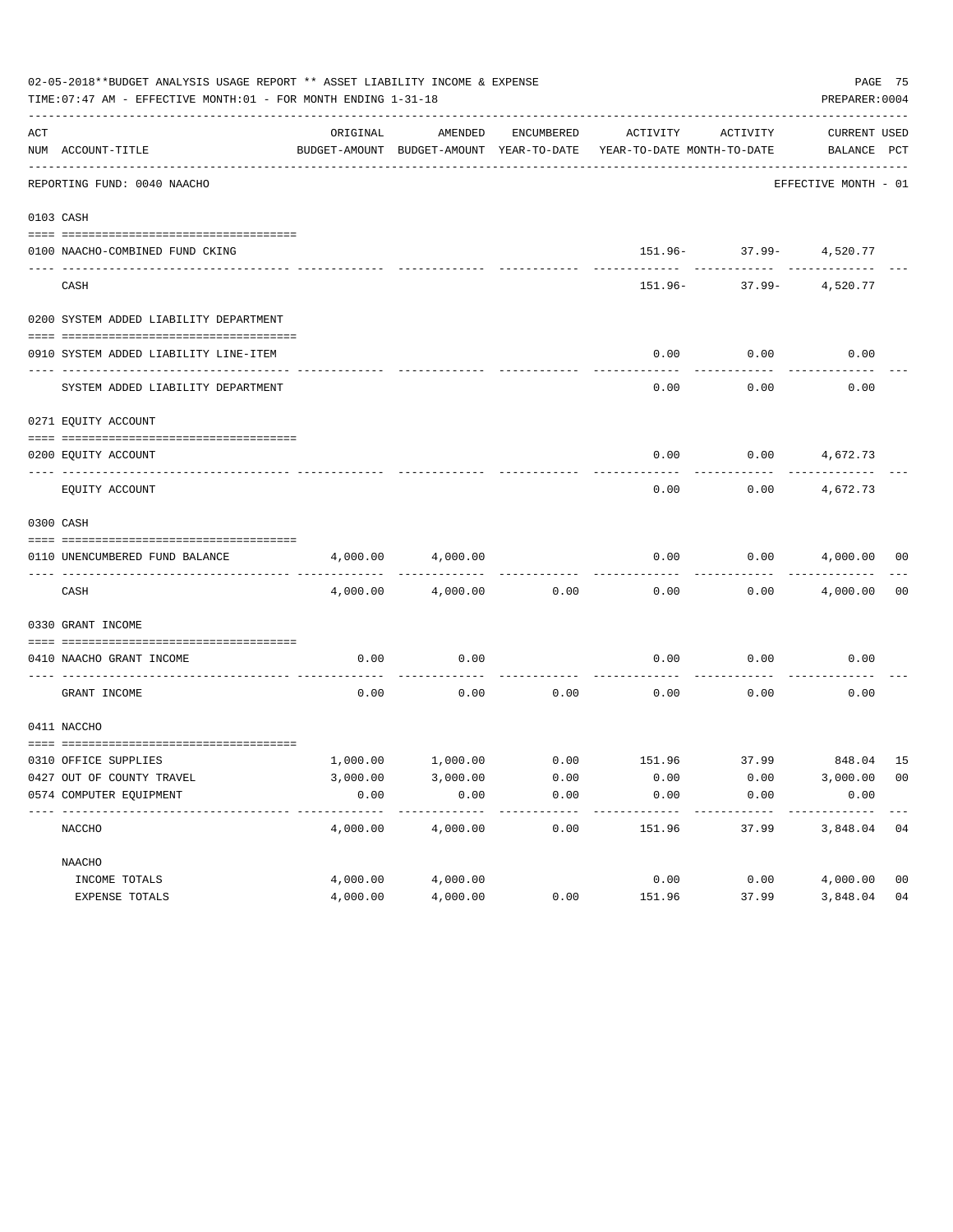|     | 02-05-2018**BUDGET ANALYSIS USAGE REPORT ** ASSET LIABILITY INCOME & EXPENSE<br>TIME: 07:47 AM - EFFECTIVE MONTH: 01 - FOR MONTH ENDING 1-31-18 |          |                                                     |            |                                        |                 | PAGE 76<br>PREPARER: 0004          |
|-----|-------------------------------------------------------------------------------------------------------------------------------------------------|----------|-----------------------------------------------------|------------|----------------------------------------|-----------------|------------------------------------|
| ACT | NUM ACCOUNT-TITLE                                                                                                                               | ORIGINAL | AMENDED<br>BUDGET-AMOUNT BUDGET-AMOUNT YEAR-TO-DATE | ENCUMBERED | ACTIVITY<br>YEAR-TO-DATE MONTH-TO-DATE | ACTIVITY        | <b>CURRENT USED</b><br>BALANCE PCT |
|     | REPORTING FUND: 0041 CITIZEN CORPS (CERT)                                                                                                       |          |                                                     |            |                                        |                 | EFFECTIVE MONTH - 01               |
|     | 0102 A/P CLEARING                                                                                                                               |          |                                                     |            |                                        |                 |                                    |
|     | 0100 A/P CLEARING<br>---- ---------                                                                                                             |          |                                                     |            | 0.00                                   | 0.00            | 0.00                               |
|     | A/P CLEARING                                                                                                                                    |          |                                                     |            | 0.00                                   | 0.00            | 0.00                               |
|     | 0103 CASH                                                                                                                                       |          |                                                     |            |                                        |                 |                                    |
|     |                                                                                                                                                 |          |                                                     |            |                                        |                 |                                    |
|     | 0100 CITIZEN CORPS (CERT) - COMB. FUND CKIN                                                                                                     |          |                                                     |            | 300.00                                 | 0.00            | 300.00                             |
|     | 0406 CERT DONATIONS                                                                                                                             |          |                                                     |            | 0.00                                   | 0.00            | 0.00<br>------                     |
|     | CASH                                                                                                                                            |          |                                                     |            | 300.00                                 | 0.00            | 300.00                             |
|     | 0120 RECEIVABLES                                                                                                                                |          |                                                     |            |                                        |                 |                                    |
|     | 0312 DUE FROM OTHER GOVERNMENTS                                                                                                                 |          |                                                     |            | 0.00                                   | 0.00            | 0.00                               |
|     | RECEIVABLES                                                                                                                                     |          |                                                     |            | 0.00                                   | 0.00            | 0.00                               |
|     | 0200 SYSTEM ADDED LIABILITY DEPARTMENT                                                                                                          |          |                                                     |            |                                        |                 |                                    |
|     |                                                                                                                                                 |          |                                                     |            |                                        |                 |                                    |
|     | 0910 SYSTEM ADDED LIABILITY LINE-ITEM                                                                                                           |          |                                                     |            | 0.00                                   | 0.00<br>------- | 0.00                               |
|     | SYSTEM ADDED LIABILITY DEPARTMENT                                                                                                               |          |                                                     |            | 0.00                                   | 0.00            | 0.00                               |
|     | 0207 DUE TO FUND                                                                                                                                |          |                                                     |            |                                        |                 |                                    |
|     | 0095 DUE TO OTHER FUNDS                                                                                                                         |          |                                                     |            | 0.00                                   | 0.00            | 0.00                               |
|     | DUE TO FUND                                                                                                                                     |          |                                                     |            | 0.00                                   | 0.00            | 0.00                               |
|     | 0271 EQUITY ACCOUNT                                                                                                                             |          |                                                     |            |                                        |                 |                                    |
|     | 0200 EQUITY ACCOUNT                                                                                                                             |          |                                                     |            | 0.00                                   | 0.00            | 0.00                               |
|     |                                                                                                                                                 |          |                                                     |            |                                        |                 |                                    |
|     | EQUITY ACCOUNT                                                                                                                                  |          |                                                     |            | 0.00                                   | 0.00            | 0.00                               |
|     | 0370 MISCELLANEOUS                                                                                                                              |          |                                                     |            |                                        |                 |                                    |
|     | 0406 DONATIONS                                                                                                                                  | 0.00     | 0.00                                                |            | 300.00                                 | 0.00            | $300.00+$                          |
|     | MISCELLANEOUS                                                                                                                                   | 0.00     | 0.00                                                | 0.00       | 300.00                                 | 0.00            | $300.00+$                          |
|     | 0406 CERT DONATIONS                                                                                                                             |          |                                                     |            |                                        |                 |                                    |
|     | 0310 SUPPLIES                                                                                                                                   | 0.00     | 0.00                                                | 0.00       | 0.00                                   | 0.00            | 0.00                               |
|     | 0330 GAS & OIL                                                                                                                                  | 0.00     | 0.00                                                | 0.00       | 0.00                                   | 0.00            | 0.00                               |
|     | 0427 TRAINING EXPENSE                                                                                                                           | 0.00     | 0.00                                                | 0.00       | 0.00                                   | 0.00            | 0.00                               |
|     | CERT DONATIONS                                                                                                                                  | 0.00     | 0.00                                                | 0.00       | 0.00                                   | 0.00            | 0.00                               |
|     | CITIZEN CORPS (CERT)                                                                                                                            |          |                                                     |            |                                        |                 |                                    |
|     | INCOME TOTALS                                                                                                                                   | 0.00     | 0.00                                                |            | 300.00                                 | 0.00            | $300.00+$                          |
|     | EXPENSE TOTALS                                                                                                                                  | 0.00     | 0.00                                                | 0.00       | 0.00                                   | 0.00            | 0.00                               |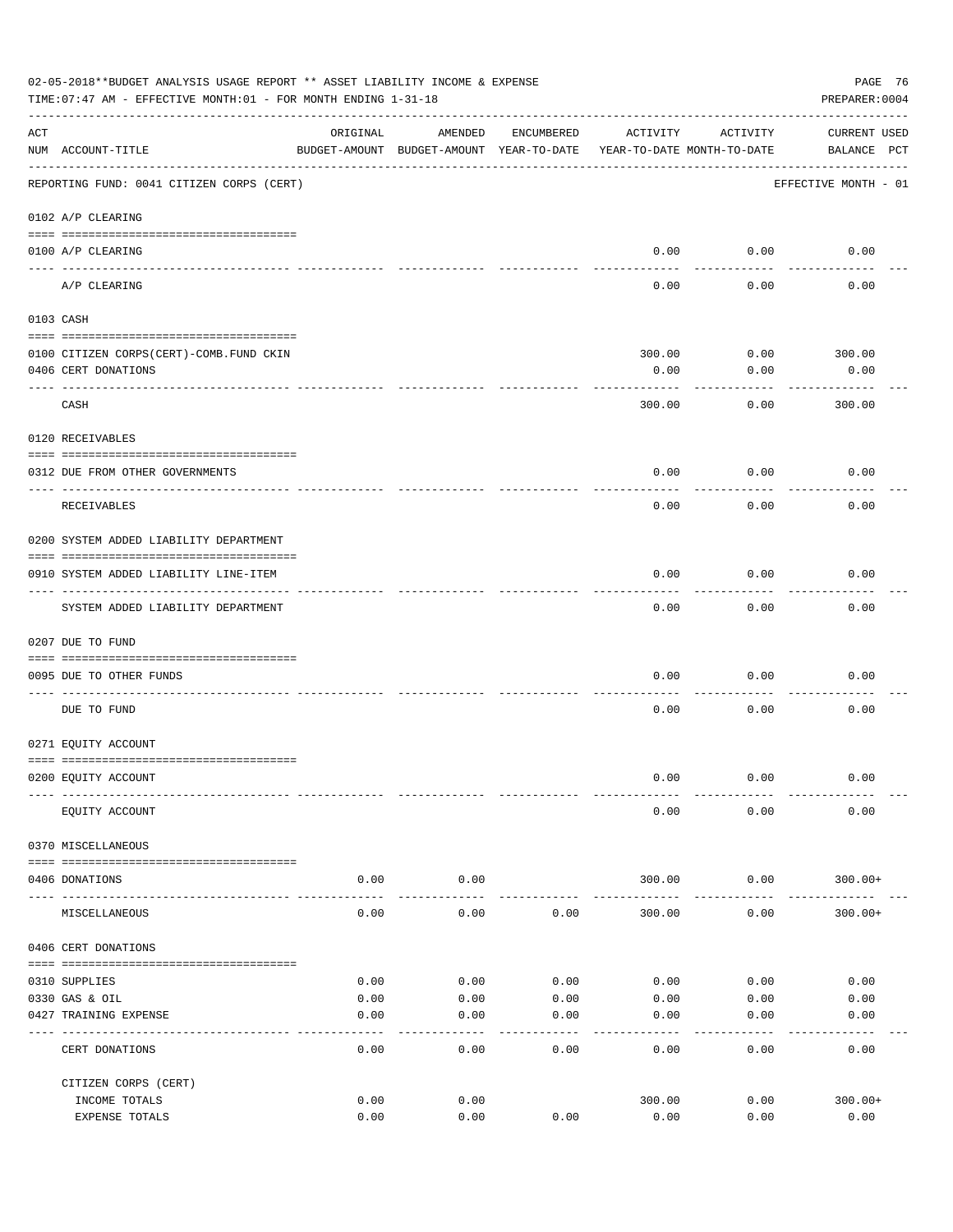|     | 02-05-2018**BUDGET ANALYSIS USAGE REPORT ** ASSET LIABILITY INCOME & EXPENSE<br>TIME: 07:47 AM - EFFECTIVE MONTH: 01 - FOR MONTH ENDING 1-31-18 |          |                                                     |            |          |                                        | PAGE 77<br>PREPARER: 0004          |
|-----|-------------------------------------------------------------------------------------------------------------------------------------------------|----------|-----------------------------------------------------|------------|----------|----------------------------------------|------------------------------------|
| ACT | NUM ACCOUNT-TITLE                                                                                                                               | ORIGINAL | AMENDED<br>BUDGET-AMOUNT BUDGET-AMOUNT YEAR-TO-DATE | ENCUMBERED | ACTIVITY | ACTIVITY<br>YEAR-TO-DATE MONTH-TO-DATE | <b>CURRENT USED</b><br>BALANCE PCT |
|     | REPORTING FUND: 0042 HAZARD MITIGATION PLAN                                                                                                     |          |                                                     |            |          |                                        | EFFECTIVE MONTH - 01               |
|     | 0103 CASH                                                                                                                                       |          |                                                     |            |          |                                        |                                    |
|     | 0100 HAZARD MITIGATION-COMB.FUND CKING.                                                                                                         |          |                                                     |            | 0.00     | 0.00                                   | $428.64-$                          |
|     | CASH                                                                                                                                            |          |                                                     |            | 0.00     | 0.00                                   | $428.64-$                          |
|     | 0200 SYSTEM ADDED LIABILITY DEPARTMENT                                                                                                          |          |                                                     |            |          |                                        |                                    |
|     | 0910 SYSTEM ADDED LIABILITY LINE-ITEM                                                                                                           |          |                                                     |            | 0.00     | 0.00                                   | 0.00                               |
|     | SYSTEM ADDED LIABILITY DEPARTMENT                                                                                                               |          |                                                     |            | 0.00     | 0.00                                   | 0.00                               |
|     | 0271 EQUITY ACCOUNT                                                                                                                             |          |                                                     |            |          |                                        |                                    |
|     | 0200 EQUITY ACCOUNT                                                                                                                             |          |                                                     |            | 0.00     | 0.00                                   | $428.64-$                          |
|     | EQUITY ACCOUNT                                                                                                                                  |          |                                                     |            | 0.00     | 0.00                                   | $428.64-$                          |
|     | 0330 GRANT INCOME                                                                                                                               |          |                                                     |            |          |                                        |                                    |
|     | 0477 HAZARD MITIGATION DR-1999                                                                                                                  | 0.00     | 0.00                                                |            | 0.00     | 0.00                                   | 0.00                               |
|     | GRANT INCOME                                                                                                                                    | 0.00     | 0.00                                                | 0.00       | 0.00     | 0.00                                   | 0.00                               |
|     | 0477 HAZARD MITIGATION GRANT                                                                                                                    |          |                                                     |            |          |                                        |                                    |
|     |                                                                                                                                                 |          |                                                     |            |          |                                        |                                    |
|     | 0310 OFFICE SUPPLIES                                                                                                                            | 0.00     | 0.00                                                | 0.00       | 0.00     | 0.00                                   | 0.00                               |
|     | 0415 CONSULTANT                                                                                                                                 | 0.00     | 0.00                                                | 0.00       | 0.00     | 0.00                                   | 0.00                               |
|     | 0427 TRAVEL AND TRAINING                                                                                                                        | 0.00     | 0.00                                                | 0.00       | 0.00     | 0.00                                   | 0.00                               |
|     | 0574 COMPUTER EQUIPMENT                                                                                                                         | 0.00     | 0.00                                                | 0.00       | 0.00     | 0.00                                   | 0.00                               |
|     | HAZARD MITIGATION GRANT                                                                                                                         | 0.00     | 0.00                                                | 0.00       | 0.00     | 0.00                                   | 0.00                               |
|     | HAZARD MITIGATION PLAN                                                                                                                          |          |                                                     |            |          |                                        |                                    |
|     | INCOME TOTALS                                                                                                                                   | 0.00     | 0.00                                                |            | 0.00     | 0.00                                   | 0.00                               |
|     | <b>EXPENSE TOTALS</b>                                                                                                                           | 0.00     | 0.00                                                | 0.00       | 0.00     | 0.00                                   | 0.00                               |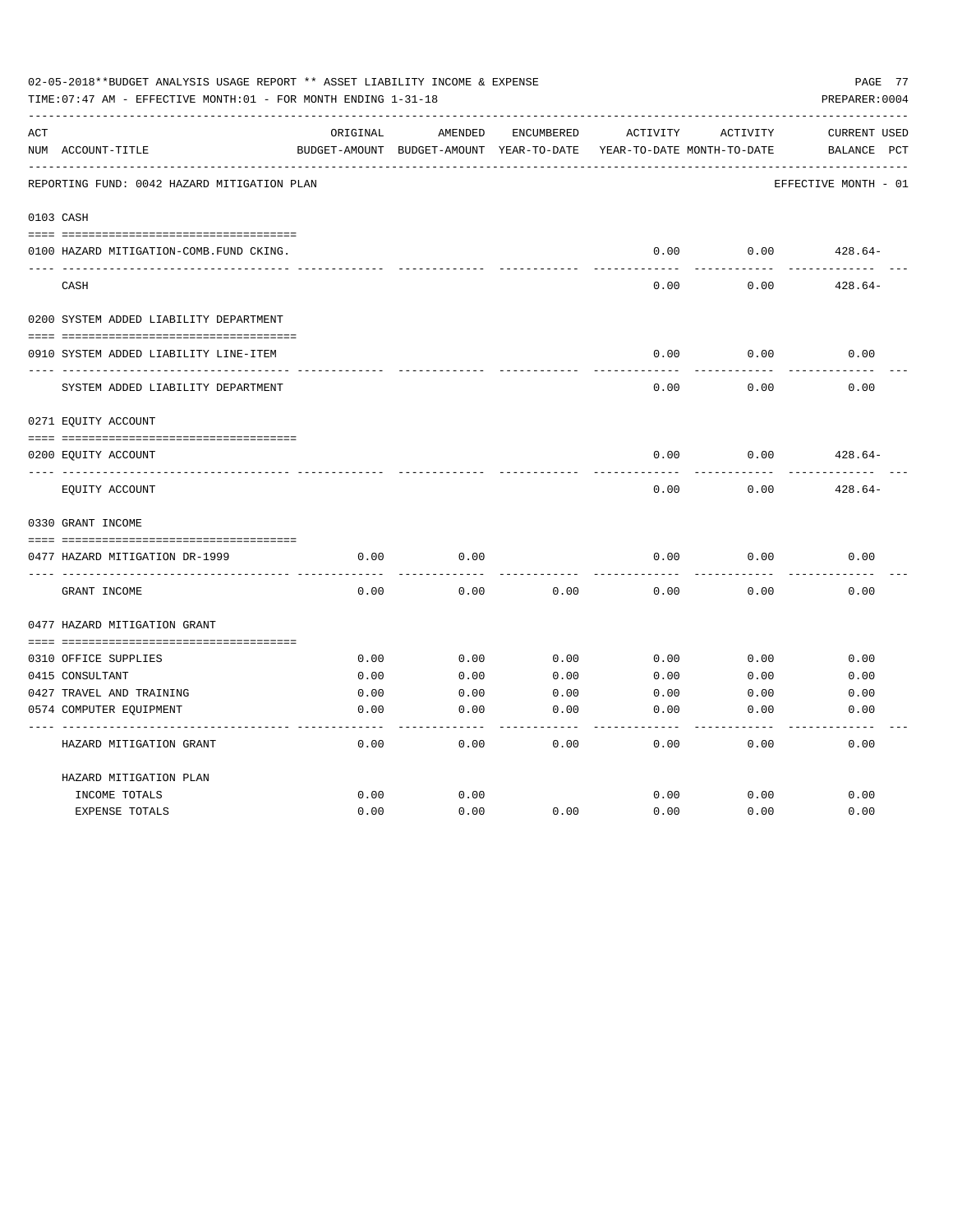|     | 02-05-2018**BUDGET ANALYSIS USAGE REPORT ** ASSET LIABILITY INCOME & EXPENSE<br>TIME: 07:47 AM - EFFECTIVE MONTH: 01 - FOR MONTH ENDING 1-31-18 |          |                                                     |              |                                        |               | PAGE 78<br>PREPARER: 0004          |
|-----|-------------------------------------------------------------------------------------------------------------------------------------------------|----------|-----------------------------------------------------|--------------|----------------------------------------|---------------|------------------------------------|
| ACT | NUM ACCOUNT-TITLE                                                                                                                               | ORIGINAL | AMENDED<br>BUDGET-AMOUNT BUDGET-AMOUNT YEAR-TO-DATE | ENCUMBERED   | ACTIVITY<br>YEAR-TO-DATE MONTH-TO-DATE | ACTIVITY      | <b>CURRENT USED</b><br>BALANCE PCT |
|     | REPORTING FUND: 0044 HOMELAND SECURITY                                                                                                          |          |                                                     |              |                                        |               | EFFECTIVE MONTH - 01               |
|     | 0102 A/P CLEARING                                                                                                                               |          |                                                     |              |                                        |               |                                    |
|     | 0100 A/P CLEARING                                                                                                                               |          |                                                     |              | 0.00                                   | 0.00          | 0.00                               |
|     | ---- ---------<br>A/P CLEARING                                                                                                                  |          |                                                     |              | 0.00                                   | 0.00          | 0.00                               |
|     | 0103 CASH                                                                                                                                       |          |                                                     |              |                                        |               |                                    |
|     | 0100 HOMELAND SECURITY-COMB.FUND CHKING                                                                                                         |          |                                                     |              | 0.00                                   | 0.00          | 0.00                               |
|     | CASH                                                                                                                                            |          |                                                     |              | 0.00                                   | 0.00          | 0.00                               |
|     | 0120 RECEIVABLES                                                                                                                                |          |                                                     |              |                                        |               |                                    |
|     | 0312 DUE FROM OTHER GOVERNMENT                                                                                                                  |          |                                                     |              | 0.00                                   | 0.00          | 0.00                               |
|     | RECEIVABLES                                                                                                                                     |          |                                                     |              | 0.00                                   | 0.00          | 0.00                               |
|     | 0200 SYSTEM ADDED LIABILITY DEPARTMENT                                                                                                          |          |                                                     |              |                                        |               |                                    |
|     | 0910 SYSTEM ADDED LIABILITY LINE-ITEM                                                                                                           |          |                                                     |              | 0.00                                   | 0.00          | 0.00                               |
|     | SYSTEM ADDED LIABILITY DEPARTMENT                                                                                                               |          |                                                     |              | 0.00                                   | 0.00          | 0.00                               |
|     | 0207 DUE TO FUND                                                                                                                                |          |                                                     |              |                                        |               |                                    |
|     | 0095 DUE TO OTHER FUNDS                                                                                                                         |          |                                                     |              | 0.00                                   | 0.00          | 0.00                               |
|     | DUE TO FUND                                                                                                                                     |          |                                                     |              | 0.00                                   | 0.00          | 0.00                               |
|     | 0271 EQUITY ACCOUNT                                                                                                                             |          |                                                     |              |                                        |               |                                    |
|     | 0200 EQUITY ACCOUNT                                                                                                                             |          |                                                     |              | 0.00                                   | 0.00          | 0.00                               |
|     | EQUITY ACCOUNT                                                                                                                                  |          |                                                     |              | 0.00                                   | 0.00          | 0.00                               |
|     | 0330 GRANTS                                                                                                                                     |          |                                                     |              |                                        |               |                                    |
|     | 0423 2016 HOMELAND SECURITY                                                                                                                     | 0.00     | 0.00                                                |              | 0.00                                   | 0.00          | 0.00                               |
|     | GRANTS                                                                                                                                          | 0.00     | 0.00                                                | 0.00         | 0.00                                   | 0.00          | 0.00                               |
|     | 0412 HOMELAND SECURITY                                                                                                                          |          |                                                     |              |                                        |               |                                    |
|     | 0578 2011 EQUIPMENT                                                                                                                             | 0.00     | 0.00                                                | 0.00         | 0.00                                   | 0.00          | 0.00                               |
|     | 0579 2012 EQUIPMENT                                                                                                                             | 0.00     | 0.00                                                | 0.00         | 0.00                                   | 0.00          | 0.00                               |
|     | 0580 2013 EQUIPMENT                                                                                                                             | 0.00     | 0.00                                                | 0.00         | 0.00                                   | 0.00          | 0.00                               |
|     | 0581 2014 EQUIPMENT                                                                                                                             | 0.00     | 0.00                                                | 0.00         | 0.00                                   | 0.00          | 0.00                               |
|     | 0582 2015 EQUIPMENT                                                                                                                             | 0.00     | 0.00                                                | 0.00         | 0.00                                   | 0.00          | 0.00                               |
|     | 0583 2016 EQUIPMENT                                                                                                                             | 0.00     | 0.00                                                | 0.00         | 0.00                                   | 0.00          | 0.00                               |
|     | HOMELAND SECURITY                                                                                                                               | 0.00     | ----<br>0.00                                        | ----<br>0.00 | $---$<br>0.00                          | $---$<br>0.00 | 0.00                               |
|     | HOMELAND SECURITY                                                                                                                               |          |                                                     |              |                                        |               |                                    |
|     | INCOME TOTALS                                                                                                                                   | 0.00     | 0.00                                                |              | 0.00                                   | 0.00          | 0.00                               |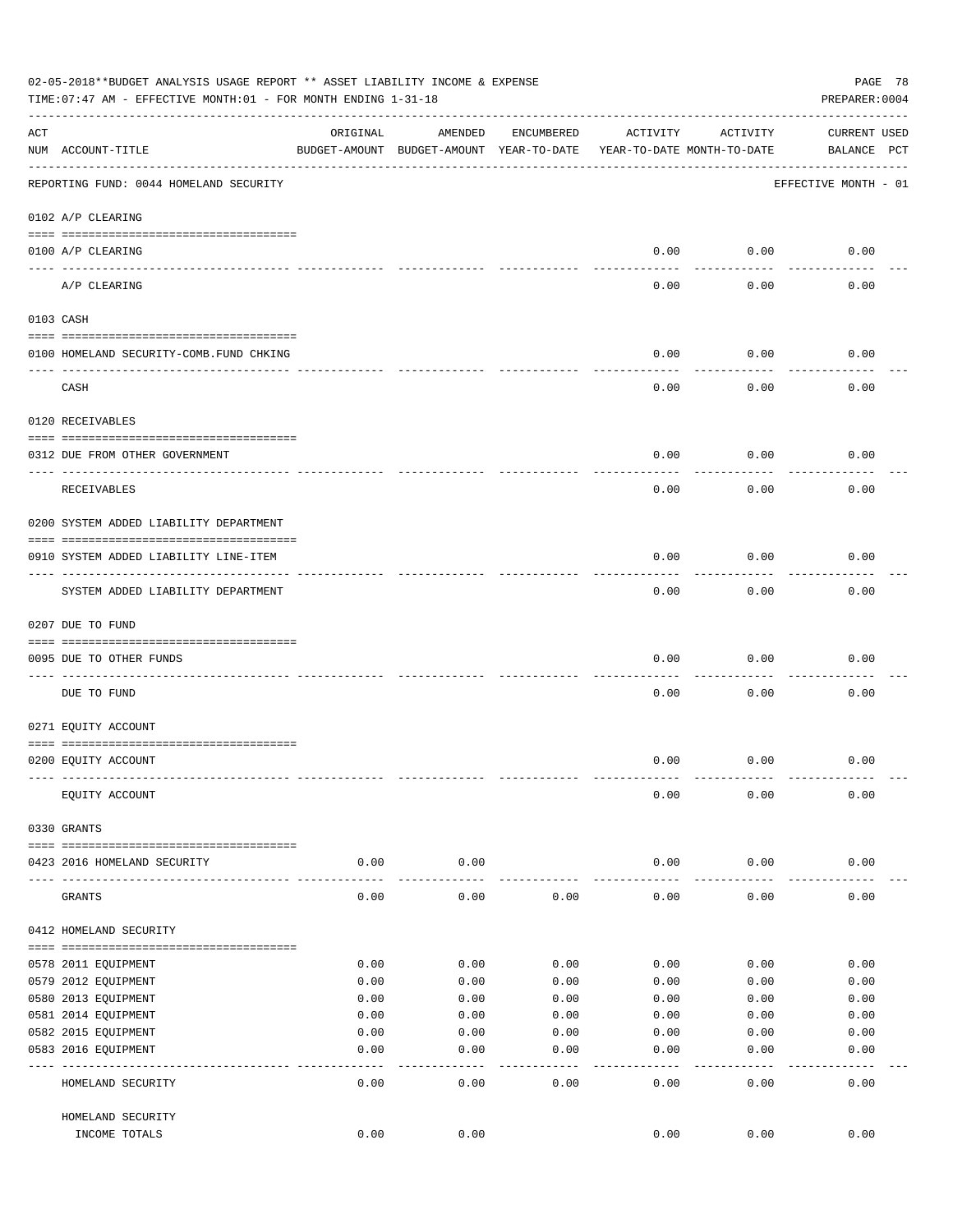| 02-05-2018**BUDGET ANALYSIS USAGE REPORT ** ASSET LIABILITY INCOME & EXPENSE<br>TIME: 07:47 AM - EFFECTIVE MONTH: 01 - FOR MONTH ENDING 1-31-18 |               |               |                   |          |                            | PAGE 79<br>PREPARER: 0004 |
|-------------------------------------------------------------------------------------------------------------------------------------------------|---------------|---------------|-------------------|----------|----------------------------|---------------------------|
| ACT                                                                                                                                             | ORIGINAL      | AMENDED       | <b>ENCUMBERED</b> | ACTIVITY | ACTIVITY                   | <b>CURRENT USED</b>       |
| ACCOUNT-TITLE<br>NUM                                                                                                                            | BUDGET-AMOUNT | BUDGET-AMOUNT | YEAR-TO-DATE      |          | YEAR-TO-DATE MONTH-TO-DATE | <b>PCT</b><br>BALANCE     |
| REPORTING FUND: 0044 HOMELAND SECURITY                                                                                                          |               |               |                   |          |                            | EFFECTIVE MONTH - 01      |
| <b>EXPENSE TOTALS</b>                                                                                                                           | 0.00          | 0.00          | 0.00              | 0.00     | 0.00                       | 0.00                      |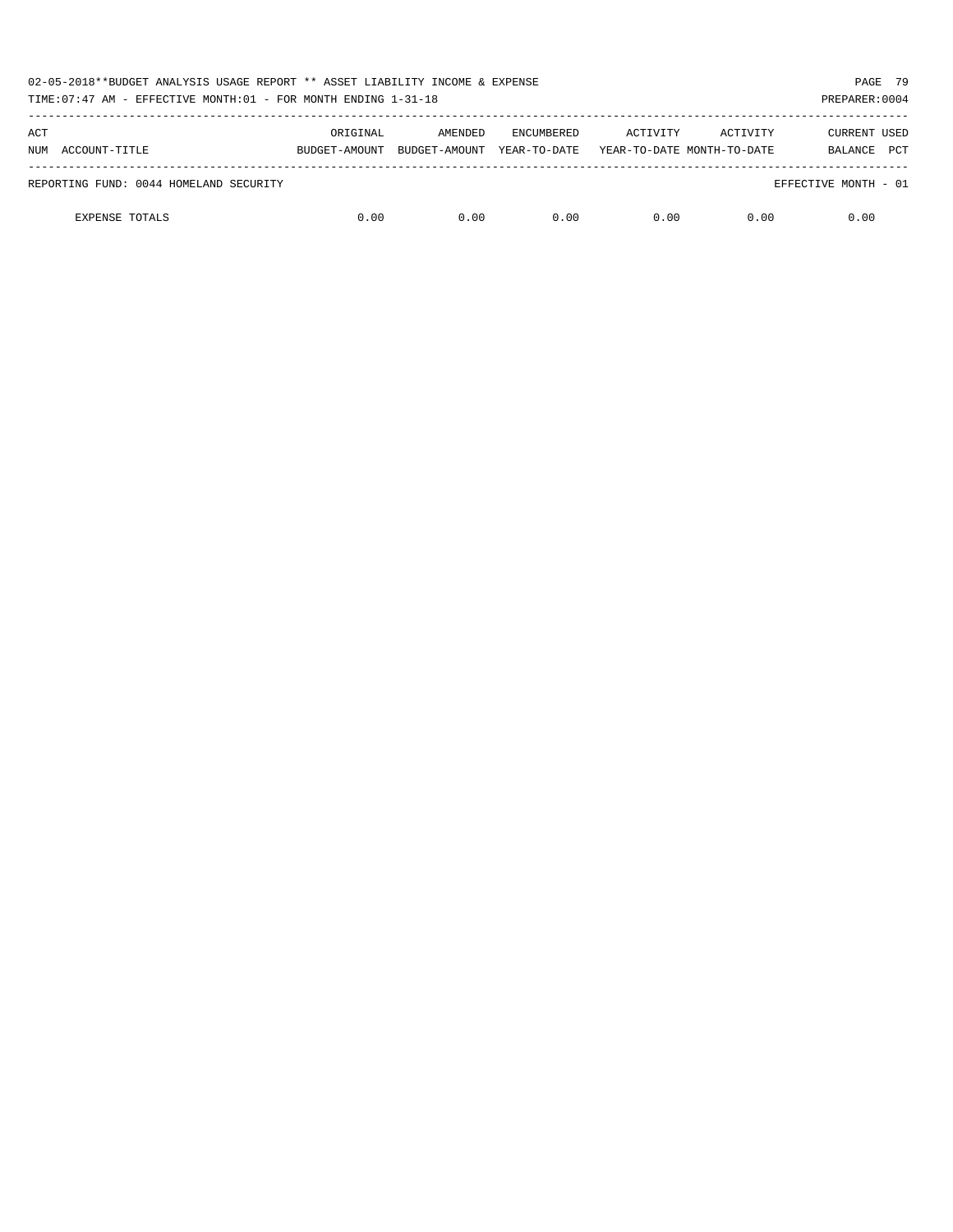|     | 02-05-2018**BUDGET ANALYSIS USAGE REPORT ** ASSET LIABILITY INCOME & EXPENSE<br>PAGE 80<br>TIME: 07:47 AM - EFFECTIVE MONTH: 01 - FOR MONTH ENDING 1-31-18<br>PREPARER: 0004 |          |                                                     |            |                                        |          |                                    |  |  |  |
|-----|------------------------------------------------------------------------------------------------------------------------------------------------------------------------------|----------|-----------------------------------------------------|------------|----------------------------------------|----------|------------------------------------|--|--|--|
| ACT | NUM ACCOUNT-TITLE                                                                                                                                                            | ORIGINAL | AMENDED<br>BUDGET-AMOUNT BUDGET-AMOUNT YEAR-TO-DATE | ENCUMBERED | ACTIVITY<br>YEAR-TO-DATE MONTH-TO-DATE | ACTIVITY | <b>CURRENT USED</b><br>BALANCE PCT |  |  |  |
|     | REPORTING FUND: 0045 CHAPTER 19 FUNDS                                                                                                                                        |          |                                                     |            |                                        |          | EFFECTIVE MONTH - 01               |  |  |  |
|     | 0100 PAYROLL                                                                                                                                                                 |          |                                                     |            |                                        |          |                                    |  |  |  |
|     | 0100 PAYROLL                                                                                                                                                                 |          |                                                     |            | 0.00                                   | 0.00     | 0.00                               |  |  |  |
|     | PAYROLL                                                                                                                                                                      |          |                                                     |            | 0.00                                   | 0.00     | 0.00                               |  |  |  |
|     | 0103 CASH                                                                                                                                                                    |          |                                                     |            |                                        |          |                                    |  |  |  |
|     | 0100 CHAPTER 19-COMBINED FUNDS CHECKING                                                                                                                                      |          |                                                     |            | 0.00                                   | 655.50   | 0.00                               |  |  |  |
|     | CASH                                                                                                                                                                         |          |                                                     |            | 0.00                                   | 655.50   | 0.00                               |  |  |  |
|     | 0120 RECEIVABLES                                                                                                                                                             |          |                                                     |            |                                        |          |                                    |  |  |  |
|     | 0312 DUE FROM OTHER GOVERNMENT                                                                                                                                               |          |                                                     |            | 0.00                                   | 0.00     | 0.00                               |  |  |  |
|     | RECEIVABLES                                                                                                                                                                  |          |                                                     |            | 0.00                                   | 0.00     | 0.00                               |  |  |  |
|     | 0200 SYSTEM ADDED LIABILITY DEPARTMENT                                                                                                                                       |          |                                                     |            |                                        |          |                                    |  |  |  |
|     | 0150 ACCRUED SALARY PAYABLE                                                                                                                                                  |          |                                                     |            | 0.00                                   | 0.00     | 302.00                             |  |  |  |
|     | 0155 ACCRUED FRINGE BENEFITS                                                                                                                                                 |          |                                                     |            | 0.00                                   | 0.00     | 0.00                               |  |  |  |
|     | 0910 SYSTEM ADDED LIABILITY LINE-ITEM                                                                                                                                        |          |                                                     |            | $3,975.00 -$                           | 0.00     | $3,975.00 -$                       |  |  |  |
|     | SYSTEM ADDED LIABILITY DEPARTMENT                                                                                                                                            |          |                                                     |            | $3,975.00-$                            | 0.00     | $3,673.00-$                        |  |  |  |
|     | 0207 DUE TO FUND                                                                                                                                                             |          |                                                     |            |                                        |          |                                    |  |  |  |
|     | 0095 DUE TO OTHER FUNDS                                                                                                                                                      |          |                                                     |            | 0.00                                   | 0.00     | 0.00                               |  |  |  |
|     | DUE TO FUND                                                                                                                                                                  |          |                                                     |            | 0.00                                   | 0.00     | 0.00                               |  |  |  |
|     | 0271 EQUITY ACCOUNT                                                                                                                                                          |          |                                                     |            |                                        |          |                                    |  |  |  |
|     | 0200 EQUITY ACCOUNT                                                                                                                                                          |          |                                                     |            | 0.00                                   | 0.00     | $302.00 -$                         |  |  |  |
|     |                                                                                                                                                                              |          |                                                     |            | 0.00                                   | 0.00     | $302.00 -$                         |  |  |  |
|     | EQUITY ACCOUNT<br>0330 GRANT INCOME                                                                                                                                          |          |                                                     |            |                                        |          |                                    |  |  |  |
|     |                                                                                                                                                                              |          |                                                     |            |                                        |          |                                    |  |  |  |
|     | 0403 CHAPTER 19 FUNDS                                                                                                                                                        |          | 4,000.00 4,000.00                                   |            | 4,630.50                               | 655.50   | $630.50 + 116$                     |  |  |  |
|     | GRANT INCOME                                                                                                                                                                 | 4,000.00 | 4,000.00                                            |            | $0.00$ 4,630.50                        | 655.50   | $630.50 + 116$                     |  |  |  |
|     | 0403 CHAPTER 19 FUNDS                                                                                                                                                        |          |                                                     |            |                                        |          |                                    |  |  |  |
|     | 0103 SALARY                                                                                                                                                                  | 0.00     | 0.00                                                | 0.00       | 0.00                                   | 0.00     | 0.00                               |  |  |  |
|     | 0201 SOCIAL SECURITY                                                                                                                                                         | 0.00     | 0.00                                                | 0.00       | 0.00                                   | 0.00     | 0.00                               |  |  |  |
|     | 0204 WORKERS COMPENSATION                                                                                                                                                    | 0.00     | 0.00                                                | 0.00       | 0.00                                   | 0.00     | 0.00                               |  |  |  |
|     | 0205 MEDICARE TAX                                                                                                                                                            | 0.00     | 0.00                                                | 0.00       | 0.00                                   | 0.00     | 0.00                               |  |  |  |
|     | 0310 OFFICE SUPPLIES                                                                                                                                                         | 500.00   | 1,000.00                                            | 0.00       | 655.50                                 | 0.00     | 344.50<br>66                       |  |  |  |
|     | 0427 OUT OF COUNTY TRAVEL                                                                                                                                                    | 100.00   | 100.00                                              | 0.00       | 0.00                                   | 0.00     | 100.00<br>00                       |  |  |  |
|     | 0572 OFFICE EQUIPMENT                                                                                                                                                        | 700.00   | 700.00                                              | 0.00       | 0.00                                   | 0.00     | 700.00<br>0 <sub>0</sub>           |  |  |  |
|     | 0573 ELECTION EQUIPMENT                                                                                                                                                      | 2,700.00 | 2,200.00                                            | 0.00       | 0.00                                   | 0.00     | 2,200.00<br>0 <sub>0</sub>         |  |  |  |
|     | 0574 COMPUTER EQUIPMENT                                                                                                                                                      | 0.00     | 0.00                                                | 0.00       | 0.00                                   | 0.00     | 0.00                               |  |  |  |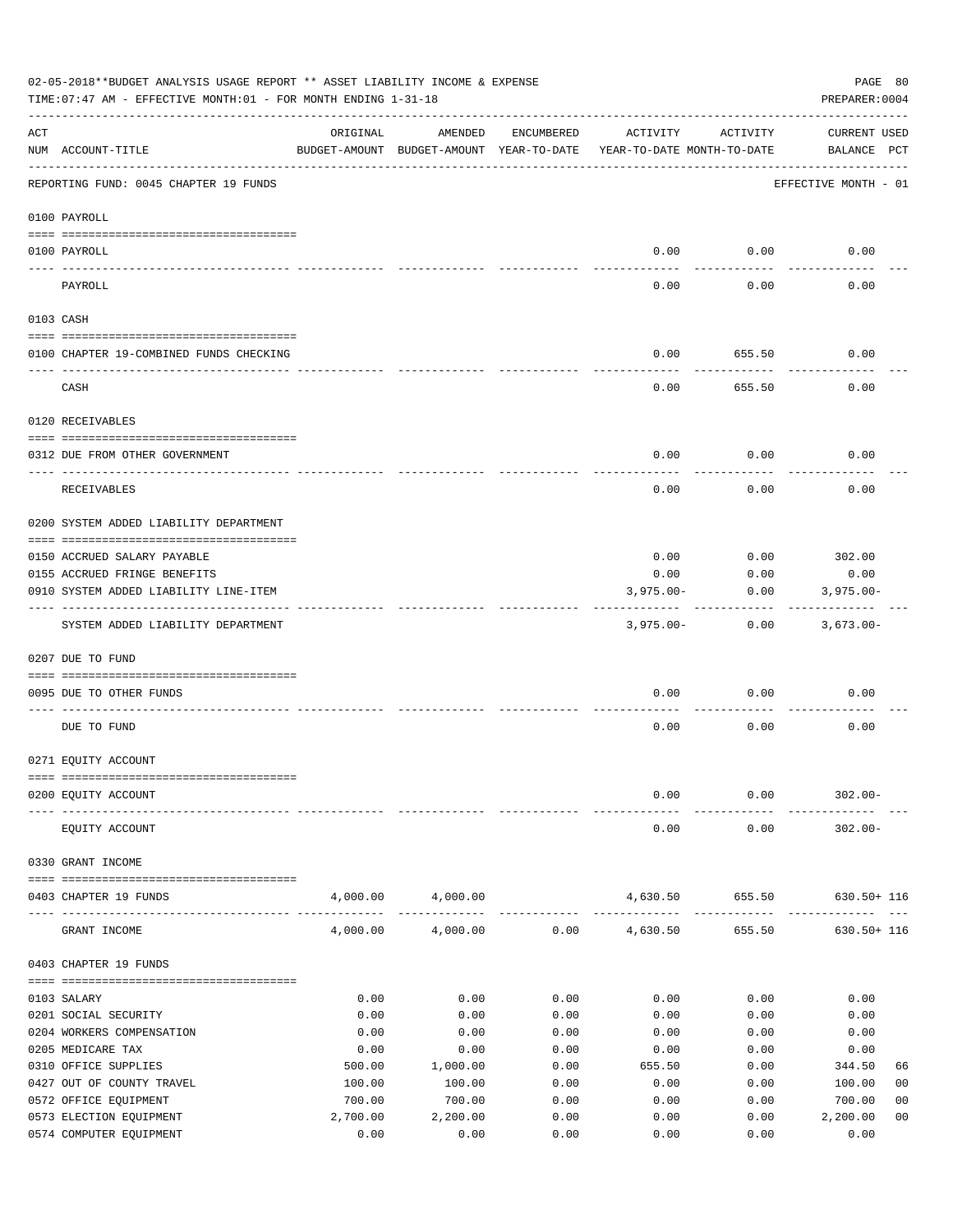| 02-05-2018**BUDGET ANALYSIS USAGE REPORT ** ASSET LIABILITY INCOME & EXPENSE<br>TIME:07:47 AM - EFFECTIVE MONTH:01 - FOR MONTH ENDING 1-31-18 |               |               |              |          |                            | PAGE 81<br>PREPARER: 0004 |  |
|-----------------------------------------------------------------------------------------------------------------------------------------------|---------------|---------------|--------------|----------|----------------------------|---------------------------|--|
|                                                                                                                                               |               |               |              |          |                            |                           |  |
| ACT                                                                                                                                           | ORIGINAL      | AMENDED       | ENCUMBERED   | ACTIVITY | ACTIVITY                   | <b>CURRENT USED</b>       |  |
| ACCOUNT-TITLE<br>NUM                                                                                                                          | BUDGET-AMOUNT | BUDGET-AMOUNT | YEAR-TO-DATE |          | YEAR-TO-DATE MONTH-TO-DATE | PCT<br>BALANCE            |  |
| REPORTING FUND: 0045 CHAPTER 19 FUNDS                                                                                                         |               |               |              |          |                            | EFFECTIVE MONTH - 01      |  |
| CHAPTER 19 FUNDS                                                                                                                              | 4,000.00      | 4.000.00      | 0.00         | 655.50   | 0.00                       | 3,344.50<br>16            |  |
| CHAPTER 19 FUNDS                                                                                                                              |               |               |              |          |                            |                           |  |
| INCOME TOTALS                                                                                                                                 | 4,000.00      | 4,000.00      |              | 4,630.50 | 655.50                     | 630.50+ 116               |  |
| <b>EXPENSE TOTALS</b>                                                                                                                         | 4,000.00      | 4,000.00      | 0.00         | 655.50   | 0.00                       | 3,344.50<br>16            |  |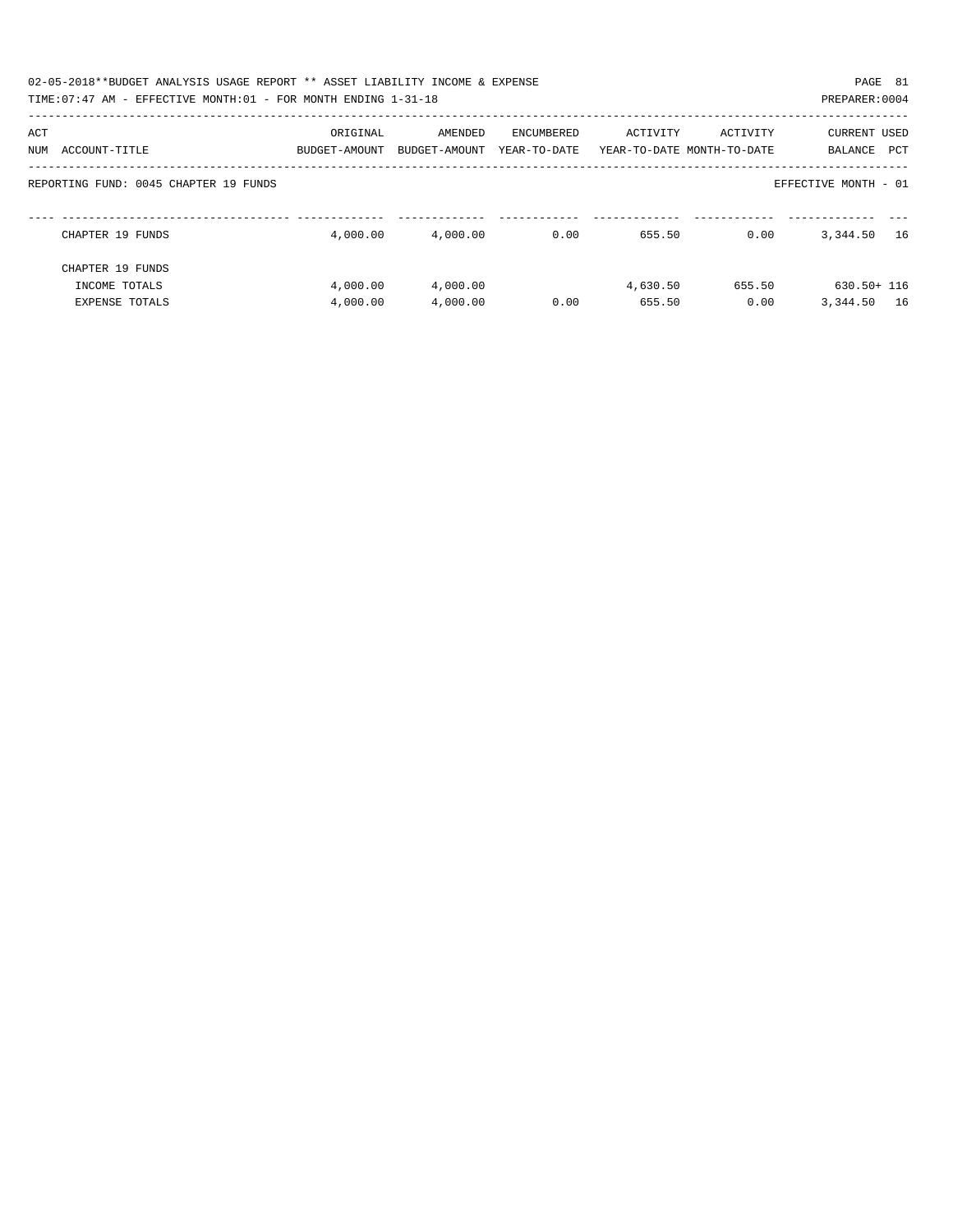|     | 02-05-2018**BUDGET ANALYSIS USAGE REPORT ** ASSET LIABILITY INCOME & EXPENSE<br>TIME: 07:47 AM - EFFECTIVE MONTH: 01 - FOR MONTH ENDING 1-31-18 |           |                     |                    |                                                                                 |                             | PAGE 82<br>PREPARER: 0004          |      |
|-----|-------------------------------------------------------------------------------------------------------------------------------------------------|-----------|---------------------|--------------------|---------------------------------------------------------------------------------|-----------------------------|------------------------------------|------|
| ACT | NUM ACCOUNT-TITLE                                                                                                                               | ORIGINAL  | AMENDED             | ENCUMBERED         | ACTIVITY<br>BUDGET-AMOUNT BUDGET-AMOUNT YEAR-TO-DATE YEAR-TO-DATE MONTH-TO-DATE | ACTIVITY                    | <b>CURRENT USED</b><br>BALANCE PCT |      |
|     | REPORTING FUND: 0046 SAFE ROOM REIMBURSEMENT PROGRAM                                                                                            |           |                     |                    |                                                                                 |                             | EFFECTIVE MONTH - 01               |      |
|     | 0103 CASH                                                                                                                                       |           |                     |                    |                                                                                 |                             |                                    |      |
|     | 0100 SAFE ROOM REIMB.PROG.-COMB.FUNDS                                                                                                           |           |                     |                    |                                                                                 | $535.95 - 86.86 - 5,038.25$ |                                    |      |
|     | CASH                                                                                                                                            |           |                     |                    | 535.95-                                                                         |                             | 86.86- 5,038.25                    |      |
|     | 0120 RECEIVABLES                                                                                                                                |           |                     |                    |                                                                                 |                             |                                    |      |
|     | 0312 DUE FROM OTHER GOVERNMENTS                                                                                                                 |           |                     |                    | 0.00                                                                            | 0.00                        | 0.00                               |      |
|     | RECEIVABLES                                                                                                                                     |           |                     |                    | 0.00                                                                            | 0.00                        | 0.00                               |      |
|     | 0200 SYSTEM ADDED LIABILITY DEPARTMENT                                                                                                          |           |                     |                    |                                                                                 |                             |                                    |      |
|     | 0910 SYSTEM ADDED LIABILITY LINE-ITEM                                                                                                           |           |                     |                    |                                                                                 |                             | $634.95 - 0.00$ 634.95-            |      |
|     | SYSTEM ADDED LIABILITY DEPARTMENT                                                                                                               |           |                     |                    | 634.95-                                                                         | 0.00                        | 634.95-                            |      |
|     | 0271 EQUITY ACCOUNT                                                                                                                             |           |                     |                    |                                                                                 |                             |                                    |      |
|     | 0200 EQUITY ACCOUNT                                                                                                                             |           |                     |                    | 0.00                                                                            | $0.00$ 5,574.20             |                                    |      |
|     | EQUITY ACCOUNT                                                                                                                                  |           |                     |                    | 0.00                                                                            |                             | $0.00$ 5,574.20                    |      |
|     | 0300 CASH                                                                                                                                       |           |                     |                    |                                                                                 |                             |                                    |      |
|     | 0146 BEGINNING CASH BALANCE                                                                                                                     | 1,200.00  | 1,200.00            | ------------       | 0.00                                                                            | 0.00<br>.                   | 1,200.00                           | 00   |
|     | CASH                                                                                                                                            | 1,200.00  | 1,200.00            | 0.00               | 0.00                                                                            | 0.00                        | 1,200.00                           | - 00 |
|     | 0330 GRANT INCOME                                                                                                                               |           |                     |                    |                                                                                 |                             |                                    |      |
|     | 0475 SAFE ROOM REIMBURSEMENT DR-4029                                                                                                            |           | 90,000.00 90,000.00 |                    | 35, 234.73 0.00 54, 765.27 39                                                   |                             |                                    |      |
|     | 0476 ADMINISTRATIVE FEE                                                                                                                         |           | 3,000.00 3,000.00   |                    | 1,200.00                                                                        |                             | $0.00$ 1,800.00 40                 |      |
|     | GRANT INCOME                                                                                                                                    |           |                     |                    | 93,000.00 93,000.00 0.00 36,434.73                                              | 0.00                        | 56,565.27                          | 39   |
|     | 0475 SAFE ROOM REIMBURSEMENT PROGRAM                                                                                                            |           |                     |                    |                                                                                 |                             |                                    |      |
|     | 0310 OFFICE SUPPLIES                                                                                                                            | 0.00      | 200.00              | 0.00               | 473.15                                                                          | 80.79                       | 273.15-237                         |      |
|     | 0314 SAFE ROOM REIMBURSEMENT                                                                                                                    | 93,300.00 | 92,600.00           |                    | $0.00$ $35,234.76$                                                              | 0.00                        | 57,365.24                          | 38   |
|     | 0330 GAS/OIL                                                                                                                                    | 150.00    | 150.00              | 0.00               | 6.07                                                                            | 6.07                        | 143.93                             | 04   |
|     | 0427 OUT OF COUNTY TRAVEL                                                                                                                       | 500.00    | 500.00              | 0.00               | 26.75                                                                           | 0.00                        | 473.25                             | 05   |
|     | 0454 R&M AUTO                                                                                                                                   | 250.00    | 750.00              | 0.00               | 595.00                                                                          | 0.00                        | 155.00                             | 79   |
|     | 0573 RADIO EQUIPMENT                                                                                                                            | 0.00      | 0.00                | 0.00               | 0.00                                                                            | 0.00                        | 0.00                               |      |
|     | 0574 COMPUTER EQUIPMENT                                                                                                                         | 0.00      | 0.00                | 0.00<br>---------- | 0.00<br>----------                                                              | 0.00<br>------------        | 0.00<br>----------                 |      |
|     | SAFE ROOM REIMBURSEMENT PROGRAM                                                                                                                 | 94,200.00 | 94,200.00           | 0.00               | 36,335.73                                                                       | 86.86                       | 57,864.27 39                       |      |
|     | SAFE ROOM REIMBURSEMENT PROGRAM                                                                                                                 |           |                     |                    |                                                                                 |                             |                                    |      |
|     | INCOME TOTALS                                                                                                                                   | 94,200.00 | 94,200.00           |                    | 36,434.73                                                                       | 0.00                        | 57,765.27                          | 39   |
|     | EXPENSE TOTALS                                                                                                                                  | 94,200.00 | 94,200.00           | 0.00               | 36,335.73                                                                       | 86.86                       | 57,864.27                          | 39   |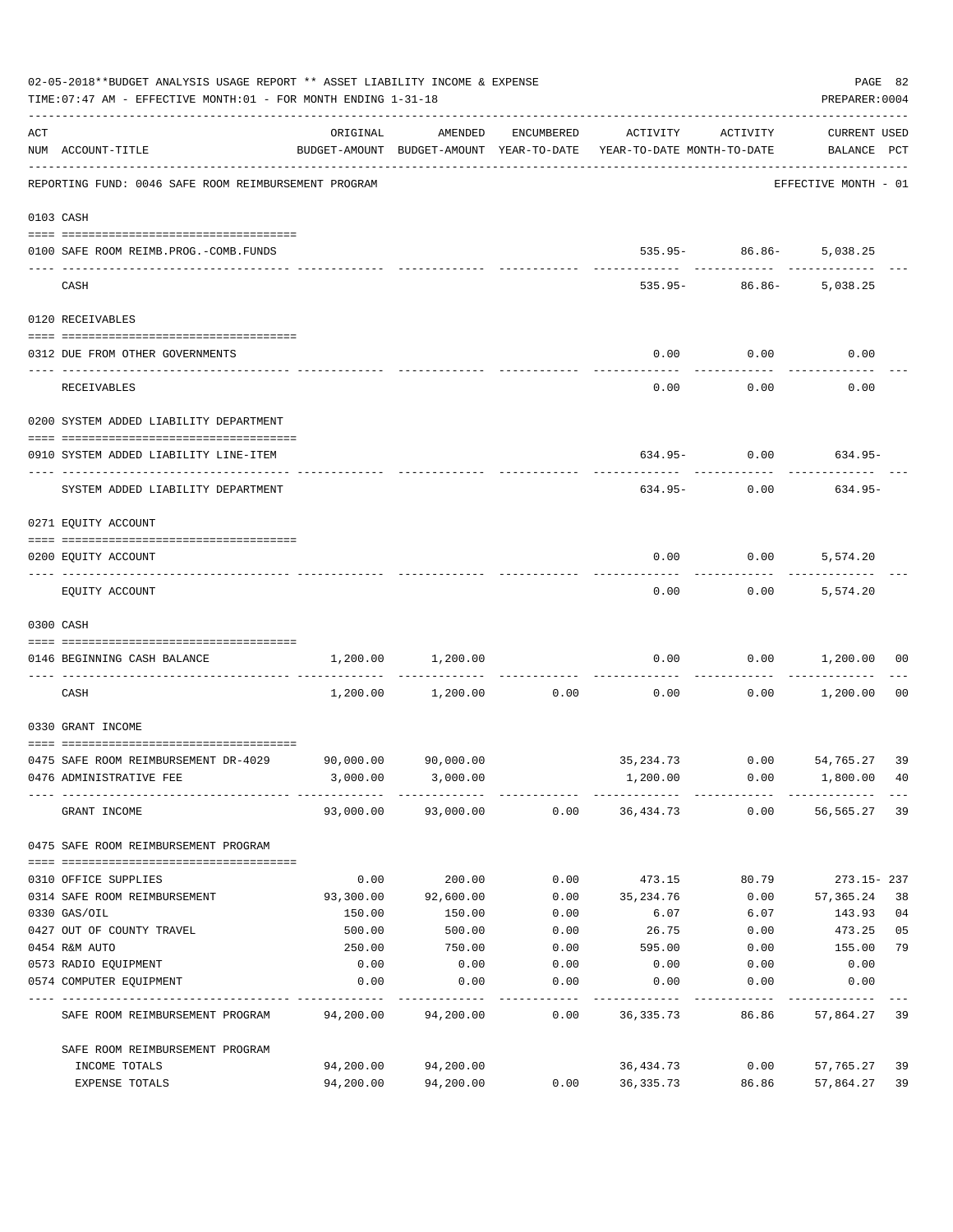| 02-05-2018**BUDGET ANALYSIS USAGE REPORT ** ASSET LIABILITY INCOME & EXPENSE<br>TIME: 07:47 AM - EFFECTIVE MONTH: 01 - FOR MONTH ENDING 1-31-18 |                                              |           |                     |          |                                                                                                                 |                                   |                      |                |  |
|-------------------------------------------------------------------------------------------------------------------------------------------------|----------------------------------------------|-----------|---------------------|----------|-----------------------------------------------------------------------------------------------------------------|-----------------------------------|----------------------|----------------|--|
| ACT                                                                                                                                             | NUM ACCOUNT-TITLE                            | ORIGINAL  | AMENDED             |          | ENCUMBERED ACTIVITY ACTIVITY<br>BUDGET-AMOUNT BUDGET-AMOUNT YEAR-TO-DATE YEAR-TO-DATE MONTH-TO-DATE BALANCE PCT |                                   | CURRENT USED         |                |  |
|                                                                                                                                                 | REPORTING FUND: 0048 ELECTION EQUIPMENT FUND |           |                     |          |                                                                                                                 |                                   | EFFECTIVE MONTH - 01 |                |  |
|                                                                                                                                                 | 0103 CASH                                    |           |                     |          |                                                                                                                 |                                   |                      |                |  |
|                                                                                                                                                 | 0100 ELECTION EQUIP.FUND-COMBINED FUNDS      |           |                     |          |                                                                                                                 | 4,429.75- 4,037.00- 30,698.98     |                      |                |  |
|                                                                                                                                                 | _____________________________<br>CASH        |           |                     |          |                                                                                                                 | $4,429.75 - 4,037.00 - 30,698.98$ |                      |                |  |
|                                                                                                                                                 | 0200 SYSTEM ADDED LIABILITY DEPARTMENT       |           |                     |          |                                                                                                                 |                                   |                      |                |  |
|                                                                                                                                                 | 0910 SYSTEM ADDED LIABILITY LINE-ITEM        |           |                     |          |                                                                                                                 | $392.75 - 0.00$                   | 392.75-              |                |  |
|                                                                                                                                                 | SYSTEM ADDED LIABILITY DEPARTMENT            |           |                     |          | $392.75 -$                                                                                                      | 0.00                              | 392.75-              |                |  |
|                                                                                                                                                 | 0271 EQUITY ACCOUNT                          |           |                     |          |                                                                                                                 |                                   |                      |                |  |
|                                                                                                                                                 | 0200 EQUITY ACCOUNT                          |           |                     |          |                                                                                                                 | $0.00$ $0.00$ $35,128.73$         |                      |                |  |
|                                                                                                                                                 | EQUITY ACCOUNT                               |           |                     |          | 0.00                                                                                                            | 0.00                              | 35,128.73            |                |  |
|                                                                                                                                                 | 0300 CASH                                    |           |                     |          |                                                                                                                 |                                   |                      |                |  |
|                                                                                                                                                 | 0148 BEGINNING CASH BALANCE                  | 17,100.00 | 17,100.00           |          | 0.00                                                                                                            |                                   | $0.00$ 17,100.00 00  |                |  |
|                                                                                                                                                 | CASH                                         |           | 17,100.00 17,100.00 | 0.00     | 0.00                                                                                                            |                                   | $0.00$ 17,100.00     | 0 <sub>0</sub> |  |
|                                                                                                                                                 | 0340 INCOME                                  |           |                     |          |                                                                                                                 |                                   |                      |                |  |
|                                                                                                                                                 | 0130 REFUNDS & MISCELLANEOUS                 | 0.00      | 0.00                |          | 0.00                                                                                                            | 0.00                              | 0.00                 |                |  |
|                                                                                                                                                 | 0484 ELECTION REIMBURSEMENT                  | 4,000.00  | 4,000.00            |          | 600.00                                                                                                          | -----------------------------     | 600.00 3,400.00 15   |                |  |
|                                                                                                                                                 | INCOME                                       |           | 4,000.00 4,000.00   | 0.00     | 600.00                                                                                                          | 600.00                            | 3,400.00             | 15             |  |
|                                                                                                                                                 | 0403 ELECTION EQUIPMENT FUND                 |           |                     |          |                                                                                                                 |                                   |                      |                |  |
|                                                                                                                                                 |                                              |           |                     |          |                                                                                                                 |                                   |                      |                |  |
|                                                                                                                                                 | 0485 LICENSE/SUPPORT                         | 0.00      | 0.00                | 0.00     | 0.00                                                                                                            | 0.00                              | 0.00                 |                |  |
|                                                                                                                                                 | 0573 ELECTION EQUIPMENT                      | 21,100.00 | 21,100.00           | 2,060.00 | 4,637.00                                                                                                        | 4,637.00                          | 14,403.00            | 32             |  |
|                                                                                                                                                 | ELECTION EQUIPMENT FUND                      | 21,100.00 | 21,100.00           | 2,060.00 | 4,637.00                                                                                                        | 4,637.00                          | 14,403.00            | 32             |  |
|                                                                                                                                                 | ELECTION EQUIPMENT FUND                      |           |                     |          |                                                                                                                 |                                   |                      |                |  |
|                                                                                                                                                 | INCOME TOTALS                                | 21,100.00 | 21,100.00           |          | 600.00                                                                                                          | 600.00                            | 20,500.00            | 03             |  |
|                                                                                                                                                 | EXPENSE TOTALS                               | 21,100.00 | 21,100.00           | 2,060.00 | 4,637.00                                                                                                        | 4,637.00                          | 14,403.00            | 32             |  |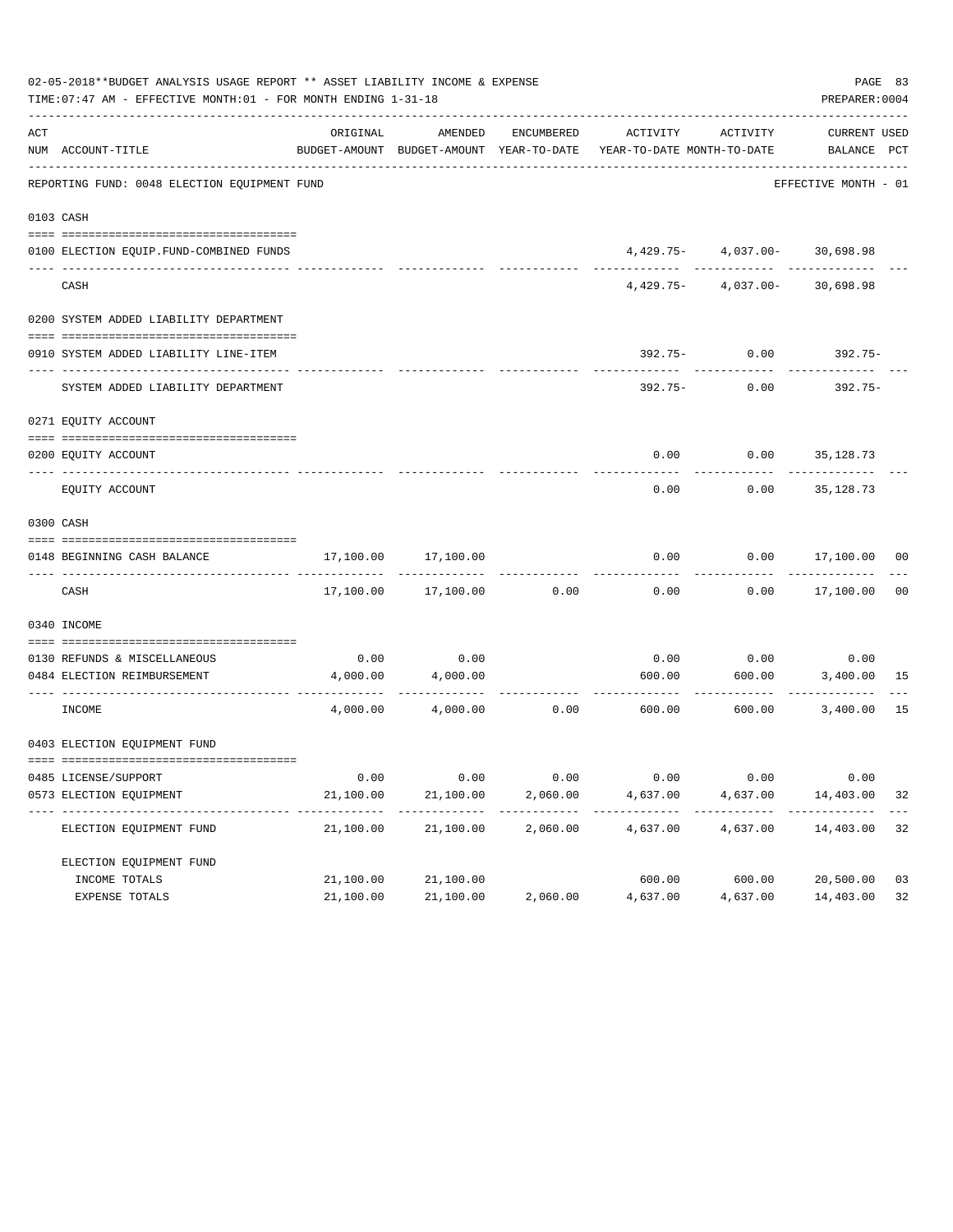|     | 02-05-2018**BUDGET ANALYSIS USAGE REPORT ** ASSET LIABILITY INCOME & EXPENSE<br>PAGE 84<br>TIME: 07:47 AM - EFFECTIVE MONTH: 01 - FOR MONTH ENDING 1-31-18<br>PREPARER: 0004 |          |                                                     |            |                                        |          |                                    |  |  |
|-----|------------------------------------------------------------------------------------------------------------------------------------------------------------------------------|----------|-----------------------------------------------------|------------|----------------------------------------|----------|------------------------------------|--|--|
| ACT | NUM ACCOUNT-TITLE                                                                                                                                                            | ORIGINAL | AMENDED<br>BUDGET-AMOUNT BUDGET-AMOUNT YEAR-TO-DATE | ENCUMBERED | ACTIVITY<br>YEAR-TO-DATE MONTH-TO-DATE | ACTIVITY | <b>CURRENT USED</b><br>BALANCE PCT |  |  |
|     | REPORTING FUND: 0049 INVESTIGATOR/LEOSE GRANT                                                                                                                                |          |                                                     |            |                                        |          | EFFECTIVE MONTH - 01               |  |  |
|     | 0100 PAYROLL                                                                                                                                                                 |          |                                                     |            |                                        |          |                                    |  |  |
|     | 0100 PAYROLL                                                                                                                                                                 |          |                                                     |            | 0.00                                   | 0.00     | 0.00                               |  |  |
|     | ---- ----<br>PAYROLL                                                                                                                                                         |          |                                                     |            | 0.00                                   | 0.00     | 0.00                               |  |  |
|     | 0103 CASH                                                                                                                                                                    |          |                                                     |            |                                        |          |                                    |  |  |
|     | 0100 INVESTIGATOR/LEOSE-COMB.FUNDS                                                                                                                                           |          |                                                     |            | 0.00                                   | 0.00     | 682.59                             |  |  |
|     | CASH                                                                                                                                                                         |          |                                                     |            | 0.00                                   | 0.00     | 682.59                             |  |  |
|     | 0271 EQUITY ACCOUNT                                                                                                                                                          |          |                                                     |            |                                        |          |                                    |  |  |
|     | 0200 EQUITY ACCOUNT<br>_____ _____________                                                                                                                                   |          |                                                     |            | 0.00                                   | 0.00     | 682.59                             |  |  |
|     | EQUITY ACCOUNT                                                                                                                                                               |          |                                                     |            | 0.00                                   | 0.00     | 682.59                             |  |  |
|     | 0300 CASH                                                                                                                                                                    |          |                                                     |            |                                        |          |                                    |  |  |
|     | 0149 BEGINNING CASH BALANCE                                                                                                                                                  | 0.00     | 0.00                                                |            | 0.00                                   | 0.00     | 0.00                               |  |  |
|     | CASH                                                                                                                                                                         | 0.00     | 0.00                                                | 0.00       | 0.00                                   | 0.00     | 0.00                               |  |  |
|     | 0330 GRANT INCOME                                                                                                                                                            |          |                                                     |            |                                        |          |                                    |  |  |
|     | 0475 INVESTIGATOR/LEOSE GRANT                                                                                                                                                | 0.00     | 0.00                                                |            | 0.00                                   | 0.00     | 0.00                               |  |  |
|     | GRANT INCOME                                                                                                                                                                 | 0.00     | 0.00                                                | 0.00       | 0.00                                   | 0.00     | 0.00                               |  |  |
|     | 0475 INVESTIGATOR/LEOSE                                                                                                                                                      |          |                                                     |            |                                        |          |                                    |  |  |
|     | 0103 SALARY                                                                                                                                                                  | 0.00     | 0.00                                                | 0.00       | 0.00                                   | 0.00     | 0.00                               |  |  |
|     | 0201 SOCIAL SECURITY                                                                                                                                                         | 0.00     | 0.00                                                | 0.00       | 0.00                                   | 0.00     | 0.00                               |  |  |
|     | 0202 GROUP HEALTH INSURANCE                                                                                                                                                  | 0.00     | 0.00                                                | 0.00       | 0.00                                   | 0.00     | 0.00                               |  |  |
|     | 0203 RETIREMENT                                                                                                                                                              | 0.00     | 0.00                                                | 0.00       | 0.00                                   | 0.00     | 0.00                               |  |  |
|     | 0204 WORKER'S COMPENSATION                                                                                                                                                   | 0.00     | 0.00                                                | 0.00       | 0.00                                   | 0.00     | 0.00                               |  |  |
|     | 0205 MEDICARE TAX                                                                                                                                                            | 0.00     | 0.00                                                | 0.00       | 0.00                                   | 0.00     | 0.00                               |  |  |
|     | 0310 OFFICE SUPPLIES                                                                                                                                                         | 0.00     | 0.00                                                | 0.00       | 0.00                                   | 0.00     | 0.00                               |  |  |
|     | 0427 TRAINING/TUITION/OUT OF COUNTY                                                                                                                                          | 0.00     | 0.00                                                | 0.00       | 0.00                                   | 0.00     | 0.00                               |  |  |
|     | 0572 OFFICE EQUIPMENT                                                                                                                                                        | 0.00     | 0.00                                                | 0.00       | 0.00                                   | 0.00     | 0.00                               |  |  |
|     | 0574 COMPUTER EQUIPMENT                                                                                                                                                      | 0.00     | 0.00                                                | 0.00       | 0.00                                   | 0.00     | 0.00                               |  |  |
|     | INVESTIGATOR/LEOSE                                                                                                                                                           | 0.00     | 0.00                                                | 0.00       | 0.00                                   | 0.00     | 0.00                               |  |  |
|     | INVESTIGATOR/LEOSE GRANT                                                                                                                                                     |          |                                                     |            |                                        |          |                                    |  |  |
|     | INCOME TOTALS                                                                                                                                                                | 0.00     | 0.00                                                |            | 0.00                                   | 0.00     | 0.00                               |  |  |
|     | EXPENSE TOTALS                                                                                                                                                               | 0.00     | 0.00                                                | 0.00       | 0.00                                   | 0.00     | 0.00                               |  |  |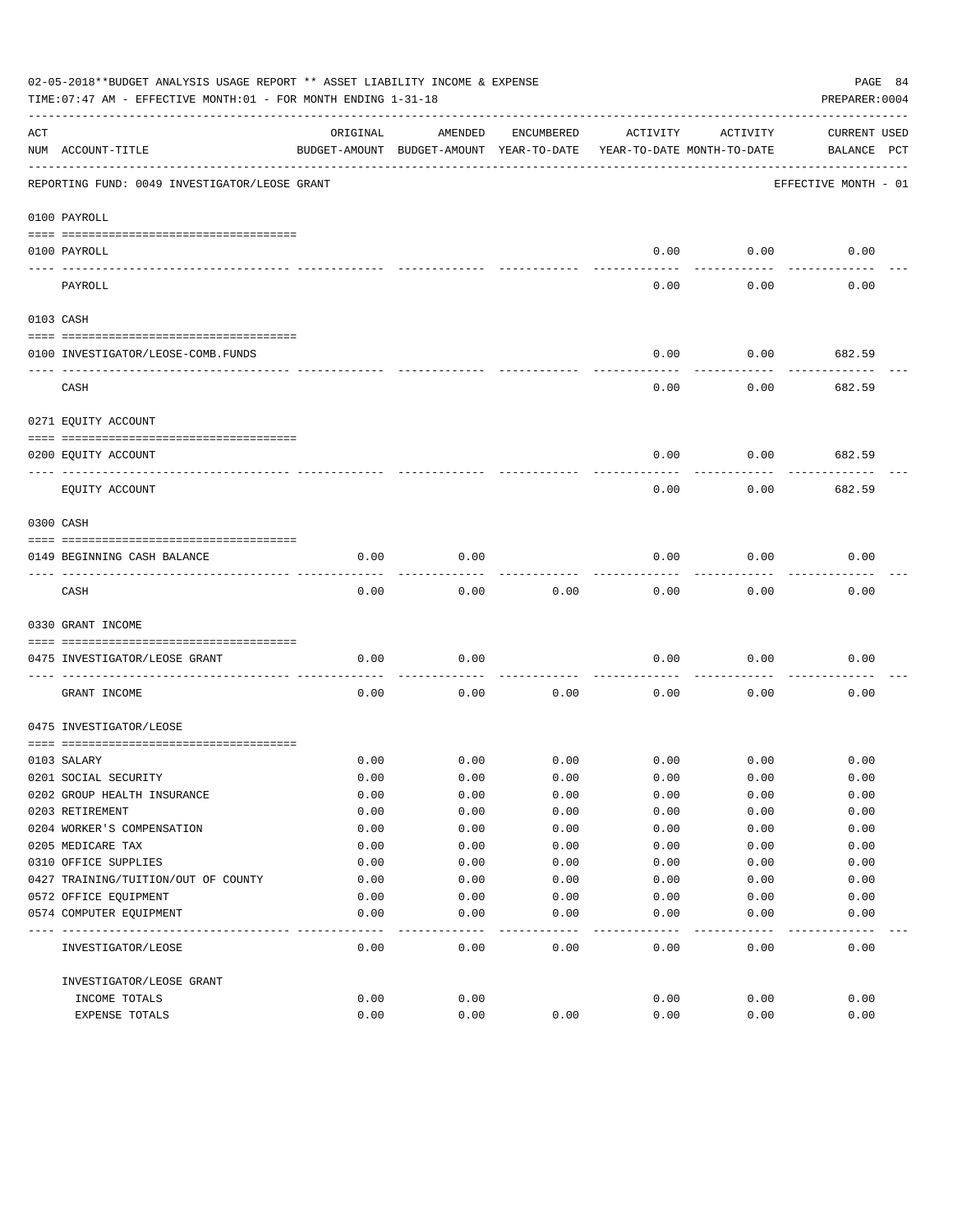|     | 02-05-2018**BUDGET ANALYSIS USAGE REPORT ** ASSET LIABILITY INCOME & EXPENSE<br>TIME: 07:47 AM - EFFECTIVE MONTH: 01 - FOR MONTH ENDING 1-31-18 |          |                                                     |            |                                        |                        | PAGE 85<br>PREPARER: 0004          |                |
|-----|-------------------------------------------------------------------------------------------------------------------------------------------------|----------|-----------------------------------------------------|------------|----------------------------------------|------------------------|------------------------------------|----------------|
| ACT | NUM ACCOUNT-TITLE                                                                                                                               | ORIGINAL | AMENDED<br>BUDGET-AMOUNT BUDGET-AMOUNT YEAR-TO-DATE | ENCUMBERED | ACTIVITY<br>YEAR-TO-DATE MONTH-TO-DATE | ACTIVITY               | <b>CURRENT USED</b><br>BALANCE PCT |                |
|     | REPORTING FUND: 0051 CO.CLERK CO.& DIST.CT. TECHNOLOGY                                                                                          |          |                                                     |            |                                        |                        | EFFECTIVE MONTH - 01               |                |
|     | 0103 CASH                                                                                                                                       |          |                                                     |            |                                        |                        |                                    |                |
|     | 0100 CO.CLK.CO.& DIST.CT.TECHNOLOGY-COM                                                                                                         |          |                                                     |            |                                        | 167.67 167.67 7,143.59 |                                    |                |
|     | CASH                                                                                                                                            |          |                                                     |            | 167.67                                 | 167.67                 | 7,143.59                           |                |
|     | 0120 RECEIVABLES                                                                                                                                |          |                                                     |            |                                        |                        |                                    |                |
|     | 0313 DUE FROM OTHER FUNDS                                                                                                                       |          |                                                     |            | 0.00                                   | 0.00                   | 356.83                             |                |
|     | RECEIVABLES                                                                                                                                     |          |                                                     |            | 0.00                                   | 0.00                   | 356.83                             |                |
|     | 0271 EQUITY ACCOUNT                                                                                                                             |          |                                                     |            |                                        |                        |                                    |                |
|     | 0200 EQUITY ACCOUNT                                                                                                                             |          |                                                     |            | 0.00                                   |                        | $0.00$ 7,332.75                    |                |
|     | EQUITY ACCOUNT                                                                                                                                  |          |                                                     |            | 0.00                                   | 0.00                   | 7,332.75                           |                |
|     | 0370 CO.CLK.MISCELLANEOUS INCOME                                                                                                                |          |                                                     |            |                                        |                        |                                    |                |
|     | 0440 CO.CLK.CO.& DIST.CT.TECHNOLOGY FEE                                                                                                         | 1,000.00 | 1,000.00                                            |            | 167.67                                 | 167.67                 | 832.33 17                          |                |
|     | CO. CLK. MISCELLANEOUS INCOME                                                                                                                   | 1,000.00 | 1,000.00                                            | 0.00       | 167.67                                 | 167.67                 | 832.33                             | 17             |
|     | 0440 CO.CLK.COURT TECHNOLOGY EQUIPMENT                                                                                                          |          |                                                     |            |                                        |                        |                                    |                |
|     | 0572 OFFICE EQUIPMENT                                                                                                                           | 1,000.00 | 1,000.00                                            | 0.00       | 0.00                                   |                        | $0.00$ 1,000.00                    | 0 <sub>0</sub> |
|     | CO.CLK.COURT TECHNOLOGY EQUIPMENT 1,000.00                                                                                                      |          | 1,000.00                                            | 0.00       | 0.00                                   | 0.00                   | 1,000.00                           | 0 <sub>0</sub> |
|     | CO.CLERK CO.& DIST.CT. TECHNOLOGY                                                                                                               |          |                                                     |            |                                        |                        |                                    |                |
|     | INCOME TOTALS                                                                                                                                   | 1,000.00 | 1,000.00                                            |            | 167.67                                 |                        | 167.67 832.33                      | 17             |
|     | <b>EXPENSE TOTALS</b>                                                                                                                           | 1,000.00 | 1,000.00                                            | 0.00       | 0.00                                   | 0.00                   | 1,000.00                           | 0 <sub>0</sub> |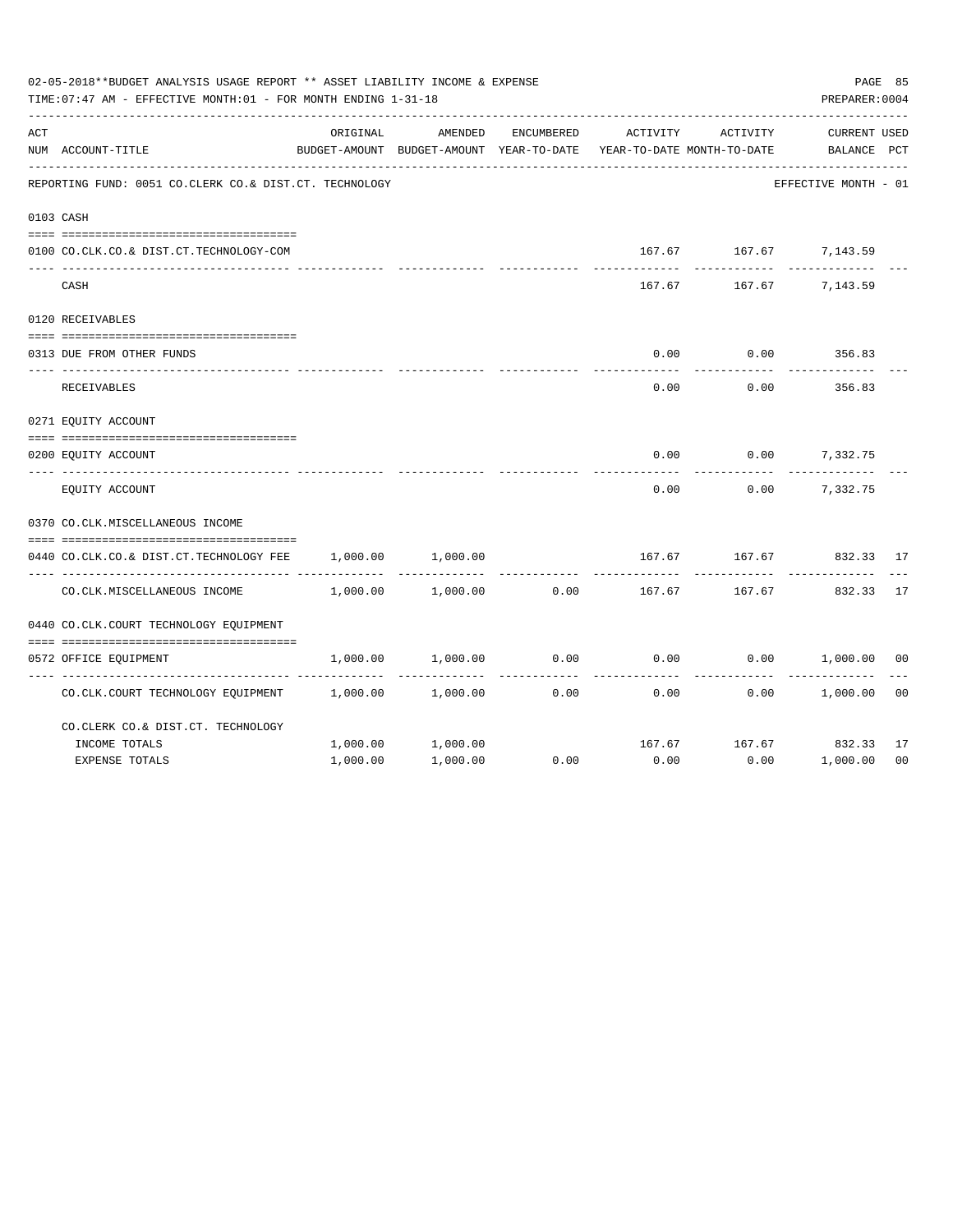|     | 02-05-2018**BUDGET ANALYSIS USAGE REPORT ** ASSET LIABILITY INCOME & EXPENSE<br>TIME: 07:47 AM - EFFECTIVE MONTH: 01 - FOR MONTH ENDING 1-31-18 |          |                                                     |            |                                        |               | PAGE 86<br>PREPARER: 0004   |                |
|-----|-------------------------------------------------------------------------------------------------------------------------------------------------|----------|-----------------------------------------------------|------------|----------------------------------------|---------------|-----------------------------|----------------|
| ACT | NUM ACCOUNT-TITLE                                                                                                                               | ORIGINAL | AMENDED<br>BUDGET-AMOUNT BUDGET-AMOUNT YEAR-TO-DATE | ENCUMBERED | ACTIVITY<br>YEAR-TO-DATE MONTH-TO-DATE | ACTIVITY      | CURRENT USED<br>BALANCE PCT |                |
|     | REPORTING FUND: 0052 CO.CLK.COURT RECORDS PRESERVATION                                                                                          |          |                                                     |            |                                        |               | EFFECTIVE MONTH - 01        |                |
|     | 0103 CASH                                                                                                                                       |          |                                                     |            |                                        |               |                             |                |
|     | 0100 CO.CLK.COURT RECORDS PRESERVATION-                                                                                                         |          |                                                     |            | 243.15                                 | 240.49        | 12,344.22                   |                |
|     | CASH                                                                                                                                            |          |                                                     |            | 243.15                                 | 240.49        | 12,344.22                   |                |
|     | 0120 RECEIVABLES                                                                                                                                |          |                                                     |            |                                        |               |                             |                |
|     | 0313 DUE FROM OTHER FUNDS                                                                                                                       |          |                                                     |            | 0.00                                   | 0.00          | 900.00                      |                |
|     | RECEIVABLES                                                                                                                                     |          |                                                     |            | 0.00                                   | 0.00          | 900.00                      |                |
|     | 0271 EQUITY ACCOUNT                                                                                                                             |          |                                                     |            |                                        |               |                             |                |
|     | 0200 EQUITY ACCOUNT                                                                                                                             |          |                                                     |            | 0.00                                   | 0.00          | 13,001.07                   |                |
|     | ---- ------------<br>EQUITY ACCOUNT                                                                                                             |          |                                                     |            | 0.00                                   | 0.00          | 13,001.07                   |                |
|     | 0360 INTEREST EARNINGS                                                                                                                          |          |                                                     |            |                                        |               |                             |                |
|     | 0100 INTEREST EARNINGS                                                                                                                          | 6.00     | 6.00                                                |            | 3.15                                   | 0.49          | 2.85                        | 53             |
|     | ---- --------------<br>INTEREST EARNINGS                                                                                                        | 6.00     | 6.00                                                | 0.00       | 3.15                                   | 0.49          | 2.85                        | 53             |
|     | 0370 CO.CLK.MISCELLANEOUS INCOME                                                                                                                |          |                                                     |            |                                        |               |                             |                |
|     | 0133 CO.CLK.COURT RECORDS PRESERVATION                                                                                                          | 5,000.00 | 5,000.00                                            |            | 240.00                                 | 240.00        | 4,760.00                    | 05             |
|     | CO. CLK. MISCELLANEOUS INCOME                                                                                                                   | 5,000.00 | 5,000.00                                            | 0.00       | 240.00                                 | 240.00        | 4,760.00                    | 05             |
|     | 0449 CO.CLK.COURT RECORDS PRES.EQUIPMEN                                                                                                         |          |                                                     |            |                                        |               |                             |                |
|     | 0572 OFFICE EQUIPMENT                                                                                                                           | 5,006.00 | 5,006.00                                            | 0.00       | 0.00                                   | 0.00          | 5,006.00                    | 0 <sub>0</sub> |
|     | CO. CLK. COURT RECORDS PRES. EQUIPMEN                                                                                                           | 5,006.00 | 5,006.00                                            | 0.00       | 0.00                                   | 0.00          | 5,006.00                    | 0 <sub>0</sub> |
|     | CO.CLK.COURT RECORDS PRESERVATION                                                                                                               |          |                                                     |            |                                        |               |                             |                |
|     | INCOME TOTALS                                                                                                                                   | 5,006.00 | 5,006.00                                            |            |                                        | 243.15 240.49 | 4,762.85                    | 05             |
|     | EXPENSE TOTALS                                                                                                                                  | 5,006.00 | 5,006.00                                            | 0.00       | 0.00                                   | 0.00          | 5,006.00                    | 0 <sup>0</sup> |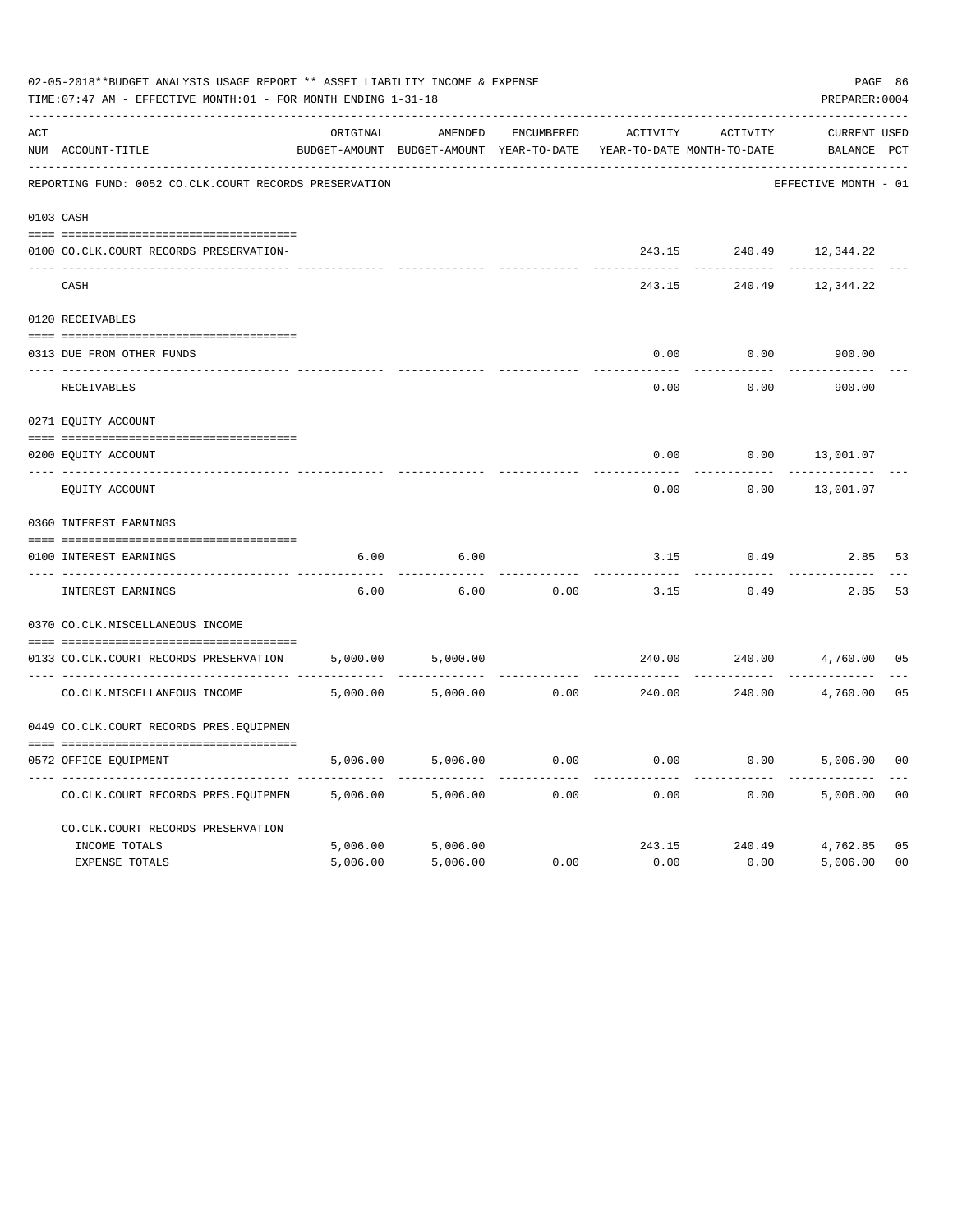|     | 02-05-2018**BUDGET ANALYSIS USAGE REPORT ** ASSET LIABILITY INCOME & EXPENSE<br>TIME: 07:47 AM - EFFECTIVE MONTH: 01 - FOR MONTH ENDING 1-31-18 |                                            |                           |                      |                                                                                 |                                    | PREPARER: 0004                   | PAGE 87        |
|-----|-------------------------------------------------------------------------------------------------------------------------------------------------|--------------------------------------------|---------------------------|----------------------|---------------------------------------------------------------------------------|------------------------------------|----------------------------------|----------------|
| ACT | NUM ACCOUNT-TITLE                                                                                                                               | ORIGINAL                                   | AMENDED                   | ENCUMBERED           | ACTIVITY<br>BUDGET-AMOUNT BUDGET-AMOUNT YEAR-TO-DATE YEAR-TO-DATE MONTH-TO-DATE | ACTIVITY                           | CURRENT USED<br>BALANCE PCT      |                |
|     | REPORTING FUND: 0053 CO.CLERK RECORDS ARCHIVE                                                                                                   |                                            |                           |                      |                                                                                 |                                    | EFFECTIVE MONTH - 01             |                |
|     | 0103 CASH                                                                                                                                       |                                            |                           |                      |                                                                                 |                                    |                                  |                |
|     | 0100 CO.CLK.REC.ARCHIVE -COMB.FUNDS CKI                                                                                                         |                                            |                           |                      |                                                                                 |                                    | 13,330.00 13,330.00 271,343.30   |                |
|     | CASH                                                                                                                                            |                                            |                           |                      |                                                                                 | ---------  ------------  --------- | 13,330.00 13,330.00 271,343.30   |                |
|     | 0120 RECEIVABLES                                                                                                                                |                                            |                           |                      |                                                                                 |                                    |                                  |                |
|     | 0313 DUE FROM OTHER FUNDS                                                                                                                       |                                            |                           |                      | 0.00                                                                            |                                    | 0.00 24,590.00                   |                |
|     | RECEIVABLES                                                                                                                                     |                                            |                           |                      | 0.00                                                                            |                                    | --------------<br>0.00 24,590.00 |                |
|     | 0200 SYSTEM ADDED LIABILITY DEPARTMENT                                                                                                          |                                            |                           |                      |                                                                                 |                                    |                                  |                |
|     | 0910 SYSTEM ADDED LIABILITY LINE-ITEM                                                                                                           |                                            |                           |                      | 0.00                                                                            | 0.00                               | 0.00                             |                |
|     | SYSTEM ADDED LIABILITY DEPARTMENT                                                                                                               |                                            |                           |                      | 0.00                                                                            | 0.00                               | 0.00                             |                |
|     | 0271 EQUITY ACCOUNT                                                                                                                             |                                            |                           |                      |                                                                                 |                                    |                                  |                |
|     | 0200 EQUITY ACCOUNT                                                                                                                             |                                            |                           |                      | 0.00                                                                            |                                    | 0.00 282,603.30                  |                |
|     | EQUITY ACCOUNT                                                                                                                                  |                                            |                           |                      | 0.00                                                                            |                                    | 0.00 282,603.30                  |                |
|     | 0300 CASH                                                                                                                                       |                                            |                           |                      |                                                                                 |                                    |                                  |                |
|     | 0153 BEGINNING CASH BALANCE                                                                                                                     |                                            | 18, 104. 98   18, 104. 98 |                      |                                                                                 | ----------                         | $0.00$ $0.00$ $18,104.98$ 00     |                |
|     | CASH                                                                                                                                            |                                            | 18,104.98 18,104.98 0.00  |                      | 0.00                                                                            |                                    | $0.00$ 18,104.98 00              |                |
|     | 0370 MISCELLANEOUS INCOME                                                                                                                       |                                            |                           |                      |                                                                                 |                                    |                                  |                |
|     | 0133 CO.CLERK RECORDS ARCHIVE FEE 40,000.00 40,000.00                                                                                           |                                            |                           |                      |                                                                                 |                                    | 13,330.00 13,330.00 26,670.00 33 |                |
|     | MISCELLANEOUS INCOME                                                                                                                            | 40,000.00                                  | 40,000.00                 | 0.00                 |                                                                                 | 13,330.00 13,330.00                | 26,670.00                        | 33             |
|     | 0403 CO. CLERK RECORDS ARCHIVE                                                                                                                  |                                            |                           |                      |                                                                                 |                                    |                                  |                |
|     |                                                                                                                                                 |                                            |                           |                      |                                                                                 |                                    |                                  |                |
|     | 0437 DIGITAL IMAGING                                                                                                                            |                                            | 53,700.00 53,700.00       | 0.00                 | 0.00                                                                            |                                    | $0.00$ 53,700.00                 | 0 <sub>0</sub> |
|     | 0490 CO. CLERK MISCELLANEOUS                                                                                                                    | 4,404.98<br>-------------- --------------- | 4,404.98<br>------------- | 0.00<br>------------ | 0.00<br>---------                                                               | 0.00<br>---------                  | 4,404.98<br>--------------       | 0 <sub>0</sub> |
|     | CO. CLERK RECORDS ARCHIVE                                                                                                                       | 58,104.98                                  | 58,104.98                 | 0.00                 | 0.00                                                                            | 0.00                               | 58,104.98                        | 0 <sub>0</sub> |
|     | CO. CLERK RECORDS ARCHIVE                                                                                                                       |                                            |                           |                      |                                                                                 |                                    |                                  |                |
|     | INCOME TOTALS                                                                                                                                   | 58,104.98                                  | 58,104.98                 |                      | 13,330.00                                                                       | 13,330.00                          | 44,774.98                        | 23             |
|     | EXPENSE TOTALS                                                                                                                                  | 58,104.98                                  | 58,104.98                 | 0.00                 | 0.00                                                                            | 0.00                               | 58,104.98                        | 0 <sub>0</sub> |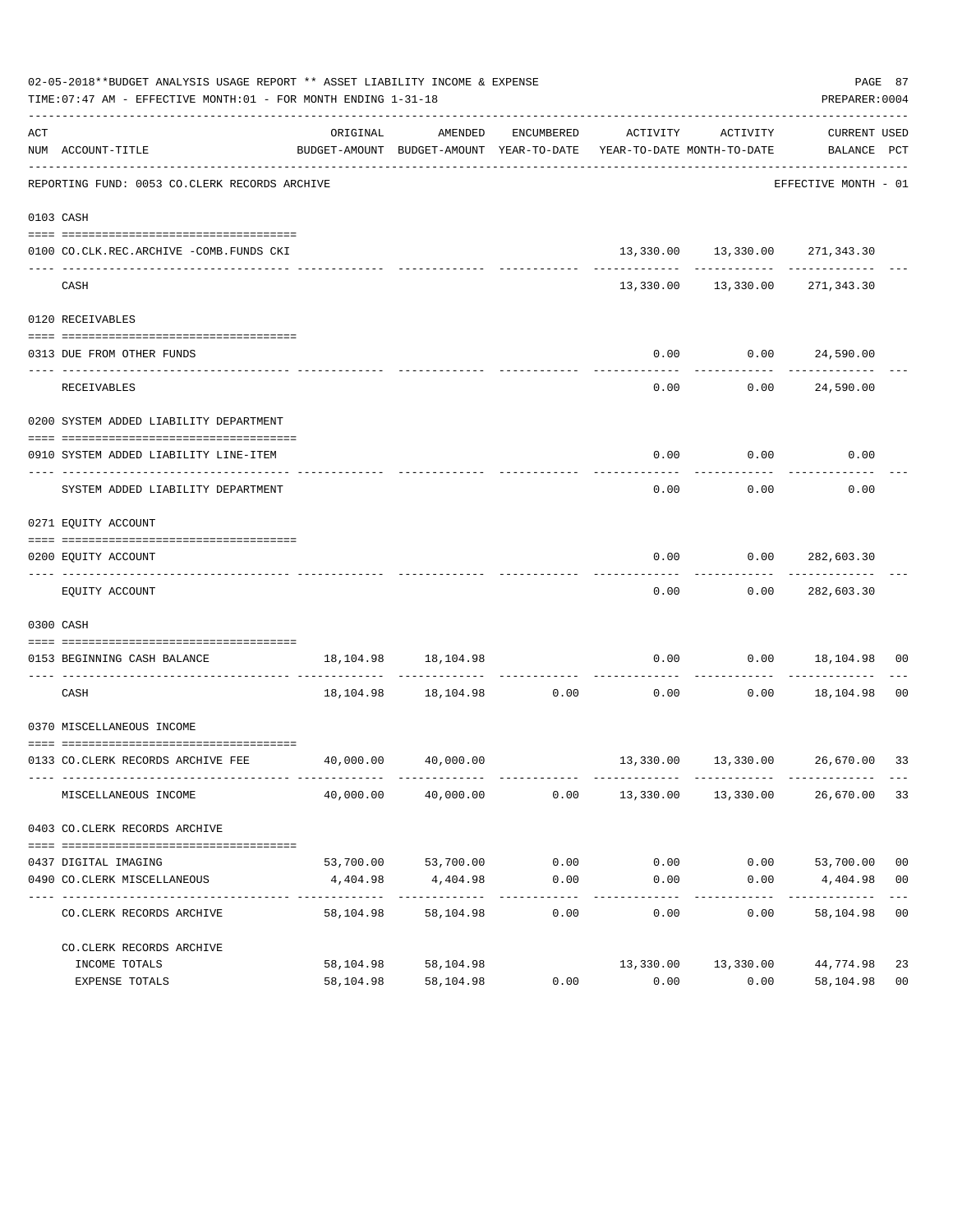|     | 02-05-2018**BUDGET ANALYSIS USAGE REPORT ** ASSET LIABILITY INCOME & EXPENSE<br>PREPARER: 0004<br>TIME:07:47 AM - EFFECTIVE MONTH:01 - FOR MONTH ENDING 1-31-18 |          |                                                     |                 |                                        |                    |                                    |                |  |  |  |  |
|-----|-----------------------------------------------------------------------------------------------------------------------------------------------------------------|----------|-----------------------------------------------------|-----------------|----------------------------------------|--------------------|------------------------------------|----------------|--|--|--|--|
| ACT | NUM ACCOUNT-TITLE                                                                                                                                               | ORIGINAL | AMENDED<br>BUDGET-AMOUNT BUDGET-AMOUNT YEAR-TO-DATE | ENCUMBERED      | ACTIVITY<br>YEAR-TO-DATE MONTH-TO-DATE | ACTIVITY           | <b>CURRENT USED</b><br>BALANCE PCT |                |  |  |  |  |
|     | REPORTING FUND: 0055 F.C. LAW ENFORCEMENT EDUCATION                                                                                                             |          |                                                     |                 |                                        |                    | EFFECTIVE MONTH - 01               |                |  |  |  |  |
|     | 0102 A/P CLEARING                                                                                                                                               |          |                                                     |                 |                                        |                    |                                    |                |  |  |  |  |
|     | 0100 A/P CLEARING                                                                                                                                               |          |                                                     |                 | 0.00                                   | 0.00               | 0.00                               |                |  |  |  |  |
|     | A/P CLEARING                                                                                                                                                    |          |                                                     |                 | 0.00                                   | 0.00               | 0.00                               |                |  |  |  |  |
|     | 0103 CASH                                                                                                                                                       |          |                                                     |                 |                                        |                    |                                    |                |  |  |  |  |
|     | 0155 F.C. LAW ENFORCEMENT EDUCATION                                                                                                                             |          |                                                     |                 | 0.03                                   | 0.00               | 246.53                             |                |  |  |  |  |
|     | CASH                                                                                                                                                            |          |                                                     |                 | 0.03                                   | 0.00               | 246.53                             |                |  |  |  |  |
|     | 0200 LIABILITY ACCOUNT                                                                                                                                          |          |                                                     |                 |                                        |                    |                                    |                |  |  |  |  |
|     | 0910 SYSTEM ADDED LIABILITY LINE-ITEM                                                                                                                           |          |                                                     |                 | 0.00                                   | 0.00               | 0.00                               |                |  |  |  |  |
|     | LIABILITY ACCOUNT                                                                                                                                               |          |                                                     |                 | 0.00                                   | 0.00               | 0.00                               |                |  |  |  |  |
|     | 0271 EQUITY ACCOUNT                                                                                                                                             |          |                                                     |                 |                                        |                    |                                    |                |  |  |  |  |
|     | 0200 EQUITY ACCOUNT                                                                                                                                             |          |                                                     |                 | 0.00                                   | 0.00               | 246.50                             |                |  |  |  |  |
|     | EQUITY ACCOUNT                                                                                                                                                  |          |                                                     |                 | 0.00                                   | ---------<br>0.00  | . <u>.</u><br>246.50               |                |  |  |  |  |
|     | 0300 CASH                                                                                                                                                       |          |                                                     |                 |                                        |                    |                                    |                |  |  |  |  |
|     | 0156 BEGINNING CASH BALANCE                                                                                                                                     | 500.00   | 500.00                                              |                 | 0.00                                   | 0.00               | 500.00                             | 00             |  |  |  |  |
|     | CASH                                                                                                                                                            | 500.00   | 500.00                                              | 0.00            | 0.00                                   | 0.00               | 500.00                             | 0 <sub>0</sub> |  |  |  |  |
|     | 0360 INTEREST EARNINGS                                                                                                                                          |          |                                                     |                 |                                        |                    |                                    |                |  |  |  |  |
|     | 0100 INTEREST EARNINGS                                                                                                                                          | 0.00     | 0.00                                                |                 |                                        | $0.03$ 0.00        | $0.03+$                            |                |  |  |  |  |
|     | INTEREST EARNINGS                                                                                                                                               | 0.00     | 0.00                                                | 0.00            | 0.03                                   | 0.00               | $0.03+$                            |                |  |  |  |  |
|     | 0370 MISCELLANEOUS                                                                                                                                              |          |                                                     |                 |                                        |                    |                                    |                |  |  |  |  |
|     | 0130 REFUNDS & MISCELLANEOUS                                                                                                                                    | 0.00     | 0.00                                                |                 | 0.00                                   | 0.00               | 0.00                               |                |  |  |  |  |
|     | 0160 PEACE OFFICER ALLOCATION                                                                                                                                   | 2,600.00 | 2,600.00                                            |                 | 0.00                                   | 0.00               | 2,600.00<br>--------------         | 0 <sub>0</sub> |  |  |  |  |
|     | MISCELLANEOUS                                                                                                                                                   | 2,600.00 | 2,600.00                                            | 0.00            | $- - - - - -$<br>0.00                  | ----------<br>0.00 | 2,600.00                           | 0 <sub>0</sub> |  |  |  |  |
|     | 0560 LAW ENFORCEMENT EDUCATION                                                                                                                                  |          |                                                     |                 |                                        |                    |                                    |                |  |  |  |  |
|     | 0427 OUT OF COUNTY TRAVEL                                                                                                                                       | 0.00     | 0.00                                                | 0.00            | 0.00                                   |                    | 0.00<br>0.00                       |                |  |  |  |  |
|     | 0428 TRAINING & TUITION                                                                                                                                         |          | 3,100.00 3,100.00                                   | 0.00            |                                        |                    | $0.00$ $0.00$ $3,100.00$           | 0 <sub>0</sub> |  |  |  |  |
|     | 0435 PRINTING                                                                                                                                                   | 0.00     | 0.00                                                | 0.00            |                                        | $0.00$ 0.00        | 0.00                               |                |  |  |  |  |
|     | 0490 MISCELLANEOUS                                                                                                                                              | 0.00     | 0.00                                                | 0.00<br>------- | 0.00                                   | 0.00               | 0.00                               |                |  |  |  |  |
|     | LAW ENFORCEMENT EDUCATION                                                                                                                                       | 3,100.00 | 3,100.00                                            | 0.00            | 0.00                                   | 0.00               | 3,100.00                           | 0 <sub>0</sub> |  |  |  |  |
|     | 0999 ACCOUNTS PAYABLE                                                                                                                                           |          |                                                     |                 |                                        |                    |                                    |                |  |  |  |  |
|     | 0100 A/P CLEARING ACCOUNT                                                                                                                                       |          |                                                     |                 | 0.00                                   | 0.00               | 0.00                               |                |  |  |  |  |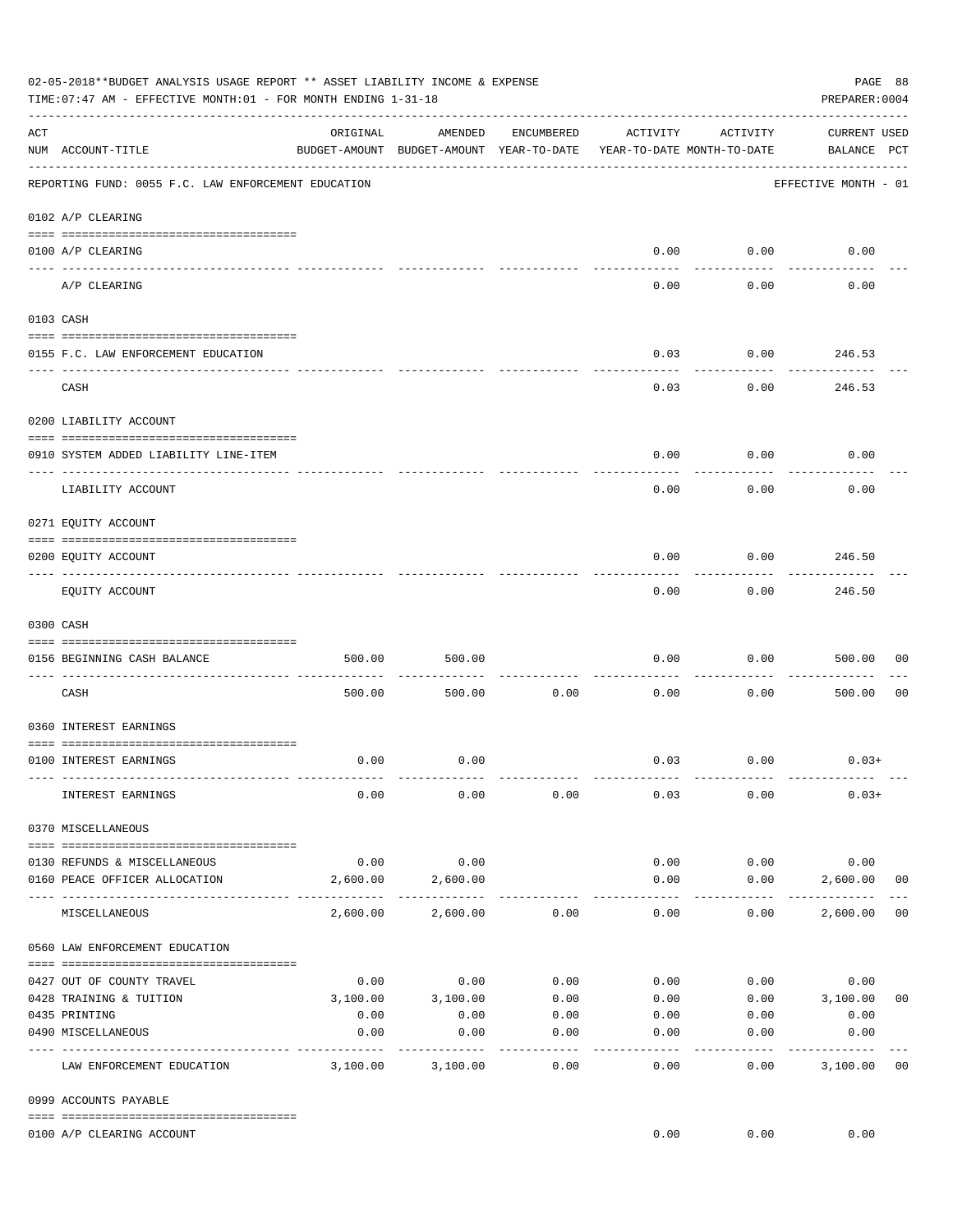|     | 02-05-2018**BUDGET ANALYSIS USAGE REPORT ** ASSET LIABILITY INCOME & EXPENSE<br>TIME: 07:47 AM - EFFECTIVE MONTH: 01 - FOR MONTH ENDING 1-31-18 |                           |                          |                            |                                        |          | PAGE 89<br>PREPARER: 0004 |                |
|-----|-------------------------------------------------------------------------------------------------------------------------------------------------|---------------------------|--------------------------|----------------------------|----------------------------------------|----------|---------------------------|----------------|
| ACT | NUM ACCOUNT-TITLE                                                                                                                               | ORIGINAL<br>BUDGET-AMOUNT | AMENDED<br>BUDGET-AMOUNT | ENCUMBERED<br>YEAR-TO-DATE | ACTIVITY<br>YEAR-TO-DATE MONTH-TO-DATE | ACTIVITY | CURRENT USED<br>BALANCE   | PCT            |
|     | REPORTING FUND: 0055 F.C. LAW ENFORCEMENT EDUCATION                                                                                             |                           |                          |                            |                                        |          | EFFECTIVE MONTH - 01      |                |
|     | ACCOUNTS PAYABLE                                                                                                                                |                           |                          |                            | 0.00                                   | 0.00     | 0.00                      |                |
|     | F.C. LAW ENFORCEMENT EDUCATION                                                                                                                  |                           |                          |                            |                                        |          |                           |                |
|     | INCOME TOTALS                                                                                                                                   | 3,100.00                  | 3,100.00                 |                            | 0.03                                   | 0.00     | 3,099.97                  | - 00           |
|     | <b>EXPENSE TOTALS</b>                                                                                                                           | 3.100.00                  | 3,100.00                 | 0.00                       | 0.00                                   | 0.00     | 3,100.00                  | 0 <sub>0</sub> |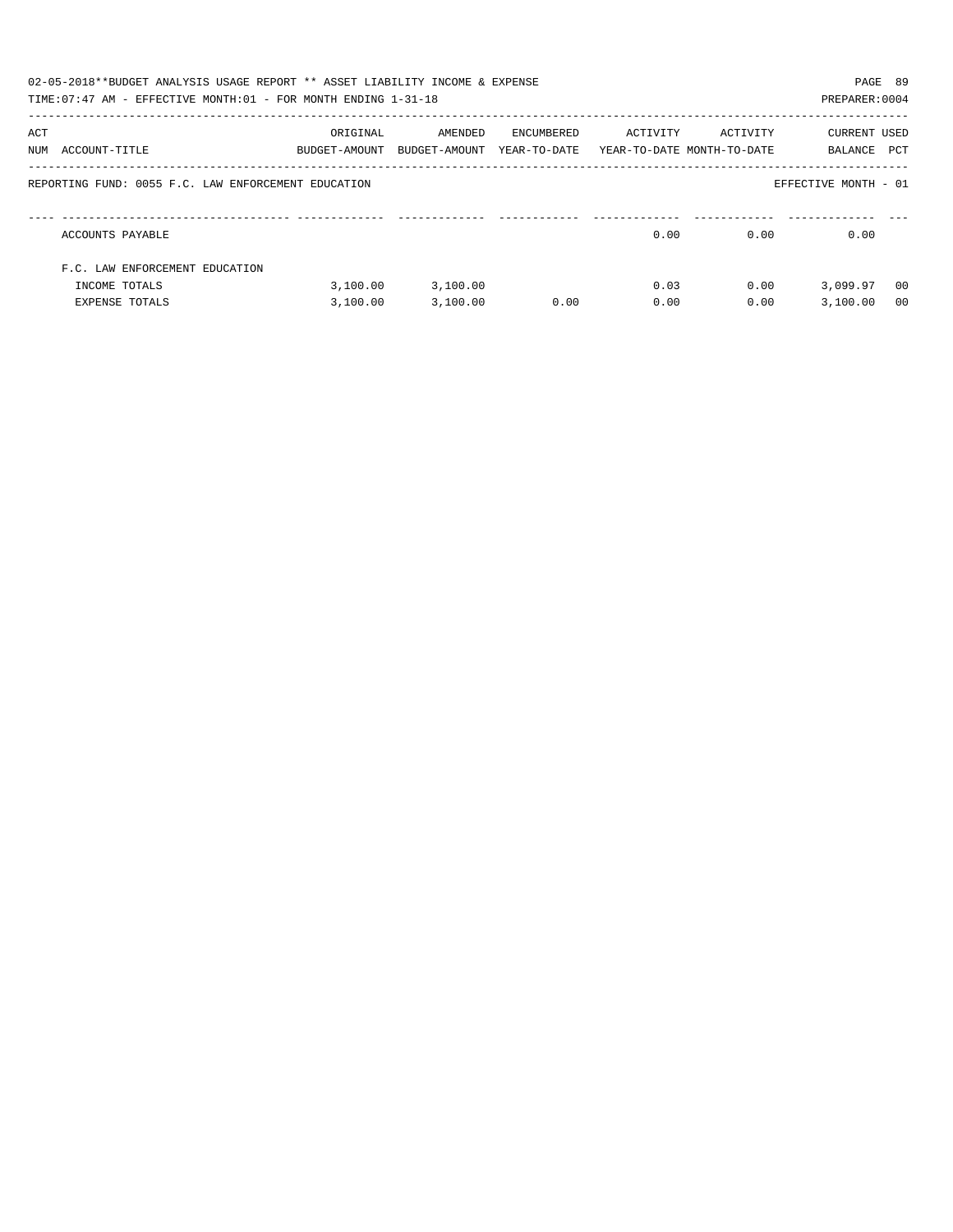|            | 02-05-2018**BUDGET ANALYSIS USAGE REPORT ** ASSET LIABILITY INCOME & EXPENSE<br>TIME: 07:47 AM - EFFECTIVE MONTH: 01 - FOR MONTH ENDING 1-31-18 |          |                                                     |               |                                        |                       | PREPARER: 0004                                           | PAGE 90        |
|------------|-------------------------------------------------------------------------------------------------------------------------------------------------|----------|-----------------------------------------------------|---------------|----------------------------------------|-----------------------|----------------------------------------------------------|----------------|
| ACT        | NUM ACCOUNT-TITLE                                                                                                                               | ORIGINAL | AMENDED<br>BUDGET-AMOUNT BUDGET-AMOUNT YEAR-TO-DATE | ENCUMBERED    | ACTIVITY<br>YEAR-TO-DATE MONTH-TO-DATE | ACTIVITY              | <b>CURRENT USED</b><br>BALANCE PCT                       |                |
|            | REPORTING FUND: 0056 F C SHERIFF FORFEITURE                                                                                                     |          |                                                     |               |                                        |                       | EFFECTIVE MONTH - 01                                     |                |
|            | 0100 PAYROLL                                                                                                                                    |          |                                                     |               |                                        |                       |                                                          |                |
|            | 0100 PAYROLL                                                                                                                                    |          |                                                     |               | 0.00                                   | 0.00                  | 0.00                                                     |                |
| ----- ---- | ------------------------- --------<br>PAYROLL                                                                                                   |          |                                                     |               | 0.00                                   | 0.00                  | 0.00                                                     |                |
|            | 0102 A/P CLEARING                                                                                                                               |          |                                                     |               |                                        |                       |                                                          |                |
|            | 0100 A/P CLEARING                                                                                                                               |          |                                                     |               | 0.00                                   | 0.00                  | 0.00                                                     |                |
|            | A/P CLEARING                                                                                                                                    |          |                                                     |               | 0.00                                   | 0.00                  | 0.00                                                     |                |
|            | 0103 CASH                                                                                                                                       |          |                                                     |               |                                        |                       |                                                          |                |
|            | 0156 CASH-F C SHERIFF FORFEITURE<br>0159 CASH-FEDERAL FORFEITURE 2018                                                                           |          |                                                     |               | 428,333.82                             |                       | $13,862.60 - 29,624.12 - 3,997.59$<br>0.00<br>428,333.82 |                |
|            | CASH                                                                                                                                            |          |                                                     |               |                                        |                       | 414, 471. 22 29, 624. 12- 432, 331. 41                   |                |
|            | 0200 LIABILITY ACCOUNT                                                                                                                          |          |                                                     |               |                                        |                       |                                                          |                |
|            | 0910 SYSTEM ADDED LIABILITY LINE-ITEM                                                                                                           |          |                                                     |               | 0.00                                   | 0.00                  | 0.00                                                     |                |
|            | LIABILITY ACCOUNT                                                                                                                               |          |                                                     |               | 0.00                                   | 0.00                  | 0.00                                                     |                |
|            | 0271 EQUITY ACCOUNT                                                                                                                             |          |                                                     |               |                                        |                       |                                                          |                |
|            | 0200 EQUITY ACCOUNT                                                                                                                             |          |                                                     |               | 0.00                                   | 0.00                  | 17,860.19                                                |                |
|            | EQUITY ACCOUNT                                                                                                                                  |          |                                                     |               | 0.00                                   | 0.00                  | 17,860.19                                                |                |
|            | 0300 CASH                                                                                                                                       |          |                                                     |               |                                        |                       |                                                          |                |
|            | 0156 BEGINNING CASH BALANCE                                                                                                                     |          | 18,000.00  18,000.00                                | ------------  | 0.00                                   |                       | $0.00$ 18,000.00 00                                      |                |
|            | CASH                                                                                                                                            |          | 18,000.00  18,000.00  0.00                          |               | 0.00                                   |                       | $0.00$ 18,000.00                                         | 0 <sub>0</sub> |
|            | 0330 GRANTS                                                                                                                                     |          |                                                     |               |                                        |                       |                                                          |                |
|            | 0560 BULLETPROOF VEST PARTNERSHIP                                                                                                               | 0.00     | 0.00                                                |               |                                        | $0.00$ 0.00           | 0.00                                                     |                |
|            | GRANTS                                                                                                                                          | 0.00     | . <u>.</u> .<br>0.00                                | 0.00          | 0.00                                   | ----------<br>0.00    | 0.00                                                     |                |
|            | 0352 OTHER FOREITURES                                                                                                                           |          |                                                     |               |                                        |                       |                                                          |                |
|            | 0200 CONTRABAND FOREITURE                                                                                                                       |          |                                                     |               |                                        |                       | 5,000.00 5,000.00 26,298.45 5,468.07 21,298.45 526       |                |
|            | 0300 PLEA BARGAIN AGREEMENT                                                                                                                     | 0.00     | 0.00                                                |               | 0.00<br>-------------                  | 0.00<br>------------- | 0.00                                                     |                |
|            | OTHER FOREITURES                                                                                                                                | 5,000.00 |                                                     | 5,000.00 0.00 |                                        |                       | 26, 298. 45 5, 468. 07 21, 298. 45+ 526                  |                |
|            | 0355 FEDERAL FORFEITURE FUNDS 2018                                                                                                              |          |                                                     |               |                                        |                       |                                                          |                |
|            | 0560 FEDERAL FORFEITURE FUNDS 2018                                                                                                              | 0.00     | 0.00                                                |               | --------------                         | -------------         | 428,333.82 0.00 428,333.82+<br>-------------             |                |
|            | FEDERAL FORFEITURE FUNDS 2018                                                                                                                   | 0.00     | 0.00                                                |               | $0.00$ $428,333.82$                    | 0.00                  | 428, 333.82+                                             |                |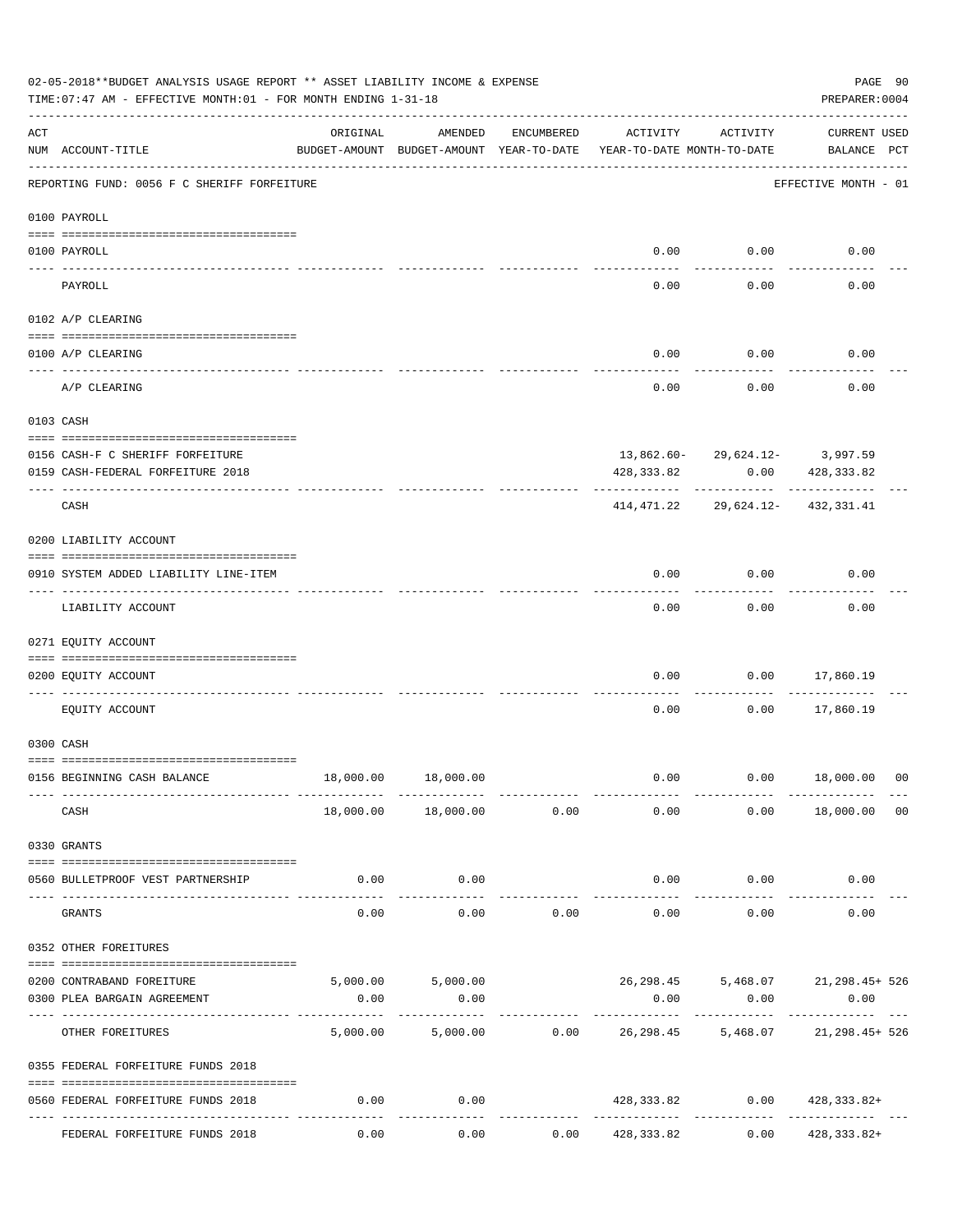|     | 02-05-2018**BUDGET ANALYSIS USAGE REPORT ** ASSET LIABILITY INCOME & EXPENSE<br>TIME: 07:47 AM - EFFECTIVE MONTH: 01 - FOR MONTH ENDING 1-31-18 |                  |                                           |              |                |                            | PAGE 91<br>PREPARER: 0004 |                |
|-----|-------------------------------------------------------------------------------------------------------------------------------------------------|------------------|-------------------------------------------|--------------|----------------|----------------------------|---------------------------|----------------|
| ACT |                                                                                                                                                 | ORIGINAL         | AMENDED                                   | ENCUMBERED   | ACTIVITY       | ACTIVITY                   | <b>CURRENT USED</b>       |                |
|     | NUM ACCOUNT-TITLE                                                                                                                               |                  | BUDGET-AMOUNT BUDGET-AMOUNT YEAR-TO-DATE  |              |                | YEAR-TO-DATE MONTH-TO-DATE | BALANCE PCT               |                |
|     | REPORTING FUND: 0056 F C SHERIFF FORFEITURE                                                                                                     |                  |                                           |              |                |                            | EFFECTIVE MONTH - 01      |                |
|     | 0360 INTEREST EARNINGS                                                                                                                          |                  |                                           |              |                |                            |                           |                |
|     | 0100 INTEREST EARNINGS                                                                                                                          | 0.00             | 0.00                                      |              | 1.92           | 1.23                       | $1.92+$                   |                |
|     | INTEREST EARNINGS                                                                                                                               | 0.00             | 0.00                                      | 0.00         | 1.92           | 1.23                       | $1.92+$                   |                |
|     | 0370 MISCELLANEOUS                                                                                                                              |                  |                                           |              |                |                            |                           |                |
|     |                                                                                                                                                 |                  |                                           |              |                |                            |                           |                |
|     | 0108 FEDERAL OT REIMBURSEMENT                                                                                                                   | 0.00             | 0.00                                      |              |                | $0.00$ 0.00                | 0.00                      |                |
|     | 0130 REFUNDS & MISCELLANEOUS                                                                                                                    | 0.00             | 2,016.00                                  |              | 3,712.11       |                            | 0.00<br>1,696.11+ 184     |                |
|     | MISCELLANEOUS                                                                                                                                   | 0.00             | 2,016.00                                  | 0.00         | 3,712.11       | 0.00                       | $1,696.11+184$            |                |
|     | 0390 TRANSFERS                                                                                                                                  |                  |                                           |              |                |                            |                           |                |
|     | 0140 TRANSFERS IN                                                                                                                               | 0.00             | 0.00                                      |              | 0.00           | 0.00                       | 0.00                      |                |
|     | TRANSFERS                                                                                                                                       | 0.00             | 0.00                                      | 0.00         | 0.00           | 0.00                       | 0.00                      |                |
|     | 0560 F C SHERIFF FORFEITURE                                                                                                                     |                  |                                           |              |                |                            |                           |                |
|     |                                                                                                                                                 |                  |                                           |              |                |                            |                           |                |
|     | 0108 SALARY                                                                                                                                     | 0.00             | 0.00                                      | 0.00         | 0.00           | 0.00                       | 0.00                      |                |
|     | 0201 SOCIAL SECURITY TAXES                                                                                                                      | 0.00             | 0.00                                      | 0.00         | 0.00           | 0.00                       | 0.00                      |                |
|     | 0202 GROUP HEALTH INSURANCE                                                                                                                     | 0.00             | 0.00                                      | 0.00         | 0.00           | 0.00                       | 0.00                      |                |
|     | 0203 RETIREMENT                                                                                                                                 | 0.00             | 0.00                                      | 0.00         | 0.00           | 0.00                       | 0.00                      |                |
|     | 0204 WORKERS COMPENSATION                                                                                                                       | 0.00             | 0.00                                      | 0.00         | 63.79          | 0.00                       | $63.79-$                  |                |
|     | 0205 MEDICARE TAX                                                                                                                               | 0.00             | 0.00                                      | 0.00         | 0.00           | 0.00                       | 0.00                      |                |
|     | 0310 SUPPLIES                                                                                                                                   | 2,627.49         | 2,627.49<br>0.00                          | 0.00         | 782.36         | 0.00                       | 1,845.13                  | 30             |
|     | 0316 EMPLOYEE AWARDS BANQUET                                                                                                                    | 0.00             |                                           | 0.00         | 0.00           | 0.00                       | 0.00                      |                |
|     | 0395 UNIFORMS/PROT.VESTS                                                                                                                        | 1,000.00         | 3,016.00                                  | 0.00         | 435.00         | 0.00                       | 2,581.00                  | 14             |
|     | 0423 INTERNET SERVICE                                                                                                                           | 3,250.00<br>0.00 | 3,250.00<br>0.00                          | 0.00<br>0.00 | 911.76<br>0.00 | 227.94<br>0.00             | 2,338.24<br>0.00          | 28             |
|     | 0427 OUT OF COUNTY TRAVEL                                                                                                                       |                  | 0.00                                      |              |                |                            |                           |                |
|     | 0428 TRAINING & TUITION<br>0452 R & M EQUIPMENT                                                                                                 | 0.00<br>0.00     | 0.00                                      | 0.00<br>0.00 | 288.45<br>0.00 | 0.00<br>0.00               | $288.45-$<br>0.00         |                |
|     | 0454 R&M AUTO                                                                                                                                   | 0.00             | 0.00                                      | 0.00         | 0.00           | 0.00                       | 0.00                      |                |
|     | 0460 EQUIPMENT RENTAL/LEASE                                                                                                                     | 0.00             | 0.00                                      | 0.00         | 142.03         | 0.00                       | $142.03-$                 |                |
|     | 0490 MISCELLANEOUS                                                                                                                              | 0.00             | 0.00                                      | 0.00         | 734.00         | 734.00                     | $734.00 -$                |                |
|     | 0495 NARCOTICS AND/OR OTHER INVESTIGATI                                                                                                         | 3,000.00         | 3,000.00                                  | 0.00         | 2,500.00       | 0.00                       | 500.00                    | 83             |
|     | 0499 BANK SERVICE FEES                                                                                                                          | 135.00           | 135.00                                    | 0.00         | 0.00           | 0.00                       | 135.00                    | 0 <sub>0</sub> |
|     | 0571 AUTOMOBILES                                                                                                                                | 0.00             | 0.00                                      | 0.00         | 0.00           | 0.00                       | 0.00                      |                |
|     | 0572 OFFICE EQUIPMENT                                                                                                                           | 0.00             | 0.00                                      | 0.00         | 0.00           | 0.00                       | 0.00                      |                |
|     | 0573 TELEPHONE EQUIPMENT                                                                                                                        | 0.00             | 0.00                                      | 0.00         | 0.00           | 0.00                       | 0.00                      |                |
|     | 0580 INVESTIGATIVE EQUIPMENT                                                                                                                    |                  | $3,365.00$ $3,365.00$                     | 0.00         | 2,128.00       |                            | 0.00<br>1,237.00          | 63             |
|     | F C SHERIFF FORFEITURE                                                                                                                          |                  | $13,377.49$ $15,393.49$ $0.00$ $7,985.39$ |              |                | 961.94                     | 7,408.10 52               |                |
|     | 0565 INVESTIGATOR CRIMES AGAINST CHILDR                                                                                                         |                  |                                           |              |                |                            |                           |                |
|     | 0108 SALARY                                                                                                                                     | 6,278.63         | 6,278.63                                  | 0.00         | 1,690.43       | 482.98                     | 4,588.20                  | 27             |
|     | 0201 SOCIAL SECURITY TAXES                                                                                                                      | 389.28           | 389.28                                    | 0.00         | 104.79         | 29.94                      | 284.49                    | 27             |
|     | 0202 GROUP HEALTH INSURANCE                                                                                                                     | 1,993.97         | 1,993.97                                  | 0.00         | 487.74         | 162.58                     | 1,506.23                  | 24             |
|     | 0203 RETIREMENT                                                                                                                                 | 714.51           | 714.51                                    | 0.00         | 188.79         | 55.54                      | 525.72                    | 26             |
|     | 0204 WORKERS COMPENSATION                                                                                                                       | 155.08           | 155.08                                    | 0.00         | 0.00           | 0.00                       | 155.08                    | 0 <sub>0</sub> |
|     | 0205 MEDICARE TAX                                                                                                                               | 91.04            | 91.04                                     | 0.00         | 24.50          | 7.00                       | 66.54                     | 27             |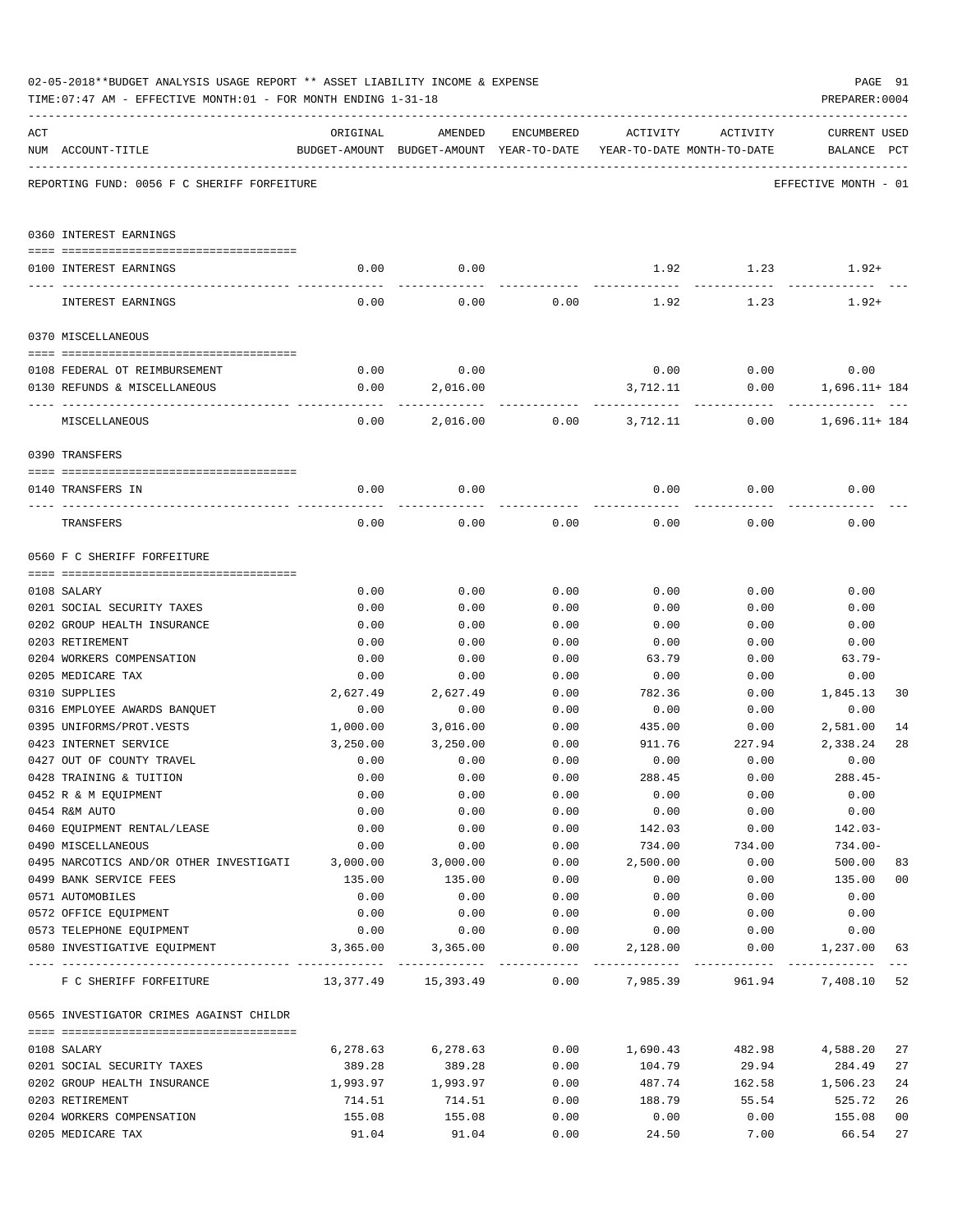| 02-05-2018**BUDGET ANALYSIS USAGE REPORT ** ASSET LIABILITY INCOME & EXPENSE | PAGE 92        |  |
|------------------------------------------------------------------------------|----------------|--|
| TIME: 07:47 AM - EFFECTIVE MONTH: 01 - FOR MONTH ENDING 1-31-18              | PREPARER: 0004 |  |

| ACT |                                                                                          |           | ORIGINAL AMENDED ENCUMBERED ACTIVITY ACTIVITY |      |             |                       | CURRENT USED                                           |  |
|-----|------------------------------------------------------------------------------------------|-----------|-----------------------------------------------|------|-------------|-----------------------|--------------------------------------------------------|--|
|     | BUDGET-AMOUNT BUDGET-AMOUNT YEAR-TO-DATE YEAR-TO-DATE MONTH-TO-DATE<br>NUM ACCOUNT-TITLE |           |                                               |      |             |                       | BALANCE PCT                                            |  |
|     | REPORTING FUND: 0056 F C SHERIFF FORFEITURE                                              |           |                                               |      |             |                       | EFFECTIVE MONTH - 01                                   |  |
|     | INVESTIGATOR CRIMES AGAINST CHILDR 9,622.51 9,622.51 0.00 2,496.25 738.04 7,126.26 26    |           |                                               |      |             |                       |                                                        |  |
|     | 0570 FEDERAL FORFEITURE FUNDS 2018                                                       |           |                                               |      |             |                       |                                                        |  |
|     |                                                                                          |           |                                               |      |             |                       |                                                        |  |
|     | 0310 OFFICE & MISC. SUPPLIES                                                             | 0.00      | 0.00                                          | 0.00 | $0.00$ 0.00 |                       | 0.00                                                   |  |
|     | 0395 UNIFORMS/PROT. VESTS/BADGES                                                         | 0.00      | 0.00                                          | 0.00 |             |                       | $0.00$ $0.00$ $0.00$ $0.00$                            |  |
|     | 0571 AUTOMOBILES                                                                         | 0.00      | 0.00                                          | 0.00 |             |                       | $0.00$ $0.00$ $0.00$ $0.00$                            |  |
|     | 0574 TECHNOLOGY                                                                          | 0.00      | 0.00                                          |      |             |                       | $0.00$ $33,393.44$ $33,393.44$ $33,393.44$             |  |
|     | FEDERAL FORFEITURE FUNDS 2018                                                            | 0.00      |                                               | 0.00 |             |                       | $0.00$ $33,393.44$ $33,393.44$ $33,393.44$             |  |
|     | 0999 ACCOUNTS PAYABLE                                                                    |           |                                               |      |             |                       |                                                        |  |
|     | __________________________________                                                       |           |                                               |      |             |                       |                                                        |  |
|     | 0100 A/P CLEARING ACCOUNT                                                                |           |                                               |      |             |                       | $0.00$ $0.00$ $0.00$                                   |  |
|     | ACCOUNTS PAYABLE                                                                         |           |                                               |      | 0.00        | -------------<br>0.00 | 0.00                                                   |  |
|     | F C SHERIFF FORFEITURE                                                                   |           |                                               |      |             |                       |                                                        |  |
|     | INCOME TOTALS                                                                            |           |                                               |      |             |                       | 23,000.00 25,016.00 458,346.30 5,469.30 433,330.30+832 |  |
|     | <b>EXPENSE TOTALS</b>                                                                    | 23,000.00 | 25,016.00                                     |      |             |                       | $0.00$ 43,875.08 35,093.42 18,859.08-175               |  |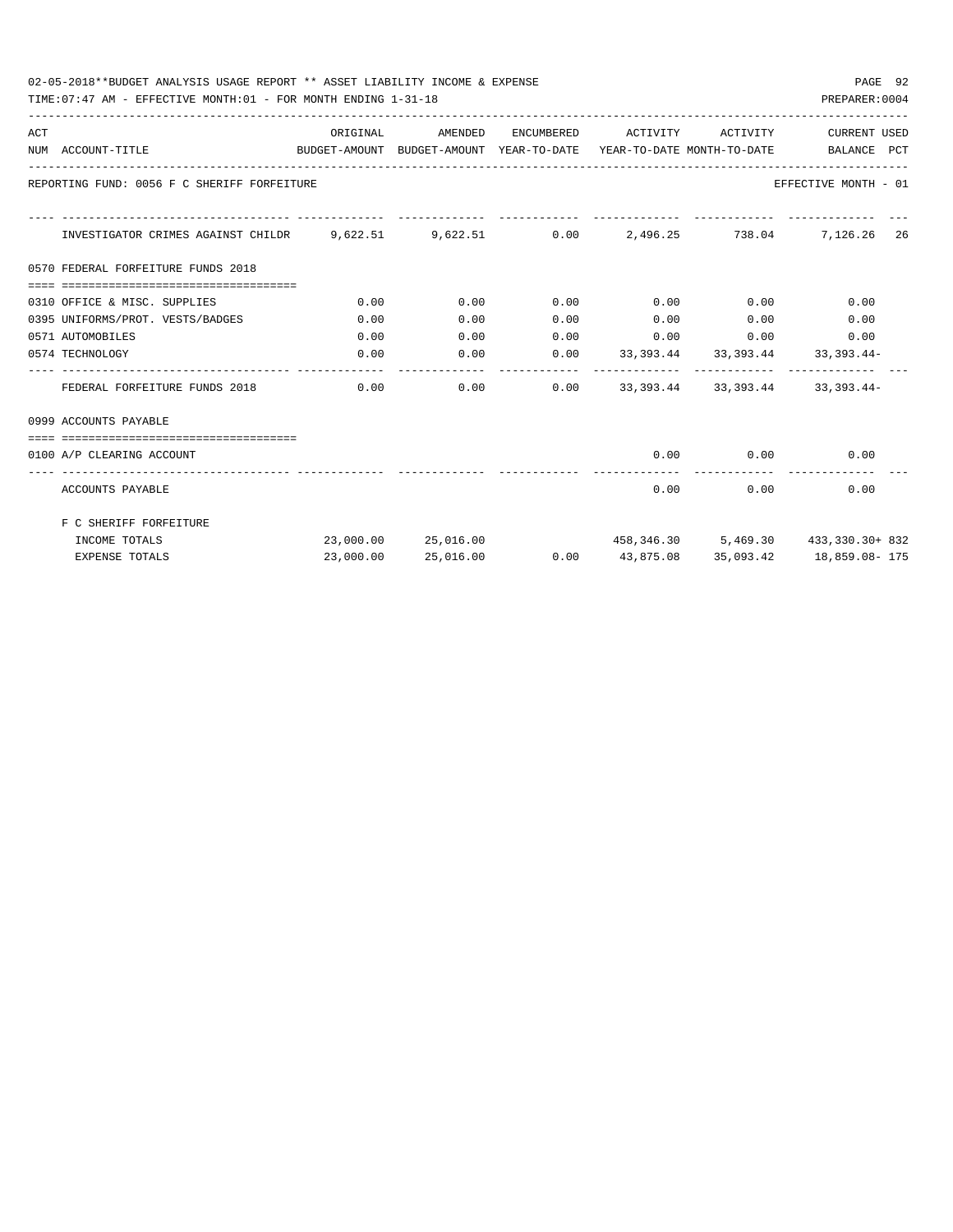|     | 02-05-2018**BUDGET ANALYSIS USAGE REPORT ** ASSET LIABILITY INCOME & EXPENSE<br>TIME: 07:47 AM - EFFECTIVE MONTH: 01 - FOR MONTH ENDING 1-31-18 |          |                                                     |            |          |                                        | PAGE 93<br>PREPARER: 0004          |
|-----|-------------------------------------------------------------------------------------------------------------------------------------------------|----------|-----------------------------------------------------|------------|----------|----------------------------------------|------------------------------------|
| ACT | NUM ACCOUNT-TITLE                                                                                                                               | ORIGINAL | AMENDED<br>BUDGET-AMOUNT BUDGET-AMOUNT YEAR-TO-DATE | ENCUMBERED | ACTIVITY | ACTIVITY<br>YEAR-TO-DATE MONTH-TO-DATE | <b>CURRENT USED</b><br>BALANCE PCT |
|     | REPORTING FUND: 0057 SHERIFF K-9 UNIT                                                                                                           |          |                                                     |            |          |                                        | EFFECTIVE MONTH - 01               |
|     | 0103 CASH                                                                                                                                       |          |                                                     |            |          |                                        |                                    |
|     | 0100 SHERIFF K-9 UNIT-COMB.FUND CHECKIN                                                                                                         |          |                                                     |            | 0.00     | 0.00                                   | 595.29                             |
|     | CASH                                                                                                                                            |          |                                                     |            | 0.00     | 0.00                                   | 595.29                             |
|     | 0200 SYSTEM ADDED LIABILITY DEPARTMENT                                                                                                          |          |                                                     |            |          |                                        |                                    |
|     | 0910 SYSTEM ADDED LIABILITY LINE-ITEM                                                                                                           |          |                                                     |            | 0.00     | 0.00                                   | 0.00                               |
|     | SYSTEM ADDED LIABILITY DEPARTMENT                                                                                                               |          |                                                     |            | 0.00     | 0.00                                   | 0.00                               |
|     | 0271 EQUITY ACCOUNT                                                                                                                             |          |                                                     |            |          |                                        |                                    |
|     | 0200 EQUITY ACCOUNT                                                                                                                             |          |                                                     |            | 0.00     | 0.00                                   | 595.29                             |
|     | ---- ----------<br>EQUITY ACCOUNT                                                                                                               |          |                                                     |            | 0.00     | 0.00                                   | 595.29                             |
|     | 0300 CASH                                                                                                                                       |          |                                                     |            |          |                                        |                                    |
|     | 0157 BEGINNING CASH BALANCE                                                                                                                     | 0.00     | 0.00                                                |            | 0.00     | 0.00                                   | 0.00                               |
|     | CASH                                                                                                                                            | 0.00     | 0.00                                                | 0.00       | 0.00     | 0.00                                   | 0.00                               |
|     | 0360 INTEREST INCOME                                                                                                                            |          |                                                     |            |          |                                        |                                    |
|     | 0100 INTEREST EARNINGS                                                                                                                          | 0.00     | 0.00                                                |            | 0.00     | 0.00                                   | 0.00                               |
|     | INTEREST INCOME                                                                                                                                 | 0.00     | 0.00                                                | 0.00       | 0.00     | 0.00                                   | 0.00                               |
|     | 0370 MISCELLANEOUS INCOME                                                                                                                       |          |                                                     |            |          |                                        |                                    |
|     | 0560 SHERIFF K-9 UNIT                                                                                                                           | 0.00     | 0.00                                                |            | 0.00     | 0.00                                   | 0.00                               |
|     | MISCELLANEOUS INCOME                                                                                                                            | 0.00     | 0.00                                                | 0.00       | 0.00     | 0.00                                   | 0.00                               |
|     | 0560 SHERIFF K-9 UNIT                                                                                                                           |          |                                                     |            |          |                                        |                                    |
|     | 0310 SUPPLIES                                                                                                                                   | 0.00     | 0.00                                                | 0.00       | 0.00     | 0.00                                   | 0.00                               |
|     | 0395 UNIFORMS                                                                                                                                   | 0.00     | 0.00                                                | 0.00       | 0.00     | 0.00                                   | 0.00                               |
|     | 0427 OUT OF COUNTY TRAVEL                                                                                                                       | 0.00     | 0.00                                                | 0.00       | 0.00     | 0.00                                   | 0.00                               |
|     | 0428 TRAINING/TUITION                                                                                                                           | 0.00     | 0.00                                                | 0.00       | 0.00     | 0.00                                   | 0.00                               |
|     | 0571 EQUIPMENT                                                                                                                                  | 0.00     | 0.00                                                | 0.00       | 0.00     | 0.00                                   | 0.00                               |
|     | 0580 PURCHASE OF ANIMAL                                                                                                                         | 0.00     | 0.00                                                | 0.00       | 0.00     | 0.00                                   | 0.00                               |
|     | SHERIFF K-9 UNIT                                                                                                                                | 0.00     | 0.00                                                | 0.00       | 0.00     | 0.00                                   | 0.00                               |
|     | SHERIFF K-9 UNIT                                                                                                                                |          |                                                     |            |          |                                        |                                    |
|     | INCOME TOTALS                                                                                                                                   | 0.00     | 0.00                                                |            | 0.00     | 0.00                                   | 0.00                               |
|     | EXPENSE TOTALS                                                                                                                                  | 0.00     | 0.00                                                | 0.00       | 0.00     | 0.00                                   | 0.00                               |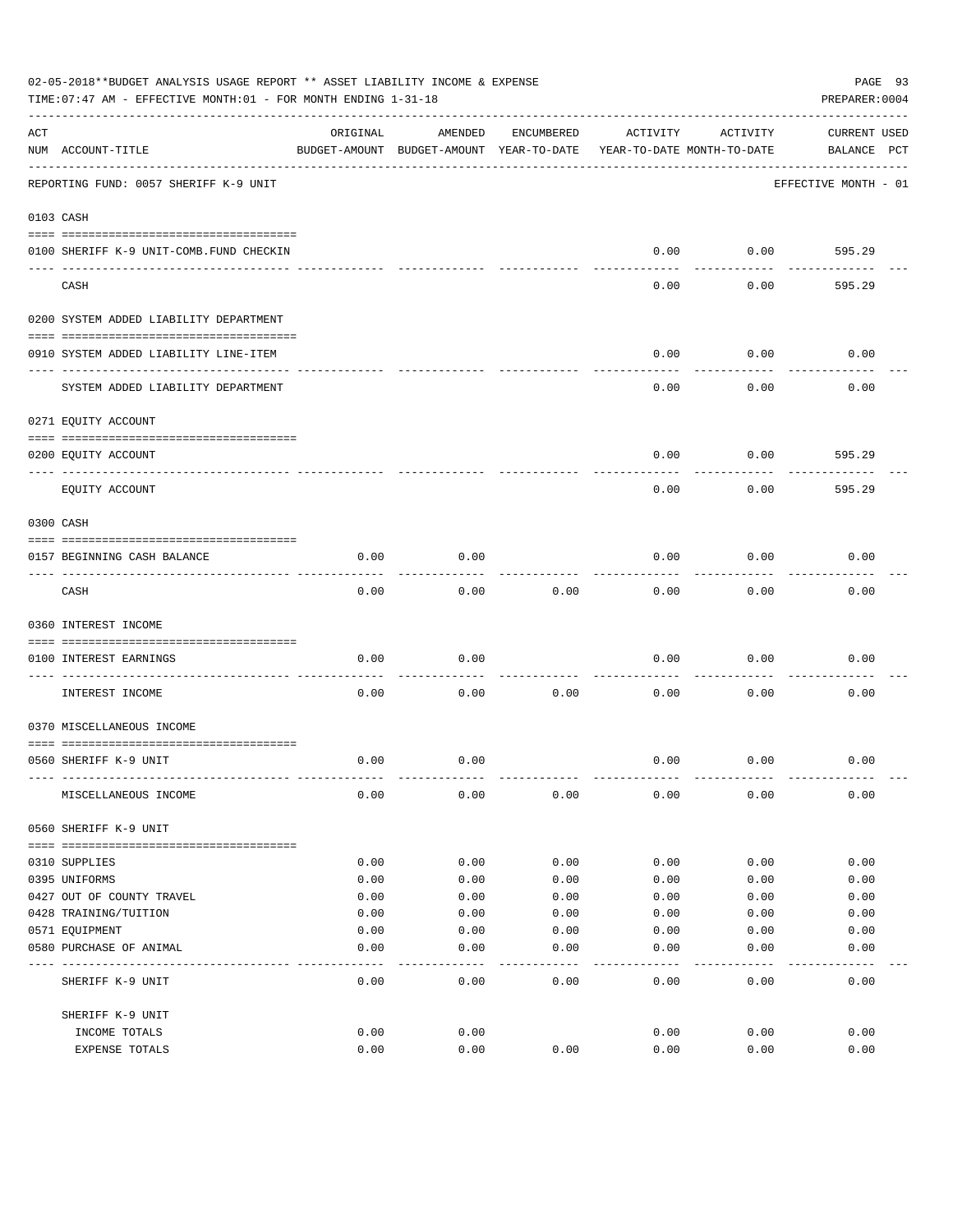|     | 02-05-2018**BUDGET ANALYSIS USAGE REPORT ** ASSET LIABILITY INCOME & EXPENSE<br>TIME: 07:47 AM - EFFECTIVE MONTH: 01 - FOR MONTH ENDING 1-31-18 |                      |                            |                                 |                                                                                 |                                             | PAGE 94<br>PREPARER: 0004          |                |
|-----|-------------------------------------------------------------------------------------------------------------------------------------------------|----------------------|----------------------------|---------------------------------|---------------------------------------------------------------------------------|---------------------------------------------|------------------------------------|----------------|
| ACT | NUM ACCOUNT-TITLE                                                                                                                               | ORIGINAL             | AMENDED                    | ENCUMBERED                      | ACTIVITY<br>BUDGET-AMOUNT BUDGET-AMOUNT YEAR-TO-DATE YEAR-TO-DATE MONTH-TO-DATE | ACTIVITY                                    | <b>CURRENT USED</b><br>BALANCE PCT |                |
|     | REPORTING FUND: 0059 DRUG COURT PROGRAM                                                                                                         |                      |                            |                                 |                                                                                 |                                             | EFFECTIVE MONTH - 01               |                |
|     | 0103 CASH                                                                                                                                       |                      |                            |                                 |                                                                                 |                                             |                                    |                |
|     | 0100 DRUG COURT-COMBINED FUNDS                                                                                                                  |                      |                            |                                 |                                                                                 | 1,589.59- 184.57 32,840.07                  |                                    |                |
|     | CASH                                                                                                                                            |                      |                            |                                 |                                                                                 | -------------<br>1,589.59- 184.57 32,840.07 |                                    |                |
|     | 0120 RECEIVABLES                                                                                                                                |                      |                            |                                 |                                                                                 |                                             |                                    |                |
|     | 0313 DUE FROM OTHER FUNDS                                                                                                                       |                      |                            |                                 | 0.00                                                                            | $0.00$ 1,650.01                             | ____________                       |                |
|     | RECEIVABLES                                                                                                                                     |                      |                            |                                 | 0.00                                                                            |                                             | $0.00$ 1,650.01                    |                |
|     | 0200 SYSTEM ADDED LIABILITY DEPARTMENT                                                                                                          |                      |                            |                                 |                                                                                 |                                             |                                    |                |
|     | 0910 SYSTEM ADDED LIABILITY LINE-ITEM                                                                                                           |                      |                            |                                 |                                                                                 |                                             | $1,350.00 - 0.00 - 1,350.00 -$     |                |
|     | SYSTEM ADDED LIABILITY DEPARTMENT                                                                                                               |                      |                            |                                 | 1,350.00-                                                                       | 0.00                                        | 1,350.00-                          |                |
|     | 0271 EQUITY ACCOUNT                                                                                                                             |                      |                            |                                 |                                                                                 |                                             |                                    |                |
|     | 0200 EQUITY ACCOUNT                                                                                                                             |                      |                            |                                 | 0.00                                                                            | $0.00$ 36,079.67                            |                                    |                |
|     | EQUITY ACCOUNT                                                                                                                                  |                      |                            |                                 | 0.00                                                                            |                                             | $0.00$ 36,079.67                   |                |
|     | 0300 CASH                                                                                                                                       |                      |                            |                                 |                                                                                 |                                             |                                    |                |
|     | 0159 BEGINNING CASH BALANCE                                                                                                                     |                      | 10,000.00 10,000.00        | -----------------------------   | 0.00                                                                            | ----------                                  | 0.00 10,000.00                     | 00             |
|     | CASH                                                                                                                                            |                      | 10,000.00    10,000.00     | 0.00                            | 0.00                                                                            | 0.00                                        | 10,000.00                          | 0 <sub>0</sub> |
|     | 0360 INTEREST EARNINGS                                                                                                                          |                      |                            |                                 |                                                                                 |                                             |                                    |                |
|     | 0100 INTEREST EARNINGS                                                                                                                          |                      | 15.00 15.00                |                                 |                                                                                 |                                             | 8.58 1.32 6.42                     | 57             |
|     | INTEREST EARNINGS                                                                                                                               | 15.00                | 15.00                      | 0.00                            | 8.58                                                                            | 1.32                                        | 6.42                               | 57             |
|     | 0370 DRUG COURT INCOME                                                                                                                          |                      |                            |                                 |                                                                                 |                                             |                                    |                |
|     | 0425 DRUG COURT FEE                                                                                                                             |                      | 4,000.00 4,000.00          |                                 | 1,311.83 663.25                                                                 |                                             | 2,688.17 33                        |                |
|     | DRUG COURT INCOME                                                                                                                               | 4,000.00             | 4,000.00                   |                                 | $0.00$ 1,311.83                                                                 | 663.25                                      | 2,688.17                           | 33             |
|     | 0425 DRUG COURT EXPENSE                                                                                                                         |                      |                            |                                 |                                                                                 |                                             |                                    |                |
|     |                                                                                                                                                 |                      |                            |                                 | $0.00$ 120.00 120.00                                                            |                                             |                                    |                |
|     | 0433 DRUG COURT PROGRAMS<br>0437 ATTORNEY FEES DRUG COURT                                                                                       | 5,415.00<br>3,600.00 | 5,415.00<br>3,600.00       |                                 | $0.00$ 1,440.00                                                                 | 360.00                                      | 5,295.00<br>2,160.00               | 02<br>40       |
|     | 0439 INVESTIGATOR EXPENSE                                                                                                                       | 5,000.00             | 5,000.00                   | 0.00                            | 0.00                                                                            | 0.00                                        | 5,000.00                           | 0 <sub>0</sub> |
|     | DRUG COURT EXPENSE                                                                                                                              | 14,015.00            | -------------<br>14,015.00 | . _ _ _ _ _ _ _ _ _ _ _<br>0.00 | ---------<br>1,560.00                                                           | -----------<br>480.00                       | ------------<br>12,455.00 11       |                |
|     | DRUG COURT PROGRAM                                                                                                                              |                      |                            |                                 |                                                                                 |                                             |                                    |                |
|     | INCOME TOTALS                                                                                                                                   |                      | 14,015.00 14,015.00        |                                 | 1,320.41                                                                        | 664.57                                      | 12,694.59                          | 09             |
|     | EXPENSE TOTALS                                                                                                                                  |                      | 14,015.00 14,015.00        | 0.00                            | 1,560.00                                                                        | 480.00                                      | 12,455.00                          | 11             |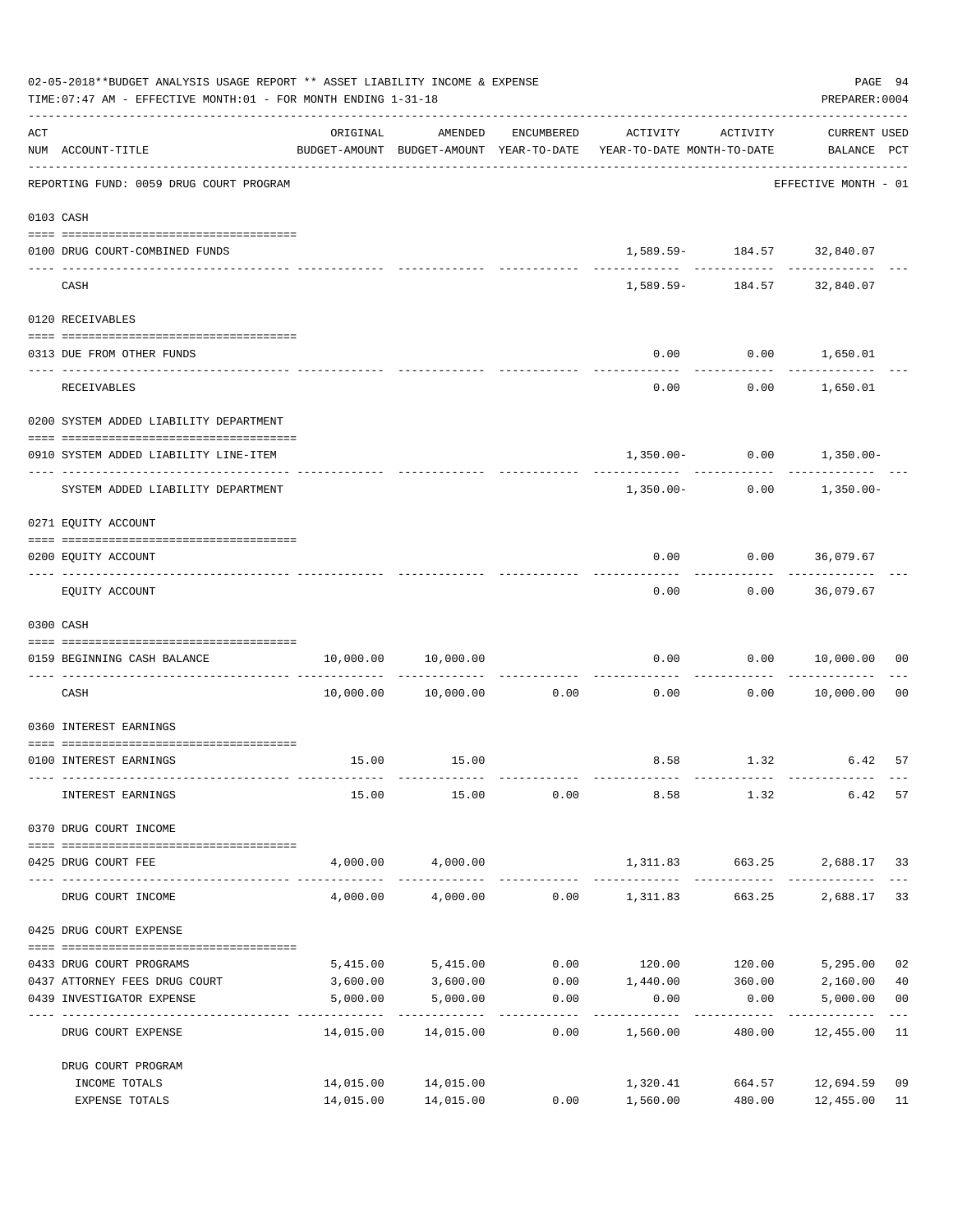|     | 02-05-2018**BUDGET ANALYSIS USAGE REPORT ** ASSET LIABILITY INCOME & EXPENSE<br>TIME: 07:47 AM - EFFECTIVE MONTH: 01 - FOR MONTH ENDING 1-31-18 |                                                      |                               |            |                                        |                                                  | PAGE 95<br>PREPARER: 0004          |  |
|-----|-------------------------------------------------------------------------------------------------------------------------------------------------|------------------------------------------------------|-------------------------------|------------|----------------------------------------|--------------------------------------------------|------------------------------------|--|
| ACT | NUM ACCOUNT-TITLE                                                                                                                               | ORIGINAL<br>BUDGET-AMOUNT BUDGET-AMOUNT YEAR-TO-DATE | AMENDED                       | ENCUMBERED | ACTIVITY<br>YEAR-TO-DATE MONTH-TO-DATE | ACTIVITY                                         | <b>CURRENT USED</b><br>BALANCE PCT |  |
|     | ------------------------<br>REPORTING FUND: 0060 SINKING FUND                                                                                   |                                                      |                               |            |                                        |                                                  | EFFECTIVE MONTH - 01               |  |
|     | 0103 CASH                                                                                                                                       |                                                      |                               |            |                                        |                                                  |                                    |  |
|     | 0100 SINKING-COMBINED FUND CHECKING<br>0175 TEXPOOL                                                                                             |                                                      |                               |            | 0.00                                   | $1,606.60 - 158,216.01 - 25,302.78$<br>0.00<br>. | 0.00                               |  |
|     | CASH                                                                                                                                            |                                                      |                               |            |                                        | $1,606.60 - 158,216.01 - 25,302.78$              |                                    |  |
|     | 0120 RECEIVABLES                                                                                                                                |                                                      |                               |            |                                        |                                                  |                                    |  |
|     | 0311 TAXES RECEIVABLE<br>0312 DUE FROM OTHER GOVERNMENT<br>0313 DUE FROM OTHER FUNDS                                                            |                                                      |                               |            | 0.00<br>0.00<br>0.00                   | 0.00<br>0.00<br>0.00                             | 0.00<br>0.00<br>0.00               |  |
|     | RECEIVABLES                                                                                                                                     |                                                      |                               |            | 0.00                                   | 0.00                                             | 0.00                               |  |
|     | 0200 LIABILITY ACCOUNT                                                                                                                          |                                                      |                               |            |                                        |                                                  |                                    |  |
|     | 0200 DEFERRED REVENUE<br>0910 SYSTEM ADDED LIABILITY LINE-ITEM                                                                                  |                                                      |                               |            | 0.00<br>0.00                           | 0.00<br>0.00                                     | 0.00<br>0.00                       |  |
|     | LIABILITY ACCOUNT                                                                                                                               |                                                      |                               |            | 0.00                                   | 0.00                                             | 0.00                               |  |
|     | 0271 EQUITY ACCOUNT                                                                                                                             |                                                      |                               |            |                                        |                                                  |                                    |  |
|     | 0200 EQUITY ACCOUNT                                                                                                                             |                                                      |                               |            | 0.00                                   | 0.00                                             | 26,909.38                          |  |
|     | ---------------<br>EQUITY ACCOUNT                                                                                                               |                                                      |                               |            | 0.00                                   | 0.00                                             | 26,909.38                          |  |
|     | 0300 CASH                                                                                                                                       |                                                      |                               |            |                                        |                                                  |                                    |  |
|     | 0110 BEGINNING CASH BALANCE                                                                                                                     | 0.00                                                 | 0.00                          |            | 0.00                                   | 0.00                                             | 0.00                               |  |
|     | CASH                                                                                                                                            | 0.00                                                 | 0.00                          | 0.00       | 0.00                                   | 0.00                                             | 0.00                               |  |
|     | 0310 PROPERTY TAXES                                                                                                                             |                                                      |                               |            |                                        |                                                  |                                    |  |
|     | 0110 CURRENT TAXES<br>0120 DELINQUENT TAXES                                                                                                     | 0.00                                                 | 400,647.62 400,647.62<br>0.00 |            | 242.88                                 | 254,814.40 99,183.52 145,833.22 64<br>53.15      | 242.88+                            |  |
|     | PROPERTY TAXES                                                                                                                                  | 400,647.62                                           | 400,647.62                    | 0.00       | 255,057.28                             | .<br>99,236.67                                   | 145,590.34 64                      |  |
|     | 0318 OTHER TAXES                                                                                                                                |                                                      |                               |            |                                        |                                                  |                                    |  |
|     | 0120 PAY N LIEU TAX/GRASSLAND                                                                                                                   | 0.00                                                 | 0.00                          |            |                                        | $0.00$ 0.00                                      | 0.00                               |  |
|     | 0121 PAY N LIEU TAX/UPPER TRINITY                                                                                                               | 0.00                                                 | 0.00                          |            | 788.80                                 | 0.00                                             | 788.80+                            |  |
|     | OTHER TAXES                                                                                                                                     | 0.00                                                 | 0.00                          | 0.00       | 788.80                                 | 0.00                                             | 788.80+                            |  |
|     | 0360 INTEREST EARNINGS                                                                                                                          |                                                      |                               |            |                                        |                                                  |                                    |  |
|     |                                                                                                                                                 |                                                      |                               |            |                                        |                                                  |                                    |  |
|     | 0100 INTEREST EARNINGS                                                                                                                          | 0.00                                                 | 0.00                          |            | 0.00                                   | 0.00                                             | 0.00                               |  |
|     | 0200 INTEREST, 2017 GO BONDS                                                                                                                    | 0.00                                                 | 0.00<br>---------             |            | 0.00                                   | 0.00                                             | 0.00                               |  |
|     | INTEREST EARNINGS                                                                                                                               | 0.00                                                 | 0.00                          | 0.00       | 0.00                                   | 0.00                                             | 0.00                               |  |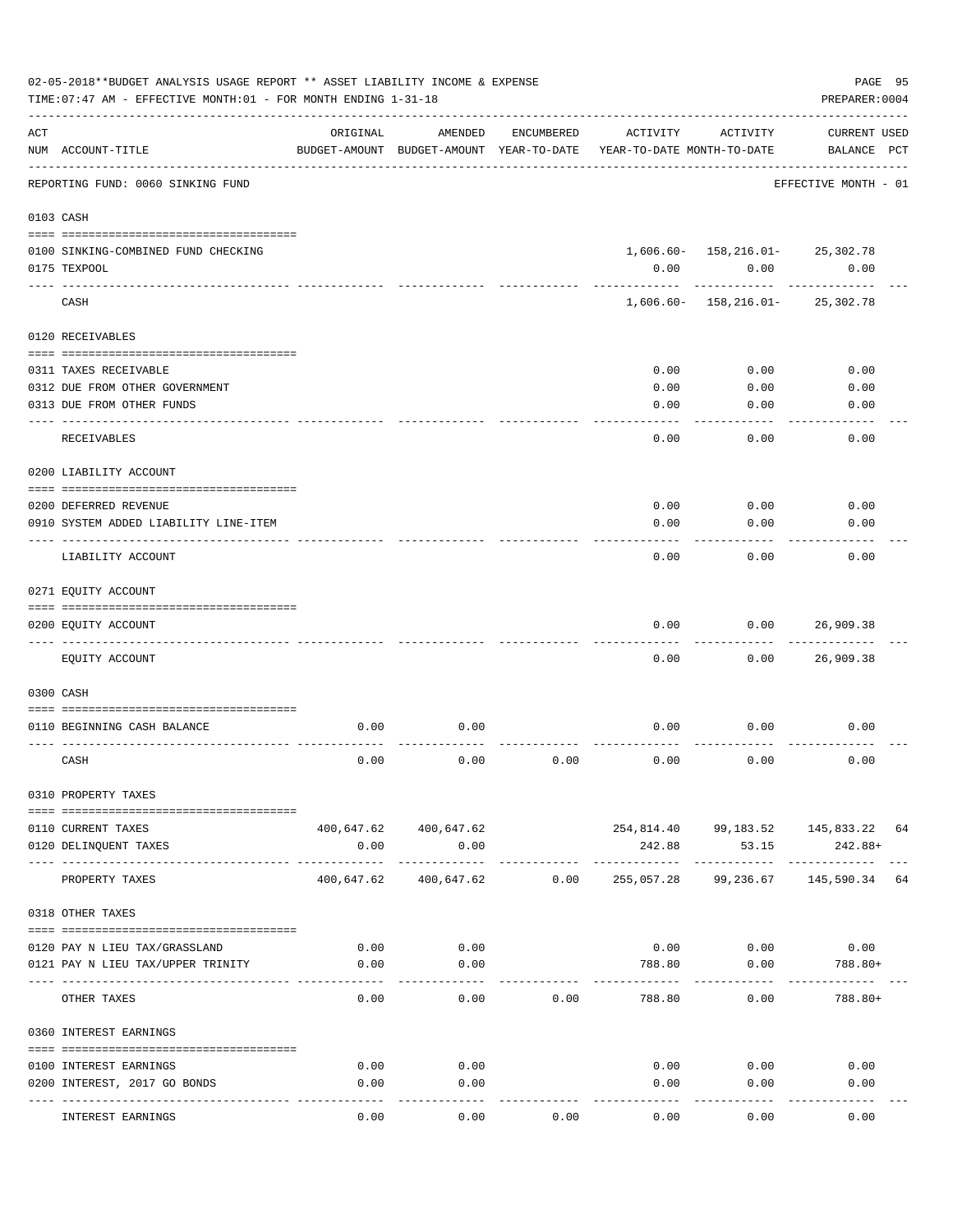| 02-05-2018**BUDGET ANALYSIS USAGE REPORT ** ASSET LIABILITY INCOME & EXPENSE<br>TIME: 07:47 AM - EFFECTIVE MONTH: 01 - FOR MONTH ENDING 1-31-18 |           |                                                                            |             |                                     |          | PREPARER: 0004           | PAGE 96 |
|-------------------------------------------------------------------------------------------------------------------------------------------------|-----------|----------------------------------------------------------------------------|-------------|-------------------------------------|----------|--------------------------|---------|
| ACT                                                                                                                                             | ORIGINAL  | AMENDED                                                                    | ENCUMBERED  | ACTIVITY                            | ACTIVITY | <b>CURRENT USED</b>      |         |
| NUM ACCOUNT-TITLE<br>BUDGET-AMOUNT BUDGET-AMOUNT YEAR-TO-DATE YEAR-TO-DATE MONTH-TO-DATE BALANCE PCT                                            |           |                                                                            |             |                                     |          |                          |         |
| REPORTING FUND: 0060 SINKING FUND                                                                                                               |           |                                                                            |             |                                     |          | EFFECTIVE MONTH - 01     |         |
| 0370 MISCELLANEOUS                                                                                                                              |           |                                                                            |             |                                     |          |                          |         |
| 0130 REFUNDS & MISCELLANEOUS                                                                                                                    |           | $0.00$ 0.00                                                                |             | 0.00                                | 0.00     | 0.00                     |         |
| MISCELLANEOUS                                                                                                                                   | 0.00      | -----------                                                                | $0.00$ 0.00 | 0.00                                | 0.00     | 0.00                     |         |
| 0620 DEBT SERVICE                                                                                                                               |           |                                                                            |             |                                     |          |                          |         |
| 0309 ANNUAL PAYING AGENT REGISTRAR FEES                                                                                                         | 500.00    | 500.00                                                                     |             | $0.00$ 117.26 117.26 382.74 23      |          |                          |         |
| 0400 BOND LEGAL FEES                                                                                                                            | 0.00      | 0.00                                                                       | 0.00        | 0.00                                | 0.00     | 0.00                     |         |
| 0401 CONTINUING DISCLOSURE FEES 2,250.00                                                                                                        |           | 2,250.00                                                                   | 0.00        | 0.00                                |          | $0.00$ 2,250.00          | 00      |
| 0490 MISCELLANEOUS                                                                                                                              | 34,124.70 | 34,124.70                                                                  |             | $0.00$ $0.00$ $0.00$ $34,124.70$    |          |                          | 00      |
| 0627 PRINCIPAL, 2017 GO BONDS 60,000.00                                                                                                         |           | 60,000.00                                                                  |             | $0.00$ 60,000.00 60,000.00 0.00 100 |          |                          |         |
| ----------------- --------------<br>DEBT SERVICE                                                                                                |           | 96,874.70  96,874.70  0.00  60,117.26  60,117.26  36,757.44  62            |             |                                     |          |                          |         |
| 0660 DEBT SERVICE INTEREST                                                                                                                      |           |                                                                            |             |                                     |          |                          |         |
|                                                                                                                                                 |           |                                                                            |             |                                     |          |                          |         |
| 0667 INTEREST, 2017 GO BONDS                                                                                                                    |           | $303,772.92$ $303,772.92$ $0.00$ $197,335.42$ $197,335.42$ $106,437.50$ 65 |             |                                     |          |                          |         |
| DEBT SERVICE INTEREST                                                                                                                           |           | 303,772.92 303,772.92 0.00 197,335.42 197,335.42 106,437.50 65             |             |                                     |          |                          |         |
| SINKING FUND                                                                                                                                    |           |                                                                            |             |                                     |          |                          |         |
| INCOME TOTALS                                                                                                                                   |           | 400,647.62 400,647.62                                                      |             | 255,846.08 99,236.67 144,801.54 64  |          |                          |         |
| <b>EXPENSE TOTALS</b>                                                                                                                           |           | 400,647.62 400,647.62                                                      |             | $0.00$ 257,452.68                   |          | 257,452.68 143,194.94 64 |         |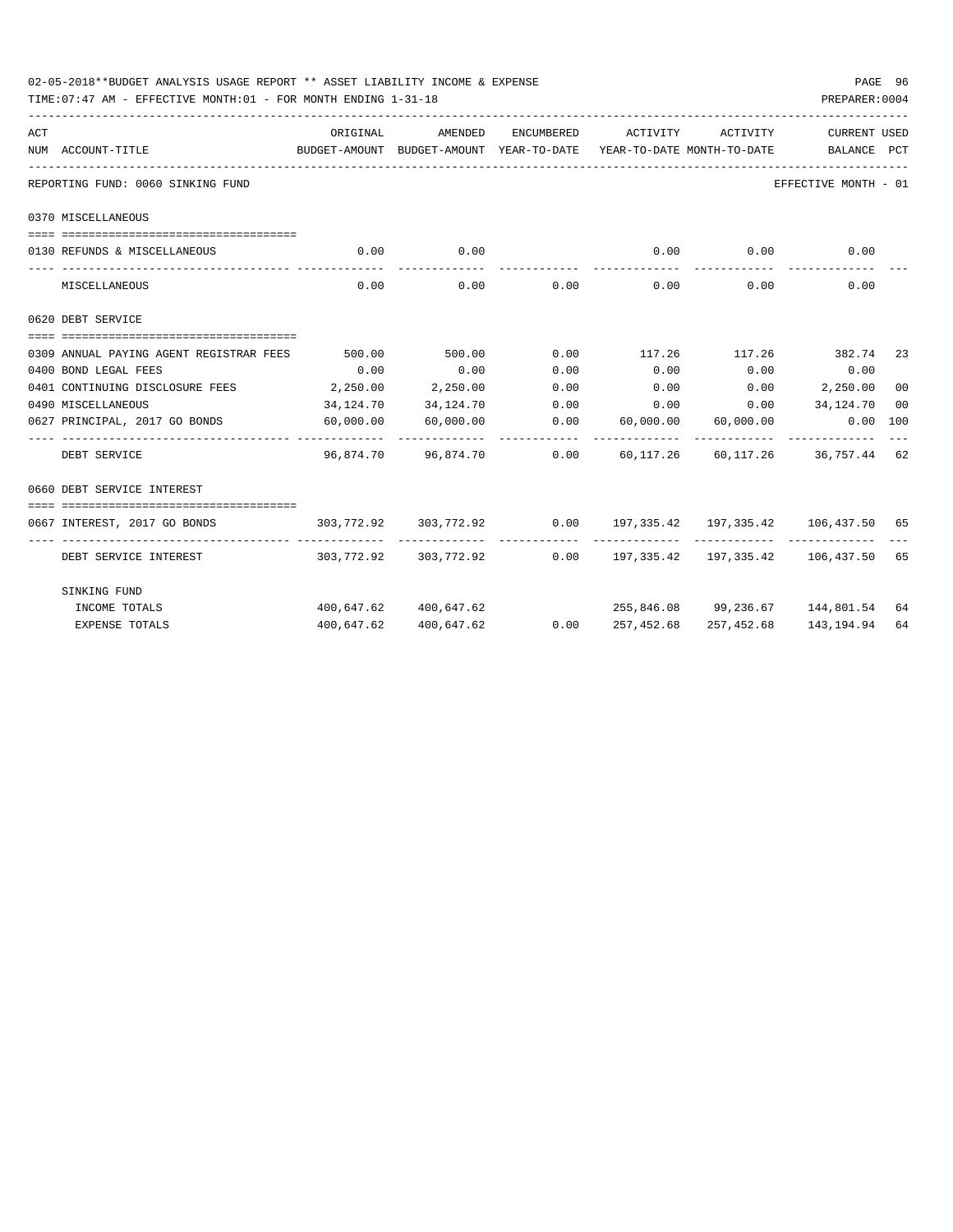|     | 02-05-2018**BUDGET ANALYSIS USAGE REPORT ** ASSET LIABILITY INCOME & EXPENSE<br>TIME: 07:47 AM - EFFECTIVE MONTH: 01 - FOR MONTH ENDING 1-31-18 |          |                                                     |            |                                        |                              | PAGE 97<br>PREPARER: 0004   |    |
|-----|-------------------------------------------------------------------------------------------------------------------------------------------------|----------|-----------------------------------------------------|------------|----------------------------------------|------------------------------|-----------------------------|----|
| ACT | NUM ACCOUNT-TITLE                                                                                                                               | ORIGINAL | AMENDED<br>BUDGET-AMOUNT BUDGET-AMOUNT YEAR-TO-DATE | ENCUMBERED | ACTIVITY<br>YEAR-TO-DATE MONTH-TO-DATE | ACTIVITY                     | CURRENT USED<br>BALANCE PCT |    |
|     | REPORTING FUND: 0061 DIST.CLK.CO.&DIST.CT.TECH.-COMB.FUN                                                                                        |          |                                                     |            |                                        |                              | EFFECTIVE MONTH - 01        |    |
|     | 0103 CASH                                                                                                                                       |          |                                                     |            |                                        |                              |                             |    |
|     | 0100 DIST.CLK.CO.& DIST.CT.TECH.-COMBIN                                                                                                         |          |                                                     |            |                                        | $702.48 - 861.99 - 2,423.23$ |                             |    |
|     | CASH                                                                                                                                            |          |                                                     |            |                                        | 702.48- 861.99- 2,423.23     |                             |    |
|     | 0120 RECEIVABLES                                                                                                                                |          |                                                     |            |                                        |                              |                             |    |
|     | 0313 DUE FROM OTHER FUNDS                                                                                                                       |          |                                                     |            | 0.00                                   | 0.00                         | 68.65                       |    |
|     | RECEIVABLES                                                                                                                                     |          |                                                     |            | 0.00                                   | 0.00                         | 68.65                       |    |
|     | 0271 EQUITY ACCOUNT                                                                                                                             |          |                                                     |            |                                        |                              |                             |    |
|     | 0200 EQUITY ACCOUNT                                                                                                                             |          |                                                     |            | 0.00                                   |                              | $0.00$ 3, 194.36            |    |
|     | EQUITY ACCOUNT                                                                                                                                  |          |                                                     |            | 0.00                                   | 0.00                         | 3,194.36                    |    |
|     | 0370 DIST.CLK.MISCELLANEOUS INCOME                                                                                                              |          |                                                     |            |                                        |                              |                             |    |
|     | 0440 DIST.CLK.CO.& DIST.CT.TECHNOLOGY F                                                                                                         | 1,000.00 | 1,000.00                                            |            | 208.12                                 | 48.61                        | 791.88                      | 21 |
|     | DIST.CLK.MISCELLANEOUS INCOME                                                                                                                   | 1,000.00 | 1,000.00                                            | 0.00       | 208.12                                 | 48.61                        | 791.88                      | 21 |
|     | 0440 DIST.CLK.COURT TECHNOLOGY EQUIPMEN                                                                                                         |          |                                                     |            |                                        |                              |                             |    |
|     | 0572 OFFICE EQUIPMENT                                                                                                                           | 1,000.00 | 1,000.00                                            | 0.00       | 910.60                                 | 910.60                       | 89.40                       | 91 |
|     | DIST.CLK.COURT TECHNOLOGY EQUIPMEN                                                                                                              | 1,000.00 | 1,000.00                                            | 0.00       | 910.60                                 | 910.60                       | 89.40                       | 91 |
|     | DIST.CLK.CO.&DIST.CT.TECH.-COMB.FU                                                                                                              |          |                                                     |            |                                        |                              |                             |    |
|     | INCOME TOTALS                                                                                                                                   | 1,000.00 | 1,000.00                                            |            |                                        | 208.12 48.61 791.88          |                             | 21 |
|     | <b>EXPENSE TOTALS</b>                                                                                                                           | 1,000.00 | 1,000.00                                            | 0.00       | 910.60                                 | 910.60                       | 89.40                       | 91 |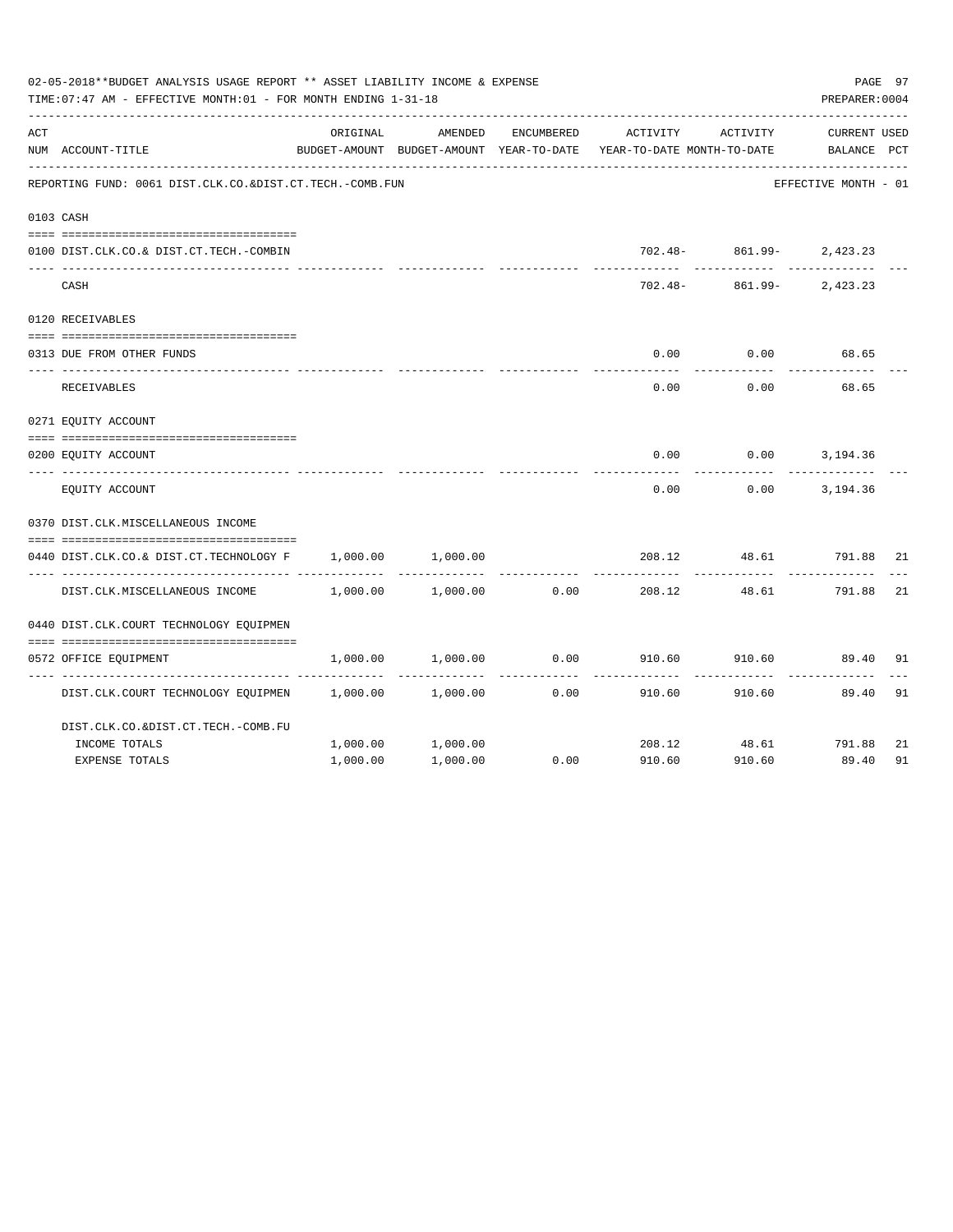|     | 02-05-2018**BUDGET ANALYSIS USAGE REPORT ** ASSET LIABILITY INCOME & EXPENSE<br>TIME: 07:47 AM - EFFECTIVE MONTH: 01 - FOR MONTH ENDING 1-31-18 |          |                                                     |                   |                                        |                 | PREPARER: 0004                     | PAGE 98        |
|-----|-------------------------------------------------------------------------------------------------------------------------------------------------|----------|-----------------------------------------------------|-------------------|----------------------------------------|-----------------|------------------------------------|----------------|
| ACT | NUM ACCOUNT-TITLE                                                                                                                               | ORIGINAL | AMENDED<br>BUDGET-AMOUNT BUDGET-AMOUNT YEAR-TO-DATE | <b>ENCUMBERED</b> | ACTIVITY<br>YEAR-TO-DATE MONTH-TO-DATE | ACTIVITY        | <b>CURRENT USED</b><br>BALANCE PCT |                |
|     | REPORTING FUND: 0062 DIST.CLK.COURT RECORDS PRESERVATION                                                                                        |          |                                                     |                   |                                        |                 | EFFECTIVE MONTH - 01               |                |
|     | 0103 CASH                                                                                                                                       |          |                                                     |                   |                                        |                 |                                    |                |
|     | 0100 DIST.CLK.COURT RECORDS PRESERVATIO                                                                                                         |          |                                                     |                   | 1,082.76                               | 202.39          | 27,991.08                          |                |
|     | CASH                                                                                                                                            |          |                                                     |                   | 1,082.76                               | 202.39          | 27,991.08                          |                |
|     | 0120 RECEIVABLES                                                                                                                                |          |                                                     |                   |                                        |                 |                                    |                |
|     | 0313 DUE FROM OTHER FUNDS                                                                                                                       |          |                                                     |                   | 0.00                                   | 0.00            | 609.11                             |                |
|     | RECEIVABLES                                                                                                                                     |          |                                                     |                   | 0.00                                   | 0.00            | 609.11                             |                |
|     | 0271 EQUITY ACCOUNT                                                                                                                             |          |                                                     |                   |                                        |                 |                                    |                |
|     | 0200 EQUITY ACCOUNT                                                                                                                             |          |                                                     |                   | 0.00                                   | 0.00            | 27,517.43                          |                |
|     | ---- -------------<br>EQUITY ACCOUNT                                                                                                            |          |                                                     |                   | 0.00                                   | 0.00            | 27,517.43                          |                |
|     | 0360 INTEREST EARNINGS                                                                                                                          |          |                                                     |                   |                                        |                 |                                    |                |
|     | 0100 INTEREST EARNINGS                                                                                                                          | 5.00     | 5.00                                                |                   | 4.07                                   | 1.13            | 0.93                               | 81             |
|     | <b>INTEREST EARNINGS</b>                                                                                                                        | 5.00     | 5.00                                                | 0.00              | 4.07                                   | 1.13            | 0.93                               | 81             |
|     | 0370 DIST.CLK.COURT MISCELLAEOUS INCOME                                                                                                         |          |                                                     |                   |                                        |                 |                                    |                |
|     | 0133 DIST.CLK.COURT RECORDS PRESERVATIO                                                                                                         | 4,000.00 | 4,000.00                                            |                   | 1,078.69                               | 201.26          | 2,921.31                           | 27             |
|     | DIST.CLK.COURT MISCELLAEOUS INCOME                                                                                                              | 4,000.00 | 4,000.00                                            | 0.00              | 1,078.69                               |                 | 201.26 2,921.31                    | 27             |
|     | 0449 DIST.CLK.RECORDS PRES.EQUIPMENT                                                                                                            |          |                                                     |                   |                                        |                 |                                    |                |
|     | 0572 OFFICE EQUIPMENT                                                                                                                           | 4,005.00 | 4,005.00                                            | 0.00              | 0.00                                   | 0.00            | 4,005.00                           | 00             |
|     | DIST.CLK.RECORDS PRES.EQUIPMENT                                                                                                                 | 4,005.00 | 4,005.00                                            | 0.00              | 0.00                                   | 0.00            | 4,005.00                           | 0 <sub>0</sub> |
|     | DIST.CLK.COURT RECORDS PRESERVATIO                                                                                                              |          |                                                     |                   |                                        |                 |                                    |                |
|     | INCOME TOTALS                                                                                                                                   | 4,005.00 | 4,005.00                                            |                   |                                        | 1,082.76 202.39 | 2,922.24                           | 27             |
|     | <b>EXPENSE TOTALS</b>                                                                                                                           | 4,005.00 | 4,005.00                                            | 0.00              | 0.00                                   | 0.00            | 4,005.00                           | 0 <sub>0</sub> |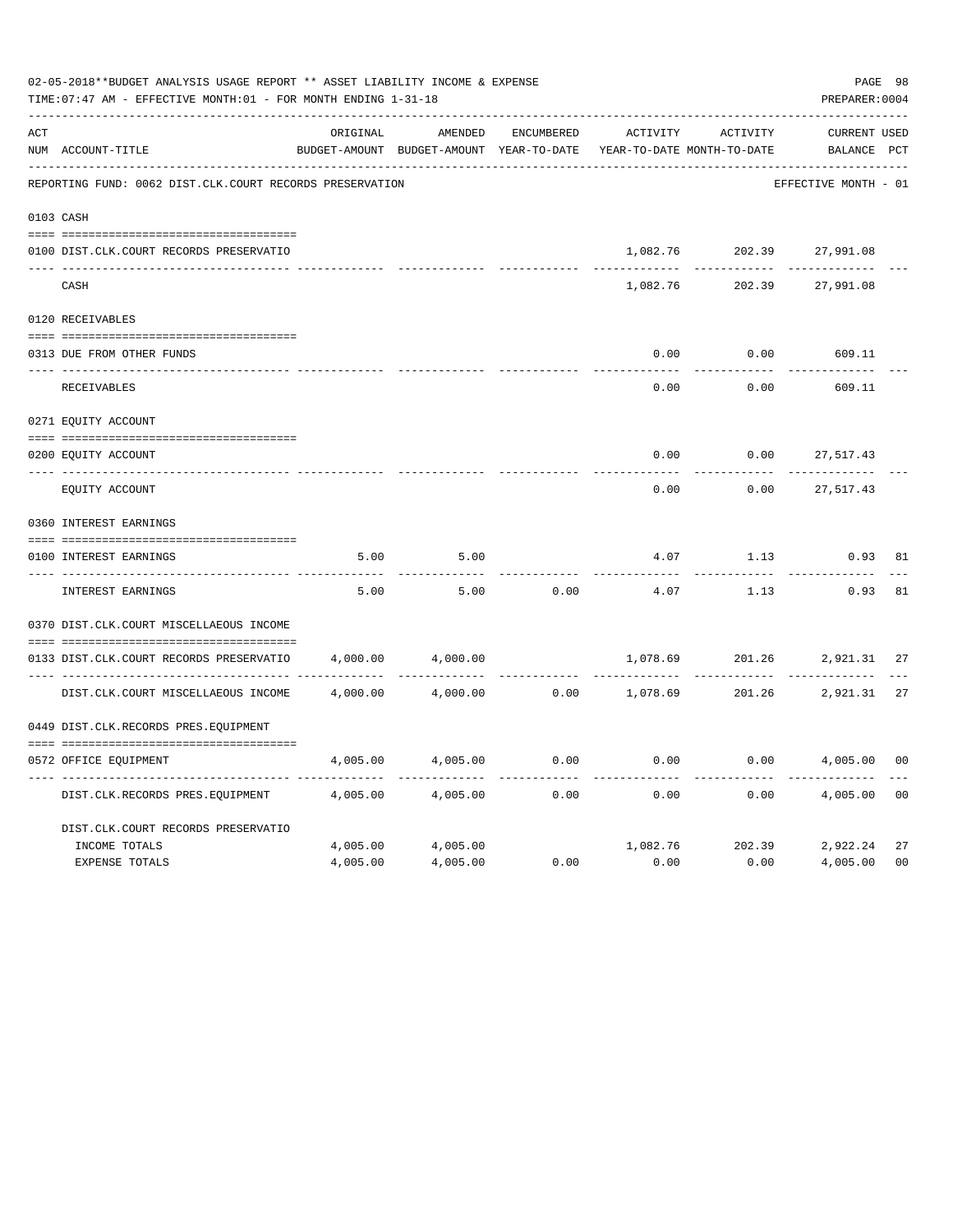|     | 02-05-2018**BUDGET ANALYSIS USAGE REPORT ** ASSET LIABILITY INCOME & EXPENSE<br>TIME: 07:47 AM - EFFECTIVE MONTH: 01 - FOR MONTH ENDING 1-31-18 |          |                                                                                |            |      |                   | PREPARER: 0004              | PAGE 99        |
|-----|-------------------------------------------------------------------------------------------------------------------------------------------------|----------|--------------------------------------------------------------------------------|------------|------|-------------------|-----------------------------|----------------|
| ACT | NUM ACCOUNT-TITLE                                                                                                                               | ORIGINAL | AMENDED<br>BUDGET-AMOUNT BUDGET-AMOUNT YEAR-TO-DATE YEAR-TO-DATE MONTH-TO-DATE | ENCUMBERED |      | ACTIVITY ACTIVITY | CURRENT USED<br>BALANCE PCT |                |
|     | REPORTING FUND: 0063 LAW ENF. EDUCATION CONST.#1                                                                                                |          |                                                                                |            |      |                   | EFFECTIVE MONTH - 01        |                |
|     | 0103 CASH                                                                                                                                       |          |                                                                                |            |      |                   |                             |                |
|     | 0100 LEOSE CONST.#1-COMBINED FUNDS CHEC                                                                                                         |          |                                                                                |            |      |                   | $0.00$ $0.00$ $1,331.81$    |                |
|     | CASH                                                                                                                                            |          |                                                                                |            | 0.00 | 0.00              | 1,331.81                    |                |
|     | 0200 LIABILITY ACCOUNT                                                                                                                          |          |                                                                                |            |      |                   |                             |                |
|     | 0910 SYSTEM ADDED LIABILITY LINE ITEM                                                                                                           |          |                                                                                |            | 0.00 | 0.00              | 0.00                        |                |
|     | LIABILITY ACCOUNT                                                                                                                               |          |                                                                                |            | 0.00 | 0.00              | 0.00                        |                |
|     | 0271 EQUITY ACCOUNT                                                                                                                             |          |                                                                                |            |      |                   |                             |                |
|     | 0200 EQUITY ACCOUNT                                                                                                                             |          |                                                                                |            | 0.00 |                   | $0.00$ 1,331.81             |                |
|     | EQUITY ACCOUNT                                                                                                                                  |          |                                                                                |            | 0.00 | 0.00              | 1,331.81                    |                |
|     | 0300 CASH                                                                                                                                       |          |                                                                                |            |      |                   |                             |                |
|     | 0151 BEGINNING CASH BALANCE                                                                                                                     | 1,000.00 | 1,000.00                                                                       |            | 0.00 |                   | $0.00$ 1,000.00 00          |                |
|     | CASH                                                                                                                                            | 1,000.00 | 1,000.00                                                                       | 0.00       | 0.00 |                   | $0.00$ 1,000.00             | 0 <sub>0</sub> |
|     | 0370 MISCELLANEOUS INCOME                                                                                                                       |          |                                                                                |            |      |                   |                             |                |
|     | 0130 REFUNDS & MISCELLANEOUS                                                                                                                    | 0.00     | 0.00                                                                           |            | 0.00 | 0.00              | 0.00                        |                |
|     | 0160 PEACE OFFICER ALLOCATION                                                                                                                   | 1,000.00 | 1,000.00<br>.                                                                  |            | 0.00 | 0.00              | 1,000.00                    | 00             |
|     | MISCELLANEOUS INCOME                                                                                                                            |          | 1,000.00 1,000.00                                                              | 0.00       | 0.00 | 0.00              | 1,000.00                    | 0 <sub>0</sub> |
|     | 0551 LAW ENFORCEMENT EDUCATION                                                                                                                  |          |                                                                                |            |      |                   |                             |                |
|     | 0427 OUT OF COUNTY TRAVEL                                                                                                                       | 1,000.00 | 1,000.00                                                                       | 0.00       | 0.00 | 0.00              | 1,000.00                    | 00             |
|     | 0428 TRAINING & TUITION                                                                                                                         | 1,000.00 | 1,000.00                                                                       | 0.00       | 0.00 | 0.00              | 1,000.00                    | 0 <sub>0</sub> |
|     | LAW ENFORCEMENT EDUCATION                                                                                                                       | 2,000.00 | 2,000.00                                                                       | 0.00       | 0.00 | 0.00              | 2,000.00                    | 0 <sub>0</sub> |
|     | LAW ENF. EDUCATION CONST. #1                                                                                                                    |          |                                                                                |            |      |                   |                             |                |
|     | INCOME TOTALS                                                                                                                                   | 2,000.00 | 2,000.00                                                                       |            | 0.00 | 0.00              | 2,000.00                    | 0 <sub>0</sub> |
|     | EXPENSE TOTALS                                                                                                                                  | 2,000.00 | 2,000.00                                                                       | 0.00       | 0.00 | 0.00              | 2,000.00                    | 0 <sub>0</sub> |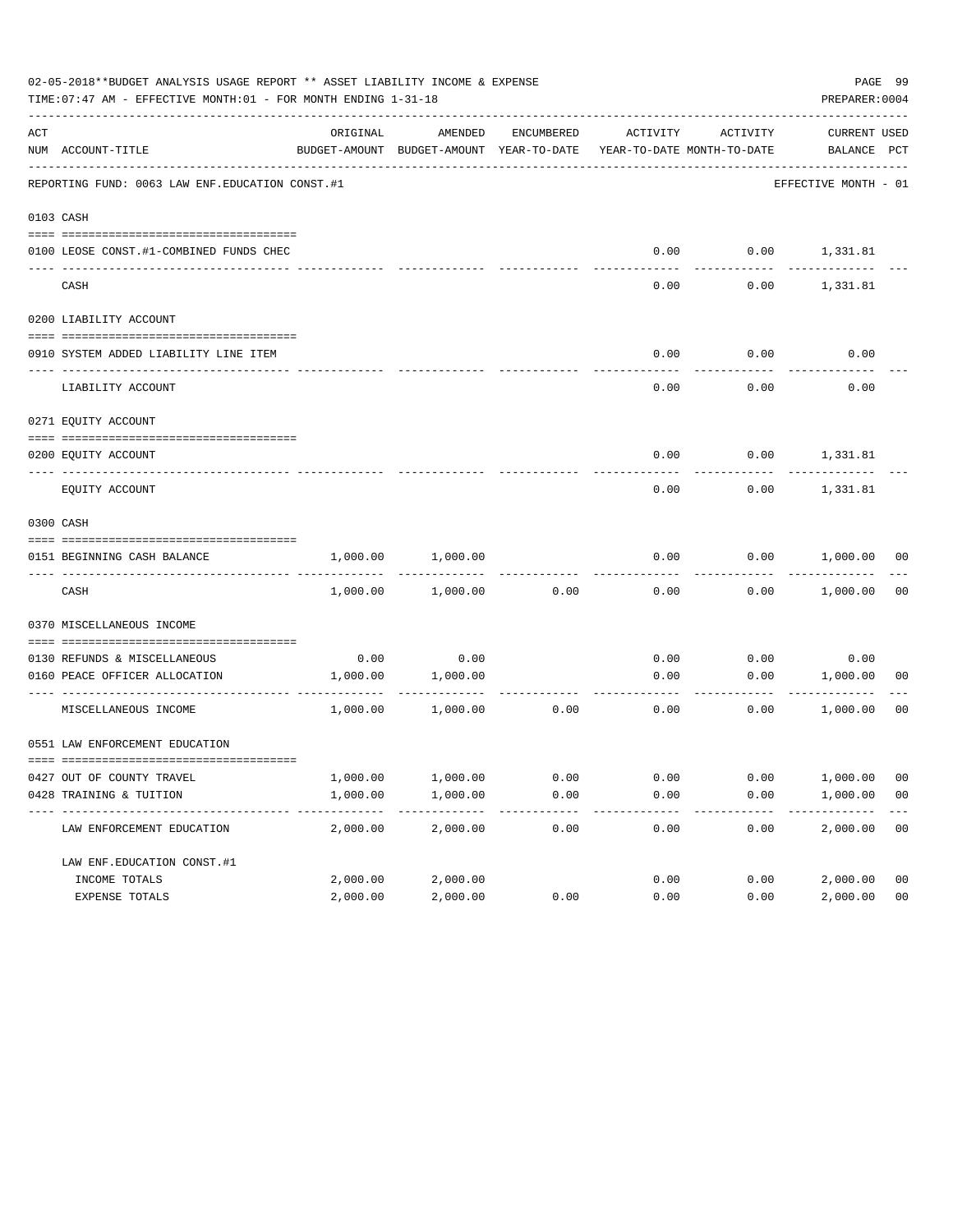| ACT<br>ORIGINAL<br>AMENDED<br>ENCUMBERED<br>ACTIVITY<br>NUM ACCOUNT-TITLE<br>BUDGET-AMOUNT BUDGET-AMOUNT YEAR-TO-DATE<br>REPORTING FUND: 0064 LAW ENF. EDUCATION CONST. #2<br>0103 CASH<br>0100 LEOSE CONST.#2-COMBINED FUNDS CHEC | ACTIVITY<br>YEAR-TO-DATE MONTH-TO-DATE<br>0.00<br>0.00<br>0.00<br>0.00 | CURRENT USED<br>BALANCE PCT<br>EFFECTIVE MONTH - 01<br>0.00<br>0.00 |                         |
|------------------------------------------------------------------------------------------------------------------------------------------------------------------------------------------------------------------------------------|------------------------------------------------------------------------|---------------------------------------------------------------------|-------------------------|
|                                                                                                                                                                                                                                    |                                                                        |                                                                     |                         |
|                                                                                                                                                                                                                                    |                                                                        |                                                                     |                         |
|                                                                                                                                                                                                                                    |                                                                        |                                                                     |                         |
|                                                                                                                                                                                                                                    |                                                                        |                                                                     |                         |
|                                                                                                                                                                                                                                    |                                                                        |                                                                     |                         |
| CASH                                                                                                                                                                                                                               |                                                                        |                                                                     |                         |
| 0200 LIABILITY ACCOUNT                                                                                                                                                                                                             |                                                                        |                                                                     |                         |
| 0910 SYSTEM ADDED LIABILITY LINE ITEM                                                                                                                                                                                              | 0.00<br>0.00                                                           | 0.00                                                                |                         |
|                                                                                                                                                                                                                                    |                                                                        |                                                                     |                         |
| LIABILITY ACCOUNT                                                                                                                                                                                                                  | 0.00<br>0.00                                                           | 0.00                                                                |                         |
| 0271 EQUITY ACCOUNT                                                                                                                                                                                                                |                                                                        |                                                                     |                         |
|                                                                                                                                                                                                                                    |                                                                        |                                                                     |                         |
| 0200 EOUITY ACCOUNT                                                                                                                                                                                                                | 0.00<br>0.00                                                           | 0.00                                                                |                         |
| EQUITY ACCOUNT                                                                                                                                                                                                                     | 0.00<br>0.00                                                           | 0.00                                                                |                         |
| 0300 CASH                                                                                                                                                                                                                          |                                                                        |                                                                     |                         |
| 0.00<br>0.00<br>0152 BEGINNING CASH BALANCE                                                                                                                                                                                        | 0.00<br>0.00                                                           | 0.00                                                                |                         |
| CASH<br>0.00<br>0.00<br>0.00                                                                                                                                                                                                       | 0.00<br>0.00                                                           | 0.00                                                                |                         |
| 0370 MISCELLANEOUS INCOME                                                                                                                                                                                                          |                                                                        |                                                                     |                         |
|                                                                                                                                                                                                                                    |                                                                        |                                                                     |                         |
| 0.00<br>0130 REFUNDS & MISCELLANEOUS<br>0.00<br>0160 PEACE OFFICER ALLOCATION<br>1,000.00<br>1,000.00                                                                                                                              | 0.00<br>0.00<br>0.00                                                   | 0.00<br>0.00<br>1,000.00                                            | 00                      |
|                                                                                                                                                                                                                                    |                                                                        |                                                                     |                         |
| MISCELLANEOUS INCOME<br>1,000.00<br>0.00<br>1,000.00                                                                                                                                                                               | 0.00<br>0.00                                                           | 1,000.00                                                            | 00                      |
| 0552 LAW ENFORCEMENT EDUCATION                                                                                                                                                                                                     |                                                                        |                                                                     |                         |
| 0427 OUT OF COUNTY TRAVEL<br>500.00<br>500.00<br>0.00                                                                                                                                                                              | 0.00<br>0.00                                                           | 500.00                                                              | 00                      |
| 500.00<br>500.00<br>0.00<br>0428 TRAINING & TUITION                                                                                                                                                                                | 0.00<br>0.00                                                           | 500.00                                                              | 0 <sub>0</sub>          |
| ----------------------------------<br>----------<br>-----------<br>-------<br>1,000.00<br>LAW ENFORCEMENT EDUCATION<br>1,000.00<br>0.00                                                                                            | $- - - - -$<br>---------<br>0.00<br>0.00                               | 1,000.00                                                            | $---$<br>0 <sub>0</sub> |
| LAW ENF. EDUCATION CONST. #2                                                                                                                                                                                                       |                                                                        |                                                                     |                         |
| INCOME TOTALS<br>1,000.00<br>1,000.00                                                                                                                                                                                              | 0.00<br>0.00                                                           | 1,000.00                                                            | 0 <sub>0</sub>          |
| EXPENSE TOTALS<br>1,000.00<br>1,000.00<br>0.00                                                                                                                                                                                     | 0.00<br>0.00                                                           | 1,000.00                                                            | 0 <sub>0</sub>          |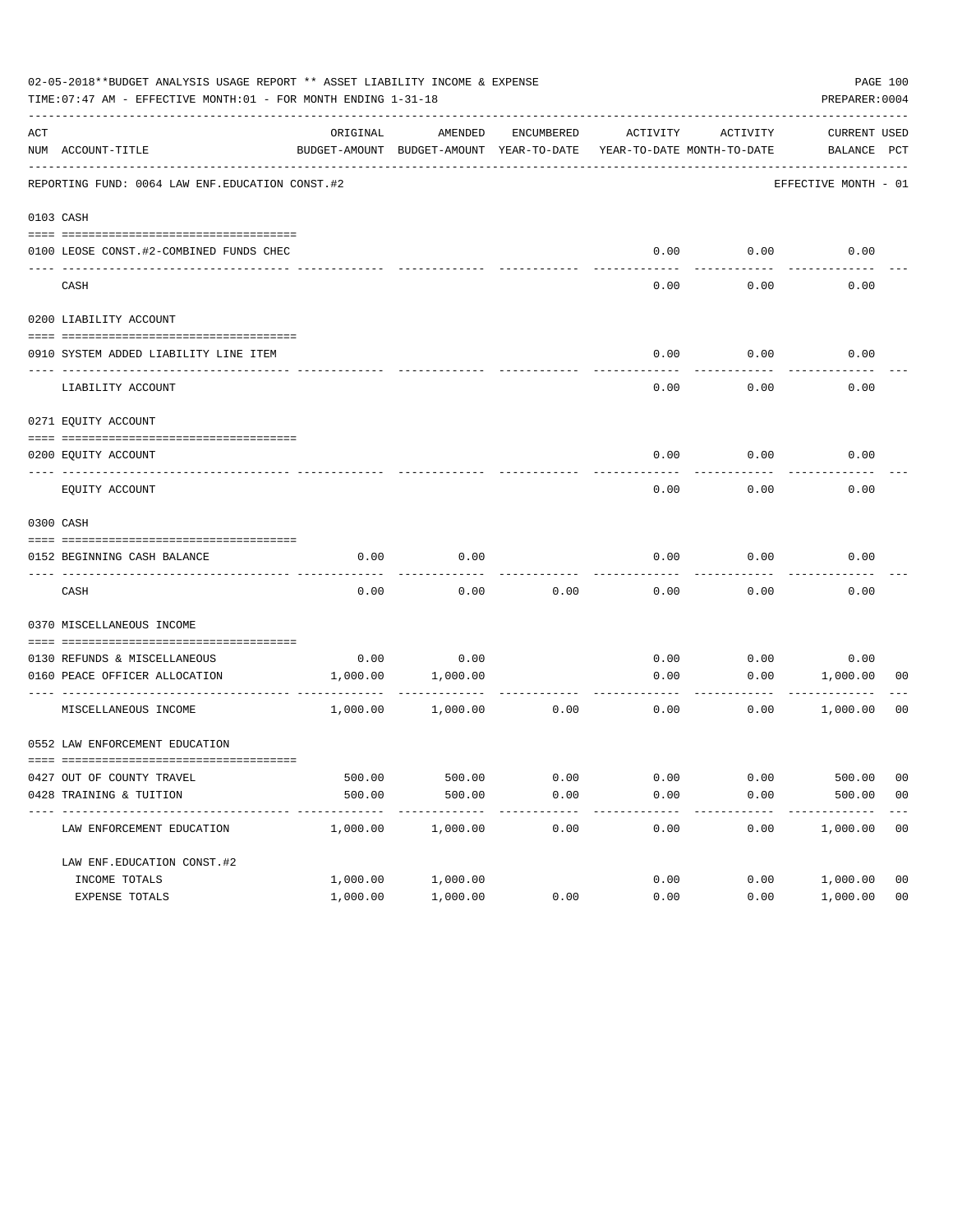|     | 02-05-2018**BUDGET ANALYSIS USAGE REPORT ** ASSET LIABILITY INCOME & EXPENSE<br>TIME: 07:47 AM - EFFECTIVE MONTH: 01 - FOR MONTH ENDING 1-31-18 |          |                                                     |            |                                        |          | PREPARER: 0004              | PAGE 101       |
|-----|-------------------------------------------------------------------------------------------------------------------------------------------------|----------|-----------------------------------------------------|------------|----------------------------------------|----------|-----------------------------|----------------|
| ACT | NUM ACCOUNT-TITLE                                                                                                                               | ORIGINAL | AMENDED<br>BUDGET-AMOUNT BUDGET-AMOUNT YEAR-TO-DATE | ENCUMBERED | ACTIVITY<br>YEAR-TO-DATE MONTH-TO-DATE | ACTIVITY | CURRENT USED<br>BALANCE PCT |                |
|     | REPORTING FUND: 0065 LAW ENF. EDUCATION CONST.#3                                                                                                |          |                                                     |            |                                        |          | EFFECTIVE MONTH - 01        |                |
|     | 0103 CASH                                                                                                                                       |          |                                                     |            |                                        |          |                             |                |
|     | 0100 LEOSE CONST.#3-COMBINED FUNDS CHEC                                                                                                         |          |                                                     |            |                                        |          | $0.00$ $0.00$ $1,331.81$    |                |
|     | CASH                                                                                                                                            |          |                                                     |            | 0.00                                   | 0.00     | 1,331.81                    |                |
|     | 0200 LIABILITY ACCOUNT                                                                                                                          |          |                                                     |            |                                        |          |                             |                |
|     | 0910 SYSTEM ADDED LIABILITY LINE ITEM                                                                                                           |          |                                                     |            | 0.00                                   | 0.00     | 0.00                        |                |
|     | LIABILITY ACCOUNT                                                                                                                               |          |                                                     |            | 0.00                                   | 0.00     | 0.00                        |                |
|     | 0271 EQUITY ACCOUNT                                                                                                                             |          |                                                     |            |                                        |          |                             |                |
|     | 0200 EQUITY ACCOUNT                                                                                                                             |          |                                                     |            |                                        |          | $0.00$ $0.00$ $1,331.81$    |                |
|     | EQUITY ACCOUNT                                                                                                                                  |          |                                                     |            | 0.00                                   | 0.00     | 1,331.81                    |                |
|     | 0300 CASH                                                                                                                                       |          |                                                     |            |                                        |          |                             |                |
|     | 0153 BEGINNING CASH BALANCE                                                                                                                     | 1,000.00 | 1,000.00                                            |            | 0.00                                   |          | $0.00$ 1,000.00 00          |                |
|     | CASH                                                                                                                                            | 1,000.00 | 1,000.00                                            | 0.00       | 0.00                                   |          | $0.00$ 1,000.00             | 0 <sub>0</sub> |
|     | 0370 MISCELLANEOUS                                                                                                                              |          |                                                     |            |                                        |          |                             |                |
|     | 0130 REFUNDS & MISCELLANEOUS                                                                                                                    |          | $0.00$ 0.00                                         |            | 0.00                                   |          | 0.00<br>0.00                |                |
|     | 0160 PEACE OFFICER ALLOCATION                                                                                                                   |          | 1,000.00 1,000.00                                   |            | 0.00<br>------------- --------------   |          | 0.00 1,000.00               | 00             |
|     | MISCELLANEOUS                                                                                                                                   |          | 1,000.00 1,000.00                                   | 0.00       | 0.00                                   |          | 0.00<br>1,000.00            | 0 <sub>0</sub> |
|     | 0553 LAW ENFORCEMENT EDUCATION                                                                                                                  |          |                                                     |            |                                        |          |                             |                |
|     | 0427 OUT OF COUNTY TRAVEL                                                                                                                       | 1,000.00 | 1,000.00                                            | 0.00       | 0.00                                   | 0.00     | 1,000.00                    | 00             |
|     | 0428 TRAINING & TUITION                                                                                                                         | 1,000.00 | 1,000.00                                            | 0.00       | 0.00                                   | 0.00     | 1,000.00                    | 0 <sub>0</sub> |
|     | LAW ENFORCEMENT EDUCATION                                                                                                                       | 2,000.00 | 2,000.00                                            | 0.00       | 0.00                                   | 0.00     | 2,000.00                    | 0 <sub>0</sub> |
|     | LAW ENF. EDUCATION CONST. #3                                                                                                                    |          |                                                     |            |                                        |          |                             |                |
|     | INCOME TOTALS                                                                                                                                   | 2,000.00 | 2,000.00                                            |            | 0.00                                   | 0.00     | 2,000.00                    | 0 <sub>0</sub> |
|     | EXPENSE TOTALS                                                                                                                                  | 2,000.00 | 2,000.00                                            | 0.00       | 0.00                                   | 0.00     | 2,000.00                    | 0 <sub>0</sub> |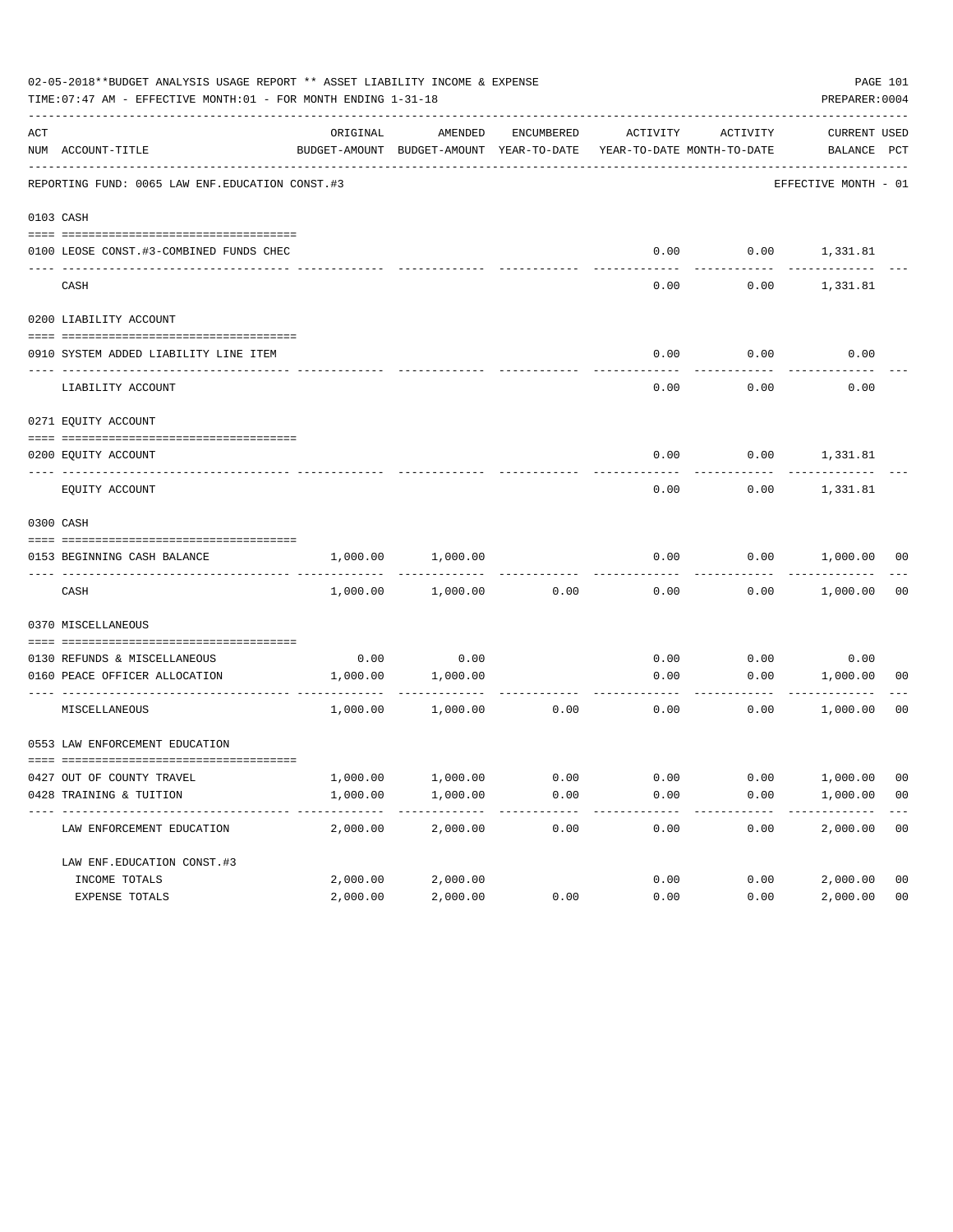|     | 02-05-2018**BUDGET ANALYSIS USAGE REPORT ** ASSET LIABILITY INCOME & EXPENSE<br>TIME: 07:47 AM - EFFECTIVE MONTH: 01 - FOR MONTH ENDING 1-31-18 |              |                           |              |                                                                                 |                   | PAGE 102<br>PREPARER: 0004               |                |
|-----|-------------------------------------------------------------------------------------------------------------------------------------------------|--------------|---------------------------|--------------|---------------------------------------------------------------------------------|-------------------|------------------------------------------|----------------|
| ACT | NUM ACCOUNT-TITLE                                                                                                                               | ORIGINAL     | AMENDED                   | ENCUMBERED   | ACTIVITY<br>BUDGET-AMOUNT BUDGET-AMOUNT YEAR-TO-DATE YEAR-TO-DATE MONTH-TO-DATE | ACTIVITY          | <b>CURRENT USED</b><br>BALANCE PCT       |                |
|     | REPORTING FUND: 0066 2017 GO BONDS-CONSTRUCTION FUND                                                                                            |              |                           |              |                                                                                 |                   | EFFECTIVE MONTH - 01                     |                |
|     | 0103 CASH                                                                                                                                       |              |                           |              |                                                                                 |                   |                                          |                |
|     | 0100 CASH-COMBINED FUNDS CHECKING                                                                                                               |              |                           |              |                                                                                 |                   | $6,308,713.48 - 32,127.48 - 58,713.48 -$ |                |
|     | 0166 ICS DEPOSIT                                                                                                                                |              |                           |              | 6, 253, 884. 76 0.00 6, 253, 884. 76                                            |                   |                                          |                |
|     | 0175 TEXPOOL                                                                                                                                    |              |                           |              | 0.00                                                                            |                   | 0.00<br>0.00                             |                |
|     | CASH                                                                                                                                            |              |                           |              |                                                                                 | .                 | 54,828.72- 32,127.48- 6,195,171.28       |                |
|     |                                                                                                                                                 |              |                           |              |                                                                                 |                   |                                          |                |
|     | 0200 LIABILITY ACCOUNT                                                                                                                          |              |                           |              |                                                                                 |                   |                                          |                |
|     | 0910 SYSTEM ADDED LIABILITY LINE-ITEM                                                                                                           |              |                           |              | 0.00<br>-------                                                                 | 0.00<br>--------- | 0.00                                     |                |
|     | LIABILITY ACCOUNT                                                                                                                               |              |                           |              | 0.00                                                                            | 0.00              | 0.00                                     |                |
|     | 0231 2017 GO BONDS PAYABLE                                                                                                                      |              |                           |              |                                                                                 |                   |                                          |                |
|     | 0200 2017 GO BONDS PAYABLE                                                                                                                      |              |                           |              |                                                                                 |                   | $0.00$ $0.00$ $6,250,000.00$             |                |
|     | 2017 GO BONDS PAYABLE                                                                                                                           |              |                           |              |                                                                                 |                   | $0.00$ $0.00$ $6,250,000.00$             |                |
|     | 0271 EQUITY ACCOUNT                                                                                                                             |              |                           |              |                                                                                 |                   |                                          |                |
|     |                                                                                                                                                 |              |                           |              |                                                                                 |                   |                                          |                |
|     | 0200 EQUITY ACCOUNT                                                                                                                             |              |                           |              | 0.00                                                                            | 0.00              | 0.00                                     |                |
|     | EQUITY ACCOUNT                                                                                                                                  |              |                           |              | 0.00                                                                            | 0.00              | 0.00                                     |                |
|     | 0300 CASH                                                                                                                                       |              |                           |              |                                                                                 |                   |                                          |                |
|     | 0166 BEGINNING CASH BALANCE                                                                                                                     |              | 2,000,000.00 2,000,000.00 |              |                                                                                 |                   | $0.00$ $0.00$ $2,000,000.00$             | 00             |
|     | CASH                                                                                                                                            | 2,000,000.00 | $2,000,000.00$ 0.00       |              | 0.00                                                                            | ----------        | 0.00 2,000,000.00                        | 0 <sub>0</sub> |
|     | 0360 INTEREST EARNINGS                                                                                                                          |              |                           |              |                                                                                 |                   |                                          |                |
|     |                                                                                                                                                 |              |                           |              |                                                                                 |                   |                                          |                |
|     | 0100 INTEREST EARNINGS LEGEND BANK                                                                                                              | 0.00         | 0.00                      |              | 0.00                                                                            | 0.00              | 0.00                                     |                |
|     | 0166 INTEREST EARNINGS ICS                                                                                                                      | 0.00         | 0.00                      |              | 9,357.78                                                                        | 5,473.02          | $9,357.78+$                              |                |
|     | INTEREST EARNINGS                                                                                                                               | 0.00         | 0.00                      | 0.00         | 9,357.78                                                                        | 5,473.02          | $9,357.78+$                              |                |
|     | 0370 MISCELLANEOUS                                                                                                                              |              |                           |              |                                                                                 |                   |                                          |                |
|     | 0130 REFUNDS & MISCELLANEOUS                                                                                                                    | 0.00         | 0.00                      |              | 0.00                                                                            | 0.00              | 0.00                                     |                |
|     | MISCELLANEOUS                                                                                                                                   | 0.00         | 0.00                      | 0.00         | 0.00                                                                            | 0.00              | 0.00                                     |                |
|     | 0666 COURTHOUSE CONSTRUCTION EXPENSE                                                                                                            |              |                           |              |                                                                                 |                   |                                          |                |
|     |                                                                                                                                                 |              |                           |              |                                                                                 |                   |                                          |                |
|     | 0165 CONSTRUCTION                                                                                                                               | 0.00         | 0.00                      | 0.00         | 0.00                                                                            | 0.00              | 0.00                                     |                |
|     | 0400 ATTORNEY FEES                                                                                                                              | 0.00         | 0.00                      | 0.00         | 4,556.00                                                                        | 2,720.00          | $4,556.00 -$                             |                |
|     | 0402 ENGINEERING<br>0403 ARCHITECTURAL FEES                                                                                                     | 0.00<br>0.00 | 0.00<br>0.00              | 0.00<br>0.00 | 0.00<br>48,750.00                                                               | 0.00<br>32,500.00 | 0.00<br>$48,750.00 -$                    |                |
|     | 0430 BIDS & NOTICES                                                                                                                             | 0.00         | 0.00                      | 0.00         | 0.00                                                                            | 0.00              | 0.00                                     |                |
|     | 0450 R & M BUILDINGS                                                                                                                            | 0.00         | 0.00                      | 0.00         | 0.00                                                                            | 0.00              | 0.00                                     |                |
|     | 0451 ASBESTOS ABATEMENT                                                                                                                         | 0.00         | 0.00                      | 0.00         | 2,380.50                                                                        | 2,380.50          | $2,380.50-$                              |                |
|     | 0482 DEMOLITION                                                                                                                                 | 0.00         | 0.00                      | 0.00         | 0.00                                                                            | 0.00              | 0.00                                     |                |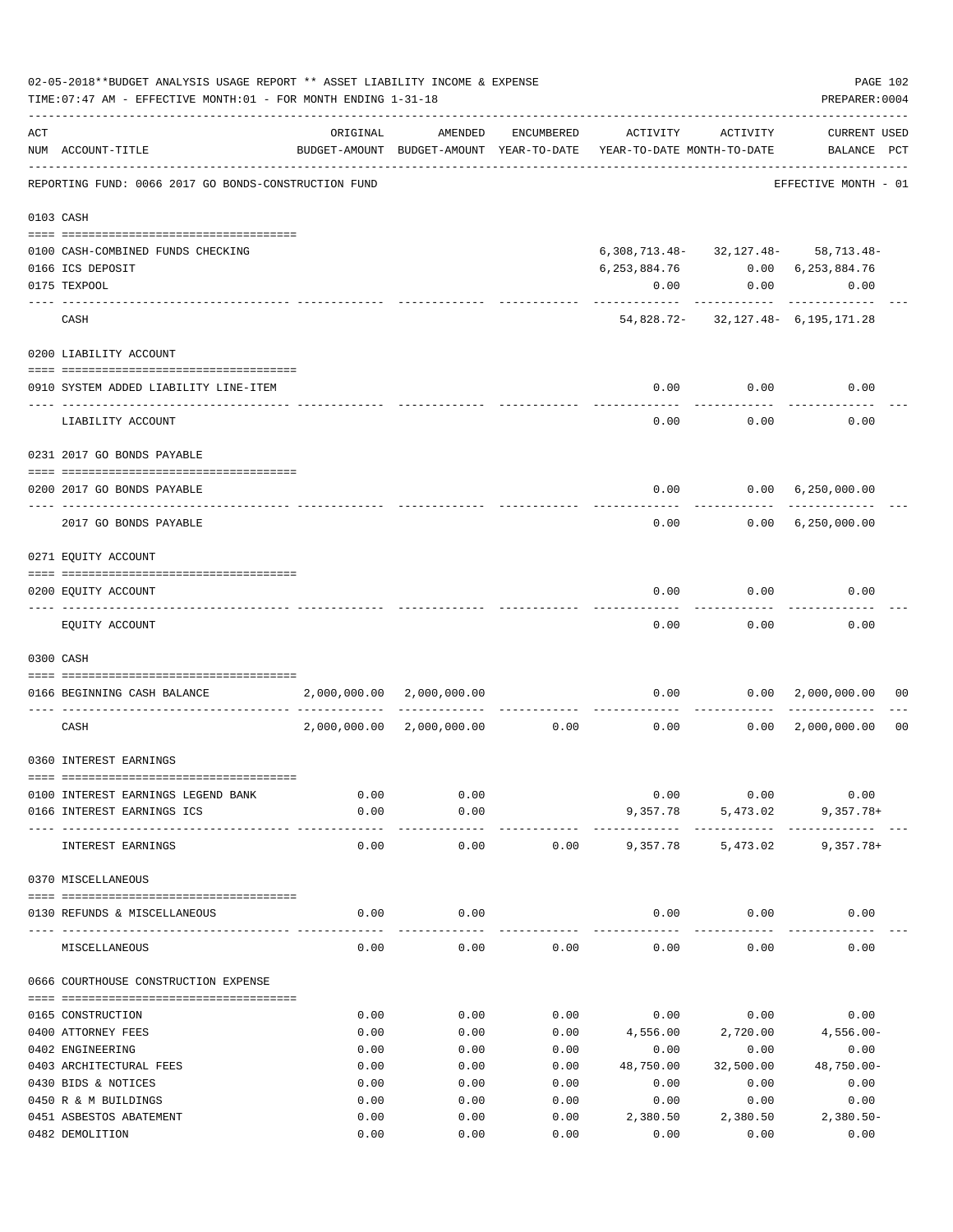02-05-2018\*\*BUDGET ANALYSIS USAGE REPORT \*\* ASSET LIABILITY INCOME & EXPENSE PAGE 103 TIME:07:47 AM - EFFECTIVE MONTH:01 - FOR MONTH ENDING 1-31-18 PREPARER:0004

| ACT |                                                      | ORIGINAL      | AMENDED       | ENCUMBERED   | ACTIVITY  | ACTIVITY                   | <b>CURRENT USED</b>    |      |
|-----|------------------------------------------------------|---------------|---------------|--------------|-----------|----------------------------|------------------------|------|
| NUM | ACCOUNT-TITLE                                        | BUDGET-AMOUNT | BUDGET-AMOUNT | YEAR-TO-DATE |           | YEAR-TO-DATE MONTH-TO-DATE | BALANCE                | PCT  |
|     |                                                      |               |               |              |           |                            |                        |      |
|     | REPORTING FUND: 0066 2017 GO BONDS-CONSTRUCTION FUND |               |               |              |           |                            | EFFECTIVE MONTH - 01   |      |
|     |                                                      |               |               |              | 0.00      |                            |                        |      |
|     | 0490 MISCELLANEOUS                                   | 2,000,000.00  | 2,000,000.00  | 0.00         |           | 0.00                       | 2,000,000.00           | 00   |
|     | 0535 BUILDING                                        | 0.00          | 0.00          | 0.00         | 0.00      | 0.00                       | 0.00                   |      |
|     | 0695 SURVEYING                                       | 0.00          | 0.00          | 0.00         | 8,500.00  | 0.00                       | $8,500.00 -$           |      |
|     | COURTHOUSE CONSTRUCTION EXPENSE                      | 2,000,000.00  | 2,000,000.00  | 0.00         | 64,186.50 | 37,600.50                  | 1,935,813.50           | 03   |
|     | 2017 GO BONDS-CONSTRUCTION FUND                      |               |               |              |           |                            |                        |      |
|     | INCOME TOTALS                                        | 2,000,000.00  | 2,000,000.00  |              | 9,357.78  |                            | 5,473.02 1,990,642.22  | - 00 |
|     | <b>EXPENSE TOTALS</b>                                | 2,000,000.00  | 2,000,000.00  | 0.00         | 64,186.50 |                            | 37,600.50 1,935,813.50 | 03   |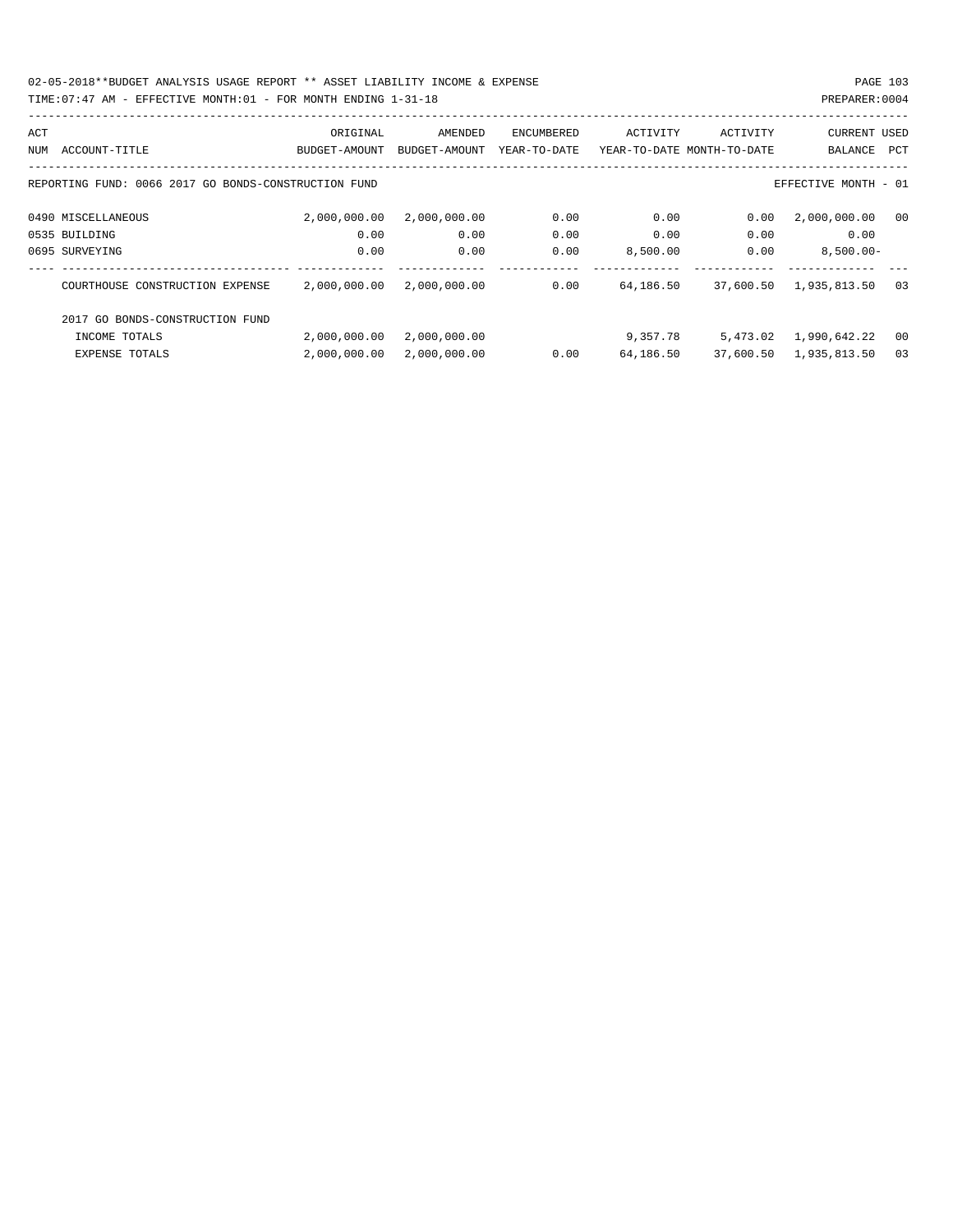|     | 02-05-2018**BUDGET ANALYSIS USAGE REPORT ** ASSET LIABILITY INCOME & EXPENSE<br>TIME: 07:47 AM - EFFECTIVE MONTH: 01 - FOR MONTH ENDING 1-31-18 |           |                                                     |            |                                                          |                                | PAGE 104<br>PREPARER: 0004  |                |
|-----|-------------------------------------------------------------------------------------------------------------------------------------------------|-----------|-----------------------------------------------------|------------|----------------------------------------------------------|--------------------------------|-----------------------------|----------------|
| ACT | NUM ACCOUNT-TITLE                                                                                                                               | ORIGINAL  | AMENDED<br>BUDGET-AMOUNT BUDGET-AMOUNT YEAR-TO-DATE | ENCUMBERED | ACTIVITY<br>YEAR-TO-DATE MONTH-TO-DATE                   | ACTIVITY                       | CURRENT USED<br>BALANCE PCT |                |
|     | REPORTING FUND: 0067 F.C. DETENTION CENTER ANNUAL PAYMEN                                                                                        |           |                                                     |            |                                                          |                                | EFFECTIVE MONTH - 01        |                |
|     |                                                                                                                                                 |           |                                                     |            |                                                          |                                |                             |                |
|     | 0103 CASH                                                                                                                                       |           |                                                     |            |                                                          |                                |                             |                |
|     | 0100 ANNUAL PAYMENT-COMBINED FUND CKING                                                                                                         |           |                                                     |            |                                                          | $4,263.45 - 992.95 - 4,263.45$ |                             |                |
|     | CASH                                                                                                                                            |           |                                                     |            | $4.263.45-$                                              |                                | 992.95- 4,263.45-           |                |
|     | 0200 SYSTEM ADDED LIABILITY DEPARTMENT                                                                                                          |           |                                                     |            |                                                          |                                |                             |                |
|     | 0910 SYSTEM ADDED LIABILITY LINE-ITEM                                                                                                           |           |                                                     |            | 0.00                                                     | 0.00                           | 0.00                        |                |
|     | SYSTEM ADDED LIABILITY DEPARTMENT                                                                                                               |           |                                                     |            | 0.00                                                     | 0.00                           | 0.00                        |                |
|     | 0271 EQUITY ACCOUNT                                                                                                                             |           |                                                     |            |                                                          |                                |                             |                |
|     | 0200 EQUITY ACCOUNT                                                                                                                             |           |                                                     |            | 0.00                                                     | 0.00                           | 0.00                        |                |
|     | EQUITY ACCOUNT                                                                                                                                  |           |                                                     |            | 0.00                                                     | 0.00                           | 0.00                        |                |
|     | 0300 CASH                                                                                                                                       |           |                                                     |            |                                                          |                                |                             |                |
|     | 0110 UNENCUMBERED FUND BALANCE                                                                                                                  | 0.00      | 0.00                                                |            | 0.00                                                     | 0.00                           | 0.00                        |                |
|     | CASH                                                                                                                                            | 0.00      | 0.00                                                | 0.00       | 0.00                                                     | 0.00                           | 0.00                        |                |
|     | 0319 ANNUAL PAYMENT INCOME                                                                                                                      |           |                                                     |            |                                                          |                                |                             |                |
|     | 0551 ANNUAL PAYMENT                                                                                                                             | 10,000.00 | 10,000.00                                           |            | 0.00                                                     |                                | 0.00 10,000.00              | 00             |
|     | ANNUAL PAYMENT INCOME                                                                                                                           |           | 10,000.00  10,000.00                                | 0.00       | 0.00                                                     | 0.00                           | 10,000.00                   | 0 <sub>0</sub> |
|     | 0560 F.C. SHERIFF ANNUAL PAYMENT                                                                                                                |           |                                                     |            |                                                          |                                |                             |                |
|     |                                                                                                                                                 |           |                                                     |            |                                                          |                                |                             |                |
|     | 0428 TRAINING & TUITION<br>0580 INVESTIGATIVE EQUIPMENT                                                                                         | 5,000.00  | 5,000.00                                            | 0.00       | 5,000.00 5,000.00 0.00 4,263.45 992.95 736.55 85<br>0.00 | 0.00                           | 5,000.00                    | - 00           |
|     | F.C. SHERIFF ANNUAL PAYMENT                                                                                                                     | 10,000.00 | 10,000.00                                           | 0.00       | 4,263.45                                                 | 992.95                         | 5,736.55                    | 43             |
|     | F.C. DETENTION CENTER ANNUAL PAYME                                                                                                              |           |                                                     |            |                                                          |                                |                             |                |
|     | INCOME TOTALS                                                                                                                                   | 10,000.00 | 10,000.00                                           |            | 0.00                                                     | 0.00                           | 10,000.00                   | 0 <sub>0</sub> |
|     | EXPENSE TOTALS                                                                                                                                  | 10,000.00 | 10,000.00                                           | 0.00       | 4,263.45                                                 | 992.95                         | 5,736.55                    | 43             |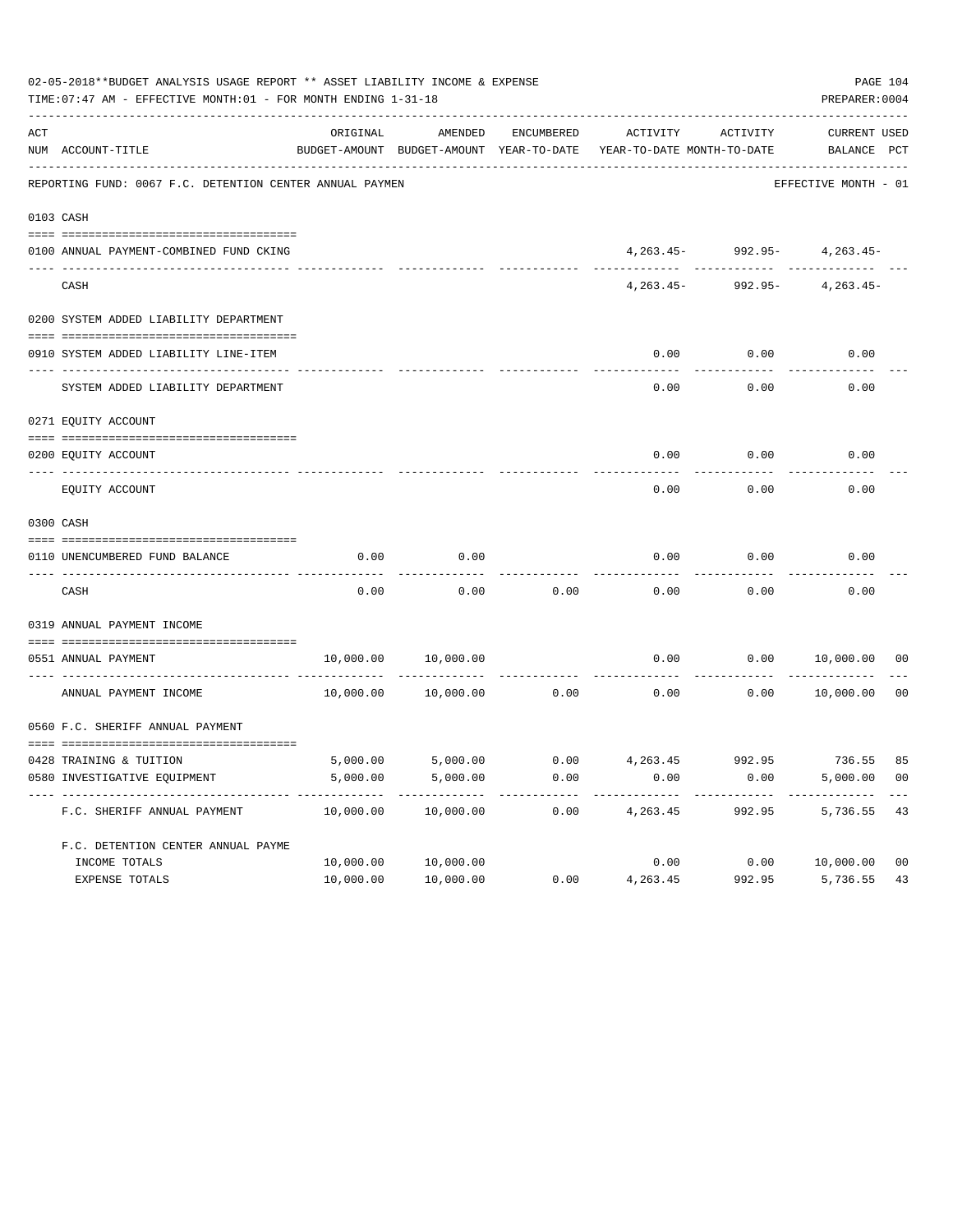|     | 02-05-2018**BUDGET ANALYSIS USAGE REPORT ** ASSET LIABILITY INCOME & EXPENSE<br>TIME: 07:47 AM - EFFECTIVE MONTH: 01 - FOR MONTH ENDING 1-31-18 |              |                                                     |              |                                        |                  | PAGE 105<br>PREPARER: 0004         |
|-----|-------------------------------------------------------------------------------------------------------------------------------------------------|--------------|-----------------------------------------------------|--------------|----------------------------------------|------------------|------------------------------------|
| ACT | NUM ACCOUNT-TITLE                                                                                                                               | ORIGINAL     | AMENDED<br>BUDGET-AMOUNT BUDGET-AMOUNT YEAR-TO-DATE | ENCUMBERED   | ACTIVITY<br>YEAR-TO-DATE MONTH-TO-DATE | ACTIVITY         | <b>CURRENT USED</b><br>BALANCE PCT |
|     | REPORTING FUND: 0070 RIGHT OF WAY FUND                                                                                                          |              |                                                     |              |                                        |                  | EFFECTIVE MONTH - 01               |
|     | 0102 A/P CLEARING                                                                                                                               |              |                                                     |              |                                        |                  |                                    |
|     | 0100 A/P CLEARING                                                                                                                               |              |                                                     |              | 0.00                                   | 0.00             | 0.00                               |
|     | ---- ----------<br>A/P CLEARING                                                                                                                 |              |                                                     |              | 0.00                                   | 0.00             | 0.00                               |
|     | 0103 CASH                                                                                                                                       |              |                                                     |              |                                        |                  |                                    |
|     | 0100 RIGHT OF WAY-COMBINED FUND CHECKIN                                                                                                         |              |                                                     |              | 4.13                                   |                  | $0.64$ 16,038.65                   |
|     | 0170 RIGHT OF WAY CASH ACCT.                                                                                                                    |              |                                                     |              | 0.00                                   | 0.00             | 0.00                               |
|     | 0175 TEXPOOL                                                                                                                                    |              |                                                     |              | 289.40                                 | 81.01            | 81,163.44                          |
|     | CASH                                                                                                                                            |              |                                                     |              | 293.53                                 | -------<br>81.65 | 97,202.09                          |
|     | 0133 ADVANCE TO FUND                                                                                                                            |              |                                                     |              |                                        |                  |                                    |
|     |                                                                                                                                                 |              |                                                     |              |                                        |                  | 0.00                               |
|     | 0010 ADVANCE TO GENERAL<br>0021 ADVANCE TO R&B #1                                                                                               |              |                                                     |              | 0.00<br>0.00                           | 0.00<br>0.00     | 0.00                               |
|     | 0022 ADVANCE TO R&B #2                                                                                                                          |              |                                                     |              | 0.00                                   | 0.00             | 0.00                               |
|     |                                                                                                                                                 |              |                                                     |              |                                        |                  |                                    |
|     | ADVANCE TO FUND                                                                                                                                 |              |                                                     |              | 0.00                                   | 0.00             | 0.00                               |
|     | 0200 LIABILITY ACCOUNT                                                                                                                          |              |                                                     |              |                                        |                  |                                    |
|     | 0910 SYSTEM ADDED LIABILITY LINE-ITEM                                                                                                           |              |                                                     |              | 0.00                                   | 0.00             | 0.00                               |
|     | LIABILITY ACCOUNT                                                                                                                               |              |                                                     |              | 0.00                                   | 0.00             | 0.00                               |
|     |                                                                                                                                                 |              |                                                     |              |                                        |                  |                                    |
|     | 0271 EQUITY ACCOUNT                                                                                                                             |              |                                                     |              |                                        |                  |                                    |
|     | 0200 EQUITY ACCOUNT                                                                                                                             |              |                                                     |              | 0.00                                   | 0.00             | 96,908.56                          |
|     |                                                                                                                                                 |              |                                                     |              |                                        |                  |                                    |
|     | EQUITY ACCOUNT                                                                                                                                  |              |                                                     |              | 0.00                                   | 0.00             | 96,908.56                          |
|     | 0360 INTEREST EARNINGS                                                                                                                          |              |                                                     |              |                                        |                  |                                    |
|     | 0100 INTEREST EARNINGS                                                                                                                          |              | $0.00$ 0.00                                         |              |                                        |                  | 293.53 81.65 293.53+               |
|     | INTEREST EARNINGS                                                                                                                               | 0.00         | ------------<br>0.00                                | 0.00         | -------------<br>293.53                | .<br>81.65       | ----------<br>$293.53+$            |
|     | 0622 RIGHT OF WAY                                                                                                                               |              |                                                     |              |                                        |                  |                                    |
|     |                                                                                                                                                 |              |                                                     |              |                                        |                  |                                    |
|     | 0399 CLAIM SETTLEMENTS                                                                                                                          | 0.00         | 0.00                                                | 0.00         | 0.00                                   | 0.00             | 0.00                               |
|     | 0426 APPRAISAL FEES<br>0429 RELOCATING UTILITIES                                                                                                | 0.00<br>0.00 | 0.00<br>0.00                                        | 0.00<br>0.00 | 0.00<br>0.00                           | 0.00<br>0.00     | 0.00<br>0.00                       |
|     | 0449 CONTRACT EXPENSES FOR FM87 R.O.W.                                                                                                          | 0.00         | 0.00                                                | 0.00         | 0.00                                   | 0.00             | 0.00                               |
|     |                                                                                                                                                 |              |                                                     |              |                                        |                  |                                    |
|     | RIGHT OF WAY                                                                                                                                    | 0.00         | 0.00                                                | 0.00         | 0.00                                   | 0.00             | 0.00                               |
|     | 0629 RIGHT OF WAY                                                                                                                               |              |                                                     |              |                                        |                  |                                    |
|     | 0500 RIGHT OF WAY PUR HWY #82                                                                                                                   | 0.00         | 0.00                                                | 0.00         | 0.00                                   | 0.00             | 0.00                               |
|     | 0501 RIGHT OF WAY PURCHASE FM #87                                                                                                               | 0.00         | 0.00                                                | 0.00         | 0.00                                   | 0.00             | 0.00                               |
|     | 0502 RIGHT OF WAY PURCHASE HWY #121                                                                                                             | 0.00         | 0.00                                                | 0.00         | 0.00                                   | 0.00             | 0.00                               |
|     | 0503 RIGHT OF WAY PURCHASE HWY.78                                                                                                               | 0.00         | 0.00                                                | 0.00         | 0.00                                   | 0.00             | 0.00                               |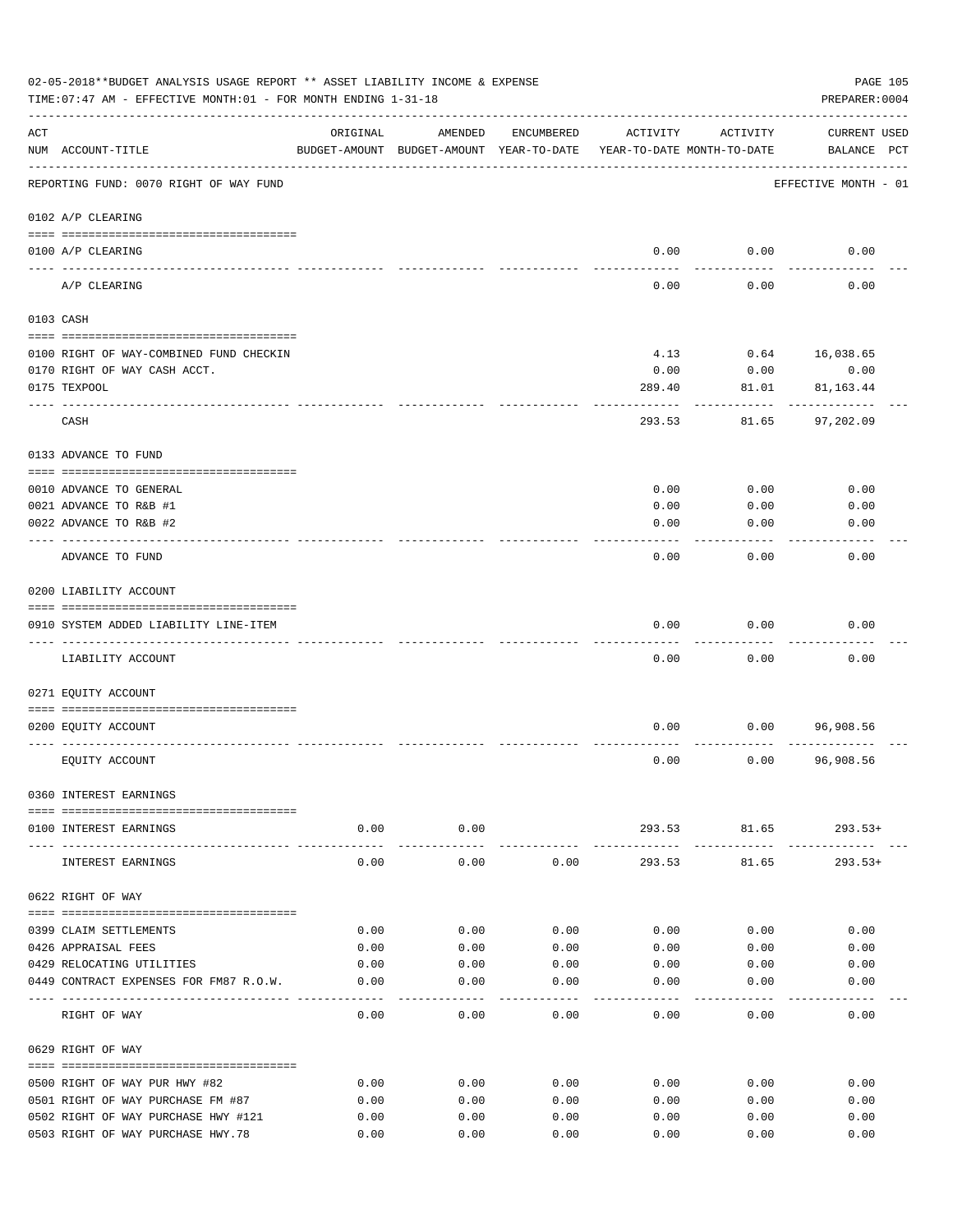|     | 02-05-2018**BUDGET ANALYSIS USAGE REPORT ** ASSET LIABILITY INCOME & EXPENSE |          |                                                                     |                             |                   |              | PAGE 106             |
|-----|------------------------------------------------------------------------------|----------|---------------------------------------------------------------------|-----------------------------|-------------------|--------------|----------------------|
|     | TIME: 07:47 AM - EFFECTIVE MONTH: 01 - FOR MONTH ENDING 1-31-18              |          |                                                                     |                             |                   |              | PREPARER: 0004       |
| ACT |                                                                              | ORIGINAL | AMENDED                                                             | ENCUMBERED                  | ACTIVITY ACTIVITY |              | <b>CURRENT USED</b>  |
|     | NUM ACCOUNT-TITLE                                                            |          | BUDGET-AMOUNT BUDGET-AMOUNT YEAR-TO-DATE YEAR-TO-DATE_MONTH-TO-DATE |                             |                   |              | BALANCE PCT          |
|     | REPORTING FUND: 0070 RIGHT OF WAY FUND                                       |          |                                                                     |                             |                   |              | EFFECTIVE MONTH - 01 |
|     | RIGHT OF WAY                                                                 | 0.00     |                                                                     | $0.00$ $0.00$ $0.00$ $0.00$ |                   |              | 0.00<br>0.00         |
|     | 0999 ACCOUNTS PAYABLE                                                        |          |                                                                     |                             |                   |              |                      |
|     | ,,,,,,,,,,,,,,,,,,,,,,,,,,,,,,,                                              |          |                                                                     |                             |                   |              |                      |
|     | 0100 A/P CLEARING ACCOUNT                                                    |          |                                                                     |                             | 0.00              | 0.00         | 0.00                 |
|     | ACCOUNTS PAYABLE                                                             |          |                                                                     |                             | 0.00              | 0.00         | 0.00                 |
|     | RIGHT OF WAY FUND                                                            |          |                                                                     |                             |                   |              |                      |
|     | INCOME TOTALS                                                                | 0.00     | 0.00                                                                |                             |                   | 293.53 81.65 | $293.53+$            |
|     | <b>EXPENSE TOTALS</b>                                                        | 0.00     | 0.00                                                                | 0.00                        | 0.00              | 0.00         | 0.00                 |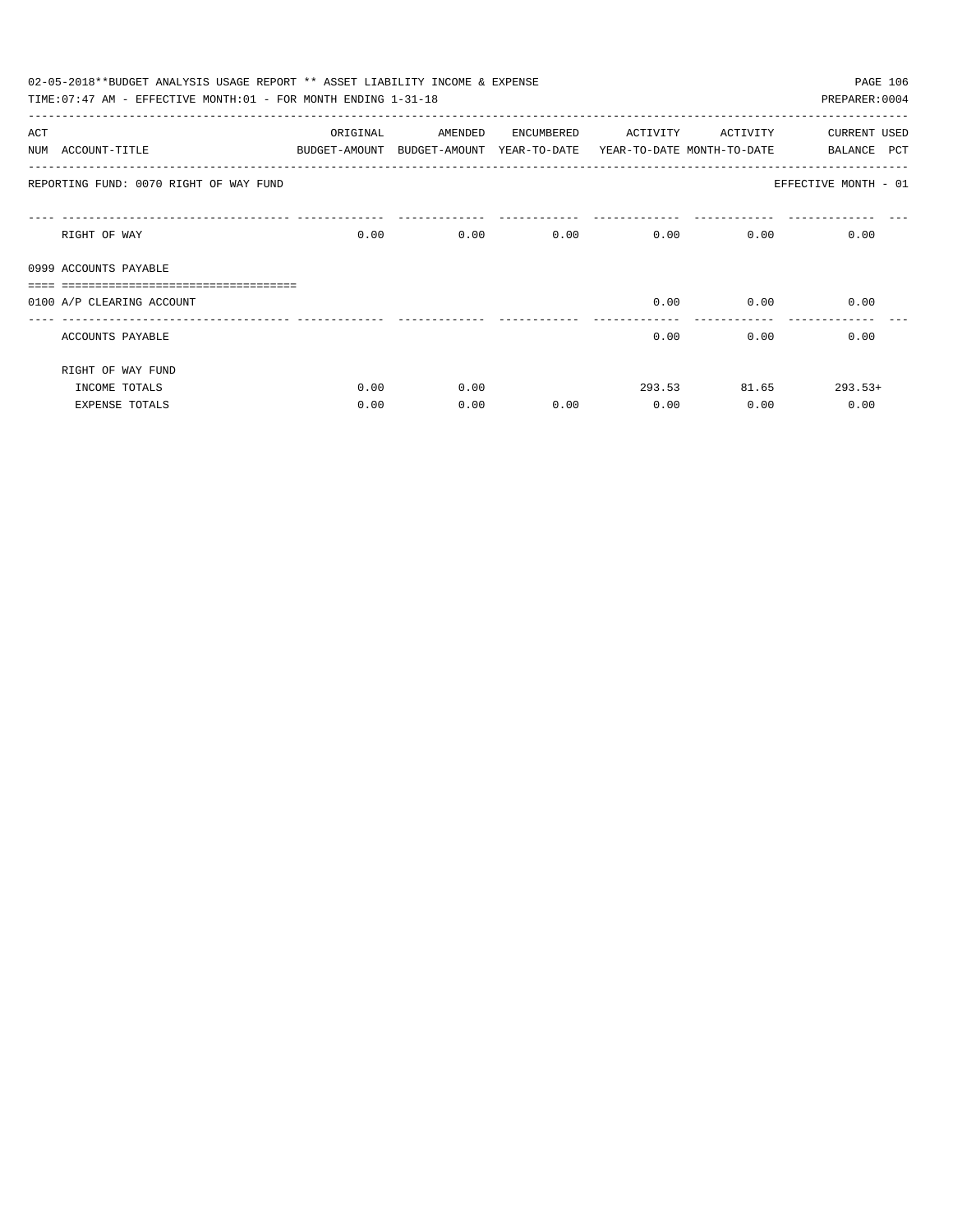|     | 02-05-2018**BUDGET ANALYSIS USAGE REPORT ** ASSET LIABILITY INCOME & EXPENSE<br>TIME: 07:47 AM - EFFECTIVE MONTH: 01 - FOR MONTH ENDING 1-31-18 |                                                                                 |           |            |          |          | PREPARER: 0004                     | PAGE 107       |
|-----|-------------------------------------------------------------------------------------------------------------------------------------------------|---------------------------------------------------------------------------------|-----------|------------|----------|----------|------------------------------------|----------------|
| ACT | NUM ACCOUNT-TITLE                                                                                                                               | ORIGINAL<br>BUDGET-AMOUNT BUDGET-AMOUNT YEAR-TO-DATE YEAR-TO-DATE MONTH-TO-DATE | AMENDED   | ENCUMBERED | ACTIVITY | ACTIVITY | <b>CURRENT USED</b><br>BALANCE PCT |                |
|     | REPORTING FUND: 0071 INVESTIGATOR CRIMES AGAINST WOMEN                                                                                          |                                                                                 |           |            |          |          | EFFECTIVE MONTH - 01               |                |
|     | 0100 PAYROLL                                                                                                                                    |                                                                                 |           |            |          |          |                                    |                |
|     | 0100 PAYROLL                                                                                                                                    |                                                                                 |           |            | 0.00     | 0.00     | 0.00                               |                |
|     | ---- -------<br>PAYROLL                                                                                                                         |                                                                                 |           |            | 0.00     | 0.00     | 0.00                               |                |
|     | 0103 CASH                                                                                                                                       |                                                                                 |           |            |          |          |                                    |                |
|     | 0100 INV. CRIMES AGAINST WOMEN-COMB. FUND                                                                                                       |                                                                                 |           |            | 0.00     | 0.00     | 0.00                               |                |
|     | CASH                                                                                                                                            |                                                                                 |           |            | 0.00     | 0.00     | 0.00                               |                |
|     | 0120 RECEIVABLES                                                                                                                                |                                                                                 |           |            |          |          |                                    |                |
|     | 0312 DUE FROM OTHER GOVERNMENTS                                                                                                                 |                                                                                 |           |            | 0.00     | 0.00     | 0.00                               |                |
|     | RECEIVABLES                                                                                                                                     |                                                                                 |           |            | 0.00     | 0.00     | 0.00                               |                |
|     | 0200 SYSTEM ADDED LIABILITY DEPARTMENT                                                                                                          |                                                                                 |           |            |          |          |                                    |                |
|     | 0910 SYSTEM ADDED LIABILITY LINE-ITEM                                                                                                           |                                                                                 |           |            | 0.00     | 0.00     | 0.00                               |                |
|     | SYSTEM ADDED LIABILITY DEPARTMENT                                                                                                               |                                                                                 |           |            | 0.00     | 0.00     | 0.00                               |                |
|     | 0271 EQUITY ACCOUNT                                                                                                                             |                                                                                 |           |            |          |          |                                    |                |
|     | 0200 EQUITY ACCOUNT                                                                                                                             |                                                                                 |           |            | 0.00     | 0.00     | 0.00                               |                |
|     | EQUITY ACCOUNT                                                                                                                                  |                                                                                 |           |            | 0.00     | 0.00     | 0.00                               |                |
|     | 0330 GRANT INCOME                                                                                                                               |                                                                                 |           |            |          |          |                                    |                |
|     | 0475 INVESTIGATOR CRIMES AGAINST WOMEN                                                                                                          | 20,020.62                                                                       | 20,020.62 |            | 0.00     | 0.00     | 20,020.62                          | 00             |
|     | GRANT INCOME                                                                                                                                    | 20,020.62                                                                       | 20,020.62 | 0.00       | 0.00     | 0.00     | 20,020.62                          | 0 <sub>0</sub> |
|     | 0475 INVESTIGATOR CRIMES AGAINST WOMEN                                                                                                          |                                                                                 |           |            |          |          |                                    |                |
|     | 0108 SALARY                                                                                                                                     | 13,417.47                                                                       | 13,417.47 | 0.00       | 0.00     | 0.00     | 13,417.47                          | 0 <sub>0</sub> |
|     | 0201 SOCIAL SECURITY TAXES                                                                                                                      | 831.88                                                                          | 831.88    | 0.00       | 0.00     | 0.00     | 831.88                             | 0 <sub>0</sub> |
|     | 0202 GROUP HEALTH INSURANCE                                                                                                                     | 4,040.42                                                                        | 4,040.42  | 0.00       | 0.00     | 0.00     | 4,040.42                           | 0 <sub>0</sub> |
|     | 0203 RETIREMENT                                                                                                                                 | 1,526.91                                                                        | 1,526.91  | 0.00       | 0.00     | 0.00     | 1,526.91                           | 0 <sub>0</sub> |
|     | 0204 WORKERS COMPENSATION                                                                                                                       | 9.39                                                                            | 9.39      | 0.00       | 0.00     | 0.00     | 9.39                               | 0 <sub>0</sub> |
|     | 0205 MEDICARE TAX                                                                                                                               | 194.55                                                                          | 194.55    | 0.00       | 0.00     | 0.00     | 194.55                             | 0 <sub>0</sub> |
|     | INVESTIGATOR CRIMES AGAINST WOMEN                                                                                                               | 20,020.62                                                                       | 20,020.62 | 0.00       | 0.00     | 0.00     | 20,020.62                          | 0 <sub>0</sub> |
|     | INVESTIGATOR CRIMES AGAINST WOMEN                                                                                                               |                                                                                 |           |            |          |          |                                    |                |
|     | INCOME TOTALS                                                                                                                                   | 20,020.62                                                                       | 20,020.62 |            | 0.00     | 0.00     | 20,020.62                          | 00             |
|     | EXPENSE TOTALS                                                                                                                                  | 20,020.62                                                                       | 20,020.62 | 0.00       | 0.00     | 0.00     | 20,020.62                          | 0 <sub>0</sub> |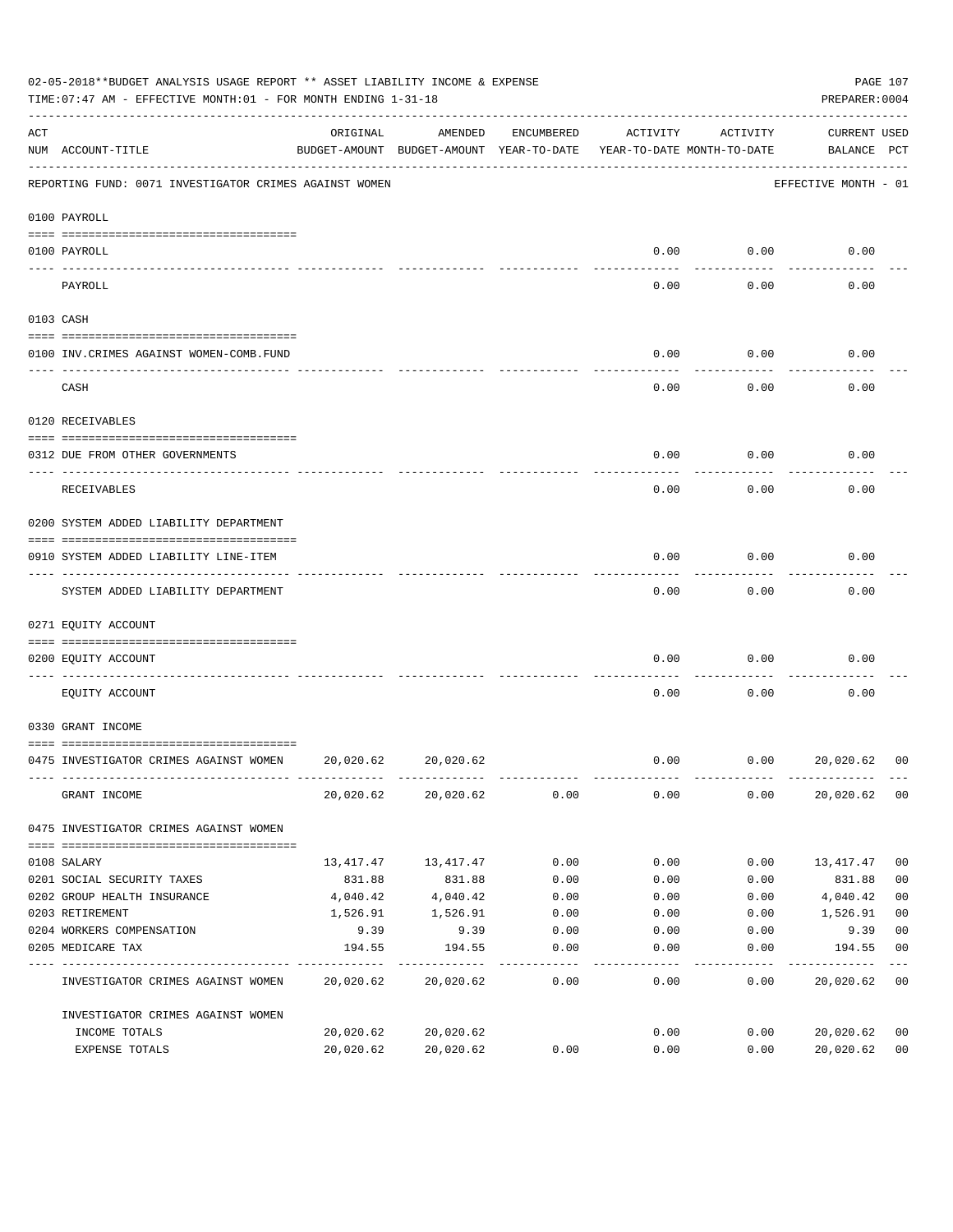| 02-05-2018**BUDGET ANALYSIS USAGE REPORT ** ASSET LIABILITY INCOME & EXPENSE<br>TIME: 07:47 AM - EFFECTIVE MONTH: 01 - FOR MONTH ENDING 1-31-18 |                                                             |           |                     |                    |                                                                                 |                                                                              | PAGE 108<br>PREPARER: 0004         |             |
|-------------------------------------------------------------------------------------------------------------------------------------------------|-------------------------------------------------------------|-----------|---------------------|--------------------|---------------------------------------------------------------------------------|------------------------------------------------------------------------------|------------------------------------|-------------|
| ACT                                                                                                                                             | NUM ACCOUNT-TITLE                                           | ORIGINAL  | AMENDED             | ENCUMBERED         | ACTIVITY<br>BUDGET-AMOUNT BUDGET-AMOUNT YEAR-TO-DATE YEAR-TO-DATE MONTH-TO-DATE | ACTIVITY                                                                     | <b>CURRENT USED</b><br>BALANCE PCT |             |
| REPORTING FUND: 0072 INVESTIGATOR CRIMES AGAINST CHILDRE                                                                                        |                                                             |           |                     |                    |                                                                                 |                                                                              | EFFECTIVE MONTH - 01               |             |
|                                                                                                                                                 | 0100 PAYROLL                                                |           |                     |                    |                                                                                 |                                                                              |                                    |             |
|                                                                                                                                                 | 0100 PAYROLL                                                |           |                     |                    | 0.00                                                                            | 0.00                                                                         | 0.00                               |             |
|                                                                                                                                                 | PAYROLL                                                     |           |                     |                    | 0.00                                                                            | 0.00                                                                         | 0.00                               |             |
|                                                                                                                                                 | 0103 CASH                                                   |           |                     |                    |                                                                                 |                                                                              |                                    |             |
|                                                                                                                                                 | 0100 INV. CRIMES AGAINST CHILDREN-COMB.F                    |           |                     |                    |                                                                                 | $6,376.36 - 3,231.40 - 6,376.36 -$                                           |                                    |             |
|                                                                                                                                                 | CASH                                                        |           |                     |                    |                                                                                 | ---------  -------------  ------------<br>$6,376.36 - 3,231.40 - 6,376.36 -$ |                                    |             |
|                                                                                                                                                 | 0120 RECEIVABLES                                            |           |                     |                    |                                                                                 |                                                                              |                                    |             |
|                                                                                                                                                 | 0312 DUE FROM OTHER GOVERNMENTS                             |           |                     |                    | 0.00                                                                            | 0.00                                                                         | 0.00                               |             |
|                                                                                                                                                 | RECEIVABLES                                                 |           |                     |                    | 0.00                                                                            | 0.00                                                                         | 0.00                               |             |
|                                                                                                                                                 | 0200 SYSTEM ADDED LIABILITY DEPARTMENT                      |           |                     |                    |                                                                                 |                                                                              |                                    |             |
|                                                                                                                                                 | 0910 SYSTEM ADDEND LIABILITY LINE-ITEM                      |           |                     |                    | 0.00                                                                            | 0.00                                                                         | 0.00                               |             |
|                                                                                                                                                 | SYSTEM ADDED LIABILITY DEPARTMENT                           |           |                     |                    | 0.00                                                                            | 0.00                                                                         | 0.00                               |             |
|                                                                                                                                                 | 0271 EQUITY ACCOUNT                                         |           |                     |                    |                                                                                 |                                                                              |                                    |             |
|                                                                                                                                                 | 0200 EQUITY ACCOUNT                                         |           |                     |                    | 0.00                                                                            | 0.00                                                                         | 0.00                               |             |
|                                                                                                                                                 | EQUITY ACCOUNT                                              |           |                     |                    | 0.00                                                                            | 0.00                                                                         | 0.00                               |             |
|                                                                                                                                                 | 0330 GRANT INCOME                                           |           |                     |                    |                                                                                 |                                                                              |                                    |             |
|                                                                                                                                                 | 0560 INVESTIGATOR CRIMES AGAINST CHILDR 41,899.00 41,899.00 |           |                     |                    |                                                                                 | 4,832.52 0.00 37,066.48 12                                                   |                                    |             |
|                                                                                                                                                 | GRANT INCOME                                                |           | 41,899.00 41,899.00 | 0.00               |                                                                                 | 4,832.52 0.00 37,066.48 12                                                   |                                    |             |
|                                                                                                                                                 | 0560 INVESTIGATOR CRIMES AGAINST CHILDR                     |           |                     |                    |                                                                                 |                                                                              |                                    |             |
|                                                                                                                                                 | 0108 SALARY                                                 | 27,488.37 | 27,488.37           | 0.00               | 7,400.75                                                                        | 2,114.50                                                                     | 20,087.62                          | 27          |
|                                                                                                                                                 | 0201 SOCIAL SECURITY TAXES                                  | 1,704.28  | 1,704.28            | 0.00               | 458.85                                                                          | 131.10                                                                       | 1,245.43                           | 27          |
|                                                                                                                                                 | 0202 GROUP HEALTH INSURANCE                                 | 8,500.63  | 8,500.63            | 0.00               | 2,135.88                                                                        | 711.96                                                                       | 6,364.75                           | 25          |
|                                                                                                                                                 | 0203 RETIREMENT                                             | 3,128.18  | 3,128.18            | 0.00               | 826.83                                                                          | 243.18                                                                       | 2,301.35                           | 26          |
|                                                                                                                                                 | 0204 WORKERS COMPENSATION                                   | 678.96    | 678.96              | 0.00               | 279.26                                                                          | 0.00                                                                         | 399.70                             | 41          |
|                                                                                                                                                 | 0205 MEDICARE TAX                                           | 398.58    | 398.58              | 0.00<br>---------- | 107.31                                                                          | 30.66                                                                        | 291.27                             | 27<br>$---$ |
|                                                                                                                                                 | INVESTIGATOR CRIMES AGAINST CHILDR 41,899.00 41,899.00      |           |                     | 0.00               | 11,208.88 3,231.40                                                              |                                                                              | 30,690.12                          | 27          |
|                                                                                                                                                 | INVESTIGATOR CRIMES AGAINST CHILDR                          |           |                     |                    |                                                                                 |                                                                              |                                    |             |
|                                                                                                                                                 | INCOME TOTALS                                               | 41,899.00 | 41,899.00           |                    | 4,832.52                                                                        | 0.00                                                                         | 37,066.48                          | 12          |
|                                                                                                                                                 | EXPENSE TOTALS                                              | 41,899.00 | 41,899.00           | 0.00               | 11,208.88                                                                       | 3,231.40                                                                     | 30,690.12                          | 27          |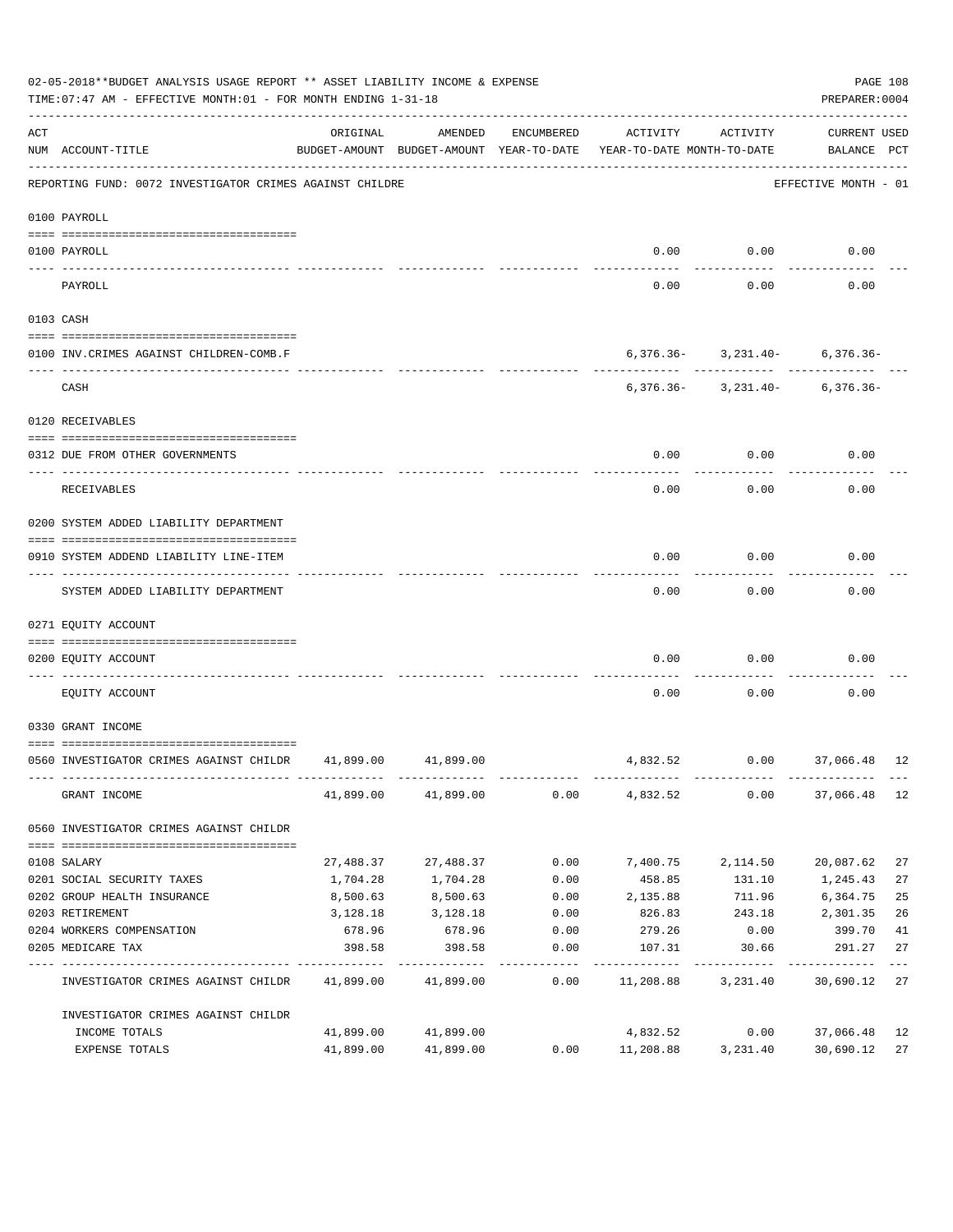|     | 02-05-2018**BUDGET ANALYSIS USAGE REPORT ** ASSET LIABILITY INCOME & EXPENSE<br>TIME: 07:47 AM - EFFECTIVE MONTH: 01 - FOR MONTH ENDING 1-31-18 |          |                                                     |            |                                        |                   | PAGE 109<br>PREPARER: 0004                                |
|-----|-------------------------------------------------------------------------------------------------------------------------------------------------|----------|-----------------------------------------------------|------------|----------------------------------------|-------------------|-----------------------------------------------------------|
| ACT | NUM ACCOUNT-TITLE                                                                                                                               | ORIGINAL | AMENDED<br>BUDGET-AMOUNT BUDGET-AMOUNT YEAR-TO-DATE | ENCUMBERED | ACTIVITY<br>YEAR-TO-DATE MONTH-TO-DATE | ACTIVITY          | <b>CURRENT USED</b><br>BALANCE PCT                        |
|     | REPORTING FUND: 0087 JUVENILE PROBATION                                                                                                         |          |                                                     |            |                                        |                   | EFFECTIVE MONTH - 01                                      |
|     | 0103 CASH                                                                                                                                       |          |                                                     |            |                                        |                   |                                                           |
|     | 0187 CASH-JUVENILE PROBATION                                                                                                                    |          |                                                     |            |                                        |                   | 1,683.00 1,641.20 3,532.21<br>--------------------------- |
|     | CASH                                                                                                                                            |          |                                                     |            | 1,683.00                               |                   | 1,641.20 3,532.21                                         |
|     | 0200 SYSTEM ADDED LIABILITY DEPARTMENT                                                                                                          |          |                                                     |            |                                        |                   |                                                           |
|     | 0910 SYSTEM ADDED LIABILITY LINE-ITEM                                                                                                           |          |                                                     |            | 0.00                                   | 0.00              | 0.00                                                      |
|     | SYSTEM ADDED LIABILITY DEPARTMENT                                                                                                               |          |                                                     |            | 0.00                                   | 0.00              | 0.00                                                      |
|     | 0202 ACCOUNTS PAYABLE                                                                                                                           |          |                                                     |            |                                        |                   |                                                           |
|     | 0319 A/P RESTITUTION-JUVENILE PROBATION                                                                                                         |          |                                                     |            | 0.00                                   | 0.00              | 0.00                                                      |
|     | ACCOUNTS PAYABLE                                                                                                                                |          |                                                     |            | 0.00                                   | 0.00              | 0.00                                                      |
|     | 0271 EQUITY                                                                                                                                     |          |                                                     |            |                                        |                   |                                                           |
|     | 0200 EQUITY ACCOUNT                                                                                                                             |          |                                                     |            | 0.00                                   | 0.00              | 1,849.21                                                  |
|     | EQUITY                                                                                                                                          |          |                                                     |            | 0.00                                   | 0.00              | 1,849.21                                                  |
|     | 0340 FEES OF OFFICE                                                                                                                             |          |                                                     |            |                                        |                   |                                                           |
|     |                                                                                                                                                 |          |                                                     |            |                                        |                   |                                                           |
|     | 0575 JUVENILE PROBATION FEES                                                                                                                    | 0.00     | 0.00                                                |            | 980.00                                 | 555.00            | 980.00+                                                   |
|     | 0576 JUVENILE PROBATION RESTITUTION                                                                                                             | 0.00     | 0.00                                                |            |                                        | 1,914.00 1,369.00 | 1,914.00+                                                 |
|     | 0577 JUVENILE PROBATION COURT COSTS                                                                                                             | 0.00     | 0.00                                                |            | 40.00                                  | 20.00             | $40.00+$                                                  |
|     | 0578 FEES RECEIVED FOR OTHER COUNTIES                                                                                                           | 0.00     | 0.00                                                |            | 0.00                                   | 0.00              | 0.00                                                      |
|     | FEES OF OFFICE                                                                                                                                  | 0.00     | 0.00                                                | 0.00       | 2,934.00                               | 1,944.00          | $2,934.00+$                                               |
|     | 0575 JUVENILE PROBATION                                                                                                                         |          |                                                     |            |                                        |                   |                                                           |
|     |                                                                                                                                                 |          |                                                     |            |                                        |                   |                                                           |
|     | 0310 OFFICE SUPP./MISC.                                                                                                                         | 0.00     | 0.00                                                | 0.00       | 441.00                                 | 7.80              | $441.00 -$                                                |
|     | 0319 RESTITUTION                                                                                                                                | 0.00     | 0.00                                                | 0.00       | 790.00                                 | 295.00            | $790.00 -$                                                |
|     | 0320 COURT COSTS                                                                                                                                | 0.00     | 0.00                                                | 0.00       | 20.00                                  | 0.00              | $20.00 -$                                                 |
|     | 0321 REIMBURSEMENT OF FEES FOR OTHER CO                                                                                                         | 0.00     | 0.00                                                | 0.00       | 0.00                                   | 0.00              | 0.00                                                      |
|     | 0353 COMPUTER EXPENSE                                                                                                                           | 0.00     | 0.00                                                | 0.00       | 0.00                                   | 0.00              | 0.00                                                      |
|     | 0416 STRUCTURAL FAMILY THERAPY                                                                                                                  | 0.00     | 0.00                                                | 0.00       | 0.00                                   | 0.00              | 0.00                                                      |
|     | 0427 TRAVEL AND TRAINING                                                                                                                        | 0.00     | 0.00                                                | 0.00       | 0.00                                   | 0.00              | 0.00                                                      |
|     | JUVENILE PROBATION                                                                                                                              | 0.00     | 0.00                                                | 0.00       | 1,251.00                               | 302.80            | $1,251.00 -$                                              |
|     | JUVENILE PROBATION                                                                                                                              |          |                                                     |            |                                        |                   |                                                           |
|     | INCOME TOTALS                                                                                                                                   | 0.00     | 0.00                                                |            | 2,934.00                               | 1,944.00          | $2,934.00+$                                               |
|     | EXPENSE TOTALS                                                                                                                                  | 0.00     | 0.00                                                | 0.00       | 1,251.00                               | 302.80            | $1,251.00-$                                               |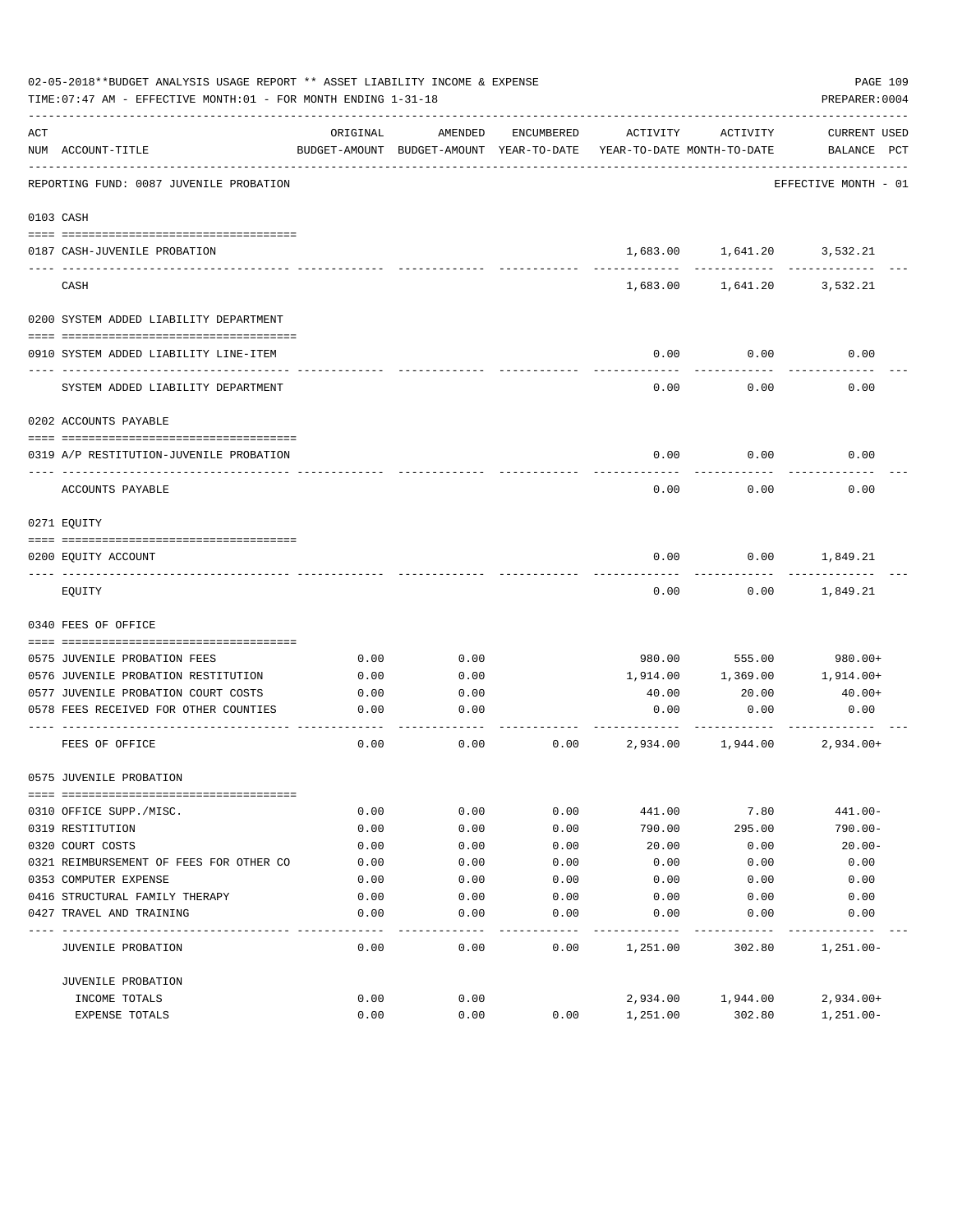|     | 02-05-2018**BUDGET ANALYSIS USAGE REPORT ** ASSET LIABILITY INCOME & EXPENSE<br>TIME: 07:47 AM - EFFECTIVE MONTH: 01 - FOR MONTH ENDING 1-31-18 |            |                                                                                |               |                     |                     | PREPARER: 0004                     | PAGE 110       |
|-----|-------------------------------------------------------------------------------------------------------------------------------------------------|------------|--------------------------------------------------------------------------------|---------------|---------------------|---------------------|------------------------------------|----------------|
| ACT | NUM ACCOUNT-TITLE                                                                                                                               | ORIGINAL   | AMENDED<br>BUDGET-AMOUNT BUDGET-AMOUNT YEAR-TO-DATE YEAR-TO-DATE MONTH-TO-DATE | ENCUMBERED    | ACTIVITY            | ACTIVITY            | <b>CURRENT USED</b><br>BALANCE PCT |                |
|     | REPORTING FUND: 0088 IHC NEEDS/OR OTHER RELATED HEALTHCA                                                                                        |            |                                                                                |               |                     |                     | EFFECTIVE MONTH - 01               |                |
|     | 0103 CASH                                                                                                                                       |            |                                                                                |               |                     |                     |                                    |                |
|     | 0100 IHC - COMBINED FUNDS CHECKING                                                                                                              |            |                                                                                |               | 0.00                | 0.00                | 0.00                               |                |
|     | CASH                                                                                                                                            |            |                                                                                |               | -----<br>0.00       | --------<br>0.00    | 0.00                               |                |
|     | 0271 EQUITY ACCOUNT                                                                                                                             |            |                                                                                |               |                     |                     |                                    |                |
|     | 0200 EQUITY ACCOUNT                                                                                                                             |            |                                                                                |               | 0.00                | 0.00                | 0.00                               |                |
|     | EQUITY ACCOUNT                                                                                                                                  |            |                                                                                |               | 0.00                | 0.00                | 0.00                               |                |
|     | 0367 HOSPITAL AUTHORITY - IHC                                                                                                                   |            |                                                                                |               |                     |                     |                                    |                |
|     |                                                                                                                                                 |            |                                                                                |               |                     |                     |                                    |                |
|     | 0100 HOSPITAL QUARTERLY PAYMENT                                                                                                                 | 200,000.00 | 200,000.00                                                                     |               | 0.00                | 0.00                | 200,000.00                         | 0 <sub>0</sub> |
|     |                                                                                                                                                 |            |                                                                                |               | $- - - - -$         |                     |                                    |                |
|     | HOSPITAL AUTHORITY - IHC                                                                                                                        | 200,000.00 | 200,000.00                                                                     | 0.00          | 0.00                | 0.00                | 200,000.00                         | 0 <sub>0</sub> |
|     | 0645 INDIGENT CARE                                                                                                                              |            |                                                                                |               |                     |                     |                                    |                |
|     |                                                                                                                                                 |            |                                                                                |               |                     |                     |                                    |                |
|     | 0409 DIABETIC SUPPLIES                                                                                                                          | 0.00       | 0.00                                                                           | 0.00          | 0.00                | 0.00                | 0.00                               |                |
|     | 0410 CERT. REG. NURSE ANES.                                                                                                                     | 0.00       | 0.00                                                                           | 0.00          | 0.00                | 0.00                | 0.00                               |                |
|     | 0411 PHYSICIAN, NON-EMERGENCY                                                                                                                   | 0.00       | 0.00                                                                           | 0.00          | 0.00                | 0.00                | 0.00                               |                |
|     | 0412 PRESCRIPTIONS, DRUGS                                                                                                                       | 0.00       | 0.00                                                                           | 0.00          | 0.00                | 0.00                | 0.00                               |                |
|     | 0413 HOSPITAL, INPATIENT                                                                                                                        | 0.00       | 0.00                                                                           | 0.00          | 0.00                | 0.00                | 0.00                               |                |
|     | 0414 HOSPITAL, OUTPATIENT                                                                                                                       | 0.00       | 0.00                                                                           | 0.00          | 0.00                | 0.00                | 0.00                               |                |
|     | 0415 LABORATORY/X-RAY                                                                                                                           | 0.00       | 0.00                                                                           | 0.00          | 0.00                | 0.00                | 0.00                               |                |
|     | 0418 FED. QUALIFIED HEALTH CENTER                                                                                                               | 0.00       | 0.00                                                                           | 0.00          | 0.00                | 0.00                | 0.00                               |                |
|     | 0420 RURAL HEALTH CLINIC                                                                                                                        | 0.00       | 0.00                                                                           | 0.00          | 0.00                | 0.00                | 0.00                               |                |
|     | 0422 AMBULATORY SURGICAL CENTER                                                                                                                 | 0.00       | 0.00                                                                           | 0.00          | 0.00                | 0.00                | 0.00                               |                |
|     | 0423 MEDICAL EQUIP. PURCHASE                                                                                                                    | 200,000.00 | 200,000.00<br>---------- --------------                                        | 0.00<br>----- | 0.00<br>$- - - - -$ | 0.00<br>$- - - - -$ | 200,000.00<br>-----------          | 0 <sub>0</sub> |
|     | INDIGENT CARE                                                                                                                                   | 200,000.00 | 200,000.00                                                                     | 0.00          | 0.00                | 0.00                | 200,000.00                         | 0 <sub>0</sub> |
|     | IHC NEEDS/OR OTHER RELATED HEALTHC                                                                                                              |            |                                                                                |               |                     |                     |                                    |                |
|     | INCOME TOTALS                                                                                                                                   | 200,000.00 | 200,000.00                                                                     |               | 0.00                | 0.00                | 200,000.00                         | 0 <sub>0</sub> |
|     | EXPENSE TOTALS                                                                                                                                  | 200,000.00 | 200,000.00                                                                     | 0.00          | 0.00                | 0.00                | 200,000.00                         | 0 <sub>0</sub> |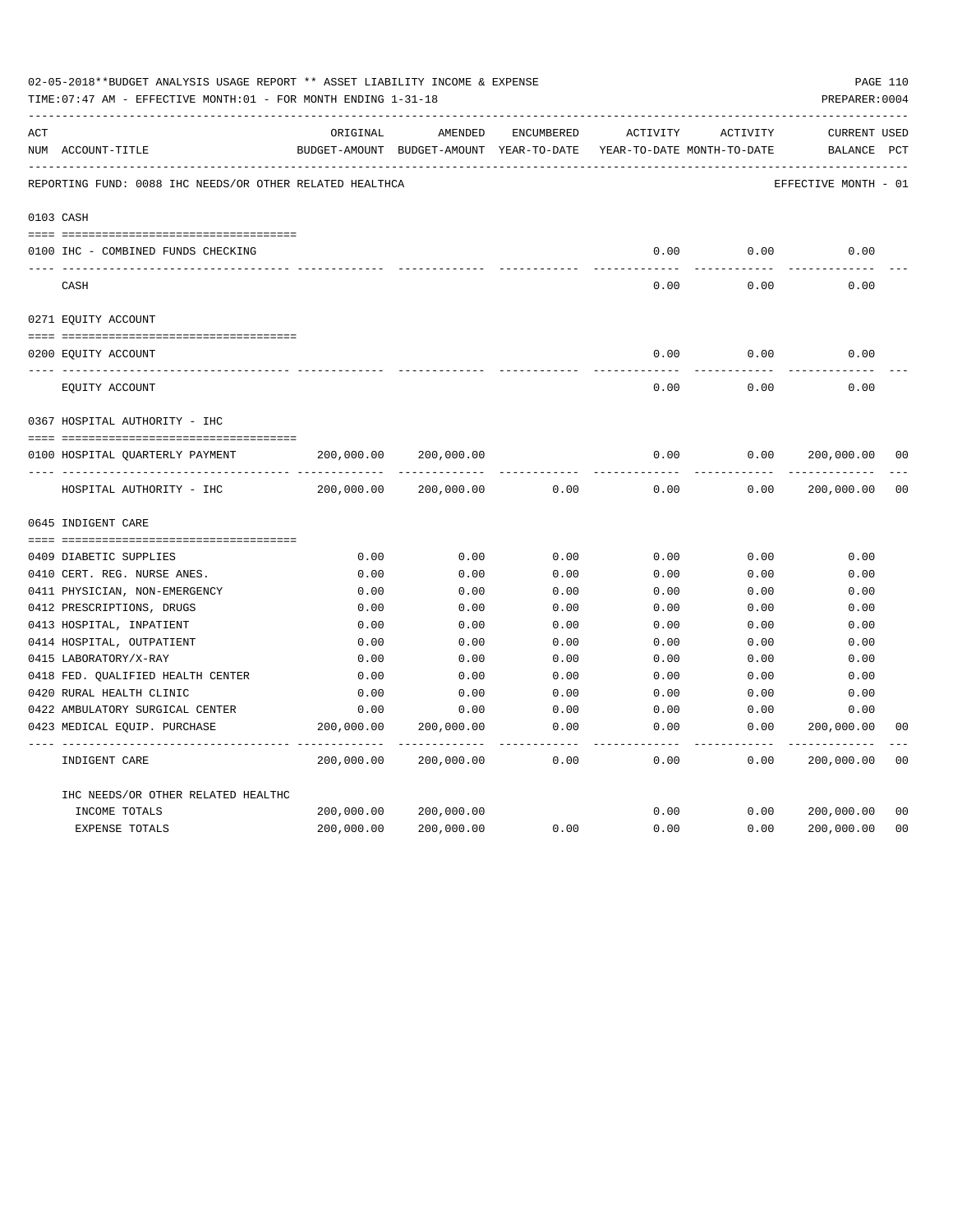|     | 02-05-2018**BUDGET ANALYSIS USAGE REPORT ** ASSET LIABILITY INCOME & EXPENSE<br>TIME: 07:47 AM - EFFECTIVE MONTH: 01 - FOR MONTH ENDING 1-31-18 |                     |                                                     |            |                                        |                   | PREPARER: 0004                 | PAGE 111 |
|-----|-------------------------------------------------------------------------------------------------------------------------------------------------|---------------------|-----------------------------------------------------|------------|----------------------------------------|-------------------|--------------------------------|----------|
| ACT | NUM ACCOUNT-TITLE                                                                                                                               | ORIGINAL            | AMENDED<br>BUDGET-AMOUNT BUDGET-AMOUNT YEAR-TO-DATE | ENCUMBERED | ACTIVITY<br>YEAR-TO-DATE MONTH-TO-DATE | ACTIVITY          | CURRENT USED<br>BALANCE PCT    |          |
|     | REPORTING FUND: 0089 TEXAS JUVENILE JUSTICE DEPT.                                                                                               |                     |                                                     |            |                                        |                   | EFFECTIVE MONTH - 01           |          |
|     | 0100 PAYROLL                                                                                                                                    |                     |                                                     |            |                                        |                   |                                |          |
|     | 0100 PAYROLL                                                                                                                                    |                     |                                                     |            | 0.00                                   | 0.00              | 0.00                           |          |
|     | PAYROLL                                                                                                                                         |                     |                                                     |            | 0.00                                   | 0.00              | 0.00                           |          |
|     | 0103 CASH                                                                                                                                       |                     |                                                     |            |                                        |                   |                                |          |
|     | 0689 CASH-STRUCTURAL FAM.THER.GRANT OOG                                                                                                         |                     |                                                     |            | 0.00                                   | 0.00              | 0.00                           |          |
|     | 0988 CASH-LOCAL FUNDS CARRIED FORWARD                                                                                                           |                     |                                                     |            | 28,991.83                              | 0.00              | 28,991.83                      |          |
|     | 0992 CASH-INTEREST INCOME                                                                                                                       |                     |                                                     |            | 3.05                                   | 1.48              | 13,043.27                      |          |
|     | 0993 CASH-BASIC PROBATION SUPERVISION                                                                                                           |                     |                                                     |            | 21,997.58                              | 981.88            | 14,334.11                      |          |
|     | 0994 CASH-COMMUNITY PROGRAMS                                                                                                                    |                     |                                                     |            | 12,424.50                              | 474.66            | 6,252.22                       |          |
|     | 0995 CASH-LOCAL FUNDING FY 2018                                                                                                                 |                     |                                                     |            | 94,932.53                              | $232.32-$         | 143,965.49                     |          |
|     | 0996 CASH-PRE/POST ADJUDICATION                                                                                                                 |                     |                                                     |            | 1,864.28                               | 71.30             | 938.58                         |          |
|     | 0997 CASH-COMMITMENT DIVERSION                                                                                                                  |                     |                                                     |            | 1,864.28                               | 71.30             | 938.58                         |          |
|     | 0998 CASH-MENTAL HEALTH SERVICES                                                                                                                |                     |                                                     |            | 3,459.09                               | 741.40            | 2,995.99                       |          |
|     | 0999 CASH-REGIONALS DIVERSIONS ALTERNAT                                                                                                         |                     |                                                     |            |                                        | 9,286.00 1,548.00 | 9,286.00                       |          |
|     |                                                                                                                                                 |                     |                                                     |            | -----------                            |                   |                                |          |
|     | CASH                                                                                                                                            |                     |                                                     |            |                                        |                   | 174,823.14 3,657.70 220,746.07 |          |
|     | 0220 DEFERRED REVENUE                                                                                                                           |                     |                                                     |            |                                        |                   |                                |          |
|     | 0189 DEFERRED REVENUE                                                                                                                           |                     |                                                     |            | 0.00                                   | 0.00              | 0.00                           |          |
|     |                                                                                                                                                 |                     |                                                     |            |                                        |                   |                                |          |
|     | DEFERRED REVENUE                                                                                                                                |                     |                                                     |            | 0.00                                   | 0.00              | 0.00                           |          |
|     | 0271 EQUITY ACCOUNT                                                                                                                             |                     |                                                     |            |                                        |                   |                                |          |
|     | 0200 EQUITY ACCOUNT                                                                                                                             |                     |                                                     |            | 0.00                                   |                   | 0.00<br>45,922.93              |          |
|     | EQUITY ACCOUNT                                                                                                                                  |                     |                                                     |            | 0.00                                   | 0.00              | 45,922.93                      |          |
|     | 0300 CASH                                                                                                                                       |                     |                                                     |            |                                        |                   |                                |          |
|     | 0110 UNENCUMBERED FUND BALANCE                                                                                                                  | 0.00                | 0.00                                                |            | 0.00                                   | 0.00              | 0.00                           |          |
|     | CASH                                                                                                                                            | 0.00                | 0.00                                                | 0.00       | 0.00                                   | 0.00              | 0.00                           |          |
|     | 0330 GRANTS                                                                                                                                     |                     |                                                     |            |                                        |                   |                                |          |
|     |                                                                                                                                                 |                     |                                                     |            |                                        |                   |                                |          |
|     | 0908 STRUCTURAL FAM. THER. GRANT OOG                                                                                                            | 0.00                | 32,000.00                                           |            | 12,500.00                              | 0.00              | 19,500.00                      | 39       |
|     | 0915 BASIC PROBATION SUPERVISION                                                                                                                | 116,452.00          | 116,452.00                                          |            | 58,226.00                              | 9,704.00          | 58,226.00                      | 50       |
|     | 0916 COMMUNITY PROGRAMS                                                                                                                         | 80,000.00           | 80,000.00                                           |            | 40,000.00                              | 6,667.00          | 40,000.00                      | 50       |
|     | 0917 PRE/POST ADJUDICATION                                                                                                                      | 12,000.00           | 12,000.00                                           |            | 6,000.00                               | 1,000.00          | 6,000.00                       | 50       |
|     | 0918 COMMITMENT DIVERSION                                                                                                                       | 12,000.00           | 12,000.00                                           |            | 6,000.00                               | 1,000.00          | 6,000.00                       | 50       |
|     | 0919 MENTAL HEALTH SERVICES                                                                                                                     | 15,032.00           | 15,032.00                                           |            | 7,516.00                               | 1,253.00          | 7,516.00                       | 50       |
|     | 0920 REGIONAL DIVERSIONS ALTERNATIVES                                                                                                           | 0.00<br>----------- | 18,572.00                                           |            | 9,286.00                               | 1,548.00          | 9,286.00<br>-----------        | 50       |
|     | GRANTS                                                                                                                                          | 235,484.00          | 286,056.00                                          | 0.00       | 139,528.00                             | 21,172.00         | 146,528.00                     | 49       |
|     | 0360 INTEREST INCOME                                                                                                                            |                     |                                                     |            |                                        |                   |                                |          |
|     | 0189 INTEREST INCOME                                                                                                                            | 0.00                | 0.00                                                |            | 3.05                                   | 1.48              | $3.05+$                        |          |
|     |                                                                                                                                                 |                     |                                                     |            |                                        |                   |                                |          |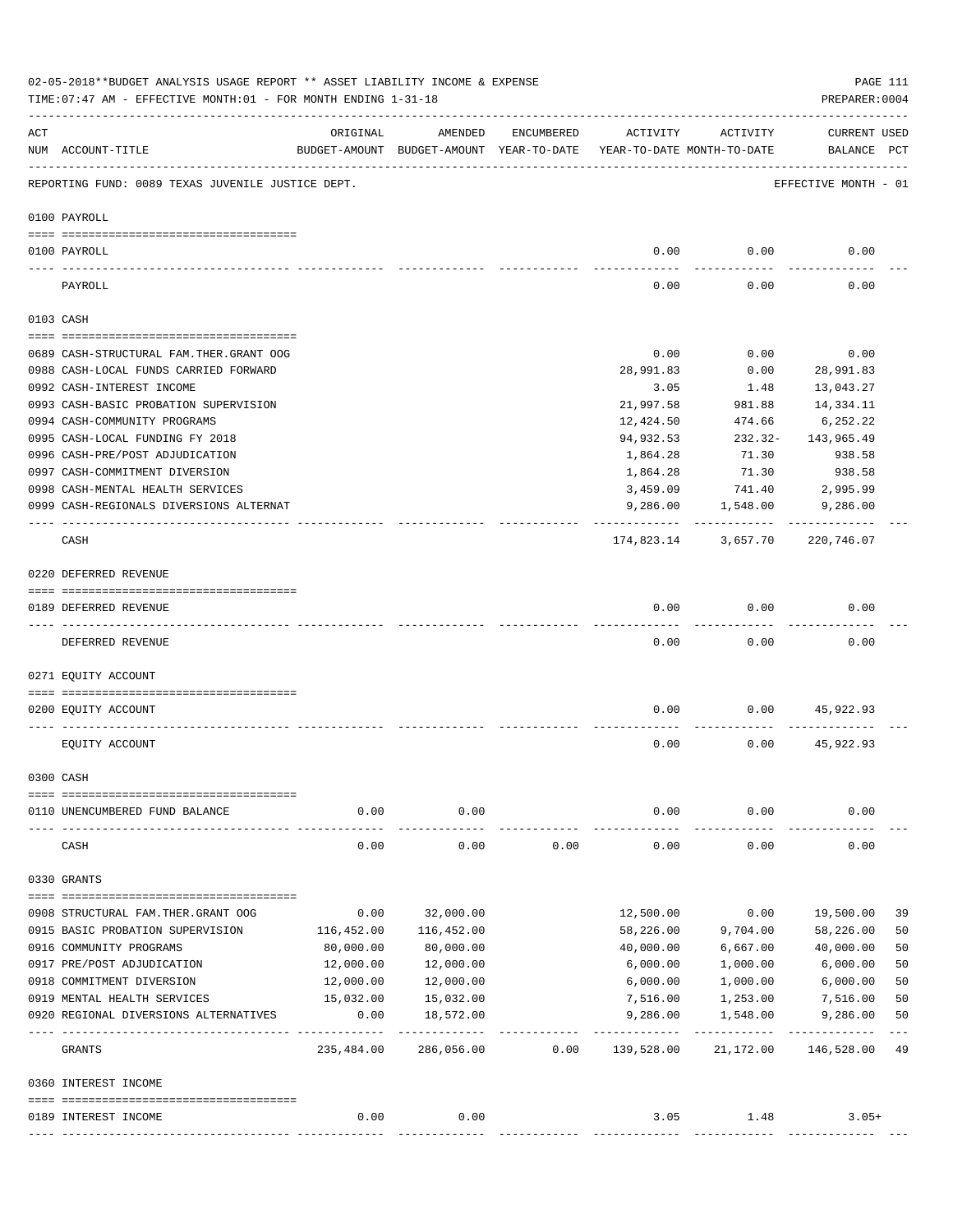## 02-05-2018\*\*BUDGET ANALYSIS USAGE REPORT \*\* ASSET LIABILITY INCOME & EXPENSE PAGE 112

TIME:07:47 AM - EFFECTIVE MONTH:01 - FOR MONTH ENDING 1-31-18 PREPARER:0004

| ACT | NUM ACCOUNT-TITLE                                                                      | ORIGINAL<br>BUDGET-AMOUNT BUDGET-AMOUNT YEAR-TO-DATE YEAR-TO-DATE MONTH-TO-DATE | AMENDED                                          | ENCUMBERED     | ACTIVITY       | ACTIVITY          | <b>CURRENT USED</b><br>BALANCE                    | $_{\rm PCT}$ |
|-----|----------------------------------------------------------------------------------------|---------------------------------------------------------------------------------|--------------------------------------------------|----------------|----------------|-------------------|---------------------------------------------------|--------------|
|     | REPORTING FUND: 0089 TEXAS JUVENILE JUSTICE DEPT.                                      |                                                                                 |                                                  |                |                |                   | EFFECTIVE MONTH - 01                              |              |
|     | INTEREST INCOME                                                                        | 0.00                                                                            | 0.00                                             | 0.00           | 3.05           | 1.48              | $3.05+$                                           |              |
|     |                                                                                        |                                                                                 |                                                  |                |                |                   |                                                   |              |
|     | 0370 MISCELLANEOUS                                                                     |                                                                                 |                                                  |                |                |                   |                                                   |              |
|     | 0130 REFUNDS & MISCELLANEOUS                                                           | 0.00                                                                            | 0.00                                             |                | 0.00           | 0.00              | 0.00                                              |              |
|     | 0995 LOCAL FUNDING FY 2018                                                             |                                                                                 | 145,000.00 145,000.00                            |                | 145,000.00     | 0.00              | 0.00 100                                          |              |
|     | MISCELLANEOUS                                                                          |                                                                                 | $145,000.00$ $145,000.00$ 0.00 $145,000.00$ 0.00 |                |                |                   | 0.00 100                                          |              |
|     | 0581 STRUCTURAL FAMILY THERAPY OOG                                                     |                                                                                 |                                                  |                |                |                   |                                                   |              |
|     | 0416 STRUCTURAL FAMILY THERAPY                                                         | 0.00                                                                            | -----------                                      | ------------   |                | ----------        | $32,000.00$ $0.00$ $12,500.00$ $0.00$ $19,500.00$ | 39           |
|     | STRUCTURAL FAMILY THERAPY OOG                                                          | 0.00                                                                            | 32,000.00                                        |                | 0.00 12,500.00 |                   | $0.00$ 19,500.00                                  | 39           |
|     | 0588 INTEREST INCOME EXPENSE                                                           |                                                                                 |                                                  |                |                |                   |                                                   |              |
|     | 0103 SALARY COMM.CORR.OFFICERS                                                         | 0.00                                                                            | 0.00                                             | 0.00           | 0.00           | 0.00              | 0.00                                              |              |
|     | 0201 SOCIAL SECURITY TAX                                                               | 0.00                                                                            | 0.00                                             | 0.00           | 0.00           | 0.00              | 0.00                                              |              |
|     | 0202 GROUP HEALTH INSURANCE                                                            | 0.00                                                                            | 0.00                                             | 0.00           | 0.00           | 0.00              | 0.00                                              |              |
|     | 0203 RETIREMENT                                                                        | 0.00                                                                            | 0.00                                             | 0.00           | 0.00           | 0.00              | 0.00                                              |              |
|     | 0204 WORKERS COMPENSATION                                                              | 0.00                                                                            | 0.00                                             | 0.00           | 0.00           | 0.00              | 0.00                                              |              |
|     | 0205 MEDICARE TAX                                                                      | 0.00                                                                            | 0.00                                             | 0.00           | 0.00           | 0.00              | 0.00                                              |              |
|     | 0310 OFFICE SUPPLIES                                                                   | 0.00                                                                            | 0.00                                             | 0.00           | 0.00           | 0.00              | 0.00                                              |              |
|     | 0574 COMPUTER EQUIPMENT                                                                | 0.00                                                                            | 0.00                                             | 0.00           | 0.00           | 0.00              | 0.00                                              |              |
|     | INTEREST INCOME EXPENSE                                                                | 0.00                                                                            | 0.00                                             | ------<br>0.00 | 0.00           | 0.00              | 0.00                                              |              |
|     | 0589 REGIONAL DIVERSIONS ALTERNATIVES                                                  |                                                                                 |                                                  |                |                |                   |                                                   |              |
|     |                                                                                        |                                                                                 |                                                  |                |                |                   |                                                   |              |
|     | 0416 STRUCTURAL FAMILY THERAPY                                                         |                                                                                 | $0.00$ 18,572.00 0.00                            |                |                |                   | $0.00$ $0.00$ $18,572.00$                         | 00           |
|     | REGIONAL DIVERSIONS ALTERNATIVES                                                       |                                                                                 | $0.00$ 18,572.00                                 | 0.00           | 0.00           |                   | $0.00$ 18,572.00                                  | 00           |
|     | 0590 BASIC PROBATION SUPERVISION                                                       |                                                                                 |                                                  |                |                |                   |                                                   |              |
|     | 0102 SALARY APPOINTED OFFICIAL                                                         | 31,178.65                                                                       | 31,178.65                                        | 0.00           | 10,792.62      | 2,398.36          | 20,386.03                                         | 35           |
|     | 0103 SALARY COMM.CORR.OFFICERS                                                         | 36,553.77                                                                       | 36,553.77                                        | 0.00           | 12,653.19      | 2,811.82          | 23,900.58                                         | 35           |
|     | 0201 SOCIAL SECURITY TAX                                                               | 4,199.41                                                                        | 4,199.41                                         | 0.00           | 1,419.34       | 314.72            | 2,780.07                                          | 34           |
|     | 0202 GROUP HEALTH INSURANCE 14,431.47                                                  |                                                                                 | 14, 431. 47                                      | 0.00           |                |                   | 4,809.84 1,202.46 9,621.63                        | 33           |
|     | 0203 RETIREMENT                                                                        | 7,707.95                                                                        | 7,707.95                                         | 0.00           | 2,612.29       | 599.16            | 5,095.66                                          | 34           |
|     | 0204 WORKERS COMPENSATION                                                              | 548.63                                                                          | 548.63                                           | 0.00           | 334.67         | 0.00              | 213.96                                            | 61           |
|     | 0205 MEDICARE TAX                                                                      | 982.12                                                                          | 982.12                                           | 0.00           | 331.66         | 73.54             | 650.46                                            | 34           |
|     | 0310 OPERATING/TRAVEL EXPENSES                                                         |                                                                                 | 20,850.00 20,850.00                              | 0.00           |                |                   | 3, 274.81   1, 322.06   17, 575.19   16           |              |
|     | 0469 UNEXPENDED FUNDS                                                                  | 0.00                                                                            | 0.00                                             | 0.00           | 0.00           | 0.00              | 0.00                                              |              |
|     | BASIC PROBATION SUPERVISION 116,452.00 116,452.00 0.00 36,228.42 8,722.12 80,223.58 31 |                                                                                 |                                                  |                |                |                   |                                                   |              |
|     | 0591 COMMUNITY PROGRAMS                                                                |                                                                                 |                                                  |                |                |                   |                                                   |              |
|     | 0102 SALARY APPOINTED OFFICIAL                                                         | 26,090.38                                                                       | 26,090.38                                        |                |                |                   | $0.00$ $9.031.32$ $2.006.96$ $17.059.06$          | 35           |
|     | 0103 SALARY COMM.CORR.OFFICERS                                                         | 30,588.29                                                                       | 30,588.29                                        | 0.00           |                |                   | 10,588.23 2,352.94 20,000.06                      | 35           |
|     | 0201 SOCIAL SECURITY TAX                                                               | 3,514.08                                                                        | 3,514.08                                         | 0.00           | 1,187.53       | 263.32            | 2,326.55                                          | 34           |
|     | 0202 GROUP HEALTH INSURANCE                                                            | 12,074.17                                                                       | 12,074.17                                        | 0.00           |                | 4,024.56 1,006.14 | 8,049.61 33                                       |              |

0203 RETIREMENT 6,452.14 6,452.14 0.00 2,186.00 501.38 4,266.14 34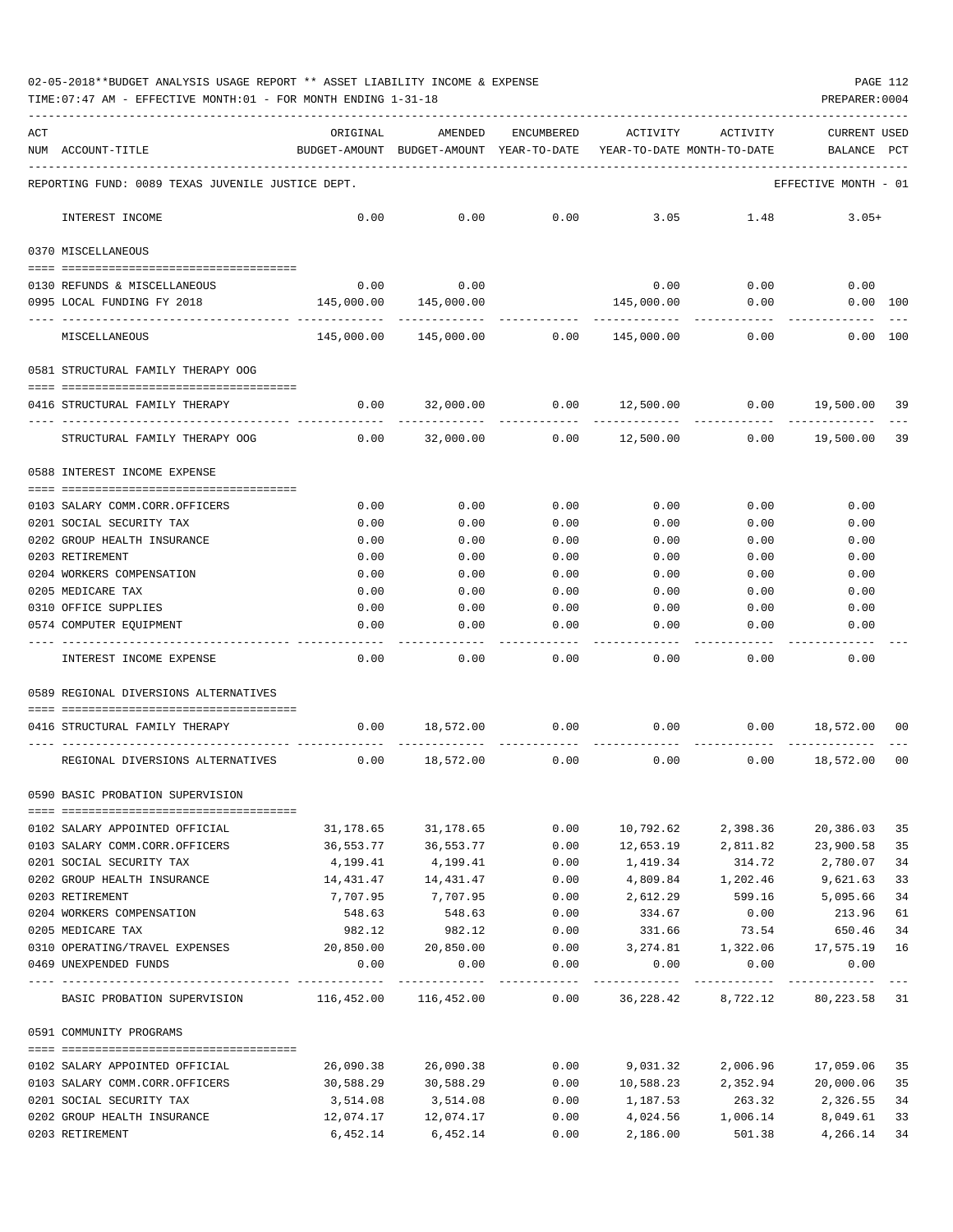## 02-05-2018\*\*BUDGET ANALYSIS USAGE REPORT \*\* ASSET LIABILITY INCOME & EXPENSE PAGE 113

TIME:07:47 AM - EFFECTIVE MONTH:01 - FOR MONTH ENDING 1-31-18 PREPARER:0004

| ACT |                                                                                                                                                                                                                                                                                                                                                                                                                                                         | ORIGINAL                 | AMENDED                                  |                      | ACTIVITY                   | ACTIVITY                                               | <b>CURRENT USED</b>  |     |
|-----|---------------------------------------------------------------------------------------------------------------------------------------------------------------------------------------------------------------------------------------------------------------------------------------------------------------------------------------------------------------------------------------------------------------------------------------------------------|--------------------------|------------------------------------------|----------------------|----------------------------|--------------------------------------------------------|----------------------|-----|
|     | NUM ACCOUNT-TITLE                                                                                                                                                                                                                                                                                                                                                                                                                                       |                          | BUDGET-AMOUNT BUDGET-AMOUNT YEAR-TO-DATE | ENCUMBERED           | YEAR-TO-DATE MONTH-TO-DATE |                                                        | BALANCE              | PCT |
|     |                                                                                                                                                                                                                                                                                                                                                                                                                                                         |                          |                                          |                      |                            |                                                        |                      |     |
|     | REPORTING FUND: 0089 TEXAS JUVENILE JUSTICE DEPT.                                                                                                                                                                                                                                                                                                                                                                                                       |                          |                                          |                      |                            |                                                        | EFFECTIVE MONTH - 01 |     |
|     | 0204 WORKERS COMPENSATION                                                                                                                                                                                                                                                                                                                                                                                                                               | 459.10                   | 459.10                                   | 0.00                 | 280.06                     |                                                        | $0.00$ 179.04        | 61  |
|     | 0205 MEDICARE TAX                                                                                                                                                                                                                                                                                                                                                                                                                                       | 821.84                   | 821.84                                   | 0.00                 | 277.80                     | 61.60                                                  | 544.04               | 34  |
|     | 0469 UNEXPENDED FUNDS                                                                                                                                                                                                                                                                                                                                                                                                                                   | 0.00                     | 0.00                                     | 0.00                 | 0.00                       | 0.00                                                   | 0.00                 |     |
|     | COMMUNITY PROGRAMS                                                                                                                                                                                                                                                                                                                                                                                                                                      | 80,000.00                | 80,000.00                                | 0.00                 |                            | 27,575.50 6,192.34 52,424.50 34                        |                      |     |
|     | 0592 PRE/POST ADJUDICATION FACILITIES                                                                                                                                                                                                                                                                                                                                                                                                                   |                          |                                          |                      |                            |                                                        |                      |     |
|     | 0102 SALARY APPOINTED OFFICIAL                                                                                                                                                                                                                                                                                                                                                                                                                          | 3,913.56                 | 3,913.56                                 | 0.00                 | 1,354.68                   | 301.04                                                 | 2,558.88             | 35  |
|     | 0103 SALARY COMM.CORR.OFFICERS                                                                                                                                                                                                                                                                                                                                                                                                                          | 4,588.24                 | 4,588.24                                 | 0.00                 | 1,588.23                   | 352.94                                                 | 3,000.01             | 35  |
|     | 0201 SOCIAL SECURITY TAX                                                                                                                                                                                                                                                                                                                                                                                                                                | 527.11                   | 527.11                                   | 0.00                 | 177.96                     | 39.46                                                  | 349.15               | 34  |
|     | 0202 GROUP HEALTH INSURANCE                                                                                                                                                                                                                                                                                                                                                                                                                             | 1,811.45                 | 1,811.45                                 | 0.00                 | 603.36                     | 150.84                                                 | 1,208.09             | 33  |
|     | 0203 RETIREMENT                                                                                                                                                                                                                                                                                                                                                                                                                                         | 967.50                   | 967.50                                   | 0.00                 | 327.81                     | 75.18                                                  | 639.69               | 34  |
|     | 0204 WORKERS COMPENSATION                                                                                                                                                                                                                                                                                                                                                                                                                               | 68.86                    | 68.86                                    | 0.00                 | 42.01                      | 0.00                                                   | 26.85                | 61  |
|     | 0205 MEDICARE TAX                                                                                                                                                                                                                                                                                                                                                                                                                                       | 123.28                   | 123.28                                   | 0.00                 | 41.67                      | 9.24                                                   | 81.61                | 34  |
|     | 0408 DETENTION                                                                                                                                                                                                                                                                                                                                                                                                                                          | 0.00                     | 0.00                                     | 0.00                 |                            |                                                        | 0.00                 |     |
|     | 0469 UNEXPENDED FUNDS                                                                                                                                                                                                                                                                                                                                                                                                                                   |                          |                                          |                      | 0.00                       | 0.00                                                   |                      |     |
|     |                                                                                                                                                                                                                                                                                                                                                                                                                                                         | 0.00                     | 0.00                                     | 0.00                 | 0.00                       | 0.00                                                   | 0.00                 |     |
|     | PRE/POST ADJUDICATION FACILITIES 12,000.00 12,000.00                                                                                                                                                                                                                                                                                                                                                                                                    |                          |                                          | 0.00                 | 4,135.72                   |                                                        | 928.70 7,864.28      | 34  |
|     | 0593 COMMITMENT DIVERSION                                                                                                                                                                                                                                                                                                                                                                                                                               |                          |                                          |                      |                            |                                                        |                      |     |
|     |                                                                                                                                                                                                                                                                                                                                                                                                                                                         |                          |                                          |                      |                            |                                                        |                      |     |
|     | 0102 SALARY APPOINTED OFFICIAL                                                                                                                                                                                                                                                                                                                                                                                                                          | 3,913.56                 | 3,913.56                                 | 0.00                 | 1,354.68                   | 301.04                                                 | 2,558.88             | 35  |
|     | 0103 SALARY COMM.CORR.OFFICERS                                                                                                                                                                                                                                                                                                                                                                                                                          | 4,588.24                 | 4,588.24                                 | 0.00                 | 1,588.23                   | 352.94                                                 | 3,000.01             | 35  |
|     | 0201 SOCIAL SECURITY TAX                                                                                                                                                                                                                                                                                                                                                                                                                                | 527.11                   | 527.11                                   | 0.00                 | 177.96                     | 39.46                                                  | 349.15               | 34  |
|     | 0202 GROUP HEALTH INSURANCE                                                                                                                                                                                                                                                                                                                                                                                                                             | 1,811.45                 | 1,811.45                                 | 0.00                 | 603.36                     | 150.84                                                 | 1,208.09             | 33  |
|     | 0203 RETIREMENT                                                                                                                                                                                                                                                                                                                                                                                                                                         | 967.50                   | 967.50                                   | 0.00                 | 327.81                     | 75.18                                                  | 639.69               | 34  |
|     | 0204 WORKERS COMPENSATION                                                                                                                                                                                                                                                                                                                                                                                                                               | 68.86                    | 68.86                                    | 0.00                 | 42.01                      | 0.00                                                   | 26.85                | 61  |
|     | 0205 MEDICARE TAX                                                                                                                                                                                                                                                                                                                                                                                                                                       | 123.28                   | 123.28                                   | 0.00                 | 41.67                      | 9.24                                                   | 81.61                | 34  |
|     | 0415 RESIDENTIAL PLACEMENT                                                                                                                                                                                                                                                                                                                                                                                                                              | 0.00                     | 0.00                                     | 0.00                 | 0.00                       | 0.00                                                   | 0.00                 |     |
|     | COMMITMENT DIVERSION                                                                                                                                                                                                                                                                                                                                                                                                                                    |                          |                                          |                      |                            | $0.00$ $4,135.72$ $928.70$ $7,864.28$                  |                      | 34  |
|     | 0594 MENTAL HEALTH SERVICES                                                                                                                                                                                                                                                                                                                                                                                                                             |                          |                                          |                      |                            |                                                        |                      |     |
|     |                                                                                                                                                                                                                                                                                                                                                                                                                                                         |                          |                                          |                      |                            |                                                        |                      |     |
|     | 0102 SALARY APPOINTED OFFICIAL                                                                                                                                                                                                                                                                                                                                                                                                                          | 1,956.78                 | 1,956.78                                 | 0.00                 | 677.34                     | 150.52                                                 | 1,279.44             | 35  |
|     | 0103 SALARY COMM.CORR.OFFICERS                                                                                                                                                                                                                                                                                                                                                                                                                          | 2,294.12                 | 2,294.12                                 | 0.00                 | 794.07                     | 176.46                                                 | 1,500.05             | 35  |
|     | 0201 SOCIAL SECURITY TAX                                                                                                                                                                                                                                                                                                                                                                                                                                | 263.56                   | 263.56                                   | 0.00                 | 89.20                      | 19.78                                                  | 174.36               | 34  |
|     | 0202 GROUP HEALTH INSURANCE                                                                                                                                                                                                                                                                                                                                                                                                                             | 905.72                   | 905.72                                   | 0.00                 | 302.16                     | 75.54                                                  | 603.56               | 33  |
|     | 0203 RETIREMENT                                                                                                                                                                                                                                                                                                                                                                                                                                         | 483.75                   | 483.75                                   | 0.00                 | 164.22                     | 37.66                                                  | 319.53               | 34  |
|     | 0204 WORKERS COMPENSATION                                                                                                                                                                                                                                                                                                                                                                                                                               | 34.43                    | 34.43                                    | 0.00                 | 21.00                      | 0.00                                                   | 13.43                | 61  |
|     | 0205 MEDICARE TAX                                                                                                                                                                                                                                                                                                                                                                                                                                       | 61.64                    | 61.64                                    | 0.00                 | 20.92                      | 4.64                                                   | 40.72                | 34  |
|     | 0414 COUNSELING/PSYCHOLOGICAL                                                                                                                                                                                                                                                                                                                                                                                                                           | 9,032.00                 | 9,032.00                                 | 0.00                 | 1,988.00                   | 47.00                                                  | 7,044.00             | 22  |
|     | 0415 RESIDENTIAL PLACEMENT                                                                                                                                                                                                                                                                                                                                                                                                                              | 0.00                     | 0.00                                     | 0.00<br>------------ | 0.00                       | 0.00<br>------------                                   | 0.00                 |     |
|     | MENTAL HEALTH SERVICES                                                                                                                                                                                                                                                                                                                                                                                                                                  | $15,032.00$ $15,032.00$  |                                          | 0.00                 | 4,056.91                   |                                                        | 511.60 10,975.09 27  |     |
|     | 0994 LOCAL FUNDS CARRIED FORWARD                                                                                                                                                                                                                                                                                                                                                                                                                        |                          |                                          |                      |                            |                                                        |                      |     |
|     | $\verb c  = \verb c  = \verb c  = \verb c  = \verb c  = \verb c  = \verb c  = \verb c  = \verb c  = \verb c  = \verb c  = \verb c  = \verb c  = \verb c  = \verb c  = \verb c  = \verb c  = \verb c  = \verb c  = \verb c  = \verb c  = \verb c  = \verb c  = \verb c  = \verb c  = \verb c  = \verb c  = \verb c  = \verb c  = \verb c  = \verb c  = \verb c  = \verb c  = \verb c  = \verb c  = \verb c  = \verb c$<br>0488 LAW ENFORCEMENT INSURANCE | 0.00                     |                                          |                      |                            | $0.00$ $0.00$ $723.00$ $0.00$ $723.00$ $0.00$ $723.00$ |                      |     |
|     | ---- -----------------------                                                                                                                                                                                                                                                                                                                                                                                                                            | ---------- ------------- | ------------                             | ------------         | ------------               | ------------                                           | ------------         |     |

0995 LOCAL FUNDING

==== ===================================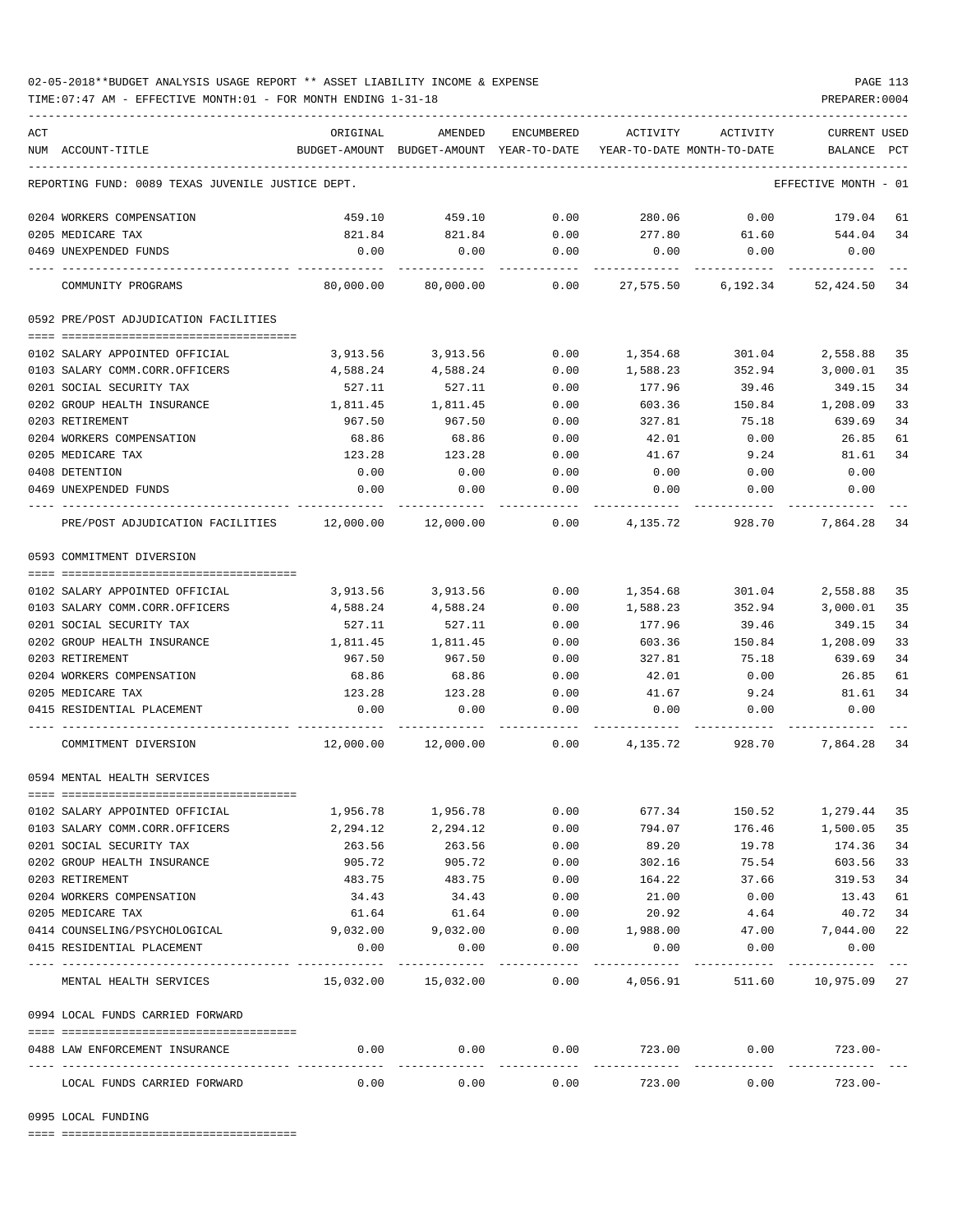## 02-05-2018\*\*BUDGET ANALYSIS USAGE REPORT \*\* ASSET LIABILITY INCOME & EXPENSE PAGE 114

TIME:07:47 AM - EFFECTIVE MONTH:01 - FOR MONTH ENDING 1-31-18 PREPARER:0004

| ACT | NUM ACCOUNT-TITLE                                 | ORIGINAL<br>BUDGET-AMOUNT BUDGET-AMOUNT YEAR-TO-DATE YEAR-TO-DATE MONTH-TO-DATE | AMENDED               |      | ENCUMBERED ACTIVITY ACTIVITY                           |                      | CURRENT USED<br>BALANCE PCT        |    |
|-----|---------------------------------------------------|---------------------------------------------------------------------------------|-----------------------|------|--------------------------------------------------------|----------------------|------------------------------------|----|
|     | REPORTING FUND: 0089 TEXAS JUVENILE JUSTICE DEPT. |                                                                                 |                       |      |                                                        |                      | EFFECTIVE MONTH - 01               |    |
|     | 0102 SALARY APPOINTED OFFICIAL                    |                                                                                 | 978.39 978.39 0.00    |      | 338.67                                                 | 75.26                | 639.72                             | 35 |
|     | 0103 SALARY COMM.CORR.OFFICERS                    | 1,147.06 1,147.06                                                               |                       | 0.00 | 397.08                                                 | 88.24                | 749.98                             | 35 |
|     | 0105 OFFICE MANAGER                               | 0.00                                                                            | 0.00                  | 0.00 | $0.00$ 0.00                                            |                      | 0.00                               |    |
|     | 0201 SOCIAL SECURITY TAX                          | 131.78                                                                          | 131.78                | 0.00 | 44.56 9.88 87.22                                       |                      |                                    | 34 |
|     | 0202 GROUP HEALTH INSURANCE                       | 452.85                                                                          | 452.85                | 0.00 | 151.20                                                 | 37.80                | 301.65                             | 33 |
|     | 0203 RETIREMENT                                   | 241.88                                                                          | 241.88                | 0.00 | 82.03                                                  | 18.82                | 159.85                             | 34 |
|     | 0204 WORKERS COMPENSATION                         | 17.22                                                                           | 17.22                 | 0.00 |                                                        | 10.50 0.00           | 6.72                               | 61 |
|     | 0205 MEDICARE TAX                                 | 30.82                                                                           | 30.82                 | 0.00 | 10.47                                                  | 2.32                 | 20.35                              | 34 |
|     | 0401 AUDIT EXPENSE                                | 2,750.00                                                                        | 0.00                  | 0.00 | 0.00                                                   | 0.00                 | 0.00                               |    |
|     | 0406 DETENTION OPERATING COST FY18                | 111,250.00                                                                      | 111,250.00            | 0.00 |                                                        | 0.00<br>0.00         | 111,250.00 00                      |    |
|     | 0407 DETENTION OPERATING COST FY17                | 0.00                                                                            | 0.00                  | 0.00 | 19,318.13                                              | 0.00                 | 19,318.13-                         |    |
|     | 0415 RESIDENTIAL PLACEMENT                        | $10,000.00$ 23,350.00                                                           |                       | 0.00 | 0.00                                                   |                      | $0.00$ 23,350.00 00                |    |
|     | 0416 STRUCTURAL FAMILY THERAPY 18,000.00          |                                                                                 | 0.00                  | 0.00 |                                                        | 0.00                 | $0.00$ 0.00                        |    |
|     | 0427 TRAVEL AND TRAINING                          | 0.00                                                                            | 0.00                  | 0.00 | 0.00                                                   |                      | $0.00$ 0.00                        |    |
|     | 0453 COMPUTER SOFTWARE                            |                                                                                 |                       |      | $0.00$ $7,400.00$ $0.00$ $0.00$ $0.00$ $7,400.00$ $00$ |                      |                                    |    |
|     | LOCAL FUNDING                                     |                                                                                 |                       |      | $145,000.00$ $145,000.00$ 0.00 20,352.64               |                      | 232.32 124.647.36 14               |    |
|     | TEXAS JUVENILE JUSTICE DEPT.                      |                                                                                 |                       |      |                                                        |                      |                                    |    |
|     | INCOME TOTALS                                     |                                                                                 | 380,484.00 431,056.00 |      |                                                        |                      | 284,531.05 21,173.48 146,524.95 66 |    |
|     | <b>EXPENSE TOTALS</b>                             |                                                                                 | 380,484.00 431,056.00 | 0.00 |                                                        | 109,707.91 17,515.78 | 321,348.09                         | 25 |
|     |                                                   |                                                                                 |                       |      |                                                        |                      |                                    |    |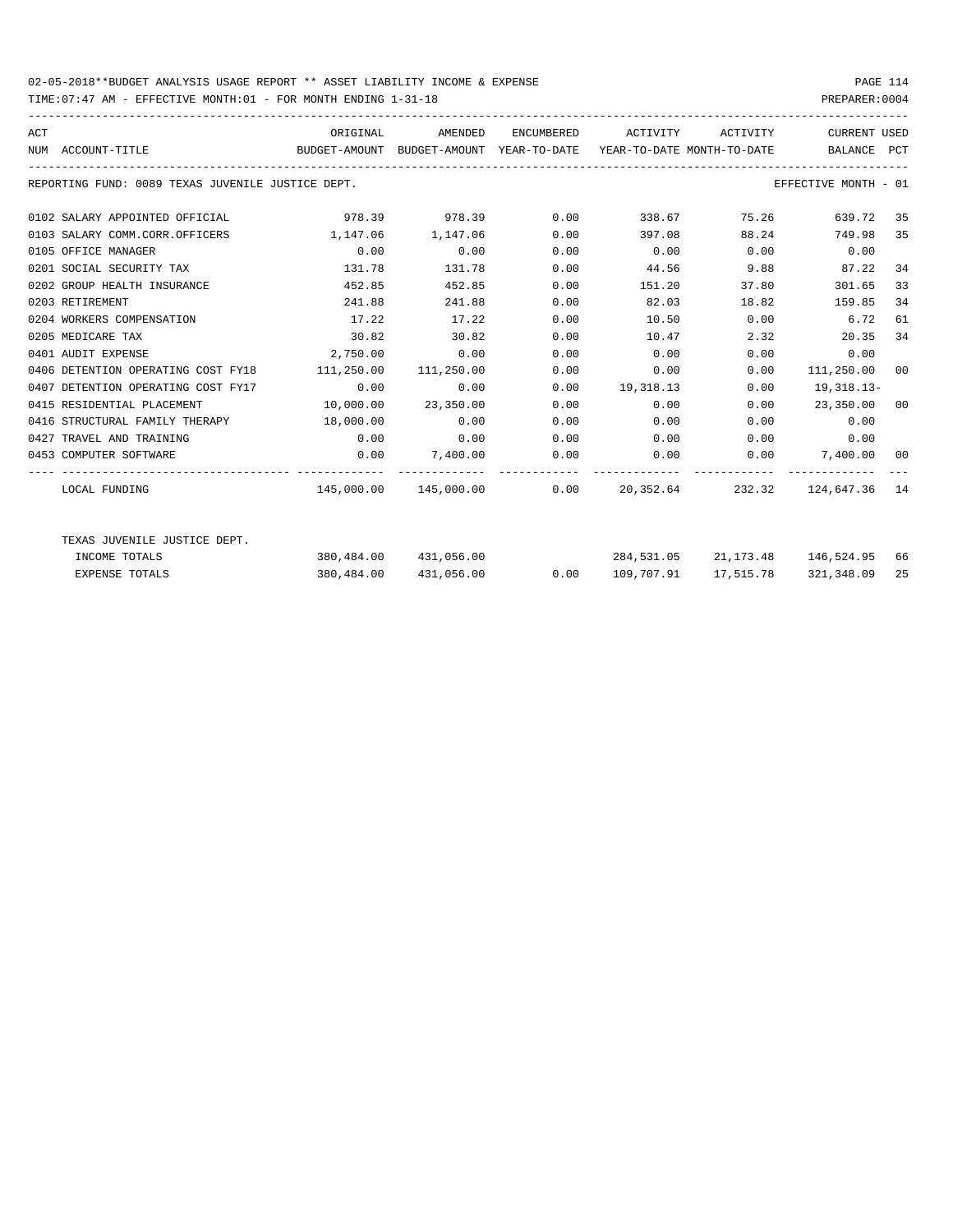|     | 02-05-2018**BUDGET ANALYSIS USAGE REPORT ** ASSET LIABILITY INCOME & EXPENSE<br>PAGE 115<br>TIME: 07:47 AM - EFFECTIVE MONTH: 01 - FOR MONTH ENDING 1-31-18<br>PREPARER: 0004 |                |                                                     |              |                                        |                             |                                    |                |  |  |
|-----|-------------------------------------------------------------------------------------------------------------------------------------------------------------------------------|----------------|-----------------------------------------------------|--------------|----------------------------------------|-----------------------------|------------------------------------|----------------|--|--|
| ACT | NUM ACCOUNT-TITLE                                                                                                                                                             | ORIGINAL       | AMENDED<br>BUDGET-AMOUNT BUDGET-AMOUNT YEAR-TO-DATE | ENCUMBERED   | ACTIVITY<br>YEAR-TO-DATE MONTH-TO-DATE | ACTIVITY                    | <b>CURRENT USED</b><br>BALANCE PCT |                |  |  |
|     | REPORTING FUND: 0092 STATZER FUND                                                                                                                                             |                |                                                     |              |                                        |                             | EFFECTIVE MONTH - 01               |                |  |  |
|     | 0103 CASH                                                                                                                                                                     |                |                                                     |              |                                        |                             |                                    |                |  |  |
|     | 0100 STATZER-COMBINED FUNDS CHECKING<br>0175 TEXPOOL                                                                                                                          |                |                                                     |              | 141.16                                 | 1.02 0.17 3,981.83<br>39.52 | 39,589.28                          |                |  |  |
|     | CASH                                                                                                                                                                          |                |                                                     |              | 142.18                                 | 39.69                       | 43,571.11                          |                |  |  |
|     | 0200 SYSTEM ADDED LIABILITY DEPARTMENT                                                                                                                                        |                |                                                     |              |                                        |                             |                                    |                |  |  |
|     | 0910 SYSTEM ADDED LIABILITY LINE-ITEM                                                                                                                                         |                |                                                     |              | 0.00                                   | 0.00                        | 0.00                               |                |  |  |
|     | SYSTEM ADDED LIABILITY DEPARTMENT                                                                                                                                             |                |                                                     |              | 0.00                                   | 0.00                        | 0.00                               |                |  |  |
|     | 0271 EQUITY ACCOUNT                                                                                                                                                           |                |                                                     |              |                                        |                             |                                    |                |  |  |
|     | 0200 EQUITY ACCOUNT                                                                                                                                                           |                |                                                     |              | 0.00                                   | $0.00$ $43,428.93$          |                                    |                |  |  |
|     | EQUITY ACCOUNT                                                                                                                                                                |                |                                                     |              | 0.00                                   | 0.00                        | 43,428.93                          |                |  |  |
|     | 0360 INTEREST EARNINGS                                                                                                                                                        |                |                                                     |              |                                        |                             |                                    |                |  |  |
|     |                                                                                                                                                                               | 50.00          | 50.00                                               |              | 142.18                                 | 39.69                       | $92.18 + 284$                      |                |  |  |
|     | 0100 INTEREST EARNINGS<br>0350 GOV. COMMODITY PROG. ASCS                                                                                                                      | 0.00           | 0.00                                                |              | 0.00                                   | 0.00                        | 0.00                               |                |  |  |
|     | INTEREST EARNINGS                                                                                                                                                             | 50.00          | 50.00                                               | 0.00         | 142.18                                 | 39.69                       | $92.18 + 284$                      |                |  |  |
|     | 0370 RENT                                                                                                                                                                     |                |                                                     |              |                                        |                             |                                    |                |  |  |
|     | 0100 RENT                                                                                                                                                                     | 560.00         | 560.00                                              |              | 0.00                                   | 0.00                        | 560.00                             | 0 <sub>0</sub> |  |  |
|     | 0130 REFUNDS & MISCELLANEOUS                                                                                                                                                  | 0.00           | 0.00                                                |              | 0.00                                   | 0.00                        | 0.00                               |                |  |  |
|     | RENT                                                                                                                                                                          | 560.00         | 560.00                                              | 0.00         | 0.00                                   | 0.00                        | 560.00                             | 0 <sub>0</sub> |  |  |
|     | 0700 STATZER FARM                                                                                                                                                             |                |                                                     |              |                                        |                             |                                    |                |  |  |
|     |                                                                                                                                                                               |                |                                                     |              |                                        |                             |                                    |                |  |  |
|     | 0310 OFFICE SUPPLIES<br>0430 BIDS AND NOTICES                                                                                                                                 | 0.00<br>110.00 | 0.00<br>110.00                                      | 0.00<br>0.00 | 0.00<br>0.00                           | 0.00<br>0.00                | 0.00<br>110.00                     | 0 <sub>0</sub> |  |  |
|     | 0484 APPRAISALS                                                                                                                                                               | 0.00           | 0.00                                                | 0.00         | 0.00                                   | 0.00                        | 0.00                               |                |  |  |
|     | 0490 LITERACY COUNCIL DONATION                                                                                                                                                | 500.00         | 500.00                                              | 0.00         | 0.00                                   | 0.00                        | 500.00                             | 0 <sub>0</sub> |  |  |
|     | ---- ----<br>STATZER FARM                                                                                                                                                     | 610.00         | 610.00                                              | 0.00         | 0.00                                   | 0.00                        | 610.00                             | 00             |  |  |
|     | 0999 ACCOUNTS PAYABLE                                                                                                                                                         |                |                                                     |              |                                        |                             |                                    |                |  |  |
|     | 0100 A/P CLEARING ACCOUNT                                                                                                                                                     |                |                                                     |              | 0.00                                   | 0.00                        | 0.00                               |                |  |  |
|     | ACCOUNTS PAYABLE                                                                                                                                                              |                |                                                     |              | 0.00                                   | 0.00                        | 0.00                               |                |  |  |
|     | STATZER FUND                                                                                                                                                                  |                |                                                     |              |                                        |                             |                                    |                |  |  |
|     | INCOME TOTALS                                                                                                                                                                 | 610.00         | 610.00                                              |              | 142.18                                 | 39.69                       | 467.82                             | 23             |  |  |
|     | EXPENSE TOTALS                                                                                                                                                                | 610.00         | 610.00                                              | 0.00         | 0.00                                   | 0.00                        | 610.00                             | 0 <sub>0</sub> |  |  |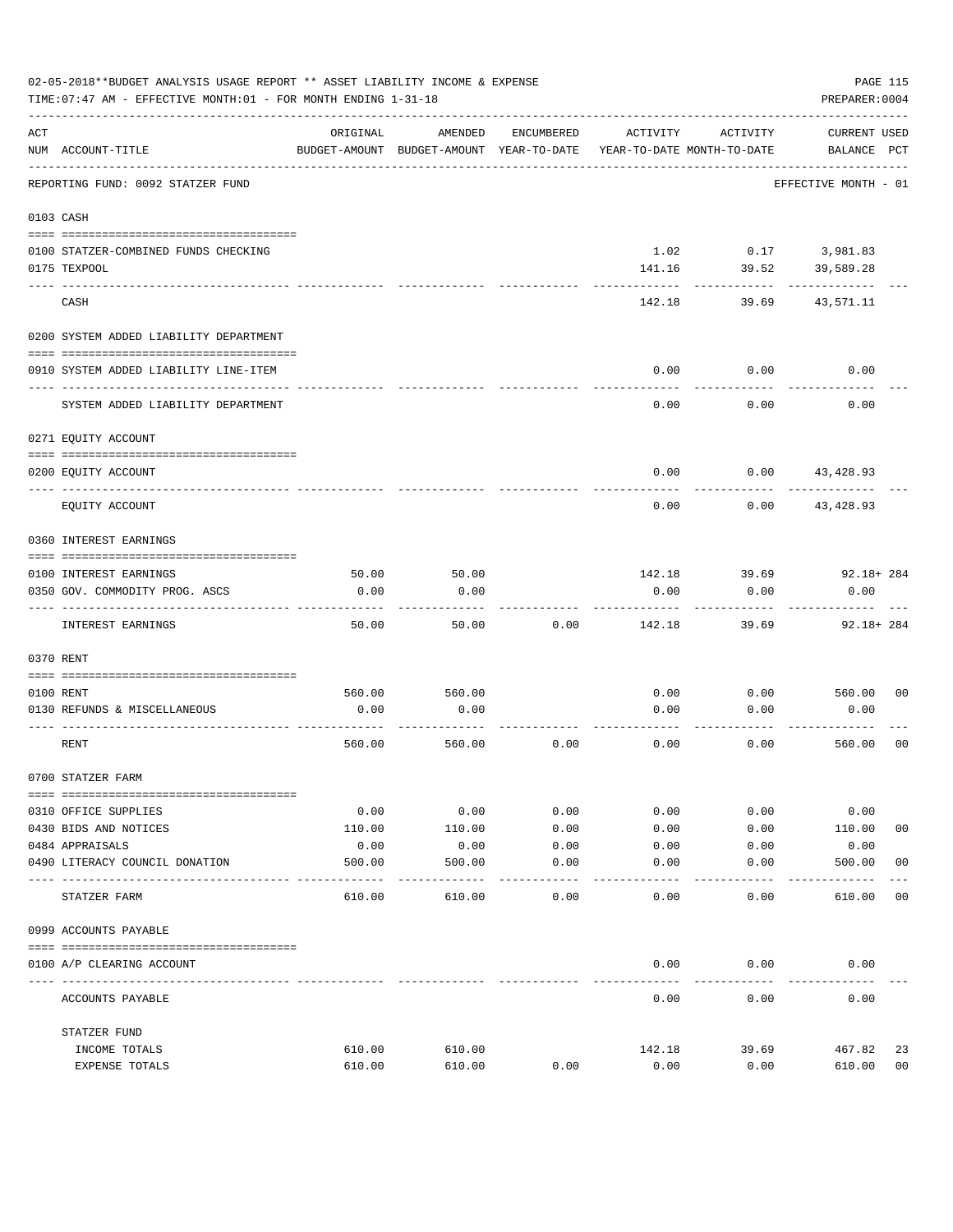|     | 02-05-2018**BUDGET ANALYSIS USAGE REPORT ** ASSET LIABILITY INCOME & EXPENSE<br>TIME: 07:47 AM - EFFECTIVE MONTH: 01 - FOR MONTH ENDING 1-31-18 |          |                                          |            |                            |           | PAGE 116<br>PREPARER: 0004 |  |
|-----|-------------------------------------------------------------------------------------------------------------------------------------------------|----------|------------------------------------------|------------|----------------------------|-----------|----------------------------|--|
| ACT |                                                                                                                                                 | ORIGINAL | AMENDED                                  | ENCUMBERED | ACTIVITY                   | ACTIVITY  | CURRENT USED               |  |
|     | NUM ACCOUNT-TITLE                                                                                                                               |          | BUDGET-AMOUNT BUDGET-AMOUNT YEAR-TO-DATE |            | YEAR-TO-DATE MONTH-TO-DATE |           | BALANCE PCT                |  |
|     | REPORTING FUND: 0093 TX. COMM. DEVELOPMENT PGM                                                                                                  |          |                                          |            |                            |           | EFFECTIVE MONTH - 01       |  |
|     | 0103 CASH                                                                                                                                       |          |                                          |            |                            |           |                            |  |
|     |                                                                                                                                                 |          |                                          |            |                            |           |                            |  |
|     | 0909 CASH- #713169 RANDOLPH                                                                                                                     |          |                                          |            | 0.00                       | --------- | $0.00$ 100.00              |  |
|     | CASH                                                                                                                                            |          |                                          |            | 0.00                       | 0.00      | 100.00                     |  |
|     | 0120 RECEIVABLES                                                                                                                                |          |                                          |            |                            |           |                            |  |
|     | 0312 DUE FROM OTHER GOVERNMENT                                                                                                                  |          |                                          |            | 0.00                       | 0.00      | 0.00                       |  |
|     |                                                                                                                                                 |          |                                          |            |                            | --------  |                            |  |
|     | RECEIVABLES                                                                                                                                     |          |                                          |            | 0.00                       | 0.00      | 0.00                       |  |
|     | 0200 LIABILITY ACCOUNT                                                                                                                          |          |                                          |            |                            |           |                            |  |
|     | 0910 SYSTEM ADDED LIABILITY                                                                                                                     |          |                                          |            | 0.00                       | 0.00      | 0.00                       |  |
|     | LIABILITY ACCOUNT                                                                                                                               |          |                                          |            | 0.00                       | 0.00      | 0.00                       |  |
|     | 0271 EQUITY ACCOUNT                                                                                                                             |          |                                          |            |                            |           |                            |  |
|     | 0200 EQUITY ACCOUNT                                                                                                                             |          |                                          |            | 0.00                       | 0.00      | 100.00                     |  |
|     | EQUITY ACCOUNT                                                                                                                                  |          |                                          |            | 0.00                       | 0.00      | 100.00                     |  |
|     | 0330 GRANT INCOME                                                                                                                               |          |                                          |            |                            |           |                            |  |
|     |                                                                                                                                                 |          |                                          |            |                            |           |                            |  |
|     | 0909 GRANT #713169 RANDOLPH<br>---------------------- -----                                                                                     | 0.00     | 0.00                                     |            | 0.00                       | 0.00      | 0.00                       |  |
|     | GRANT INCOME                                                                                                                                    | 0.00     | 0.00                                     | 0.00       | 0.00                       | 0.00      | 0.00                       |  |
|     | 0370 REFUNDS & MISCELLANEOUS                                                                                                                    |          |                                          |            |                            |           |                            |  |
|     |                                                                                                                                                 |          |                                          |            |                            |           |                            |  |
|     | 0130 REFUNDS & MISCELLANEOUS                                                                                                                    | 0.00     | 0.00                                     |            | 0.00                       | 0.00      | 0.00                       |  |
|     | REFUNDS & MISCELLANEOUS                                                                                                                         | 0.00     | 0.00                                     | 0.00       | 0.00                       | 0.00      | 0.00                       |  |
|     | 0909 GRANT #713169 RANDOLPH                                                                                                                     |          |                                          |            |                            |           |                            |  |
|     |                                                                                                                                                 |          |                                          |            |                            |           |                            |  |
|     | 0414 GRANT ADMINISTRATION                                                                                                                       | 0.00     | 0.00                                     | 0.00       | 0.00                       | 0.00      | 0.00                       |  |
|     | 0415 CONSTRUCTION EXPENSE                                                                                                                       | 0.00     | 0.00                                     | 0.00       | 0.00                       | 0.00      | 0.00                       |  |
|     | 0416 ENGINEERING                                                                                                                                | 0.00     | 0.00                                     | 0.00       | 0.00                       | 0.00      | 0.00                       |  |
|     | GRANT #713169 RANDOLPH                                                                                                                          | 0.00     | 0.00                                     | 0.00       | 0.00                       | 0.00      | 0.00                       |  |
|     | TX. COMM. DEVELOPMENT PGM                                                                                                                       |          |                                          |            |                            |           |                            |  |
|     | INCOME TOTALS                                                                                                                                   | 0.00     | 0.00                                     |            | 0.00                       | 0.00      | 0.00                       |  |
|     | EXPENSE TOTALS                                                                                                                                  | 0.00     | 0.00                                     | 0.00       | 0.00                       | 0.00      | 0.00                       |  |
|     |                                                                                                                                                 |          |                                          |            |                            |           |                            |  |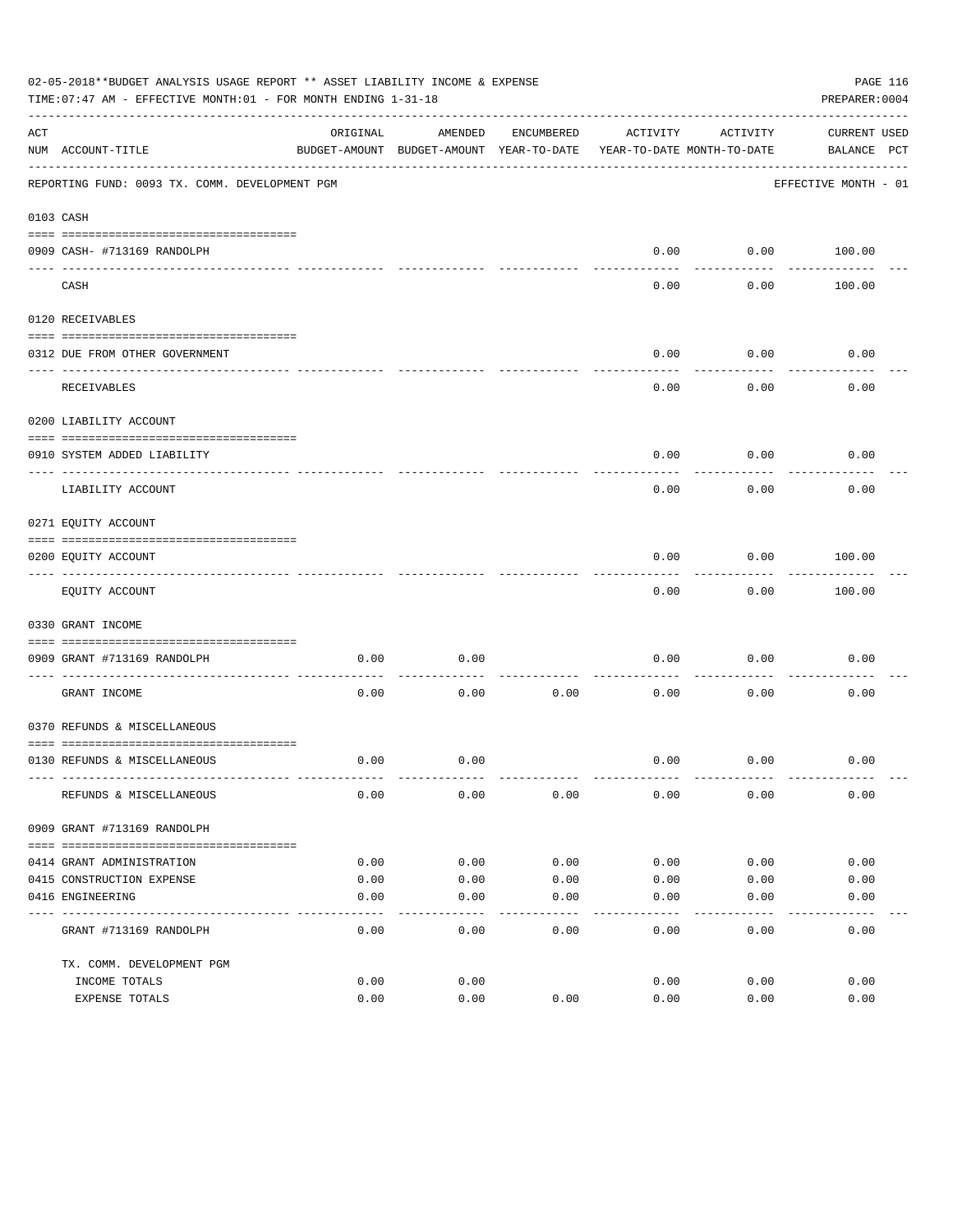|     | 02-05-2018**BUDGET ANALYSIS USAGE REPORT ** ASSET LIABILITY INCOME & EXPENSE<br>TIME: 07:47 AM - EFFECTIVE MONTH: 01 - FOR MONTH ENDING 1-31-18 |          |                                                     |                   |          |                                        | PAGE 117<br>PREPARER: 0004         |
|-----|-------------------------------------------------------------------------------------------------------------------------------------------------|----------|-----------------------------------------------------|-------------------|----------|----------------------------------------|------------------------------------|
| ACT | NUM ACCOUNT-TITLE                                                                                                                               | ORIGINAL | AMENDED<br>BUDGET-AMOUNT BUDGET-AMOUNT YEAR-TO-DATE | <b>ENCUMBERED</b> | ACTIVITY | ACTIVITY<br>YEAR-TO-DATE MONTH-TO-DATE | <b>CURRENT USED</b><br>BALANCE PCT |
|     | REPORTING FUND: 0095 PAYROLL                                                                                                                    |          |                                                     |                   |          |                                        | EFFECTIVE MONTH - 01               |
|     | 0100 PAYROLL CLEARING ACCOUNT                                                                                                                   |          |                                                     |                   |          |                                        |                                    |
|     |                                                                                                                                                 |          |                                                     |                   |          |                                        |                                    |
|     | 0100 PAYROLL CASH                                                                                                                               |          |                                                     |                   | 0.00     | 0.00                                   | 24.36                              |
|     | PAYROLL CLEARING ACCOUNT                                                                                                                        |          |                                                     |                   | 0.00     | 0.00                                   | 24.36                              |
|     | 0200 SYSTEM ADDED LIABILITY DEPARTMENT                                                                                                          |          |                                                     |                   |          |                                        |                                    |
|     |                                                                                                                                                 |          |                                                     |                   |          |                                        |                                    |
|     | 0910 SYSTEM ADDED LIABILITY LINE-ITEM                                                                                                           |          |                                                     |                   | 0.00     | 0.00                                   | 0.00                               |
|     | SYSTEM ADDED LIABILITY DEPARTMENT                                                                                                               |          |                                                     |                   | 0.00     | 0.00                                   | 0.00                               |
|     | 0271 EQUITY ACCOUNT                                                                                                                             |          |                                                     |                   |          |                                        |                                    |
|     |                                                                                                                                                 |          |                                                     |                   |          |                                        |                                    |
|     | 0200 DEPOSITS                                                                                                                                   |          |                                                     |                   | 0.00     | 0.00                                   | 24.36                              |
|     | EQUITY ACCOUNT                                                                                                                                  |          |                                                     |                   | 0.00     | 0.00                                   | 24.36                              |
|     | 0360 INTEREST EARNINGS                                                                                                                          |          |                                                     |                   |          |                                        |                                    |
|     |                                                                                                                                                 |          |                                                     |                   |          |                                        |                                    |
|     | 0100 INTEREST EARNINGS<br>_____ ______________                                                                                                  | 0.00     | 0.00                                                |                   | 0.00     | 0.00                                   | 0.00                               |
|     | INTEREST EARNINGS                                                                                                                               | 0.00     | 0.00                                                | 0.00              | 0.00     | 0.00                                   | 0.00                               |
|     | 0370 MISCELLANEOUS                                                                                                                              |          |                                                     |                   |          |                                        |                                    |
|     |                                                                                                                                                 |          |                                                     |                   |          |                                        |                                    |
|     | 0125 AFLAC FSA CLEARING                                                                                                                         | 0.00     | 0.00                                                |                   | 0.00     | 0.00                                   | 0.00                               |
|     | 0130 REFUNDS & MISCELLANEOUS                                                                                                                    | 0.00     | 0.00                                                |                   | 0.00     | 0.00                                   | 0.00                               |
|     | MISCELLANEOUS                                                                                                                                   | 0.00     | 0.00                                                | 0.00              | 0.00     | 0.00                                   | 0.00                               |
|     | PAYROLL                                                                                                                                         |          |                                                     |                   |          |                                        |                                    |
|     | INCOME TOTALS                                                                                                                                   | 0.00     | 0.00                                                |                   | 0.00     | 0.00                                   | 0.00                               |
|     | <b>EXPENSE TOTALS</b>                                                                                                                           | 0.00     | 0.00                                                | 0.00              | 0.00     | 0.00                                   | 0.00                               |
|     |                                                                                                                                                 |          |                                                     |                   |          |                                        |                                    |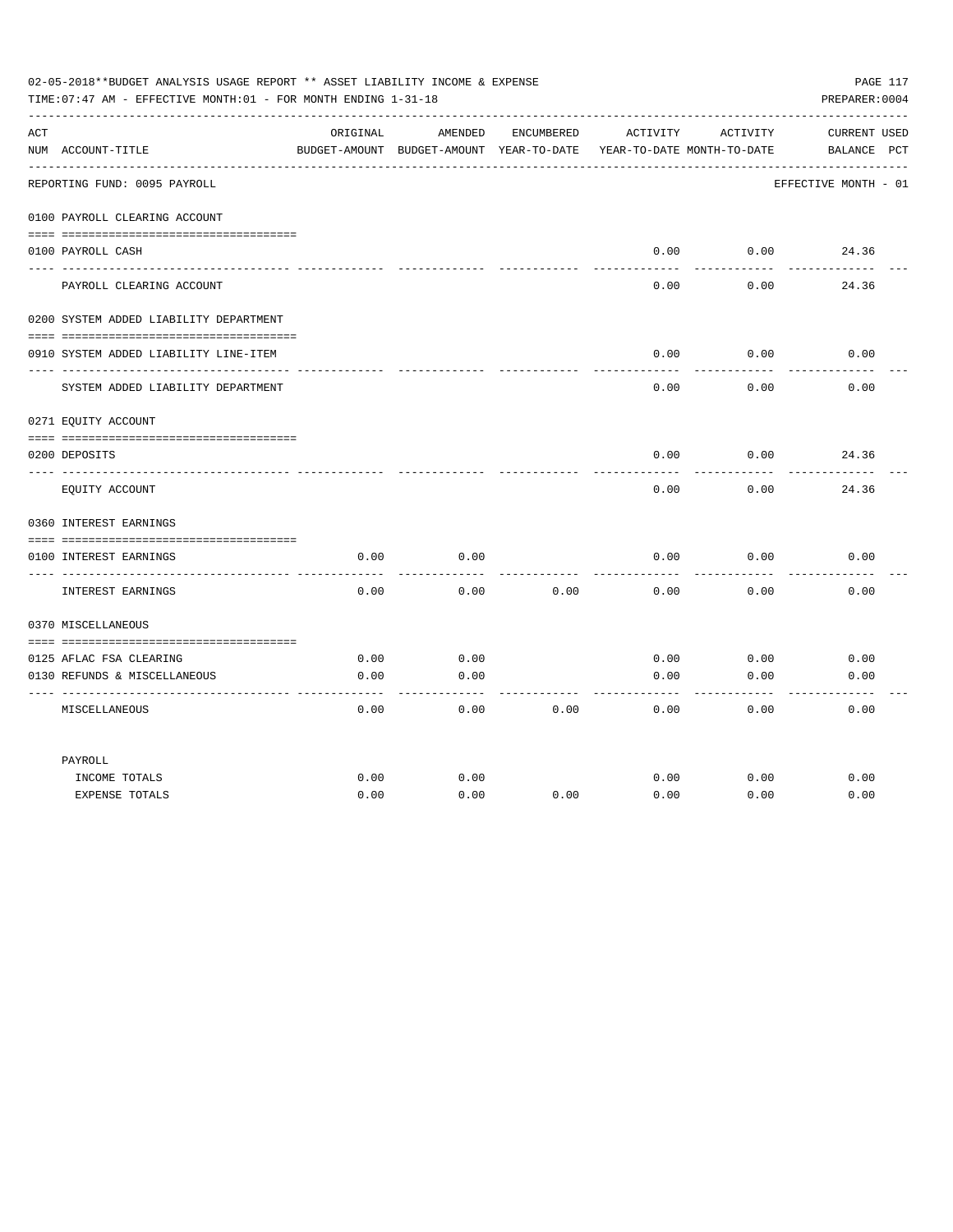|     | 02-05-2018**BUDGET ANALYSIS USAGE REPORT ** ASSET LIABILITY INCOME & EXPENSE<br>TIME: 07:47 AM - EFFECTIVE MONTH: 01 - FOR MONTH ENDING 1-31-18 |          |                                                     |            |                                        |             | PAGE 118<br>PREPARER: 0004                    |
|-----|-------------------------------------------------------------------------------------------------------------------------------------------------|----------|-----------------------------------------------------|------------|----------------------------------------|-------------|-----------------------------------------------|
| ACT | NUM ACCOUNT-TITLE                                                                                                                               | ORIGINAL | AMENDED<br>BUDGET-AMOUNT BUDGET-AMOUNT YEAR-TO-DATE | ENCUMBERED | ACTIVITY<br>YEAR-TO-DATE MONTH-TO-DATE | ACTIVITY    | <b>CURRENT USED</b><br>BALANCE PCT            |
|     | REPORTING FUND: 0098 CAPITAL ASSETS                                                                                                             |          |                                                     |            |                                        |             | EFFECTIVE MONTH - 01                          |
|     | 0160 CAPITAL ASSETS                                                                                                                             |          |                                                     |            |                                        |             |                                               |
|     |                                                                                                                                                 |          |                                                     |            |                                        |             |                                               |
|     | 0100 LAND                                                                                                                                       |          |                                                     |            | 0.00                                   | 0.00        | 341,561.30                                    |
|     | 0200 BUILDINGS                                                                                                                                  |          |                                                     |            | 0.00                                   | 0.00        | 4,737,000.00                                  |
|     | 0201 ACCUM.DEPRECIATION-BUILDINGS                                                                                                               |          |                                                     |            | 0.00                                   | 0.00        | 3, 258, 911.08-                               |
|     | 0210 AUTOMOBILES AND TRUCKS                                                                                                                     |          |                                                     |            | 0.00                                   | 0.00        | 1,836,648.71                                  |
|     | 0211 ACCUM.DEPR.AUTOS AND TRUCKS                                                                                                                |          |                                                     |            | 0.00                                   | 0.00        | 1,280,042.46-                                 |
|     | 0215 COMPUTER EQUIPMENT                                                                                                                         |          |                                                     |            | 0.00                                   | 0.00        | 647,940.20                                    |
|     | 0216 ACCUM.DEPR.-COMPUTER EOUIPMENT                                                                                                             |          |                                                     |            | 0.00                                   | 0.00        | 647,940.20-                                   |
|     | 0220 OFFICE EQUIPMENT                                                                                                                           |          |                                                     |            | 0.00                                   | 0.00        | 99,653.24                                     |
|     | 0221 ACCUM. DEPR. - OFFICE EQUIPMENT                                                                                                            |          |                                                     |            | 0.00                                   | 0.00        | 94,307.28-                                    |
|     | 0225 RADIO EQUIPMENT                                                                                                                            |          |                                                     |            | 0.00                                   | 0.00        | 207,010.70                                    |
|     | 0226 ACCUM.DEPR.-RADIO EQUIPMENT                                                                                                                |          |                                                     |            | 0.00                                   | 0.00        | 186,973.11-                                   |
|     | 0230 ROADS                                                                                                                                      |          |                                                     |            | 0.00                                   |             | $0.00 \quad 17,817,815.13$                    |
|     | 0231 ACCUM. DEPRECIATION-ROADS                                                                                                                  |          |                                                     |            | 0.00                                   |             | $0.00 \quad 14,263,594.24$                    |
|     | 0235 BRIDGES                                                                                                                                    |          |                                                     |            | 0.00                                   |             | $0.00 \quad 9,726,252.91$                     |
|     | 0236 ACCUM. DEPRECIATION-BRIDGES                                                                                                                |          |                                                     |            | 0.00                                   |             | $0.00 \quad 3,125,306.71$ -                   |
|     | 0300 ROAD EQUIPMENT                                                                                                                             |          |                                                     |            | 0.00                                   |             | $0.00$ $3,282,441.12$                         |
|     | 0301 ACCUM.DEPRECIATION-ROAD EOUIPMENT                                                                                                          |          |                                                     |            | 0.00                                   | 0.00        | 2,658,945.21-<br>.                            |
|     | CAPITAL ASSETS                                                                                                                                  |          |                                                     |            | 0.00                                   |             | $0.00 \quad 13,180,303.02$                    |
|     | 0271 EQUITY ACCOUNT                                                                                                                             |          |                                                     |            |                                        |             |                                               |
|     |                                                                                                                                                 |          |                                                     |            |                                        |             |                                               |
|     | 0200 EQUITY ACCOUNT                                                                                                                             |          |                                                     |            | 0.00                                   | ----------- | $0.00 \quad 13,180,303.02 -$<br>------------- |
|     | EQUITY ACCOUNT                                                                                                                                  |          |                                                     |            | 0.00                                   |             | $0.00 \quad 13,180,303.02$ -                  |
|     | CAPITAL ASSETS                                                                                                                                  |          |                                                     |            |                                        |             |                                               |
|     | INCOME TOTALS                                                                                                                                   | 0.00     | 0.00                                                |            | 0.00                                   | 0.00        | 0.00                                          |
|     | <b>EXPENSE TOTALS</b>                                                                                                                           | 0.00     | 0.00                                                | 0.00       | 0.00                                   | 0.00        | 0.00                                          |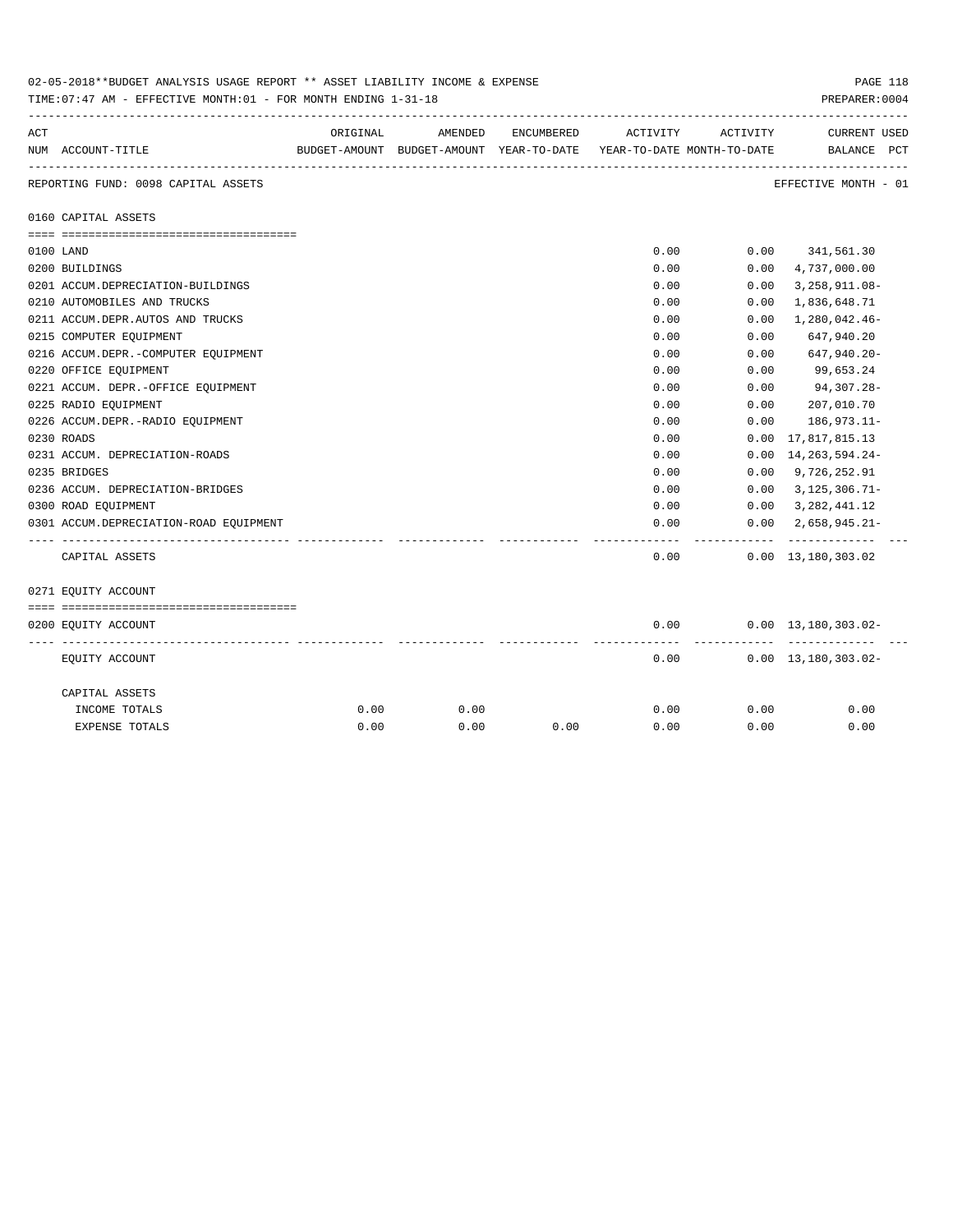|     | 02-05-2018**BUDGET ANALYSIS USAGE REPORT ** ASSET LIABILITY INCOME & EXPENSE<br>TIME: 07:47 AM - EFFECTIVE MONTH: 01 - FOR MONTH ENDING 1-31-18 |          |                                                     |            |                                        |              | PAGE 119<br>PREPARER: 0004                 |  |
|-----|-------------------------------------------------------------------------------------------------------------------------------------------------|----------|-----------------------------------------------------|------------|----------------------------------------|--------------|--------------------------------------------|--|
| ACT | NUM ACCOUNT-TITLE                                                                                                                               | ORIGINAL | AMENDED<br>BUDGET-AMOUNT BUDGET-AMOUNT YEAR-TO-DATE | ENCUMBERED | ACTIVITY<br>YEAR-TO-DATE MONTH-TO-DATE | ACTIVITY     | CURRENT USED<br>BALANCE PCT                |  |
|     | REPORTING FUND: 0099 GOVERNMENTAL DEBT                                                                                                          |          |                                                     |            |                                        |              | EFFECTIVE MONTH - 01                       |  |
|     | 0170 DEFERRED PENSION OUTFLOW                                                                                                                   |          |                                                     |            |                                        |              |                                            |  |
|     | 0200 DEFERRED PENSION OUTFLOW                                                                                                                   |          |                                                     |            | 0.00                                   |              | 0.00 2,147,956.00                          |  |
|     | DEFERRED PENSION OUTFLOW                                                                                                                        |          |                                                     |            | ---------<br>0.00                      | ----------   | -------------<br>$0.00 \quad 2,147,956.00$ |  |
|     | 0200 GOVERNMENTAL DEBT                                                                                                                          |          |                                                     |            |                                        |              |                                            |  |
|     |                                                                                                                                                 |          |                                                     |            |                                        |              |                                            |  |
|     | 0240 ACCRUED INTEREST                                                                                                                           |          |                                                     |            | 0.00                                   | 0.00         | 0.00                                       |  |
|     | 0250 GENERAL OBLIGATION BOND                                                                                                                    |          |                                                     |            | 0.00                                   | 0.00         | 0.00                                       |  |
|     | 0275 NOTES PAYABLE                                                                                                                              |          |                                                     |            | 0.00                                   | 0.00         | 0.00                                       |  |
|     | 0277 NOTE #16240648-SHERIFF                                                                                                                     |          |                                                     |            | 0.00                                   | 0.00         | 0.00                                       |  |
|     | 0278 NOTE #16308936-SHERIFF                                                                                                                     |          |                                                     |            | 0.00                                   | 0.00         | 0.00                                       |  |
|     | 0279 NOTE #16291000-R&B#3                                                                                                                       |          |                                                     |            | 0.00                                   | 0.00         | 0.00                                       |  |
|     | 0280 NOTE #16295968-R&B#3<br>0281 ODYSSEY #16235752-GENERAL                                                                                     |          |                                                     |            | 0.00<br>0.00                           | 0.00<br>0.00 | 0.00<br>0.00                               |  |
|     | 0350 ACCRUED COMPENSATION                                                                                                                       |          |                                                     |            | 0.00                                   | 0.00         | 184,424.54                                 |  |
|     | 0400 NET PENSION LIABILITY                                                                                                                      |          |                                                     |            | 0.00                                   |              | $0.00 \quad 2,063,586.00$                  |  |
|     | 0450 DEFERRED PENSION IN FLOW                                                                                                                   |          |                                                     |            | 0.00                                   | 0.00         | 252,268.00                                 |  |
|     | GOVERNMENTAL DEBT                                                                                                                               |          |                                                     |            | 0.00                                   |              | $0.00 \quad 2,500,278.54$                  |  |
|     | 0271 EOUITY                                                                                                                                     |          |                                                     |            |                                        |              |                                            |  |
|     |                                                                                                                                                 |          |                                                     |            |                                        |              |                                            |  |
|     | 0200 EQUITY ACCOUNT                                                                                                                             |          |                                                     |            | 0.00<br>--------                       | ---------    | $0.00$ $352,322.54$ -                      |  |
|     | EQUITY                                                                                                                                          |          |                                                     |            | 0.00                                   |              | $0.00$ $352,322.54-$                       |  |
|     | GOVERNMENTAL DEBT                                                                                                                               |          |                                                     |            |                                        |              |                                            |  |
|     | INCOME TOTALS                                                                                                                                   | 0.00     | 0.00                                                |            | 0.00                                   | 0.00         | 0.00                                       |  |
|     | <b>EXPENSE TOTALS</b>                                                                                                                           | 0.00     | 0.00                                                | 0.00       | 0.00                                   | 0.00         | 0.00                                       |  |